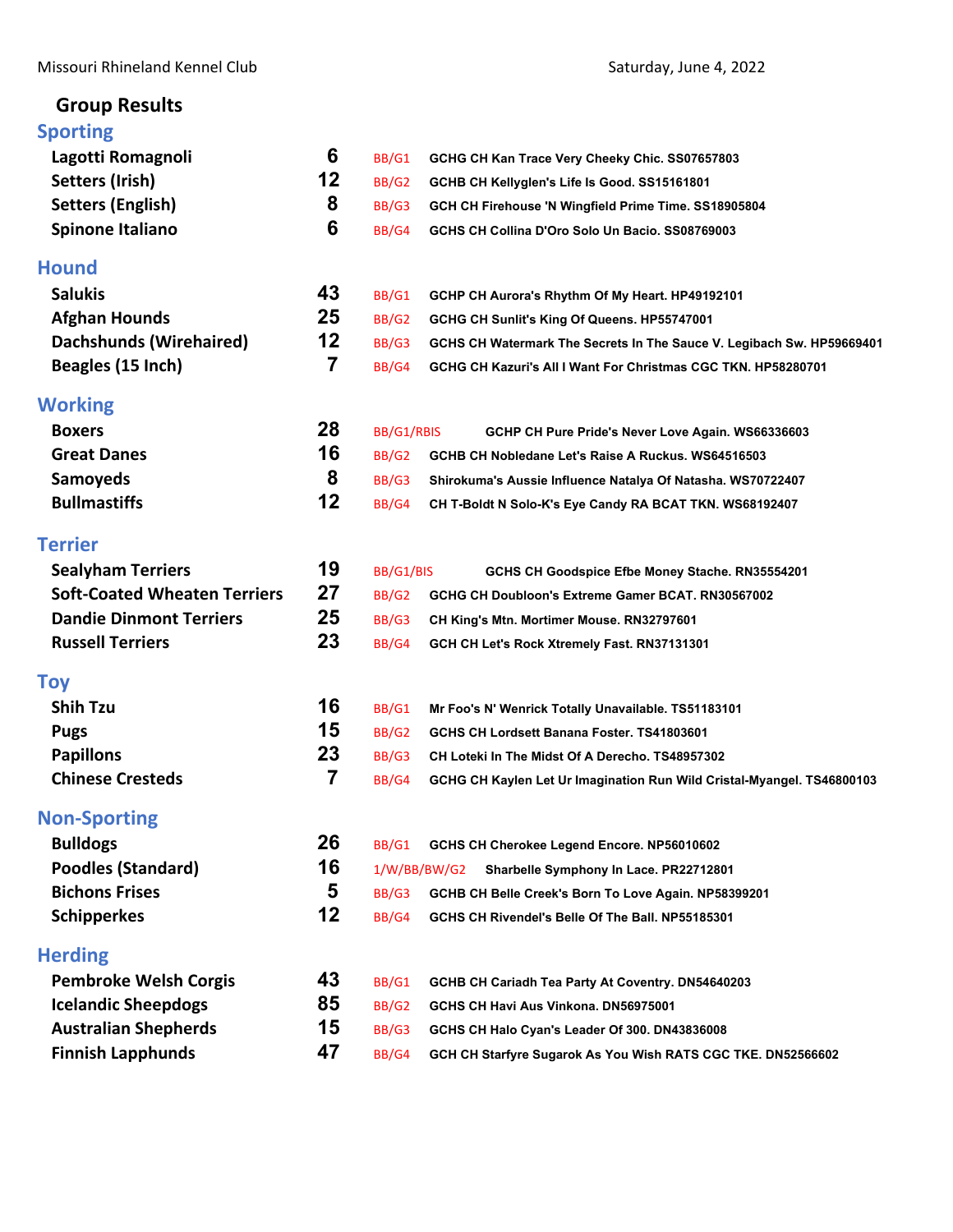# **Owner Handled Group Results**

| <b>Sporting</b>                     |    |                  |                                                                                   |
|-------------------------------------|----|------------------|-----------------------------------------------------------------------------------|
| <b>Brittanys</b>                    | 11 | OHBB/OHG1        | GCH CH Crosscreek's Vibrant Festival Prince Fredrich BN RI BCAT CGCA              |
| <b>Spaniels (English Springer)</b>  | 15 | OHBB/OHG2        | CH Telltale Titanium. SS01502401                                                  |
| <b>Vizslas</b>                      | 23 | OHBB/OHG3        | Tradewind's Beecause I Can. SS26583305                                            |
| Setters (Irish)                     | 9  | OHBB/OHG4        | GCHS CH Carillon Long Arm Of The Law. SR93858502                                  |
| <b>Hound</b>                        |    |                  |                                                                                   |
| <b>Irish Wolfhounds</b>             | 18 | OHBB/OHG1/OHBIS  | CH Caraglen Berwyck Libaan At Dry Creek. HP58319308                               |
| <b>Rhodesian Ridgebacks</b>         | 17 | OHBB/OHG2        | CH Intrigue's Incrediblexpression Of Jabari. HP53981807                           |
| <b>Greyhounds</b>                   | 5  | OHBB/OHG3        | Sky Hi Hunt Fire Burning. HP63547605                                              |
| <b>Dachshunds (Longhaired)</b>      | 17 |                  | OHBB/OHG4 GCHB CH Lockshire V Splendor Farm Messenger Of Strength SI. HP59035201  |
| Working                             |    |                  |                                                                                   |
| <b>Greater Swiss Mountain Dogs</b>  | 5  |                  | OHBB/OHG1 GCHB CH Houha's Really Hits The Spot CD BN RA CGCA TKN. WS55130010      |
| <b>Siberian Huskies</b>             | 18 | OHBB/OHG2        | GCHB CH Fullmoon's Knock Knock Knock Penny. WS62806801                            |
| <b>Akitas</b>                       | 11 | OHBB/OHG3        | GCHS CH Kamikaze's Quest For The Crown. WS61477405                                |
| <b>Samoyeds</b>                     | 8  | OHBB/OHG4        | Shirokuma's Aussie Influence Natalya Of Natasha. WS70722407                       |
| <b>Terrier</b>                      |    |                  |                                                                                   |
| <b>Sealyham Terriers</b>            | 11 | OHBB/OHG1        | GCHS CH Ellusion's Ramesses The Great. RN32377003                                 |
| <b>Cesky Terriers</b>               | 6  | OHBB/OHG2        | <b>Bluefire Young Scrappy And Hungry. RN35856702</b>                              |
| <b>Soft-Coated Wheaten Terriers</b> | 23 | OHBB/OHG3        | GCHS CH Mirikal Double Top Breakout NA NAJ RATS TKN. RN21937501                   |
| <b>Fox Terriers (Smooth)</b>        | 9  | OHBB/OHG4        | Pinnacle It's All Good Man. RN36871201                                            |
| <b>Toy</b>                          |    |                  |                                                                                   |
| <b>Pugs</b>                         | 12 | OHBB/OHG1        | Boxwood's A Touch Of Coral Bay. TS53798506                                        |
| Japanese Chin                       | 11 | OHBB/OHG2        | GCH CH Kimiko King De Corazones. TS43184701                                       |
| <b>Chinese Cresteds</b>             | 14 |                  | OHBB/OHG3 GCHP CH Orenda Viva Jumpin' Little Juke Joint CAA FCAT2 ATT. TS36636102 |
| <b>Miniature Pinschers</b>          | 12 | OHBB/OHG4        | CH Ef Christine Angela Booth. TS41426204                                          |
| <b>Non-Sporting</b>                 |    |                  |                                                                                   |
| <b>Keeshonden</b>                   | 9  | OHBB/OHG1        | CH Allante's Jack Is Back Of Brittlaf, NP65223002                                 |
| <b>Poodles (Standard)</b>           | 15 | OHBB/OHG2        | CH Court Hill's Second Star To The Right. PR23816201                              |
| <b>Schipperkes</b>                  | 10 | OHBB/OHG3        | Mystik's Mnm Not For The Faint Of Heart. NP68181104                               |
| Lowchen                             | 6  | OHBB/OHG4        | CH Roman Reign Potrero Straight To The Heart. NP62196002                          |
| <b>Herding</b>                      |    |                  |                                                                                   |
| <b>Pembroke Welsh Corgis</b>        | 43 | OHBB/OHG1/OHRBIS | GCHB CH Cariadh Tea Party At Coventry. DN54640203                                 |
| <b>Australian Shepherds</b>         | 15 | OHBB/OHG2        | GCHS CH Halo Cyan's Leader Of 300. DN43836008                                     |
| <b>Miniature American Shepherds</b> | 34 | OHBB/OHG3        | GCHS CH Two J's Eye On The Horizon @ Dynasty CGC TKI. DN56039704                  |
| <b>Berger Picards</b>               | 8  | OHBB/OHG4        | GCHB CH Sketchbook-Chebaco Ooo-La-La. DN56720406                                  |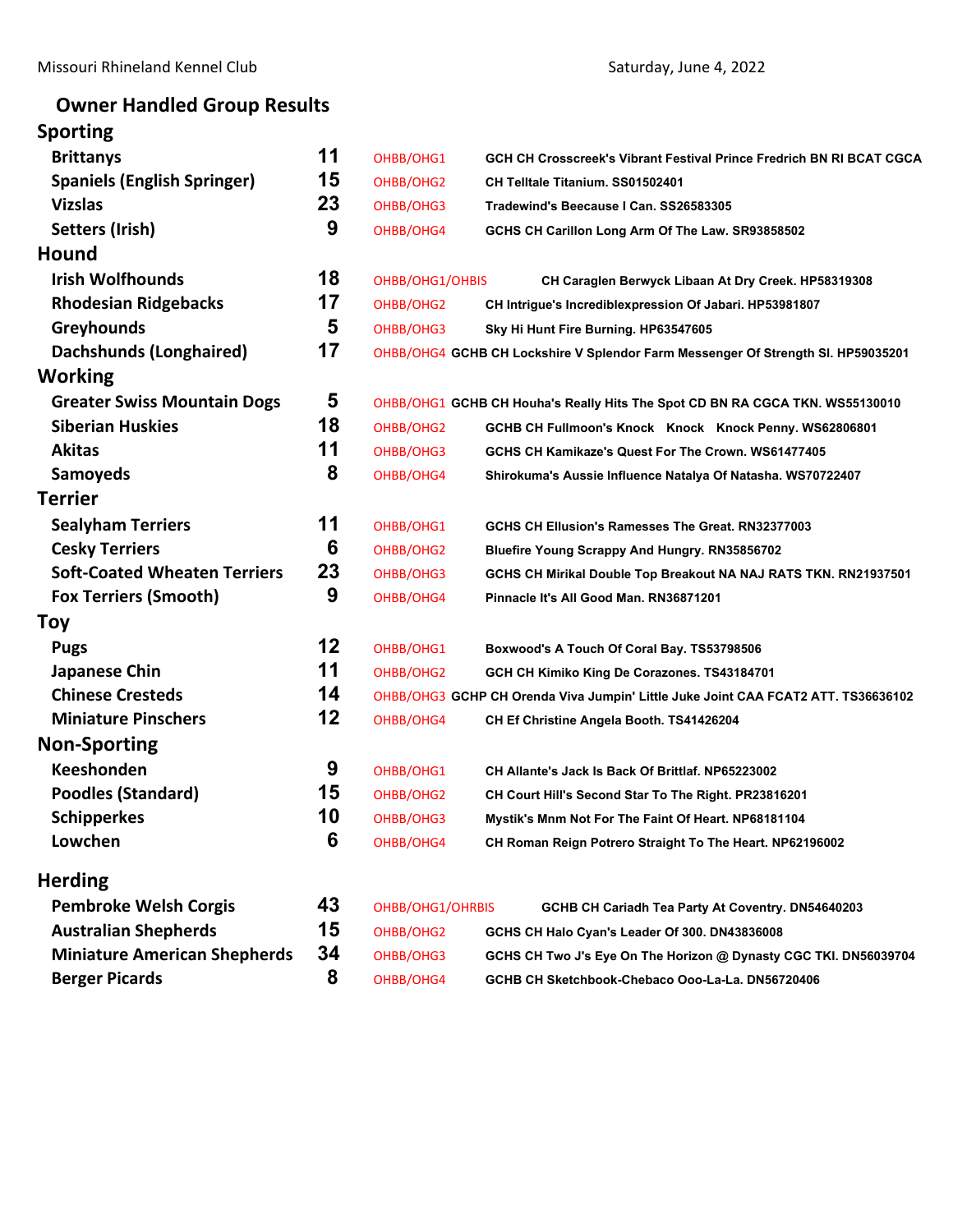<span id="page-2-0"></span>39151 Mrs. Meghen Riese‐Bassel

## **Brittanys Brittanys, 12‐18 Months Dogs 5** 1/W **Cross Creek Fanta C's On The Right Track. SS27476002** 5/24/2021 Breeder: Barbara J Pepin D.V.M./Wayne C Pepin. Sire: CH Crosscreek's Father Knows Best Dam: CH Crosscreek Sanbar Flying Colors. Owner:Allison Coulton. Chris Swartz **Brittanys, Puppy (6‐9 Months) Bitches**

 **6** 1/W/BW/OS **Granmar Diamonds Sparkle At Chisholm Trail. SS29986810** 11/1/2021 Breeder: Mr. Tim Foley. Sire: CH Granmars No Pressure No Diamonds Dam: CH Big Oaks Ozark Diamond Of Granmar. Owner:Jody RKirtley.Agent: Rachel Hanna **Brittanys, Open Bitches 8** AB **Firefly's Triumphant Bluegrass Run. SS17222502**

1/17/2020 Breeder: Linda McCartney. Sire: GCHS CH Triumphant's Chances Are JH Dam: CH Triumphant's Absolute Obsession JH. Owner:LeslieAnn Stalker|Gregory Stalker|Linda McCartney.

## **Brittanys, Best of Breed**

#### **7** SEL **GCH CH Firefly's Grand Cappuccino. SR92206104** 2/3/2016 Breeder: Leslie Ann Stalker/Gregory Stalker/David Downing/Nancy L Crandall. Sire: CH Triumphant's Absolutely G.Q. MH Dam: Kabina's Double Shot Expresso. Owner:LeslieAnn Stalker|Gregory Stalker |Linda McCartney.  **9** BB **GCH CH Dogwood Hollow West Point. SS10606306** 2/26/2019 Breeder: Rhonda Cornum/Cheryl Mika/Jennifer Burlingame/Geri O Clements. Sire: CH Dogwood Hollow Emmanuel Dam: CH Dogwood Hollow Flashpoint SH. Owner:Alyeace Geary|Cheryl Mika|Rhonda Cornum|Brooke Burlingame. **11 GCH CH Crosscreek's Vibrant Festival Prince Fredrich BN RI BCAT CGCA CGCU TKN.**  OHBB/OHG1 12/4/2019 Breeder: Barbara J Pepin D.V.M./Wayne C Pepin. Sire: CH Castle's I Can Dance Dam: CH Sanbar's True Colors. Owner:Abigail E Engler.

**15 GCH CH Labyrinth Double Entendre. SS20157506**

8/3/2020 Breeder: Karen Hanson. Sire: GCHS CH Dream Hi's Rsvp Whooz In SH Dam: CH Labyrinth A Kiss'Ll Cost Ya. Owner:Erica Behnke|Karen Hanson.Agent: Eileen Hackett

Judge:

39151 Mrs. Meghen Riese‐Bassel

## **Lagotti Romagnoli**

## **Lagotti Romagnoli, Best of Breed**

#### **6** BB/G1 **GCHG CH Kan Trace Very Cheeky Chic. SS07657803**

5/3/2018 Breeder: Sabina Zdunic Sinkovic/Kalecak Zdunic Sinkovic. Sire: Rowntree Ugo Unico Dam: Kan Trace Princess Viola. Owner:Jill Armstrong|Victor Malzoni Jr|Sabina Zdunic|Ante Lucin.Agent: Phil Booth

Judge:

39151 Mrs. Meghen Riese‐Bassel

## **Pointers**

## **Pointers, Open Bitches**

## **6** AB **Daykeyne Filthy Cute. SS16141303**

8/21/2019 Breeder: Tabatha Buckley/Mark Bettis. Sire: GCHP CH Chesterhope Never Ask Why For Daykeyne Dam: CH Daykeyne I Came For The Ribbons. Owner:Tabitha Buckley.

## **Pointers, Best of Breed**

| -5 | AB | CH Penpoint Dashing Through The Snow. SS24105502                                       |
|----|----|----------------------------------------------------------------------------------------|
|    |    | 12/21/2020 Breeder: KAYLA HONY/LEE ANN STAGG/SIERRA WILSON, Sire: CH Calais Of Solivia |
|    |    | Becker Arizmendi Dam: GCH CH Penpoint Tallahassee CAA DCAT CGC TKI ATT. Owner:BROOKE   |
|    |    | ADAMSILEE ANN STAGG.                                                                   |

Judge:

39151 Mrs. Meghen Riese‐Bassel

## **Pointers (German Shorthaired)**

## **Pointers (German Shorthaired), Bred‐By‐Exhibitor (Adult) Dogs**

 **5** AB **Suma's Captain America. SS27870601** 4/22/2021 Breeder: Jessica Kalupa/Mary Beth Usery. Sire: GCH CH Suma's All For Pure Fun JH Dam: Suma's Dream On Boys. Owner:Jessica Kalupa|Mary Beth Usery.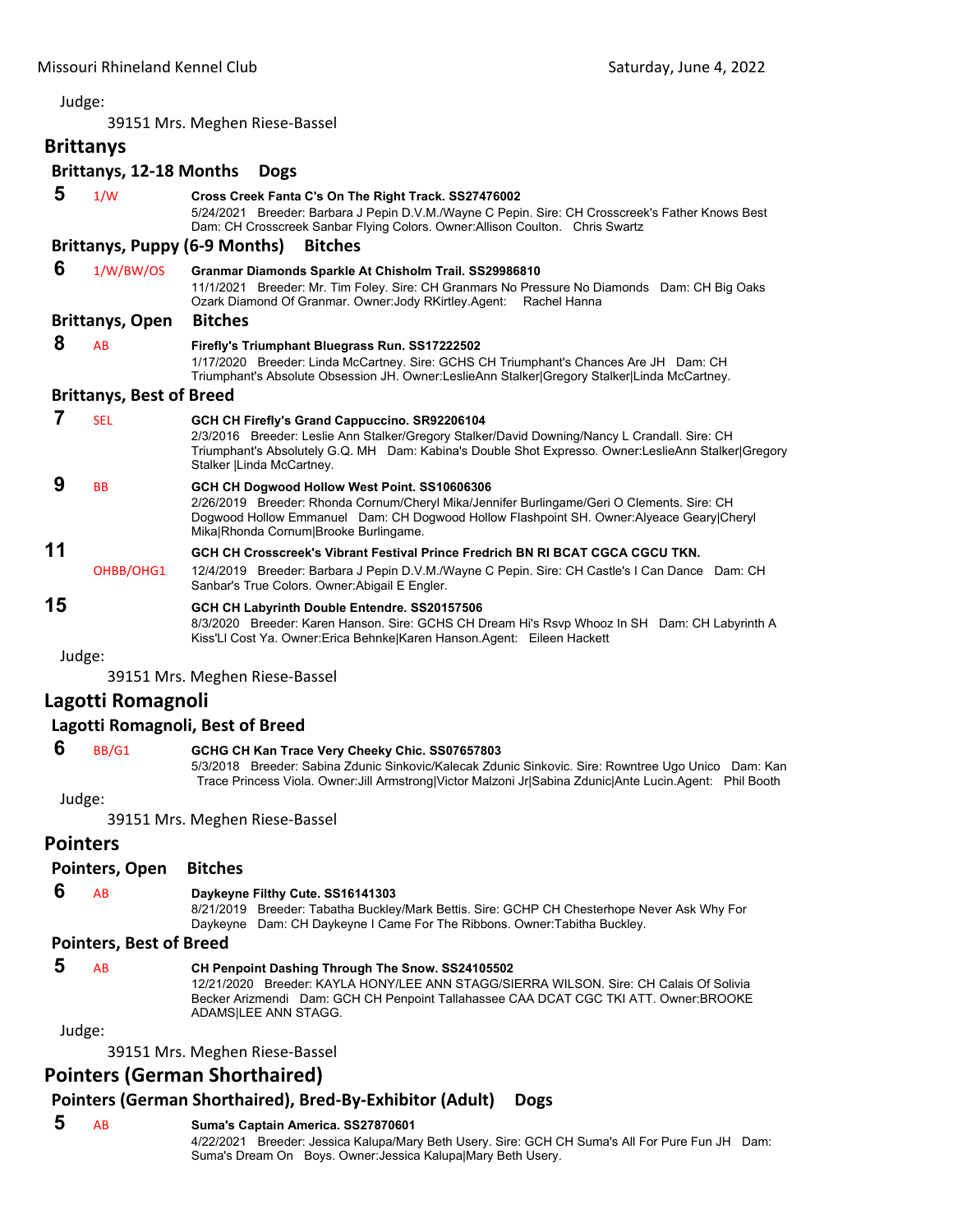|        |                                 | Pointers (German Shorthaired), Open<br><b>Dogs</b>                                                                                                                                                                                                                                                                                |
|--------|---------------------------------|-----------------------------------------------------------------------------------------------------------------------------------------------------------------------------------------------------------------------------------------------------------------------------------------------------------------------------------|
| 7      | 1/W                             | Showme They're Grrreat @ Kan-Point JH. SS24620401<br>2/27/2021 Breeder: Julie Steinbeck/Lucretia Coonrod. Sire: GCHB CH Showme The Eye Of The Tiger<br>Dam: GCHP CH Kan-Point's Showme The Chase To Victory. Owner:Eric/Julie Steinbeck.                                                                                          |
|        |                                 | <b>Pointers (German Shorthaired), 12-18 Months</b><br><b>Bitches</b>                                                                                                                                                                                                                                                              |
| 6      | 1/R                             | All Day Karma Von Hege-Haus CGCA. SS26963902<br>5/23/2021 Breeder: Mr. Kenneth Wayne Hill Jr Sire: Delta Von Den Seiben Sohnen Dam: All Day Millie.<br>Owner:Tammy Lynn Hawkins.                                                                                                                                                  |
|        |                                 | <b>Bitches</b><br>Pointers (German Shorthaired), Bred-By-Exhibitor (Adult)                                                                                                                                                                                                                                                        |
| 8      | AB                              | Suma's Black Widow, SS27870701<br>4/22/2021 Breeder: Jessica Kalupa / Mary Beth Usery / . Sire: CH Suma's Thanks For Your Consideration<br>Dam: Suma's Dream On Boys. Owner: Jessica Kalupa Mary Beth Usery.                                                                                                                      |
|        |                                 | <b>Pointers (German Shorthaired), American Bred</b><br><b>Bitches</b>                                                                                                                                                                                                                                                             |
| 10     | 1/W/BB/BW                       | Cheza's My Fair Lady. SS24421601<br>12/2/2020 Breeder: Jane C Rae. Sire: CH Depaw's All Fired Up V. Cheza JH Dam: GCH CH Cheza's<br>Stairway To The Stars JH. Owner: Fiona Hilyer Jane C. Rae. Agent: Kelly Shupp                                                                                                                 |
|        |                                 | <b>Pointers (German Shorthaired), Open</b><br><b>Bitches</b>                                                                                                                                                                                                                                                                      |
| 12     | AB                              | Suma's Return To Sender, SS11360810<br>2/20/2019 Breeder: Jessica Kalupa/Mary Beth Usery. Sire: CH Kan-Point's Walk Like An Egyptian Dam:<br>Suma-Braerwood Sincerely Irresistible. Owner: Jessica Kalupa Mary Beth Usery.                                                                                                        |
|        |                                 | <b>Pointers (German Shorthaired), Best of Breed</b>                                                                                                                                                                                                                                                                               |
| 9      | AB                              | GCH CH Bleugras N Renegade Don't Tread On Me!. SS04707502<br>3/20/2018 Breeder: Eve Parsons/Patty Huffman. Sire: GCHG CH Trf White River Howlin' At The Stars CD<br>BN RA JH DS CGC Dam: GCHS CH Bleugras N Renegade Pardon Me Boys!. Owner:Patty Huffman.                                                                        |
| 11     | <b>OS</b>                       | CH Kan-Point's Stl Blues Hero BN RI JH BCAT SWA SHDA RATN DE DM CGC TKN. SS14661208<br>9/10/2019 Breeder: Dr. Richard Stanley/Mrs. Richard Stanley/Lucretia Coonrod. Sire: GCHG CH<br>Quinsea's War Admiral Dam: GCHB CH Kan-Point's Flashback. Owner: Theresa Boxdorfer.                                                         |
| 14     |                                 | CH Grandslam's Meant To Be. SS01553303                                                                                                                                                                                                                                                                                            |
|        | <b>OHBB</b>                     | 9/28/2017 Breeder: Claude Matula/Linda Matula/Karen Kohlmeyer/Dr. K Ann Jeglum/Jan Hasart. Sire:<br>GCHG CH Trf White River Howlin' At The Stars CD BN RA JH DS CGC Dam: GCHG CH Markann-N-Kk's<br>It Is All About Me CD RE JH. Owner: Cheri Guenther   Patricia Burmeister   Michelle Hess   Lorre Schmidt.                      |
| 16     | <b>SEL</b>                      | GCHS CH Halestorm-Suma This Is Unbelievable FDC CA BCAT CGC TKN ATT. SS18982501<br>5/16/2020 Breeder: Christy Hale/Jessica Kalupa. Sire: GCH CH Nmk's Make Mine Music MH DE DMA<br>CGC Dam: GCHB CH Suma's For The Fun Of It RN JH FDC CAA FCAT CGC TKN. Owner: Christy Hale.                                                     |
| Judge: |                                 |                                                                                                                                                                                                                                                                                                                                   |
|        |                                 | 39151 Mrs. Meghen Riese-Bassel                                                                                                                                                                                                                                                                                                    |
|        |                                 | <b>Pointers (German Wirehaired)</b>                                                                                                                                                                                                                                                                                               |
|        |                                 | <b>Pointers (German Wirehaired), Open</b><br><b>Bitches</b>                                                                                                                                                                                                                                                                       |
| 6      | 1/W                             | Afterhours I Walk The Line, SS15870301<br>12/9/2019 Breeder: Alexis Chism/Allison Chism. Sire: GCHB CH Afterhour's Puttin' On A Show RN MH<br>CGCA CGCU TKE Dam: CH Afterhours If The Shoe Fits JH BCAT TKN. Owner: Steve Bobbitt.                                                                                                |
|        |                                 | Pointers (German Wirehaired), Best of Breed                                                                                                                                                                                                                                                                                       |
| 8      | BB                              | GCH CH Mountain View Highfield Casa Blanca JH CGC TKN. SS24970603<br>11/20/2020 Breeder: Pam Kincaid/Larry Kincaid/Kelly Shupp. Sire: CH Mountain View National Affair With<br>RIb JH Dam: GCH CH Highfield N Heywire Diamonds R A Girls Best Friend. Owner:Carrie A Carroll Ward<br>Carroll Kelly Wisch Shupp Agent: Kelly Shupp |
| Judge: |                                 |                                                                                                                                                                                                                                                                                                                                   |
|        |                                 | 39151 Mrs. Meghen Riese-Bassel                                                                                                                                                                                                                                                                                                    |
|        | <b>Retrievers (Flat-Coated)</b> |                                                                                                                                                                                                                                                                                                                                   |
|        |                                 | Retrievers (Flat-Coated), Puppy (6-9 Months)<br><b>Dogs</b>                                                                                                                                                                                                                                                                       |
| 5      | 1/W                             | Artic Sun One Call That's All. SS29360402<br>9/12/2021 Breeder: Lori Mihm-Kunz. Sire: GCHP CH Artic Sun's Hot Pursuit Dam: GCH CH Artic Sun's<br>Triple Letter Bonus. Owner: Donna Slavin christine abbott lori mihm-kunz.                                                                                                        |
| O      |                                 | <b>Retrievers (Flat-Coated), Open</b><br><b>Dogs</b>                                                                                                                                                                                                                                                                              |

 **9** AB **Shasta We're Burning Daylight. SS05715102** 6/9/2018 Breeder: Joyce Brackney. Sire: GCHS CH MACH Citrus Hill Stone Mason RN JH MXB MJS Dam: CH Shasta Demitasse RN NA OAJ. Owner:Steve Bobbitt .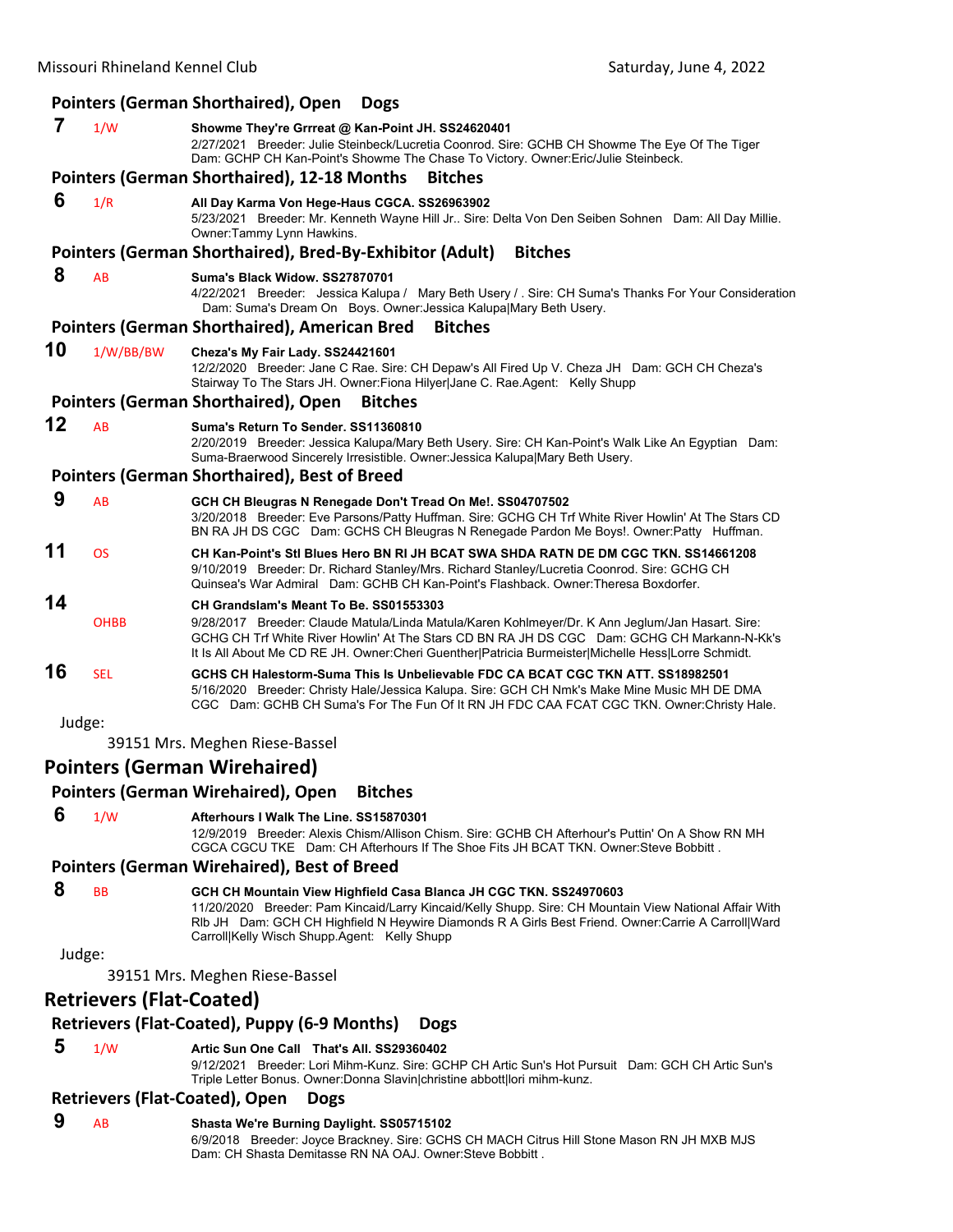# **Retrievers (Flat‐Coated), Puppy (9‐12 Months) Bitches**

| 6  | 1/R                       | Rustics Magpie. SS28564501                                                                                                                                                                                                                                                                                                      |
|----|---------------------------|---------------------------------------------------------------------------------------------------------------------------------------------------------------------------------------------------------------------------------------------------------------------------------------------------------------------------------|
|    |                           | 6/13/2021 Breeder: Cathy Pullian/Tim Pullian/Donna Slavin. Sire: CH Athercroft Heirodynamic Dam: CH<br>Rustics Black Widow JH SHU BCAT. Owner:Cathy Pullian Tim pullian Donna Slavin.                                                                                                                                           |
|    |                           | <b>Retrievers (Flat-Coated), Amateur Owner Handler</b><br><b>Bitches</b>                                                                                                                                                                                                                                                        |
| 8  | $\overline{1}$            | Kincavel's Earlysunrise@Praireflats CD BN RA NAP NJP BCAT THD CGCA TKA. SS16085207<br>12/16/2019 Breeder: Florence Engoran. Sire: Argon's Captain Jack Black Pearl Dam: Argon's Rebel<br>Princess. Owner: Mark and Sharmin DeMoss Sharmin DeMoss John Mark DeMoss.                                                              |
|    |                           | <b>Retrievers (Flat-Coated), Open</b><br><b>Bitches</b>                                                                                                                                                                                                                                                                         |
| 10 | 1/W/BB/BW                 | Slipstream Maskarade. SS19416402<br>6/6/2020 Breeder: Ms. Jennifer A. Tower. Sire: CH Athercroft Lettuce Romaine Calm Dam: GCH CH Oh<br>Say Can You Seed At Slipstream. Owner: Donna Slavin christine abbott.                                                                                                                   |
|    |                           | <b>Retrievers (Flat-Coated), Best of Breed</b>                                                                                                                                                                                                                                                                                  |
| 11 | <b>OS</b>                 | GCHG CH Beachcliff Lenni-Riddle Milles Tweenus JH. SR80763901<br>11/29/2013 Breeder: John Seivwright/Roberta O'Neill/CarolLynne Inman. Sire: GCH CH Blythe Blue-Jay<br>The Trickster God CD BN RAE AXP AJP NFP DJ Dam: CH Harlequins Garnet Protection.<br>Owner: Deborah Edwards Mari Rendich Carrie Ryberg. Agent: Phil Booth |
| 12 |                           | CH Rustics Black Widow JH SHU BCAT, SR87844002<br>5/9/2015 Breeder: Cathy Pullian/Tim Pullian. Sire: GCHS CH Flyway Farms Boom Boom Pow MH Dam:<br>GCH CH Rustics Big Sky. Owner:Cathy Pullian Tim pullian Donna Slavin.                                                                                                        |
|    | Judge:                    | 39151 Mrs. Meghen Riese-Bassel                                                                                                                                                                                                                                                                                                  |
|    | Retrievers (Golden)       |                                                                                                                                                                                                                                                                                                                                 |
|    |                           | Retrievers (Golden), Puppy (9-12 Months)<br><b>Dogs</b>                                                                                                                                                                                                                                                                         |
| 5  |                           |                                                                                                                                                                                                                                                                                                                                 |
|    | 2/R                       | Hillside American Thunder, SS28445409<br>7/17/2021 Breeder: Sharon Rosenkoetter. Sire: GCH CH Riverbend Owling's Decoy Chardonnay Dam:<br>Hillside Grandma's Special Eggnog CD RN. Owner:Susan Kunz Sharon Rosenkotter.Agent: Madeline<br><b>Buehler</b>                                                                        |
| 7  | 1/W                       | Emery Snap Crackle Pop At Jetoca. SS28678003<br>6/30/2021 Breeder: Brianna Bischoff. Sire: GCHG CH Tamarack He Likes It Dam: CH Goodtime Emery's<br>Mc'X It Up. Owner: Julie Caruthers Darcy Grieger Jeff VanEngelenhoven.Agent: Carrie Rosenkoetter                                                                            |
|    | Retrievers (Golden), Open | <b>Dogs</b>                                                                                                                                                                                                                                                                                                                     |
| 11 | AB                        | Golden Clover's The Joy Of Marriage BCAT. SS09585308<br>12/17/2018 Breeder: Leo A Gould/Savannah Gould. Sire: GCH CH Four Seasons Cracker Barrel Kid BN<br>CGC Dam: Golden Clover's Colts Win! Colts Win!. Owner:Sammy Coons Shereen Farber Leo Gould. Kari<br>Adams                                                            |
| 15 | AB                        | Tangleloft Jetoca Seal Of Approval. SS23684601<br>8/20/2020 Breeder: Lindsay Mcdowell. Sire: CH Summits Fireline Public Outcry Dam: CH Tangleloft Extra<br>Special. Owner: Julie Caruthers Lindsay McDowell Karen Abben.Agent: Carrie Rosenkoetter                                                                              |
|    |                           | Retrievers (Golden), Puppy (6-9 Months)<br><b>Bitches</b>                                                                                                                                                                                                                                                                       |
| 6  | $\overline{1}$            | Pebble Creek Tis The Season. SS30382901<br>11/26/2021 Breeder: J Douglas Hippler/Susan Hippler. Sire: CH Lakesyde Gingerrun's Captain<br>Underpants CDX Dam: GCH CH Lakesyde And That's The Truth. Owner: Doug Hippler Sue Hippler Amy<br>Burnim Cortney Corrall.                                                               |
|    |                           | Retrievers (Golden), 12-18 Months<br><b>Bitches</b>                                                                                                                                                                                                                                                                             |
| 8  | 1/R                       | <b>Priderock's Pushin Boundaries At Dream Goldens. SS26874204</b><br>4/28/2021 Breeder: Mrs. Layla M Williams. Sire: GCHB CH Gemini's Tranquil Rain CGC TKN Dam:<br>Golden Trip Fashion Gucci. Owner:Stephanie Haut Brian Haut Layla Williams.Agent: Danielle Frykman                                                           |
|    | Retrievers (Golden), Open | <b>Bitches</b>                                                                                                                                                                                                                                                                                                                  |
| 12 | 1/W/BB/BW                 | My Buddy's This Little Light Of Mine. SS11218901<br>2/17/2019 Breeder: Leeah Rae Schwanger D.V.M Sire: GCH CH Chestnut Doesn't Get Better Than This<br>Dam: CH My Buddy's Playing To Win CD RA JH CGC. Owner:Lisa Barta Leeah Schwanger.Agent: Carrie<br>Rosenkoetter                                                           |
| 14 | AB                        | Pebble Creek Blue Note. SS13005001<br>6/3/2019 Breeder: J Douglas Hippler/Susan Hippler. Sire: GCH CH Shyan's Blu Christmas Dam: GCH CH<br>Lakesyde And That's The Truth. Owner: Doug Hippler Susan Hippler.                                                                                                                    |
| 16 | $\overline{2}$            | Trademark's On The Road Again @ Goldenstar. SS22136502<br>10/3/2020 Breeder: Theresa Zeise. Sire: GCHG CH Flying Nico De Himmelstein Dam: GCH CH<br>Trademark's For A Good Time Call. Owner: Melinda W. Miller. Agent: Carrie Rosenkoetter                                                                                      |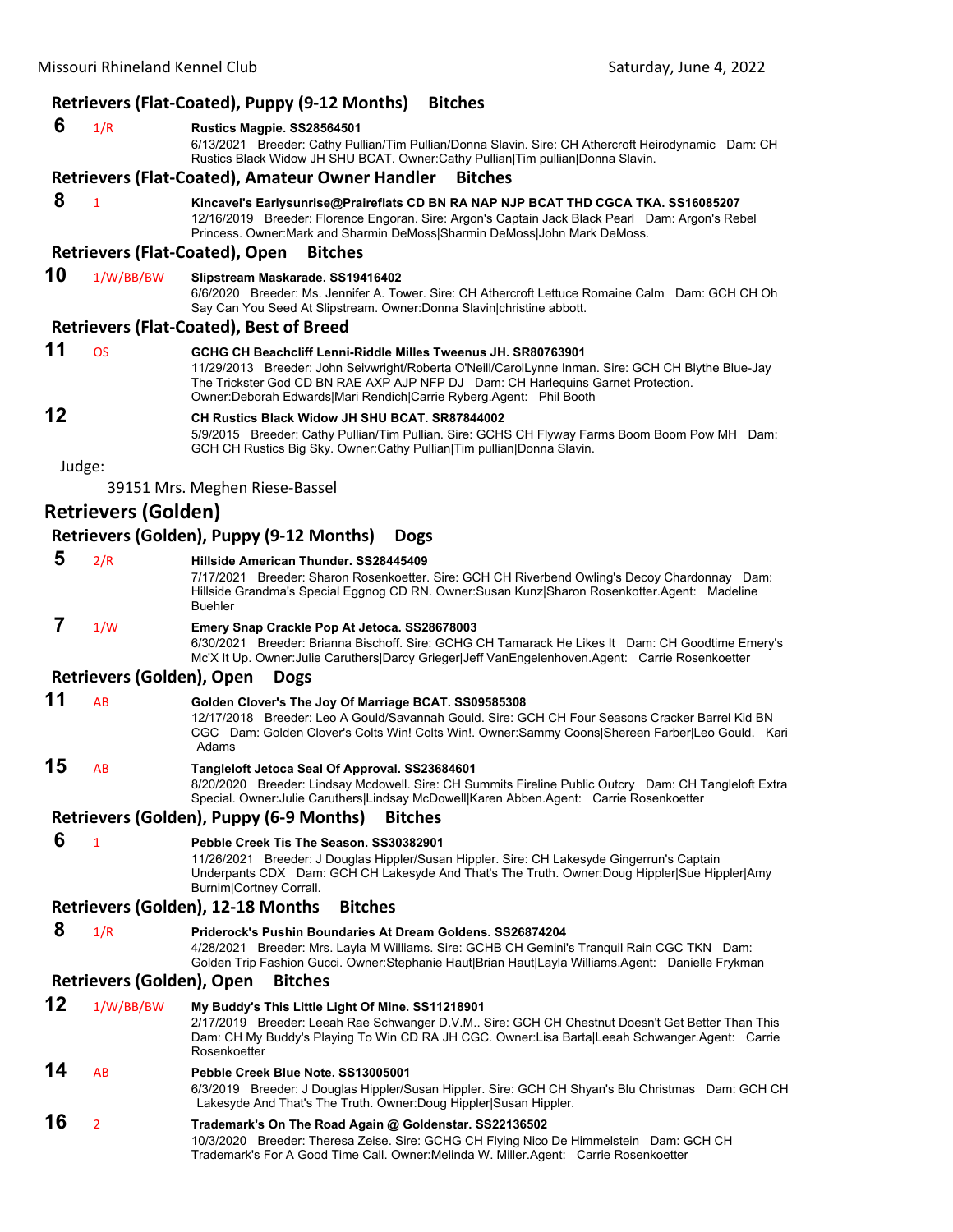# **Retrievers (Golden), Best of Breed**

|        |                              | <u>Retrievers</u> (Gorder), best or breed                                                                                                                                                                                                                                                                                              |
|--------|------------------------------|----------------------------------------------------------------------------------------------------------------------------------------------------------------------------------------------------------------------------------------------------------------------------------------------------------------------------------------|
| 9      |                              | Goldenstar's Miracles Do Happen. SS02889401<br>12/5/2017 Breeder: Melinda Miller/Robert Miller/Faye Skelton. Sire: GCH CH Oak Lane's Gimme Some<br>Lovin' At Goldenstar Dam: Cassimere's Emerald Gem @ Goldenstar. Owner: Melinda W. Miller. Agent:<br>Carrie Rosenkoetter                                                             |
| 17     | <b>OS</b>                    | CH Dynasty Confetti Lime Rickey. SS09880802<br>9/25/2018 Breeder: Sandra Reeves/Timothy Reeves. Sire: CH Hytree's Ryd-N- Out The Storm Dam: GCH<br>CH Karagold's Dynasty Lime'n T'coconut DN CGC. Owner: Ken Judy Schlecht. Agent: Carrie Rosenkoetter                                                                                 |
| 19     | <b>SEL</b>                   | CH Hillside I Want To Believe. SS13435102<br>2/3/2019 Breeder: Caron Rosenkoetter/Robert Hallahan Jr/Jade Rosenkoetter/Colleen Maddox, Sire: CH<br>Hashgold's Santiago De Himmelstein Dam: CH Amica Dogwood Gone With The Wind. Owner:Carl<br>Rosenkoetter Caron Rosenkoetter Jade Rosenkoetter S Rosenkoetter.                        |
| Judge: |                              | 39151 Mrs. Meghen Riese-Bassel                                                                                                                                                                                                                                                                                                         |
|        | <b>Retrievers (Labrador)</b> |                                                                                                                                                                                                                                                                                                                                        |
|        |                              | Retrievers (Labrador), Puppy (6-9 Months)<br><b>Dogs</b>                                                                                                                                                                                                                                                                               |
| 5      | 1/R                          | Ajoys Seamus Mayo. SS31373906<br>12/1/2021 Breeder: Ms. April Pitzer. Sire: Zinfndel Arms Wide Open Dam: Ajoys What's Up Buttercup?.<br>Owner: Maria Morrison.                                                                                                                                                                         |
|        |                              | Retrievers (Labrador), 12-18 Months<br><b>Dogs</b>                                                                                                                                                                                                                                                                                     |
| 7      | $\mathbf{1}$                 | Jetoca's Bark At The Moon. SS24327605<br>1/3/2021 Breeder: Julie Caruthers/Jennifer Zingula/Jeff Van Engelenhoven/Randahl Hoffmann. Sire: CH<br>Hoffmann's Stop And Stare Dam: CH Belgold Passing The Torch To Jetoca. Owner:Madeline Buehler Julie<br>Caruthers Stephanie Buehler Sarah Gilreath.                                     |
|        |                              | Retrievers (Labrador), Bred-By-Exhibitor (Puppy)<br><b>Dogs</b>                                                                                                                                                                                                                                                                        |
| 9      | $\mathbf{1}$                 | Pleasant Valleys Take Em To The Station. SS30508502<br>8/2/2021 Breeder: Patty Burmeister/Michelle Hess. Sire: GCH CH Harbor Run's Art Of Animation Dam:<br>Harbor Run's Practical Joke. Owner: Michelle Hess   Patty Burmeister.                                                                                                      |
|        |                              | <b>Retrievers (Labrador), Open Black Dogs</b>                                                                                                                                                                                                                                                                                          |
| 11     | $\mathbf{1}$                 | Debkens Gentleman's Porter At Twin Farms CGC. SS04418406<br>2/23/2018 Breeder: Debi Richardson/Dori Lenaeus/Kenny Richardson/Rachael Marie Lenaeus. Sire: GCH<br>CH Acornoaks Extraordinary Gentleman THDX CGC TKN Dam: Blue Heaven Debkens Powder Keg TD.<br>Owner: Jane Tenquist   Kevin Mahoney  Debi Richardson. Agent: Laura King |
| 15     | AB                           | Chestnut's Living On The Edge. SS07852002<br>9/21/2018 Breeder: John Moneghan/Jenny Moneghan. Sire: GCH CH Glacieridge Tabatha's Stonehedge<br>Boulder Dam: Chestnut's Mickey You're So Fine. Owner: John Moneghan John Moneghan.Agent: Erin Hall                                                                                      |
|        |                              | Retrievers (Labrador), Open Chocolate Dogs                                                                                                                                                                                                                                                                                             |
| 17     | 1/W/BW                       | Hadleigh Greenstone The Big Easy. SS19738102<br>4/25/2020 Breeder: Brenton Hadley/Stacey Green/Starkey Green. Sire: GCHP CH Davris Tabatha's Dutch<br>Dam: CH Hadleigh Greenstone I'm So Fancy. Owner:Brent Hadley  Stacey Starkey Green.Agent: Erin Hall                                                                              |
|        |                              | <b>Retrievers (Labrador), Open Yellow Dogs</b>                                                                                                                                                                                                                                                                                         |
| 19     | $\mathbf{1}$                 | Penara Catching Fire. SS11065701<br>2/9/2019 Breeder: Pam Doubek. Sire: GCH CH Elkens Forged In Fire "Ford" Dam: Penara Crimson And<br>Clover. Owner: Pam Doubek DVM. Agent: Erin Hall                                                                                                                                                 |
|        |                              | Retrievers (Labrador), Puppy (6-9 Months)<br><b>Bitches</b>                                                                                                                                                                                                                                                                            |
| 6      | $\mathbf{1}$                 | Prairie Roses' The Jokers Jewel At Lamons, SS30031301<br>10/14/2021 Breeder: Lora Carroll/Charles Carroll/Tammy M Johnston. Sire: GCHB CH Acornoaks Jolly<br>Joker Dam: Misty Woods Diamond In The Ruff At Prairie Rose CA. Owner: Tara Lamons Lora Carroll.                                                                           |
|        |                              | <b>Retrievers (Labrador), 12-18 Months</b><br><b>Bitches</b>                                                                                                                                                                                                                                                                           |
| 10     | $\overline{2}$               | Lamons' Derby Little Secret. SS24891206<br>3/3/2021 Breeder: Tara R Lamons/Mr. Holden D Lamons. Sire: GCHB CH Acornoaks Jolly Joker Dam:<br>Lamons' Sunny And 75. Owner: Tara Lamons.                                                                                                                                                  |
| 12     | $\mathbf{1}$                 | Fishpaw's High Tides & Good Vibes At Blacice. SS26463401<br>3/27/2021 Breeder: Natalie J Williams/Scott Ashley. Sire: GCHS CH Glacieridge Tabatha's Granite Dam:<br>Fishpaw Eight Below. Owner: Jean M Hairston. Agent: Erin Henlon-Hall                                                                                               |
|        |                              | Retrievers (Labrador), Bred-By-Exhibitor (Puppy)<br><b>Bitches</b>                                                                                                                                                                                                                                                                     |
| 14     | $\mathbf{1}$                 | Pleasant Valleys One And Only. SS30508501<br>8/2/2021 Breeder: Patty Burmeister/Michelle Hess. Sire: GCH CH Harbor Run's Art Of Animation Dam:<br>Harbor Run's Practical Joke. Owner: Michelle Hess   Patty Burmeister.                                                                                                                |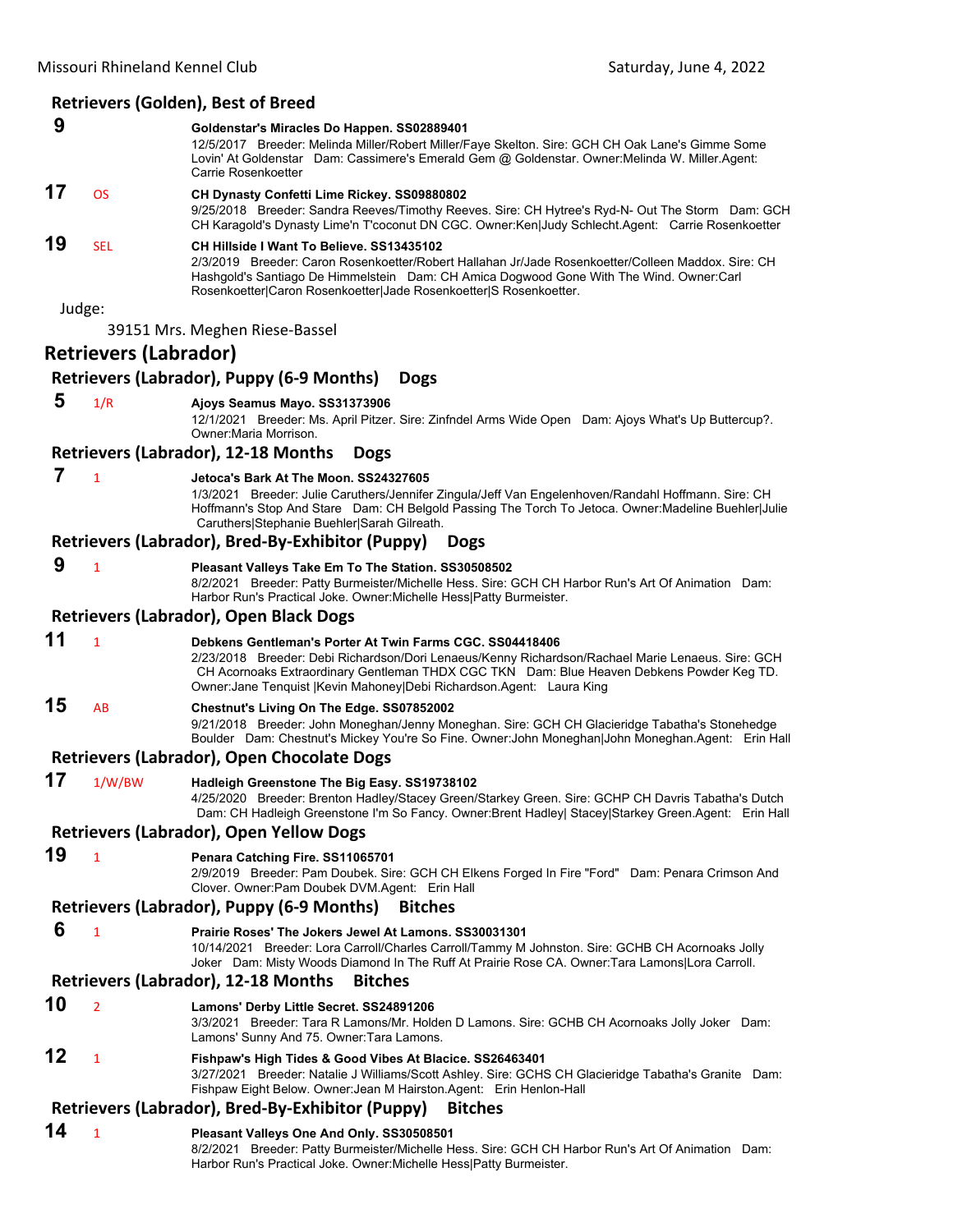# **Retrievers (Labrador), Bred‐By‐Exhibitor (Adult) Bitches**

**16** 1/R **Dutch Hollow's Simply Overjoyed RN JH CGC TKI. SS07308001** 8/28/2018 Breeder: Sandy Mcmillan. Sire: GCH CH Honorbright Dunn's Marsh Song And Dance RA SH FDC RATCHX DN TKN Dam: GCH CH Dutch Hollow's Simply Charming CD RA TDX MH CGC TKI. Owner:Sandy McMillan. **Retrievers (Labrador), American Bred Bitches 18** <sup>2</sup> **Blue Heaven Debkens You Look Like An Angel BN RI CGCA TKI. SS08156209** 10/18/2018 Breeder: Debi Richardson/Dori Lenaeus/Kenny Richardson/Rachael Marie Lenaeus. Sire: CH Agape Saint Of Blue Heaven Dam: Blue Heaven Debkens Powder Keg TD. Owner:Nancy Coates| M.D.|Dori Lenaeus|Rachael Lenaeus|Debi Richardson. **20** <sup>1</sup> **Greenstone Double Jeopardy. SS11697004** 4/21/2019 Breeder: Starkey Green/Stacey Green. Sire: CH Hadleigh Greenstone Guido Dam: CH Greenstone's Double Dutch. Owner:Brent Hadley| Stacey|Starkey Green.Agent: Erin Hall **22** <sup>3</sup> **Belquest Conclusion No Panties. SS15473804**

11/22/2019 Breeder: Vicky Creamer/Kristen Creamer-Allison/Ms. Krista Beal. Sire: GCHG CH Belquest Conclusion No Limit Poker Dam: Belquest Conclusion Don't Get Knickers In A Twist. Owner:Vicky Creamer. Kelly Schup

#### **Retrievers (Labrador), Open Black Bitches**

**26** <sup>2</sup> **Rumac's Caccia Fuoco RN JH BCAT RATN CGCU. SS00537701** 8/11/2017 Breeder: Jennie L Macaluso/Christopher Ruditys. Sire: GCHB CH Quail Chase Broadway Joe Windfall Dam: Nachusa's Little Black Titan BN RN MH CA BCAT RATO DN CGCU TKN. Owner:Jennie Macaluso|Christopher Ruditys. **28** AB **Dutch Hollow's First To The Party RN TD JH CGC TKI. SS07690801**

9/14/2018 Breeder: Sandy Mcmillan. Sire: GCH CH Honorbright Dunn's Marsh Song And Dance RA SH FDC RATCHX DN TKN Dam: Dutch Hollow's Slick As A Whistle RA TDX SH CGC TKI. Owner:Sandy McMillan.

## **32** <sup>3</sup> **Lamons' As Fate Would Have It. SS10647906**

2/8/2019 Breeder: BRENDA MOREHOUSE. Sire: Tenderheart Duke Of Ruger CGC Dam: Tenderheart Riley CGC. Owner:Tara Lamons.

## **34** EX **Fishpaw Lemon Ice. SS13114601**

6/26/2019 Breeder: Natalie Williams/Scott Ashley. Sire: GCH CH Gallivant Black Russian Dam: CH Fishpaw Black Ice. Owner:Mary Henricks|Erin Hall.

## **36** 1/W **Mistywoods Acornoaks Lucky Lady. SS20477606**

6/11/2020 Breeder: Tammy Johnston/Sharon Hamilton. Sire: GCHB CH Acornoaks Jolly Joker Dam: Acornoaks Papi's Magic Touch. Owner:Harvey Slade|Harvey Slade|Tammy Johnston. Kari Adams

## **Retrievers (Labrador), Open Chocolate Bitches**

**38** <sup>1</sup> **Simpson's Piper Down. SS05608706**

4/21/2018 Breeder: Glennda Naeger. Sire: GCH CH Mykiss Chips' Ahoy RN Dam: Labranzh Shot Kamila Keg Of Gold. Owner:Glennda S Naeger.Agent: Erin Hall

## **40** <sup>2</sup> **Inselheim Balamar Banner. SS18530001**

12/28/2019 Breeder: Barbara Reisig. Sire: GCH CH Quailchase Bearcreek Jolly Joe Dam: CH Inselheim Iced Mocha. Owner:Patricia Ramey |Barbara Reisig.

#### **Retrievers (Labrador), Open Yellow Bitches**

**46** <sup>1</sup> **Mistywoods The Adventure Awaits. SS23785401**

# 11/23/2020 Breeder: Tammy M Johnston. Sire: GCH CH Avery's The Rifleman At Misty Woods Dam: CH

Mistywoods Mississippi River Adventure. Owner:TAMMY M JOHNSTON.Agent: Ramona Browning

## **Retrievers (Labrador), Best of Breed**

**21 GCHB CH Peertree Acres Cosmic One. SR90088206** 9/22/2015 Breeder: KATHERINE PEERSON/Tammy M Johnston. Sire: C.R. Gateway's Man About Town Dam: Misty Woods Dixieland Delight. Owner:Harvey Slade. kari adams **23** AB **CH Parracino's Lone Ranger. SR93534207** 5/8/2016 Breeder: Susan D Parracino. Sire: GCH CH Avery's The Rifleman At Misty Woods Dam: Parracino's Lady Black Gold Rush. Owner:Susan D Parracino.Agent: Ramona Browning **25** SEL **GCHB CH Loretta Labs Andy Warhol (Trujillo/Guerrero). SS08359604** 4/20/2018 Breeder: Juan Carbonell/alberto trujillo/consuelo guerrero. Sire: Clark Kent (Trujillo) Dam: Greenstone's Glass Slipper. Owner:Juan Carbonell . Nacho Calvo **27** BB **GCHS CH Atlantic's Thunder Road At Ghoststone. SS11244901** 2/1/2019 Breeder: Deborah Weinman. Sire: GCHB CH Lakeside Memoir Of Gallivant CGC TKN Dam: GCH CH Atlantic's Nothin' But Lilies. Owner:Judy Chambers|Deborah Weinman.Agent: Christian Rutten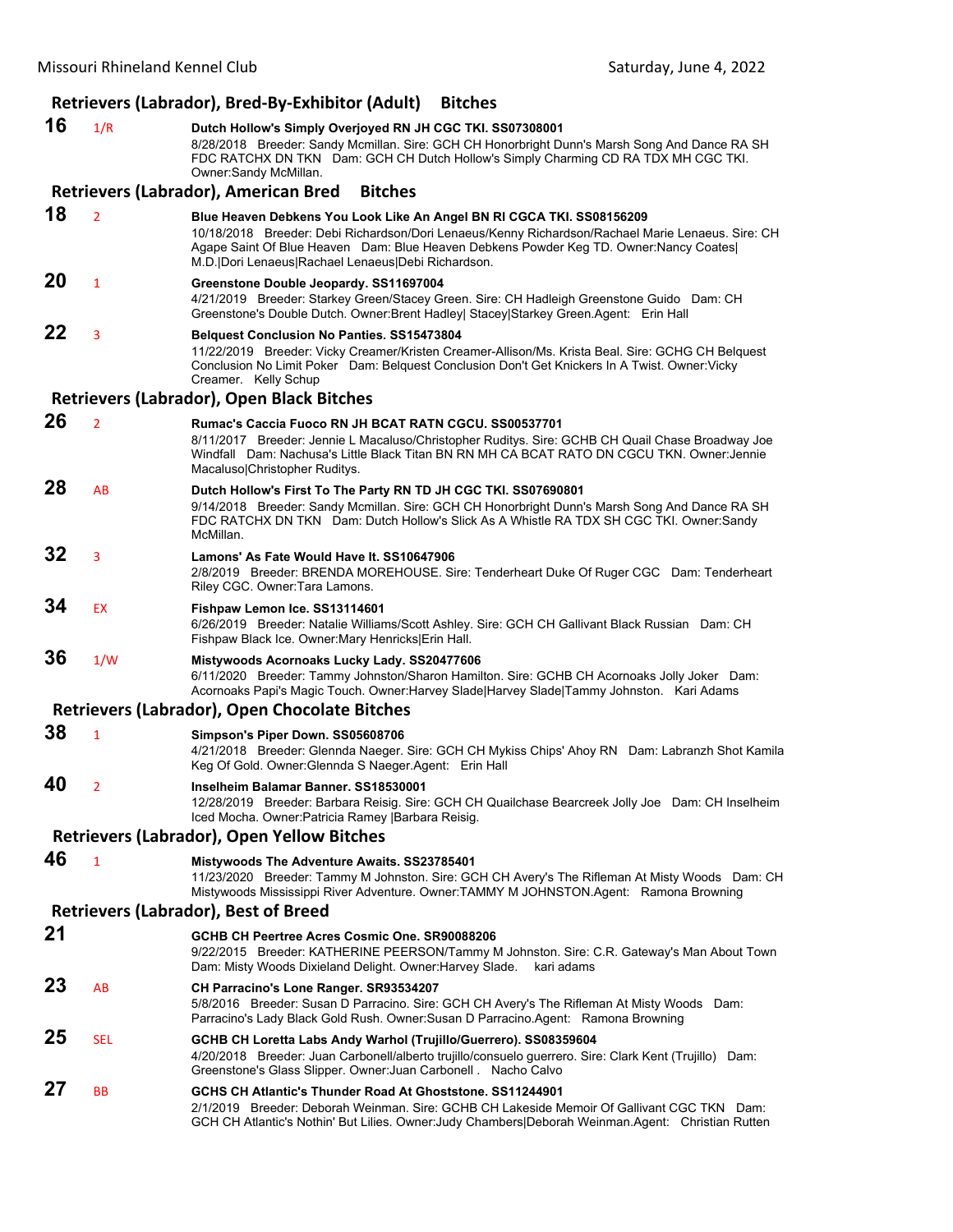| 29 | AB         | CH Atlantic's Cool Hand Luke, SS12266202<br>3/16/2019 Breeder: Deborah Weinman/Lisa Weiss, Sire: GCH CH Gallivant Black Russian Dam: Dallen<br>Atlantic's If Wishes Were Horses, Owner:Deborah Weinman. Erin Henson Hall                                                                                 |
|----|------------|----------------------------------------------------------------------------------------------------------------------------------------------------------------------------------------------------------------------------------------------------------------------------------------------------------|
| 44 | <b>SEL</b> | <b>Belquest Conclusion In Ya Face. SS15473902</b><br>11/22/2019 Breeder: Vicky Creamer/Kristen Creamer-Allison/Ms. Krista Beal. Sire: GCH CH Farnfield<br>Topo Gigio Dam: Belquest Conclusion Poker Face. Owner: Vicky Creamer Kristen Creamer-Allison  Krista<br>Beal. Kelly Schup                      |
| 48 |            | CH Harbor Run's Take Another Little Piece Of My Heart. SS08085509<br>6/4/2018 Breeder: Mrs. Heidi A Hartman/Carolyn G Kellerman. Sire: GCH CH Stoneleighs Into Mischief<br>TKN Dam: Harbor Run's Perfect Storm. Owner: Megan Burmeister.                                                                 |
| 50 | <b>OS</b>  | GCH CH Belquest Conclusion Defies Logic. SS14265201<br>9/19/2019 Breeder: Vicky Creamer/Ms. Krista Beal/Kristen Creamer-Allison. Sire: GCHG CH Belguest<br>Conclusion No Limit Poker Dam: GCH CH Belquest Conclusion Nike Logo. Owner: Vicky Creamer KRISTA<br>BEAL KRISTEN CREAMER-ALLISON. Kelly Schup |
|    | Judge:     |                                                                                                                                                                                                                                                                                                          |
|    |            | 39151 Mrs. Meghen Riese-Bassel                                                                                                                                                                                                                                                                           |

# **Retrievers (Nova Scotia Duck Tolling)**

#### **Retrievers (Nova Scotia Duck Tolling), Best of Breed**

## **6** BB **Fireballs Vermilion Swingin' on a Star. SS12458201**

5/17/2019 Breeder: Kirk Rich/Kathy Koebensky-Como. Sire: Ch Crossroad's Vermilion Huntsman CGC Dam: Gch Ch Vermilion's Dancing Waters of Brori BN RN RATN CGC. Owner:Pam Leonard.Agent: Patty Huffman

Judge:

39151 Mrs. Meghen Riese‐Bassel

## **Setters (English)**

## **Setters (English), Best of Breed**

## **8** BB/G3 **GCH CH Firehouse 'N Wingfield Prime Time. SS18905804**

4/8/2020 Breeder: Daniela Suarez/Robson D suarez. Sire: GCHP CH Stargaz'r 'N Wingfield Time Will Tell Dam: GCHB CH Sevenoaks Tropical Fever. Owner:Don Coller|Pat Coller|Eileen Hackett.

Judge:

39151 Mrs. Meghen Riese‐Bassel

## **Setters (Gordon)**

## **Setters (Gordon), Puppy (9‐12 Months) Dogs**

| ು  | 1/W/BB | Brentwood & Firethorn's Blue Bloods, SS30593202<br>Breeder: Eileen Hackett/Chuck Krothe. Sire: CH Brentwood's Magnum P I Dam: GCH CH<br>8/25/2021  |
|----|--------|----------------------------------------------------------------------------------------------------------------------------------------------------|
|    |        | Firethorn & Valley View's Straighten My Crown. Owner: Chuck Krothe Eileen Hackett Mary McLoughlin.                                                 |
|    |        | Setters (Gordon), Best of Breed                                                                                                                    |
| -8 |        | GCH CH Just Winter Story Ares Samarkan. SS05813002<br>1/6/2019 Prooder: Merte Caudleus, Circ: Pleak Coottish Cin Chadou: Dea Dem: Coltie Carpediam |

| 8  |     | GCH CH Just Winter Story Ares Samarkan. SS05813002<br>1/6/2018 Breeder: Marta Scudlova. Sire: Black Scottish Gin Shadow Dog Dam: Celtic Carpediem<br>Samarkan Kochanej Emilki. Owner: Gail Godding. Agent: Danielle Frykman                                                                    |
|----|-----|------------------------------------------------------------------------------------------------------------------------------------------------------------------------------------------------------------------------------------------------------------------------------------------------|
|    | SEL | CH Corisande As You Like It JH NF, SS04924001<br>12/11/2017 Breeder: Melissa Fritz/Rachel Fritz/Kevin Fritz/Debra Bjerkestrand. Sire: Amscot Rebel With A<br>Cause Dam: GCH CH Mardebri & Corisande's Straight On Til Morning JH NF RATN DS. Owner: Rachel<br>Fritz Melissa Fritz Kevin Fritz. |
| 10 | ΩS  | CH Beaconfield Bellagio Bella Bella. SS11147502<br>10/21/2018 Breeder: Ronet Murray. Sire: GCHG CH Hillock Beaconfield Bellagio Dam: GCH CH Fairray<br>Circus Circus. Owner: Ronet Murray Spring Krickeburg.                                                                                   |

Judge:

39151 Mrs. Meghen Riese‐Bassel

## **Setters (Irish)**

## **Setters (Irish), Bred‐By‐Exhibitor (Adult) Dogs**

## **5** 1/W **Kellyglen's Pursuit Of Happiness. SS15161802**

11/7/2019 Breeder: Suzanne Walker/Charles Walker. Sire: Kellyglen's Unbreakable Vow Dam: CH Kellyglen's Memories. Owner:Suzanne and Charles Walker.

## **Setters (Irish), Puppy (6‐9 Months) Bitches**

## **6** 1/W/BW **Kellyglen's Merci Beaucoup. SS31970501**

11/23/2021 Breeder: Kim Kazee/Caroline E Deslauriers/Suzanne Walker/Charles Walker. Sire: GCHP CH Vermilion's Sea Breeze Dam: GCH CH Kellyglen's First We Take Manhattan. Owner:Suzanne and Charles Walker.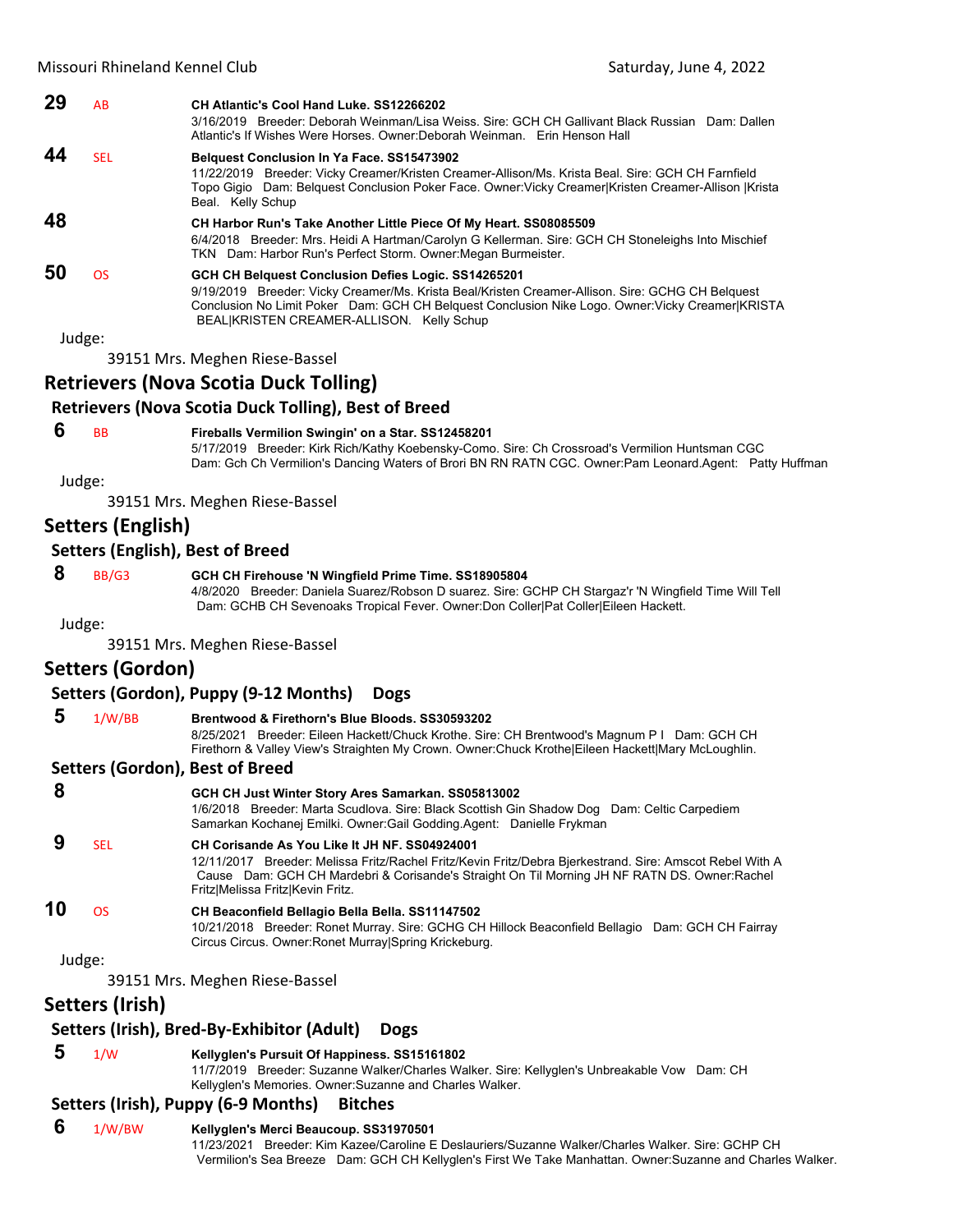## **Setters (Irish), Best of Breed**

|    | <b>SEL</b>      | GCHS CH Carillon Fiat Lux, SR83374805                                                                                                                                                                                                                                                                                               |
|----|-----------------|-------------------------------------------------------------------------------------------------------------------------------------------------------------------------------------------------------------------------------------------------------------------------------------------------------------------------------------|
|    |                 | 2/12/2014 Breeder: Mrs. Carolyn R Hills. Sire: CH Eireannmada Fortuitous Dam: GCHB CH Avon Farm<br>Torch Song Of Carillon JH. Owner: Helen M St Cin Edwin J St Cin.                                                                                                                                                                 |
| 8  |                 | GCHS CH Fyrethorn"Lead"Me Home. SS07679707<br>6/25/2018 Breeder: Lynne Godshall/Frances L Sloughfy/Alexander Van Meter. Sire: GCHB CH Ramblin'<br>Red Slamdunk Irish Rover Dam: GCH CH Fyrethorn Entitlement CD PCDX BN RE FDC AX OAJ NAP OF<br>SWA SCE SHDN CGCU TKI. Owner:Lynne Godshall Abagail Van Meter.Agent: Eileen Hackett |
| 9  | OS<br>OHBB/OHG4 | GCHS CH Carillon Long Arm Of The Law. SR93858502<br>3/16/2016 Breeder: Mrs. Carolyn R Hills. Sire: GCHS CH Rusticwood Bentley Corsica CD RE CGC TKN<br>Dam: GCHB CH Avon Farm Torch Song Of Carillon JH. Owner: Helen M St Cin Edwin St Cin.                                                                                        |
| 10 | <b>SEL</b>      | GCH CH Stoneypoint Remember Me At Northwinds. SS08618603<br>10/14/2018 Breeder: Jeri L McClure/Dixie Demorest/Rebecca Arch/Jeffrey Arch. Sire: CH Quailfield Mak'n<br>Business Dam: GCH CH Stoneypoint's Singin' In The Rain. Owner: Jeri L. McClure Dixie<br>Demorest Rebecca Arch Jeff Arch.                                      |
| 12 | BB/G2           | GCHB CH Kellyglen's Life Is Good. SS15161801<br>11/7/2019 Breeder: Suzanne Walker/Charles Walker. Sire: Kellyglen's Unbreakable Vow Dam: CH<br>Kellyglen's Memories. Owner: Alaina Moulton Suzanne and Charlie Walker.                                                                                                              |
| 14 |                 | <b>CH Cairncross Love To Wistful Vista, SS16676110</b><br>1/1/2020 Breeder: Renette Berggren/Nancy Owens. Sire: GCH CH Kinloch's Back Burn Dam: CH<br>Cairncross Don't Take Your Love To Town. Owner: Jill Wahl.Agent: Danielle Frykman                                                                                             |
|    | Judge:          |                                                                                                                                                                                                                                                                                                                                     |
|    |                 | 39151 Mrs. Meghen Riese-Bassel                                                                                                                                                                                                                                                                                                      |

## **Spaniels (Boykin)**

## **Spaniels (Boykin), Best of Breed**

| ns.       | GCH CH Texas Trace Hold Em JH BCAT SWN DJ TKI. SS01064701                                       |
|-----------|-------------------------------------------------------------------------------------------------|
|           | 4/16/2017 Breeder: Greg Copeland/Michelle Copeland. Sire: GCHB CH Hollow Creek's Texas Trace    |
|           | Dam: GCHB CH Texas Trace Vega. Owner:Cathy Pullian Tim pullian greg copeland Michelle copeland. |
| <b>RR</b> | CH Briercreeks Double Shot RN JH DCAT SWA DM DS, SS07394901                                     |

7/27/2018 Breeder: Donald Thompson/Marty Griner. Sire: CH Mitchell's Bourbon St. @ Brier Creek SH Dam: Kj Just Powder Keg Meg SH. Owner:Cathy Pullian|Tim pullian.

Judge:

39151 Mrs. Meghen Riese‐Bassel

## **Spaniels (Clumber)**

## **Spaniels (Clumber), Puppy (6‐9 Months) Dogs**

### **5** AB **Rainsway's Call Me Old Fashioned. SS31650502**

10/5/2021 Breeder: Raina Moss/Darcy Moss. Sire: GCHS CH Rainsway & Cajun's Reese's Pieces CGC ATT Dam: CH Rainsway's The Bee's Knees. Owner:Brittany Munster |Easton Munster |Raina Moss.

## **Spaniels (Clumber), Best of Breed**

# **7** AB **CH Nexus That 70's Show. SS18894401**

3/7/2020 Breeder: James Fankhauser/Shirley A Fankhauser. Sire: GCHS CH Spice Twice Rattle And Hum Dam: CH Nexus Crazy On You. Owner:Makayla Boeske.

Judge:

39151 Mrs. Meghen Riese‐Bassel

## **Spaniels (Cocker) Parti‐Color**

## **Spaniels (Cocker) Parti‐Color, Puppy (6‐9 Months) Dogs**

 **5** AB **Show'Ntail's Rocky Mountain Daredevil. SS29675904**

10/13/2021 Breeder: Kara Frankovich. Sire: GCH CH Julre's Majestic Ninja Dam: Caysigo's Triple Trouble Taffy. Owner:Kara Frankovich.

## **Spaniels (Cocker) Parti‐Color, Bred‐By‐Exhibitor (Puppy) Bitches**

## **6** 1/W/BW **Galaxy's Red Storm Rising. SS28360604**

6/25/2021 Breeder: Heidi Cable. Sire: Julre's Fire N Ice Dam: GCH CH L&B N Galaxys Gravity In Motion. Owner:Heidi Cable.

## **Spaniels (Cocker) Parti‐Color, Open Dogs**

 **7** 1/W/OS **Silver Star's One Of The Good Ones. SS26568501** 5/5/2021 Breeder: Linda Berger. Sire: GCH CH Silver Star's Out Of The Flame Dam: CH Silver Star's N Moody Lil Polka Dot Girl. Owner:LINDA K BERGER.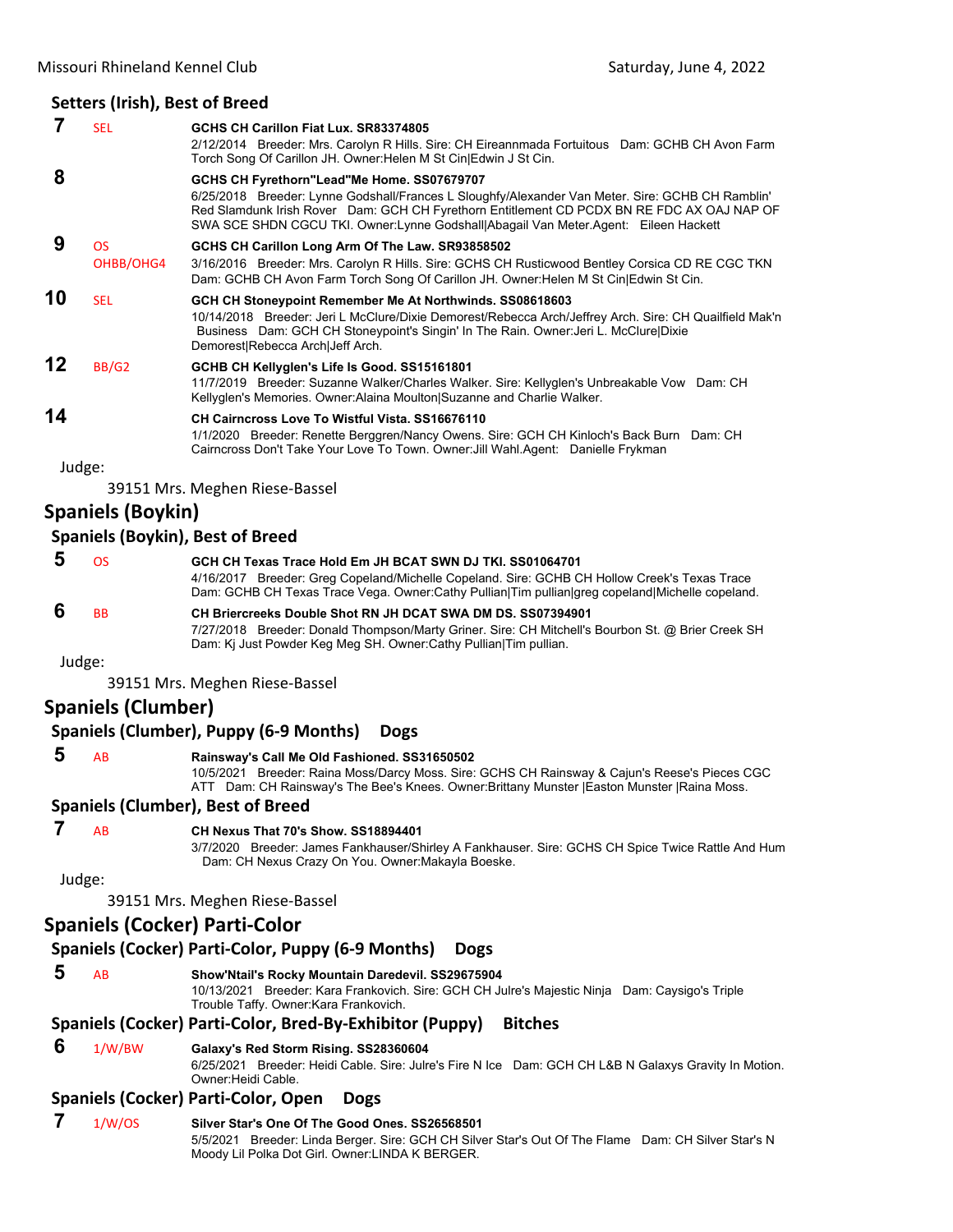|        |                                    | <b>Spaniels (Cocker) Parti-Color, Best of Breed</b>                                                                                                                                                                                                                   |
|--------|------------------------------------|-----------------------------------------------------------------------------------------------------------------------------------------------------------------------------------------------------------------------------------------------------------------------|
| 8      | ВB<br><b>OHBB</b>                  | CH Silver Star's Seeing Red. SS26568503<br>5/5/2021 Breeder: Linda Berger. Sire: GCH CH Silver Star's Out Of The Flame Dam: CH Silver Star's N<br>Moody Lil Polka Dot Girl. Owner: LINDA K BERGER.                                                                    |
| Judge: |                                    |                                                                                                                                                                                                                                                                       |
|        |                                    | 39151 Mrs. Meghen Riese-Bassel                                                                                                                                                                                                                                        |
|        | <b>Spaniels (English Cocker)</b>   |                                                                                                                                                                                                                                                                       |
|        |                                    | Spaniels (English Cocker), Puppy (9-12 Months)<br><b>Dogs</b>                                                                                                                                                                                                         |
| 5      | 1/W/BW                             | Brilliant History Ivar. SS32604902<br>8/26/2021 Breeder: Lorena Sorze. Sire: Covenant American Style Dam: Covenant Gold Dust.<br>Owner: Donna Jaruzel Ashliegh Boudreaux.                                                                                             |
|        |                                    | <b>Spaniels (English Cocker), Open</b><br><b>Dogs</b>                                                                                                                                                                                                                 |
| 7      | AB                                 | Carefree's Fast Pitch, SS08143906<br>10/14/2018 Breeder: Ms. Amy J Kluth/Joyce B Winkels. Sire: CH Carefree's So Dammed Cute RN CA<br>BCAT CGC TKN Dam: CH Carefree Itoba Secret Stasche'. Owner:Michele OKeefe.Agent: Robin Novack                                   |
| 9      | 1/R                                | Rockback Dd Chasing The Dream. SS20620610<br>8/20/2020 Breeder: Cathy Ann Litwin/Mary Beth Williams/Jay Beaver. Sire: CH Northworth Online Style<br>Dam: Rockback You Make Me Blush CGC. Owner:Marla Knowles Cathy Ann Lifwin.Agent: Robin Novack                     |
|        |                                    | Spaniels (English Cocker), Puppy (9-12 Months)<br><b>Bitches</b>                                                                                                                                                                                                      |
| 6      | 1/W                                | Sunburst System Error. SS29054501<br>7/23/2021 Breeder: Nicole M Lewis. Sire: GCH CH Cedarglen Reliance Memory Seeker Dam: CH<br>Sunburst Dirty Little Secret. Owner: Nicole Lewis.                                                                                   |
| 8      | $\overline{2}$                     | Sunburst Dagnabbit. SS29085502<br>7/12/2021 Breeder: Nicole Lewis/Robert Grundmann. Sire: CH Sunburst Oops Accidents Happen Dam:<br>CH Sunburst The Curse Continued, Owner:Deanna Kidd Nicole Lewis.                                                                  |
|        |                                    | Spaniels (English Cocker), Bred-By-Exhibitor (Puppy)<br><b>Bitches</b>                                                                                                                                                                                                |
| 12     | $\overline{2}$                     | Sunburst Shut The Front Door. SS29085504<br>7/12/2021 Breeder: Nicole Lewis/Robert Grundmann. Sire: CH Sunburst Oops Accidents Happen Dam:<br>CH Sunburst The Curse Continued. Owner: Nicole Lewis Robert Grundmann.                                                  |
| 14     | 1/R                                | Itoba Harvest Moon. SS31671501<br>9/30/2021 Breeder: Joyce B Winkels. Sire: CH Maple Lawn Safeharbor Boundless Zeal TKN Dam: CH<br>Itoba Chicago Flame BN CA THDA CGC. Owner: Joyce B Winkels.                                                                        |
|        |                                    | Spaniels (English Cocker), Bred-By-Exhibitor (Adult)<br><b>Bitches</b>                                                                                                                                                                                                |
| 16     | $\mathbf{1}$                       | Brandilyn Ruffles Has Ridges. SS16048103<br>10/16/2019 Breeder: Donna Jaruzel/Nicole Lewis. Sire: GCHB CH Brandilyn's Time Travler Dam: CH<br>Sunburst Dirty Little Secret. Owner: Donna Jaruzel Nicole Lewis.                                                        |
|        |                                    | Spaniels (English Cocker), Open<br><b>Bitches</b>                                                                                                                                                                                                                     |
| 18     | AB                                 | Sweet Apple Opalescent. SR96560401<br>9/27/2016 Breeder: Nancy Sweet. Sire: GCH CH Edgewood Freedom Fighter Dam: GCHG CH Sweet<br>Apple Temptation. Owner: Nancy Sweet. Agent: Laura King                                                                             |
| 20     | $\mathbf{1}$                       | Eglesfeld It Was The Worst Of Times. SS24628701<br>11/8/2020 Breeder: Laura Haverstick/Lyn Foley/Ella Palutis. Sire: GCH CH Eglesfeld It Was The Best Of<br>Times AX OAJ OF Dam: GCH CH Eglesfeld's Thyme Will Tell NAP NJP NFP. Owner:Laura Haverstick. Carrie Owens |
|        |                                    | <b>Spaniels (English Cocker), Best of Breed</b>                                                                                                                                                                                                                       |
| 11     | <b>OS</b>                          | GCHG CH Lynann's Keeper Of The Flame. SS06445901<br>5/11/2018 Breeder: Lynda Gall/DEBRA PITCHFORD/Robert Gall Sr Sire: GCHS CH Dawnglow Man In<br>Black Dam: GCHB CH Lynann's Rhythm In Blue. Owner: Lynda Gall Pamela Morgan   Robert Gall Sr. Agent:<br>Laura King  |
| 22     | <b>BB</b>                          | GCHS CH Sunburst Mayfair Heirloom Diamond. SR59195402<br>6/13/2009 Breeder: Nicole Lewis/ANNE PHILLIPS. Sire: CH Pathfinder's Wild Blue Yonder Dam: CH<br>Mayfair Sunburst Timeless. Owner: Nicole Lewis.                                                             |
| Judge: |                                    |                                                                                                                                                                                                                                                                       |
|        |                                    | 39151 Mrs. Meghen Riese-Bassel                                                                                                                                                                                                                                        |
|        | <b>Spaniels (English Springer)</b> |                                                                                                                                                                                                                                                                       |

# **Spaniels (English Springer), Bred‐By‐Exhibitor (Adult) Dogs**

 **5** 1/R **Rustics Authentic Quesst BCAT DJ DN. SS18912202** 5/29/2020 Breeder: Myra Johnson/Cathy Pullian. Sire: Rustics Quesst To Mizzou Dam: Rustics Chrome Of Heartwood Springs. Owner: Virginia H Huxley Cathy Pullian | Tim Pullian.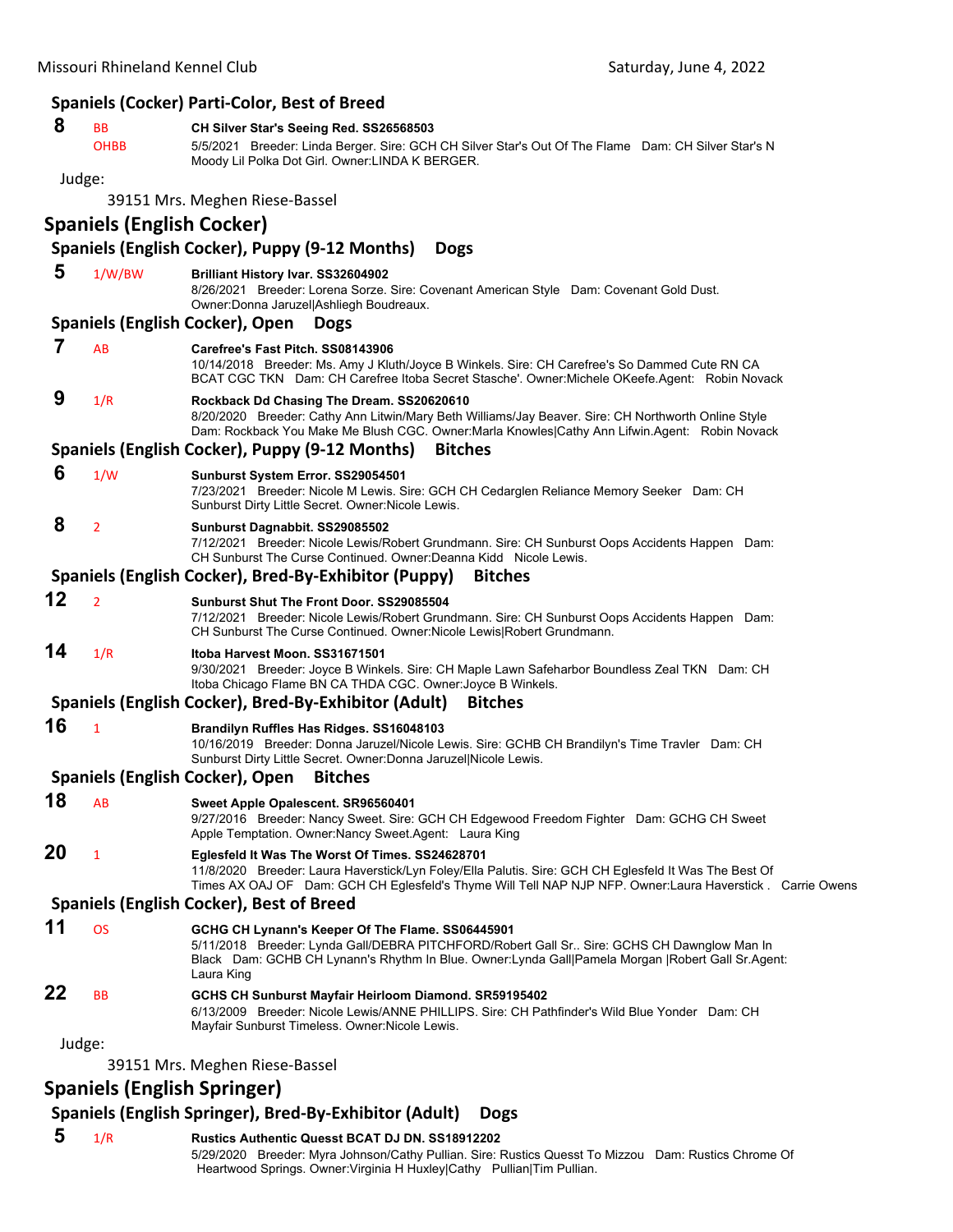# **Spaniels (English Springer), Open Dogs**

| 7      | 1/W        | Peasblossom Yesterday BCAT TKN. SS13840701<br>3/23/2019 Breeder: David Mitchell/Jacky Mitchell. Sire: Hunterheck Turn Back Time Dam: Peasblossom<br>Tigerlily. Owner: Virginia H Huxley.                                                                                                                                 |
|--------|------------|--------------------------------------------------------------------------------------------------------------------------------------------------------------------------------------------------------------------------------------------------------------------------------------------------------------------------|
|        |            | Spaniels (English Springer), Puppy (9-12 Months)<br><b>Bitches</b>                                                                                                                                                                                                                                                       |
| 6      | 2/R        | Gentry's Secret Code. SS28865801<br>7/24/2021 Breeder: Lee Ann Gutzwiler. Sire: CH Gentrynrose Lane's Incognito TD Dam: CH Gentry's Girl<br>Code. Owner: LeeAnn Gutzwiler.                                                                                                                                               |
| 8      | 1/W/BW     | Tiffany Breakfast At Polesitter. SS29154102<br>8/5/2021 Breeder: Elizabeth Fink/Robin Novack. Sire: GCH CH Chelsae Infinite Blessing Dam: CH<br>Telltale Time Will Tell. Owner: Mike Bockhorn Benjamin Custer Robin Novack.                                                                                              |
|        |            | Spaniels (English Springer), 12-18 Months<br><b>Bitches</b>                                                                                                                                                                                                                                                              |
| 10     | AB         | Woodbeigh Zoned Out. SS29972103<br>5/7/2021 Breeder: Kerrie Frederick. Sire: GCH CH Springbrook Tdp Out Of Bounds CGC Dam: GCH CH<br>Woodbeigh Who Tells Your Story. Owner: Kerrie Frederick. Agent: Robin Novack                                                                                                        |
|        |            | Spaniels (English Springer), Bred-By-Exhibitor (Adult)<br><b>Bitches</b>                                                                                                                                                                                                                                                 |
| 12     | AB         | Tiptops Redi 2 Rock 2 The Top. SS13079102<br>7/14/2019 Breeder: Connie Manguso-Perkins/Steve Chodrick. Sire: CH Topsail Once Upon A Time At<br>Daz-End Dam: GCHS CH Tiptops American Heritage RN CGC. Owner:Connie Manguso-Perkins Steve<br>Chodrick.                                                                    |
| 14     | 1          | <b>Rustics One Hot Spot BCAT TKN. SS18912201</b><br>5/29/2020 Breeder: Myra Johnson/Cathy Pullian. Sire: Rustics Quesst To Mizzou Dam: Rustics Chrome Of<br>Heartwood Springs. Owner: Cathy Pullian Tim Pullian.                                                                                                         |
|        |            | Spaniels (English Springer), Best of Breed                                                                                                                                                                                                                                                                               |
| 9      | <b>BB</b>  | GCHG CH Wil-Orion's If Wishes Came True. SR89988506<br>8/6/2015 Breeder: Mary P Osbun/Janice L Johnson/Jennifer Kettleson/Erica & Riley Brookshire. Sire:<br>GCHP CH Legacy Random Titleist Dam: CH Wil-Orion's Cleared For Takeoff. Owner: Judy Vanderlip Liz<br>Pike S Hatch J Johnson B Fink.Agent: Robin Novack      |
| 11     | <b>SEL</b> | GCHS CH Crossroad Jockeyhill My Shot. SS01468001<br>9/30/2017 Breeder: Laurie Green/Jody Garcini/Richard Green/Erline Jesseman. Sire: GCHG CH<br>Crossroad Jockeyhill On The Green NAJ AXP AJP Dam: GCHG CH Telltale Crossroad Opposites Attrack<br>NJP. Owner: Laurie Green Richard Green Jodi Garcini Erlene Jessiman. |
| 15     | OHBB/OHG2  | CH Telltale Titanium. SS01502401<br>6/28/2017 Breeder: Celie Florence/Robin Novack/Beth Fink. Sire: GCHS CH Seaview's Notorious Dam:<br>CH Telltale Curtain Call. Owner:Laurie Green Robin Novack Beth Fink.                                                                                                             |
| 16     | AB         | GCH CH Crossroad Jockeyhill Only Want To Be With You. SS13906404                                                                                                                                                                                                                                                         |
|        |            | 8/24/2019 Breeder: Richard Green/Laurie Green/Jody Garcini/Erline Jesseman. Sire: CH Lordillea<br>Stonihill Foto-Op Dam: GCHG CH Crossroad Jockeyhill Big Girls Don't Cry. Owner:Laurie Green Richard<br>Green Jody Garcini Erline Jesseman.                                                                             |
| 17     |            | Tiptops Redi 4 A Rumble. SS13079109<br>7/14/2019 Breeder: Connie Manguso-Perkins/Steve Chodrick. Sire: CH Topsail Once Upon A Time At<br>Daz-End Dam: GCHS CH Tiptops American Heritage RN CGC. Owner:Amy Ellis Connie Manguso-<br>Perkins.                                                                              |
| 18     | <b>SEL</b> | CH Tiptop And Saffire's Steel Magnolia. SS14813502<br>8/20/2019 Breeder: Liz McKnight/Carol M Rushing. Sire: GCHB CH Silverhill Steel Wheels Dam: GCHB<br>CH Circle Games Black Swan. Owner:Stephen Chodrick Carol Rushing Liz Mc Knight Connie Manguso<br>Perkins.                                                      |
| 20     | AB         | GCH CH Cerise Rendition Jazz Stands For Freedom. SS16807807<br>2/8/2020 Breeder: Dorothy Cherry/Kathryn Kirk. Sire: GCH CH Embur Autumfire Royal Rendition Dam: CH<br>Cerise Peppermint Patty. Owner: Karen Pierce Laster Dorothy Cherry Ruth Dehmel.                                                                    |
| 22     | <b>OS</b>  | GCHB CH Wynmoor Diamonds And Hearts. SS16823502<br>1/24/2020 Breeder: Billie Kerfoot/Dr. Erin Kerfoot. Sire: GCH CH Segre's Wine Not? TKN Dam: GCH CH<br>Wynmoor Denim 'N Diamonds BCAT. Owner:Kenneth Shipman Dr Erin Kerfoot.Agent: Kelly Shupp                                                                        |
| Judge: |            |                                                                                                                                                                                                                                                                                                                          |
|        |            | 39151 Mrs. Meghen Riese-Bassel                                                                                                                                                                                                                                                                                           |

**Spaniels (Field)**

# **Spaniels (Field), Best of Breed**

 **6** OS **CH Killara's The Talisman. SS19957305** 5/8/2020 Breeder: Karen M Balinski. Sire: CH Killara's Sunday Silence Dam: CH Killara's Light Up The Darkness RATN. Owner:Karen Balinski|Sean Bellinger.Agent: Danielle Frykman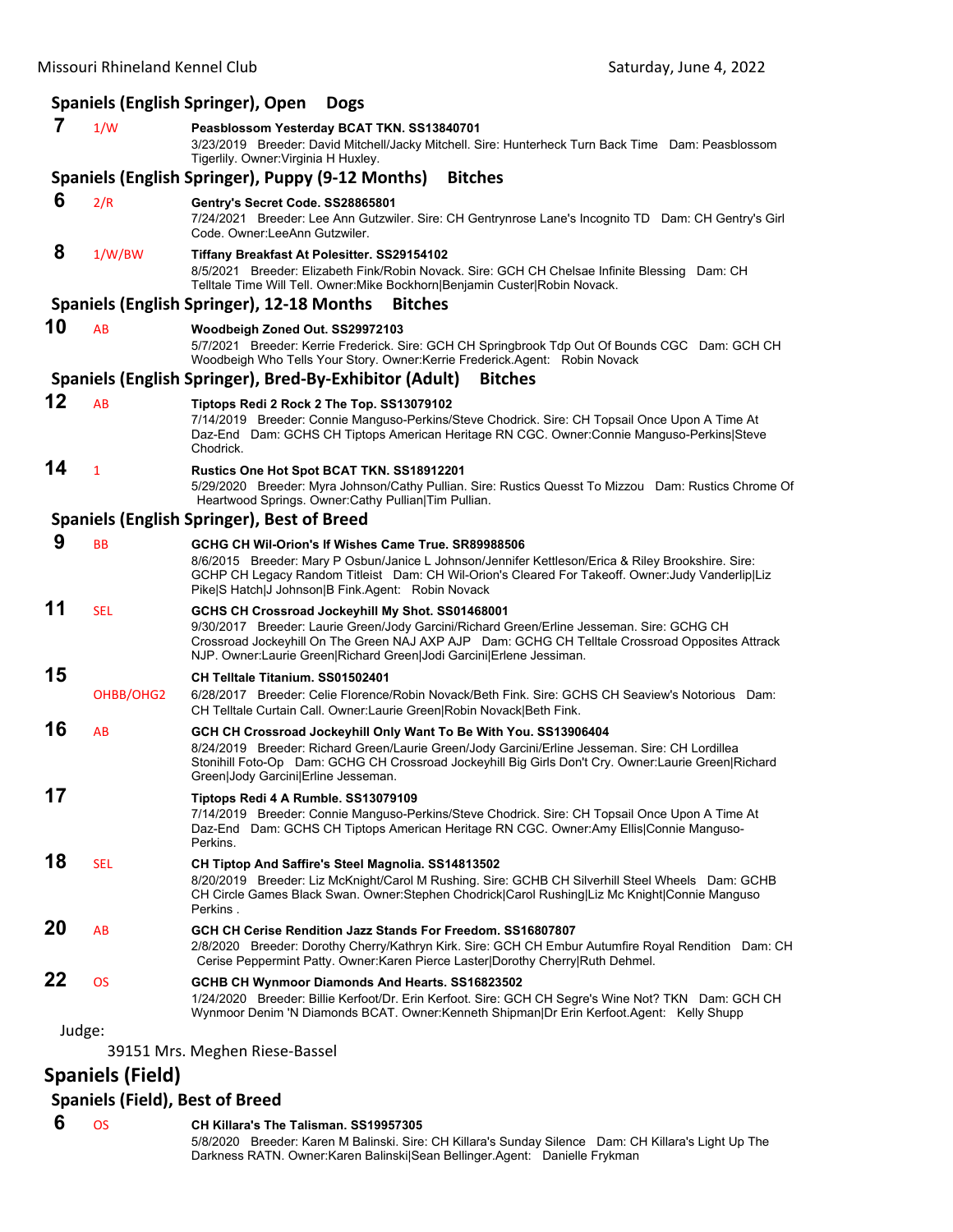## **7** BB **GCHS CH Bruce's Living The Life @ Upland. SR94532102**

OHBB 3/2/2016 Breeder: Robert Bruce/Kathleen Ahrens-Johnson. Sire: Winfarthing's Rob Roy At Bruce Dam: CH Bruce's Sweet Marie From Northsky "Blk Br". Owner:Mikala Seymour|Linda Blaser |Nadene Seymour |Peter Archer .

Judge:

39151 Mrs. Meghen Riese‐Bassel

## **Spaniels (Irish Water)**

## **Spaniels (Irish Water), Best of Breed**

## **6** AB **CH Tara's Evil Enchantress. SS01645301**

7/8/2017 Breeder: Tara Darling-Lyon. Sire: CH Whistle Stop's Elements Of Magic CD RN Dam: GCH CH Tara's High Jinx RA CGC TKN. Owner:Tara Darling-Lyon.Agent: Lisa Bettis

Judge:

39151 Mrs. Meghen Riese‐Bassel

## **Spinone Italiano**

### **Spinone Italiano, Best of Breed**

| 5 | OS                        | GCHG CH Kalas Fly Me To The Moon JH CGC TKN. SS02859403<br>9/21/2017 Breeder: Kathleen A Hamaker/Matt Cole. Sire: GCHS CH Darby Canyon's Million Dollar<br>Cowboy MH CGCA Dam: GCHB CH Kala's Regina Dell' Affascinante. Owner: Angela Matias   Kathy<br>Hamaker.          |
|---|---------------------------|----------------------------------------------------------------------------------------------------------------------------------------------------------------------------------------------------------------------------------------------------------------------------|
|   | BB/G4                     | GCHS CH Collina D'Oro Solo Un Bacio, SS08769003<br>10/20/2018 Breeder: Stacey Anderson Belt/Lorne Belt. Sire: GCHB CH Collina D'Oro Rock You Like A<br>Hurricane Dam: GCHG CH Collina D'oro Adele By Royal Design. Owner: Claire Abraham Stacey<br>Belt.Agent: Kelly Shupp |
|   | <b>SEL</b><br><b>OHBB</b> | CH Kala's Angels Envy JH TKN. SS09491505<br>11/2/2018 Breeder: Kathleen A Hamaker/Matt Cole. Sire: GCHS CH Darby Canyon's Million Dollar<br>Cowboy MH CGCA Dam: GCHB CH Kala's Regina Dell' Affascinante. Owner: Brittany Te Grootenhuis<br>lKathleen Hamaker.             |

**10 CH Venticalmi's Francesca Mama Raghetti. SS21578704**

7/25/2020 Breeder: Suzanne Hudson. Sire: GCHS CH Venticalmi Pepper Bridge CGCU Dam: GCH CH Italix Georgiana. Owner:Wayne|Susan Plucheck|Suzanne Hudson.Agent: Danielle Goodland

Judge:

39151 Mrs. Meghen Riese‐Bassel

## **Vizslas**

## **Vizslas, Puppy (6‐9 Months) Dogs**

 **5** 1/W **Tsavo's Special Weapons And Tactics. SS31035902**

11/13/2021 Breeder: Ms. Valerie Smith/Ms. Jo Stubbs. Sire: GCHG CH Grouse Point Rimfire Benchrest Dam: GCH CH Tsavo's Good Karma JH TKN. Owner:Grant Gibson|Candice Tenting-Gibson |Shawn Gibson.

#### **Vizslas, Bred‐By‐Exhibitor (Adult) Dogs**

## **7** AB **Brazenrock N Linmar Remington Miracle JH TKN. SS18403203** 4/27/2020 Breeder: Christina L Frazier/Judith L Johnson/Dianne Kramlich/Fred Hachtel. Sire: CH Regal Point Red Admiral CGC Dam: GCH CH Linmar N Brazenrock Pass The Torch. Owner:Denise Brodbeck|Joe Brodbeck|Dianne Kramlich. **Vizslas, Open Dogs**

 **9** <sup>2</sup> **Highfield Sly Dewey. SS09058705**

11/20/2018 Breeder: Carol Lehmann. Sire: Linden's Sly As A Fox JH Dam: Highfield Gilly Girl. Owner:Carol Lehmann.Agent: Eileen Hackett

**11** 1/R **Brazenrock N Linmar Miracle Worker JH. SS18403206** 4/27/2020 Breeder: Christina L Frazier/Judith L Johnson/Dianne Kramlich/Fred Hachtel. Sire: CH Regal Point Red Admiral CGC Dam: GCH CH Linmar N Brazenrock Pass The Torch. Owner:Dianne M Kramlich|Judy Johnson|Christina Frazier|Fred Hachtel. **15** AB **Lone Ridge's Bustin Up The Plaza TKN. SS21329702**

8/14/2020 Breeder: Donell Scott. Sire: CH Tempest Paradox Elgin's Endeavour Dam: CH Szizlin Plaza's Haven Can Wait. Owner:JEAN ANDREW.

## **Vizslas, Puppy (9‐12 Months) Bitches**

 **6** 1/R **Kutya Lanya. SS28768401** 8/13/2021 Breeder: Judith R Erikson. Sire: GCH CH Highfield Royce Rolls At The Plaza Dam: GCH CH Mez Kutya CGC. Owner:Judith R Erikson.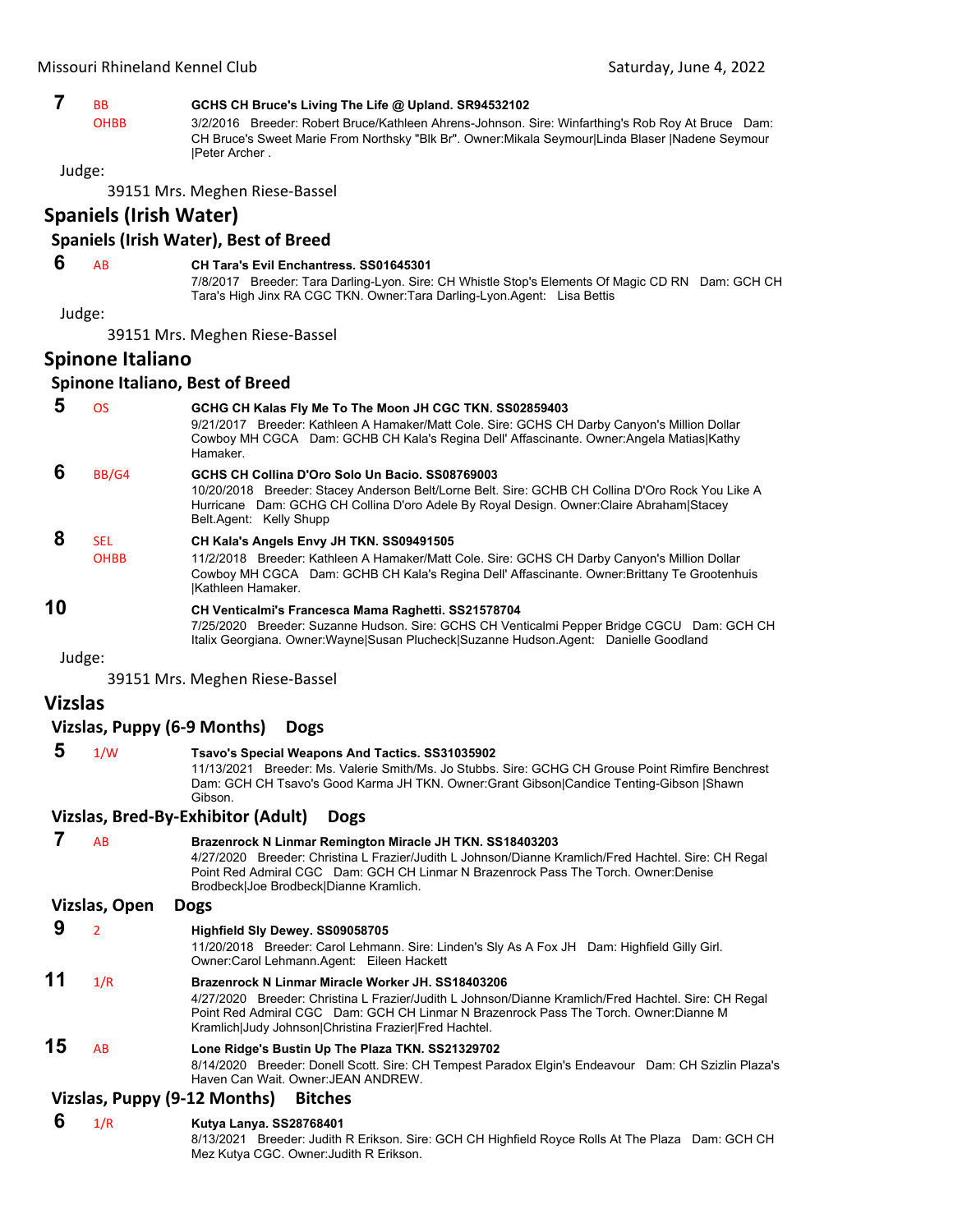|    |                                                | Vizslas, Bred-By-Exhibitor (Puppy)<br><b>Bitches</b>                                                                                                                                                                                                                                                                                   |
|----|------------------------------------------------|----------------------------------------------------------------------------------------------------------------------------------------------------------------------------------------------------------------------------------------------------------------------------------------------------------------------------------------|
| 10 | 1/W/BW                                         | Echo's Pitch Perfect, SS28772601<br>7/31/2021 Breeder: Penny Buchanan/Mr. William Wesley Buchanan III/Skyelar Elizabeth Williams. Sire:<br>GCH CH Bayviews Sweep'N The Clouds Away MHA CGC Dam: GCH CH Paradox Echo's Maybe I'm<br>Amazed BCAT TKN. Owner: Penny Buchanan William Buchanan Skyelar Williams.                           |
|    |                                                | Vizslas, Bred-By-Exhibitor (Adult)<br><b>Bitches</b>                                                                                                                                                                                                                                                                                   |
| 14 | <b>AB</b>                                      | Tsavo's Majik Potion JH. SS26066001<br>12/3/2020 Breeder: Valerie Smith. Sire: GCHG CH Grouse Point Rimfire Benchrest Dam: CH Tsavo's Got<br>Moxie BN RI JH CGC TKN, Owner: Valerie Smith.                                                                                                                                             |
|    | <b>Vizslas, American Bred</b>                  | <b>Bitches</b>                                                                                                                                                                                                                                                                                                                         |
| 16 | $\mathbf{1}$                                   | Tsavo's Outlaw Josey JH. SS26066002<br>12/3/2020 Breeder: Valerie Smith. Sire: GCHG CH Grouse Point Rimfire Benchrest Dam: CH Tsavo's Got<br>Moxie BN RI JH CGC TKN. Owner: Scott Martin   Mary Martin  Val Smith.                                                                                                                     |
|    | <b>Vizslas, Best of Breed</b>                  |                                                                                                                                                                                                                                                                                                                                        |
| 17 | AB                                             | GCHG CH Grouse Point Rimfire Benchrest, SS01211501<br>8/9/2017 Breeder: Skyler Livingston/Jennifer Mosing/Robin Bernstein/Corinne Miklos. Sire: Mehagian's<br>Keystone Brother David Dam: GCHS CH Sassafras Grouse Point Keepin It Pink JH. Owner: Deborah<br>Lynn Corinne Miklos.Agent: Holley Eldred                                 |
| 18 | <b>OS</b>                                      | GCH CH Solaris N' Illusion Sweet Baby James JH CGC TKN. SR98974105<br>5/6/2017 Breeder: Debra Turak/John Turak/Abbie Hanson/Beth T Kirven. Sire: CH Wetherbee's One Time<br>Only JH Dam: CH Solaris N' Illusion Lone Star JH. Owner: Joyce A Jackson Beth T Kirven O'malley<br>McGee.Agent: Madeline Buehler                           |
| 19 |                                                | CH Cardinal Jazzberry Cosimo JH. SS02525203<br>10/21/2017 Breeder: Lorre Schmidt/Kevin Schmidt. Sire: CH Jazzberry Cardinal Cy Young Dam: CH<br>Jazzberry Cmf Cardinal Al Hrabosky. Owner:Lorre A Schmidt.                                                                                                                             |
| 20 |                                                | GCH CH Brazenrock N Linmar Whip Up A Miracle Forjazzberry JH TKN. SS18403201<br>4/27/2020 Breeder: Christina L Frazier/Judith L Johnson/Dianne Kramlich/Fred Hachtel, Sire: CH Regal<br>Point Red Admiral CGC Dam: GCH CH Linmar N Brazenrock Pass The Torch. Owner:Deborah A<br>Baker DONNA YAKEL DIANNE KRAMLICH.                    |
| 21 | <b>SEL</b>                                     | GCHG CH Zenith's Suspense Is My Game JH. SS05603903<br>4/26/2018 Breeder: Karen Carnahan/Donna Stein/Mr. Robert E Stein/Gayle Taber. Sire: GCHG CH<br>Pagliacci Kizmar Wicked Suspense At Zenith JH RATN CGC TKN Dam: GCH CH Zenith's Back Atcha.<br>Owner:Steve Carnahan Karen Carnahan Gayle Taber Eva Broseus.Agent: Gerry Thornton |
| 22 | <b>SEL</b>                                     | CH Paradox Echo's Can You Do The Fandango. SS25863904<br>3/5/2021 Breeder: Dr. Nancy Heinold. Sire: GCHB CH Paradox Glorybound Brok RN JH TKN Dam: GCH<br>CH Paradox Esterhazy Rose JH. Owner:Penny Buchanan William Buchanan Nancy Heinold Diana<br>Boggs Agent: Ellen Perry                                                          |
| 23 |                                                | Tradewind's Beecause I Can. SS26583305                                                                                                                                                                                                                                                                                                 |
|    | OHBB/OHG3                                      | 5/20/2021 Breeder: Mrs. Kathi Goddard/Mr. Bob Goddard/Lindsay Fetters. Sire: CH Rhapsody Writer's<br>Block Dam: GCH CH Tradewind's Ida Queen Bee. Owner:Lindsay Fetters.                                                                                                                                                               |
|    | Judge:                                         |                                                                                                                                                                                                                                                                                                                                        |
|    |                                                | 39151 Mrs. Meghen Riese-Bassel                                                                                                                                                                                                                                                                                                         |
|    | <b>Weimaraners</b><br><b>Weimaraners, Open</b> | <b>Dogs</b>                                                                                                                                                                                                                                                                                                                            |
| 5  | 1/W/BB/BW                                      | Graysong's How Great Thou Art. SS12016606                                                                                                                                                                                                                                                                                              |
|    |                                                |                                                                                                                                                                                                                                                                                                                                        |

5/20/2019 Breeder: Julia Schulz. Sire: Graysong's Feelin' Groovy JH Dam: Silhouette N Graysong Isawherstandingthere. Owner:Elizabeth H Albrecht Julia Schulz |Julia Schulz.

# **Weimaraners, Bred‐By‐Exhibitor (Puppy) Bitches**

 **6** 1/W/OS **Big Rivers Mwdream N Breica October Gem. SS30230903** 10/25/2021 Breeder: Ms. Roberta Wieman/Rhonda J Chesley. Sire: CH Breica Blue Sky Shines At Last RATN CGC TKN Dam: GCH CH Midwest Dream Big Rivers Pearl Gem THD RATN CGCA TKI. Owner:Roberta Wieman Steven Wieman.

#### **Weimaraners, Best of Breed**

| <b>SEL</b>  | CH 'Ekahi's Who Knew, SS17029005                                                                   |
|-------------|----------------------------------------------------------------------------------------------------|
| <b>OHBB</b> | 1/8/2020 Breeder: Daryle Oliveira. Sire: CH Nani's Indecent Exposure JH NAJ Dam: CH 'Ekahi Rissana |
|             | Know It All. Owner:Barb Shepard Daryle Oliveira.                                                   |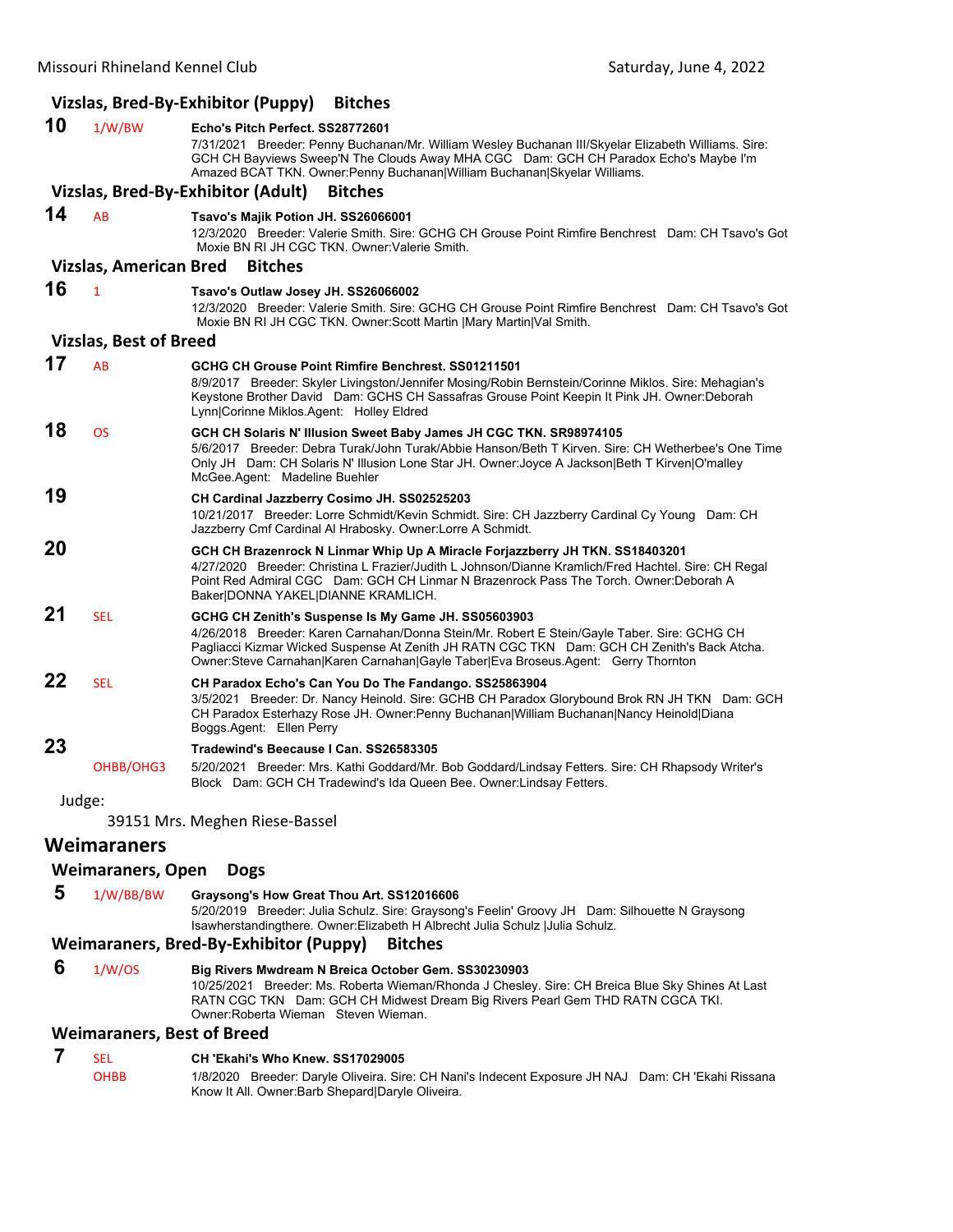<span id="page-13-0"></span>

| Judge: |                           |                                                                                                                                                                                                                                                                                                                       |  |  |  |
|--------|---------------------------|-----------------------------------------------------------------------------------------------------------------------------------------------------------------------------------------------------------------------------------------------------------------------------------------------------------------------|--|--|--|
|        | 3209 Ms. Nancy Bodine     |                                                                                                                                                                                                                                                                                                                       |  |  |  |
|        | <b>Afghan Hounds</b>      |                                                                                                                                                                                                                                                                                                                       |  |  |  |
|        |                           | Afghan Hounds, Puppy (9-12 Months)<br><b>Dogs</b>                                                                                                                                                                                                                                                                     |  |  |  |
| 7      | 1/R                       | Black Voodoo Of Swanah. HP63170202<br>6/17/2021 Breeder: Tammy Swanson/Stephanie Hunt-Crowley/DeVaune Johnson. Sire: CH Mahar's<br>Zihronot Dam: CH Chandhara Terlez Dilkushah. Owner:Tammy Swanson Mike Swanson.                                                                                                     |  |  |  |
|        |                           | Afghan Hounds, Bred-By-Exhibitor (Adult)<br><b>Dogs</b>                                                                                                                                                                                                                                                               |  |  |  |
| 15     | $\overline{2}$            | Elg Chase With All Gunz Blazing. HP58207108<br>7/11/2019 Breeder: Cathy Chase. Sire: GCHB CH Elmo's Elg Chase Axl Rose Dam: GCHB CH Elg<br>Chase Ticklez Me Elmo CGC. Owner Cathy Chase.                                                                                                                              |  |  |  |
| 17     | 1/W/BW                    | Wynsyr Abominable. HP61223605<br>10/23/2020 Breeder: Mr. James Donahue/D Scott Pfeil/Fran Donahue. Sire: GCHP CH Elmo's Martian<br>Chronicles CGC Dam: CH Wynsyr Summerwind's Vanity Fair. Owner:Kara Hale James Donahue D Scott<br>Pfeil.                                                                            |  |  |  |
|        |                           | Afghan Hounds, American Bred<br><b>Dogs</b>                                                                                                                                                                                                                                                                           |  |  |  |
| 19     | EX                        | Amon Rih I'm Sweet Baby James. HP54373405<br>4/10/2017 Breeder: Joy Atkins-Miller/Marina Slosson/Olivia Slosson. Sire: CH Jorogz' Sweet Baby James<br>Dam: CH Amon Rih Farouka. Owner: Joy Atkins-Miller. Aleta Sharafanowich                                                                                         |  |  |  |
|        | Afghan Hounds, Open       | <b>Dogs</b>                                                                                                                                                                                                                                                                                                           |  |  |  |
| 21     | $\overline{1}$            | Chandhara's Now Bring The Rain. HP55035001<br>12/31/2017 Breeder: Stephanie Hunt-Crowley. Sire: CH Chandhara's Lodestar Dam: Chandhara's<br>Rainbow In The Clouds. Owner: Mel Holmes.                                                                                                                                 |  |  |  |
|        |                           | Afghan Hounds, Bred-By-Exhibitor (Adult)<br><b>Bitches</b>                                                                                                                                                                                                                                                            |  |  |  |
| 10     | 1/W/OS                    | Whirlaway's Wind Beneath My Wings. HP53571703<br>12/23/2016 Breeder: Aleta Sharafanowich. Sire: CH Shoshana Sankhya Gust Of Wind Dam: CH<br>Whirlaway's Tiger Lady. Owner: Aleta Sharafanowich.                                                                                                                       |  |  |  |
|        |                           | <b>Afghan Hounds, Best of Breed</b>                                                                                                                                                                                                                                                                                   |  |  |  |
| 25     | <b>BB/G2</b>              | GCHG CH Sunlit's King Of Queens. HP55747001<br>1/26/2018 Breeder: Ms. Tara Richardson/Pam Winkelmeier/Norma M Feldman. Sire: GCHP CH Agha<br>Djari's Fifth Dimension Of Sura Dam: GCHG CH Sunlit's Queen Of Everything CGC. Owner:Tara<br>Richardson Pam Winkelmeier Alicia Jones M Hunter J Souza Bartlett.          |  |  |  |
| 27     | <b>SEL</b>                | GCH CH Foxrun Inisfree Dream On. HP56124202<br>5/21/2018 Breeder: Ms. Anna C Tyler/Lynn Mercer/Cynthia Byington/Louise Paulson. Sire: GCHP CH<br>Agha Djari's Fifth Dimension Of Sura Dam: GCH CH Inisfree Sirae' Duet Whiter Shade Of Pale.<br>Owner: Lynn Mercer Anna Tyler William Pfeffer Agent: Danielle Frykman |  |  |  |
| 31     | AB                        | GCH CH Agha Djari's Via Kjavu. HP63482101<br>3/14/2020 Breeder: Stefan Boieck/Nico Kersten. Sire: Kjavu It Tells Dam: Agha Djari's Kashmere.<br>Owner: Bradley Phifer. Agent: Lisa Bettis                                                                                                                             |  |  |  |
| Judge: |                           |                                                                                                                                                                                                                                                                                                                       |  |  |  |
|        |                           | 3209 Ms. Nancy Bodine                                                                                                                                                                                                                                                                                                 |  |  |  |
|        | <b>American Foxhounds</b> |                                                                                                                                                                                                                                                                                                                       |  |  |  |

# **American Foxhounds, Open Dogs**

 **7** AB **Winquests Best Laid Plans. HP55733602**

4/28/2018 Breeder: Phyllis L Snell/Lennah E Snell. Sire: A.A. Lightnin Strikes Dam: CH Winquest's Mistress Of The Manor. Owner:phyllis snell.Agent: laura king

## **American Foxhounds, Best of Breed**

|    | <b>SEL</b>  | GCH CH Kiarry & Dakota Freedom And Whisky. HP53814902                                                                                                                                                                                                                                                          |
|----|-------------|----------------------------------------------------------------------------------------------------------------------------------------------------------------------------------------------------------------------------------------------------------------------------------------------------------------|
|    | <b>OHBB</b> | 4/24/2017 Breeder: Laura King/Lisa Miller/Robin Novack/Alexandra Romero. Sire: CH Kiarry's Deadliest<br>Catch Dam: GCHB CH Kiarry Deeprun At Last. Owner: Brittany Te Grootenhuis   Danielle Frykman  Kristine<br>K Benoit.                                                                                    |
| 14 | OS.         | CH Dakota's Boo N Me. HP56884901<br>11/2/2018 Breeder: Nancy L Jacoby/Kristine K Benoit. Sire: GCH CH Kiarry & Dakota Freedom And<br>Whisky Dam: CH Hewly Julep. Owner: Nancy Jacoby Agent: Danielle Frykman                                                                                                   |
| 15 | <b>BB</b>   | GCH CH Kiarry & Whit Captain & The Kid @ Beachside. HP60655701<br>7/11/2020 Breeder: Robert Whitlow Jr./Samantha Whitlow/Lisa Miller/Harry Miller. Sire: GCH CH Dassin<br>Kiarry's Tulip Garden I Want It All Dam: GCHB CH Kiarry's Naughty Natalie. Owner: Walter Cunningham Cliff<br>Ramos Agent: Laura King |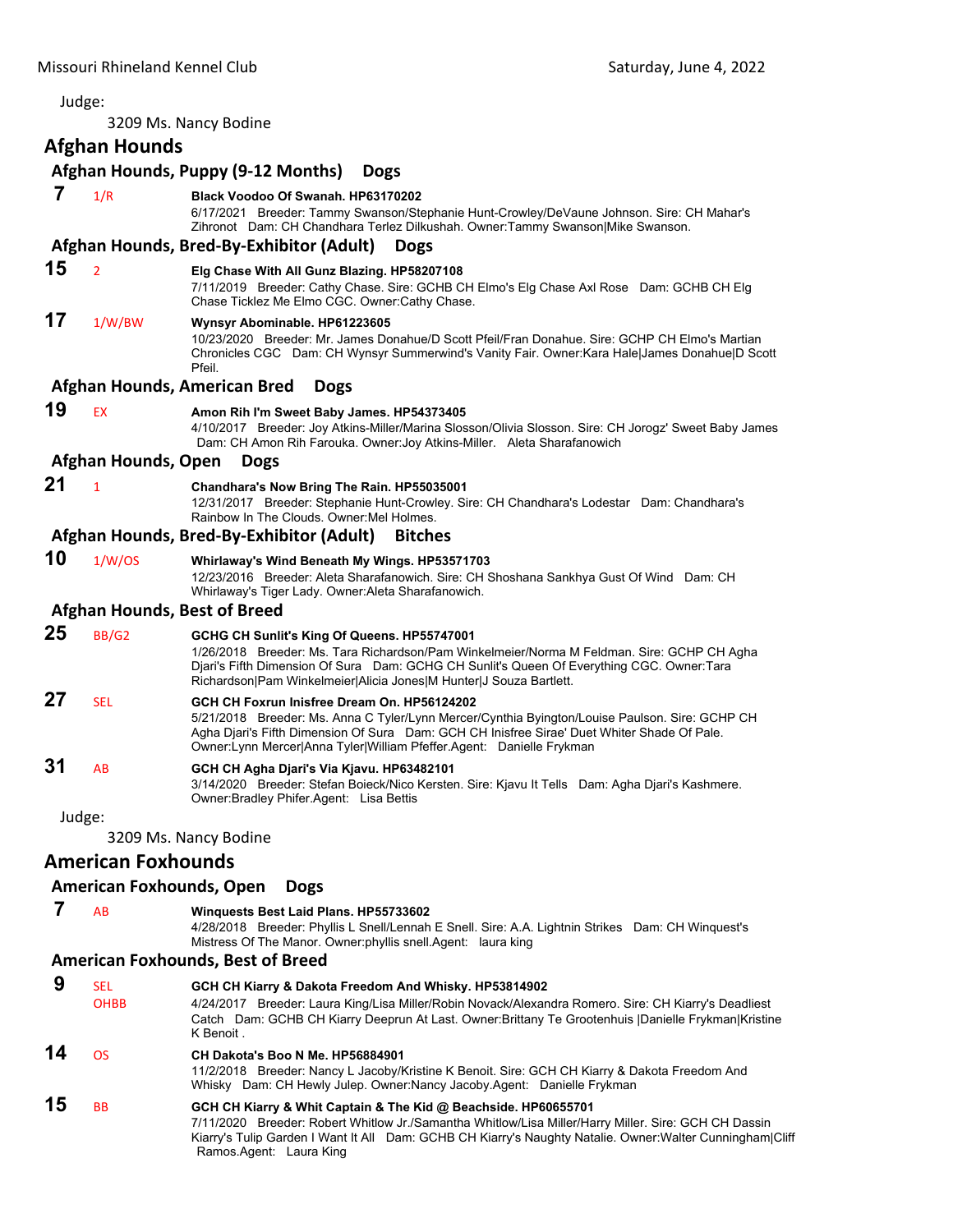27410 Mrs. Inge Semenschin

| <b>Basenjis</b> |                                     |                                                                                                                                                                                                                                                                                                                                                        |
|-----------------|-------------------------------------|--------------------------------------------------------------------------------------------------------------------------------------------------------------------------------------------------------------------------------------------------------------------------------------------------------------------------------------------------------|
|                 | Basenjis, 12-18 Months              | <b>Dogs</b>                                                                                                                                                                                                                                                                                                                                            |
| 5               | AB                                  | Sonbar's Justa K's Shelby Kobra. HP61517304<br>12/31/2020 Breeder: Sally Wuornos/Kari Wuornos Winger. Sire: GCHB CH Sonbar's Justa Grand Torino<br>Dam: CH Sonbar's Justa Foreign Accent BN RI TKN. Owner: Belinda Kaufman.                                                                                                                            |
|                 | Basenjis, Open                      | <b>Dogs</b>                                                                                                                                                                                                                                                                                                                                            |
| 7               | 1/W/OS                              | Jerlin's Sid Lord Of The Flame, HP52542602<br>11/29/2016 Breeder: Cagney L Ehlers. Sire: GCH CH Ankhu First To Fire Dam: GCH CH Jerlin's Topeka.<br>Owner:Cagney Ehlers Linda Ehlers Cagney Ehlers Linda Ehlers.                                                                                                                                       |
|                 | Basenjis, Open                      | <b>Bitches</b>                                                                                                                                                                                                                                                                                                                                         |
| 6               | 1/W/BW                              | Jadaka Meisterhaus Rock Your World BCAT. HP57347302<br>11/16/2018 Breeder: Janice Kahl/Tad Brooks, Sire: CH Meisterhaus Puzzle Piece Dam: CH La-Vie-Est-<br>Belle Of Swala Pala. Owner: Bob Gooderl/David Woolf Tad Brooks Jan Kahl Bob Gooderl David Woolf.                                                                                           |
|                 | <b>Basenjis, Best of Breed</b>      |                                                                                                                                                                                                                                                                                                                                                        |
| 10              |                                     | CH Jerlin's Turn Back Time. HP52542601<br>11/29/2016 Breeder: Cagney L Ehlers. Sire: GCH CH Ankhu First To Fire Dam: GCH CH Jerlin's Topeka.<br>Owner:Cagney L Ehlers.                                                                                                                                                                                 |
| 12              | <b>BB</b><br><b>OHBB</b>            | GCH DC Meisterhaus The Next Level SC LCX CA DCAT TKP. HP59041001<br>12/12/2019 Breeder: Joe Stewart/Tad Brooks/Lisa Stewart. Sire: CH African Legend Ft.Meisterhaus Forty<br>Tales Dam: CH Meisterhaus The Winner Takes It All JC. Owner: Lisa Stewart   A Tad Brooks   Joe Stewart.                                                                   |
| 14              |                                     | DC Bisa's Bold Spirit MC. HP59908201<br>12/1/2019 Breeder: Terry Colbert. Sire: GCH DC Joy-Us Hung The Moon MC LCX CGC TKN Dam: DC<br>Dakotah's Social Butterfly FDC MC LCX4 CA BCAT CGC TKN. Owner: Terry Colbert.                                                                                                                                    |
| 16              | <b>SEL</b>                          | GCH CH Epic Select Mohr's Carma Que Changing Da World. HP60657401<br>7/30/2020 Breeder: Becky Blansett/Tracy Leonard D.V.M./Hunter Calveleg/Shane Moore. Sire: GCHB DC<br>Borassus 51's Comeback Kid SC CAA BCAT Dam: GCH CH Epic Select The Course Of True Love SC<br>BCAT. Owner:Becky Blansett Tracy Leonard DVM Thomas Wright H Calvelage S Moore. |
| Judge:          |                                     |                                                                                                                                                                                                                                                                                                                                                        |
|                 |                                     | 3209 Ms. Nancy Bodine                                                                                                                                                                                                                                                                                                                                  |
|                 | <b>Basset Hounds</b>                |                                                                                                                                                                                                                                                                                                                                                        |
|                 | <b>Basset Hounds, Open</b>          | <b>Dogs</b>                                                                                                                                                                                                                                                                                                                                            |
| 9               | 2/R                                 | Stonewall's Maximum Greatness VHMA VHMP, HP63045402<br>7/19/2021 Breeder: Rhonda Haden. Sire: Missy Mae's Dallas Dam: Stonewall Jubilee. Owner: Elijah<br>Chamberlain.                                                                                                                                                                                 |
| 11              | 1/W                                 | Burison Od Berounky. HP64653301<br>6/26/2021 Breeder: Vera Otevrelova. Sire: Yarick Od Berounky Dam: Nice Girl Od Berounky.<br>Owner: Angela M Chamberlain.                                                                                                                                                                                            |
|                 |                                     | <b>Basset Hounds, Puppy (6-9 Months)</b><br><b>Bitches</b>                                                                                                                                                                                                                                                                                             |
| 8               | 1/W/BW/OS<br><b>OHBB</b>            | Taylor's Lady Macy's Shadowdowns Winning Ticket. HP64114107<br>11/28/2021 Breeder: Sherry Taylor/Wayne Taylor. Sire: Zen's King Duncan Of Bluebloods Dam: Taylor's<br>Walking Lady Liberty CGC TKN. Owner: keith e cooper.                                                                                                                             |
|                 | <b>Basset Hounds, Best of Breed</b> |                                                                                                                                                                                                                                                                                                                                                        |
| 15              | <b>BB</b>                           | CH Vision Topsfield-Lebrera Enough Said. HP60566705<br>5/28/2020 Breeder: Nancy Richmond/Claudia Orlandi/Guillermo Gonzalez. Sire: FC Soundtrack Sorcerer's<br>Apprentice Dam: FC Vision Itsy Bitsy Vanila Cream Of Cloverhill. Owner: Vickie L Prescott Nancy<br>Richmond Agent: Danielle Goodland                                                    |
| Judge:          |                                     |                                                                                                                                                                                                                                                                                                                                                        |
|                 |                                     | 3209 Ms. Nancy Bodine                                                                                                                                                                                                                                                                                                                                  |
|                 | Beagles (13 Inch)                   |                                                                                                                                                                                                                                                                                                                                                        |
|                 |                                     | Beagles (13 Inch), 12-18 Months<br><b>Bitches</b>                                                                                                                                                                                                                                                                                                      |
| 6               | 1/W/OS<br><b>OHBB</b>               | Shadynook Chicka Boom Don't Ya Jes Love Her. HP62254801<br>3/13/2021 Breeder: Ruth E Werlein/Barbara C Scherer. Sire: CH Blackspot Quentin Tarantino Dam: CH<br>Shadynook This Girl Is On Fire. Owner: Anne Headings.                                                                                                                                  |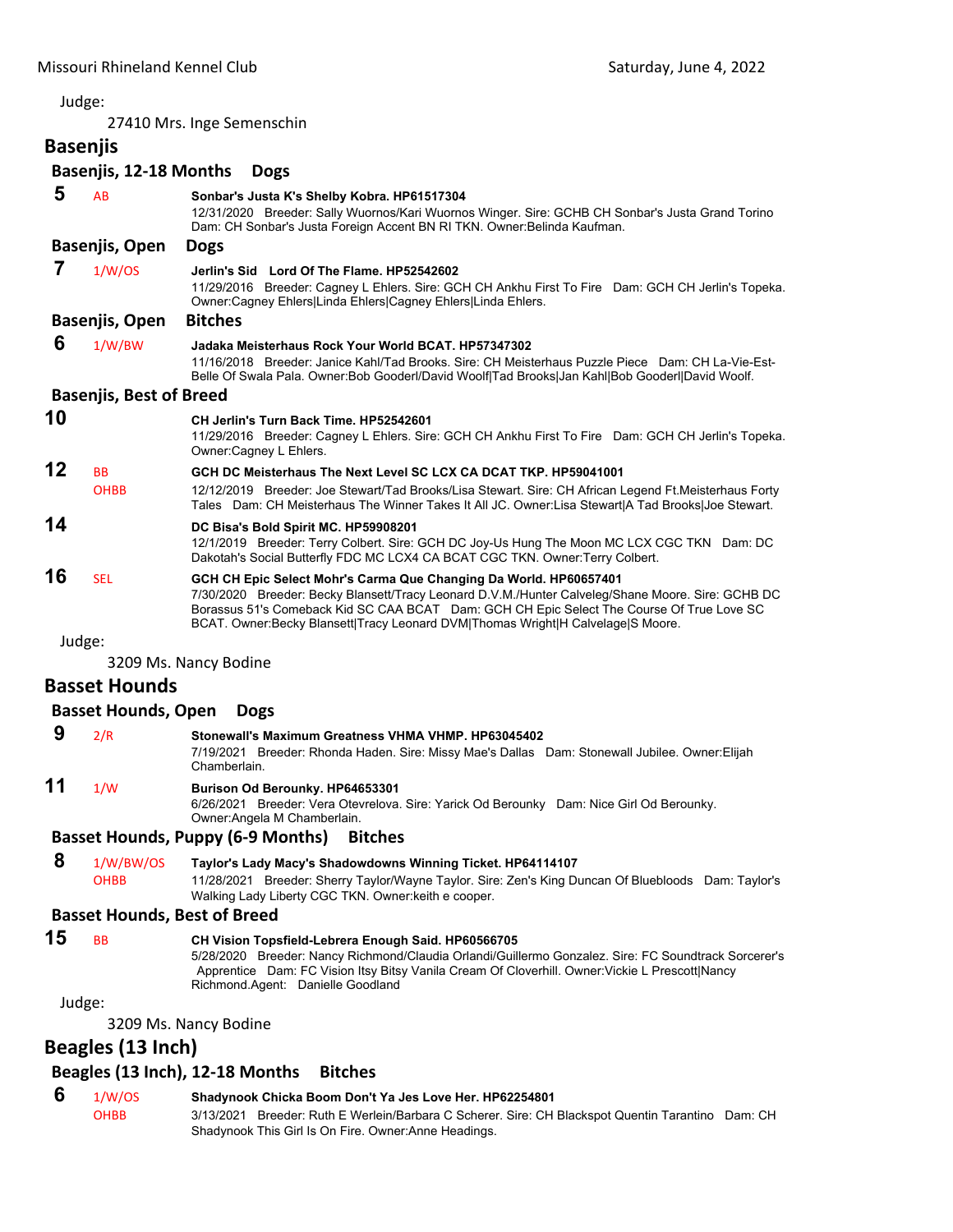| 8              | 2/R                               | Glade Mill Dark Paradise. HP62787202<br>5/26/2021 Breeder: Chanel Lefever/Torquay Reg/Laura Lefever/Brigette Lefever. Sire: GCHS CH Glade<br>Mill Dark Tide Dam: CH Torquay Glade Mill Lady Liberty. Owner:Ashley Hickman Sydney Hickman Payton                                                                  |
|----------------|-----------------------------------|------------------------------------------------------------------------------------------------------------------------------------------------------------------------------------------------------------------------------------------------------------------------------------------------------------------|
|                |                                   | Hickman Chanel Lefever.<br>Beagles (13 Inch), Best of Breed                                                                                                                                                                                                                                                      |
| 5              | <b>BB</b>                         | GCHB CH Beaconfield Supreme Sultan Of Gwencalon. HP60417001<br>1/7/2020 Breeder: Edward Murray/WILLIAM FRIEND/Ronet Rodewald Murray. Sire: GCHP CH<br>Gwencalon's Tam O'Shanter Dam: GCHB CH Gwencalon's Aurora Borealis. Owner:Edward Murray William<br>Friend Ronet Murray Spring Krickeburg. Sarah Krickeburg |
| Judge:         |                                   | 3209 Ms. Nancy Bodine                                                                                                                                                                                                                                                                                            |
|                | Beagles (15 Inch)                 |                                                                                                                                                                                                                                                                                                                  |
|                |                                   | Beagles (15 Inch), American Bred<br><b>Dogs</b>                                                                                                                                                                                                                                                                  |
| 5              | 1/W/BW                            | Beam's Righteous Squire Of Riverside BCAT. HP57260403                                                                                                                                                                                                                                                            |
|                | <b>OHBB</b>                       | 9/27/2018 Breeder: Michael L. Burns. Sire: Lanbur Memphis Rock Dam: Burns Beagles Layla.<br>Owner: Fran Beam.                                                                                                                                                                                                    |
|                |                                   | Beagles (15 Inch), Bred-By-Exhibitor (Puppy)<br><b>Bitches</b>                                                                                                                                                                                                                                                   |
| 6              | 1/W                               | Beam's Truffles Wild At Riverside, HP63915001<br>11/28/2021 Breeder: Fran Beam. Sire: Beam's Righteous Squire Of Riverside BCAT Dam: Forever<br>M'Lady Kismet Of Riverside. Owner: Fran Beam.                                                                                                                    |
|                |                                   | Beagles (15 Inch), Best of Breed                                                                                                                                                                                                                                                                                 |
| 7              | BB/G4                             | GCHG CH Kazuri's All I Want For Christmas CGC TKN. HP58280701<br>7/29/2019 Breeder: Michael Kurtzner/Sarah Sweetman/Karen Kurtzner. Sire: CH Malarky In Good<br>Company Dam: CH Hailstorms Feeling A Little Foxy At Kazuri TKN. Owner:sarah sweetman Michael<br>Kurtzner Karen Kurtzner.                         |
| 8              | AB                                | GCHB CH Fetch & Smell Chrissy Snow. HP55721503<br>1/3/2018 Breeder: Macarena Pantaleon. Sire: GCH CH Lanbur National Anthem Dam: GCHB CH Fetch &<br>Smell Buttercup. Owner: Macarena Pantaleon   Victor Platia. Agent: Phil Booth                                                                                |
| 9              | AB                                | ch. skyline N Woodstone's big show de huilcallacta. HP62250303<br>11/13/2020 Breeder: Kathy A Forbes/Gustavo Daniel Ferrari/Raquel Maria Luna Zarate. Sire: ch.<br>springfield N Skyline's big shot Dam: ch. tamia de huilcallacta. Owner: gustavo ferrari raquel luna zarate. Nacho Calvo                       |
| 10             | AB                                | CH Bujo's Sparkling Gem Of Augusta. HP58022101<br>2/19/2019 Breeder: Erica Ryan/Mrs. Ann Harris-Chaffin/Mari Jones. Sire: GCHB CH Lanbur Quest For The<br>Best Dam: GCH CH Bujo's Ruby Red. Owner:ANN HARRIS CHAFFIN Erica Ryan Mari Jones.                                                                      |
| 12             | <b>OS</b>                         | CH Dreamworks Maybelline. HP60051002<br>4/11/2020 Breeder: Lillian A Strait. Sire: CH Windkist Showme A Grand Slam Dam: CH Woodland West<br>Epic Journey At Dreamworks. Owner:Tucker Peterson Dylan Royston Lillian Strait.                                                                                      |
| Judge:         |                                   |                                                                                                                                                                                                                                                                                                                  |
|                |                                   | 3209 Ms. Nancy Bodine                                                                                                                                                                                                                                                                                            |
|                | <b>Black &amp; Tan Coonhounds</b> |                                                                                                                                                                                                                                                                                                                  |
|                |                                   | <b>Black &amp; Tan Coonhounds, Best of Breed</b>                                                                                                                                                                                                                                                                 |
| 5              | AB                                | GCHB CH Squire: I Got My Mojo Working. HP57760001<br>5/22/2019 Breeder: John Magenau/Ann Magenau. Sire: GCHG CH Oak Hill's Heart Of Gold Dam: GCHS<br>CH Squire In Route To Cheyenne. Owner: John Magenau Ann Magenau.Agent: Nick Grubb                                                                          |
| Judge:         |                                   | 3209 Ms. Nancy Bodine                                                                                                                                                                                                                                                                                            |
| <b>Borzois</b> |                                   |                                                                                                                                                                                                                                                                                                                  |
|                | Borzois, 12-18 Months             | <b>Dogs</b>                                                                                                                                                                                                                                                                                                      |
| 5              | 1/W/BW                            | Heritage Mhd Hansel Grimm. HP62620105                                                                                                                                                                                                                                                                            |
|                |                                   | 4/22/2021 Breeder: javier ocasio/Keishla Brito. Sire: CH Avalon Ebeko Howff Carbonel SC Dam: GCH<br>CH Avalon Katinka Under The Mistletoe. Owner: Ashleigh Huber.                                                                                                                                                |
|                | <b>Borzois, Open</b>              | <b>Dogs</b>                                                                                                                                                                                                                                                                                                      |
| 11             | 1/R                               | Coburn's Spirit In The Sky. HP56527808<br>8/22/2018 Breeder: Patricia Shaw. Sire: DC Riju Enjoy The Ride CD PCD BN RA SC SWD SWME<br>SHDME Dam: DC Windnsatin Dragons Maiden SC. Owner: Patricia Shaw. Agent: Donna Smith                                                                                        |
| 15             | $\overline{2}$                    | <b>Avalon Nonfiction Windfaire. HP57958301</b><br>3/29/2019 Breeder: Laurie Florio/Sandra Moore. Sire: CH Willowwind Avalon Fitzgerald Dam: Avalon<br>Bahama Breeze. Owner:Sandra MooreDoby  Janice C Wright.                                                                                                    |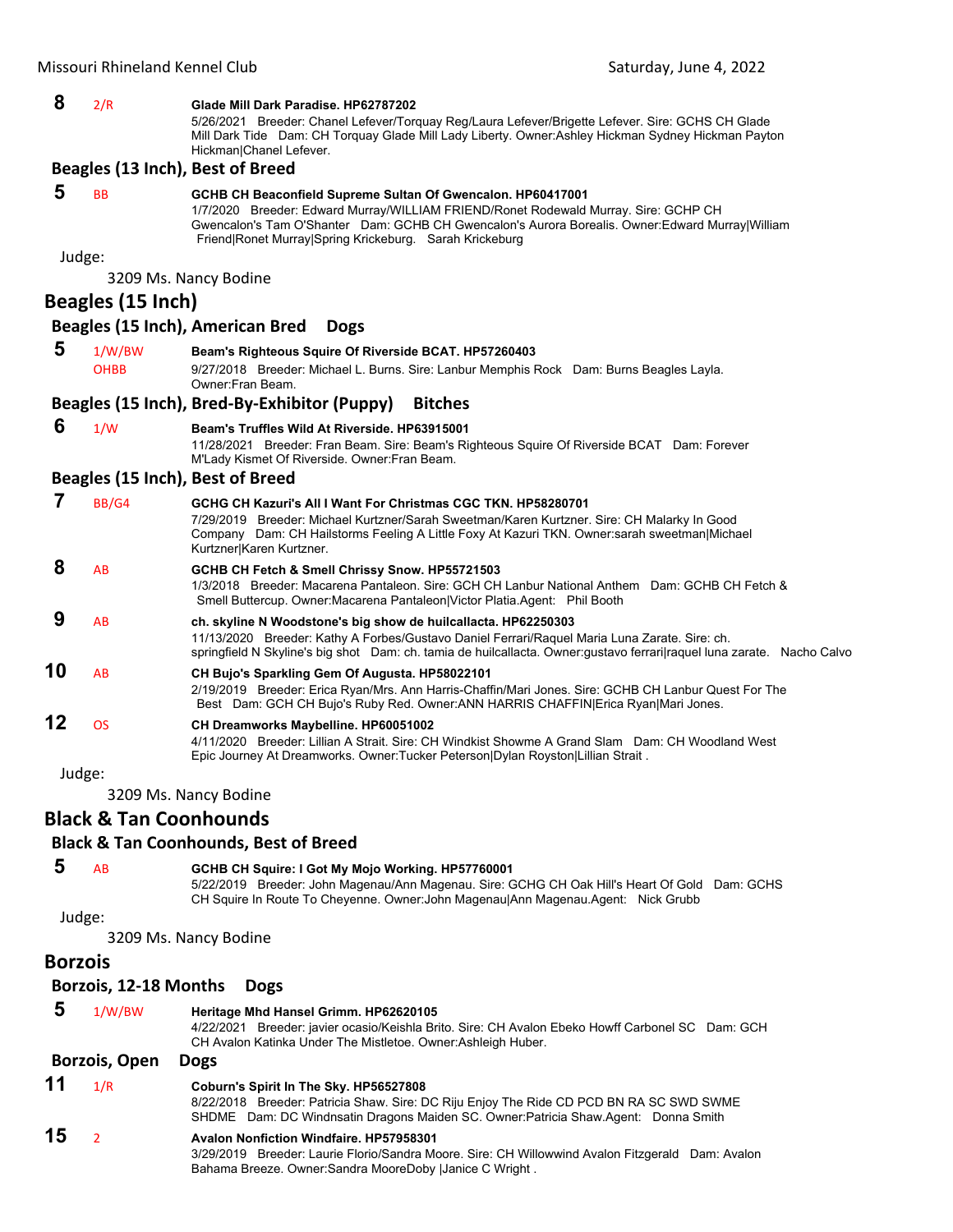|        |                               | Borzois, Bred-By-Exhibitor (Puppy)<br><b>Bitches</b>                                                                                                                                                                                          |
|--------|-------------------------------|-----------------------------------------------------------------------------------------------------------------------------------------------------------------------------------------------------------------------------------------------|
| 12     | 1/R                           | Avalon Qquantum Mechanics V.Rosehill. HP63236701<br>6/13/2021 Breeder: Sherita Tabner/Sandra Moore. Sire: Kuskaya's Lord Of Longford SC Dam: Avalon<br>Ksusha Red Sky At Night. Owner: Sandra Moore Elizabeth Pease.                          |
|        | Borzois, Open                 | <b>Bitches</b>                                                                                                                                                                                                                                |
| 14     | 1/W                           | Prairie View Stella Rosa. HP58764505<br>10/6/2019 Breeder: Kitty G Sawyer/Erica Lynette Wolf. Sire: GCH CH Coburn's Gold Strike Dam: CH Katz<br>Peace Train, Owner: Patricia Shaw.                                                            |
|        | <b>Borzois, Best of Breed</b> |                                                                                                                                                                                                                                               |
| 9      | <b>BB</b><br><b>OHBB</b>      | Coburn's Neoclassical Cannon, HP56527807<br>8/22/2018 Breeder: Patricia Shaw. Sire: DC Riju Enjoy The Ride CD PCD BN RA SC SWD SWME<br>SHDME Dam: DC Windnsatin Dragons Maiden SC. Owner: Elizabeth Lissner   Patricia Shaw.                  |
| Judge: |                               | 27410 Mrs. Inge Semenschin                                                                                                                                                                                                                    |
|        | Dachshunds (Longhaired)       |                                                                                                                                                                                                                                               |
|        |                               | Dachshunds (Longhaired), 12-18 Months<br><b>Dogs</b>                                                                                                                                                                                          |
| 5      | AB                            | Littl Fut Bentley. HP64760701                                                                                                                                                                                                                 |
|        |                               | 4/25/2021 Breeder: E V Gataullina. Sire: Littl Fut Yaroslav Dam: Littl Fut Happy Life. Owner: Julie Waldon.                                                                                                                                   |
|        |                               | Dachshunds (Longhaired), Open Miniature Dogs                                                                                                                                                                                                  |
| 9      | 1                             | Littl Fut Topaz. HP63178201<br>2/4/2021 Breeder: E V Gataullina. Sire: Daks-Veg-As Lionel Logue Dam: Littl Fut Black Pearl.<br>Owner: Candice summers. Agent: Sue cassel                                                                      |
|        |                               | Dachshunds (Longhaired), Open Standard Dogs                                                                                                                                                                                                   |
| 11     | 2/R                           | Stoneleigh Midnite Blue Of Karonika. HP56968602<br>10/19/2016 Breeder: Margaret D Stone. Sire: Stoneleigh I'm Ina Tizz Dam: Red Garnet Of Stoneleigh.<br>Owner: Tracie B Goodspeed. Amanda Barron                                             |
| 15     | 1/W/BW                        | Telkel Here We Go Again SI. HP63536001<br>1/8/2021 Breeder: SOPHIE TREMBLAY. Sire: GCHB CH Elysian Solar Flare V Pramada Koradox SI<br>Dam: Telkel Control Alt Delete SI. Owner: Mendy Howard. Chris Swartz                                   |
|        |                               | Dachshunds (Longhaired), 12-18 Months<br><b>Bitches</b>                                                                                                                                                                                       |
| 6      | $\mathbf{1}$                  | Red-Dirt's At Jb's Harper Valley Pta MI. HP62225204<br>3/6/2021 Breeder: Mrs. Tina S Stalker-Betts/Aubrey Nash. Sire: CH Roserock Aubray's By Design MI<br>Dam: GCH CH Red-Dirt's Nutter Butter Meg MI. Owner: Jane Brown. Agent: Deanna Kidd |
| 8      | AB                            | Our Gang's Paris In The Springtime MI. HP62503404<br>3/18/2021 Breeder: Nancy Z Prouty. Sire: CH Wagsmore's Bee Charming MI Dam: GCHS DC Our Gang's<br>Something In The Way She Moves MI. Owner: Nancy Prouty. Agent: Tyler Mills             |
| 10     | $\overline{2}$                | Schreibers Mercy Me @Hvnshlfacr Ml. HP62509001<br>5/13/2021 Breeder: Philip R. Schreiber. Sire: Jo-Jac's Moonlight Magic Mipie Dam: Schreiber's Myrtle<br>Elizabeth MI. Owner: Sherri Weiss.                                                  |
|        |                               | Dachshunds (Longhaired), American Bred<br><b>Bitches</b>                                                                                                                                                                                      |
| 14     | 1/W                           | Paldachs Good Golly Miss Molly @ Jbs Ml. HP60356204<br>6/21/2020 Breeder: Patricia A Litchfield. Sire: GCH CH Jbs Fire I Can't Put Out MI Dam: CH Paldachs<br>Simply Red MI. Owner: Jyl V Scott. Agent: Deanna Kidd                           |
| 16     | 2/R                           | Eastwinds Gorgeous In Strypes. HP60466604<br>6/9/2020 Breeder: Kaye Atkinson. Sire: CH Minidogland Zoom Zoom Dam: GCH CH Stendachs Strype<br>Me Beautiful. Owner: Julie Waldon.                                                               |
|        |                               | Dachshunds (Longhaired), Open Miniature Bitches                                                                                                                                                                                               |
| 18     | $\mathbf{1}$                  | Taylored In America. HP59222901<br>1/11/2020 Breeder: Jennifer Taylor. Sire: Kinchville Leyden Dam: Mokko Maksimum Yunona II.<br>Owner: Candice summers Agent: Sue cassel                                                                     |
| 20     | $\overline{2}$                | Waldons Southern Spots Galore. HP61208105<br>10/26/2020 Breeder: julie waldon. Sire: GCH CH Stonerivers Southern Gentleman Mlcc Dam: CH Cks<br>Westwolf Of Camelot Dreams. Owner: Julie Waldon.                                               |
|        |                               | Dachshunds (Longhaired), Open Standard Bitches                                                                                                                                                                                                |
| 22     | 1                             | Endachs Suckin' On Lemon Drops TKN. HP61195001<br>10/16/2020 Breeder: Victoria Lee. Sire: CH Daksland Incognito Iz S-Petersburga CGCA CGCU Dam: CH<br>Cedarmist's Raspberry Ripple At Endachs SI SE TKN. Owner: Victoria Lee.                 |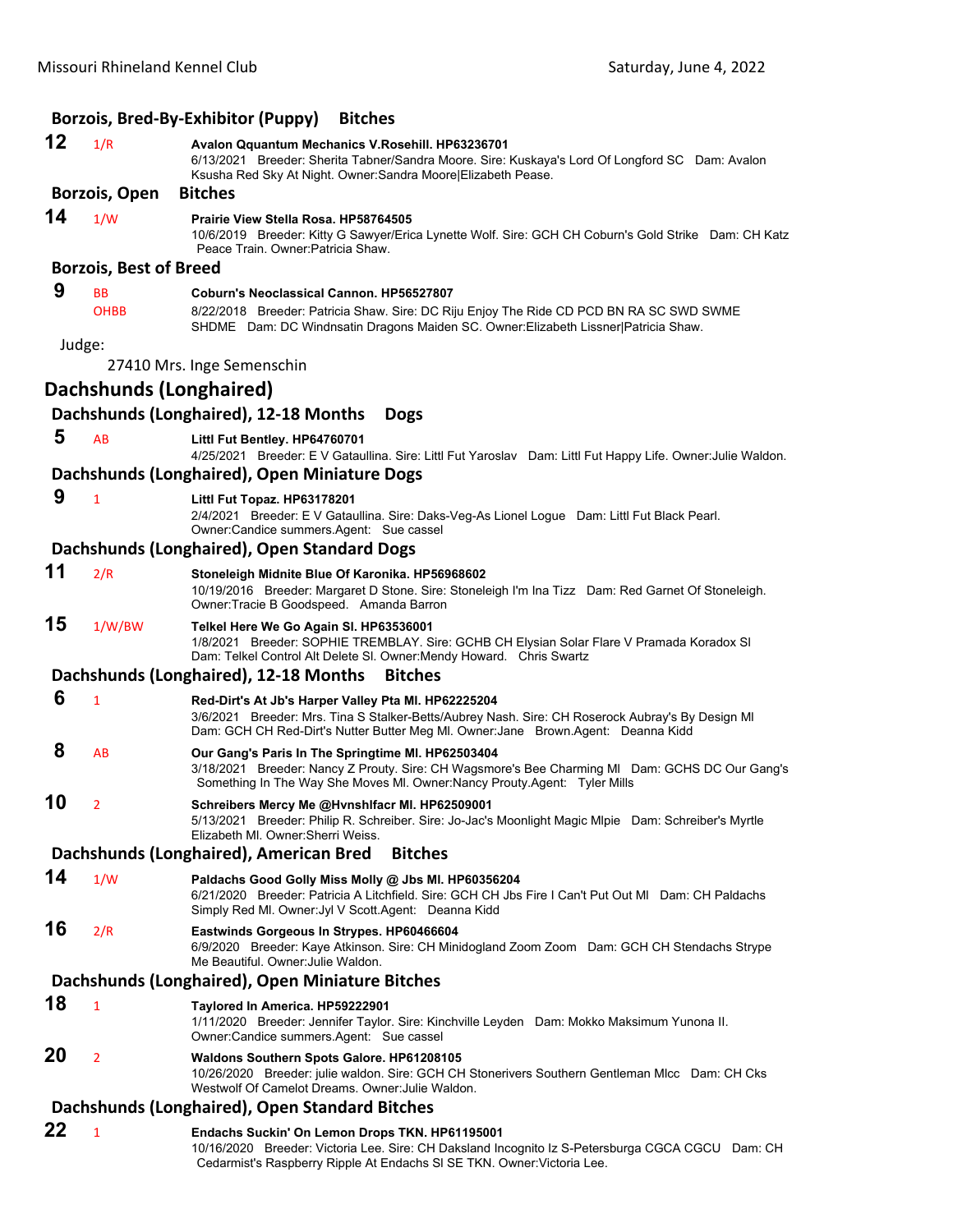#### **Dachshunds (Longhaired), Best of Breed 7 Gooddach's Ain't Nothin' But A Hound Dog @ Htld Ml. HP61576401** 11/22/2020 Breeder: Kathleen Good. Sire: Eledox Lowrider Liam @ Goodachs Dam: Gooddach's Goddess Of The Stars Ml. Owner:Reba Mandrell. Amanda Barron **12** SEL **D'Artagnan Royall T's Smile At You Sl. HP62704111** 5/24/2021 Breeder: Mrs. Teresa M. Kress/Lynn Tyler. Sire: CH Bronia D'Artagnan Dam: Brownwood Royall T's Just Let Me See You Smile Sl. Owner:Zachary George|Kim Baldwin|Teresa Kress|Lynn Tyler. Amanda Barron **17** BB **GCHB CH Lockshire V Splendor Farm Messenger Of Strength Sl. HP59035201** OHBB/OHG4 12/17/2019 Breeder: Kathleen Lockyer/Thomas Lockyer/Kelly Denise Mckinney. Sire: GCHP CH Lockshire's Cash Only Please Sl CGC Dam: CH Splendor Farm Raise A Glass To Freedom Sl. Owner:Kathleen|Thomas Lockyer |Kelly McKinney. **19 CH Daks-Veg-As Amadeus. HP59120001** 3/28/2019 Breeder: S.V. Baranova Shtokkmann. Sire: Basshubert Hat Trick In Vegas Dam: Daks-Veg-As Gala Gradiva. Owner:Dawn M. Hintz.Agent: Kaye Atkinson **21 GCH CH Kenmar's The Big Easy At Wincroft. HP59961501** 5/13/2020 Breeder: Marianne McCullough/Judy Hargrove/Mrs. Kendra Suggs/Mr. Dylan Suggs. Sire: CH Kenmar's Tiny Wonder One Love NAJ DN CGCA CGCU TKI Dam: CH Kenmar's Big Bang Theory. Owner:Barbara and Michele Johannes|Marianne McCullough. **23 CH Ozo's Wild About Harry Ml. HP60551902** 8/14/2020 Breeder: Janice Finney/Janice Finney/Janice Finney. Sire: CH Harlequin Cc Cessna Cardinal Ml Dam: CH Ozo's N Vztops Moroccan Oasis Ml. Owner:Linda Shaddy And Janet Cunningham . **24** OS **CH Katerinapark Dobrava. HP61423801** 9/1/2018 Breeder: E Falina. Sire: Daks-Veg-As Vittorio Dam: Kinchville Merry Me. Owner:Tracie B Goodspeed. Amanda Barron **25 GCH CH Littl Fut Franco. HP60745801** 8/6/2019 Breeder: E V Gataullina. Sire: Zvezda Kovaleni Yago Dam: Littl Fut Jewel. Owner:Candice summers.Agent: Sue cassel **27** SEL **GCHB CH Littl Fut Jaquet Droz. HP61362802** 8/2/2019 Breeder: Elena Gataullina. Sire: Tezaurus Dream Unison Dam: Littl Fut Beauty And Luxury. Owner:Dawn M. Hintz.Agent: Kaye Atkinson Judge:

27410 Mrs. Inge Semenschin

## **Dachshunds (Smooth)**

## **Dachshunds (Smooth), Puppy (9‐12 Months) Dogs**

 **5** AB **Doxy Den's Lord Of The Rings Ms. HP63446305**

8/9/2021 Breeder: Anne Thibault. Sire: CH Parracino's Odinson At Doxy Den Ms Dam: Poor Meadow's Baby Dill Msp. Owner:Susan D Parracino.Agent: Ramona Browning

## **Dachshunds (Smooth), 12‐18 Months Dogs**

 **7** 1/W/BW **Lost Creek Heart Is A Feather. HP62604302** 5/13/2021 Breeder: Mrs. Susan Ann Genz/Timothy Genz. Sire: GCH CH Rosegate@Antir Braav Pony Soldier SE Dam: GCH CH Lost Creek Moment Of Beauty JE BCAT. Owner:Cassie Myers |Edgar Myers.

## **Dachshunds (Smooth), Puppy (6‐9 Months) Bitches**

 **6** <sup>1</sup> **Wtl Tin Goddess Msd. HP63607402**

9/10/2021 Breeder: Dominique Spann. Sire: CH Mayor Iz Omskoi Kreposti Dam: Hr Thors Need For Daisy Ms. Owner:Dominique R Spann.Agent: Kaye Atkinson

## **Dachshunds (Smooth), Bred‐By‐Exhibitor (Adult) Bitches**

## **8** <sup>1</sup> **Hvnshlfacr Merit Of Honor Mps. HP57125301**

1/11/2019 Breeder: Mrs. Sherri L Weiss. Sire: CH Linzy Yosemite Sam Mw Dam: Fairest Finley Of Heavens Half Acre. Owner:Sherri Weiss.

## **Dachshunds (Smooth), American Bred Bitches**

**10** 1/R **Wylde Rose A Desilu Production. HP59676501**

2/6/2020 Breeder: Sharon S Anderson. Sire: CH Aviance's Son Of A Biotch Ss Dam: CH Geisler's Lucy In The Sky With Diamonds. Owner:Alex Geisler|Bernadetta Taflan.Agent: Debra Mattingly

#### **Dachshunds (Smooth), Open Miniature Bitches**

## **12** <sup>1</sup> **Templedox Devil In A Red Dress Ms. HP59948104**

9/24/2019 Breeder: Mr. David A Temple. Sire: GCH CH Nomalas Doodle Dandy V Tudorglen Ms Dam: Templedox Ashes To Ashes Ml. Owner:David Temple Deanna Kidd.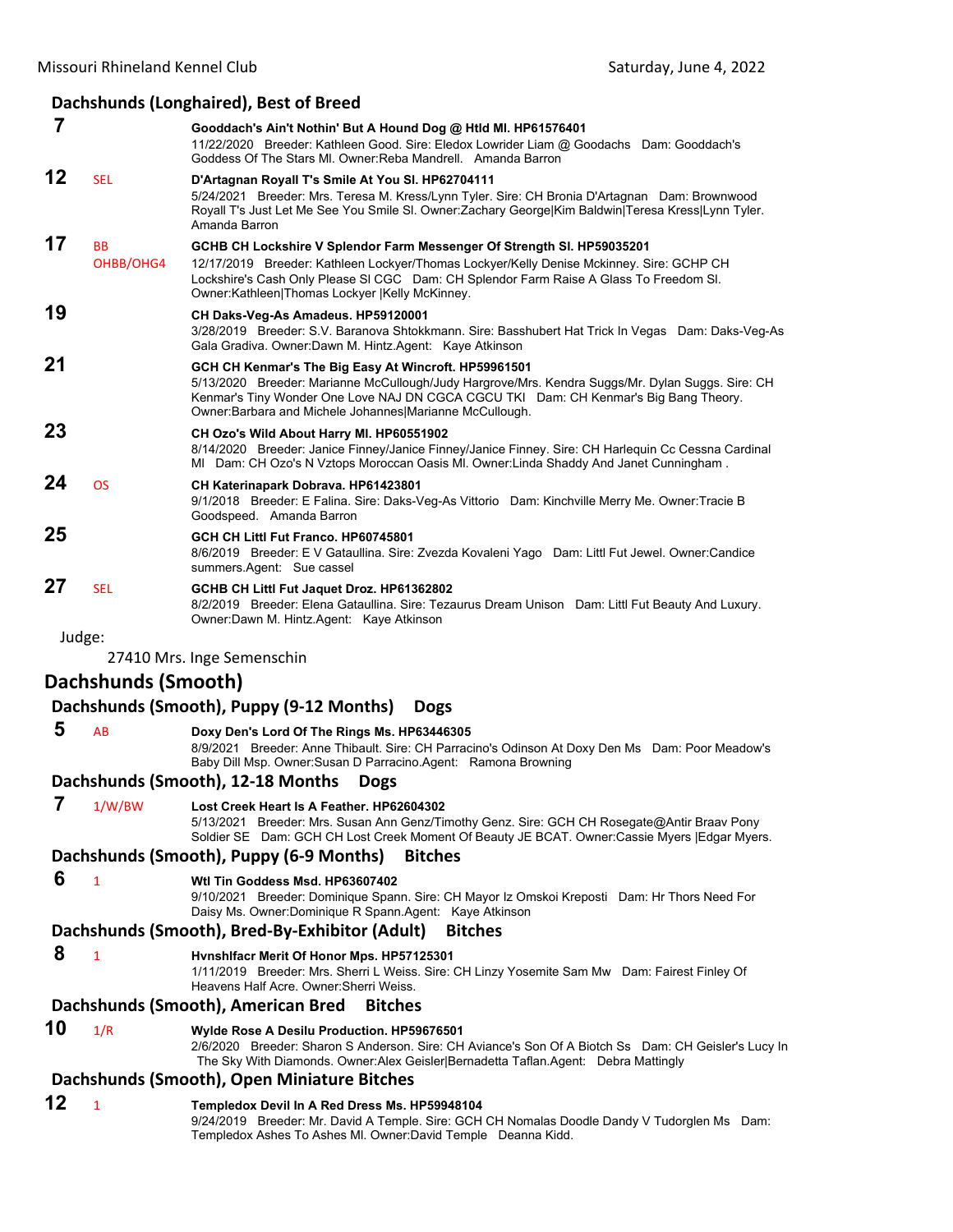| 14 | $\overline{2}$          | Beachside Dox Tin Cup Chalice Ms. HP59016402<br>10/29/2019 Breeder: Cliff Ramos/Cliff Ramos/Walter D Cunningham/Walter D Cunningham. Sire: CH<br>Paradise's Red Hot Renegade Ms Dam: CH Beachside Dox Swingin' Hula Girl Ms. Owner: Dr Catherine<br>Martine.Agent: Tyler Mills                              |
|----|-------------------------|-------------------------------------------------------------------------------------------------------------------------------------------------------------------------------------------------------------------------------------------------------------------------------------------------------------|
|    |                         | Dachshunds (Smooth), Open Standard Bitches                                                                                                                                                                                                                                                                  |
| 16 | $\overline{2}$          | Passport Thank You For The Venom Ss. HP58494702<br>9/14/2019 Breeder: Mr. Arvind DeBraganca/Joyce de Braganca. Sire: GCH CH Passport It's All In How<br>You Say It Ss Dam: CH Passport The Heart Wants What It Wants. Owner: Melony Lopez   Arvind<br>DeBraganca Agent: Angel Lopez                         |
| 18 | 1/W                     | Dublin Creeks I'LI Be The Difference, HP63734302<br>5/23/2021 Breeder: Susan Elizabeth O'Reilly. Sire: GCHG CH Dublin's Black Ice Dam: GCH CH Dublin<br>Creek Fun In The Sun At Windfall. Owner:Katie Noyes Susan O Reilly.Agent: Debra Mattingly                                                           |
|    |                         | Dachshunds (Smooth), Best of Breed                                                                                                                                                                                                                                                                          |
| 11 | <b>OS</b>               | CH Wtl Get Him To The Greek Ms. HP62848804<br>5/13/2021 Breeder: Dominique Spann/Bridget Loveless. Sire: GCH CH Kupecheskiy Syn Iz Omskoi<br>Kreposti Dam: Hr Quincys Blue Asia Msp. Owner:Dominique R Spann.Agent: Kaye Atkinson                                                                           |
| 20 | <b>SEL</b>              | GCH CH Lost Creek Moment Of Beauty JE BCAT. HP55444404                                                                                                                                                                                                                                                      |
|    | <b>OHBB</b>             | 4/23/2018 Breeder: Mrs. Susan Ann Genz/Timothy Genz. Sire: GCHB DC Bensarka Top Cat RATN Dam:<br>GCHS DC Jagies At Last V Spellbound JE CGC. Owner:Susan Genz.                                                                                                                                              |
| 22 |                         | DC Passport I Can Buy My Own Drinks Ss JE RATN TKN. HP61408802<br>10/6/2020 Breeder: Mr. Arvind DeBraganca/Mrs. Joyce DeBraganca. Sire: GCH CH Passport It's All In<br>How You Say It Ss Dam: GCHB CH Passport Everything At Once Ss. Owner:Catherine and Eric Walker.                                      |
| 24 | BB                      | CH Leru V Stendachs Right As Rain Ms. HP62255001<br>1/22/2021 Breeder: Leann Lange/Barbara Robinson. Sire: CH Stendachs Traditional No Strypes Dam:<br>CH Leru Crickhollow Pink Panther. Owner: Monica Stensby. Agent: Kaye Atkinson                                                                        |
|    | Judge:                  |                                                                                                                                                                                                                                                                                                             |
|    |                         | 27410 Mrs. Inge Semenschin                                                                                                                                                                                                                                                                                  |
|    | Dachshunds (Wirehaired) |                                                                                                                                                                                                                                                                                                             |
|    |                         | Dachshunds (Wirehaired), Open Miniature Dogs                                                                                                                                                                                                                                                                |
| 5  | AB                      | Hunu Bold As Brass Mw. HP58159601                                                                                                                                                                                                                                                                           |
|    |                         | 7/3/2019 Breeder: Marie Dorris. Sire: GCH CH HuNu Naught So Rowdy MW Dam: Hunu The Thrill Of It All<br>Mw. Owner: Vicki L Goodin Marie Dorris.                                                                                                                                                              |
|    |                         | Dachshunds (Wirehaired), Bred-By-Exhibitor (Adult)<br><b>Bitches</b>                                                                                                                                                                                                                                        |
| 6  | 1/R                     | Hunu-Hvnshlfacr Over And Underground Mw. HP62353801<br>4/2/2021 Breeder: Marie Dorris/Sherri Weiss. Sire: GCH CH Hunu Southern Style Mw Dam: Hvnshlfacr<br>Merit Of Honor Mps. Owner: Sherri Weiss.                                                                                                         |
|    |                         | Dachshunds (Wirehaired), Open Standard Bitches                                                                                                                                                                                                                                                              |
| 8  | 1/W                     | Brazosski Rivendell's Mayflower. HP59232403<br>11/29/2019 Breeder: Kellie Williams/Diana Rockwell. Sire: DC Brazos Ski The Apostle Dam: CH<br>Yuletides Fahrenheit 451 Sw. Owner: Kellie Williams   Diana Rockwell. Agent: Lisa Bettis                                                                      |
|    |                         | Dachshunds (Wirehaired), Best of Breed                                                                                                                                                                                                                                                                      |
| 7  | <b>OS</b>               | GCH CH Maurice Iz Novo-Peredelkino. HP58750401<br>6/13/2018 Breeder: A V Vorobyeva. Sire: Patree Kay Iz Novo-Peredelkino Dam: Khokhloma Iz Novo-<br>Peredelkino. Owner: ALICIA J ODONNELL Mark V ODonnell. Agent: billy huntington                                                                          |
| 10 | <b>SEL</b>              | GCHB CH Brodny Dollidachs High Society At Wildcard. HP56586608<br>6/20/2018 Breeder: Frederick R Vogel/Dianne Kostic/Carol Vogel. Sire: GCHB CH Dollidachs Stonebay<br>Original Sin W Dam: GCHS CH Dollidachs Highledge Stonebay Psych W. Owner: Rachel Fritz Melissa<br>Fritz Kevin Fritz Frederick Vogel. |
| 12 | BB/G3                   | GCHS CH Watermark The Secrets In The Sauce V. Legibach Sw. HP59669401<br>3/5/2020 Breeder: Tyler Mills/Gina Leone Middings/Pat Leone. Sire: GCHB CH Treis Pinheiros Quid Pro<br>Quo Sw Dam: CH Legibach Double The Love Sw. Owner:Tyler Mills Joseph Metheney Bill Gorodner.                                |
|    | Judge:                  |                                                                                                                                                                                                                                                                                                             |
|    |                         |                                                                                                                                                                                                                                                                                                             |

3209 Ms. Nancy Bodine

# **Grand Basset Griffon Vendeens**

## **Grand Basset Griffon Vendeens, Open Dogs**

 **5** 1/W **Gebeba's Philadelphia City Special At Vernaccia CM2. HP50607202** 9/5/2015 Breeder: George Barth/Betty Barth/Jessica Rotondo. Sire: Debucher Renoir CM Dam: CH Debucher Delicieuse CM. Owner:Karen Schaffer Meldrum|Denise Parker|Betty Barth.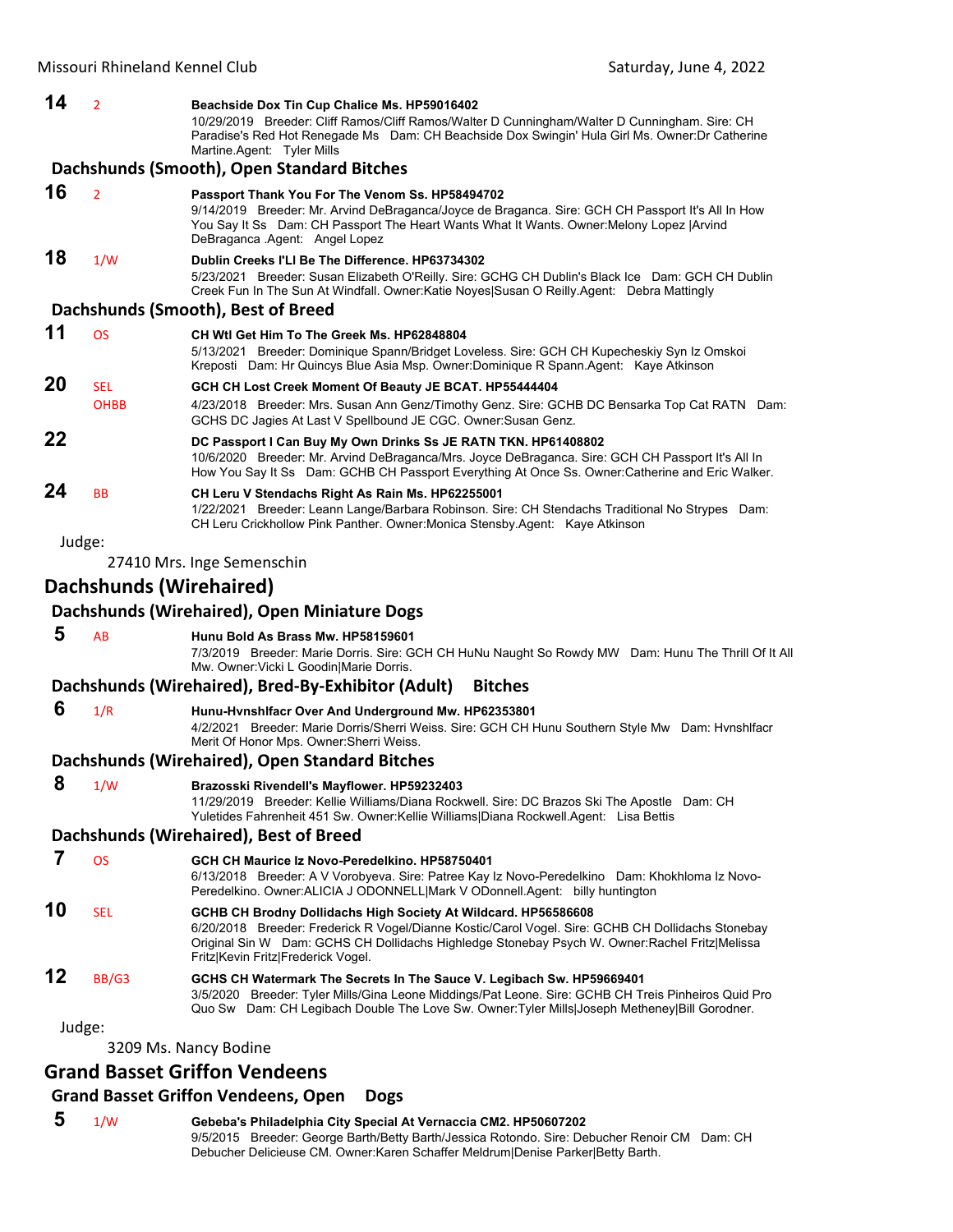## **Grand Basset Griffon Vendeens, Puppy (9‐12 Months) Bitches**

- **6** AB **Sidekick's Go The Xtra Mile. HP63489601** 8/30/2021 Breeder: Brent Humphrey/Corey Benedict/Katherine Kellum/Justin Rose. Sire: CH Sidekick's
	- Royal Guard Of Arendale Dam: Jouvence Du Bois Mande. Owner:Brent Humphrey|Corey Benedict.Agent: Jody Paquette-Garcini

#### **Grand Basset Griffon Vendeens, Best of Breed**

## **7** OS **GCHB CH Sidekick's Secret Weapon. HP59232202** 1/16/2020 Breeder: Shari Green/Brent Humphrey/Corey Benedict. Sire: GCHB CH Sidekick's Life In The Fast Lane Dam: Sidekick's Jete Entrelace. Owner:Laurie Green|Erline Jesseman|Brent Humphrey|Jody Garcini.  **8** BB **GCHS CH Sidekick's Ice Queen At R-N-B CM. HP48828703** OHBB 1/31/2015 Breeder: Brent Humphrey/Corey Benedict/Laura Offerdahl. Sire: CH Sidekick's Amour De Bonami CM6 Dam: Sidekick's Daisy Duke. Owner:Laurie Green|Brent Humphrey|Barbara Miller. Judge: 27410 Mrs. Inge Semenschin **Greyhounds Greyhounds, Puppy (9‐12 Months) Dogs 5** 1/W/OS **Sky Hi Hunt Fire Burning. HP63547605** OHBB/OHG3 8/7/2021 Breeder: Anita Pugh/Dwayne Pugh/Gavin Pugh. Sire: CH Estet Classic Genteel Ashby Dam: Sky Hi Hunt Kissed By Fire. Owner:Wendy Anderson|James Donahue|D. Scott Pfeil|Anita Pugh. **Greyhounds, Best of Breed 6** BB **GCHB CH Sky Hi Hunt Song Of Fire And Ice. HP54469908** 9/30/2017 Breeder: Anita Pugh/Dwayne Pugh/Gavin Pugh. Sire: GCH CH Kj's Primo Vi Prendo Dam: CH Sky Hi Girls Run The World SC. Owner: James Donahue|D Scott Pfeil|Geno Sisneros.

 **7** SEL **GCHB CH Pax Mundi Bacchus. HP55254702**

5/6/2017 Breeder: Christopher Shields. Sire: CH Denetorn Des Legendes Du Moyen Age Dam: Sobers Rosa Mundi. Owner:Waylon Ramming|Alyeace Geary.

 **8** SEL **CH Poachers Irresistible Carli BCAT. HP61398502**

11/12/2020 Breeder: Waylon Ramming. Sire: CH Poachers Star When You Shine Dam: CH Lakilanni Bang Bang At Poacher. Owner:Scott M Thomas.

## **9 CH Poachers Gustavo Fring. HP58565903**

9/25/2019 Breeder: J Waylon Ramming. Sire: GCHB CH Pax Mundi Bacchus Dam: CH Poachers A New Dawn. Owner:Waylon Ramming.Agent: Jody Paquette-Garcini

Judge:

3209 Ms. Nancy Bodine

## **Harriers**

## **Harriers, Best of Breed**

 **5** BB **CH Blythmoor Sheez-Beez How High The Moon. HP58129204**

5/22/2019 Breeder: Margie Dykstra. Sire: GCHS CH Blythmoor Chance Encounter At Shadowmere TD TDU TKN Dam: Wynfield When Sunny Gets Blue. Owner:Sheila Allen|Billy Huntington.

Judge:

3209 Ms. Nancy Bodine

## **Ibizan Hounds**

#### **Ibizan Hounds, American Bred Dogs**

## **7** 1/W/BW **Nevaeh's Let The Fun Be Gin. HP62469403**

3/20/2021 Breeder: Lisa Venegas/Brenda L Murray. Sire: GCH CH Neavaeh's Poppin' The Pop Rocks @ Windrift Dam: Nevaeh's Beauty School Dropout. Owner:Lisa Venegas.

#### **Ibizan Hounds, Bred‐By‐Exhibitor (Adult) Bitches**

## **6** 1/W **Windrift's Border Town Buzz. HP62469402**

3/20/2021 Breeder: Lisa Venegas/Brenda Murray. Sire: GCH CH Neavaeh's Poppin' The Pop Rocks @ Windrift Dam: Nevaeh's Beauty School Dropout. Owner:B Murray|K Murray|L Venegas.

# **8** 2/R **Nahala Heron And Hound's Tickle Me Pink. HP62936404**

5/1/2021 Breeder: Meegan Pierotti-Tietje/Alexandria Mitchell. Sire: DC Honeymoon's Livin On The Edge SC ACT1 SCN SIN CGC TKN Dam: CH Heron And Hound's Just You Wait. Owner:Alex Mitchell|Meegan Pierotti-Titeje.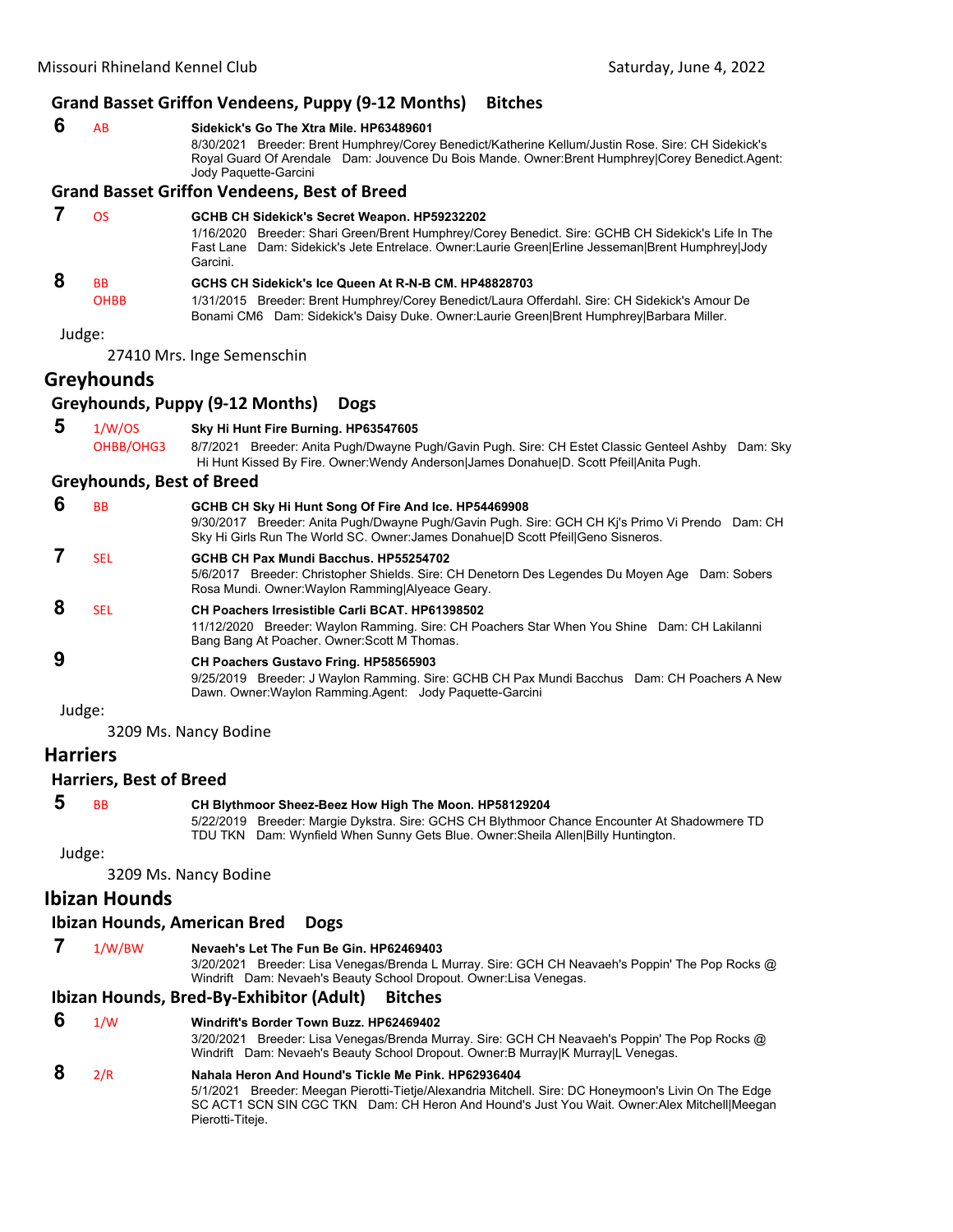|        | <b>Ibizan Hounds, Best of Breed</b>     |                                                                                                                                                                                                                                                                                                                    |
|--------|-----------------------------------------|--------------------------------------------------------------------------------------------------------------------------------------------------------------------------------------------------------------------------------------------------------------------------------------------------------------------|
| 10     | <b>OS</b>                               | GCH DC Nahala's Eternal Winter At Morado SC, HP55526403<br>3/3/2018 Breeder: Alexandria R Mitchell-Lynch. Sire: CH Davinci Nahala Chaos Reigns Dam: GCH DC<br>Nahala's Signed Sealed Delivered SC CA TKN. Owner: Leah Hartlep Alex Mitchell.                                                                       |
| 11     | <b>BB</b>                               | GCH CH Nahala's Winter Dragon TKN. HP55526405                                                                                                                                                                                                                                                                      |
|        | <b>OHBB</b>                             | 3/3/2018 Breeder: Alexandria R Mitchell-Lynch. Sire: CH Davinci Nahala Chaos Reigns Dam: GCH DC<br>Nahala's Signed Sealed Delivered SC CA TKN. Owner: Alexandria Mitchell Lynch.                                                                                                                                   |
| 12     | AB                                      | GCHB DC Hart's Up Tall And High RN FDC MC BCAT ACT2J DN CGC TKA ATT. HP56446803<br>9/28/2018 Breeder: Brianne Butcher/Katie Belz. Sire: GCHB DC Loco Motion's Dare To Prevail With Hart<br>MC LCX5 Dam: GCHB DC Kamars Final Laugh MC LCX3. Owner: Hiland Langhans Brianne<br>Butcher.Agent: Jody Paquette-Garcini |
| 15     | <b>SEL</b>                              | CH Nevaeh's Absinthe Minded, HP62469401<br>3/20/2021 Breeder: Lisa Venegas/Brenda Murray. Sire: GCH CH Neavaeh's Poppin' The Pop Rocks @<br>Windrift Dam: Nevaeh's Beauty School Dropout. Owner: Lisa VENEGAS.                                                                                                     |
| Judge: |                                         |                                                                                                                                                                                                                                                                                                                    |
|        |                                         | 27410 Mrs. Inge Semenschin                                                                                                                                                                                                                                                                                         |
|        | <b>Irish Wolfhounds</b>                 |                                                                                                                                                                                                                                                                                                                    |
|        | <b>Irish Wolfhounds, Novice</b>         | <b>Dogs</b>                                                                                                                                                                                                                                                                                                        |
| 5      | 1/R                                     | Riverview Carroy Stars And Stripes O'Cos. HP60415110<br>7/3/2020 Breeder: Mary Wiewel/Fred Wiewel/Lynne Rosebrock. Sire: GCHS CH Fleetwind Carroy<br>Cosgrove Con'An Dam: Carroy Riverview Cadimhe Mcaiden. Owner: Mary M Wiewel Fred Wiewel.                                                                      |
|        | Irish Wolfhounds, Open                  | <b>Dogs</b>                                                                                                                                                                                                                                                                                                        |
| 9      | 1/W                                     | Caraglen Berwyck Bravo. HP57056701<br>11/18/2018 Breeder: Beverly Stobart/Susan Stobart/Gretchen Bernardi. Sire: CH Caredig Renegade<br>Dam: Caraglen Berwyck La De Dah. Owner: Courtney Smith Susan Stobart.                                                                                                      |
|        |                                         | Irish Wolfhounds, Puppy (9-12 Months)<br><b>Bitches</b>                                                                                                                                                                                                                                                            |
| 6      | 1/W/BW                                  | Riverview Aphrodite. HP63214308<br>6/16/2021 Breeder: Mary Wiewel/Fred Wiewel/Lynne Rosebrock. Sire: GCH CH Kellcastle Rushmore<br>Dam: Carroy Riverview Cadimhe Mcaiden. Owner: Fred Wiewel Mary Wiewel.                                                                                                          |
|        |                                         | Irish Wolfhounds, 12-18 Months<br><b>Bitches</b>                                                                                                                                                                                                                                                                   |
| 8      | 1/R                                     | Dry Creek Last Hurrah Of Callaid. HP61943204<br>2/1/2021 Breeder: Angela Hunter Knight. Sire: GCH CH Niobrara Eoghan Roe Dam: CH Caraglen<br>Berwyck Libaan At Dry Creek. Owner: Helen Philpott.                                                                                                                   |
|        |                                         | <b>Irish Wolfhounds, American Bred</b><br><b>Bitches</b>                                                                                                                                                                                                                                                           |
| 12     | AB                                      | Erinmore Saoirse, HP58799204<br>9/6/2019 Breeder: Mary Ann Russell. Sire: CH Erinmore Carrickaneena Padraig Dam: Ni Rooney.<br>Owner: Tera Gesch Andrew Gesch Mary Ann Russell.                                                                                                                                    |
| 14     |                                         | Cualainn Wild Ambition. HP58904206<br>9/20/2019 Breeder: Mr. JONATHAN HARVEY. Sire: CH Caredig Renegade Dam: Maccaura Aisling.<br>Owner:Courtney Smith.                                                                                                                                                            |
|        |                                         | <b>Irish Wolfhounds, Best of Breed</b>                                                                                                                                                                                                                                                                             |
| 11     | <b>OS</b>                               | CH Dia Duit Slaine Tenor. HP57907002<br>5/13/2019 Breeder: Pamela F McNeil/Rockne Elgin. Sire: GCH CH Shellane Pavarotti Sings For Slaine<br>Dam: CH Dia Duit's Anna Aine CGC. Owner: Christine and Robert Bernstein and Helen Philpott Pam Elgin.                                                                 |
| 18     | <b>BB</b><br>OHBB/OHG1/O<br><b>HBIS</b> | CH Caraglen Berwyck Libaan At Dry Creek. HP58319308<br>6/19/2019 Breeder: Beverly Stobart/Susan Stobart/Gretchen Bernardi. Sire: CH Caredig Renegade Dam:<br>Caraglen Berwyck La De Dah. Owner: Angela Hunter Knight.                                                                                              |
| Judge: |                                         |                                                                                                                                                                                                                                                                                                                    |
|        |                                         | 3209 Ms. Nancy Bodine                                                                                                                                                                                                                                                                                              |
|        | Otterhounds                             | <b>Otterhounds, Puppy (6-9 Months)</b><br><b>Dogs</b>                                                                                                                                                                                                                                                              |
|        |                                         |                                                                                                                                                                                                                                                                                                                    |

 **5** 1/W/BB/BW **Kiowa Creeks Red Tail Lights Heading For Spain. HP63404802** 9/19/2021 Breeder: Susan Plucheck/WAYNE PLUCHECK. Sire: Kiowa Creek's Sammy Can't Drive 55 Dam: GCHS CH Ironquest's C You're A Fine Girl. Owner:Wayne|Susan Plucheck.Agent: Danielle Goodland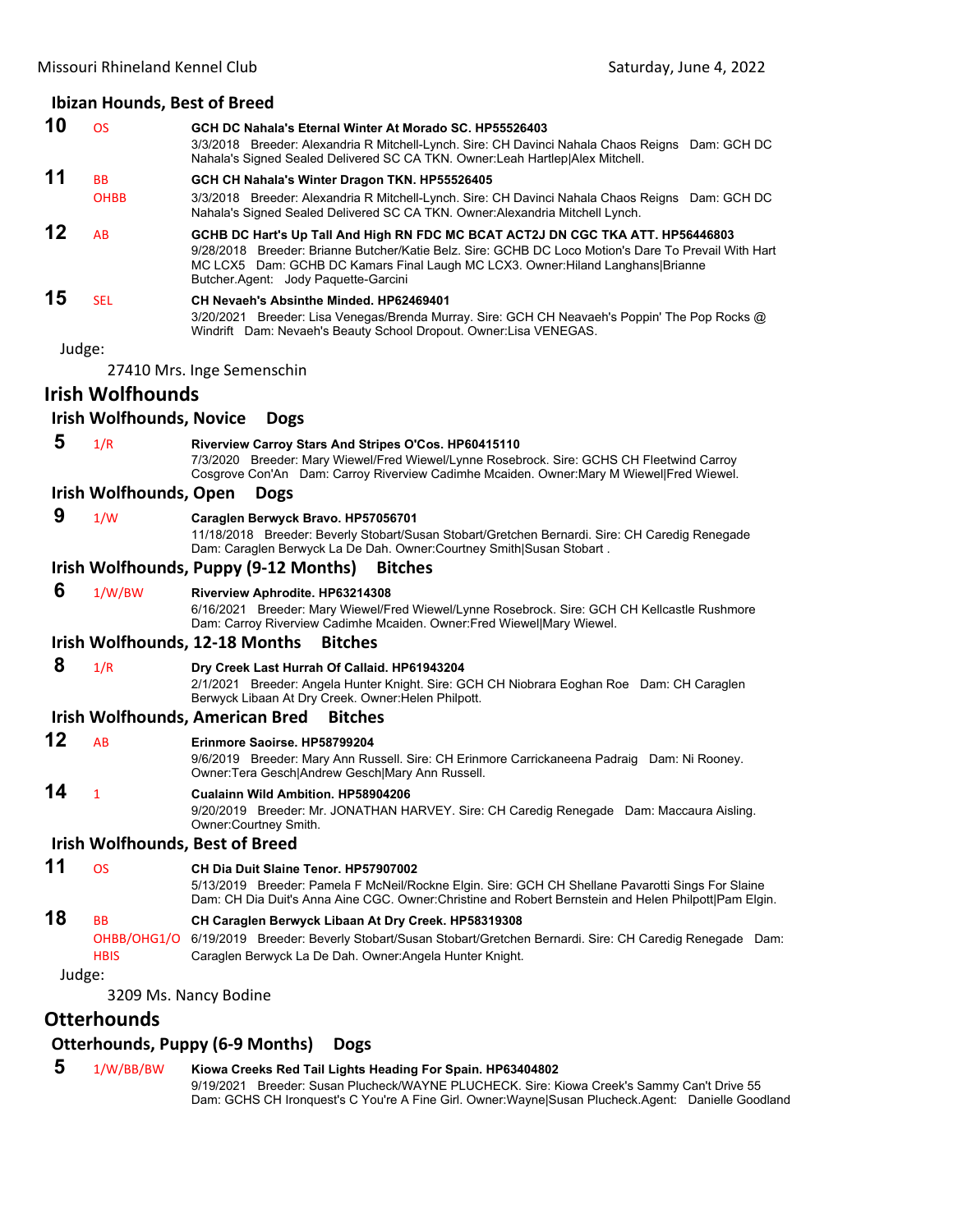## **Otterhounds, 12‐18 Months Dogs**

| 7  | 1/R                         | Kiowa Creeks Qcumber Knows Best VHMA. HP62311410<br>4/25/2021 Breeder: SUE PLUCHECK/WAYNE PLUCHECK. Sire: Beardsen Friar Tuck O'Wooded Glen<br>THDA CGC TKN Dam: GCH CH Kiowa Creeks Little Rascal Miss Crabtree. Owner:Dian Quist.                                         |
|----|-----------------------------|-----------------------------------------------------------------------------------------------------------------------------------------------------------------------------------------------------------------------------------------------------------------------------|
|    |                             | <b>Otterhounds, Puppy (6-9 Months)</b><br><b>Bitches</b>                                                                                                                                                                                                                    |
| 6  | <b>AB</b>                   | Kiowa Creek's Dance With Me. HP63404806<br>9/19/2021 Breeder: Susan Plucheck/WAYNE PLUCHECK. Sire: Kiowa Creek's Sammy Can't Drive 55<br>Dam: GCHS CH Ironquest's C You're A Fine Girl. Owner: Pamela Grant.                                                                |
| 8  | 1/R                         | Kiowa Creeks Shes A Poor Mans Rich Girl. HP63404808<br>9/19/2021 Breeder: Susan Plucheck/WAYNE PLUCHECK. Sire: Kiowa Creek's Sammy Can't Drive 55<br>Dam: GCHS CH Ironquest's C You're A Fine Girl. Owner: Wayne Susan Plucheck. Agent: Danielle Goodland                   |
|    |                             | <b>Bitches</b><br><b>Otterhounds, 12-18 Months</b>                                                                                                                                                                                                                          |
| 10 | 1/W/OS                      | Kiowa Creeks People Call Me Mrs Wormer. HP62311401<br>4/25/2021 Breeder: SUE PLUCHECK/WAYNE PLUCHECK. Sire: Beardsen Friar Tuck O'Wooded Glen<br>THDA CGC TKN Dam: GCH CH Kiowa Creeks Little Rascal Miss Crabtree. Owner: Wayne Susan<br>Plucheck.Agent: Danielle Goodland |
| 12 | AB                          | Kiowa Creeks A Bird In The Hand. HP62311409<br>4/25/2021 Breeder: SUE PLUCHECK/WAYNE PLUCHECK. Sire: Beardsen Friar Tuck O'Wooded Glen<br>THDA CGC TKN Dam: GCH CH Kiowa Creeks Little Rascal Miss Crabtree. Owner:Pamela Grant.                                            |
|    | Judge:                      |                                                                                                                                                                                                                                                                             |
|    |                             | 27410 Mrs. Inge Semenschin                                                                                                                                                                                                                                                  |
|    | <b>Rhodesian Ridgebacks</b> |                                                                                                                                                                                                                                                                             |
|    |                             | Rhodesian Ridgebacks, Bred-By-Exhibitor (Puppy)<br><b>Dogs</b>                                                                                                                                                                                                              |
| 5  | 1/R                         | Tampo's Muwindaji Simba Mzuri Wa Baba. HP63899008<br>10/17/2021 Breeder: Barbara Harden/Linda Winford. Sire: GCH CH Desta's Another Beginning For<br>Tampo Dam: GCH CH Tampo's Layla Of Southridge. Owner: Barbara Harden.                                                  |
|    |                             | Rhodesian Ridgebacks, Open<br><b>Dogs</b>                                                                                                                                                                                                                                   |
| 9  | 1/W                         | Rainbow Hill's Sugar Daddy. HP59566602<br>12/28/2019 Breeder: Anthony Alario/Jill Davis. Sire: GCHG CH Highland Rim Sugar Man Of Presidio<br>Dam: CH Rainbow Hill's Zambia Alula. Owner: Lyndsay Metz. Sarah Krickeburg                                                     |
|    |                             | <b>Rhodesian Ridgebacks, 12-18 Months</b><br><b>Bitches</b>                                                                                                                                                                                                                 |
| 6  | 1/W/BW                      | Rhapsody's Sugar Magnolia. HP61451812<br>12/6/2020 Breeder: Mark Shirley. Sire: Kwetu's Joe Cotton Dam: Rhapsody's All That Jazz.<br>Owner: Meredith Womack.                                                                                                                |
| 8  | 2                           | Tampo's Safari Huanza. HP61819401<br>1/29/2021 Breeder: Barbara Harden/Linda Winford. Sire: GCH CH Desta's Another Beginning For Tampo<br>Dam: GCH CH Tampo's Layla Of Southridge. Owner: Barbara Harden.                                                                   |
| 10 | AB                          | Cynara's OMG Just Like Momma Miley!. HP62491105<br>5/21/2021 Breeder: Danielle M Homan/Elaine Hudson. Sire: DC Cynara's Got A Friend In Me SC CA<br>Dam: FC Cynara's Just Like A Wrecking Ball SC CA CGC. Owner:Elaine Hudson Mark Hudson. Kari<br>Adams                    |
|    |                             | Rhodesian Ridgebacks, Bred-By-Exhibitor (Adult)<br><b>Bitches</b>                                                                                                                                                                                                           |
| 12 | 1                           | Tampo's Vision Of The Past. HP59603101<br>3/27/2020 Breeder: Barbara Harden/Linda Winford. Sire: CH Sundown's Tennessee Walker Dam: GCH<br>CH Tampo's Layla Of Southridge. Owner: Barbara Harden.                                                                           |
|    |                             | Rhodesian Ridgebacks, Open<br><b>Bitches</b>                                                                                                                                                                                                                                |
| 16 | $\overline{2}$              | Wayamba's Free Spirit. HP54803901<br>12/19/2017 Breeder: Sharon C Gardner. Sire: GCHB CH Triggerhill's Western Adventure RN SC CGC<br>Dam: CH Wayamba's Touched By An Angel. Owner: Sharon C Gardner. Agent: Sue Cassel                                                     |
| 18 | 3                           | Southridge Visions Of The Future At Dragonridge. HP58013902<br>6/3/2019 Breeder: Ms. Linda Winford/Ms. Kathleen E Lyons. Sire: CH Nashira's Southridge Reflection In<br>Time Dam: CH Southridge Kisa Lindiwe. Owner: Linda Winford. Agent: Christine Swartz                 |
| 22 | 1/R                         | Rhapsody's Cheeky Chic. HP61451805<br>12/6/2020 Breeder: Mark Shirley. Sire: Kwetu's Joe Cotton Dam: Rhapsody's All That Jazz.<br>Owner: Gretchen Freund Mark Shirley.Agent: Ramona Browning                                                                                |
|    |                             | <b>Rhodesian Ridgebacks, Best of Breed</b>                                                                                                                                                                                                                                  |
| 11 |                             | GCHB CH Kabusha Allegro Minuetto. HP50754204                                                                                                                                                                                                                                |

9/21/2015 Breeder: Kim N. Ellsmore/Rosemary Teel. Sire: Ridgeville's Royal Reign Dam: Kabusha

Dreams Come True. Owner:Kim N Ellsmore.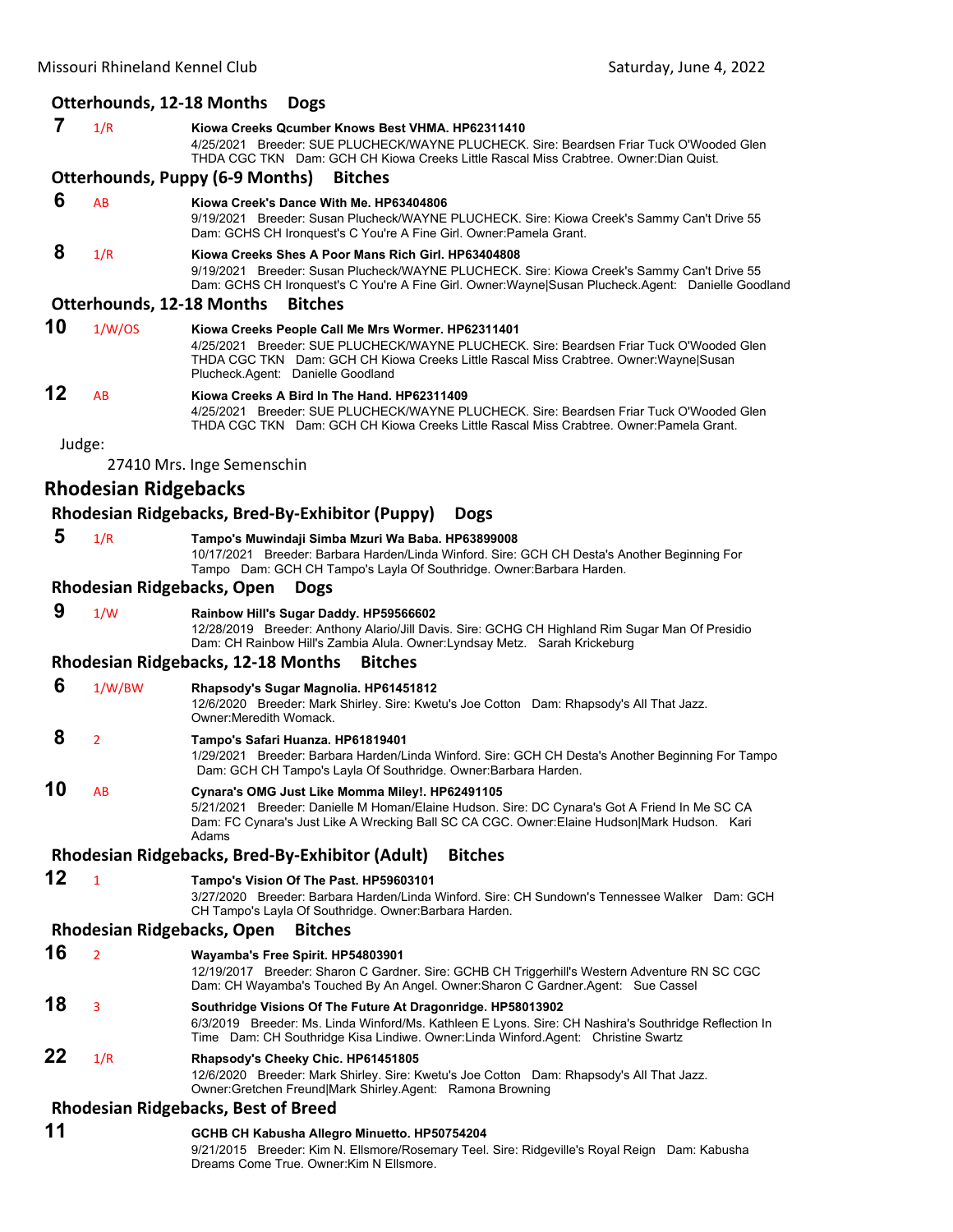| 17             | <b>BB</b>                                      | CH Intrigue's Incrediblexpression Of Jabari. HP53981807                                                                                                                                                                                                                                                                                                 |  |  |
|----------------|------------------------------------------------|---------------------------------------------------------------------------------------------------------------------------------------------------------------------------------------------------------------------------------------------------------------------------------------------------------------------------------------------------------|--|--|
|                | OHBB/OHG2                                      | 7/7/2017 Breeder: Susan Morrill/JOHN CHRISTIAN MORRILL. Sire: CH Dimond's Fast Times At Rivercity<br>High RI SC CGCA TKA Dam: GCH DC Intrigue's West Coast Expression RI SC OA AXJ AXP AJP NFP<br>CAA DCAT TKA. Owner: Pamela Schroeder Scott Schroeder.                                                                                                |  |  |
| 19             | <b>SEL</b>                                     | CH Harley Ridge's Back In Black. HP54646101<br>11/9/2017 Breeder: Heike Fulton/Rick Fulton. Sire: GCHB CH Elyia's Stardust CA Dam: GCHG CH Harley<br>Ridge's Magical Madhi Of Spring Valley SC. Owner: Heike Fulton Rick Fulton Agent: Sue Cassel                                                                                                       |  |  |
| 21             |                                                | GCHG CH Kkrspirit Of Goodwill. HP55750005<br>6/6/2018 Breeder: June Greenwood. Sire: CH Kkr You Should Be Dancing CGC Dam: CH Kkr Captain's<br>Skip To My Lou. Owner:Kenna Bertelli Steve Bertelli June Greenwood.Agent: Kelly Shupp                                                                                                                    |  |  |
| 24             | <b>OS</b>                                      | CH Sanspeur Elan Of Future Echoes CGC. HP59933906<br>5/8/2020 Breeder: Michelle Haubrich/Wendi Shupe. Sire: GCH CH Lionridge's Maximum Voltage CGC<br>Dam: DC Windycity's Madam Poppy Pomfrey RI SC CA BCAT CGC. Owner: Madeleine Shupe Wendi Shupe.                                                                                                    |  |  |
|                | Judge:                                         |                                                                                                                                                                                                                                                                                                                                                         |  |  |
|                |                                                | 3209 Ms. Nancy Bodine                                                                                                                                                                                                                                                                                                                                   |  |  |
| <b>Salukis</b> |                                                |                                                                                                                                                                                                                                                                                                                                                         |  |  |
|                | Salukis, 12-18 Months                          | <b>Dogs</b>                                                                                                                                                                                                                                                                                                                                             |  |  |
| 7              | $\mathbf{1}$                                   | Odi Et Amo Bosco Silvershadow Elessar. HP62782501<br>5/20/2021 Breeder: Francis S Broadway/L Sue Rooney-Flynn/William T Flynn/Kathrine Bloodworth. Sire:<br>CH Odi Et Amo Lil' Buster Elessar Dam: CH Elessar's Silvershadow Nada Odi Et Amo. Owner: Crystal<br>Glass Haney Francis S Broadway L Sue Rooney-Flynn.                                      |  |  |
|                |                                                | Salukis, Bred-By-Exhibitor (Adult)<br><b>Dogs</b>                                                                                                                                                                                                                                                                                                       |  |  |
| 11             | 3                                              | Azharaani Shachor Jovan Nahar, HP54916907                                                                                                                                                                                                                                                                                                               |  |  |
|                |                                                | 12/5/2017 Breeder: Gina Hayden/Fiona Bennett. Sire: GCH CH D'Ansor Shachor Rip-Roaring Raphael<br>CGC Dam: GCH CH Azharaani Yomshal Secrets Zanskar. Owner: Gina Hayden Fiona Bennett.                                                                                                                                                                  |  |  |
| 17             | 1/W                                            | Blue Nile Majestic Bronze. HP58993901<br>12/3/2019 Breeder: Sara Winsted/Michael McMillan. Sire: GCHS CH J.A.Y. Jp Love Me Tender Blue Nile<br>Dam: GCHB CH Tazillah Elmas Blue Nile. Owner:Sara Winsted and Michael Winsted Michael McMillan.                                                                                                          |  |  |
| 19             |                                                | Azharaani Nur Sweet Prince Hamlet JC. HP61051602<br>8/22/2020 Breeder: Gina Hayden/Fiona Bennett/Thomas Dunne. Sire: Al Sayad Gaia Tor Mjolnir Nihaati<br>Dam: GCH CH D'Ansor Dar Be'Ance Al Sayad. Owner: Fiona Bennett Gina Hayden T Dunne.                                                                                                           |  |  |
| 21             | 2/R                                            | Twilight's Time Traveler. HP62000101<br>3/12/2021 Breeder: Lila Marie Burnett/Rick Brown. Sire: GCHB CH Tamrick Blood Moon Of Appalachia<br>SC Dam: GCHB CH Shahtani Pequest Twilight Zvart SC. Owner: Rick Brown.                                                                                                                                      |  |  |
| 23             |                                                | Hajji-Silverlea Sherom Bourbon Peach Smash. HP62611606<br>4/12/2021 Breeder: Lea Anne Broseus/Shereen Shuman/Eva Broseus/Gerry Thornton/Tina Jumbelick.<br>Sire: GCHB CH Sherom Silverlea Olaf's Warm Hugs JC Dam: GCH CH Desperado Pb Silverlea Sherom<br>Live At The Garden SC. Owner:Lindsay Schneider Ryan Spitzer Lea Anne Broseus Gerry Thornton. |  |  |
| 25             | 4                                              | Odi Et Amo Hershey Silvershadow Elessar. HP62782503<br>5/20/2021 Breeder: Francis S Broadway/L Sue Rooney-Flynn/William T Flynn/Kathrine Bloodworth. Sire:<br>CH Odi Et Amo Lil' Buster Elessar Dam: CH Elessar's Silvershadow Nada Odi Et Amo. Owner: Francis S<br>Broadway L. Sue Rooney-Flynn William T. Flynn K Bloodworth.                         |  |  |
|                | Salukis, Open                                  | <b>Dogs</b>                                                                                                                                                                                                                                                                                                                                             |  |  |
| 29             | $\overline{2}$                                 | Azharaani Shachor Jaser, HP54916908<br>12/5/2017 Breeder: Gina Hayden/Fiona Bennett. Sire: GCH CH D'Ansor Shachor Rip-Roaring Raphael<br>CGC Dam: GCH CH Azharaani Yomshal Secrets Zanskar. Owner:Lori Roberts Gina Hayden.                                                                                                                             |  |  |
| 33             | $\mathbf{1}$                                   | 7seas My Name Is Bocephus At Parfait. HP57321401<br>11/29/2018 Breeder: Camerin Kelly/Karin Kelly-Burns/Stephanie House. Sire: GCHB CH Impala Red<br>Headed Stranger Dam: GCH CH 7seas Parfait These Boots Are Made For Walkin. Owner:Camerin<br>Kelly Karin Kelly-Burns Stephanie House Kelly K Brown.                                                 |  |  |
|                | Salukis, Puppy (6-9 Months)                    | <b>Bitches</b>                                                                                                                                                                                                                                                                                                                                          |  |  |
| 6              | $\mathbf{1}$                                   | Srinagar Majalis Cascabela Thevetia. HP64516202<br>11/16/2021 Breeder: Srinagar Knl. Sire: Elamir Flamenco El Cortez Dam: Srinagar Circe El Samawhiya.<br>Owner: Marisa Murray.                                                                                                                                                                         |  |  |
|                | Salukis, Puppy (9-12 Months)<br><b>Bitches</b> |                                                                                                                                                                                                                                                                                                                                                         |  |  |
| 10             | 3                                              | <b>Hidasar Divine Ethereal Beauty. HP63393101</b><br>8/31/2021 Breeder: Debbie Ann Heckeroth/Terri Fortner-Jackson. Sire: CH Hidasar Jabberwocky Dam:<br>CH Haefen Izian Zela JC. Owner: Terri Fortner-Jackson   Terri Fortner-Jackson  Debbie Ann Heckeroth.                                                                                           |  |  |
| 12             | $\overline{2}$                                 | Hidasar Divine Kismet Esme Janaan. HP63393102                                                                                                                                                                                                                                                                                                           |  |  |

8/31/2021 Breeder: Debbie Ann Heckeroth/Terri Fortner-Jackson. Sire: CH Hidasar Jabberwocky Dam:

CH Haefen Izian Zela JC. Owner:Debbie Ann Heckeroth|Terri Fortner Jackson .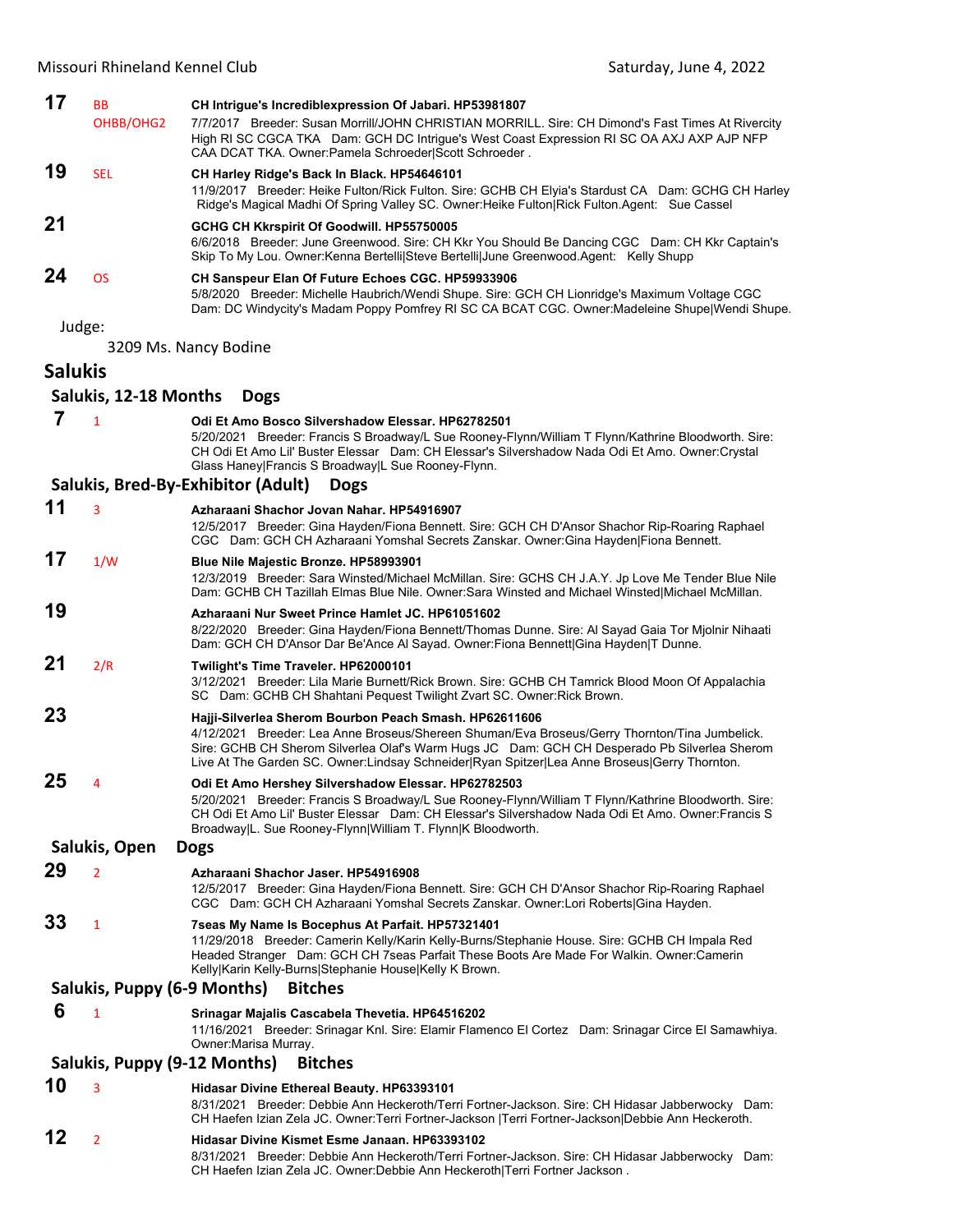| 14 | 1/R                           | Timaru Genoa. HP63441401<br>8/23/2021 Breeder: Lesley A Brabyn/John A Brabyn. Sire: GCH CH Timaru Bandolier JC Dam: GCH CH<br>Timaru Lalique. Owner: Michelle Hathorn Sue Ann Pietros Lesley Brabyn.                                                                                                                                             |
|----|-------------------------------|--------------------------------------------------------------------------------------------------------------------------------------------------------------------------------------------------------------------------------------------------------------------------------------------------------------------------------------------------|
|    | Salukis, 12-18 Months         | <b>Bitches</b>                                                                                                                                                                                                                                                                                                                                   |
|    |                               |                                                                                                                                                                                                                                                                                                                                                  |
| 18 | $\mathbf{1}$                  | Twilight's Never As Good As The First Time. HP62000105<br>3/12/2021 Breeder: Lila Marie Burnett/Rick Brown. Sire: GCHB CH Tamrick Blood Moon Of Appalachia<br>SC Dam: GCHB CH Shahtani Pequest Twilight Zvart SC. Owner:Nancy Curtis-Caswell Rick Brown.                                                                                         |
| 20 | EX                            | Vivor Baby It's Cold Outside. HP62064401<br>2/5/2021 Breeder: Teresa Vogelsang. Sire: Ramij Mufasa Ibn Amani JC Dam: El Baz Taj Tazkia JC CA.<br>Owner: Teresa Vogelsang.                                                                                                                                                                        |
| 22 | $\overline{2}$                | 7seas Parfait Pharoah Kleopatra's Echo Of Avalon. HP62825102<br>5/5/2021 Breeder: Karin Kelly-Burns/Stephanie House/Darin Collins D.V.M Sire: CH Al Sayad Gaia Ghibli<br>Dam: GCH CH 7seas Parfait Avalon Arjean Of Keffiyeh. Owner:Camerin Kelly Stephanie House Darin<br>Collins DVM.                                                          |
| 24 | 3                             | Fazara Al Naqawa. HP63929501<br>2/24/2021 Breeder: Svetlana Panova. Sire: Karob Sandstorm Kalani Of Sawahin Dam: Damira Al<br>Naqawa. Owner: Michelle Hathorn Sue Ann Pietros.                                                                                                                                                                   |
|    |                               | Salukis, Bred-By-Exhibitor (Puppy)<br><b>Bitches</b>                                                                                                                                                                                                                                                                                             |
| 30 | $\mathbf{1}$                  | Silvershadow's Ziva Elessar Odi Et Amo, HP63519503<br>8/9/2021 Breeder: William T Flynn/L Sue Rooney-Flynn/Kathrine Bloodworth/Francis S Broadway. Sire:<br>GCH CH Elessar's Scorpion Odi Et Amo Silvershadow Dam: CH Silvershadow's Run For The Roses<br>Elessar. Owner:L. Sue Rooney-Flynn William Flynn Kathrine Bloodworth Francis Broadway. |
|    |                               | Salukis, Bred-By-Exhibitor (Adult)<br><b>Bitches</b>                                                                                                                                                                                                                                                                                             |
| 32 |                               | Eden's Corahk I Honestly Love U SC BCAT. HP55502501<br>2/18/2018 Breeder: Celeste M Johnson. Sire: CH Eden's Sultan Of Khazib-SM JC NAJ Dam: GCH CH<br>Tamarisk Cemal Coroarrah NA NAJ CGCA. Owner: CELESTE M JOHNSON.                                                                                                                           |
| 36 |                               | Blue Nile Majestic Gold. HP58993907<br>12/3/2019 Breeder: Sara Winsted/Michael McMillan. Sire: GCHS CH J.A.Y. Jp Love Me Tender Blue Nile<br>Dam: GCHB CH Tazillah Elmas Blue Nile. Owner:Sara Winsted and Michael Winsted Michael McMillan.                                                                                                     |
| 38 | 4                             | Tribute Al Sayad Hot Lips. HP59259201<br>8/29/2019 Breeder: Betsy Cummings/Kevin Cummings/Fiona Bennett/David Bennett/K Murphy. Sire: Al<br>Sayad 7seas Parfait Isis Hawkbrother At Tribute Dam: GCHB CH Tributes Ringside Scandal. Owner: Fiona<br>Bennett Dr David Bennett.                                                                    |
| 42 | 3                             | Nefer Ka's Night At The Peep Show. HP59871201<br>4/25/2020 Breeder: Michelle Ridenour/Valerie Bauer. Sire: GCH CH Nefer Ka's Silver Dollar Dam: GCH<br>CH Nefer Ka Zrkia Making Waves. Owner: Michelle Ridenour.                                                                                                                                 |
| 44 | $\overline{2}$                | Azharaani Nur Alsayr. HP61051603<br>8/22/2020 Breeder: Gina Hayden/Fiona Bennett/Thomas Dunne. Sire: Al Sayad Gaia Tor Mjolnir Nihaati<br>Dam: GCH CH D'Ansor Dar Be'Ance Al Sayad. Owner:Gina Hayden Fiona Bennett Tom Dunne.                                                                                                                   |
| 50 | 1/W/BW                        | Hajji-Silverlea Sherom Caribbean Sunset. HP62611604<br>4/12/2021 Breeder: Lea Anne Broseus/Shereen Shuman/Eva Broseus/Gerry Thornton/Tina Jumbelick.<br>Sire: GCHB CH Sherom Silverlea Olaf's Warm Hugs JC Dam: GCH CH Desperado Pb Silverlea Sherom<br>Live At The Garden SC. Owner: Hilarie Daniel Lea Anne Broseus Gerry Thornton.            |
|    | <b>Salukis, American Bred</b> | <b>Bitches</b>                                                                                                                                                                                                                                                                                                                                   |
| 56 | $\mathbf{1}$                  | Eden's Corahk I Think I Love U Sm BCAT. HP55502502<br>2/18/2018 Breeder: Celeste M Johnson. Sire: CH Eden's Sultan Of Khazib-SM JC NAJ Dam: GCH CH<br>Tamarisk Cemal Coroarrah NA NAJ CGCA, Owner:CELESTE M JOHNSON,                                                                                                                             |
| 58 | AB                            | Kushryn's Waiting In The Wings At Malibu. HP61103807<br>10/5/2020 Breeder: Erika Rose/Garrison Rohan Rose/Michelle Lynn Parton/Brittany Adele Parton. Sire:<br>GCH CH Haefen Phaeton Kaspian Dam: GCH CH Kushiel's Freespirit Reign Of Fire JC. Owner: Tamarah<br>Andrea Cook Krista English Julie Strauss.                                      |
|    | Salukis, Open                 | <b>Bitches</b>                                                                                                                                                                                                                                                                                                                                   |
| 62 | 3                             | Eden's Corahk Roses R Red My Love Sm. HP55502503<br>2/18/2018 Breeder: Celeste M Johnson. Sire: CH Eden's Sultan Of Khazib-SM JC NAJ Dam: GCH CH<br>Tamarisk Cemal Coroarrah NA NAJ CGCA. Owner: CELESTE M JOHNSON.                                                                                                                              |
| 64 | 1                             | Azharaani Ki Da Vinci Princess Zara JC. HP56197708<br>4/21/2018 Breeder: Gina Hayden/Fiona Bennett/Thomas Dunne. Sire: Al Sayad Gaia Tor Mjolnir Nihaati<br>Dam: GCH CH D'Ansor Dar Be'Ance Al Sayad. Owner:Pam Price Fiona Bennett.                                                                                                             |
| 68 | AB                            | Qadim Alhaba Najam Satie of Mageborn. HP58457301<br>6/27/2019 Breeder: Carol E Smith. Sire: Kahtahdin's Hunkapi Kiowa Ibn Faisal Dam: DC Mageborn<br>Dorrin Al Qadim SC. Owner:Diana Farmer. Kari Adams                                                                                                                                          |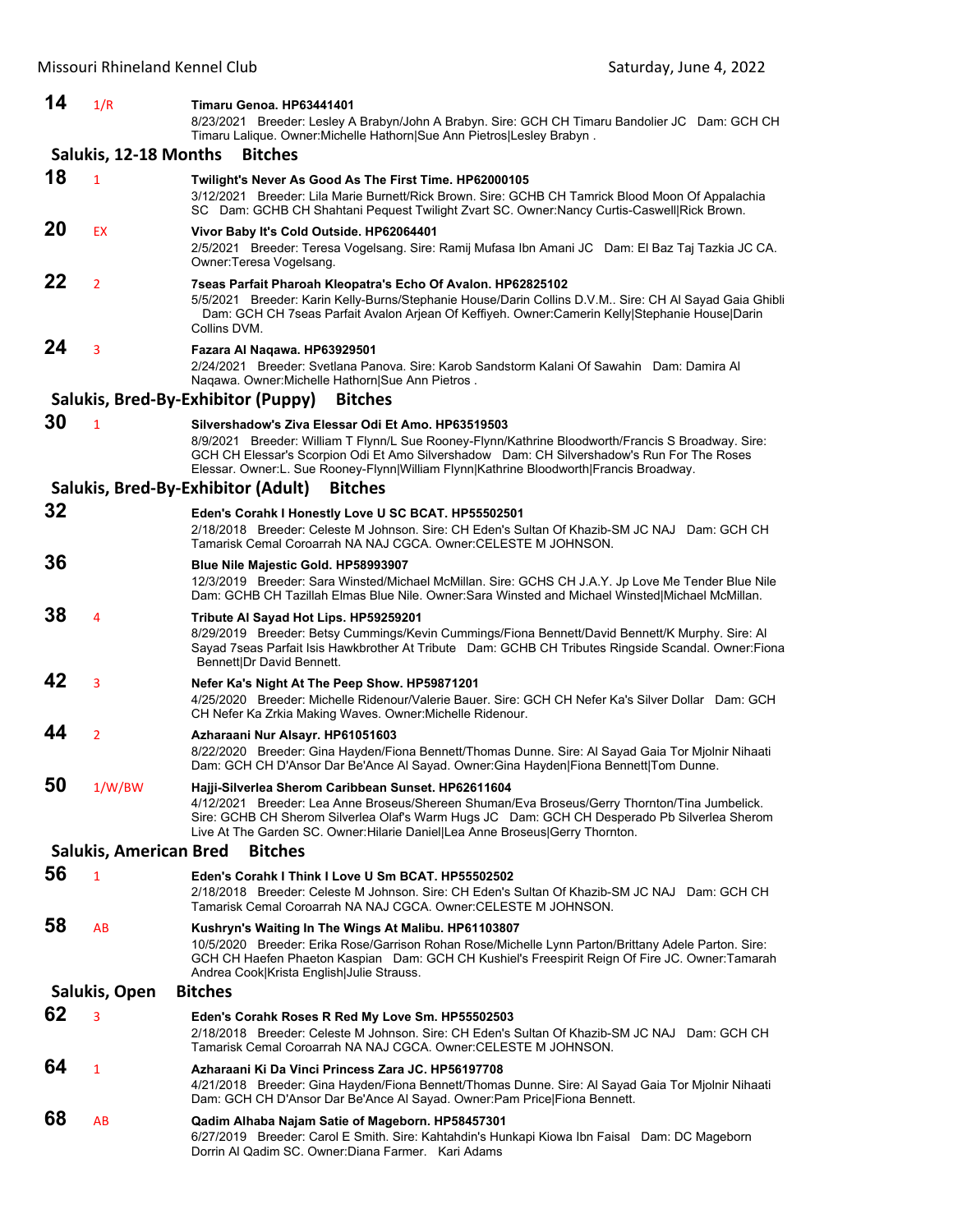| 70 | 4                             | <b>Blue Nile Majestic Jewel. HP58993905</b><br>12/3/2019 Breeder: Sara Winsted/Michael McMillan. Sire: GCHS CH J.A.Y. Jp Love Me Tender Blue Nile<br>Dam: GCHB CH Tazillah Elmas Blue Nile. Owner: Tom Sorth Sandy Sorth Sara Winsted McMillan Michael<br>McMillan.                                                                                           |
|----|-------------------------------|---------------------------------------------------------------------------------------------------------------------------------------------------------------------------------------------------------------------------------------------------------------------------------------------------------------------------------------------------------------|
| 72 |                               | Vogue Beside The Lesedi La Rona. HP59244501<br>1/19/2019 Breeder: Shuichi Suda. Sire: El Hamrah Laraib Dam: Voque Zero Illusion Ivory. Owner: Hiromi<br>Koike.                                                                                                                                                                                                |
| 74 | $\overline{2}$                | Nefer Ka Just Call Me Kandi At Nahala. HP59871203<br>4/25/2020 Breeder: Michelle Ridenour/Valerie Bauer. Sire: GCH CH Nefer Ka's Silver Dollar Dam: GCH<br>CH Nefer Ka Zrkia Making Waves. Owner: Alexandria Mitchell Lynch Michelle Ridenour.                                                                                                                |
|    | <b>Salukis, Best of Breed</b> |                                                                                                                                                                                                                                                                                                                                                               |
| 5  |                               | Raza Soda Pop Confusion. HP61971105<br>2/19/2021 Breeder: Patricia Gillis/John Gillis. Sire: GCHG CH Deiconsorti Always In The News Dam: GCH<br>CH Winds Baha Daydream Believer At Raza. Owner: John Gillis   Patricia Gillis   Shana Valenta.                                                                                                                |
| 34 |                               | Virtue's London Calling. HP56648001<br>8/11/2018 Breeder: Jamey Witmer/Warren Cook/Wanda L Sirianni/Pamela Sirianni/Vicky Cook. Sire:<br>GCHB CH Wild West Show At Sundog Saloon JC BCAT Dam: GCH CH Santana Sirianni Stand Still Look<br>Pretty. Owner: Jamey Witmer BW Phillips Carin Houser.                                                               |
| 39 | <b>SEL</b>                    | GCH CH Karob Sandstorm Future Of Awesome JC, HP46043605<br>10/2/2013 Breeder: Robert & Karen Frost/Karen Frost, Sire: GCHS DC Karob Parmenides At Elea SC<br>CGC Dam: CH Sandstorm Wind Chime JC. Owner: Robert Frost Karen frost.                                                                                                                            |
| 41 |                               | GCH CH Eden's Tazi B Kareef AI Khazib Sm JC BCAT CGC, HP46327804<br>10/25/2013 Breeder: Celeste Johnson. Sire: CH Eden's Sultan Of Khazib-SM JC NAJ Dam: GCH CH Tazi<br>Biannah JC. Owner: CELESTE M JOHNSON.                                                                                                                                                 |
| 43 | BB/G1                         | GCHP CH Aurora's Rhythm Of My Heart. HP49192101<br>4/16/2015 Breeder: Julie L Mueller/Eugene Blake. Sire: GCHG CH Aurora's The Song And Dance Man<br>Dam: CH Aurora's What's Love Got To Do With It. Owner: Julie L Mueller.                                                                                                                                  |
| 45 |                               | GCHG CH Deiconsorti Always In The News. HP54416001<br>5/1/2017 Breeder: Daria A Coneghan. Sire: GCHP2 CH Starlite's Made Of The Best Stuff On Earth CD BN<br>RA FDC JC TKA Dam: Baghdad Deiconsorti Deja Vu. Owner: John Gillis   Patricia Gillis. Agent: Danielle<br>Frykman                                                                                 |
| 46 | <b>OS</b>                     | Twilight's Time In A Bottle. HP62000103<br>3/12/2021 Breeder: Lila Marie Burnett/Rick Brown. Sire: GCHB CH Tamrick Blood Moon Of Appalachia<br>SC Dam: GCHB CH Shahtani Pequest Twilight Zvart SC. Owner: Rick Brown.                                                                                                                                         |
| 47 |                               | GCH CH Rubaiyat Braveheart At El Jeki. HP55531301<br>1/8/2018 Breeder: Marilyn E Semph. Sire: Elysian Fields Azerbaku Dam: CH Rubaiyat At Midnight In<br>Paris. Owner: Jeffrey A Boudreau Kimberly J Boudreau Marilyn E Semph.                                                                                                                                |
| 48 |                               | Hajji-Silverlea Sherom Malibu Black. HP62611601<br>4/12/2021 Breeder: Lea Anne Broseus/Shereen Shuman/Eva Broseus/Gerry Thornton/Tina Jumbelick.<br>Sire: GCHB CH Sherom Silverlea Olaf's Warm Hugs JC Dam: GCH CH Desperado Pb Silverlea Sherom<br>Live At The Garden SC. Owner: Lea Anne Broseus  Eva Broseus  Gerry Thornton.                              |
| 53 |                               | CH Karob So Truly Scenario. HP56745305<br>10/6/2018 Breeder: Karen Frost/Melissa Williams/Sharron Williams. Sire: GCHS CH Freespirits As You<br>Like It CGC Dam: GCHB CH Karob Sandstorm Told You So JC CGC TKN. Owner:NancyBadra.                                                                                                                            |
| 55 |                               | GCHB CH Tamrick Blood Moon Of Appalachia SC. HP57191604<br>11/24/2018 Breeder: Rick Brown/Pamela Jane Arwood. Sire: GCHB DC Tamrick Heat Of The Night MC<br>LCX Dam: GCHB CH Appalachia's Barriy Ghajariy Castlebay RI CGCA TKN. Owner: Marilyn<br>Jennings Evan Jennings.Agent: Rudy Ayala                                                                   |
| 57 |                               | GCH CH Tamrick Harvest Moon Of Appalachia SC. HP57191607<br>11/24/2018 Breeder: Rick Brown/Pamela Jane Arwood. Sire: GCHB DC Tamrick Heat Of The Night MC<br>LCX Dam: GCHB CH Appalachia's Barriy Ghajariy Castlebay RI CGCA TKN. Owner: Rick Brown.                                                                                                          |
| 59 |                               | CH Blue Nile Majestic Titanium. HP58993904<br>12/3/2019 Breeder: Sara Winsted/Michael McMillan. Sire: GCHS CH J.A.Y. Jp Love Me Tender Blue Nile<br>Dam: GCHB CH Tazillah Elmas Blue Nile. Owner: Tom Sorth Sandy Sorth Sara Winsted McMillan Michael<br>McMillan.                                                                                            |
| 61 |                               | GCH CH Starlite-Omen-Sahara's Scottish Highland Rose CGC TKN. HP59773502<br>3/29/2020 Breeder: KATHRYN Musante/Mrs. Tina J Turley-Kocab/Mark S Kocab/Cynthia Cowie Noah.<br>Sire: GCHP2 CH Starlite's Made Of The Best Stuff On Earth CD BN RA FDC JC TKA Dam: GCHS CH<br>Omen Sahara T'mojo D'Dahlia JC BCAT. Owner: Tina Kocah Mark Kocah Mary Grace Kocah. |
| 63 |                               | Twilight's Sands Of Time At Overlook. HP62000102<br>3/12/2021 Breeder: Lila Marie Burnett/Rick Brown. Sire: GCHB CH Tamrick Blood Moon Of Appalachia                                                                                                                                                                                                          |

SC Dam: GCHB CH Shahtani Pequest Twilight Zvart SC. Owner:H Russell Hastings|Rick Brown.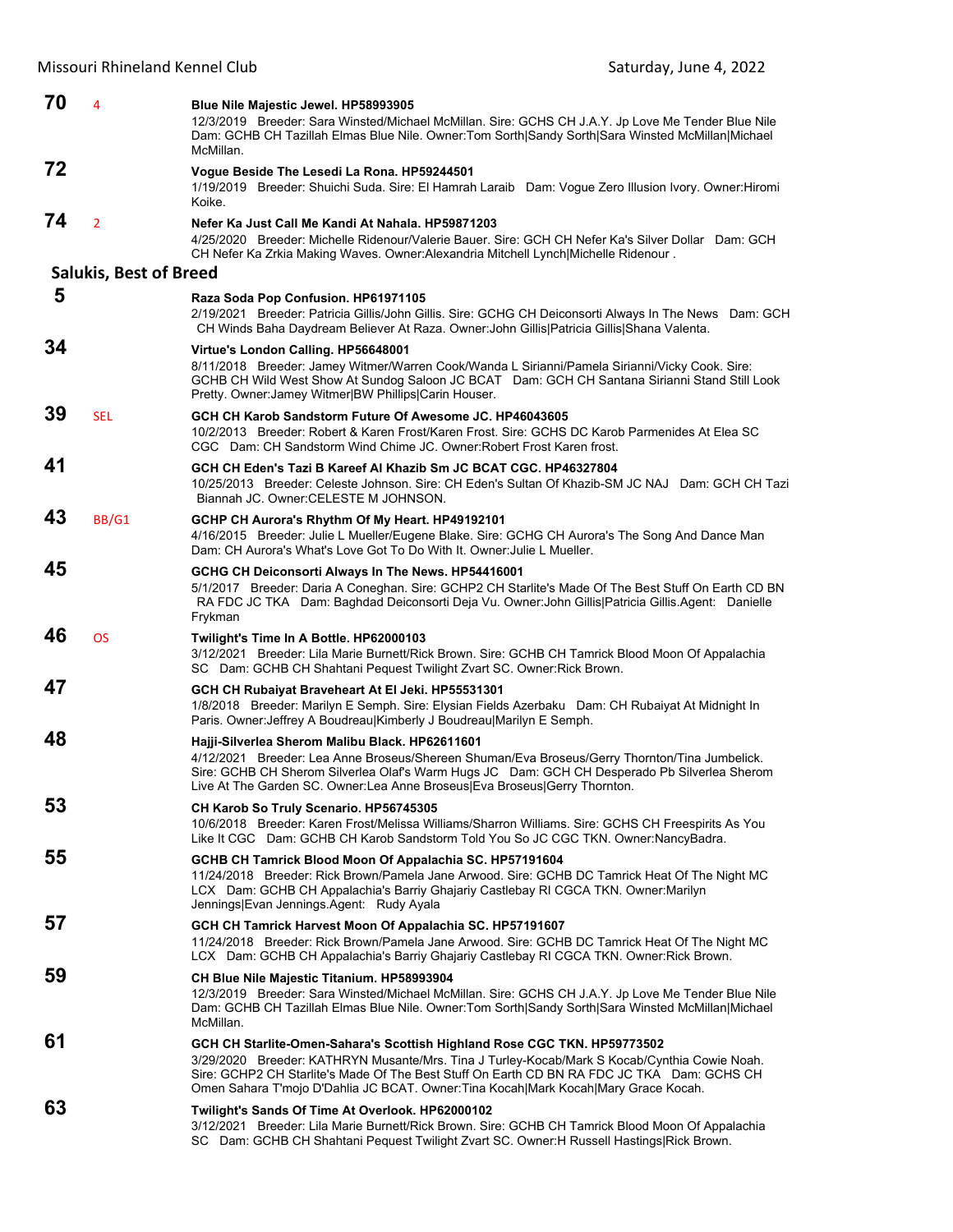| 65                              | CH Sherom Hajji-Silverlea Black & Tan. HP62611602<br>4/12/2021 Breeder: Lea Anne Broseus/Shereen Shuman/Eva Broseus/Gerry Thornton/Tina Jumbelick.<br>Sire: GCHB CH Sherom Silverlea Olaf's Warm Hugs JC Dam: GCH CH Desperado Pb Silverlea Sherom<br>Live At The Garden SC. Owner: Shereen Shuman Tom Shuman  Lea Anne Broseus.                    |
|---------------------------------|-----------------------------------------------------------------------------------------------------------------------------------------------------------------------------------------------------------------------------------------------------------------------------------------------------------------------------------------------------|
| 67                              | Sandstorm N Balor Dream On. HP63213002<br>7/2/2021 Breeder: Kathleen Morton. Sire: CH Windstorm Yesterday's Dream CGC Dam: GCH CH<br>Sandstorm Karob Can You Hear Me Now? CGCA CGCU. Owner: Rachel Wilson and Kathleen<br>Morton Kathleen Morton.                                                                                                   |
| 76                              | GCHB DC Karnak's Ajah Rose Of Sundara SC. HP45628705<br>5/9/2013 Breeder: Patricia Mary Karnik. Sire: GCHG CH Sundara's Here Comes The Sun Dam: GCH CH<br>Karnak Reign's Sehrene. Owner: Hanna Rose Haag Michelle LaFlamme Haag.                                                                                                                    |
| 78                              | GCHG CH Sanhurst Clussex Skylark Al Monab. HP49627105<br>6/15/2015 Breeder: Michelle Hathorn/Sue Ann Pietros. Sire: GCHS CH Quanmarra Thonolan JC CAA<br>Dam: GCHB CH Monab Being Notorious. Owner: Michelle Hathorn Sue Ann Pietros Kerri Murphy.                                                                                                  |
| 80                              | GCH CH Elessar's The Black List Odi Et Amo Silvershadow, HP49760407<br>3/8/2015 Breeder: William T. Flynn/L Sue Rooney-Flynn/Tamarah Cook/Julie Strauss/F Broadway. Sire:<br>CH Elessar's Silvershadow Zero Odi Et Amo Dam: CH Odi Et Amo Amazin Grace Elessar SC. Owner:L<br>Sue Rooney-Flynn William Flynn Tamarah Cook Julie Strauss F Broadway. |
| 84<br><b>SEL</b><br><b>OHBB</b> | GCHS CH Excelsior Sundara Somewhere In Time, HP52037205<br>7/12/2016 Breeder: Carole Beyerle/Michelle LaFlamme Haag. Sire: GCHG CH Sundara's Here Comes<br>The Sun Dam: Hediyeh Tehila Parvana Bat Yosef. Owner: Michelle Haag Hanna Haag.                                                                                                          |
| 90                              | GCH CH Azharaani Shachor Jerusalem, HP54916905<br>12/5/2017 Breeder: Gina Hayden/Fiona Bennett. Sire: GCH CH D'Ansor Shachor Rip-Roaring Raphael<br>CGC Dam: GCH CH Azharaani Yomshal Secrets Zanskar. Owner: Gina Hayden Fiona Bennett.                                                                                                            |
| 96<br>AB                        | GCHB DC Tamrick Opalescent Moon Of Appalachia SC. HP57191602<br>11/24/2018 Breeder: Rick Brown/Pamela Jane Arwood. Sire: GCHB DC Tamrick Heat Of The Night MC<br>LCX Dam: GCHB CH Appalachia's Barriy Ghajariy Castlebay RI CGCA TKN. Owner: Renae Ayala Rick<br>Brown.                                                                             |
| 98                              | GCH CH Starlite's Shine Of A Thousand Spotlights. HP58474704<br>5/25/2019 Breeder: Mrs. Tina J Turley-Kocab/Mr. Mark S Kocab/Mary Grace Kocab/Lisa Sangregorio.<br>Sire: GCHP2 CH Starlite's Made Of The Best Stuff On Earth CD BN RA FDC JC TKA Dam: CH Lia Abia<br>Starlite Avaparsa JC. Owner: Mary Grace Kacah Tina Kocah Mark Kocah.           |
| 102                             | CH Blue Nile Majestic Copper. HP58993902<br>12/3/2019 Breeder: Sara Winsted/Michael McMillan. Sire: GCHS CH J.A.Y. Jp Love Me Tender Blue Nile<br>Dam: GCHB CH Tazillah Elmas Blue Nile. Owner: Sara Winsted and Michael Winsted.                                                                                                                   |
| 104                             | CH Nefer Ka Fan Dancer, HP59871204<br>4/25/2020 Breeder: Michelle Ridenour/Valerie Bauer, Sire: GCH CH Nefer Ka's Silver Dollar Dam: GCH<br>CH Nefer Ka Zrkia Making Waves. Owner: Sheila Dierking Michelle Ridenour.                                                                                                                               |
| 110                             | CH Azharaani Nur Niqaba Asuka. HP61051605<br>8/22/2020 Breeder: Gina Hayden/Fiona Bennett/Thomas Dunne. Sire: Al Sayad Gaia Tor Mjolnir Nihaati<br>Dam: GCH CH D'Ansor Dar Be'Ance Al Sayad. Owner:Lori Roberts Gina Hayden Fiona Bennett.                                                                                                          |
| 112                             | CH Hajji-Silverlea Sherom Malibu Rose Spritzer. HP62611603<br>4/12/2021 Breeder: Lea Anne Broseus/Shereen Shuman/Eva Broseus/Gerry Thornton/Tina Jumbelick.<br>Sire: GCHB CH Sherom Silverlea Olaf's Warm Hugs JC Dam: GCH CH Desperado Pb Silverlea Sherom<br>Live At The Garden SC. Owner: Wanda Marrison Gerry Thornton   LeaAnne Broseus.       |
| 114                             | CH Hajji-Silverlea Sherom Agave Margarita. HP62611608<br>4/12/2021 Breeder: Lea Anne Broseus/Shereen Shuman/Eva Broseus/Gerry Thornton/Tina Jumbelick.<br>Sire: GCHB CH Sherom Silverlea Olaf's Warm Hugs JC Dam: GCH CH Desperado Pb Silverlea Sherom<br>Live At The Garden SC. Owner:Debbie Casey Lea Anne Broseus Gerry Thornton.                |
|                                 |                                                                                                                                                                                                                                                                                                                                                     |

3209 Ms. Nancy Bodine

## **Whippets**

## **Whippets, Puppy (9‐12 Months) Dogs**

## **5** 1/W/OS **Abbey's La Vida Loca. HP63200305**

7/28/2021 Breeder: Ms. Jane Cooney-Waterhouse. Sire: CH Abbey's Sundance Kid Dam: Wenrick's This Masquerade For Abbey. Owner:Jane-Cooney Waterhouse.

#### **7** <sup>2</sup> **Mariki's Albelarm Ts Mercury Rising. HP63795005** 8/1/2021 Breeder: Cyndi Bussey/Raymond Johnson. Sire: CH Albelarm Debonair Dam: GCH CH Mariki Paedeia's Dream Boat Annie At Mystic. Owner:Dee Vayda|Randy Tincher|Ron Vayda|Calley Anne Rupp.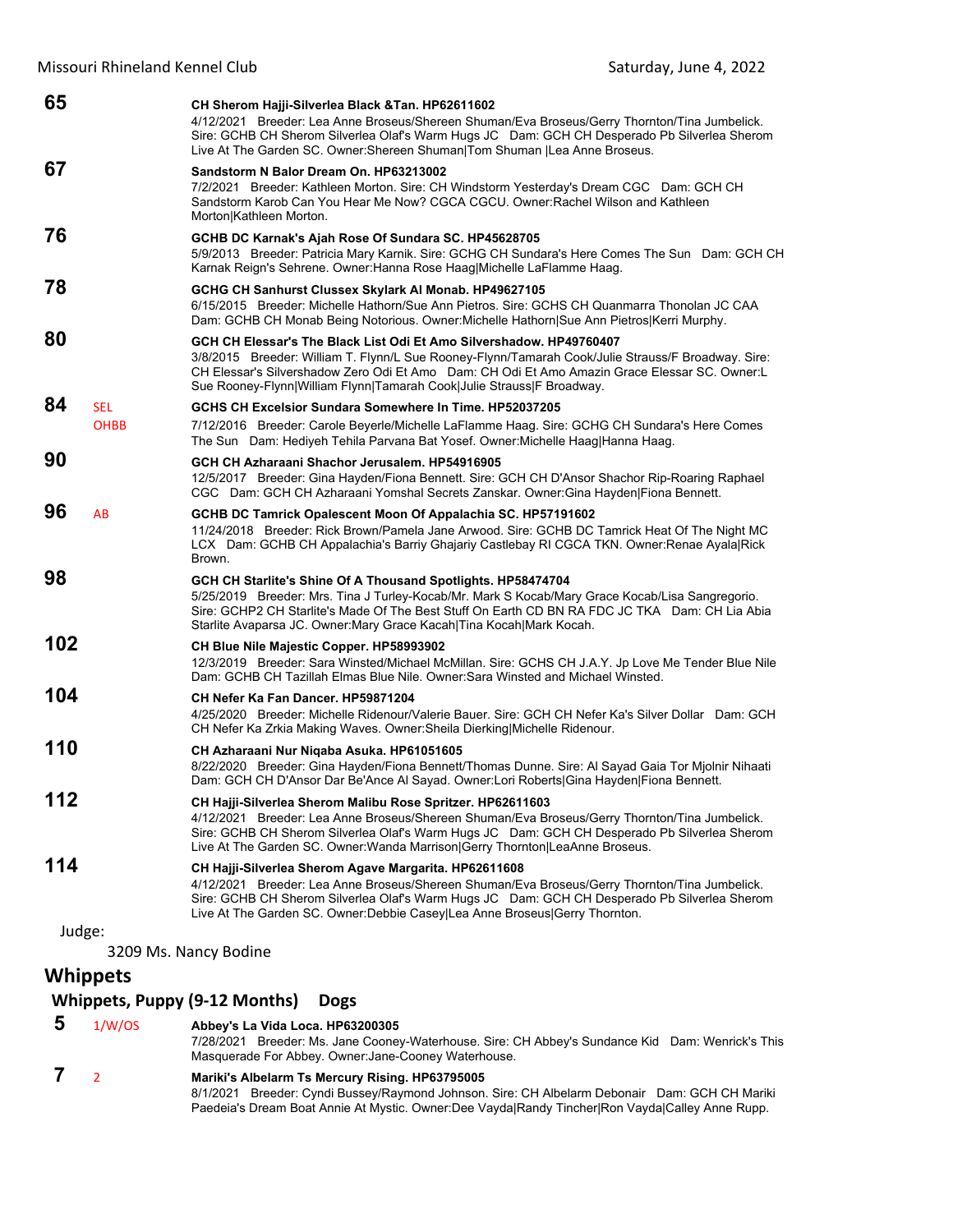# **Whippets, 12‐18 Months Dogs**

| 9  | $\mathbf{1}$                   | Winguest Hoosier Is My Daddy. HP62848702<br>4/12/2021 Breeder: Lennah E Snell/Ms. Phoebe Jordan Booth/Lorie A Crain/Samantha E Honaker. Sire:<br>Winquest's Hoosier Daddy At Willabe Dam: CH Shamasan Sweet Lilac Of Winquest. Owner:LENNAH<br>SNELL.Agent: Laura King                                             |
|----|--------------------------------|--------------------------------------------------------------------------------------------------------------------------------------------------------------------------------------------------------------------------------------------------------------------------------------------------------------------|
|    |                                | Whippets, Bred-By-Exhibitor (Adult)<br><b>Dogs</b>                                                                                                                                                                                                                                                                 |
| 11 | 1/R                            | Pecan Grove's Ima Pi One Get One. HP59817903<br>3/14/2020 Breeder: Lawrence Collins/Angela Collins/Donna Bennett/Mike Bennett. Sire: CH Liberty's Why<br>Should I Worry SC Dam: DC Pecan Grove's Kissed By Fire MC. Owner:Dana Jensen Lawrence<br>Collins Donna Bennett.                                           |
|    | <b>Whippets, Open</b>          | <b>Dogs</b>                                                                                                                                                                                                                                                                                                        |
| 15 | AB                             | Meisterhaus Should've Zagged At Jadaka. HP57291801<br>10/10/2018 Breeder: Tad Brooks, Sire: GCH CH Meisterhaus Free Kick At Endeavor Dam: CH<br>Meisterhaus Courtesan. Owner: Janice C Kahl John Kahl Tad Brooks Janice Kahl.                                                                                      |
| 17 | AB                             | Tripletime Shojin Elusive Logan CGC TKN. HP58879106<br>11/22/2019 Breeder: Dee Vayda/Ron Vayda/Randy Tincher. Sire: Shojin's Compay Segundo CD BN RE<br>ACT2 CGCU TKN Dam: DC Tripletime Keep The Change CD BN RN SC CGC TKN. Owner:Randy<br>Tincher Dee Vayda Ron Vayda.                                          |
| 19 | 1                              | Liberty's Ima Pi Of The Beholder. HP59817901<br>3/14/2020 Breeder: Lawrence Collins/Angela Collins/Donna Bennett/Mike Bennett. Sire: CH Liberty's Why<br>Should I Worry SC Dam: DC Pecan Grove's Kissed By Fire MC. Owner:Dana Jensen.                                                                             |
|    |                                | <b>Whippets, Puppy (6-9 Months)</b><br><b>Bitches</b>                                                                                                                                                                                                                                                              |
| 6  | $\overline{2}$                 | Wenrick's Make Mine A Double. HP63792504<br>10/7/2021 Breeder: Jody PAquette-Garcini/Denise Snyder. Sire: CH Bo-Bett's Pajama Party Dam: CH<br>Wenrick's Make'Hers Mark. Owner: Jody Paquette.                                                                                                                     |
| 8  | AB                             | Laurel Highmoor Cabaret At Hycks Hollow. HP63984503<br>9/27/2021 Breeder: Maureen McCreery/Carlyn Dean/Alexander Lass. Sire: CH Laurel Northern Lights<br>Dam: GCH CH Laurel Double Take. Owner:Crystal mcnulty M. McCreery A. Lass C. Dean.                                                                       |
| 10 | 1                              | Shojins Tripletime Stuff That Dreams Are Made Of. HP64135801<br>11/19/2021 Breeder: Dee Vayda/Randy Tincher/Ron Vayda. Sire: GCH CH Tripletime Cash Only RN JC<br>CGC TKA Dam: Shojin's Five More Minutes ACT2 CGC TKN. Owner:Dee Vayda Randy Tincher Ron<br>Vayda Mari Brown.                                     |
|    |                                | Whippets, Bred-By-Exhibitor (Adult)<br><b>Bitches</b>                                                                                                                                                                                                                                                              |
| 14 | 1/R                            | Liberty's Too Much Fun SC. HP57033103<br>1/23/2019 Breeder: Mrs. Donna Bennett/Michael Bennett/Lawrence Collins/Alissa Huckabay. Sire: CH<br>Liberty's Why Should I Worry SC Dam: DC Liberty's Jamaica Me Crazy RI SC AX AXJ OF CGC TKA.<br>Owner: Donna Bennett Mike Bennett Lawrence Collins Alissa Huckabay.    |
|    | <b>Whippets, Open</b>          | <b>Bitches</b>                                                                                                                                                                                                                                                                                                     |
| 18 | 1/W/BW                         | Tripletime Shojin Goode Incantation At Silvercharm. HP61464402<br>12/3/2020 Breeder: Dee Vayda/Ron Vayda/Randal Tincher/Alan Brown. Sire: Shojin's Compay Segundo<br>CD BN RE ACT2 CGCU TKN Dam: GCH CH Owlwatch Simply Smashing At Tripletime. Owner:R Alan<br>Brown.                                             |
|    | <b>Whippets, Best of Breed</b> |                                                                                                                                                                                                                                                                                                                    |
| 22 |                                | CH Kamada's Reason To Believe, HP58689202<br>10/13/2019 Breeder: Debbie Davenport/Kathleen Davenport. Sire: GCHS CH Laurel Double Or Nothing<br>Dam: GCH CH Kamada's Key To The Mint. Owner: Kevin Carlson Dawn Carlson Debbie<br>Davenport Kathleen Davenport.                                                    |
| 24 | SEL                            | Liberty's Immer Besser. HP61033703<br>9/23/2020 Breeder: Mrs. Donna Bennett/Michael Bennett/Lawrence Collins/Alissa Huckabay. Sire: GCHB<br>DC Ableaim Patent Pending MC CGC TKN Dam: DC Liberty's Jamaica Me Crazy RI SC AX AXJ OF<br>CGC TKA. Owner:Donna Bennett Mike Bennett Alissa Huckabay Lawrence Collins. |
| 26 | BB                             | GCH CH Tripletime Shojin Whats Luck Got To Do With It. HP61464406<br>12/3/2020 Breeder: Dee Vayda/Ron Vayda/Randal Tincher/Alan Brown. Sire: Shojin's Compay Segundo<br>CD BN RE ACT2 CGCU TKN Dam: GCH CH Owlwatch Simply Smashing At Tripletime. Owner:J Randall<br>Tincher Britt S Calhoun.                     |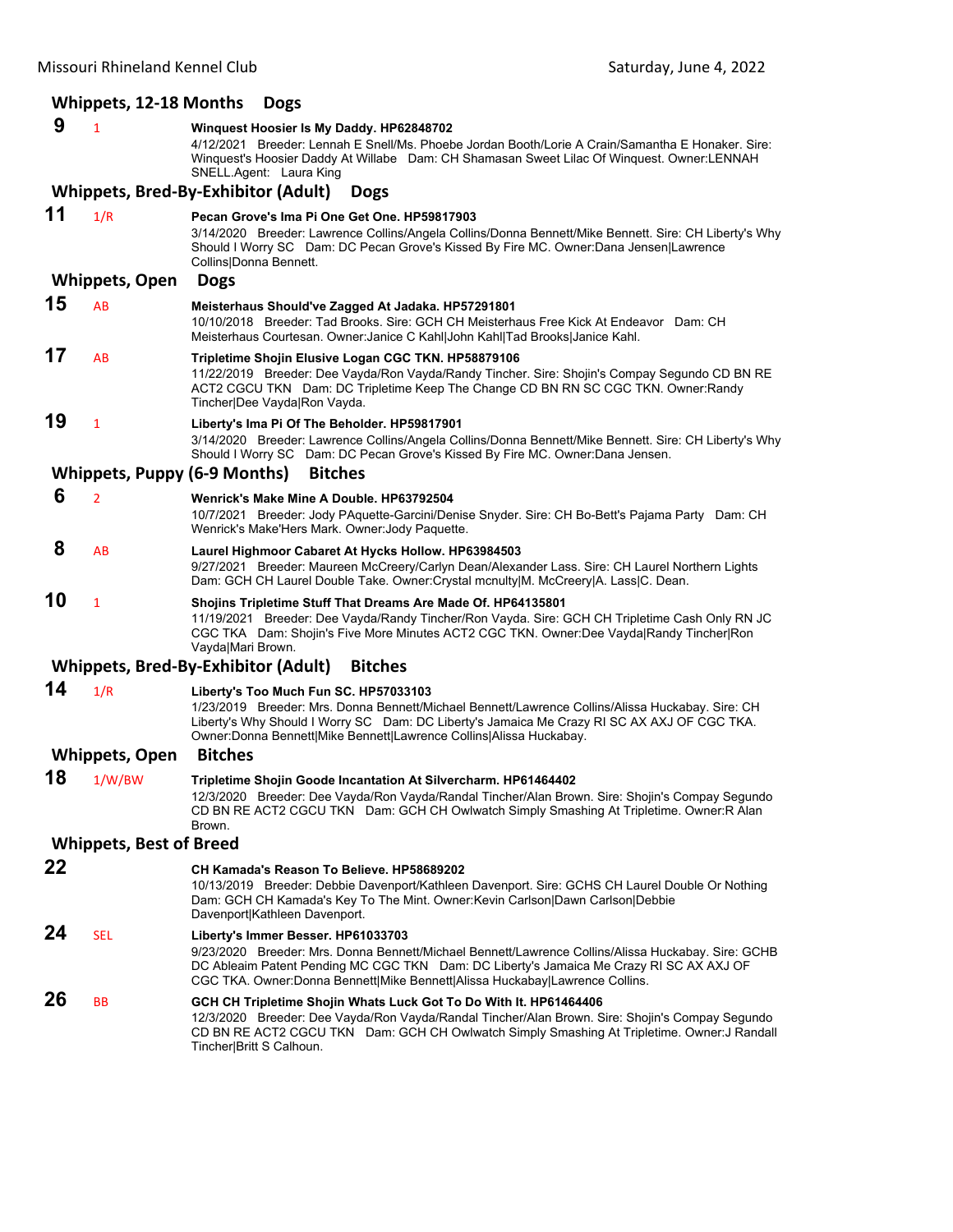7259 Ms. Helene Nietsch

# <span id="page-27-0"></span>**Akitas**

## **Akitas, Puppy (9‐12 Months) Dogs 5** 1/R **Kamikaze's Course Of True Love. WS73582502** 8/13/2021 Breeder: David Pollack/Brandy Pollack. Sire: GCHS CH Kamikaze's Quest For The Crown Dam: Kamikaze's Midsummer Night's Dream. Owner:David Pollack and Brandy Pollack. **Akitas, 12‐18 Months Dogs 7** AB **Kuroi Kao Gekko Uncle Charlie TKN. WS72925405** 5/4/2021 Breeder: Priscilla B McCune. Sire: CH Mariah's Don't Aim To Steal My Thunder Dam: CH Kuroi Kao Secret Agent. Owner:Monica Colvin|Gregory Colvin. **Akitas, Open Dogs 9** 1/W **Cj's Sho-Me Evermor's Kokoro Kon. WS62731801** 10/20/2018 Breeder: Tamela A Morgan. Sire: CH Blak Jak's Mister Gibbs At Kuroi Kao Dam: Illuminated By The Son Of Evermor. Owner:Tamela A Morgan. **Akitas, Puppy (6‐9 Months) Bitches 6** AB **Gateway West Eternal Warrior Goddess. WS73974003** 10/1/2021 Breeder: Lloyd Thompson. Sire: GCHB CH Ruthdales Wheres The Beef Dam: GCH CH Gateway West Moon Goddess. Owner:Lloyd Thompson. **Akitas, Puppy (9‐12 Months) Bitches 8** 1/W/BW/OS **Kamikaze's Enthroned In The Hearts Of Kings. WS73582501** 8/13/2021 Breeder: David Pollack/Brandy Pollack. Sire: GCHS CH Kamikaze's Quest For The Crown Dam: Kamikaze's Midsummer Night's Dream. Owner:David Pollack and Brandy Pollack. **Akitas, 12‐18 Months Bitches 10** <sup>1</sup> **Kuroi Kao Secret Fortune. WS72925402** 5/4/2021 Breeder: Priscilla B McCune. Sire: CH Mariah's Don't Aim To Steal My Thunder Dam: CH Kuroi Kao Secret Agent. Owner:Priscilla McCune.Agent: Eileen Hackett **Akitas, Amateur Owner Handler Bitches 6** AB **Gateway West Eternal Warrior Goddess. WS73974003** 10/1/2021 Breeder: Lloyd Thompson. Sire: GCHB CH Ruthdales Wheres The Beef Dam: GCH CH Gateway West Moon Goddess. Owner:Lloyd Thompson. **Akitas, Open Bitches 16** <sup>2</sup> **Kari-On's Me O-My At Dream Hi. WS44949101** 9/2/2013 Breeder: Susan Robison/Tamara Houser/Stephan Merrifield. Sire: CH O-My's Kari-On Bust'N A Move Dam: CH Kari-On Dream'N At O-My. Owner:Casey Lawson. **18** 1/R **Dream Hi's Moving Mountains At Cj's Sho-Me. WS55403104** 9/2/2016 Breeder: Lori Rickard/Kristina Rickard/Tony Hyde/Lia Hyde. Sire: Kuroi Kao Show Me How U Doin Dam: Kari-On's Me O-My At Dream Hi. Owner:Casey Lawson|Kristina Rickard|Barbara Lawson. **20** <sup>3</sup> **Chenoas Ridgedale Watch Me Walk Away. WS63923505** 2/25/2019 Breeder: Jennifer Fridrich. Sire: CH Shiojiri Pyramid Always On My Mind CGC Dam: Chenoa's Defined Loyalty. Owner:Tommy Miller . **Akitas, Best of Breed 11** BB **GCHS CH Kamikaze's Quest For The Crown. WS61477405** OHBB/OHG3 6/17/2018 Breeder: David Pollack/Brandy Pollack. Sire: CH Kamikaze's The Color Of Envy Dam: CH Daydream's Namikan Sunshine. Owner:David Pollack and Brandy Pollack. Judge: 7259 Ms. Helene Nietsch

## **Alaskan Malamutes**

## **Alaskan Malamutes, Bred‐By‐Exhibitor (Adult) Dogs**

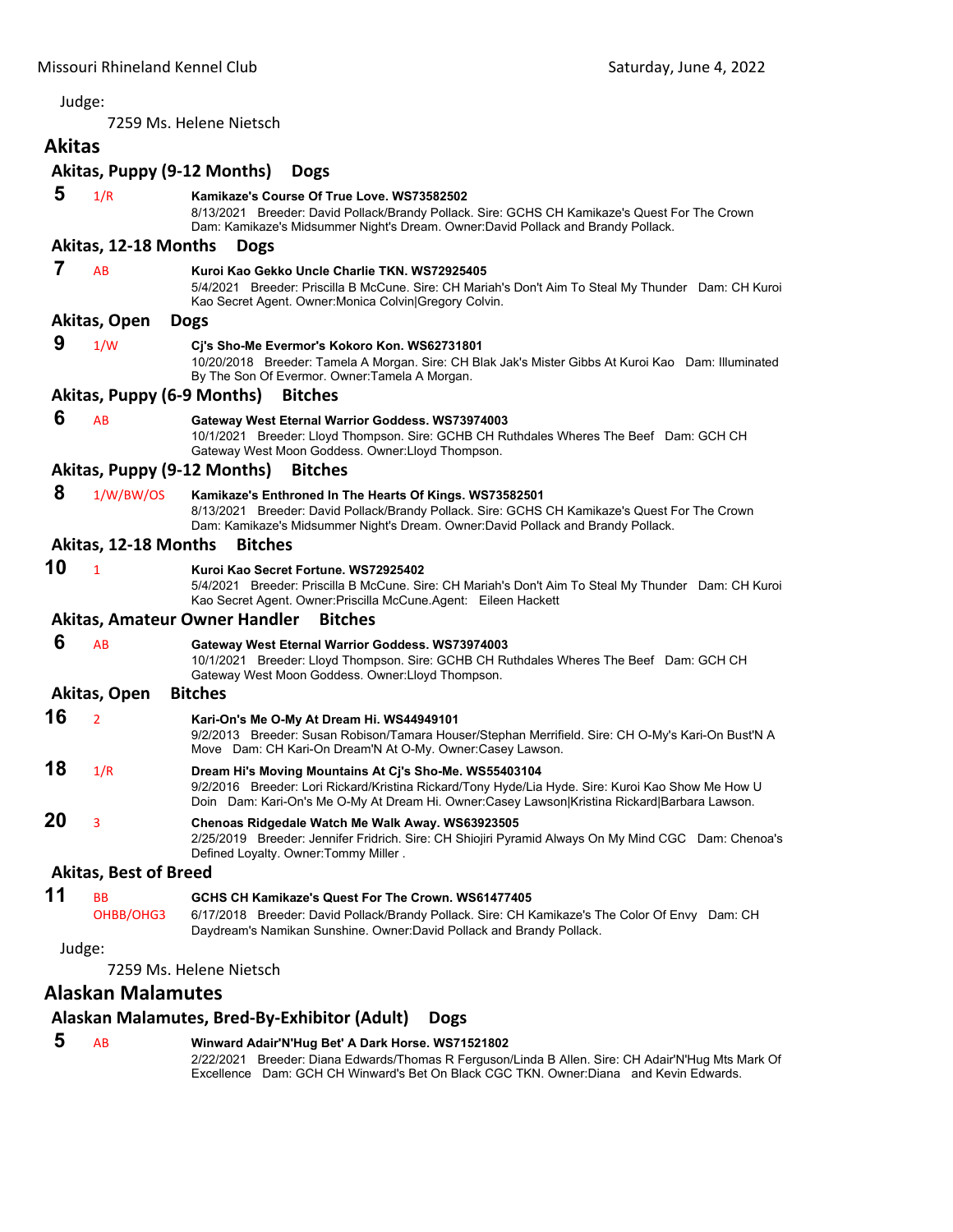7259 Ms. Helene Nietsch

## **Bernese Mountain Dogs**

## **Bernese Mountain Dogs, 12‐18 Months Dogs 7** 1/W/BW **The Missing Linc. WS72389406** 4/11/2021 Breeder: Denise Bosak. Sire: Bern Haus On Oka Beau Dacious Dam: Northstar's Cocoa Mocha. Owner:Caleb Peterson. **Bernese Mountain Dogs, Open Dogs 9** AB **Swiss Star's In A Class Of His Own V Thistledown. WS56335002** 1/3/2017 Breeder: Bobbie Hefner/Jody Cousins. Sire: CH Swiss Star's Sirius Contender Dam: GCH CH Swiss Star's Off To See The Wizard. Owner:Carri Lindblom-Borisch. **11** <sup>2</sup> **Lavish's Glory Or Valhalla. WS67815802** 3/14/2020 Breeder: Layal Bouaoun. Sire: CH Lavish's Call My Name Dam: CH Lavish's Destiny Is All. Owner:Layal Bouaoun|Chris Petersen. **15** 1/R **Veritas Mamma's Excuse To Drink CD BN RA CGC. WS69638803** 9/5/2020 Breeder: Susan Harmison/Douglas Harmison/Lynne D Farrell Washburn/Debbie Thornton. Sire: CH RACH Stonehills Maximum Security From Bergnergarden CDX BN RM2 RAE2 CGCA TKI Dam: Highlands-N-Brookhills Simple Twist Of Fate. Owner:Buffy Cramer Hammann. **Bernese Mountain Dogs, Puppy (6‐9 Months) Bitches 6** 1/W **Classique's Once Upon A Time V Lavish. WS73956104** 9/25/2021 Breeder: Dawn Gabig/Layal Bouaoun. Sire: GCHS CH Greenway"S Timeless Legend V Oleka CGC TKN Dam: GCH CH Classique Vonklett Winner Takes All V Lavish. Owner:Layal Bouaoun. **Bernese Mountain Dogs, Puppy (9‐12 Months) Bitches 8** <sup>1</sup> **Valor's Making A Greater Amity. WS73144301** 6/10/2021 Breeder: Victoria Pinkas. Sire: GCHB CH Shepherdspatch Peter The Great CD RE TD Dam: Algrand Berni Tatiana. Owner:Victoria Pinkas. **Bernese Mountain Dogs, Bred‐By‐Exhibitor (Adult) Bitches 10** 1/R **HIGHLANDS RACING TO THE LAST DROP AT VERITAS RN CGC TKN. WS69638801** 9/5/2020 Breeder: Susan Harmison/Douglas Harmison/Lynne D Farrell Washburn/Debbie Thornton. Sire: CH RACH Stonehills Maximum Security From Bergnergarden CDX BN RM2 RAE2 CGCA TKI Dam: Highlands-N-Brookhills Simple Twist Of Fate. Owner:LYNNE FARRELL WASHBURN Buffy Cramer Hammann|Buffy Cramer Hammann. **Bernese Mountain Dogs, Open Bitches 14** <sup>1</sup> **Creme De La Creme Nobody Does It Better CGC. WS69916703** 8/18/2020 Breeder: Lauren Pullano. Sire: GCHB CH Adesa's Best In Winter Dam: GCH CH Bull Valleys Breezin Right Thru V Hinks. Owner:Dawn Carlson|Roy Peterson|Lauren Pullano.Agent: Lisa Bettis **Bernese Mountain Dogs, Best of Breed 16** SEL **CH Highlands Frankly I Don't Give A Damm RN CGC TKN. WS65592001** OHBB 7/20/2019 Breeder: Lynne D Farrell Washburn/Kelly Farrell/Jessica Anichini. Sire: CH Lavish's Call My Name Dam: Highlands Full Of Sass CGCA. Owner:Lynne Farrell Washburn|Jessica Anichini. **17** OS **GCHB CH Creme De La Creme From The Earth To The Moon BCAT CGC ATT. WS65396601** 1/21/2019 Breeder: Lauren Pullano. Sire: GCHB CH Adesa's Best In Winter Dam: GCH CH Bull Valleys Breezin Right Thru V Hinks. Owner:Lauren Pullano|Dawn Carlson|Roy Peterson.Agent: Lisa Bettis **18** BB **CH Lavish's The Flame Bearer. WS71939501** 3/3/2021 Breeder: Layal Bouaoun. Sire: CH Lavish's Call My Name Dam: CH Lavish's Destiny Is All. Owner:Layal Bouaoun|Chris Petersen. **19** SEL **CH Swiss Star's Gun Fight At Ok Corral SIN CGC. WS68167904** 4/9/2020 Breeder: Bobbie Hefner. Sire: CH Swiss Stars Conjuring Up Magic Dam: Swiss Star's In My Neck Of The Woods RN SWA SHDN CGCA. Owner:Linda Baumbach .Agent: Kamiron Moates Judge: 7259 Ms. Helene Nietsch **Black Russian Terriers Black Russian Terriers, Best of Breed**

 **5** BB **GCH CH Cherryhills Ferragamo. WS63397107** 12/10/2018 Breeder: Lucy Rezny/Alex Savel. Sire: Karabas-Barabas Iz Chigasovo Dam: GCHS CH Cherryhills Dolce Vita. Owner:LUCY REZNY|ALEX SAVEL.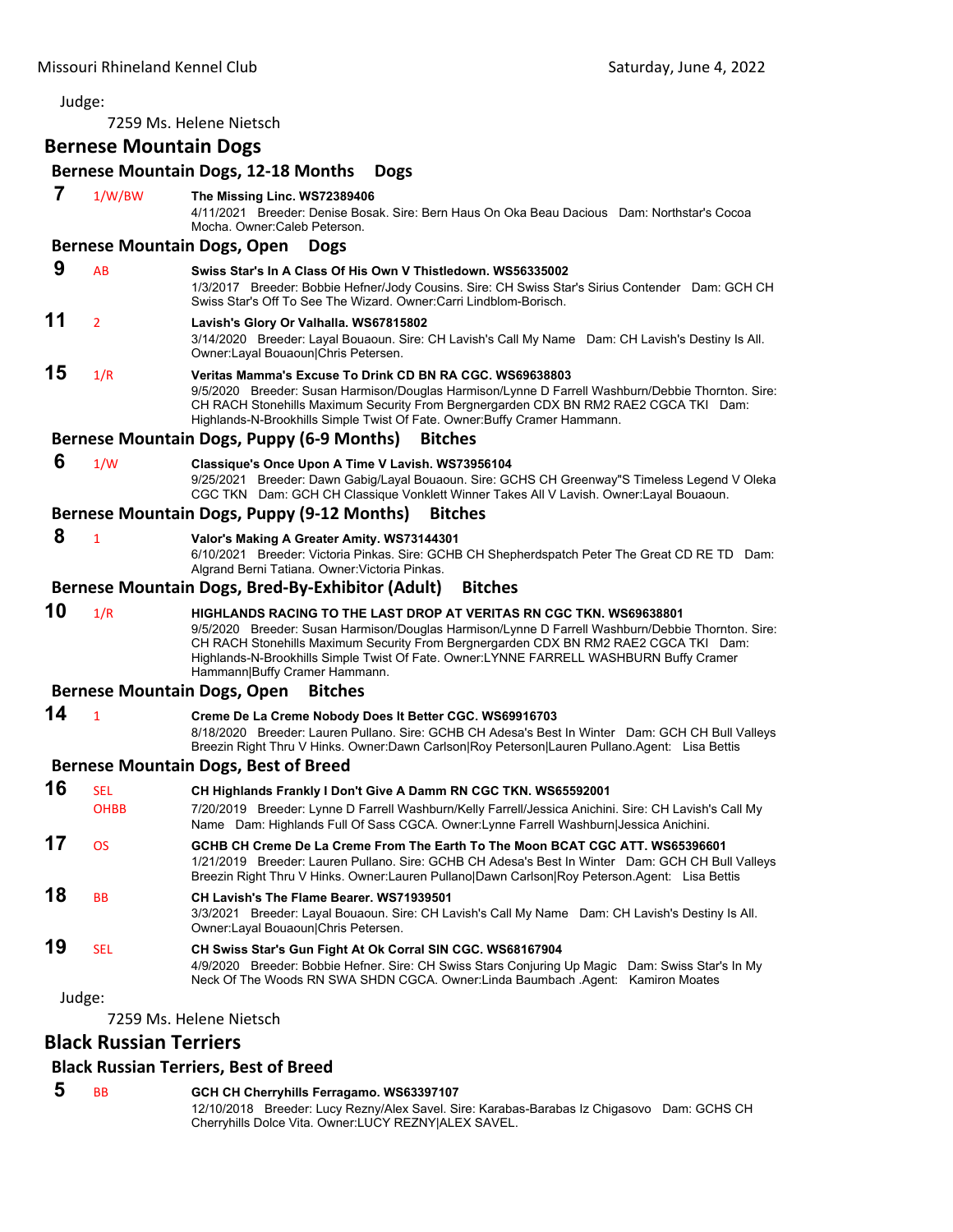| 6             | <b>OS</b><br><b>OHBB</b>          | CH Cherryhills Fan Di Fendi. WS63397104<br>12/10/2018 Breeder: Lucy Rezny/Alex Savel. Sire: Karabas-Barabas Iz Chigasovo Dam: GCHS CH                                                                                                                              |
|---------------|-----------------------------------|--------------------------------------------------------------------------------------------------------------------------------------------------------------------------------------------------------------------------------------------------------------------|
|               |                                   | Cherryhills Dolce Vita. Owner:LUCY REZNY ALEX SAVEL.                                                                                                                                                                                                               |
| Judge:        |                                   |                                                                                                                                                                                                                                                                    |
|               |                                   | 99781 Mr. Channing Sheets                                                                                                                                                                                                                                          |
| <b>Boxers</b> |                                   |                                                                                                                                                                                                                                                                    |
|               | Boxers, Puppy (6-9 Months)        | <b>Dogs</b>                                                                                                                                                                                                                                                        |
| 5             | 1/R                               | Julian Farm's Payday. WS74648201                                                                                                                                                                                                                                   |
|               |                                   | 10/29/2021 Breeder: Cherish Julian. Sire: GCHB CH Julian Farm And Pure Pride's Charm Dam: Pure<br>Pride's Ante Up. Owner: Cherish Julian   Candace Simpson.                                                                                                        |
|               | Boxers, 12-18 Months              | <b>Dogs</b>                                                                                                                                                                                                                                                        |
| 7             | 1/W                               | Nantess N Rico's Standing Outside The Fire. WS71568604<br>2/15/2021 Breeder: Nancy Savage/Tessie Savage. Sire: GCHG CH Rico's Put Me In Coach Dam:<br>Nantess The Thunder Rolls. Owner:Angela Ever  Donna Purichia  Nancy Savage  Tessie Savage.                   |
|               | <b>Boxers, Puppy (6-9 Months)</b> | <b>Bitches</b>                                                                                                                                                                                                                                                     |
| 6             | $\mathbf{1}$                      | Higo's Tesla Rocketship Of Pigeonwoods. WS74096502<br>9/29/2021 Breeder: Edward Hidalgo. Sire: CH Higo's Twenty-Four Karat Magic Dam: Higo's Sweet<br>Serenity. Owner: James Niehus Katharina Gatz.                                                                |
| 8             | AB                                | Wish-N-Wells Mother Of Dragons. WS74696201<br>10/13/2021 Breeder: Bryan Briley/Betsy Wells. Sire: CH Wish-N-Wells Heart Of A Lion Dam: GCH CH<br>Wish N Wells No Remorse. Owner: Betsy Wells.                                                                      |
|               | Boxers, Puppy (9-12 Months)       | <b>Bitches</b>                                                                                                                                                                                                                                                     |
| 10            | 1/R                               | Starwood's Charmed One. WS73277706<br>7/13/2021 Breeder: Rhonda Camp/Chelsey Tweeten. Sire: CH Farmore's Etched In Stone RA BCAT<br>RATN CGCA TKN Dam: Mv Boxx's Sin City Super Nova At Casino BCAT. Owner: Kristen and Charles<br>Johnson.                        |
| 12            | AB                                | Nantess Make It Simple. WS73923302<br>8/9/2021 Breeder: Nancy Savage/Tessie Savage. Sire: CH Adellin's Simply Nantess Dam: CH Charron's<br>Lotti Dah At Nantess. Owner: Nancy   Tessie Savage.                                                                     |
|               | Boxers, 12-18 Months              | <b>Bitches</b>                                                                                                                                                                                                                                                     |
| 14            | $\mathbf{1}$                      | Nantess N Rico's Ain't Goin' Down. WS71568602<br>2/15/2021 Breeder: Nancy Savage/Tessie Savage. Sire: GCHG CH Rico's Put Me In Coach Dam:<br>Nantess The Thunder Rolls. Owner:Donna Purichia Nancy Savage  Tessie Savage.                                          |
|               |                                   | <b>Boxers, Bred-By-Exhibitor (Adult)</b><br><b>Bitches</b>                                                                                                                                                                                                         |
| 16            | 1/W/BW                            | Pure Pride's Frangelica. WS74880102<br>1/20/2021 Breeder: Mr. Steve Stewart. Sire: CH Julian Farm's Something To Talk About At Purepride<br>Dam: CH Pure Pride's Diamonds And Pearls. Owner: Roberta Wendt Steve Stewart.                                          |
|               |                                   | <b>Boxers, American Bred Bitches</b>                                                                                                                                                                                                                               |
| 18            | $\mathbf{1}$                      | Cedar's Instant Party At Graceland BCAT. WS67527504<br>3/4/2020 Breeder: Crystal Stock. Sire: CH Just-A-Wyn's Rolls Royce Silver Spur Dam: Cedar's A New<br>Hope. Owner: April Jenkins Crystal Stock.                                                              |
|               | <b>Boxers, Open Fawn Bitches</b>  |                                                                                                                                                                                                                                                                    |
| 20            | AB                                | Kp's Hottie At Streamline Inspiration N Sapphire. WS61384301<br>4/21/2018 Breeder: Keri Paulson/Roberta Wendt. Sire: GCH CH Remember Me's Code Talker At Kp<br>Dam: GCH CH Kp's No Turnin' Back. Owner: Briley. Paulson Keri Paulson. Agent: Bryan Briley          |
| 22            | 1                                 | Sbk & Ld's Molly Maguire. WS64763102<br>6/9/2019 Breeder: Sandie Dietz/Hailey Bibbo. Sire: CH Sbk Sweet Talking Guy Dam: GCH CH Sbk Time<br>To Shine With Hi-Tech. Owner: Jennifer Gruneberg. Agent: Steve Stewart                                                 |
| 24            | $\overline{2}$                    | Nantess Wrapped Up In You. WS71568603<br>2/15/2021 Breeder: Nancy Savage/Tessie Savage. Sire: GCHG CH Rico's Put Me In Coach Dam:<br>Nantess The Thunder Rolls. Owner: Richard Stock   Nancy Savage   Tessie Savage   Donna Purichia.                              |
|               | <b>Boxers, Best of Breed</b>      |                                                                                                                                                                                                                                                                    |
| 9             | AB                                | CH Wish-N-Wells Heart Of A Lion. WS61144801<br>5/7/2018 Breeder: Betsy Wells. Sire: GCH CH Hi-Five And Oak Knoll's Model T Dam: GCH CH Wish-N-<br>Wells Comin In Hot. Owner: Neal Wells.                                                                           |
| 11            | <b>OS</b>                         | GCHG CH Streamline's Book'Em Danno. WS63260503<br>12/22/2018 Breeder: Joleena M Young/Mack Young. Sire: CH Epitome's Dont Mess With Texas Dam:<br>Streamline's Defying The Urge. Owner: Joleena Young Mack Young Gina Freer Jennifer Crane  Annie<br>Morgan-Flynt. |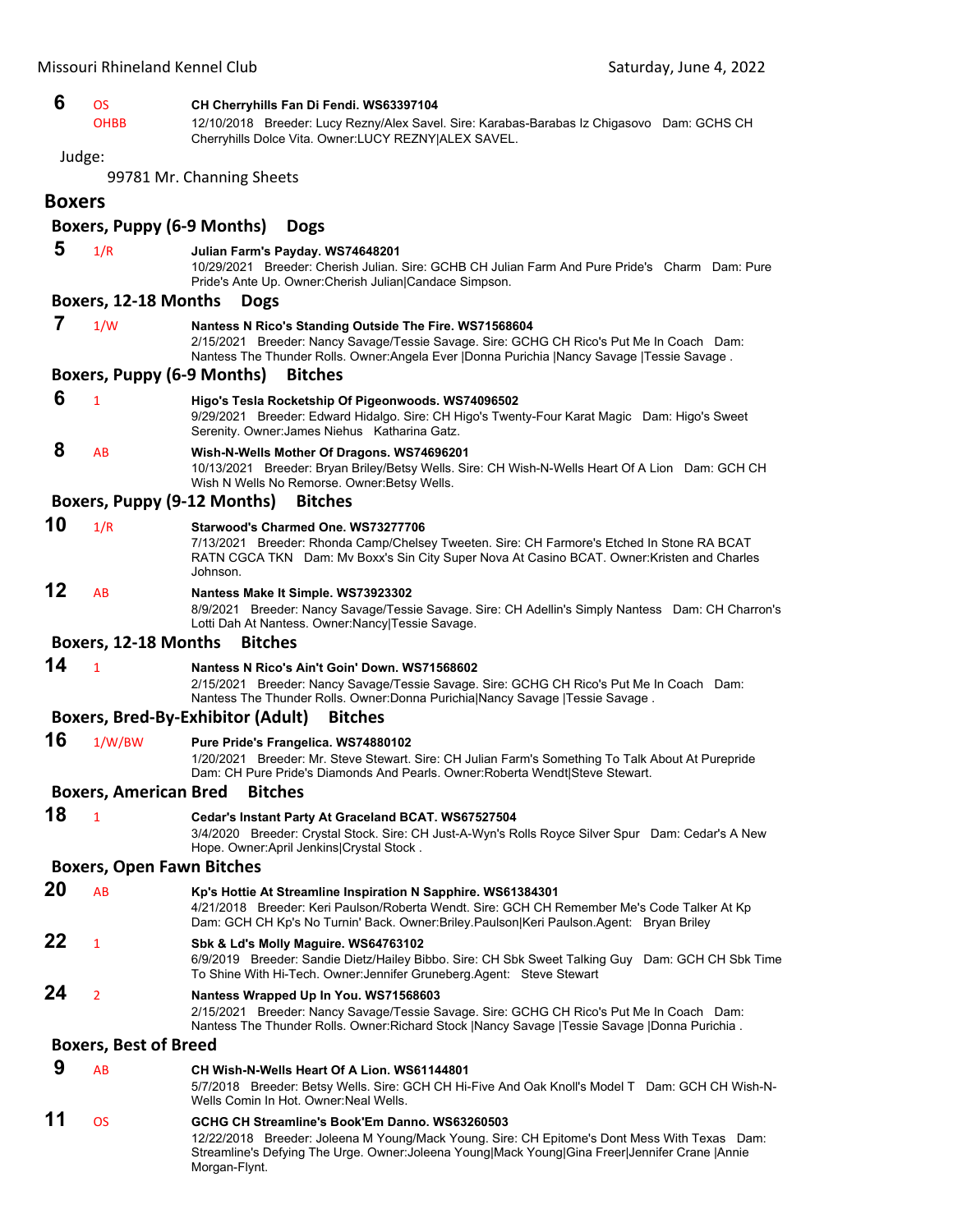| 15     |                                    | GCH CH Nantess N Jo-San's Legend Of Nacona. WS68597501<br>5/24/2020 Breeder: Nancy Savage/Tessie Savage. Sire: CH Jo-San's Quanah Dam: CH Nantess<br>Greatest Love Story. Owner: Nancy   Tessie Savage.                                            |
|--------|------------------------------------|----------------------------------------------------------------------------------------------------------------------------------------------------------------------------------------------------------------------------------------------------|
| 26     | <b>SEL</b>                         | GCH CH Cinbar's Bellisima, WS65875102<br>8/12/2019 Breeder: Phillip K Koenig. Sire: GCHB CH Cinbar's Just Call Me Handsome Dam: CH Bar-K's<br>Maggie Mcclain. Owner: Phillip Koenig Medley Small. Agent: Jody Paquette-Garcini                     |
| 28     | BB/G1/RBIS                         | GCHP CH Pure Pride's Never Love Again. WS66336603<br>7/22/2019 Breeder: Mr. Steve Stewart. Sire: GCHG CH Julian Farm's Sweet Southern Comfort Dam: CH<br>Pure Pride's Diamonds And Pearls. Owner: Steve Stewart Cherish Julian and Connie Haywood. |
| Judge: |                                    |                                                                                                                                                                                                                                                    |
|        |                                    | 7259 Ms. Helene Nietsch                                                                                                                                                                                                                            |
|        | <b>Bullmastiffs</b>                |                                                                                                                                                                                                                                                    |
|        |                                    | <b>Bullmastiffs, Bred-By-Exhibitor (Adult)</b><br><b>Dogs</b>                                                                                                                                                                                      |
| 7      | 1/W                                | Star Duster's Rocket Man. WS71641201<br>1/19/2021 Breeder: Sue Miller, Sire: CH By Valentine's I Have One Heart For Starduster Dam: Star<br>Dusters Jackie Blu. Owner: Sue Miller.                                                                 |
|        | <b>Bullmastiffs, Open</b>          | <b>Dogs</b>                                                                                                                                                                                                                                        |
| 9      | 1/R                                | <b>Bastion's Heart Throb Texas, WS71354401</b><br>1/30/2021 Breeder: Lynn Spohr/Valerie Braden. Sire: CH Aria's Opening Farewell Dam: CH Bastion's<br>Beauty Is An Attitude. Owner: Muneer Majid Zeenat Durrani.                                   |
|        | <b>Bullmastiffs, 12-18 Months</b>  | <b>Bitches</b>                                                                                                                                                                                                                                     |
| 6      | AB                                 | Bastion's True Love. WS71354410<br>1/30/2021 Breeder: Lynn Spohr/Valerie Braden. Sire: CH Aria's Opening Farewell Dam: CH Bastion's<br>Beauty Is An Attitude. Owner: Lynn Spohr.                                                                   |
|        | <b>Bullmastiffs, Best of Breed</b> |                                                                                                                                                                                                                                                    |
| 8      | <b>SEL</b>                         | GCHS CH Bastion's Going For Gold. WS62634918<br>11/5/2018 Breeder: Lynn Spohr. Sire: CH Bastion N Del Toro's Time Of My Life Dam: CH Bastion's It's All<br>About Me CGC. Owner: Lynn Spohr Jill Rendleman.                                         |
| 10     |                                    | GCHB CH White Pines Good Golly Miss Molly. WS67551601<br>3/2/2020 Breeder: Mrs. CHRISTINE SCHERMERHORN/Eric G Schermerhorn. Sire: Black Rivers Suicide<br>Shifting With Black Oaks Dam: CH Schermerhorn's Hollie. Owner: ERIC SCHERMERHORN.        |
| 11     | <b>OS</b>                          | GCH CH By Letons Wp Into The Void. WS66127101<br>9/25/2019 Breeder: Giuseppe Mazzamuto. Sire: CH Copper Bulls Call To The Game Dam: CH Bully Boy's<br>Sleeping Beauty. Owner: Christine Schermerhorn.                                              |
| 12     | BB/G4                              | CH T-Boldt N Solo-K's Eye Candy RA BCAT TKN. WS68192407<br>4/4/2020 Breeder: Sherry Boldt. Sire: GCHS CH T-Boldt's To Protect And Serve Dam: CH Tboldts Maid<br>Of Mist Bramstoke. Owner: Kimberlee Cook Sherry Boldt.                             |
| Judge: |                                    |                                                                                                                                                                                                                                                    |
|        |                                    | 7259 Ms. Helene Nietsch                                                                                                                                                                                                                            |
|        | <b>Cane Corso</b>                  |                                                                                                                                                                                                                                                    |
|        |                                    |                                                                                                                                                                                                                                                    |

## **Cane Corso, Puppy (9‐12 Months) Bitches**

 **8** 1/W/BB **Rockhaven's Won't Miss A Thing. WS74134601** 8/30/2021 Breeder: Laura Barton. Sire: GCHG CH Red Rock Canyon's Pretty Boy Floyd Dam: GCH CH Rockhaven's Wilderness Of Tekoa BN RN CGC. Owner:Myron McCord|Laura Barton|Neesha Elkin.

## **Cane Corso, Best of Breed**

|    | AB          | GCHS CH Adibeir Red Carpet Affair CGC. WS57105207                                                                                                                                     |
|----|-------------|---------------------------------------------------------------------------------------------------------------------------------------------------------------------------------------|
|    |             | 5/21/2017 Breeder: Elizabeth(Betsy) Shauck/Dennis Shauck. Sire: GCHG CH Oblivion Earthride CGC<br>Dam: GCHB CH Garritani Gabriella Ragazza CD CGC. Owner:Dave Musto Elizabeth Shauck. |
| 10 | <b>SEL</b>  | GCH CH 5 Star Phoenix Midevil's Princess DCAT CGCA CGCU TKN ATT. WS64843706                                                                                                           |
|    | <b>OHBB</b> | 4/19/2019 Breeder: Dane Thomas. Sire: Commander And Chief Obama Dam: 5 Star Princess Leia.<br>Owner: Myron McCord Neesha Elkin.                                                       |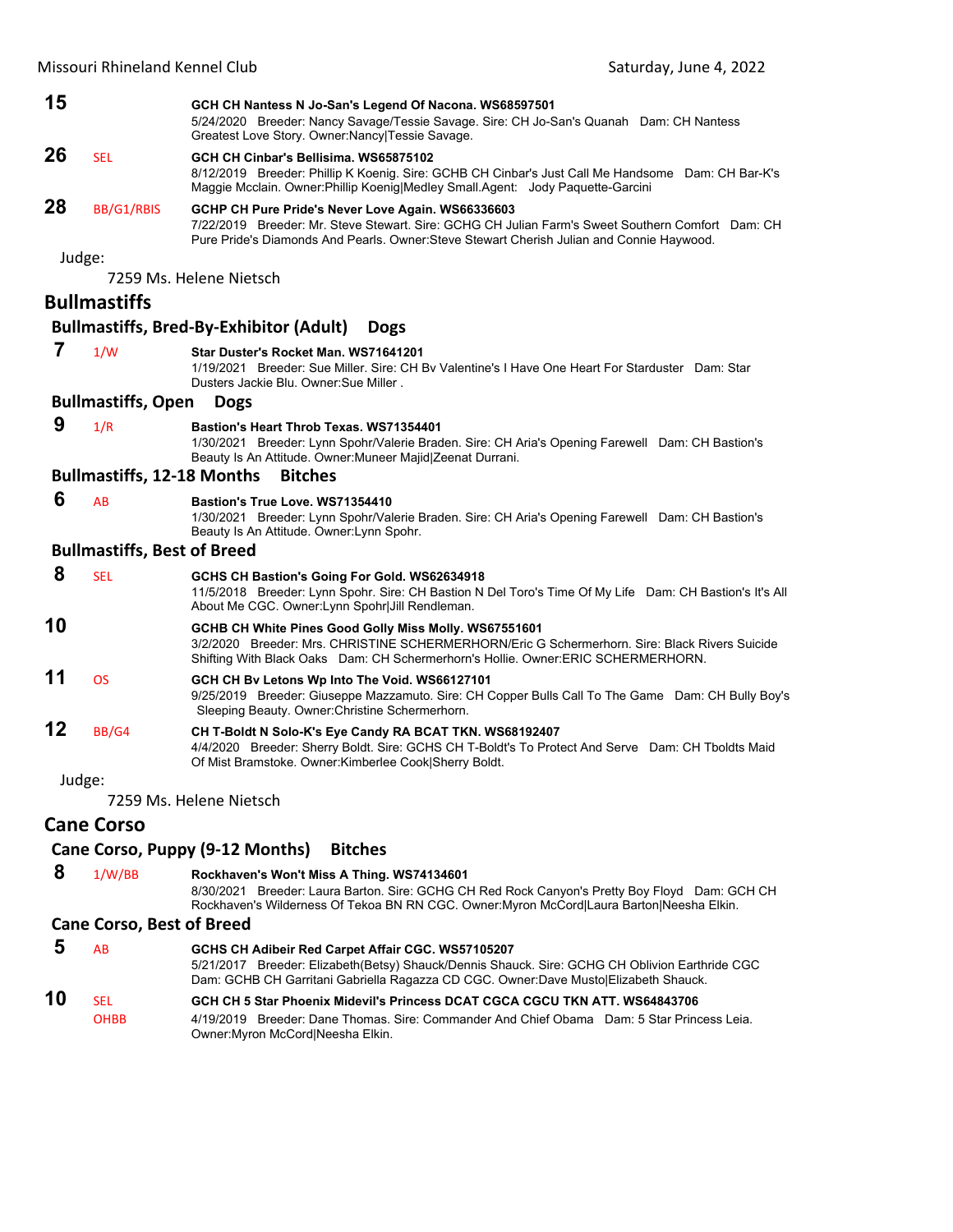99781 Mr. Channing Sheets

**Doberman Pinschers**

## **Doberman Pinschers, 12‐18 Months Dogs 5** 1/W/OS **A-List Neveroddoreven. WS72225503** 1/20/2021 Breeder: Denise M Kamine/Chelsea M Kamine/Symone R Kamine. Sire: GCHB CH A-List It's About Time Dam: CH A-List The Sky's The Limit. Owner:Patty Huffman. **Doberman Pinschers, Novice Dogs 7** 1/R **K-Ley's Silver Ghost Rider BCAT CGCU ATT. WS69412103** 7/24/2020 Breeder: Kevin C Crider Sr./Lesley E Crider. Sire: GCH CH Lyndobe's Game Changer Dam: Windsong Rise Up. Owner:Amaya Smith. **Doberman Pinschers, American Bred Dogs 9** AB **Ehlhaus Tuff Enuff. WS70518505** 11/14/2020 Breeder: Jim Ehlert. Sire: GCHG CH Aquarius The Legend Continues Alcher CGC Dam: CH Denmar's Make Your Own Luck. Owner:Bryan Briley. **Doberman Pinschers, American Bred Bitches 6** AB **Jager's Addicted To Love. WS68224307** 5/6/2020 Breeder: Brian Ravens/Aimee Ravens/Paul Croley. Sire: CH Jager's Talk Of The Town DCAT Dam: CH Demor's Wild Wild West. Owner:Bryan Briley.  **8** <sup>1</sup> **Shome's Fizzing Whizbee CGC. WS68649701** 2/29/2020 Breeder: Tami Lane/Tara Richardson/William H Spratley. Sire: CH Shome's State Of Emergency Dam: Shome's Turn Back Time. Owner:Jessica Flach.Agent: Tara Richardson **Doberman Pinschers, Open Black Bitches 10** 2/R **Melrae N Shome's Black China CAA CGC TKA. WS59950401** 2/19/2018 Breeder: Melissa Conrad/Tami Lane/Andria Carpenter/Tara Richardson/Taylor Lane. Sire: CH Shome's State Of Emergency Dam: Melrae's Gossip Girl CGC. Owner:Melissa Conrad.Agent: Tara Richardson **12** 1/W/BB/BW **Andella's I'm Your Huckleberry At Ruchi. WS69050105** 5/23/2020 Breeder: Andria L Carpenter/Tiffany Neal. Sire: GCHS CH Perfex Canis Major Dam: CH Andella's A Forbidden Love CA. Owner:Stephani Luedde . Judge: 7259 Ms. Helene Nietsch **Dogo Argentinos Dogo Argentinos, Amateur Owner Handler Dogs 7** 1/W/BW **Cebo Courtland. WS74442901** 4/2/2020 Breeder: Derrick Courtland. Sire: Django Courtland Dam: Mazarotti. Owner:Derrick L Courtland.  **9** 2/R **Debo Courtland. WS74442902** 4/2/2020 Breeder: Derrick Courtland. Sire: Django Courtland Dam: Mazarotti. Owner:Derrick L Courtland. **Dogo Argentinos, Puppy (6‐9 Months) Bitches 6** <sup>1</sup> **Nemesis Echo In My Soul. WS74232201** 10/27/2021 Breeder: Kristin Winter. Sire: Nemesis Pantera De Los Martinez Dam: CH Gone To The Dogos Listen Linda. Owner:Kristin Winter. **Dogo Argentinos, 12‐18 Months Bitches 10** 1/R **Zbz Return To Neverland. WS71105701** 1/23/2021 Breeder: James Hood. Sire: Zbz's Olaf De La Cocaina Dam: Zbz Queen Of Ice Elsa.

- Owner:Amanda Gambill|James Hood. **12** AB **Iron Rock Hope For Humanity. WS73895101** 3/11/2021 Breeder: Randi L Tanner. Sire: Cachilo Del Totoral Dam: Cazador Criollo Karma. Owner:Yvette Yoon|Randi Tanner. **14** <sup>2</sup> **Amarula De Las Canteras. WS74190001**
	- 1/25/2021 Breeder: Mariela Taborda. Sire: Jaimito De Las Canteras Dam: Angel De Las Canteras. Owner:Kristin Winter.

#### **16** <sup>3</sup> **La Pampa De Las Canteras. WS74190102** 3/1/2021 Breeder: Mariela Taborda. Sire: Jaimito De Las Canteras Dam: Vizcacha De Las Canteras. Owner:Kristin Winter.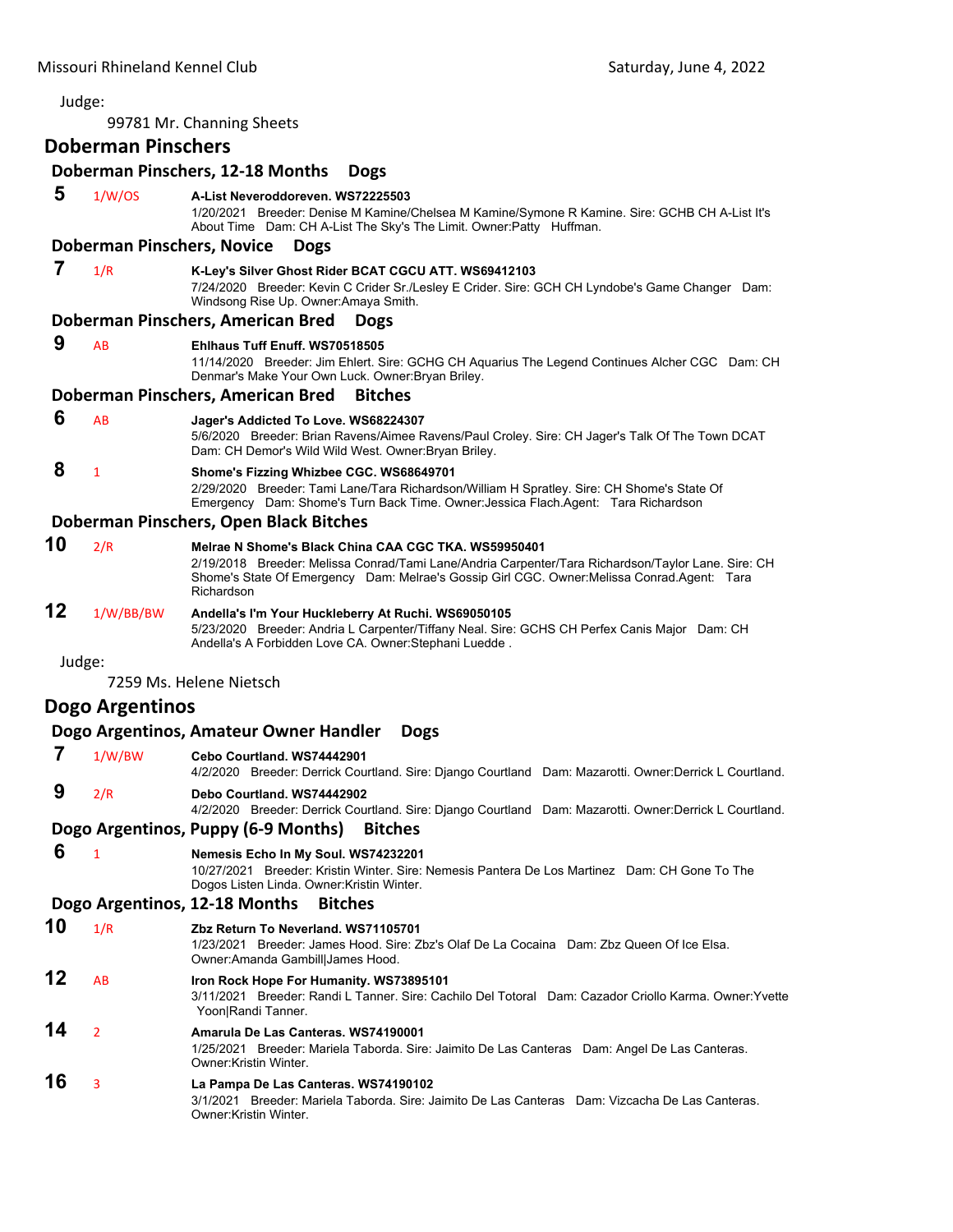#### **Dogo Argentinos, Open Bitches**

#### **18** 1/W/OS **Nemesis Gone With The Wind. WS68996101**

7/12/2020 Breeder: Kristin Winter. Sire: GCH CH Gone To The Dogos Baymax Dam: CH Gone To The Dogos Listen Linda. Owner:Kristin Winter.

## **20** <sup>2</sup> **Nemesis Scarlet Rose. WS72697501**

5/26/2021 Breeder: Kristin Winter. Sire: CH Gone To The Dogos Nemesis Dam: Gone To The Dogos I'm The Boss. Owner:Kristin Winter.

#### **Dogo Argentinos, Best of Breed**

## **5** SEL **Cartonero De Las Canteras. WS74190002**

1/25/2021 Breeder: Mariela Taborda. Sire: Jaimito De Las Canteras Dam: Angel De Las Canteras. Owner:Kristin Winter.

## **11** BB **Onix Icon Borneo. 67319HUN**

OHBB 3/30/2019 Breeder: Peter Voros Istvan. Sire: Alano I del Blanco Diablo Dam: II Mondo del Carmen Asolo. Owner:Kristin Winter.

## **15 CH Nemesis I Feel Like A Monster. WS69625901**

7/28/2020 Breeder: Kristin Winter. Sire: CH Gone To The Dogos Nemesis Dam: GCH CH Gone To The Dogos Honey Lemon. Owner:Kristin Winter|George Smith.

Judge:

99781 Mr. Channing Sheets

## **Dogue de Bordeaux**

## **Dogue de Bordeaux, Best of Breed**

 **5** BB **GCH CH Pura Raza Burdeos Charles Chaplin CGC TKN VHMA. WS72126701** 3/30/2018 Breeder: Juan Manuel Machado. Sire: Over The Top Dei Dogue Della Valle Dam: All My Dreams Z Orisku. Owner:Raymond Spinelli.Agent: Billy Huntington

Judge:

7259 Ms. Helene Nietsch

## **German Pinschers**

#### **German Pinschers, Open Dogs**

 **5** AB **Daveren's Time Stands Still. WS74528501** 6/20/2021 Breeder: Jill Eastman. Sire: CH Conspirol Rotzakroi Dam: GCH CH Daveren's Sit Still Look Pretty TKN. Owner:Jill Eastman.

#### **German Pinschers, Best of Breed**

| ΩS          | CH Oakwoods From The Inside Out BCAT, WS67297701<br>2/21/2020 Breeder: Ms. Kimberle Schiff / . Sire: CH Bryan Dam: GCHB CH Oakwoods From Russia With<br>Love BCAT. Owner:Kimberle Schiff.                                           |
|-------------|-------------------------------------------------------------------------------------------------------------------------------------------------------------------------------------------------------------------------------------|
| <b>SFI</b>  | GCHB CH Calvaxar Canonball To Nevar RATO, WS56067501                                                                                                                                                                                |
| <b>OHBB</b> | 9/15/2016 Breeder: Cindy Ranson/Ben Pearce. Sire: Redrovia Aragon Dam: Fly'Ca Star Of Elune Via<br>Aritaur. Owner: Cheryl L Fuss F. Lynann Stuby.                                                                                   |
| ВB          | GCH CH Daveren's Radagast Of Greenwood. WS70449402<br>7/9/2020 Breeder: Jill Eastman, Sire: GCHG CH Daveren's Smooth Like The Summer TKN Dam: CH<br>Daveren's Life Uncommon TKN. Owner:Neala Burnett and Jill Eastman Jill Eastman. |

Judge:

7259 Ms. Helene Nietsch

## **Giant Schnauzers**

## **Giant Schnauzers, Amateur Owner Handler Bitches**

 **6** AB **Thompson's Wednesday. WS66008502**

10/15/2019 Breeder: Scott Trulove. Sire: Bourbon Dam: Jordans' Campbellwhite Ellie Mae. Owner:Chadd and Heidi Thompson.

#### **Giant Schnauzers, Best of Breed**

#### **5** BB **GCHB CH Spicerack's Shotgun Rider CGCA TKN. WS67493201** 1/20/2020 Breeder: Mrs. Marcia Adler/Mrs. Robin Henderson. Sire: GCHG CH Ingebar's Tynan Dances With Wildflowers Dam: GCH CH Ramahill's Gloriana At Spicerack. Owner:Robin Henderson|Dwain Henderson|Marcia Adler.Agent: Leonardo Garcini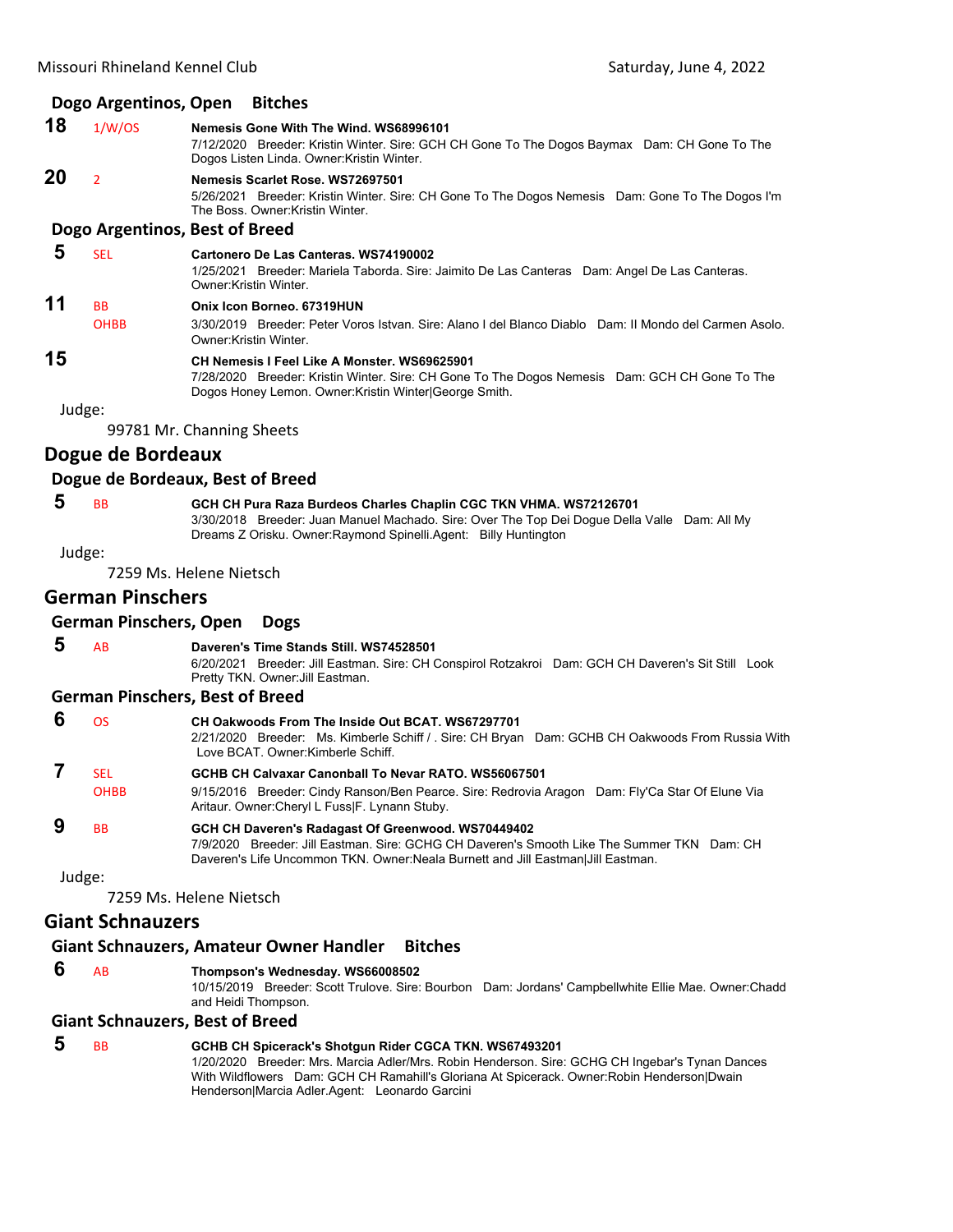# Judge: 7259 Ms. Helene Nietsch **Great Danes Great Danes, Puppy (6‐9 Months) Dogs**

## **5** <sup>1</sup> **Evergreen's Gunther In Wonderlland. WS75014702**

11/4/2021 Breeder: Casey Lee Cousineau/Becky Sherwood. Sire: Davinci's Six Grand Overtures Dam: Evergreen's Calm Before The Storm CGCU TKN. Owner:Page Pardo|Casey Cousineau.

#### **Great Danes, 12‐18 Months Dogs**

- **7** <sup>1</sup> **Liberty's Chroma Miracle Maker. WS71697702**
	- 1/25/2021 Breeder: Joyce Guthrie. Sire: CH Chroma Liberty Paint The Night CDX RN CGCA TKN Dam: Liberty's Chroma Dancing In The Moonlight. Owner:Phillip Shaw|Joyce Guthrie.
- **9** <sup>2</sup> **Aristrocat Gd Dr Touched By Midas V Ashella. WS73895401** 3/7/2021 Breeder: Darla Jean Wotherspoon. Sire: Ashella's Caribbean Dreamer Dam: Ellenni Blackstone Ashella Spice 4 Life Aristocrat. Owner:Dayasha Broadway . Chris Swartz

## **Great Danes, Bred‐By‐Exhibitor (Adult) Dogs**

**11** 1/R **Liberty's Chroma Mission: Top Secret. WS69764602** 5/14/2020 Breeder: Joyce Guthrie. Sire: CH Chroma Liberty Paint The Night CDX RN CGCA TKN Dam: CH Liberty's Mission Accomplished. Owner:Joyce Guthrie.

## **Great Danes, Open Black Dogs**

## **15** <sup>1</sup> **Triplecrest The Talk Of The Town. WS68611802**

5/1/2020 Breeder: Eugenia Thayer. Sire: GCHB CH Triplecrest Easter Parade Dam: Triplecrest My My. Owner:Eugenia E Thayer.

#### **Great Danes, Open Fawn Dogs**

**17** AB **Legado N Danemark's Painting A Legacy. WS67767801** 3/19/2020 Breeder: Jaye Dubman/Francisco Camacho/Karen Martin/Jessica Powers. Sire: GCH CH

Izya's Fight On & Fly On Dam: CH Danemark N Magazu's No Legacy Is So Rich As Honest. Owner:Ashley Hickman Sydney Hickman Payton Hickman.

#### **Great Danes, Open Harlequin Dogs**

**19** 1/W/BW **Breken's Im A Ladies Man. WS67435001**

12/30/2019 Breeder: Melody Maddox/Daysha Broadway. Sire: GCH CH Northernaire Living By High Standards @ Bear Creek Dam: Breken Madd Ox Sweetheart. Owner:Dayasha Broadway . Chris Swartz

## **Great Danes, Bred‐By‐Exhibitor (Puppy) Bitches**

 **6** 1/R **Liberty's Chroma Peacekeeper's Treasured One. WS74031304**

8/15/2021 Breeder: Joyce Guthrie. Sire: CH Chroma Liberty Paint The Night CDX RN CGCA TKN Dam: Liberty's Chroma Dancing In The Moonlight. Owner:Joyce Guthrie.

## **Great Danes, Open Black Bitches**

 **8** AB **Maydanes Stuhr Cora Bella CGCA CGCU. WS63654503**

12/17/2018 Breeder: Tammy Brown/Michelle Mayenschein/Emily Johnson. Sire: CH Bluestone's Forbes Dam: CH Maydane's Can't Say No V Stuhr. Owner:Regina Adam|Michele Mayenschein|Emily Johnson .

## **Great Danes, Open Harlequin Bitches**

**10** AB **Willow Danes Annabell Ann CGCA CGCU. WS65930301**

10/3/2019 Breeder: Tonya Hagan Earley. Sire: Earley Danes Bruno Dam: Earley Danes Isabella - Izzy. Owner:Regina Adam.

#### **Great Danes, Open Mantle Bitches**

- **12** 1/W **Ajani's Lucky Rolling In Four D's Sugar. WS67557802** 3/6/2020 Breeder: Sarka Velka. Sire: GCH CH Four D's Mr Jatu Dam: Ajani's Lucky Come Home. Owner:Sarka Velka.
- **14** <sup>2</sup> **Yandamar Flightyfoto Bewitched RN CGC. WS69205501**

4/29/2020 Breeder: Mr. J R Walsh/Mr. Alan Walsh/Mr. M Walsh. Sire: Allours Romeo Dam: Yandamar Magical Choice. Owner:Tiana Walters|Neil O'Sullivan|Bev Klingensmith|Alan Walsh.

## **Great Danes, Best of Breed**

**16** BB/G2 **GCHB CH Nobledane Let's Raise A Ruckus. WS64516503** 4/10/2019 Breeder: Dr. Sara Rachel Chant/Sara Dellorto/Linda Whitney. Sire: GCHB CH Briarwood's My Way V My-Jon Dam: CH Sardi Nobledane Let's Get This Party Started CGCA. Owner:Dr Sara Rachel Chant|Leslie Hotchkiss|Earl Shore. **21** OS **GCH CH Davisdane's N Balor The Chronicles Of Ridduck RN BCAT CGC TKN. WS57776202** OHBB 6/15/2017 Breeder: Lisa A Lewis/Susan D Shaw/Rachel Wilson. Sire: CH Davisdane's Ducktor Drakken I Presume BN RI BCAT CGCA TKN Dam: Davisdane's Reflection Of A Duck CGC TKN. Owner:Rachel Wilson/Isabella Eaton|Isabella Eaton|Lisa Lewis.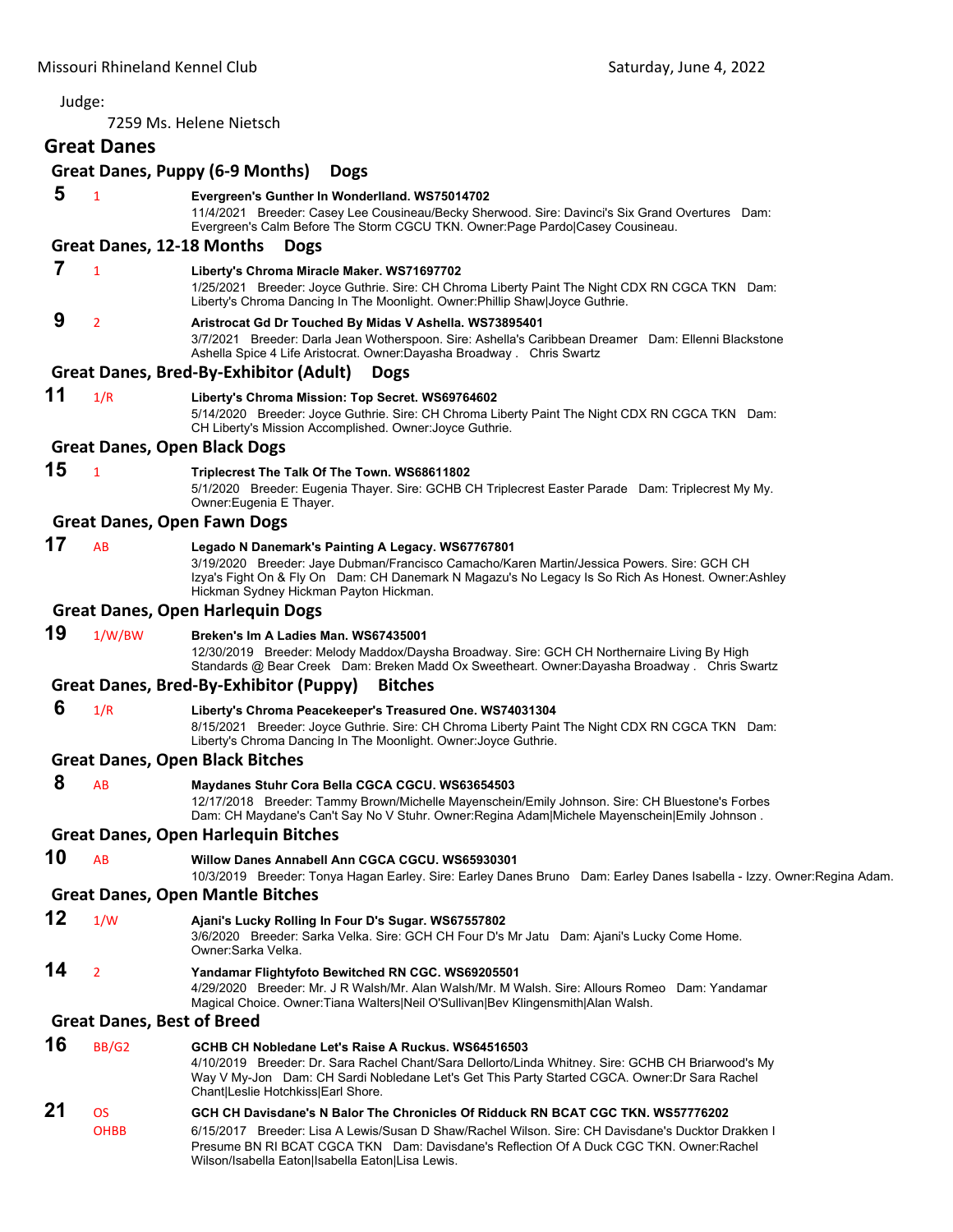7259 Ms. Helene Nietsch

## **Great Pyrenees**

## **Great Pyrenees, Puppy (9‐12 Months) Bitches**

#### **6** 1/W/BB **Euzkalzale Dream On At Midnight. WS72737404**

OHBB 6/19/2021 Breeder: Terry M Denney-Combs. Sire: GCHB CH Euzkalzale Resolute At Midnight Dam: CH Euzkalzale Shekinah. Owner:Catherine and Eric Walker.

Judge:

7259 Ms. Helene Nietsch

## **Greater Swiss Mountain Dogs**

## **Greater Swiss Mountain Dogs, Best of Breed**

| -5 | <b>BB</b> | GCHB CH Houha's Really Hits The Spot CD BN RA CGCA TKN. WS55130010                          |
|----|-----------|---------------------------------------------------------------------------------------------|
|    | OHBB/OHG1 | 10/17/2016 Breeder: Nathan Houha/Loreen Houha. Sire: GCH CH Houha's What Are You Eating Now |
|    |           | Dam: Houha's Wibbley Wobbley Timey Whimey. Owner: Laurie Whorley.                           |

## **7** SEL **Wildest Dream Snow King Of Norseman FDC CGCA TKN. WS66715301**

11/4/2019 Breeder: Tina Bailey/John C Bailey. Sire: GCH CH Wildest Dream King Of The Blues Dam: CH Wildest Dream Genuinely In Seventh Heaven. Owner:Phillip Jensen|Sarah Jensen|John Bailey|Tina Bailey.

Judge:

7259 Ms. Helene Nietsch

## **Kuvaszok**

## **Kuvaszok, Best of Breed**

## **6** BB **GCHS CH Szumeria's Me Oh Me Oh My CA DCAT. WS55908001**

12/17/2016 Breeder: Constance D Townsend/Lynn S Brady. Sire: GCHG CH Szumeria's Wildwood Silver Six Pence CGC Dam: Jamborhazi-Kedves Nemez Szumeria. Owner:Lynn Brady|Constance Townsend-Brady|Sarah Krickeberg|Correy Krickeberg.

Judge:

7259 Ms. Helene Nietsch

## **Newfoundlands**

## **Newfoundlands, Puppy (9‐12 Months) Dogs**

 **5** AB **Majestictrailjaquist Keep Me In Mind. WS73196901** 6/10/2021 Breeder: Lorraine Trail. Sire: CH Seabrook's Jaquist Blessed Tenfold RI CGC TKI Dam: Jessica Lacey Cancrimo. Owner:Rita Jacobs.

## **7** 1/W **Kayletzko Stars On The Water. WS73361603**

6/16/2021 Breeder: Danielle m rimkus. Sire: GCH CH King Of Helluland Raw Beauty CGCA Dam: King Of Helluland Get Smart. Owner:Bill and Bonnie Bennett.

## **Newfoundlands, Open Dogs**

```
 9 2 Windancer's Will Turner. WS60328401
```
2/16/2018 Breeder: Julie Thomas. Sire: CH Fluffy Avalanch Zakaria Dam: Dixie Mccroskey. Owner:Joy Haney.

## **11** <sup>3</sup> **Bear N Mind's Storming The Beaches At Normandy. WS67167007**

11/11/2019 Breeder: Dwight Gorsuch/Christine Gorsuch. Sire: GCHB CH Sugar-Mtn's Pray For Peace Dam: CH Queenkellan Dream Maker CDX BN RM CGC. Owner:Sylvia Steiling and Dwight and Christine Gorsuch.

# **15** 1/R **Amity's Wizard Returns To Nicholas Lake RN CGC TKN. WS70062201**

8/12/2020 Breeder: Nan Edwards/Diane Broderick/Thomas Broderick. Sire: Shorepath's Take A Stroll Dam: CH Amitys Ambitious Journey CD RE CGC TKI. Owner:Nan Edwards|Diane Broderick|Thomas Broderick.Agent: Laura King

## **Newfoundlands, Open Bitches**

#### **6** 1/W/OS **Wilbon's Hungry Eyes. WS68341402**

4/3/2020 Breeder: Bonnie Bennett/Bill Bennett. Sire: CH Honeylane Luckypaws Centerfielder At Wilbon Dam: CH Wilbon's Take My Breath Away Cbh BN RA CGC. Owner:John and Karla Emmen|Bill and Bonnie Bennet.

## **Newfoundlands, Best of Breed**

**17** BB **GCH CH Timberknolls Check Mate Gold Cup. WS59241101** 11/25/2017 Breeder: Benita Edds & Patti Sutherland. Sire: GCHP CH Gold Cup's First In Flight Dam: CH Timberknolls Tempted By Tradition. Owner:Benita Edds|Patti Sutherland.Agent: Laura King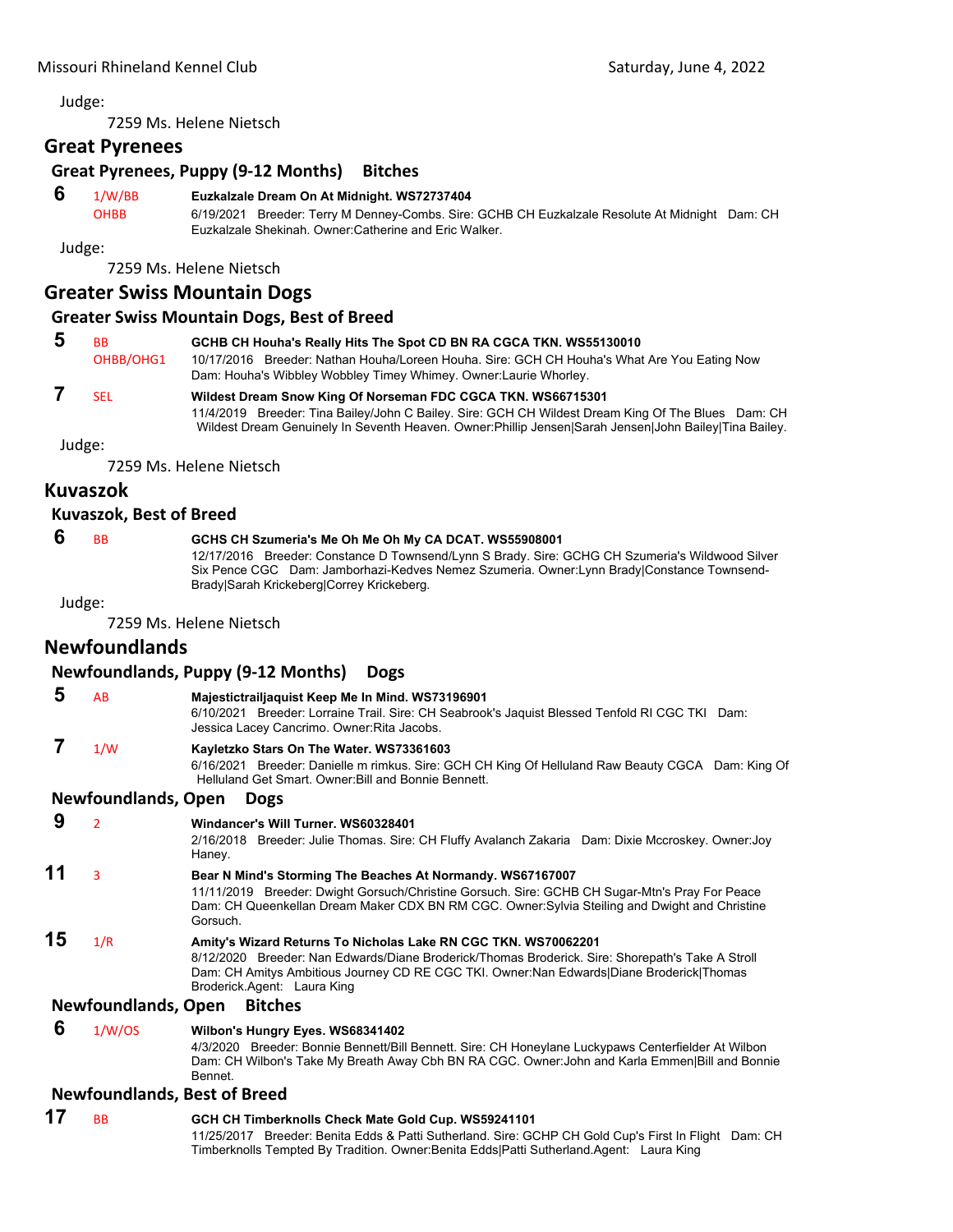## **19** SEL **GCH CH Taubla Majestic Trail Finnigan RN CGCA TKN. WS61266105**

5/9/2018 Breeder: Lorraine Trail. Sire: GCHB CH Jackson Cancrimo Z Lednickiego Zakola RN CGC Dam: Mocha Cancrimo Z Lednickiego Zakola. Owner:Lana Tauben|Toby Tauben|Rita Jacobs.

# **21 GCH CH King Of Helluland Raw Beauty CGCA. WS62218601**

1/11/2018 Breeder: Sona Krocko/Vladimir Krocko. Sire: Goldcoast's Jeffrey At Mississippi Missouri Dam: King Of Helluland Yellow Rose. Owner:Danielle Rimkus.

Judge:

7259 Ms. Helene Nietsch

## **Portuguese Water Dogs**

#### **Portuguese Water Dogs, Open Dogs**

## **5** AB **Cutwater Symphony Of Fire. WS69722402**

5/20/2020 Breeder: Jane Harding. Sire: CH Cutwater What Comes Next Dam: CH Cutwater Love You To RN. Owner:Alena Holmes|Jane Harding.

#### **Portuguese Water Dogs, Best of Breed**

## **7** BB **GCHB CH Aquafortis Robel One Spirit. WS59809301**

6/29/2017 Breeder: Runi Kristiansen. Sire: CH Robel Christopher Robin Dam: Aquafortis Cha-Ching By Robel. Owner:Jennifer Stine|Elizabeth Voltz|Bradley Buttner.

Judge:

7259 Ms. Helene Nietsch

## **Rottweilers**

## **Rottweilers, Puppy (9‐12 Months) Dogs**

#### **5** 1/W **Vonherrschend's American Hustle V Higginhaus. WS73432709** 7/24/2021 Breeder: DUSTIN DAVIS/Mark Mendonca. Sire: GCHB CH Kirche's Bam-Bam Rubble RN CGC Dam: CH Eirians Ryka Von Herrschend. Owner:Nattawat Wooti. Dustin Davis

#### **Rottweilers, 12‐18 Months Dogs**

#### **7** 1/R **Vormund's Power House Brat V Gunner. WS72170201** 3/29/2021 Breeder: Jennell Rudd/James Ernst/MICHELLE R ERNST. Sire: CH Trakar's Folsom Prison Blues PT Dam: CH Jandels Brat Ccw Kimber V Vormund. Owner:JENNELL RUDD|James & Michelle Ernst.

## **9** <sup>2</sup> **Eirians You Got The Moves. WS74714502**

4/30/2021 Breeder: Johnna H Glover. Sire: CH Eirians Oh The Places Youll Go Dam: Eirians Straight To The Moon. Owner:Nattawat Wooti.

## **Rottweilers, Puppy (9‐12 Months) Bitches**

 **6** 1/R **Stoneridge Until I Say So Xmark. WS72974503**

6/17/2021 Breeder: Katie Griffiths/Stacie Fults. Sire: GCHS CH Lorals Number One Caesar Dam: CH Stoneridge National Velvet RN CGCA CGCU. Owner:Ashley Townsley|JR Townsley.

## **Rottweilers, Open Bitches**

 **8** 1/W/BW **Vormunds Lil Fat Girl V Dark Waters. WS61771701** 7/20/2018 Breeder: Michelle Pounds/James Ernst Jr.. Sire: GCHB CH Dark Waters Dream Machine V Eternal Moon Dam: Vormunds Love Child Karma The Brat. Owner:James Michelle Ernst|Michelle ernst|James Ernst. **10** AB **Wllslands Nashville Skyline. WS69863201**

# 9/2/2020 Breeder: Mr. John Augustin Sullivan/Mrs. Ariel Harris Sullivan/Laura Wells. Sire: CH Eternalfire's

All The Extra's For Nighthawk Dam: CH Wllslands Imagine Martini At Midnight CGC. Owner:Jody Crim|Greg Payne.Agent: Ashley Watkins

## **Rottweilers, Best of Breed**

| 15 | <b>B<sub>B</sub></b> | GCH CH Esmonds Rcmp CD BN RE. WS67954201                                                                                                                                                                           |
|----|----------------------|--------------------------------------------------------------------------------------------------------------------------------------------------------------------------------------------------------------------|
| 12 | ns.                  | CH Norri Von Herrschend, WS67648801<br>2/16/2020 Breeder: Dustin Davis. Sire: GCH CH Kinjack's U Got The Look CD RM RAE CGC ATT Dam:<br>CH Finka Von Herrschend CD. Owner: Dustin Davis.                           |
| 11 | <b>AR</b>            | GCHG CH Twin Creeks It Had To Be You CGC, WS58179801<br>8/17/2017 Breeder: Cheryl Krown. Sire: GCHP CH Big Beach's Rhumba Man Dam: GCH CH Twin<br>Creeks Let's Celebrate. Owner: Cheryl Krown Agent: Holley Eldred |

8/27/2019 Breeder: Ann Felske Jackman. Sire: CH Esmonds Mint Chip CDX BN CGC TKA Dam: Esmonds Singular Sensation RN TKI. Owner:Thomas Arns|Ann Felske Jackman.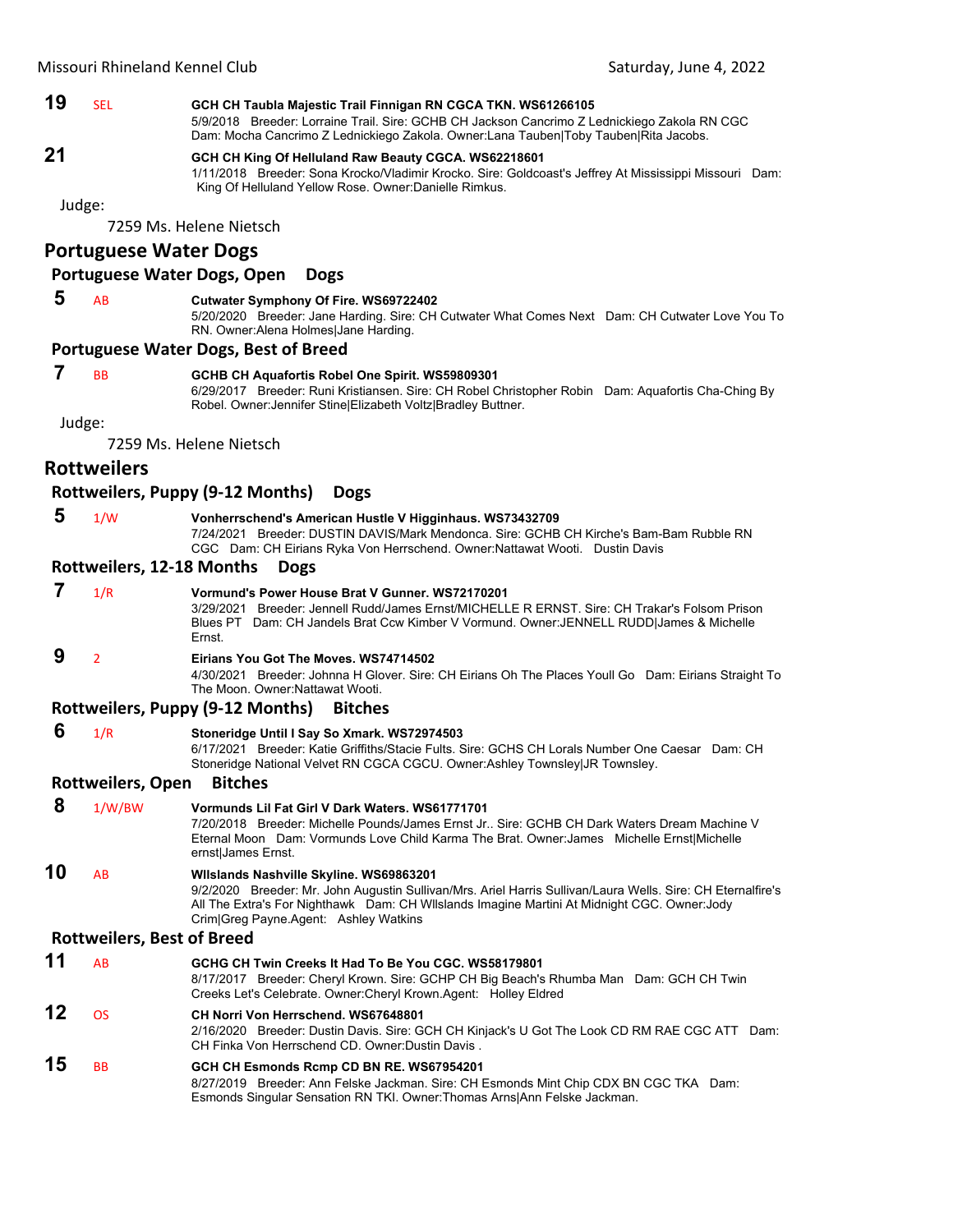|    |                                      | 7259 Ms. Helene Nietsch                                                                                                                                                                                                                                                                         |
|----|--------------------------------------|-------------------------------------------------------------------------------------------------------------------------------------------------------------------------------------------------------------------------------------------------------------------------------------------------|
|    | <b>Saint Bernards</b>                |                                                                                                                                                                                                                                                                                                 |
|    |                                      | <b>Saint Bernards, American Bred</b><br><b>Dogs</b>                                                                                                                                                                                                                                             |
| 5  | 1/W                                  | Kris's Kountry Bosco Is Having Fun At Precious Pup. WS68898205<br>4/16/2020 Breeder: Kristi Libsack/Martin Glover/MLynn Smith/Carol Gregory. Sire: Benbaron's Ustinov Of<br>Eddie Dam: Kris's Kountry Platinum Edition V Orlando. Owner:Daniel T. Zeigler Victoria J Zeigler.                   |
|    | <b>Saint Bernards, Best of Breed</b> |                                                                                                                                                                                                                                                                                                 |
| 7  | <b>BB</b>                            | CH Kris's Kountry Kryskara "The Gambler" Von Joy CGC TKN. WS66596004<br>10/16/2019 Breeder: Mrs. Kristi Libsack/Ms. Carol Gregory/Martin Glover. Sire: GCHP CH Kris's Kountry<br>Poker Face CGCA TKN Dam: CH Kris's Kountry Kover Girl V Cosmo. Owner:Carole Wilson Kara<br>Wilson Frances Joy. |
|    | Judge:                               |                                                                                                                                                                                                                                                                                                 |
|    |                                      | 7259 Ms. Helene Nietsch                                                                                                                                                                                                                                                                         |
|    | <b>Samoyeds</b>                      |                                                                                                                                                                                                                                                                                                 |
|    |                                      | Samoyeds, Bred-By-Exhibitor (Adult)<br><b>Dogs</b>                                                                                                                                                                                                                                              |
| 5  | 1/R                                  | Barron's Play That Funky Music. WS69591202<br>8/16/2020 Breeder: Barbara A Cole/Carol A Dundulis. Sire: CH Rexann-Wyteshado's Truckin T' Barrons<br>Dam: Barron's Causin' A Commotion. Owner: Barb Cole.                                                                                        |
|    | Samoyeds, Open                       | <b>Dogs</b>                                                                                                                                                                                                                                                                                     |
| 7  | $\overline{2}$                       | Bello Ragazzo Dibianca. WS63266801<br>9/25/2018 Breeder: Teresa D Heaver. Sire: Lealsam Kobe Dam: Kabeara's Karizma Of Kandy.<br>Owner: Ray And Tina DiBianca.                                                                                                                                  |
| 9  | 1/W                                  | Sassy Sam's Say It Three Times. WS64887602<br>5/22/2019 Breeder: Vicki Nolte. Sire: GCHB CH Snowater's Kickstart My Heart Dam: GCH CH Sassy<br>Sam's Pink Diamond N' Ruff. Owner:Donna Niemann Donna Niemann Stanley Niemann.                                                                   |
|    | <b>Samoyeds, Best of Breed</b>       |                                                                                                                                                                                                                                                                                                 |
| 6  | AB                                   | CH Snoden's Flying Storm. WS68256310<br>3/4/2020 Breeder: Jazmine Light. Sire: GCH CH Snolake's Winter Storm Dam: CH Snoden's Fly Like A<br>Bird. Owner: Jazmine Light.                                                                                                                         |
| 8  | BB/G3                                | Shirokuma's Aussie Influence Natalya Of Natasha. WS70722407                                                                                                                                                                                                                                     |
|    | OHBB/OHG4                            | 11/27/2020 Breeder: Ann Marie Schroeder. Sire: Kalaska Lover Boy Dam: GCH CH Shirokuma's<br>Diamond In The Ruff Natasha of Nadia CA BCAT, Owner: Ann Marie Schroeder,                                                                                                                           |
| 11 | AB                                   | GCHP CH Vanderbilt 'N Printemp's Lucky Strike. WS54969409<br>6/4/2016 Breeder: MENGRU WU/Judi Elford. Sire: Cabaka's Happy Go Lucky Dam: GCH CH Vanderbilt's<br>Cherry Brandy. Owner:Correen Pacht Marc Ralsky Judi Elford Blair Elford.Agent: Laura King                                       |
| 15 | <b>OS</b>                            | CH Snohill's Phantom Of Jw. WS63851704<br>1/18/2019 Breeder: Cindy Hill/Curtis Hill. Sire: GCH CH Crystal Valley's Bohemian Rhapsody RN CGC<br>TKN Dam: CH Sassy Sam's Do A Dollop Of Daisy. Owner:Donna Niemann Donna Niemann Stanley<br>Niemann.                                              |
| 17 | <b>SEL</b>                           | CH Polar Mist Peek A Boo Pause, WS65376202<br>5/13/2019 Breeder: Ann Cozzi/Lynete Blue/Evy Widjaja. Sire: GCHS CH Polar Mist Kick Up The Party<br>Dam: CH Polar Mist Cruz'N For Luv At Zamosky. Owner: Rosalie A Kuelker.                                                                       |
| 19 | AB                                   | <b>CH Snoden's International Love, WS68231902</b><br>2/7/2020 Breeder: Jazmine Light. Sire: GCHG CH Zamosky's Mr. Worldwide Of Icepaw Dam: CH Polar<br>Mist Kick'N N Mov'N At Snoden. Owner: Jazmine Light Ashley Light.                                                                        |
|    | Judge:                               |                                                                                                                                                                                                                                                                                                 |
|    |                                      | 99781 Mr. Channing Sheets                                                                                                                                                                                                                                                                       |
|    | <b>Siberian Huskies</b>              |                                                                                                                                                                                                                                                                                                 |
|    |                                      | Ciborian Huckies, American Brod, Doce                                                                                                                                                                                                                                                           |

# **Siberian Huskies, American Bred Dogs**

# **5** 1/W/BW/OS **Primus A's Patriot Top Gun BCAT TKN. WS65035203**

5/2/2019 Breeder: Vicki L Limbaugh/Robert Limbaugh. Sire: GCH CH Graffsiberians Timian Gold Dam: CH Coestars Interstellar Overdrive RA CAA BCAT RATO CGC TKN. Owner:Vicki L. Limbaugh|Robert E Limbaugh|Kristen Johnson.

#### **Siberian Huskies, 12‐18 Months Bitches**

#### **6** <sup>1</sup> **Polargold's Luxury Tax. WS72457503**

5/18/2021 Breeder: Cecile Toth/Ms. Lisa Rose Toth. Sire: GCHB CH Busystar's Incredible Journey CAX DCAT Dam: CH Polargold's Come On Eileen. Owner:Cecile Toth|Lisa Toth|Barbara Woodworth.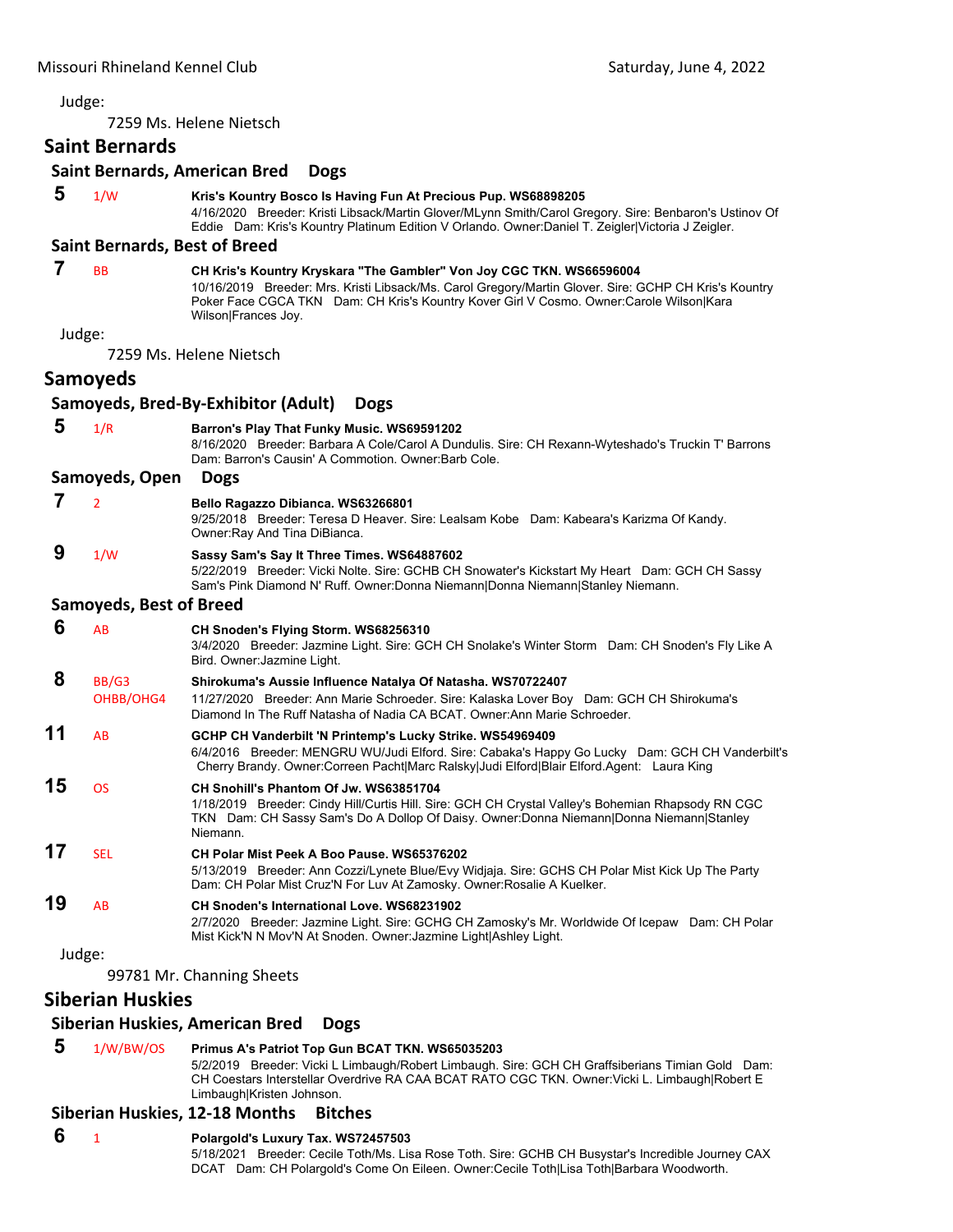|                                        | Siberian Huskies, Amateur Owner Handler<br><b>Bitches</b> |                                                                                                                                                                                                                                                                               |  |
|----------------------------------------|-----------------------------------------------------------|-------------------------------------------------------------------------------------------------------------------------------------------------------------------------------------------------------------------------------------------------------------------------------|--|
| 8                                      | AB                                                        | Cedarwood's Southern Jingle. WS56397901<br>1/25/2017 Breeder: Rita Montgomery/Emily Jackson. Sire: GCH CH Fullmoon's Silver Shadow At<br>Moonstar CGC TKN Dam: GCHB CH Cedarwood's Southern Belle. Owner: Emily Jackson and Rita<br>Montgo.ery Rita Montgomery Emily Jackson. |  |
|                                        |                                                           | Siberian Huskies, Bred-By-Exhibitor (Adult) Bitches                                                                                                                                                                                                                           |  |
| 10                                     | 1/R                                                       | Polargold's Wonderland. WS62652703<br>10/20/2018 Breeder: Cecile Toth/Ms. Lisa Rose Toth. Sire: GCH CH Rainbow's Union Boss Dam: CH<br>Polargold's Come On Eileen. Owner:Cecile Toth Lisa R. Toth  Lisa Toth Cecile Toth.                                                     |  |
|                                        |                                                           | Siberian Huskies, American Bred<br><b>Bitches</b>                                                                                                                                                                                                                             |  |
| 12                                     | $\mathbf{1}$                                              | Fullmoon's Cheap Thrills O'Lasan. WS60707902<br>4/15/2018 Breeder: Sandy Becraft/MiKayla Shy/Kevin Bailey/Laurie Bailey. Sire: Apache Run's Daywalker<br>At Fullmoons Dam: Lasan's Clairvoyant Of Fullmoon. Owner: Kevin Laurie Bailey.                                       |  |
|                                        | Siberian Huskies, Open                                    | <b>Bitches</b>                                                                                                                                                                                                                                                                |  |
| 14                                     | 1/W                                                       | Topaz 'N Lasan's Dreamcatcher. WS66335901<br>7/18/2019 Breeder: Sandy Becraft/Cheyl A French. Sire: GCH CH Topaz High Noon At Fullmoon Dam:<br>CH Topaz Chardonnay On Ice @ Lasan. Owner:Sandy Becraft Cheryl A French.                                                       |  |
| <b>Siberian Huskies, Best of Breed</b> |                                                           |                                                                                                                                                                                                                                                                               |  |
| 18                                     | <b>BB</b><br>OHBB/OHG2                                    | GCHB CH Fullmoon's Knock Knock Knock Penny. WS62806801<br>10/14/2018 Breeder: Laurie Bailey/Kevin E Bailey. Sire: CH Koba's Snowfall's Tu Fresh Y Yo Cool Dam:<br>GCHB CH Fullmoon's Photo Finish. Owner: Kevin Laurie Bailey.                                                |  |
| Judge:                                 |                                                           |                                                                                                                                                                                                                                                                               |  |
|                                        |                                                           | 7259 Ms. Helene Nietsch                                                                                                                                                                                                                                                       |  |

# **Standard Schnauzers**

# **Standard Schnauzers, Bred‐By‐Exhibitor (Adult) Dogs**

 **5** 1/W/OS **Sketchbook Captain Jack Sparrow. WS50464401**

1/18/2015 Breeder: Liz Hansen/Martha Crawford. Sire: CH Mandylian The Dark Side Dam: CH Sketchbook String Of Pearls. Owner:Liz A Hansen.

# **Standard Schnauzers, Best of Breed**

| - 6 | BB   | GCH CH Scarlights Tova DCAT SWA SCE ATT. WS67305501                                         |
|-----|------|---------------------------------------------------------------------------------------------|
|     | ОНВВ | 9/26/2019 Breeder: Pia Andersson/Jan Andersson. Sire: Scarlights Georg Dam: Scarlights IXI. |
|     |      | Owner: Jennifer J Kimberlin Liz Hansen IEmily Wright.                                       |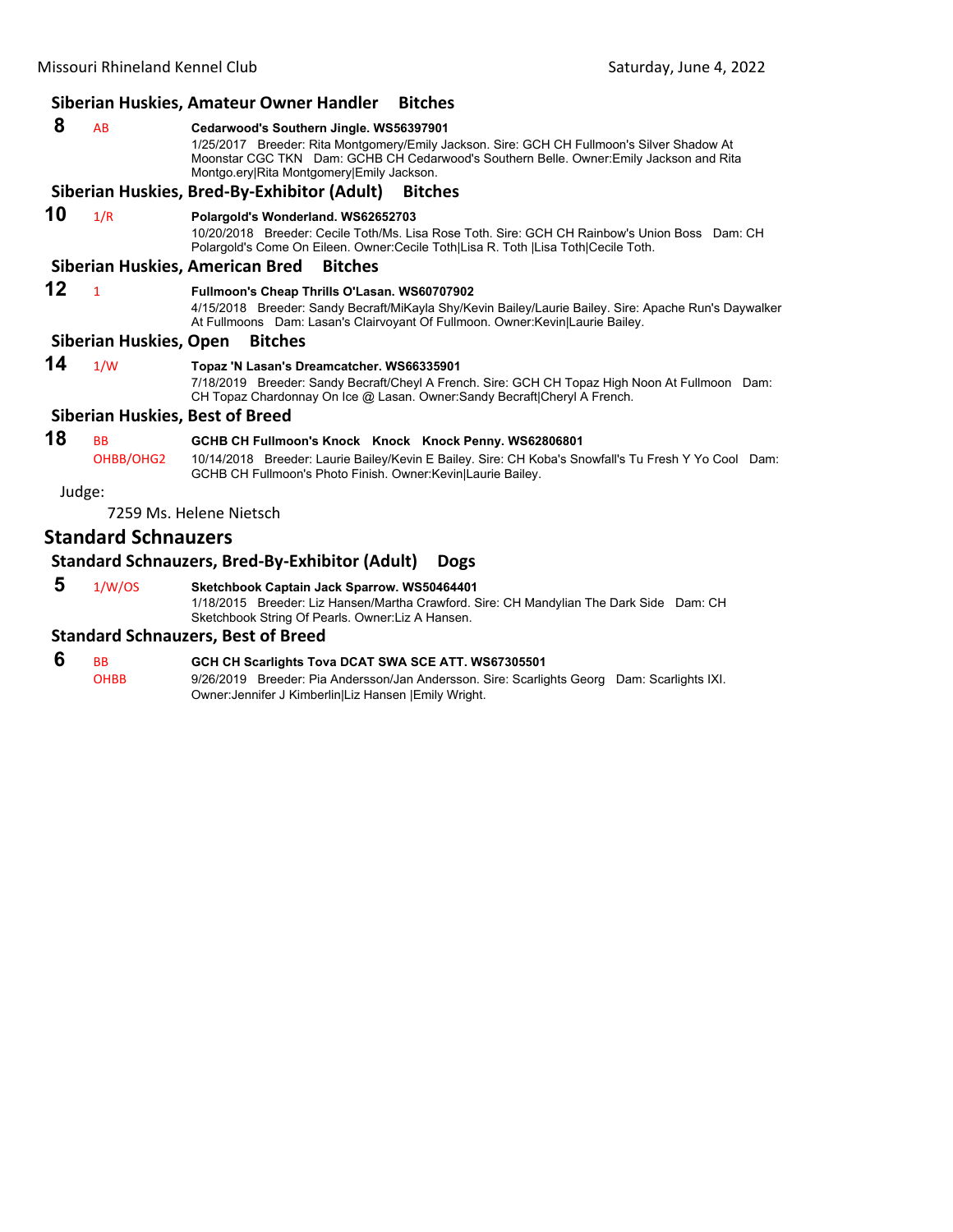96251 Joseph R Vernuccio

# **Airedale Terriers**

#### **Airedale Terriers, Open Bitches**

 **6** AB **Tnc's Save Halo's Prayer. RN35240910**

6/21/2020 Breeder: Karen J Gunter. Sire: CH Cast Iron Black Opal Craft Master CD RM CA BCAT CGCA Dam: CH Singing Hills And TNC's Southern Lady - Sedona. Owner:Kimberly Opdyke.Agent: Leonardo Garcini

#### **Airedale Terriers, Best of Breed**

#### **8** BB **GCHS CH Singing Hills They Call The Win Moriah Owagginaire. RN34756811**

3/12/2020 Breeder: Bruce Jones/Caron Jones. Sire: CH Stirling Wildside Mighty Monty Dam: GCH CH Tnc's Gone With The Win Of Singing Hills"Scarlett". Owner:Bruce Jones|Caron Jones|Chandler Wible|Elliot Smith.Agent: Leonardo Garcini

Judge:

96251 Joseph R Vernuccio

#### **American Hairless Terriers**

#### **American Hairless Terriers, Puppy (6‐9 Months) Bitches**

 **6** 1/R **Sundial Something Wicked This Way Commeth. RN37498202** 11/13/2021 Breeder: Joyce Appel. Sire: Sundial Fire And Ice Dam: Upton Sundial Ghost Ryder. Owner:Kathy C Knoles.

#### **American Hairless Terriers, American Bred Bitches**

#### **8** 1/W **Prisonbreak's 2 For 3 Squares @Edelweiss & Zfg. RN37392004**

10/9/2021 Breeder: Robin Staples/Debbie S Holmes. Sire: CH Romanika Wins Amadeus At Prisonbreak Dam: Strider's Doing Time @Prisonbreak. Owner:Kathy C Knoles.

#### **American Hairless Terriers, Best of Breed**

#### **10** BB **GCH EDELWEISS HI-LIFE FAYE TALITY. RN33716003**

12/14/2018 Breeder: Janet Parker & Kathy Knoles. Sire: GCH Bur-Way Hi- Life Behave Yourself CM Dam: Ch Wudnshu's Kandi Kane. Owner:Kathy Knoles Janet Parker Susan Miller Mack Young Joleena Young.Agent: christa cook

Judge:

96251 Joseph R Vernuccio

#### **American Staffordshire Terriers**

#### **American Staffordshire Terriers, Best of Breed**

# **6** AB **GCHG CH Lbk's Rebel And Proud Seven Spanish Angels CA. RN31148802**

5/22/2017 Breeder: Lacey Tulloch Benitez/Ben Keller. Sire: GCHG CH Alpine's Lbk Living On The Road BCAT DS CGC TKN Dam: GCH CH Lbk's Don't Stop Me Now RN CA BCAT. Owner:Dave Musto|Luisma Benitez |Lacey Tulloch Benitez.

Judge:

96251 Joseph R Vernuccio

# **Australian Terriers**

#### **Australian Terriers, Best of Breed**

- **5** BB **GCHB CH Samabel Banjopats Ain't Over Till It's Over CAA. RN28321602**
	- OHBB 6/12/2015 Breeder: Alexa Samarotto/Claudia C Coleman/Claudia C Coleman. Sire: GCHS CH Aka Inu Jaskarin Circo Massimo Dam: GCH CH Samabel Diamond In The Ruff. Owner:Diane Cahill|Kevin Cahill|Diane Cahill.

Judge:

96251 Joseph R Vernuccio

### **Bedlington Terriers**

#### **Bedlington Terriers, Open Bitches**

# **6** AB **Berkshire's These Boots Were Made For Walking. RN34303902**

9/14/2019 Breeder: Patch Hansen/Sheila Beutler/Renee Beutler-Ross. Sire: CH Berkshire's Little Town Blues Dam: CH Kaylynn's Walk On The Wild Side CA. Owner:Patch Hansen.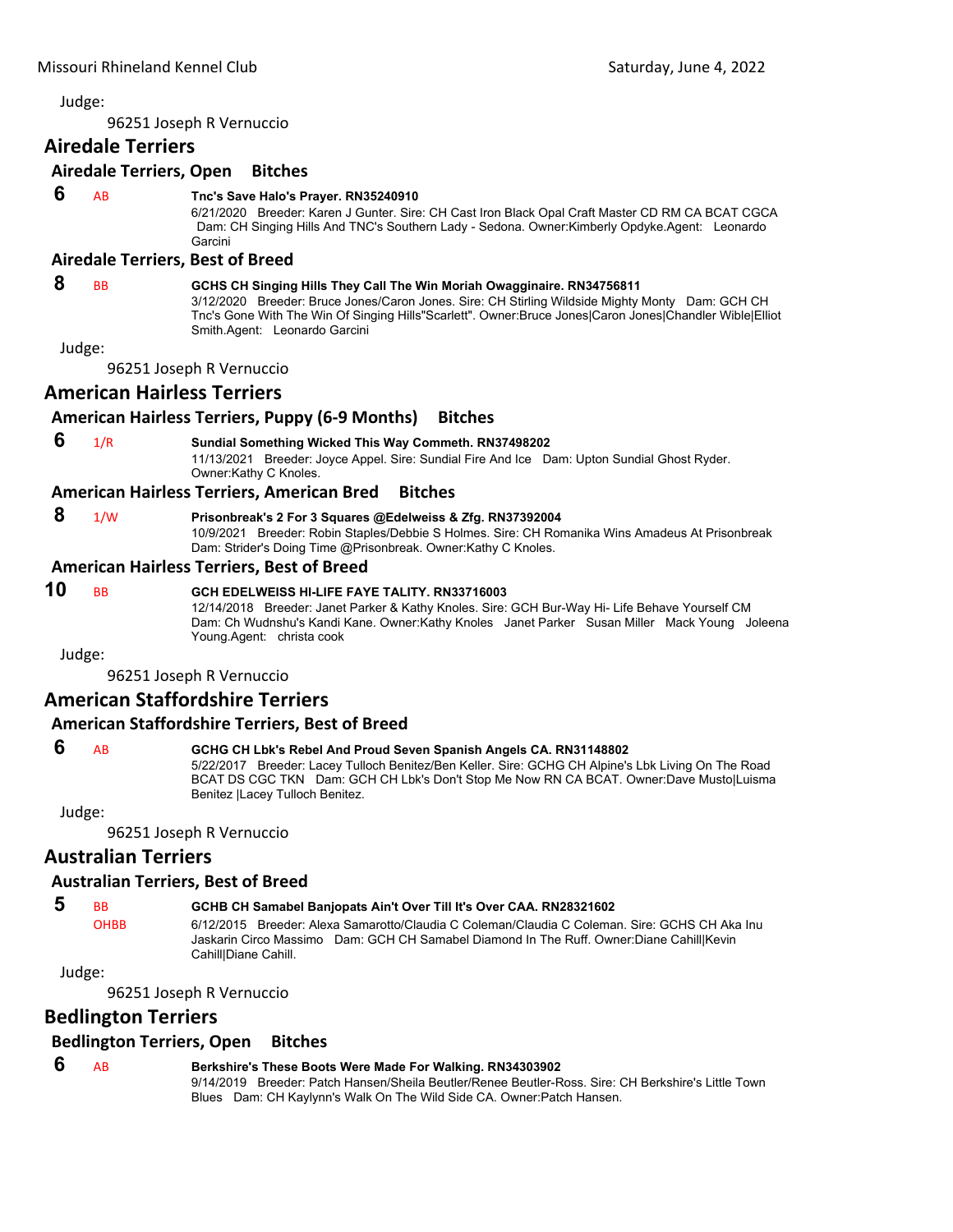96251 Joseph R Vernuccio

#### **Border Terriers**

#### **Border Terriers, Open Dogs**

| 9  | 1/W                            | Terrasol Spin The Wheel BCAT SCN CGC TKN ATT. RN33592201<br>4/7/2019 Breeder: Kathy R Echols. Sire: CH Sunkist Starry Starry Knight VCD1 BN RE AX AXJ XF ME<br>CAX FCAT RATS CZ8B CGC TKA ATT Dam: GCH CH Terrasol Dealer's Choice RA OA NAJ JE BCAT<br>SWE SCM SEM SBM SHDN CGCA TKN ATT. Owner: Kathy Echols.                                       |
|----|--------------------------------|-------------------------------------------------------------------------------------------------------------------------------------------------------------------------------------------------------------------------------------------------------------------------------------------------------------------------------------------------------|
|    |                                | <b>Border Terriers, 12-18 Months</b><br><b>Bitches</b>                                                                                                                                                                                                                                                                                                |
| 6  | 1/W/BW                         | Sunkist Secret Codebreaker TKN, RN36582101<br>5/22/2021 Breeder: Ms. Harriet Haydon. Sire: CH Sunkist Shamrocks of Donegal FDC SE CA DCAT SCN<br>RATO ATT Dam: CH Sunkist S'more The Merrier FDC JE CAA BCAT CGCA CGCU TKN. Owner:Kathy<br>Echols.                                                                                                    |
|    | <b>Border Terriers, Open</b>   | <b>Bitches</b>                                                                                                                                                                                                                                                                                                                                        |
| 8  | AB                             | Cb's Girl Huntress, RN36440301<br>5/14/2021 Breeder: Priscilla B McCune. Sire: GCH CH Otterwise Enlightenment Dam: CH Cb's Spirited<br>One. Owner: Priscilla McCune. Agent: Allison Sunderman                                                                                                                                                         |
|    |                                | <b>Border Terriers, Best of Breed</b>                                                                                                                                                                                                                                                                                                                 |
|    | <b>OS</b>                      | Mystik Tucci TKE. RN35891501<br>1/26/2021 Breeder: Cindy Heitzig. Sire: GCH CH Mystik's Game On Dam: Mystik Gym'A AX MXJ TKE.<br>Owner: Cindy Heitzig Gavin Heitzig.                                                                                                                                                                                  |
| 10 | <b>BB</b><br><b>OHBB</b>       | CH Fortune's Throwing Shade BCAT THDN CGC TKA VHMA VHMP VSWB. RN35267402<br>8/12/2020 Breeder: D'Arcy Downs-Vollbracht/Mary Downs/Robert W Vollbracht. Sire: CH Fortune's I Don't<br>Get Down Like That ME CAX FCAT3 THDX CGCA TKA Dam: Fortune's Fight Like A Girl FCAT3 CGCA<br>TKI. Owner: DArcy Downs Vollbracht   Mary Downs  Robert Vollbracht. |
|    | Judge:                         |                                                                                                                                                                                                                                                                                                                                                       |
|    |                                | 96251 Joseph R Vernuccio                                                                                                                                                                                                                                                                                                                              |
|    | <b>Bull Terriers (Colored)</b> | $D \cdot \text{II}$ Temisma (Calcus J), 49, 40, Mansha                                                                                                                                                                                                                                                                                                |

#### **Bull Terriers (Colored), 12‐18 Months Dogs**

#### **5** <sup>1</sup> **Paradigm Sinister Kid. RN36626501**

5/13/2021 Breeder: Melissa Holmes/Philip Brodeur/Shane Holmes/Elizabeth Hennessy D.V.M.. Sire: CH Wendigo Philgin Black Is The New White Dam: GCHB CH Wendigo Philgin Devilish Diva At Paradigm. Owner:Kelsey and Mike Giaimo|Shane Holmes|Melissa Holmes.

#### **Bull Terriers (Colored), Amateur Owner Handler Dogs**

#### **5** 1/W/BB **Paradigm Sinister Kid. RN36626501**

OHBB 5/13/2021 Breeder: Melissa Holmes/Philip Brodeur/Shane Holmes/Elizabeth Hennessy D.V.M.. Sire: CH Wendigo Philgin Black Is The New White Dam: GCHB CH Wendigo Philgin Devilish Diva At Paradigm. Owner:Kelsey and Mike Giaimo|Shane Holmes|Melissa Holmes.

#### Judge:

96251 Joseph R Vernuccio

# **Cairn Terriers**

#### **Cairn Terriers, Bred‐By‐Exhibitor (Puppy) Dogs**

 **5** 1/W/BW **Caledonia's He Who Must Not Be Named. RN37319501** 9/28/2021 Breeder: Daphne Nimmons-Marvin/Andrew Marvin. Sire: GCHS CH Stonehavens Ashton Martin Of Bodock Dam: GCH CH Caledonia's Up To No Good RI. Owner:Daphne Nimmons-Marvin |Andrew Marvin|Skye Marvin.

#### **Cairn Terriers, Open Dogs**

### **7** 1/R **Stone Of Heatherridge. RN35174602**

8/2/2020 Breeder: Ms. Heather Christopher. Sire: CH Cairn Terrier Creek's Gusty Dam: Miss Mercy Me Of Heather Ridge. Owner:Caleb Peterson.

#### **Cairn Terriers, Puppy (6‐9 Months) Bitches**

# **6** <sup>1</sup> **Strongholds Toast Of The Town At Quietrock. RN37162702**

9/12/2021 Breeder: Kelli Winkler. Sire: GCH CH Stronghold's Elijah Grey At Quiet Rock Dam: GCH CH Strongholds Sparkling Cava @ Quiet Rock. Owner:Daphne Nimmons-Marvin |Andrew Marvin|Skye Marvin|Kelli Winkler.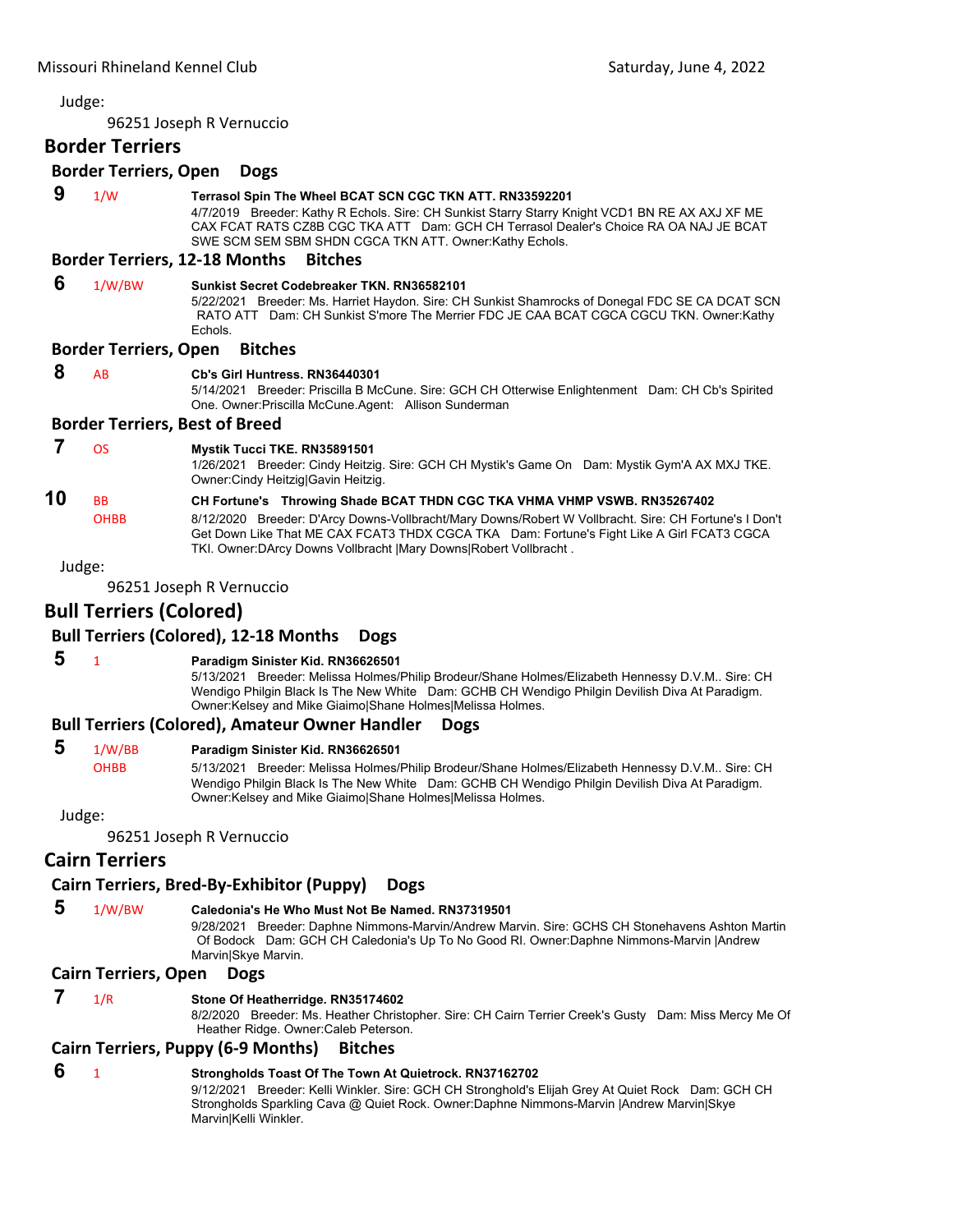#### Missouri Rhineland Kennel Club **Club** *Missouri Rhineland Kennel Club*  **Saturday**, June 4, 2022 **Cairn Terriers, Puppy (9‐12 Months) Bitches 8** <sup>1</sup> **Creektop The Sky Is The Limit. RN37005201** 9/1/2021 Breeder: Janet Peterson. Sire: Stone Of Heatherridge Dam: Bakers Shiloh. Owner:Caleb Peterson. **Cairn Terriers, 12‐18 Months Bitches 12** <sup>2</sup> **Cairnsrock Royal Reigns. RN36198901** 12/26/2020 Breeder: Lucinda M Girdner. Sire: GCHS CH Mcalister's Catch Me If You Can Dam: GCH CH Hampton Court's Ziva Reigns Cairnsrock. Owner:Lucinda M. Girdner. **14** 1/R **Stonehavens The Princess Bride. RN36379001** 5/10/2021 Breeder: Cathy Burleson. Sire: GCHB CH Caledonia's Born To Be King MX MXJ NF BCAT CGC TKI Dam: CH Bodock Ridge's Bless Your Heart. Owner:Daphne Nimmons-Marvin |Andrew Marvin|Skye Marvin|Cathy Burleson. **16** <sup>3</sup> **Hampton Court Cat Burglar. RN37125904** 6/4/2021 Breeder: Victor Malzoni Jr.. Sire: GCHG CH Caledonian Tea Time Of Wolfpit Dam: Hampton Court's Daffodil. Owner:Victor Malzoni Jr.Agent: Max Krainer **Cairn Terriers, Bred‐By‐Exhibitor (Adult) Bitches 18** 1/W **Woodmere Count Your Blessings. RN32995001** 11/12/2018 Breeder: Ms. Diane Gaines/Ms. Denise Faulkner. Sire: GCHS CH Stonehavens Ashton Martin Of Bodock Dam: CH Woodmere Fire Dancer SE RATN. Owner:Diane Gaines |Denise Faulkner. **22** <sup>2</sup> **Cairnsrock Skyrocket Spirit Delight. RN35201202** 6/5/2020 Breeder: Lucinda M Girdner. Sire: GCHP CH Scotch Broom Colum Macniall BCAT Dam: CH Cairnsrock Zena Spirit Of The Wind. Owner:Lucinda M. Girdner. **Cairn Terriers, Open Bitches 24** <sup>1</sup> **Brierden Pop Star At Willow Bay. RN33353101** 3/8/2019 Breeder: Diane Hendee. Sire: CH Willow Bay Loverboy At Cabaret Dam: CH Brierden's Busy Lizzy. Owner:Lori Rusinowski .Agent: allison sunderman **Cairn Terriers, Best of Breed 9** SEL **GCH CH Woodmere Swinging On A Star. RN31204101** 7/18/2017 Breeder: Diane Gaines/Denise Faulkner. Sire: GCHG CH Dufdon's Top Gear Dam: GCH CH Woodmere Dancing In The Moonlight JE RATN. Owner:Diane Gaines |Denise Faulkner. **15** OS **GCH CH Novelty Best Investment JE. RN34560001** 11/12/2019 Breeder: Theresa Wegner/Robert Wegner/Benjamin Wegner. Sire: Bizzy B Buzz N At Rose Croft Dam: GCHB CH Novelty Time To Party. Owner:Theresa Wegner|Robert Wegner|Benjamin Wegner. **26** SEL **CH Luckenbooth's Heavens To Betsy. RN34047401** 10/3/2019 Breeder: Nicole Mitchell/Dave Mitchell. Sire: CH Pebble Rock's Pocketful Of Stones At Luckenbooth Dam: Pebble Rock's Down The Rabbit Hole At Luckenbooth. Owner:Nicole Mitchell|Dave Mitchell.Agent: Chelsay Grubb **28** BB **GCH CH Caledonia's Up To No Good RI. RN34334702** OHBB 10/10/2019 Breeder: Daphne Nimmons-Marvin/Andrew Marvin/S Marvin/S Marvin. Sire: CH Rottriver's Show Me The Money Dam: CH Caledonia's Little House Elf RA. Owner:Daphne Nimmons-Marvin |Andrew Marvin|Skye Marvin. **30 GCH CH Novelty Time To Boogie JE. RN34560002** 11/12/2019 Breeder: Theresa Wegner/Robert Wegner/Benjamin Wegner. Sire: Bizzy B Buzz N At Rose Croft Dam: GCHB CH Novelty Time To Party. Owner:Theresa Wegner|Robert Wegner|Benjamin Wegner. Judge: 96251 Joseph R Vernuccio **Cesky Terriers**

#### **Cesky Terriers, Best of Breed**

| 6 BB |           | <b>Bluefire Young Scrappy And Hungry. RN35856702</b>                                                                      |
|------|-----------|---------------------------------------------------------------------------------------------------------------------------|
|      | OHBB/OHG2 | 11/13/2020 Breeder: Tim Smith/Holly Million/Laura Bowman/Pamela S Bale. Sire: GCH CH Bluefire                             |
|      |           | Defying Gravity Dam: GCHS CH Norkinstein Bavaria. Owner:Scot Johnson Tim Smith Holly Million Michael Zywicki Pamela Bale. |

Judge:

6896 Mr. Jay Richardson

# **Dandie Dinmont Terriers**

#### **Dandie Dinmont Terriers, Sweepstakes (Puppy 9‐12) Dogs**

 **9** <sup>1</sup> **Day O Joy's How You Doin'. RN36758001**

Best of Opp in 6/12/2021 Breeder: Joy Bernander/David Bernander D.V.M./Robert Bernander. Sire: GCHG CH Day O Sweeps Joy's Penniewise And Pound Foolish CGCA CGCU TKN Dam: CH Day O Joy's Honey Bee. Owner:Joy Bernander|David Bernander DVM.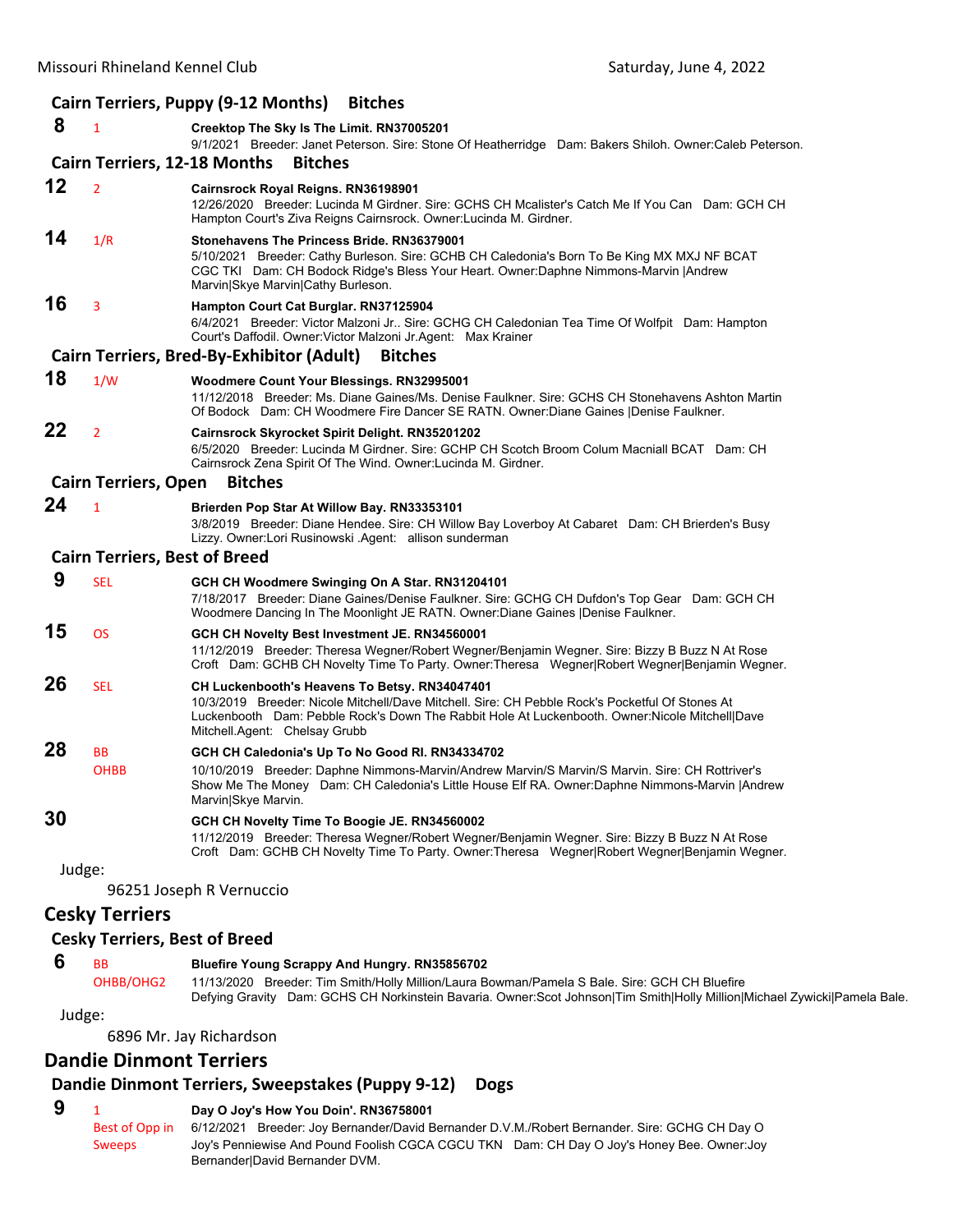|    |                                                     | Dandie Dinmont Terriers, Sweepstakes (Puppy 12-15)<br><b>Dogs</b>                                                                                                                                                                                                                               |
|----|-----------------------------------------------------|-------------------------------------------------------------------------------------------------------------------------------------------------------------------------------------------------------------------------------------------------------------------------------------------------|
| 5  | $\overline{2}$                                      | Kings Mtn. Anniversary Edition. RN36768601<br>3/12/2021 Breeder: Betty Pumfrey/Betty-Anne Stenmark/Sandra Pretari Hickson. Sire: Elfwish Sir Winston<br>Dam: CH King's Mtn. Tilly Tiptoes. Owner: Shawn Barton.                                                                                 |
| 7  | $\mathbf{1}$                                        | King's Mtn. Eastern Edition. RN36768602<br>3/12/2021 Breeder: Betty Pumfrey/Betty-Anne Stenmark/Sandra Pretari Hickson. Sire: Elfwish Sir Winston<br>Dam: CH King's Mtn. Tilly Tiptoes. Owner:Aubrey Goodall Sandra Pretari Hickson.                                                            |
|    |                                                     | Dandie Dinmont Terriers, Sweepstakes (Puppy 6-9)<br><b>Bitches</b>                                                                                                                                                                                                                              |
| 6  | $\overline{2}$                                      | Bonnyrigg Effie You're Gonna Love Me. RN37541201<br>11/15/2021 Breeder: Ms. Diane Hanowitz. Sire: GCHS CH King's Mtn. Henry Higgins Dam: CH Bonnyrigg<br>Lady Beatrix Potter. Owner: Diane Hanowitz.                                                                                            |
| 8  | $\mathbf{1}$                                        | Elfwish Scotch Bonnet, RN37651801<br>11/9/2021 Breeder: Donna J Francis/Sandra J Wolfskill. Sire: Elfwish Sir Winston Dam: Elfwish Hedda<br>Hopper. Owner: Sandra J Wolfskill Donna J Francis.                                                                                                  |
|    |                                                     | Dandie Dinmont Terriers, Sweepstakes (Puppy 9-12) Bitches                                                                                                                                                                                                                                       |
| 10 | $\mathbf{1}$                                        | King's Mtn. Marvelous Mrs. Maisel. RN36916101                                                                                                                                                                                                                                                   |
|    | <b>Best in Sweeps</b>                               | 6/14/2021 Breeder: Sandra Pretari Hickson/Betty-Anne Stenmark/BJ Pumfrey. Sire: GCH CH King's Mtn.<br>Neville Longbottom Dam: CH King's Mtn. Blonde Bombshell. Owner: Peter Scott Michelle Scott Sandra<br>Pretari Hickson.                                                                     |
| 14 | $\overline{4}$                                      | Derrydown Delilah. RN37042703<br>6/14/2021 Breeder: Karen Dorn. Sire: GCH CH Derrydown Zoltan Kodaly Dam: GCH CH Rich Of Honour<br>Amanda, Owner:Karen Dorn.                                                                                                                                    |
| 26 | $\overline{2}$                                      | King's Mtn. Kitty Kandlestick. RN36916102<br>6/14/2021 Breeder: Sandra Pretari Hickson/Betty-Anne Stenmark/BJ Pumfrey. Sire: GCH CH King's Mtn.<br>Neville Longbottom Dam: CH King's Mtn. Blonde Bombshell. Owner: Karla Bevel Sandra Pretari Hickson.                                          |
| 28 | AB                                                  | Derrydown Jolene. RN37042704<br>6/14/2021 Breeder: Karen Dorn. Sire: GCH CH Derrydown Zoltan Kodaly Dam: GCH CH Rich Of Honour<br>Amanda. Owner:Karen Dorn.                                                                                                                                     |
| 36 | 3                                                   | King's Mtn. Emily Elizabeth. RN36916103<br>6/14/2021 Breeder: Sandra Pretari Hickson/Betty-Anne Stenmark/BJ Pumfrey. Sire: GCH CH King's Mtn.<br>Neville Longbottom Dam: CH King's Mtn. Blonde Bombshell. Owner: Winne Wang Sandra Pretari Hickson.                                             |
|    |                                                     | Dandie Dinmont Terriers, Sweepstakes (Puppy 12-15)<br><b>Bitches</b>                                                                                                                                                                                                                            |
| 16 | $\overline{2}$                                      | Bonnyrigg Della Gate For Success. RN36352604<br>4/2/2021 Breeder: Ms. Diane Hanowitz. Sire: GCH CH Dreamboat Deck The Halls Dam: CH Bonnyrigg<br>Lady Beatrix Potter. Owner: Helen Burford Diane Hanowitz.                                                                                      |
| 18 | $\mathbf{1}$                                        | Bonnyrigg I Drew The Short Straw. RN36352605<br>4/2/2021 Breeder: Ms. Diane Hanowitz. Sire: GCH CH Dreamboat Deck The Halls Dam: CH Bonnyrigg<br>Lady Beatrix Potter. Owner: Diane Hanowitz.                                                                                                    |
|    |                                                     | Dandie Dinmont Terriers, Sweepstakes (Puppy 15-18)<br><b>Bitches</b>                                                                                                                                                                                                                            |
| 30 | $\mathbf{1}$                                        | Day O Joy's Flora. RN36356301<br>2/16/2021 Breeder: Joy Bernander/David Bernander D.V.M./Robert Bernander. Sire: GCHG CH Day O<br>Joy's Penniewise And Pound Foolish CGCA CGCU TKN Dam: CH Day O Joy's Lucky Charm CGCA<br>CGCU TKN. Owner: Joy Bernander David Bernander DVM Robert Bernander. |
| 32 | $\overline{2}$                                      | King's Mtn. Holly Berry. RN36418801<br>12/23/2020 Breeder: Sandra Pretari Hickson/Betty-Anne Stenmark/BJ Pumfrey. Sire: GCH CH King's Mtn.<br>Neville Longbottom Dam: King's Mtn. Blonde Bombshell. Owner: Sandra Pretari Hickson Betty-Anne Stenmark BJ Pumfrey.                               |
| 56 | 3                                                   | GCH CH Skyedreamer Dew On The Heather. RN36557402<br>2/23/2021 Breeder: Lisabeth Fisher. Sire: Von Maser's Highland Fusilier Dam: Glahms Golden Aelwen.<br>Owner: Melissa Jethanandani. Agent: Marian McShane                                                                                   |
|    |                                                     | Dandie Dinmont Terriers, Sweepstakes (Veterans 7-9 Years)<br><b>Bitches</b>                                                                                                                                                                                                                     |
| 42 | $\overline{2}$                                      | <b>CH Elfwish Rose Of Cimarron. RN27240005</b><br>7/2/2014 Breeder: Donna J Francis/Sandra J Wolfskill. Sire: Etsill The Macallan Dam: CH Elfwish<br>Stephanie Plum. Owner: Trista Acker.                                                                                                       |
| 44 | $\mathbf{1}$<br><b>Best in Vet</b><br><b>Sweeps</b> | Glahms Golden Aelwen, RN33312401<br>5/30/2015 Breeder: Mike MacBeth. Sire: Glahms Prince George Dam: Glahms Silver Frost.<br>Owner:Lisabeth Fisher.                                                                                                                                             |
|    |                                                     | Dandie Dinmont Terriers, 12-18 Months<br><b>Dogs</b>                                                                                                                                                                                                                                            |
| 5  | 1                                                   | Kings Mtn. Anniversary Edition. RN36768601                                                                                                                                                                                                                                                      |

#### 3/12/2021 Breeder: Betty Pumfrey/Betty-Anne Stenmark/Sandra Pretari Hickson. Sire: Elfwish Sir Winston Dam: CH King's Mtn. Tilly Tiptoes. Owner:Shawn Barton.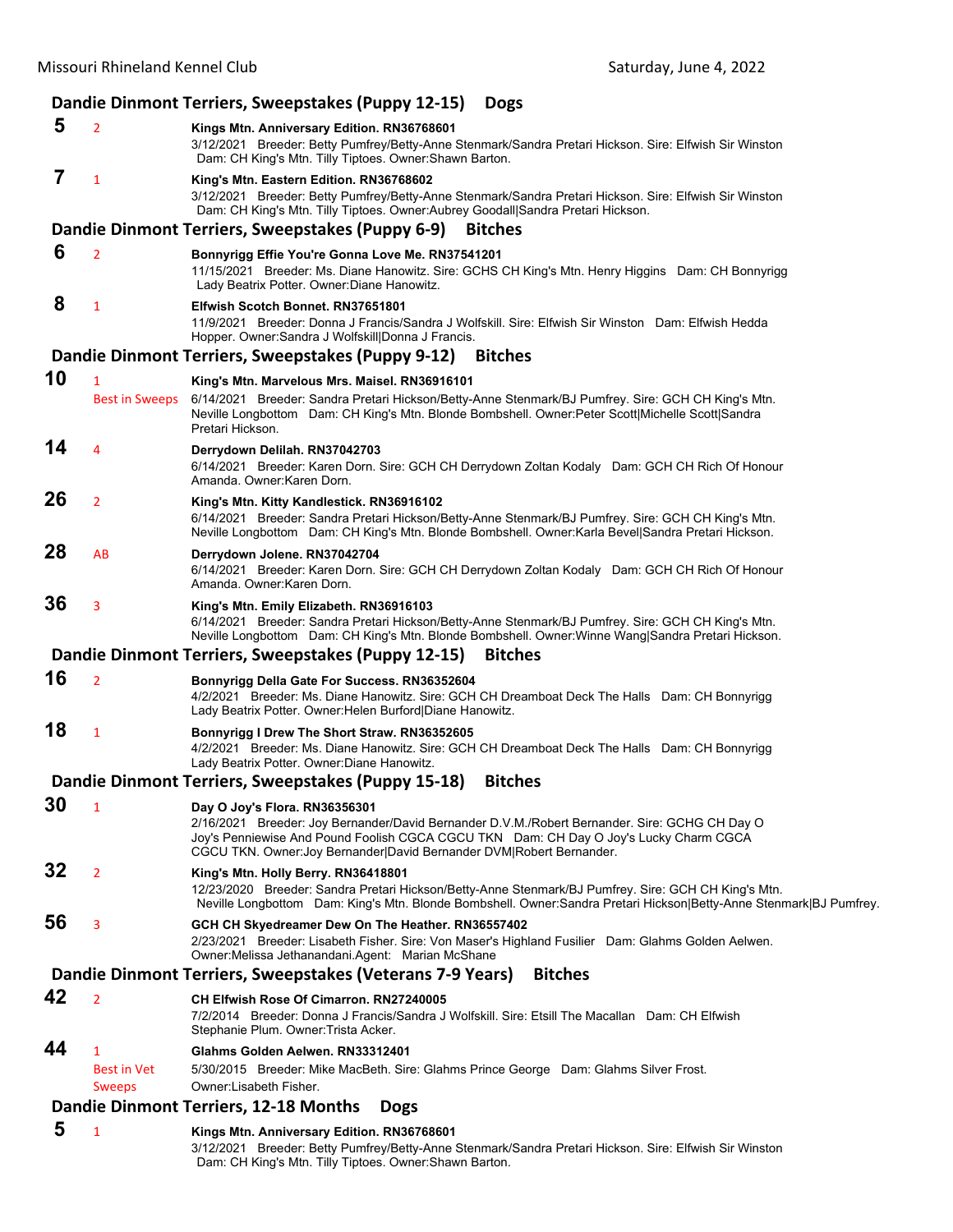|    |                        | Dandie Dinmont Terriers, Amateur Owner Handler<br><b>Dogs</b>                                                                                                                                                                                                                                            |
|----|------------------------|----------------------------------------------------------------------------------------------------------------------------------------------------------------------------------------------------------------------------------------------------------------------------------------------------------|
| 7  | $\mathbf{1}$           | King's Mtn. Eastern Edition. RN36768602<br>3/12/2021 Breeder: Betty Pumfrey/Betty-Anne Stenmark/Sandra Pretari Hickson. Sire: Elfwish Sir Winston<br>Dam: CH King's Mtn. Tilly Tiptoes. Owner:Aubrey Goodall Sandra Pretari Hickson.                                                                     |
|    |                        | Dandie Dinmont Terriers, Bred-By-Exhibitor (Puppy)<br><b>Dogs</b>                                                                                                                                                                                                                                        |
| 9  | $\mathbf{1}$           | Day O Joy's How You Doin'. RN36758001<br>6/12/2021 Breeder: Joy Bernander/David Bernander D.V.M./Robert Bernander. Sire: GCHG CH Day O<br>Joy's Penniewise And Pound Foolish CGCA CGCU TKN Dam: CH Day O Joy's Honey Bee. Owner: Joy<br>Bernander David Bernander DVM.                                   |
|    |                        | Dandie Dinmont Terriers, Bred-By-Exhibitor (Adult)<br><b>Dogs</b>                                                                                                                                                                                                                                        |
| 11 | 1/W                    | King's Mtn. Fortune Favors The Brave JE BCAT THDX CGCA CGCU. RN33087903<br>9/13/2018 Breeder: Mrs. Sandra Pretari Hickson/Betty-Anne Stenmark/Cathi Tower-Chriscaden. Sire:<br>GCHS CH King's Mtn. Henry Higgins Dam: CH Mydan'D King's Mtn. Tickle Me Pink. Owner:Mary Downs<br>Sandra Pretari Hickson. |
| 15 | 2/R                    | Everland Castle, RN34057501<br>7/14/2019 Breeder: Jennifer Hecker/Megan Vandenberg. Sire: Danchester's Walk Of Fame Dam: CH<br>Elfwish Alice N Everland. Owner: Jennifer Hecker   Megan Vanden Berg.                                                                                                     |
|    |                        | <b>Dandie Dinmont Terriers, Open</b><br><b>Dogs</b>                                                                                                                                                                                                                                                      |
| 17 | 3                      | Mack The Knife Di Luna Caprese. RN31487102<br>5/4/2017 Breeder: Elisabeth Feis/Karl Feis. Sire: Cooper Z Roxburku Sun Dam: Glahms Golden Genesis.<br>Owner: Barbara A Baese. Agent: Amy Rutherford                                                                                                       |
| 19 | $\mathbf{1}$           | King's Mtn. Mayor Pete. RN34667901<br>12/20/2019 Breeder: Christianne Roy-Paterson/Sandra Hickson/Betty-Anne Stenmark/BJ Pumfrey. Sire:<br>Elfwish Sir Winston Dam: King's Mtn. Thomasina Tittlemouse. Owner:Vern Wilson Fred DeLucci Sandra<br>Pretari Hickson.                                         |
| 21 | $\overline{2}$         | Skyedreamer Fusilier's Sgian Dubh. RN37458902<br>6/30/2020 Breeder: Lisabeth Fisher. Sire: Von Maser's Highland Fusilier Dam: Glahms Golden Aelwen.<br>Owner:Louise Visneskie.                                                                                                                           |
|    |                        | Dandie Dinmont Terriers, Puppy (6-9 Months)<br><b>Bitches</b>                                                                                                                                                                                                                                            |
| 6  | $\overline{2}$         | Bonnyrigg Effie You're Gonna Love Me. RN37541201<br>11/15/2021 Breeder: Ms. Diane Hanowitz. Sire: GCHS CH King's Mtn. Henry Higgins Dam: CH Bonnyrigg<br>Lady Beatrix Potter. Owner: Diane Hanowitz.                                                                                                     |
| 8  | $\mathbf{1}$           | Elfwish Scotch Bonnet, RN37651801<br>11/9/2021 Breeder: Donna J Francis/Sandra J Wolfskill. Sire: Elfwish Sir Winston Dam: Elfwish Hedda<br>Hopper. Owner: Sandra J Wolfskill Donna J Francis.                                                                                                           |
|    |                        | Dandie Dinmont Terriers, Puppy (9-12 Months)<br><b>Bitches</b>                                                                                                                                                                                                                                           |
| 10 | 1<br><b>Best Puppy</b> | King's Mtn. Marvelous Mrs. Maisel. RN36916101<br>6/14/2021 Breeder: Sandra Pretari Hickson/Betty-Anne Stenmark/BJ Pumfrey. Sire: GCH CH King's Mtn.<br>Neville Longbottom Dam: CH King's Mtn. Blonde Bombshell. Owner:Peter Scott Michelle Scott Sandra<br>Pretari Hickson.                              |
| 12 | 3                      | Derrydown Lucille. RN37042702<br>6/14/2021 Breeder: Karen Dorn. Sire: GCH CH Derrydown Zoltan Kodaly Dam: GCH CH Rich Of Honour<br>Amanda. Owner: John Hill Preston Geary.                                                                                                                               |
| 14 | $\overline{2}$         | Derrydown Delilah. RN37042703<br>6/14/2021 Breeder: Karen Dorn. Sire: GCH CH Derrydown Zoltan Kodaly Dam: GCH CH Rich Of Honour<br>Amanda. Owner:Karen Dorn.                                                                                                                                             |
|    |                        | Dandie Dinmont Terriers, 12-18 Months<br><b>Bitches</b>                                                                                                                                                                                                                                                  |
| 16 | 3                      | Bonnyrigg Della Gate For Success. RN36352604<br>4/2/2021 Breeder: Ms. Diane Hanowitz. Sire: GCH CH Dreamboat Deck The Halls Dam: CH Bonnyrigg<br>Lady Beatrix Potter. Owner: Helen Burford Diane Hanowitz.                                                                                               |
| 18 | $\overline{2}$         | Bonnyrigg I Drew The Short Straw. RN36352605<br>4/2/2021 Breeder: Ms. Diane Hanowitz. Sire: GCH CH Dreamboat Deck The Halls Dam: CH Bonnyrigg<br>Lady Beatrix Potter. Owner: Diane Hanowitz.                                                                                                             |
| 20 | $\mathbf{1}$           | Derrydown Sarah Lee CGC. RN36461502<br>2/1/2021 Breeder: Karen Dorn/Larry Dorn. Sire: CH Clossongrey Wimbleweather Dam: CH Derrydown<br>Billy Holiday. Owner: Arlette Harutunian Karen Dorn Larry Dorn.                                                                                                  |
|    |                        | <b>Dandie Dinmont Terriers, Novice</b><br><b>Bitches</b>                                                                                                                                                                                                                                                 |
| 22 | $\mathbf{1}$           | Elfwish Penelope Pitstop. RN34482603<br>12/30/2019 Breeder: Donna J Francis/Sandra J Wolfskill. Sire: Barton Dandies Willoughby At Elfwish<br>Dam: CH Elfwish Diamond In The Ruff. Owner: Trista Acker.                                                                                                  |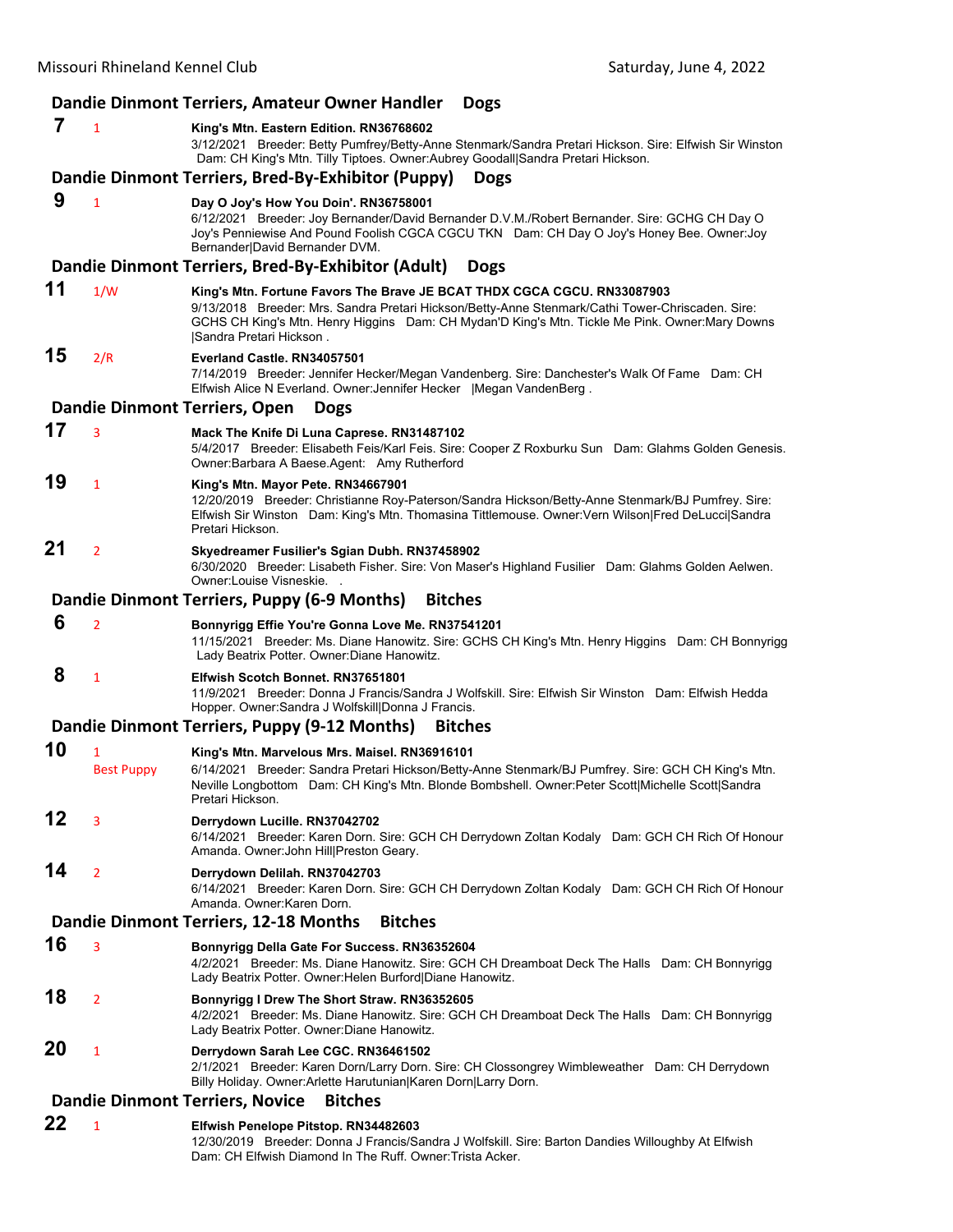|    |                               | Dandie Dinmont Terriers, Amateur Owner Handler<br><b>Bitches</b>                                                                                                                                                                                                                                                   |
|----|-------------------------------|--------------------------------------------------------------------------------------------------------------------------------------------------------------------------------------------------------------------------------------------------------------------------------------------------------------------|
| 26 | 1/R                           | King's Mtn. Kitty Kandlestick. RN36916102<br>6/14/2021 Breeder: Sandra Pretari Hickson/Betty-Anne Stenmark/BJ Pumfrey. Sire: GCH CH King's Mtn.<br>Neville Longbottom Dam: CH King's Mtn. Blonde Bombshell. Owner: Karla Bevel Sandra Pretari Hickson.                                                             |
|    |                               | Dandie Dinmont Terriers, Bred-By-Exhibitor (Puppy)<br><b>Bitches</b>                                                                                                                                                                                                                                               |
| 28 | AB                            | Derrydown Jolene. RN37042704<br>6/14/2021 Breeder: Karen Dorn. Sire: GCH CH Derrydown Zoltan Kodaly Dam: GCH CH Rich Of Honour<br>Amanda, Owner:Karen Dorn.                                                                                                                                                        |
|    |                               | Dandie Dinmont Terriers, Bred-By-Exhibitor (Adult)<br><b>Bitches</b>                                                                                                                                                                                                                                               |
| 30 | $\overline{2}$                | Day O Joy's Flora. RN36356301<br>2/16/2021 Breeder: Joy Bernander/David Bernander D.V.M./Robert Bernander. Sire: GCHG CH Day O<br>Joy's Penniewise And Pound Foolish CGCA CGCU TKN Dam: CH Day O Joy's Lucky Charm CGCA<br>CGCU TKN. Owner: Joy Bernander David Bernander DVM Robert Bernander.                    |
| 32 | 1/W/BW<br><b>Best Bred By</b> | King's Mtn. Holly Berry. RN36418801<br>12/23/2020 Breeder: Sandra Pretari Hickson/Betty-Anne Stenmark/BJ Pumfrey. Sire: GCH CH King's Mtn.<br>Neville Longbottom Dam: King's Mtn. Blonde Bombshell. Owner: Sandra Pretari Hickson Betty-Anne<br>Stenmark   BJ Pumfrey.                                             |
|    |                               | Dandie Dinmont Terriers, American Bred<br><b>Bitches</b>                                                                                                                                                                                                                                                           |
| 34 | $\mathbf{1}$                  | Dreamboat Arya Sirius. RN33912605<br>6/7/2019 Breeder: Laura W Chapal/Mike MacBeth. Sire: GCH CH Dreamboat Deck The Halls Dam: CH<br>Glahms Destination Dreamboat, Owner: Kevin Burford Helen Burford.                                                                                                             |
| 36 | $\overline{2}$                | King's Mtn. Emily Elizabeth. RN36916103<br>6/14/2021 Breeder: Sandra Pretari Hickson/Betty-Anne Stenmark/BJ Pumfrey. Sire: GCH CH King's Mtn.<br>Neville Longbottom Dam: CH King's Mtn. Blonde Bombshell. Owner: Winne Wang Sandra Pretari Hickson.                                                                |
|    |                               | Dandie Dinmont Terriers, Veteran (7-9 Years)<br><b>Bitches</b>                                                                                                                                                                                                                                                     |
| 42 | $\overline{2}$                | <b>CH Elfwish Rose Of Cimarron, RN27240005</b><br>7/2/2014 Breeder: Donna J Francis/Sandra J Wolfskill. Sire: Etsill The Macallan Dam: CH Elfwish<br>Stephanie Plum. Owner: Trista Acker.                                                                                                                          |
| 44 | 1/SEL<br><b>Best Veteran</b>  | Glahms Golden Aelwen, RN33312401<br>5/30/2015 Breeder: Mike MacBeth. Sire: Glahms Prince George Dam: Glahms Silver Frost.<br>Owner:Lisabeth Fisher.                                                                                                                                                                |
|    |                               | <b>Dandie Dinmont Terriers, Best of Breed</b>                                                                                                                                                                                                                                                                      |
| 23 |                               | GCH CH Derrydown Zoltan Kodaly. RN29549101                                                                                                                                                                                                                                                                         |
|    | <b>OHBB</b>                   | 3/24/2016 Breeder: Karen Dorn/Larry Dorn. Sire: GCHS CH Clossongrey Frankystein Dam: CH Londolozi<br>Smit Brien. Owner: Kathy Coxwell.                                                                                                                                                                             |
| 25 | BB/G3                         | CH King's Mtn. Mortimer Mouse. RN32797601<br>6/12/2018 Breeder: Mrs. Sandra Pretari Hickson/Betty-Anne Stenmark/B.J. Pumfrey. Sire: CH Hobergays<br>Fineus Fogg Dam: King's Mtn. Thomasina Tittlemouse. Owner: Betty Anne Stenmark [Bill Gorodner. Agent:<br><b>Tyler Mills</b>                                    |
| 27 |                               | CH Danchester's Zoom On Me. RN33534101<br>11/17/2018 Breeder: Hanne Tuomenoksa. Sire: Varaosanenan Baali Kone Dam: Danchester's Quake<br>Your World. Owner: Melissa Jethanandani. Agent: Marian McShane                                                                                                            |
| 29 |                               | CH Day O Joy's Glimmer. RN33686304<br>5/11/2019 Breeder: Joy Bernander/David Bernander D.V.M./Robert Bernander. Sire: GCHS CH Day O<br>Joy's Buzzy Bee CGCA CGCU TKN Dam: GCH CH Day O Joy's Private Investigator CGCA CGCU TKN.<br>Owner: Joy Bernander David Bernander DVM Robert Bernander.Agent: Kaye Atkinson |
| 31 |                               | Bonnyrigg Casey Hits A Home Run. RN35713301<br>9/25/2020 Breeder: Ms. Diane Hanowitz. Sire: GCH CH Dreamboat Splash Mountain Dam: CH Bonnyrigg<br>Lady Beatrix Potter. Owner: Diane Hanowitz. Agent: Chelsay Grubb                                                                                                 |
| 33 |                               | CH Day O Joy's Earl Grey. RN35815101<br>9/21/2020 Breeder: Joy Bernander/David Bernander D.V.M./Robert Bernander. Sire: GCH CH Dreamboat<br>Splash Mountain Dam: CH Day O Joy's Great Ball Of Fire. Owner: Joy Bernander   David Bernander<br>DVM Robert Bernander.                                                |
| 35 | <b>SEL</b>                    | GCH CH Day O Joy's Romeo. RN36373701<br>3/6/2021 Breeder: Joy Bernander/David Bernander D.V.M./Robert Bernander. Sire: CH Day O Joy's Pot O<br>Gold CGCA CGCU TKN Dam: GCH CH Day O Joy's Private Investigator CGCA CGCU TKN. Owner: Joy<br>Bernander David Bernander DVM Robert Bernander.                        |
| 40 |                               | Skyedreamer Bairn Of Campbell. RN37458901<br>6/30/2020 Breeder: Lisabeth Fisher. Sire: Von Maser's Highland Fusilier Dam: Glahms Golden Aelwen.<br>Owner:Lisabeth Fisher Heather Forbes.                                                                                                                           |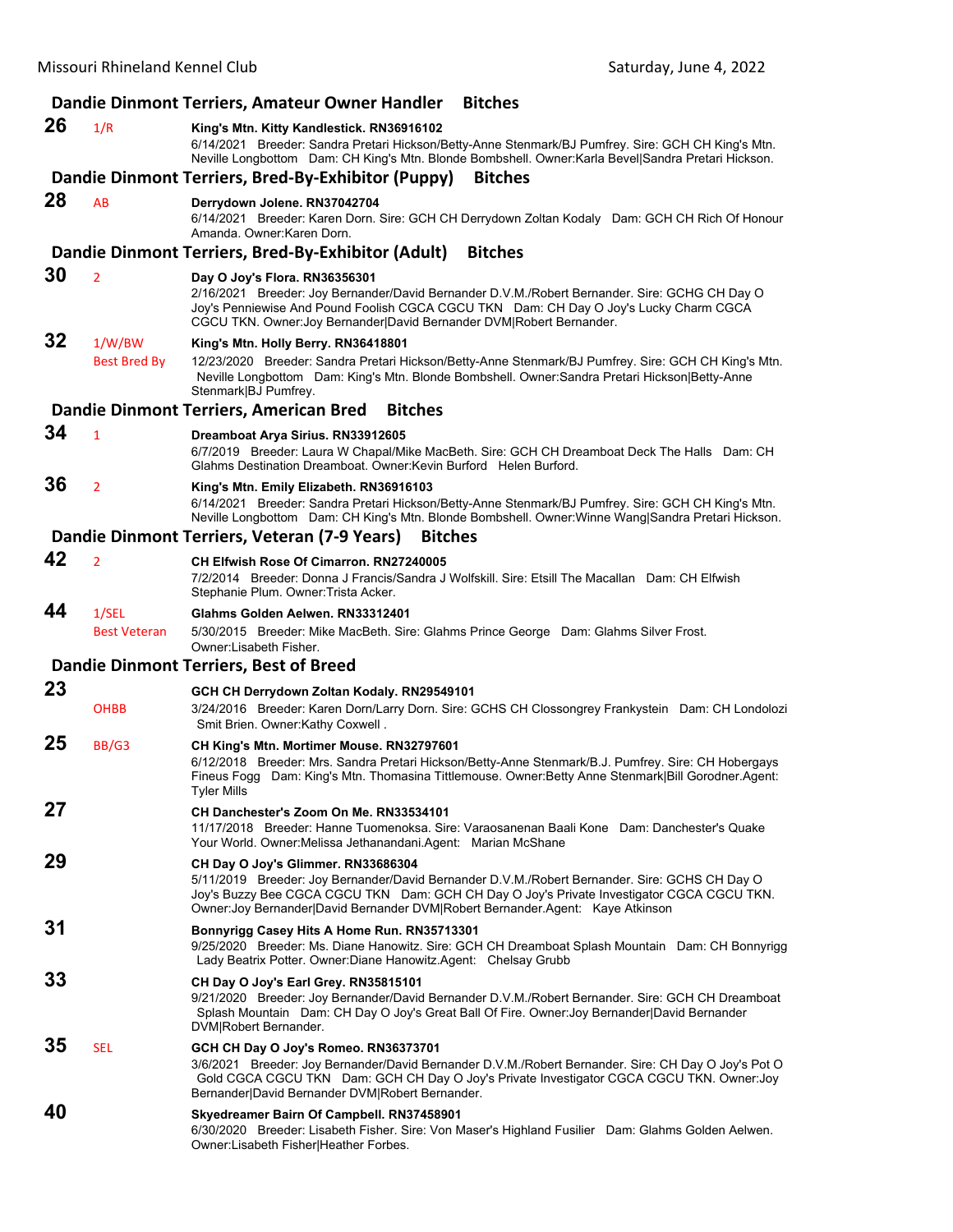Missouri Rhineland Kennel Club **Missouri Rhineland Kennel Club Saturday**, June 4, 2022

| 46                                                        |                              | GCHB CH Von Maser's Harper Lady Of The Lake. RN29345803<br>4/7/2016 Breeder: Joella Maser. Sire: CH Clossongrey Shylo Chestnuts Ona Fire Dam: CH Von Maser's<br>Highland Fling. Owner: Diane Hanowitz.                                                                                           |  |
|-----------------------------------------------------------|------------------------------|--------------------------------------------------------------------------------------------------------------------------------------------------------------------------------------------------------------------------------------------------------------------------------------------------|--|
| 48                                                        | <b>AOM</b>                   | CH King's Mtn. Tilly Tiptoes. RN32797602<br>6/12/2018 Breeder: Mrs. Sandra Pretari Hickson/Betty-Anne Stenmark/B.J. Pumfrey. Sire: CH Hobergays<br>Fineus Fogg Dam: King's Mtn. Thomasina Tittlemouse. Owner: BJ Pumfrey Betty-Anne Stenmark Sandra<br>Pretari-Hickson. Joe Metheney             |  |
| 50                                                        | <b>OS</b>                    | CH Bonnyrigg Lady Beatrix Potter. RN32931201<br>10/14/2018 Breeder: Ms. Diane Hanowitz. Sire: GCH CH King's Mtn. Neville Longbottom Dam: GCHB CH<br>Von Maser's Harper Lady Of The Lake. Owner: Diane Hanowitz. Agent: Chelsay Grubb                                                             |  |
| 52                                                        |                              | CH Elfwish Pegg'O My Heart. RN32953002<br>11/21/2018 Breeder: Sandra J Wolfskill/Donna J Francis. Sire: CH Bardolynn's O'Leary Dam: Elfwish<br>Fanny Fiddlesticks. Owner: Sandra Wolfskill Donna Francis   DOnna J Francis.                                                                      |  |
| 54                                                        | <b>AOM</b>                   | CH King's Mtn. Blonde Bombshell. RN33087901<br>9/13/2018 Breeder: Mrs. Sandra Pretari Hickson/Betty-Anne Stenmark/Cathi Tower-Chriscaden. Sire:<br>GCHS CH King's Mtn. Henry Higgins Dam: CH Mydan'D King's Mtn. Tickle Me Pink. Owner:Sandra Pretari<br>Hickson Betty-Anne Stenmark BJ Pumfrey. |  |
| 56                                                        |                              | GCH CH Skyedreamer Dew On The Heather. RN36557402<br>2/23/2021 Breeder: Lisabeth Fisher. Sire: Von Maser's Highland Fusilier Dam: Glahms Golden Aelwen.<br>Owner: Melissa Jethanandani. Agent: Marian McShane                                                                                    |  |
|                                                           |                              | <b>Dandie Dinmont Terriers, Stud Dog</b>                                                                                                                                                                                                                                                         |  |
| 23                                                        | $\mathbf{1}$                 | GCH CH Derrydown Zoltan Kodaly. RN29549101<br>3/24/2016 Breeder: Karen Dorn/Larry Dorn. Sire: GCHS CH Clossongrey Frankystein Dam: CH Londolozi<br>Smit Brien. Owner: Kathy Coxwel                                                                                                               |  |
|                                                           |                              | <b>Dandie Dinmont Terriers, Brood Bitch</b>                                                                                                                                                                                                                                                      |  |
| 48                                                        | <b>AOM</b>                   | CH King's Mtn. Tilly Tiptoes. RN32797602<br>6/12/2018 Breeder: Mrs. Sandra Pretari Hickson/Betty-Anne Stenmark/B.J. Pumfrey. Sire: CH Hobergays<br>Fineus Fogg Dam: King's Mtn. Thomasina Tittlemouse. Owner: BJ Pumfrey Betty-Anne Stenmark Sandra<br>Pretari-Hickson.                          |  |
| 54                                                        |                              | CH King's Mtn. Blonde Bombshell. RN33087901<br>9/13/2018 Breeder: Mrs. Sandra Pretari Hickson/Betty-Anne Stenmark/Cathi Tower-Chriscaden. Sire:<br>GCHS CH King's Mtn. Henry Higgins Dam: CH Mydan'D King's Mtn. Tickle Me Pink. Owner:Sandra Pretari<br>Hickson Betty-Anne Stenmark BJ Pumfrey. |  |
| Judge:                                                    |                              |                                                                                                                                                                                                                                                                                                  |  |
|                                                           |                              | 96251 Joseph R Vernuccio                                                                                                                                                                                                                                                                         |  |
|                                                           | <b>Fox Terriers (Smooth)</b> |                                                                                                                                                                                                                                                                                                  |  |
|                                                           |                              | Fox Terriers (Smooth), Sweepstakes (Puppy 9-12)<br><b>Dogs</b>                                                                                                                                                                                                                                   |  |
| 7                                                         | $\overline{2}$               | Pinnacle Back To The Future, RN36871202                                                                                                                                                                                                                                                          |  |
|                                                           |                              | 8/2/2021 Breeder: Lisa Leady/Eric Leady. Sire: GCH CH Decorum Turn Up The Drama Dam: GCHB CH<br>Pinnacle Eternal Flame. Owner: Felicia Chesser.                                                                                                                                                  |  |
| 9                                                         | 1                            | Pinnacle It's All Good Man, RN36871201                                                                                                                                                                                                                                                           |  |
|                                                           | <b>Best in Sweeps</b>        | 8/2/2021 Breeder: Lisa Leady/Eric Leady. Sire: GCH CH Decorum Turn Up The Drama Dam: GCHB CH<br>Pinnacle Eternal Flame. Owner: Lisa and Eric leady.<br>Fox Terriers (Smooth), Sweepstakes (Puppy 12-18)                                                                                          |  |
|                                                           |                              | <b>Dogs</b>                                                                                                                                                                                                                                                                                      |  |
| 15                                                        | $\mathbf{1}$                 | NZ CH Charlemagne Out With A Bang to KamaKris. 28002021<br>1/17/2021 Breeder: Carrie Tolley . Sire: NZ CH CH Halcar Just Inked<br>Dam: NZ CH Firezan Pink Floyd.<br>Owner: Kamiron and Hunter Moates   Kristina Belcher   Carrie Tolley.                                                         |  |
|                                                           |                              | Fox Terriers (Smooth), Sweepstakes (Puppy 9-12)<br><b>Bitches</b>                                                                                                                                                                                                                                |  |
| 6                                                         | AB                           | Pinnacle The Queens Gambit. RN36871203<br>8/2/2021 Breeder: Lisa Leady/Eric Leady. Sire: GCH CH Decorum Turn Up The Drama Dam: GCHB CH<br>Pinnacle Eternal Flame. Owner: Lisa and Eric leady.                                                                                                    |  |
|                                                           |                              | Fox Terriers (Smooth), Puppy (6-9 Months)<br><b>Dogs</b>                                                                                                                                                                                                                                         |  |
| 5                                                         | 1                            | Hampton Court Who Are You?. RN37692501<br>9/9/2021 Breeder: Victor Malzoni Jr Sire: GCHS CH Hampton Ct Broxden Dropthe Mic Dam: CH<br>Glendraterra Sierra Swan. Owner: Victor Malzoni Jr. Agent: Max Krainer                                                                                     |  |
| Fox Terriers (Smooth), Puppy (9-12 Months)<br><b>Dogs</b> |                              |                                                                                                                                                                                                                                                                                                  |  |
| 7                                                         | 1                            | Pinnacle Back To The Future. RN36871202<br>8/2/2021 Breeder: Lisa Leady/Eric Leady. Sire: GCH CH Decorum Turn Up The Drama Dam: GCHB CH<br>Pinnacle Eternal Flame. Owner: Felicia Chesser.                                                                                                       |  |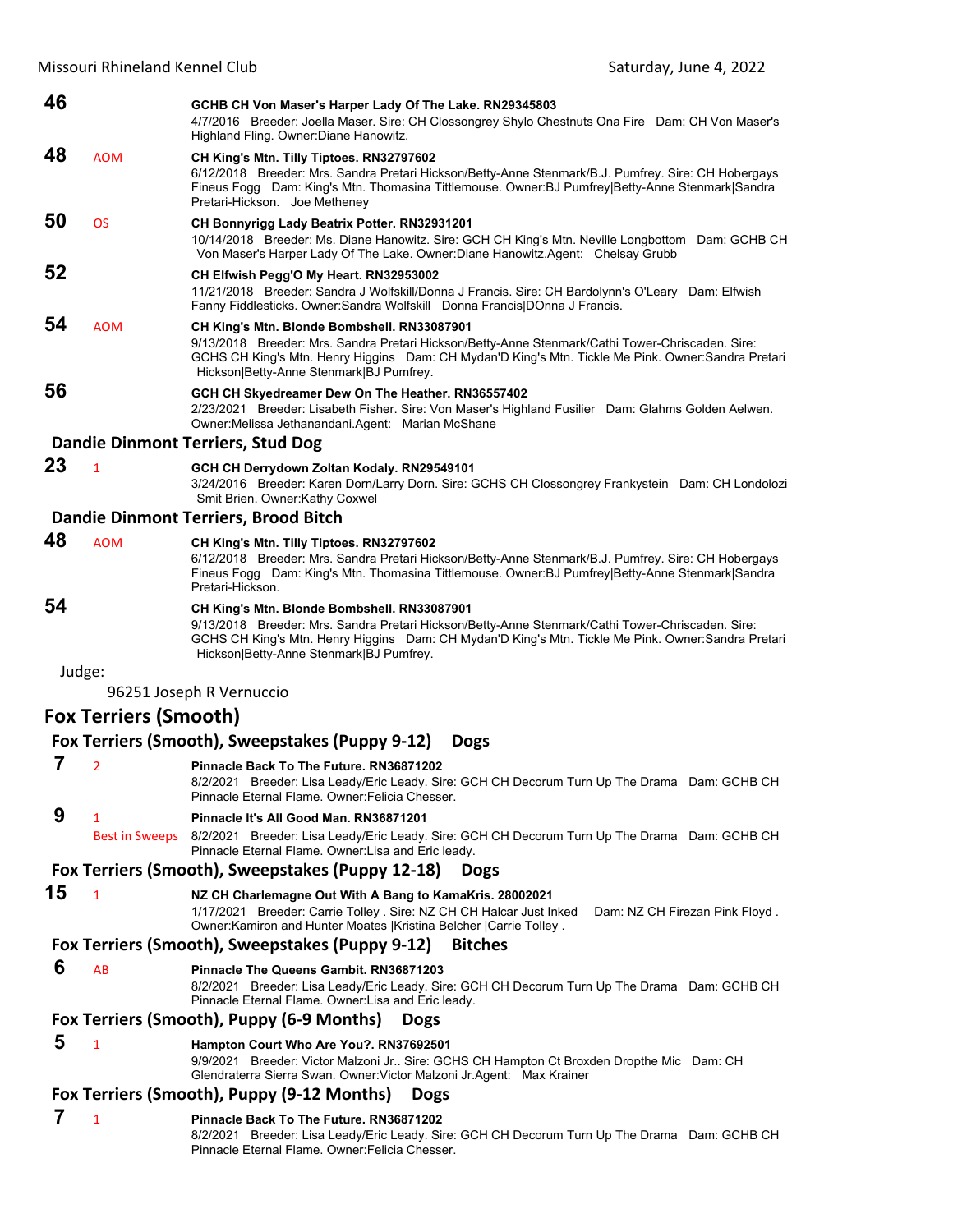|    |                                    | Fox Terriers (Smooth), Bred-By-Exhibitor (Puppy)<br><b>Dogs</b>                                                                                                                                                                                                                                                  |
|----|------------------------------------|------------------------------------------------------------------------------------------------------------------------------------------------------------------------------------------------------------------------------------------------------------------------------------------------------------------|
| 9  | 1/W/BW<br>OHBB/OHG4                | Pinnacle It's All Good Man. RN36871201<br>8/2/2021 Breeder: Lisa Leady/Eric Leady. Sire: GCH CH Decorum Turn Up The Drama Dam: GCHB CH<br>Pinnacle Eternal Flame. Owner Lisa and Eric leady.                                                                                                                     |
|    |                                    | Fox Terriers (Smooth), Bred-By-Exhibitor (Adult)<br><b>Dogs</b>                                                                                                                                                                                                                                                  |
| 11 | AB                                 | Dehtenn Acres Quintessential Boy. RN34285003<br>10/17/2019 Breeder: Debra Dehne. Sire: CH Dehtenn Acres Olin Lee Boy Dam: CH Dehtenn Acres<br>Lacee Things. Owner: Debra Dehne.                                                                                                                                  |
|    | <b>Fox Terriers (Smooth), Open</b> | <b>Dogs</b>                                                                                                                                                                                                                                                                                                      |
| 15 | 1/R                                | NZ CH Charlemagne Out With A Bang to KamaKris. 28002021<br>1/17/2021 Breeder: Carrie Tolley . Sire: NZ CH CH Halcar Just Inked<br>Dam: NZ CH Firezan Pink Floyd.<br>Owner: Kamiron and Hunter Moates   Kristina Belcher   Carrie Tolley.                                                                         |
|    |                                    | Fox Terriers (Smooth), Bred-By-Exhibitor (Puppy)<br><b>Bitches</b>                                                                                                                                                                                                                                               |
| 6  | AB                                 | Pinnacle The Queens Gambit, RN36871203<br>8/2/2021 Breeder: Lisa Leady/Eric Leady. Sire: GCH CH Decorum Turn Up The Drama Dam: GCHB CH<br>Pinnacle Eternal Flame. Owner: Lisa and Eric leady.                                                                                                                    |
|    | Fox Terriers (Smooth), Open        | <b>Bitches</b>                                                                                                                                                                                                                                                                                                   |
| 8  | AB                                 | Foxcove Lorquest In The Spotlight. RN28855904<br>11/9/2015 Breeder: Lorrie Worden/Sarah Covell/Lesesma Heberto. Sire: CH Foxtales Joy Division Dam:<br>CH Foxcove Evening Song At Lorquest. Owner: Debra Dehne.                                                                                                  |
| 10 | 1/W                                | Safari Moon In The Spotlight. RN34904204<br>12/14/2019 Breeder: Herberto J Ledesma. Sire: CH Music's Ethan Dam: CH Tada N Groove's A Beautiful<br>Place. Owner: James Bridges Maria Bridges Herberto Ledesma.Agent: Leonardo Garcini                                                                             |
|    |                                    | Fox Terriers (Smooth), Best of Breed                                                                                                                                                                                                                                                                             |
| 12 |                                    | GCH CH Ambers Have Faith With Warwick, RN34674401<br>1/25/2020 Breeder: Donnice Dowell/Rosalie Duvall/Danielle Snyder/Delaney Snyder. Sire: CH Ambers<br>God Of War Dam: Ambers Cha Ching. Owner:Donnice Dowell Rosalie Duvall Izabelle Burg.                                                                    |
| 14 | <b>SEL</b>                         | GCHB CH Mill Pond Liberty Hills Layla. RN35233104<br>4/23/2020 Breeder: Martin Kralik/Pat Jordan Kralik/Catherine Myton/Linda Nelson. Sire: CH Belfox Ink<br>Dam: GCHS CH Foxterity Warfox Sun's Up!@High Mtn. Owner:janalee veselica  Gary Veselica.Agent:<br>allison sunderman                                 |
| 16 | BB                                 | GCHS CH Aimhi Head Dover Heels, RN35491204<br>9/13/2020 Breeder: Amy Rutherford. Sire: CH Aimhi Type Cast Dam: GCH CH Aimhi For Fox Sake.<br>Owner:Amy Rutherford Barbara Miller Peter Holson.                                                                                                                   |
| 17 | SEL                                | GCH CH Flawlessly Accelerate. RN33021001<br>7/19/2018 Breeder: Billy Huntington, Sire: GCHS CH Simphuni's Vaudeville Dam: CH Osage's Lets Get<br>This Party Started. Owner: Billy Huntington.                                                                                                                    |
| 18 | AB                                 | CH Dehtenn Acres Reeghan. RN35704701<br>9/30/2020 Breeder: Debra Dehne. Sire: Windkist Moonshadow At Dehtenn Acre Dam: Dehtenn Acres<br>Olyve Oyl. Owner: Debra Dehne.                                                                                                                                           |
| 19 | OS                                 | GCHS CH Flawlessly I Mustache You A Question. RN33021002<br>7/19/2018 Breeder: Billy Huntington. Sire: GCHS CH Simphuni's Vaudeville Dam: CH Osage's Lets Get<br>This Party Started. Owner: Kamiron and Hunter Moates Kristina Belcher   T Blankenship C Toley.                                                  |
| 21 |                                    | GCH CH Foxshire Unauthorized Access With Turcoys BCAT. RN33638802<br>3/27/2019 Breeder: Christine Martin/Dawn Gallo. Sire: CH Cheltenham Casino Royal Dam: CH Turcoys<br>West Meade Good Girl Gone Bad. Owner:Kalyn Erickson Erica Dunlavey Jaime Taylor Christine Martin.                                       |
| 23 | AB                                 | CH Torquay S Cuddly Like A Panda. RN37447401<br>4/27/2021 Breeder: Marcelo Chagas/Marco Flavio Botelho/alessandra botelho/Matheu botelho. Sire:<br>Hampton Court's Guac Your World Dam: Maetorquay S Hopes And Dreams. Owner: Victor Malzoni<br>Jr Marco Botelho Alessandra Botelho L Krainer Agent: Max Krainer |
|    | undao.                             |                                                                                                                                                                                                                                                                                                                  |

96251 Joseph R Vernuccio

# **Fox Terriers (Wire)**

# **Fox Terriers (Wire), Sweepstakes (Puppy 12‐18) Dogs**

# **5** <sup>1</sup> **Chief Zazou Of Questover BCAT. RN36324803**

Best in Sweeps 4/2/2021 Breeder: Melinda Littrell. Sire: Louie Of May Hill Dam: Emmie Of May Hill. Owner:Suzanne L Miller.

# **Fox Terriers (Wire), 12‐18 Months Dogs**

# **5** <sup>1</sup> **Chief Zazou Of Questover BCAT. RN36324803**

4/2/2021 Breeder: Melinda Littrell. Sire: Louie Of May Hill Dam: Emmie Of May Hill. Owner:Suzanne L Miller.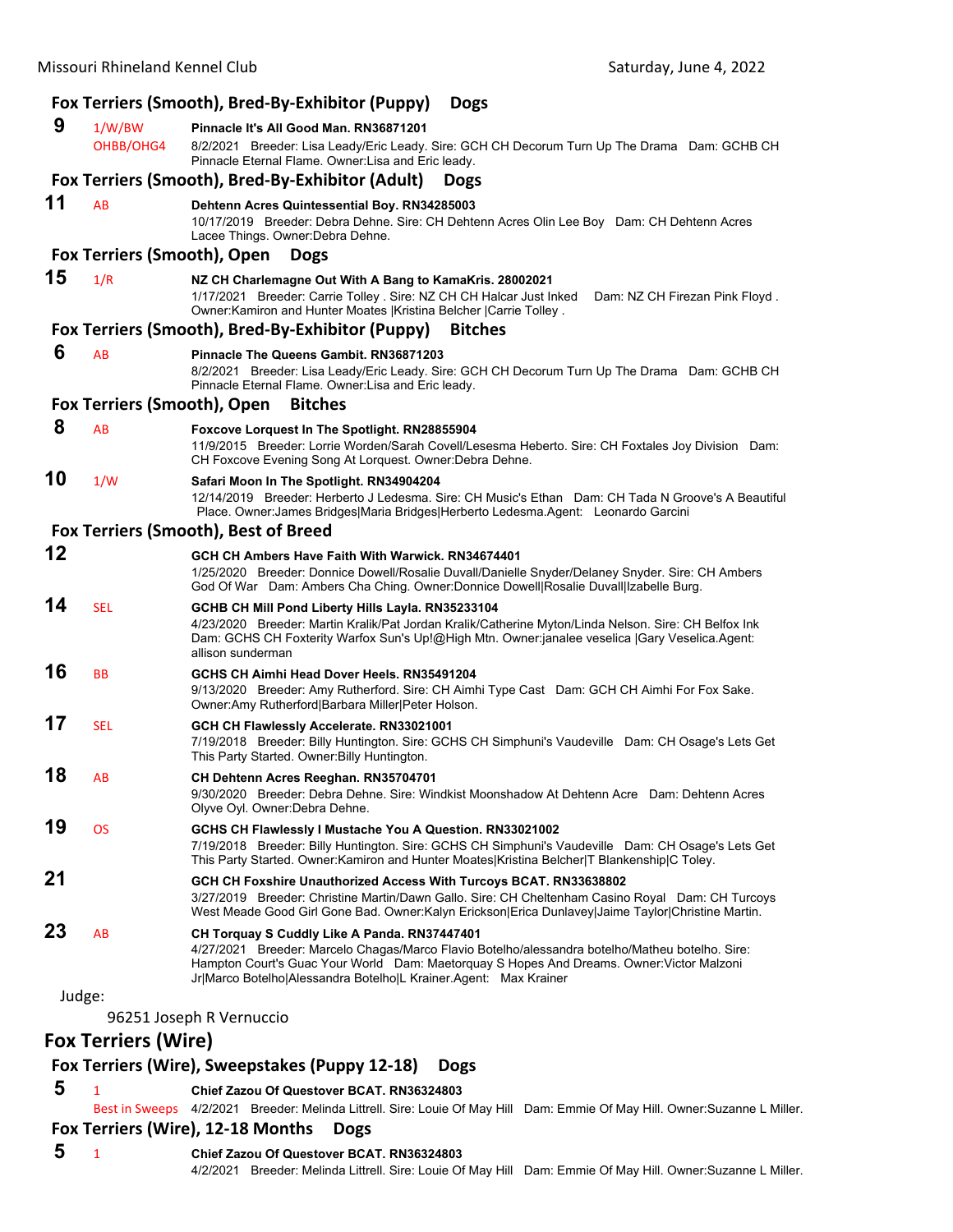#### **Fox Terriers (Wire), Amateur Owner Handler Dogs**

# **5** 1/W **Chief Zazou Of Questover BCAT. RN36324803**

4/2/2021 Breeder: Melinda Littrell. Sire: Louie Of May Hill Dam: Emmie Of May Hill. Owner:Suzanne L Miller.

#### **Fox Terriers (Wire), 12‐18 Months Dogs**

#### **6** AB **Destiny De La Rosa. RN37533801**

5/7/2021 Breeder: Thomas Weiss/Manuela Weiss. Sire: Benelux Winner Fruhjahrs-Sg Primeur De La Rosa Dam: De La Rosa Od Rytire Malovce. Owner:Juliana Esquivel|Erick Lago.Agent: Max Krainer

#### **Fox Terriers (Wire), Best of Breed**

 **7** BB **GCHS CH Foxhollow Mr Tambourine Man At Foxhaus. RN33380707** 2/8/2019 Breeder: David I Barish/Catherin J O'brien/Andrew Di Giorgio. Sire: GCHS CH Irvonhill Voignier Dam: GCHS CH Foxhaus Catching Fire At Foxhollow. Owner:Donna Igou|Ronals Igou.Agent: Leonardo Garcini  **8** OS **GCH CH Ascot Shes A Pistol V. Aljamar. RN34608902**

# 3/3/2020 Breeder: Debra Harper. Sire: GCH CH Ashgrove Bullet Proof Foxhouse Dam: Ascot Miss

Dickens. Owner:Debra Harper|Marilyn Laschinski.Agent: Lisa Bettis

Judge:

96251 Joseph R Vernuccio

# **Glen of Imaal Terriers**

#### **Glen of Imaal Terriers, Best of Breed**

#### **6** BB **GCHB CH Kilkenny's Wild Honey. RN33139005**

OHBB 2/5/2019 Breeder: Susan Dunbar Blum/Jake Blum/Michael Greene. Sire: GCHS CH Ber-D-Mar Sweet William O'Shea Dam: GCHS CH Kilkenny's Granite Glen Rooney. Owner:Emily Bennett|Susan Blum.

Judge:

96251 Joseph R Vernuccio

# **Kerry Blue Terriers**

# **Kerry Blue Terriers, Puppy (9‐12 Months) Bitches**

### **6** 1/W **Teagan's Punk Rocker At Cavan. RN36797101**

7/31/2021 Breeder: Heather Hunter/Alin Retezatu. Sire: GCHS CH Gaelgorm Shades Of Darkness Dam: CH Teagan's Don't Have To Play Fair. Owner:Georgianne and Thomas Reiling|Thomas Reiling.

#### **Kerry Blue Terriers, Best of Breed**

| ΩS                   | CH Kellsenberg Go Fly A Kite CA. RN32675904                                                                                                                                                                                               |
|----------------------|-------------------------------------------------------------------------------------------------------------------------------------------------------------------------------------------------------------------------------------------|
| <b>OHBB</b>          | 9/26/2018 Breeder: Megan Vandenberg/Jennifer Hecker. Sire: GCHS CH Gaelgorm Shades Of Darkness<br>Dam: CH Kellsenberg's Lollipop Lollipop. Owner: Jennifer Hecker   Megan VandenBerg.                                                     |
| <b>B<sub>B</sub></b> | GCHB CH Cheron's Smoke On The Water, RN30976201<br>5/31/2017 Breeder: Cheryl Purcell/Ronald J Purcell Jr Sire: GCHS CH Dinnyesvarosi Mexico Dam:<br>GCHS CH Cheron's Dirty Water. Owner: Cheryl Purcell Ronald Purcell Agent: Lisa Bettis |

Judge:

96251 Joseph R Vernuccio

# **Miniature Bull Terriers**

#### **Miniature Bull Terriers, Best of Breed**

# **6** BB **GCHS CH Aberdeen Dayum Girl @ Spitfire & Brownstone. RN34475201**

8/4/2019 Breeder: Karen Toland/Jason McIlwaine/Crissy Brown-Stone. Sire: Extravert Golem Dam: GCHS CH Brownstone's Supermarine Spitfire. Owner:Alisha Koxlien |Karen Toland|Crissy Brown-Stone|Jason McIlwaine.Agent: Laura King

Judge:

96251 Joseph R Vernuccio

#### **Miniature Schnauzers**

#### **Miniature Schnauzers, Open Dogs**

#### **5** AB **Axcium's Bulletproof. RN37157503**

5/16/2021 Breeder: Hilde Haakensen. Sire: CH Axcium Love Bites From Cholet Dam: CH Axcium's Crazyass. Owner:Hilde Haakensen.Agent: Leonardo Garcini

#### **Miniature Schnauzers, Open Bitches**

- **6** AB **Blythewood I Only Have Eyes For You. RN36503903**
	- 4/18/2021 Breeder: Janet A Smith. Sire: CH Blythewood Matinee Idol Dam: Blythewood Bright Sunny Day. Owner:Janet Smith. Margary Good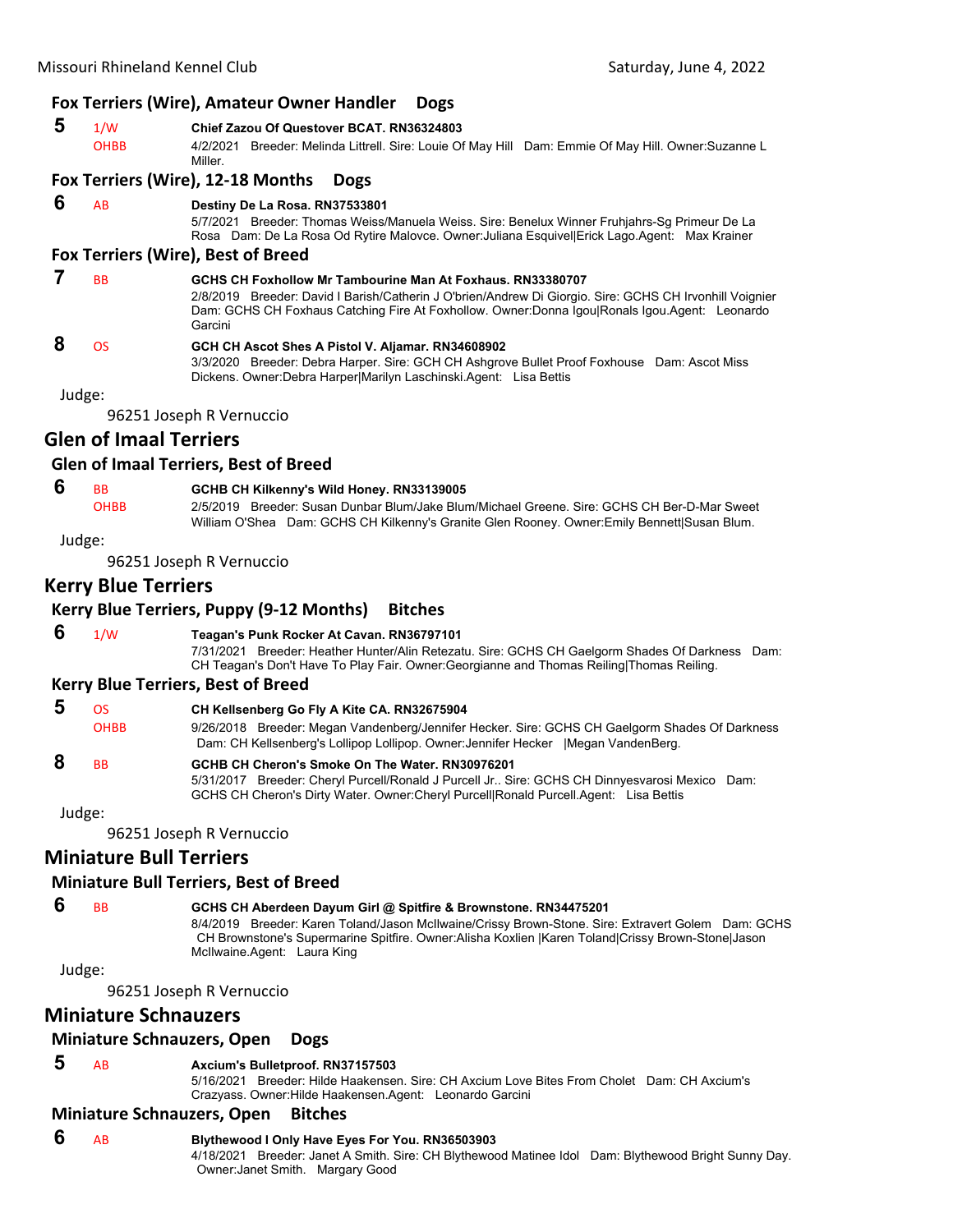#### **Miniature Schnauzers, Best of Breed**

#### **7** AB **CH Carmel Live Wire. RN36214701**

3/29/2021 Breeder: Mrs. Carma Louise Ewer/Mrs. Sandy Trujillo. Sire: GCHB CH Allaruth Carmel Just Kidding Around V Sole Baye Dam: CH Carmel Still The One For Prairie Winds. Owner:Akiko Takizawa|Carrma Ewer.

Judge:

96251 Joseph R Vernuccio

# **Norfolk Terriers**

#### **Norfolk Terriers, Open Dogs**

 **5** AB **Red King's Lynn Chili Pepper. RN37726801**

7/5/2021 Breeder: Rafael Mergulhao. Sire: Red King's Lynn Carquinyolis Dam: Kinsridge Know How. Owner:Lesley R Walter .Agent: Allison Sunderman

#### **Norfolk Terriers, Best of Breed**

| <b>B<sub>B</sub></b> | CH Barnstable Folda My Ear. RN34464102                                                                |
|----------------------|-------------------------------------------------------------------------------------------------------|
| <b>OHBB</b>          | 11/29/2019 Breeder: Sandra Stemmler/Robin Coppedge. Sire: CH Barnstable A Future To Believe In TKN    |
|                      | Dam: GCHS CH Nightingale's Carry On At Barnstable. Owner: Jodie Childers Tim Childers Molly Childers. |
| SFI.                 | GCH CH Freedom's Venus Of Max-Well, RN36284203                                                        |
|                      | 10/12/2020 Breeder: Akiko Takizawa/Masayuki Fukuda. Sire: CH Max-Well's Villian Dam: GCHB CH          |
|                      | Hikari Of Forest Scene Jp. Owner: Akiko Takizawa   Hidemi Yoshizawa.                                  |

Judge:

96251 Joseph R Vernuccio

# **Norwich Terriers**

## **Norwich Terriers, Bred‐By‐Exhibitor (Adult) Bitches**

| 6  | 1/W/BW/OS<br><b>OHBB</b>      | Denwich Rave Reviews, RN34770101<br>3/10/2020 Breeder: Denise Marie Faulkner/Diane Marie Gaines/Tobi Strickland, Sire: GCH CH Denmar's<br>Kick The Dust Up Dam: CH Dignpop Lunar Eclipse. Owner: Denise Faulkner Diane Gaines Magda<br>Chiarella.                                    |
|----|-------------------------------|--------------------------------------------------------------------------------------------------------------------------------------------------------------------------------------------------------------------------------------------------------------------------------------|
| 8  | 2/R                           | Camio's Angelite Chakra Amulet. RN35862102<br>10/9/2020 Breeder: Catherine Rogers. Sire: GCHG CH Camio's Educated Exemplar Dam: CH Camio's<br>Her Royal Hotness. Owner:CATHERINE A ROGERS.                                                                                           |
|    | <b>Norwich Terriers, Open</b> | <b>Bitches</b>                                                                                                                                                                                                                                                                       |
| 10 | $\mathbf{1}$                  | Stoneypoint's Time To Dream. RN31432901<br>8/2/2017 Breeder: Lynn Keller/Jeri L McClure. Sire: GCH CH Foxglyn's Foto Finnish Di Dio' Dam: GCHB<br>CH Barnstable's Dreamcatcher. Owner: Lynn Keller Jeri L. McClure.                                                                  |
|    |                               | <b>Norwich Terriers, Best of Breed</b>                                                                                                                                                                                                                                               |
| 5  | <b>SEL</b>                    | GCHS CH Roserock's The Gambler FDC, RN29981401<br>9/3/2016 Breeder: Ellen Ford. Sire: GCH CH Roserock's My Cousin Vinny Dam: CH Roserock's Harper<br>Lee. Owner: Ellen Lucas. Agent: Leonardo Garcini                                                                                |
| 7  |                               | GCH CH Barnstable Reverie's Just You Wait At Corwich, RN31164004<br>8/14/2017 Breeder: Mrs. Sandra H Stemmler/Ann R Carlson. Sire: GCH CH Janoras Simply A Legacy<br>Dam: CH Barnstable Black Eyed Pea. Owner: Elizabeth Pruitt Sandra Stemmler Ann Carlson.                         |
| 9  |                               | <b>CH Taliesin Oceanside Tryst With Glengariff. RN33026202</b><br>11/4/2018 Breeder: Lisa Sons/Judith H Laffey. Sire: GCHP CH Abbedale Life Of Riley At Glengariff Dam:<br>CH Taliesin Red Red Wine. Owner: Ann R Carlson   Judith H Laffey . Agent: Allison Sunderman               |
| 11 |                               | GCH CH Camio's Walking On Air For Half A Bob. RN33165302<br>11/3/2018 Breeder: Catherine Rogers. Sire: Half A Bob's American Hero Dam: GCH CH Camio's Defying<br>Gravity. Owner:CATHERINE A ROGERS.                                                                                  |
| 12 |                               | Barnstable Reverie's In The Red Again. RN36685301<br>4/10/2021 Breeder: Ann R Carlson/Mrs. Sandra H Stemmler. Sire: GCH CH Camio's Walking On Air For<br>Half A Bob Dam: CH Barnstable Reverie's Well Red. Owner: Ann R Carlson   Mrs. Sandra H Stemmler<br>Agent: allison sunderman |
| 14 | <b>SEL</b>                    | CH Alegria All That Jazz. RN35903402<br>11/7/2020 Breeder: Claire Johnson/Maria Kelley. Sire: GCHG CH Itsy Bitsy Thistledown Family Ties Dam:<br>GCH CH Alegria Suzie Six-Pence. Owner: Maria Kelly Agent: Judi Hartell                                                              |
| 15 | <b>BB</b>                     | GCHS CH Barnstable Ripple Effect. RN33840801<br>3/17/2019 Breeder: Sandra Stemmler/Judi Hartell/Patsy Wade. Sire: GCHS CH Thunderwood's First<br>Robin Of Spring Dam: GCH CH The Island's One Cute Cookie. Owner: Sandra Stemmler Judi Hartell.<br>Maria Kelley                      |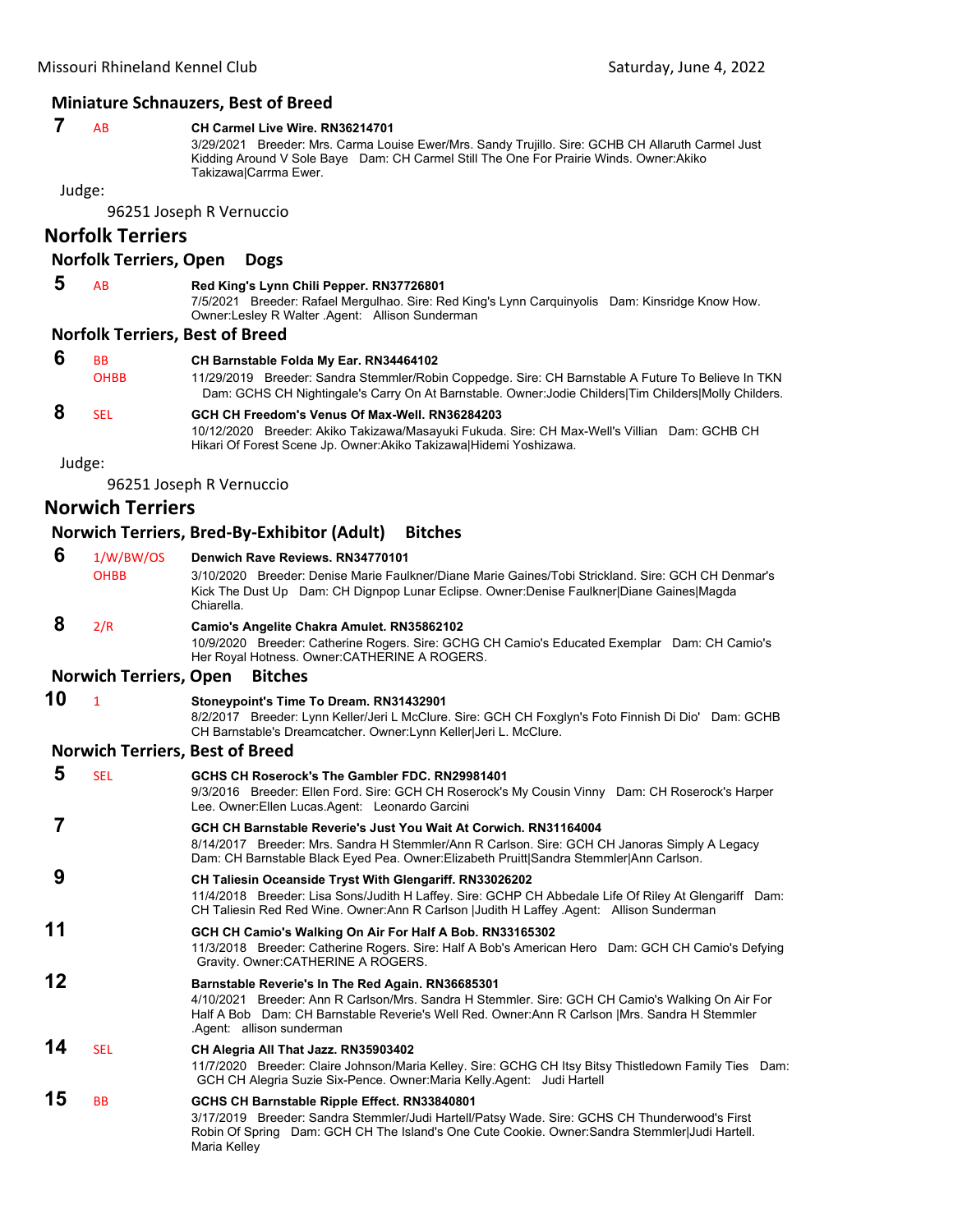96251 Joseph R Vernuccio

# **Parson Russell Terriers**

#### **Parson Russell Terriers, Best of Breed**

# **5** BB **GCHS CH Highland Downs Art Of The Deal. RN34457303**

1/30/2020 Breeder: Rita Ford. Sire: GCHG CH Highland Downs Helltoupee TKN Dam: CH Highland Downs Bona Fide. Owner:Rita Ford.Agent: Jody Paquette-Garcini

Judge:

96251 Joseph R Vernuccio

### **Russell Terriers**

#### **Russell Terriers, Puppy (6‐9 Months) Dogs**

|  | Equipage Rocky Raccoon. RN37042502 |
|--|------------------------------------|
|--|------------------------------------|

10/11/2021 Breeder: Rebecca Patoile. Sire: CH Geisler's Abbey Road CGCA TKP Dam: Jackart Godmother Fairy. Owner:Alex Geisler.

#### **7** 1/R **Geisler's Triple Crown. RN37347502**

12/3/2021 Breeder: Alex Geisler. Sire: CH Geisler's Abbey Road CGCA TKP Dam: Geisler's Twist Du Valon. Owner:Edie Mashburn.

#### **Russell Terriers, Puppy (9‐12 Months) Dogs**

#### **9** 1/W/BW **Bluegrass Louisville Slugger. RN36663106**

7/12/2021 Breeder: Constance Rena Snider. Sire: CH Geisler's Abbey Road CGCA TKP Dam: Wildjack Lady Kali. Owner:Constance Snider.Agent: Debra Mattingly

# **11** <sup>2</sup> **Bluegrass Scallywagg. RN37022203**

9/1/2021 Breeder: Mrs. Constance Rena Snider. Sire: D.B.F. Swashbuckler Dam: CH Geisler's Yellow Submarine. Owner:Alex Geisler.

#### **Russell Terriers, Open Dogs**

#### **17** <sup>1</sup> **Havens Big Jake. RN33400104**

1/14/2019 Breeder: Christy June Winslow/Darel Wayne Winslow. Sire: GCH CH Quantum Casanova Dei Due Leoni Dam: CH Havens Make A New Plan. Owner:Perry Payson.

#### **Russell Terriers, Puppy (6‐9 Months) Bitches**

#### **6** 1/W/OS **Bluegrass Living On A Prayer. RN37442101**

11/18/2021 Breeder: Connie Snider. Sire: CH Falling Branch Rock On! Dam: CH Journey's End Winning Bet At Bluegrass. Owner:Constance Snider.Agent: Rebecca Cross

#### **Russell Terriers, Best of Breed**

#### **14** SEL **CH Foxfield's Hampton Classic. RN29100001**

2/28/2016 Breeder: Christy Rebehn/Sue Sobel/Jordan Iovino. Sire: CH Dbf Starkweather Special Sauce Dam: Foxfield Fairy Footsteps. Owner:Alex Geisler.

# **15** SEL **kajsenborg's nirvana. DK047722021**

2/19/2021 Breeder: tenna grenaae. Sire: dorte-martina snoop dog Dam: kajsenborg's shamless. Owner:Mark Ulrich |tenna grenaae.Agent: allison sunderman

# **19 CH Geisler's Abbey Road CGCA TKP. RN32205601**

OHBB 4/27/2018 Breeder: Alex Geisler. Sire: GCH CH Jackandfish 2 Much Naughty JE CAA DCAT RATS TKN Dam: CH Geisler's Let It Be. Owner:Alex Geisler.

# **21 CH Bluegrass Hugo Boss. RN35921901**

12/19/2020 Breeder: Connie Snider. Sire: Lyrical's You're In Good Hands Dam: CH Journey's End Winning Bet At Bluegrass. Owner:Alex Geisler|Connie Snider.

# **23** BB/G4 **GCH CH Let's Rock Xtremely Fast. RN37131301**

5/1/2019 Breeder: Karoliina Bly. Sire: Kanix Fast Track Dam: Let's Rock Querida Mia. Owner:Patti Howard|Jill Ferrera|Alan Hargrave|Vickie Swarowski|Terry Cassidy.Agent: Gustavo Molinari

#### Judge:

100809 Mrs. Bergit Coady‐Kabel

# **Scottish Terriers**

#### **Scottish Terriers, Open Dogs**

 **7** 1/W/BW **Wilscot's Star Trek. RN35711102**

10/10/2020 Breeder: Pamela Wilson. Sire: CH Beinnein's Jack Of Diamonds Dam: CH Benscot Wilscot Power Legacy. Owner:Pamela Wilson |Sheri G Ray |Rebecca Myers .Agent: Allison Sunderman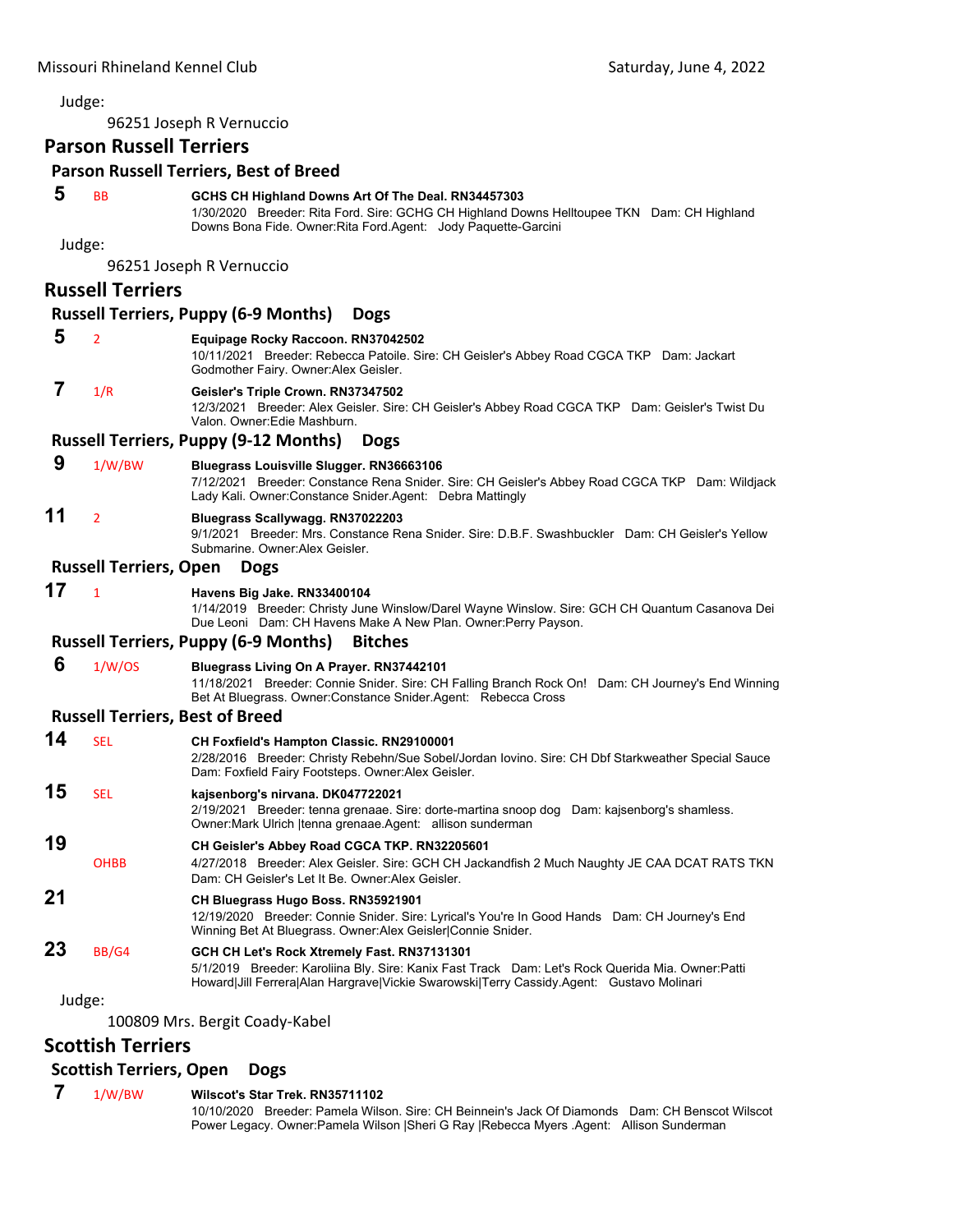#### **Scottish Terriers, 12‐18 Months Bitches**

 **6** 1/W/OS **Afterglow's Truly Scrumptious At Thistle And Rock. RN36187301** 2/14/2021 Breeder: Lisa Inman Lee. Sire: GCHS CH Afterglow's A Storms A Coming Dam: Afterglow's Saunter To Paisley. Owner:Lisa Wright |Lisa Lee. **Scottish Terriers, Open Bitches 8** AB **Rumors Hells On Wheels. RN36010801** 5/23/2020 Breeder: Ms. Cheryl L. Bath. Sire: GCH CH Anstamm Titan Takes By Storm Dam: GCH CH Rumors Viva Rock Vegas. Owner:Cheryl L Bath .Agent: allison sunderman **10** AB **Mcphee's Bright Skye. RN36419205** 4/25/2021 Breeder: Joanne Janssen/Helen E Krisko. Sire: GCH CH Destiny's Code Of Honor Dam: CH Kriscot's Mcphee's Flash Of Sunshine. Owner:Allyson Cox.Agent: Margery Good **Scottish Terriers, Best of Breed 11** SEL **GCHB CH Hiq's Always A Tiger. RN33423603** 2/24/2019 Breeder: Nancy Schaus/Regina Hess. Sire: GCH CH Wild Wind Vintage Black Dam: CH Hiq's Miss B. Owner:Lisa Gerstner|Regina Hess.Agent: Leonardo Garcini **15** BB **GCHS CH Anstamm Auld Tartan Tradition. RN34889901** 3/15/2020 Breeder: Anstamm Knl. Sire: GCH CH Anstamm Titan Takes By Storm Dam: CH Anstamm Baby I'm Worth It. Owner:Diane Beck .Agent: Allison Sunderman Judge: 96251 Joseph R Vernuccio **Sealyham Terriers Sealyham Terriers, Puppy (9‐12 Months) Dogs 5** 2/R **Blackmore's Sweetmeadows Citation. RN36786704** 6/23/2021 Breeder: Patricia Kennedy/Sarah Boyd. Sire: CH Thistle And Rock Somewhat Classified Dam: Blackmore's Ruby Slippers. Owner:RL Robison |Pattie Kennedy.  **7** 1/W **Ellusion's King Oberon at Good Thunder. RN36947504** 7/18/2021 Breeder: Michelle Erickson/Erica Erickson. Sire: GCHS CH Ellusion's Ramesses The Great Dam: CH Brehannon's Bjornce. Owner:Alexa King Bolland. **Sealyham Terriers, Puppy (9‐12 Months) Bitches 6** <sup>2</sup> **Afterglow's The Ring Leader. RN36709404** 6/18/2021 Breeder: Lisa Inman Lee. Sire: CH Casino Royale Of Taita's Ushabti At Afterglow Dam: CH Afterglow's Merry Marigold. Owner:Beth Firulli.  **8** <sup>1</sup> **Blackmore's Mata Hari Garbo. RN36786703** 6/23/2021 Breeder: Patricia Kennedy/Sarah Boyd. Sire: CH Thistle And Rock Somewhat Classified Dam: Blackmore's Ruby Slippers. Owner:Jane Vanscoik |Pattie Kennedy . **10** <sup>3</sup> **Ellusion's Watch Me Impress'Em At Afterglow. RN36947503** 7/18/2021 Breeder: Michelle Erickson/Erica Erickson. Sire: GCHS CH Ellusion's Ramesses The Great Dam: CH Brehannon's Bjornce. Owner:Lisa Inman Lee. **Sealyham Terriers, 12‐18 Months Bitches 12** <sup>1</sup> **Goodspice Amazing Grace. RN35768503** 12/28/2020 Breeder: Cheryl Selz/Margery Good. Sire: CH Efbe Goodsprice Eros Avalonis Dam: CH Dudwell Edwina Easy Come Easy Go. Owner:Rebecca Haddock|Gary Haddock. **14** AB **Bespoke Thunder Rd Rear Window Ethics. RN36670206** 5/17/2021 Breeder: Ms. Aimee Lynn Koch. Sire: GCH CH Didgeridoo's Mambo Number Five Dam: GCH CH Thunder Rd Bring The Boys Back Home. Owner:Aimee L Koch. **Sealyham Terriers, Bred‐By‐Exhibitor (Adult) Bitches 16** AB **Blackmore's Lady Sybil. RN34806604** 3/1/2020 Breeder: Patricia Kennedy/Sarah Boyd. Sire: CH Thistle N Rock Blackjack By Tripp Dam: Blackmore's Ruby Slippers. Owner:Chyrl Mosley |Pattie Kennedy . **18** 1/W/BW **Alibi's Above Suspicion. RN35618307** 11/26/2020 Breeder: Katherine M Flack/Carolyn Echelbarger. Sire: CH Efbe's Goodspice Semper Fi Dam: GCH CH Bluff's End Dreamboat Annie. Owner:KATE FLACK KEITH JACOBSON. **20** AB **Ellusion's Queen Of The Gods Hera. RN35765105** 11/19/2020 Breeder: Michelle Erickson/Erica Erickson. Sire: GCHS CH Ellusion's Ramesses The Great Dam: CH Brehannon's Bjornce. Owner:Michelle Erickson|Erica Dunlavey. **Sealyham Terriers, Open Bitches 22** <sup>1</sup> **Walnut Ridge's Sage. RN35646804** 9/30/2020 Breeder: Teresa Smith/Ronne June. Sire: CH Hotshot's Mr. Wonderful Dam: CH Cherrydun

Majorette For Shshown. Owner:Teresa Smith.Agent: Leonardo Garcini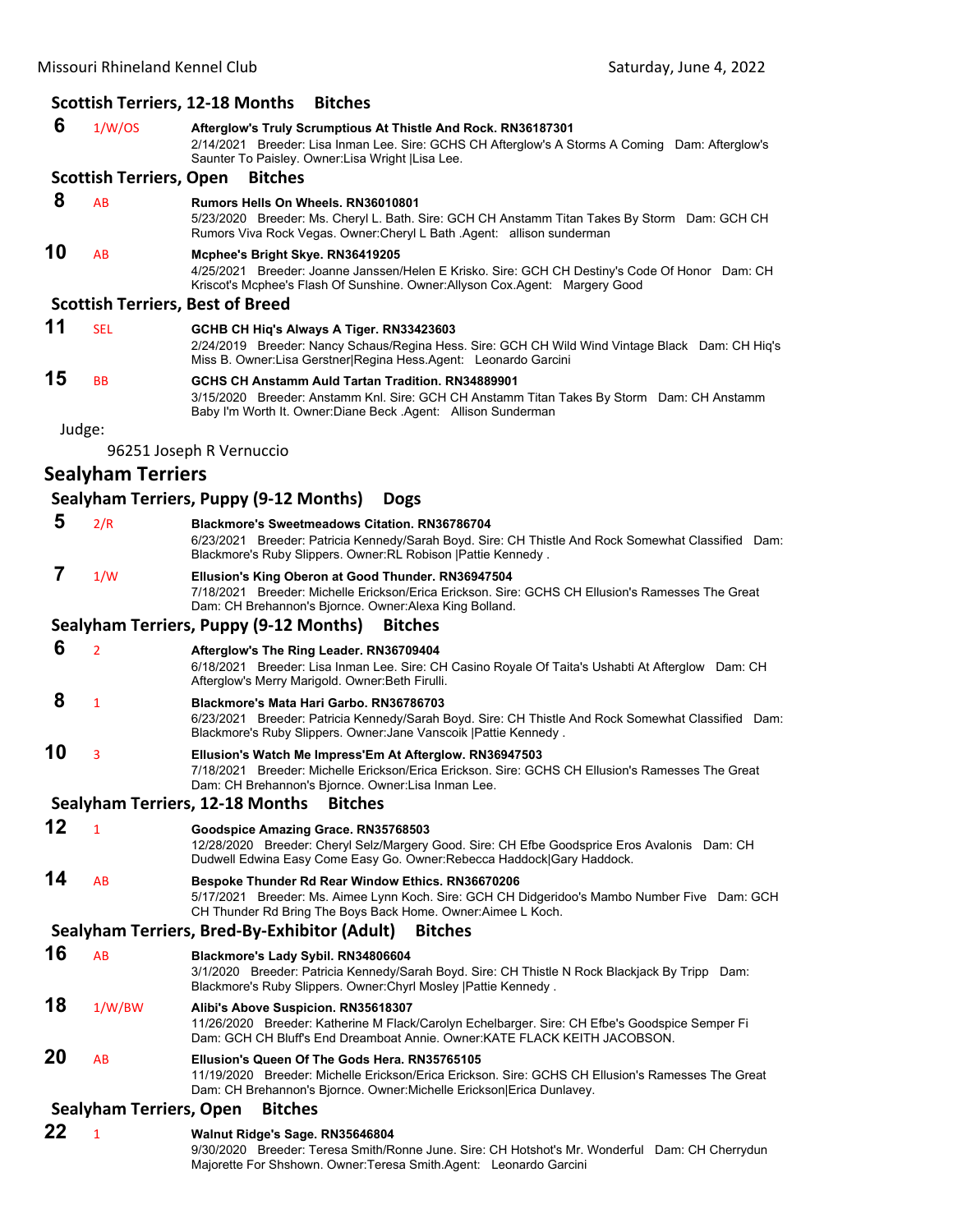| 24     | 3                       | Thistle & Rock Uncanny Secret Affair At Bluaire. RN35967401<br>5/18/2020 Breeder: Lisa M Wright. Sire: CH Forlegd In Love With Yondu Dam: Cepage Show Me A<br>Clockstopper. Owner:Heberto Ledesma Jane Trace  Deirdre Rahn Lisa Wright Joseph Franklin.Agent: Gustavo Molinari                               |
|--------|-------------------------|--------------------------------------------------------------------------------------------------------------------------------------------------------------------------------------------------------------------------------------------------------------------------------------------------------------|
|        | Sealyham Terriers, Open | <b>Bitches</b>                                                                                                                                                                                                                                                                                               |
| 34     | $\overline{2}$          | Raven Oak Glamour Girl. RN36071102<br>2/15/2021 Breeder: Hope Browne. Sire: GCH CH Didgeridoo's Mambo Number Five Dam: GCHB CH<br>Dartan's Company Glamorous Lady. Owner: Hope Browne.                                                                                                                       |
|        |                         | <b>Sealyham Terriers, Best of Breed</b>                                                                                                                                                                                                                                                                      |
| 9      | AB                      | CH Blackmore's Sergeant York. RN32091003<br>3/24/2018 Breeder: Patricia Kennedy/Sarah Boyd. Sire: Hotshot's Ready For Action Dam: CH<br>Blackmore's Barefoot Contessa. Owner: Patricia Kennedy Sarah Boyd.                                                                                                   |
| 11     | <b>SEL</b><br>OHBB/OHG1 | GCHS CH Ellusion's Ramesses The Great, RN32377003<br>5/15/2018 Breeder: Michelle Erickson/Erica Erickson/Lisa Wright. Sire: GCH CH Shshown Moonlight<br>Serenade Of Dubwyre Dam: CH Thistle And Rock Cocoa Chanel's Emmie Ellusion. Owner:Michelle<br>Erickson Erica Dunlavey David Erickson Kalyn Erickson. |
| 15     |                         | <b>CH Thistle N Rock El Zorro Blanco. RN34300101</b><br>9/28/2019 Breeder: Lisa M Wright/Wes Jones. Sire: CH Thistle N Rock Blackjack By Tripp Dam: CH<br>Thistle And Rock Bedlam Limited Edition. Owner: Roger Cottingham.                                                                                  |
| 17     | AB                      | CH Arterra's Whatever You Say. RN35223504<br>3/26/2020 Breeder: Ingrid David / Sire: CH Goodspice Efbe's Eye Of The Tiger Dam: GCHG CH<br>Arterra's Lady Of Valour. Owner:Aimee L Koch Ingrid David.                                                                                                         |
| 19     | BB/G1/BIS               | GCHS CH Goodspice Efbe Money Stache. RN35554201<br>9/10/2020 Breeder: Margery L Good/France Bergeron. Sire: CH Efbe Goodsprice Eros Avalonis Dam:<br>CH Goodspice Efbe's Don't Badger Me. Owner: Margery Good France Bergeron  Emily Bennett S<br>Middlebrooks L Spiegel.                                    |
| 21     | AB                      | CH Thistle And Rock Eye Spy A Secret Ellusion. RN35967407<br>5/18/2020 Breeder: Lisa M Wright. Sire: CH Forlegd In Love With Yondu Dam: Cepage Show Me A<br>Clockstopper. Owner:David Erickson Mrs. Lisa Wright Michelle Erickson.                                                                           |
| 23     |                         | <b>CH Raven Oak Great Expectations. RN36071103</b><br>2/15/2021 Breeder: Hope Browne. Sire: GCH CH Didgeridoo's Mambo Number Five Dam: GCHB CH<br>Dartan's Company Glamorous Lady. Owner: Hope Browne Ingrid David.                                                                                          |
| 25     |                         | CH Goodspice Efbe Magic Mike. RN36370601<br>3/2/2021 Breeder: Margery L Good/France Bergeron. Sire: CH Goodspice Efbe's Eye Of The Tiger Dam:<br>GCHB CH Goodspice Efbe's Thyme Traveller. Owner: Emily Bennett Margery L Good.                                                                              |
| 26     | AB                      | GCH CH Raven Oak Enchantress, RN33441701<br>4/29/2019 Breeder: Hope Browne. Sire: GCHG CH Thunder Road's Little Deuce Coupe Dam: GCHB CH<br>Dartan's Company Glamorous Lady. Owner: Hope Browne.                                                                                                             |
| 28     |                         | GCH CH Afterglow's Pretty And Poisonous BCAT. RN34579801<br>2/26/2020 Breeder: Lisa Wright/Lisa Inman Lee. Sire: Bugatti at Afterglow Dam: Thistle N Rock Phaeton<br>At Afterglow. Owner:Scot Johnson Lisa Inman Lee.                                                                                        |
| 30     | <b>SEL</b>              | GCH CH Arterra's Don't Rain On My Parade. RN35223503<br>3/26/2020 Breeder: Ingrid David. Sire: CH Goodspice Efbe's Eye Of The Tiger Dam: GCHG CH Arterra's<br>Lady Of Valour. Owner: Ingrid David.                                                                                                           |
| 32     | <b>OS</b>               | Pegfield Tintern T'Abby By Sutliff. RN35778305<br>10/27/2020 Breeder: SARAH W SWEATT/COLETTE V SECHLER/Cheryl L Jennings/H SUTLIFF III/P<br>Browne. Sire: CH Dunnville Draco Malfoy Dam: GCHB CH Pegfield Tintern Tiggy-Winkle. Owner: Jean and<br>Andre Conaway Jean Conaway Andre Conaway.                 |
| 36     |                         | CH Afterglow's Shirley Trewlove. RN36159402<br>1/20/2021 Breeder: Lisa Inman Lee. Sire: GCHB CH Afterglow's Sir Bedivere CGC TKN Dam: CH<br>Diamonds Are Forever Of Taita's Ushabtiatafterglow. Owner:Lisa Inman Lee.                                                                                        |
| Judge: |                         | 100809 Mrs. Bergit Coady-Kabel                                                                                                                                                                                                                                                                               |
|        |                         |                                                                                                                                                                                                                                                                                                              |

# **Soft‐Coated Wheaten Terriers**

#### **Soft‐Coated Wheaten Terriers, Sweepstakes (Puppy 9‐12) Dogs**

 **9** <sup>1</sup> **Star Woodmore's Mugg Shot. RN36824601**

7/5/2021 Breeder: Mark Yourich/Denise Daniel. Sire: GCH CH Star Little Big Shot Dam: GCHB CH Star Fuzzy Naval Of Woodmore. Owner:Mark Yourich|Denise Daniel.

### **Soft‐Coated Wheaten Terriers, Sweepstakes (Puppy 12‐15) Dogs**

**19** <sup>2</sup> **Heirloom Don't Let The Sun Go Down On Me. RN36295203** 4/7/2021 Breeder: Patrice Chevalier/Robert Bergman. Sire: Stratford Too Close To The Sun Dam: Heirloom Perfect Harmony With Dromara. Owner:Patrice Chevalier|R Bergman.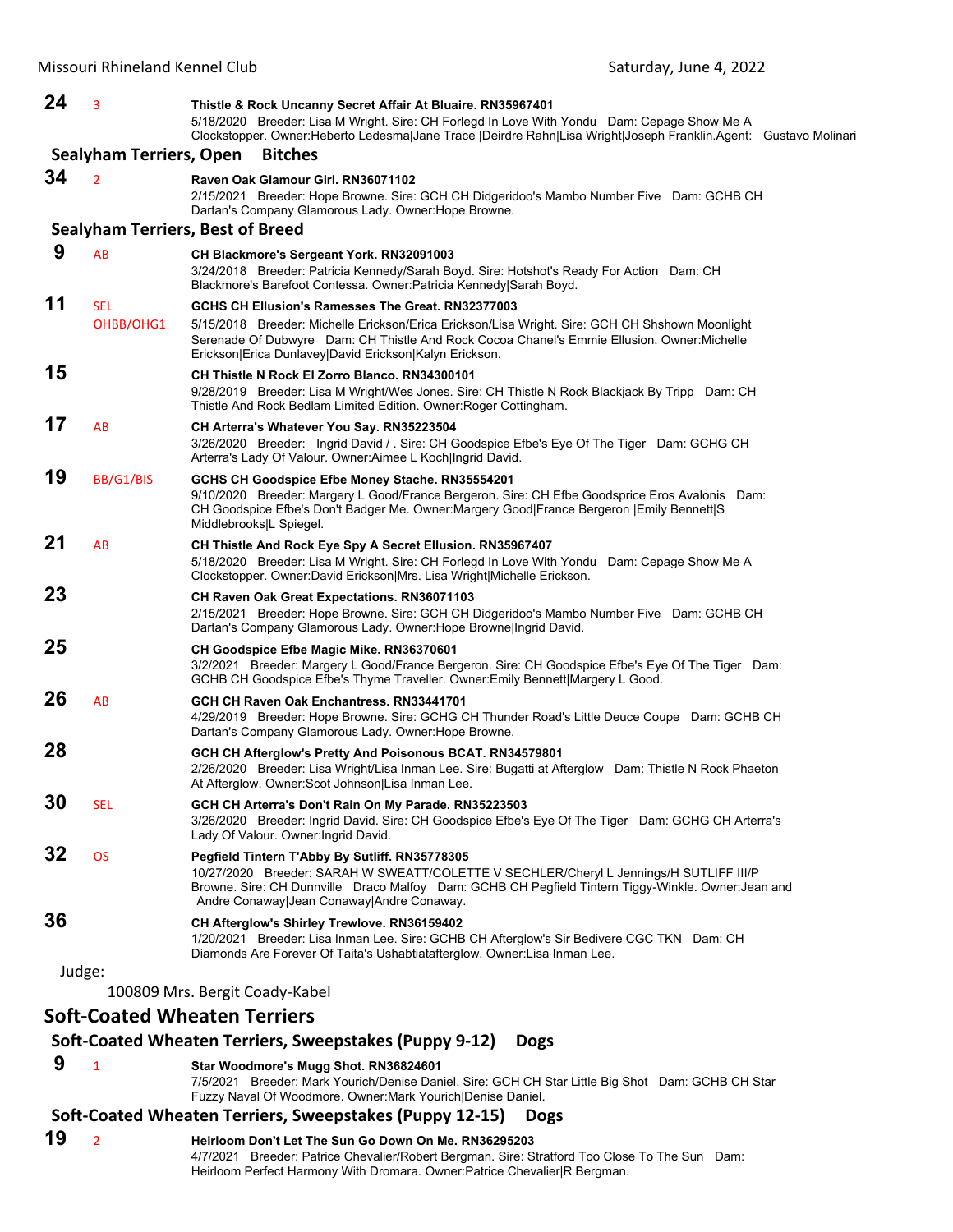| 21 | 1                                               | Star Dancin With Mr. D. RN36317601                                                                                                                                                                                                                                       |
|----|-------------------------------------------------|--------------------------------------------------------------------------------------------------------------------------------------------------------------------------------------------------------------------------------------------------------------------------|
|    | <b>Best in Sweeps</b>                           | 4/24/2021 Breeder: Mrs. Diane M Kortgoede/Ms. Denise Daniel. Sire: GCH CH Star Too Hot To Dance<br>TKI Dam: CH Star Little Big Shooter. Owner: Denise Daniel.                                                                                                            |
|    |                                                 | Soft-Coated Wheaten Terriers, Sweepstakes (Puppy 6-9)<br><b>Bitches</b>                                                                                                                                                                                                  |
| 6  | $\overline{2}$                                  | Lochlinear Knickers In A Twist, RN37070903<br>9/30/2021 Breeder: Patricia Mullin. Sire: GCH CH Star No Shirt No Shoes No Service Dam: GCHB CH<br>Lochlinear This Girl Is On Fire, Owner: PATRICIA MULLIN.                                                                |
| 8  | 3                                               | Azydeco Wildflower California Poppy. RN37263901<br>11/7/2021 Breeder: Cathryn Bennett. Sire: CH Legacy Wildwest Wildflower Dam: GCH CH Azydeco<br>Grand Duchess Beatrice. Owner: Cathryn Bennett.                                                                        |
| 10 | $\mathbf{1}$                                    | Touchstone Little Black Dress, RN37268606<br>11/21/2021 Breeder: Shelly Sumner. Sire: GCH CH Harbour Hill At Neiman Marcus CGC TKN Dam:<br>Touchstone Timeless. Owner: Shelly Sumner.                                                                                    |
|    |                                                 | Soft-Coated Wheaten Terriers, Sweepstakes (Puppy 9-12)<br><b>Bitches</b>                                                                                                                                                                                                 |
| 14 | 3                                               | Diamondjewel's Agent Opal Female. JL4110019<br>6/12/2021 Breeder: Lorene JOnes. Sire: Skyfall Top Gun Dam: I'm A Peppery Jewel . Owner:Lorene<br>Jones.                                                                                                                  |
| 20 | $\overline{2}$                                  | <b>Star Hot Shot, RN36824602</b><br>7/5/2021 Breeder: Mark Yourich/Denise Daniel. Sire: GCH CH Star Little Big Shot Dam: GCHB CH Star<br>Fuzzy Naval Of Woodmore. Owner:Denise Daniel Madelaine Evans.                                                                   |
| 22 | $\mathbf{1}$<br>Best of Opp in<br><b>Sweeps</b> | Heirloom I'Ve Got This!. RN36826201<br>7/18/2021 Breeder: Helen Reuben/Mort Rosenbaum/Patrice Chevalier/Robert Bergman. Sire: GCH CH<br>Larkhill Mackanme Prime Import Dam: CH Heirloom Bang-A-Boomerang. Owner:Patrice Chevalier Helen<br>Reuber R Bergman M Rosenbalm. |
| 34 | 4                                               | Stratford Let Down Your Hair. RN36645601<br>6/21/2021 Breeder: Ellen Mumm/Molly O'Connell. Sire: GCH CH Star No Shirt No Shoes No Service Dam:<br>CH Stratford Better By Design. Owner: Molly OConnell Ellen Mumm.                                                       |
|    |                                                 | Soft-Coated Wheaten Terriers, Sweepstakes (Puppy 12-15)<br><b>Bitches</b>                                                                                                                                                                                                |
| 26 | $\overline{2}$                                  | Touchstone Twilight. RN36233701<br>3/31/2021 Breeder: Shelly Sumner. Sire: CH Bryr Rose Starry Starry Night Dam: Touchstone Timeless.<br>Owner: Shelly Sumner.                                                                                                           |
| 32 | $\mathbf{1}$                                    | Orla Geragold Heather On The Moor. RN36819801<br>5/22/2021 Breeder: Nancy Draper. Sire: CH Geragold Desperado's Gold Dam: CH Orla River Shannon.<br>Owner: Nancy Draper Gerard Thompson.                                                                                 |
|    |                                                 | <b>Bitches</b><br>Soft-Coated Wheaten Terriers, Sweepstakes (Puppy 15-18)                                                                                                                                                                                                |
| 24 | AB                                              | Doubloon's Extreme Speed. RN35948101<br>1/28/2021 Breeder: Elena Landa. Sire: GCHG CH Doubloon's Extreme Gamer BCAT Dam: Doubloon's<br>The Wind-Up. Owner: Elena Landa.                                                                                                  |
|    |                                                 | Soft-Coated Wheaten Terriers, Puppy (6-9 Months)<br><b>Dogs</b>                                                                                                                                                                                                          |
| 5  | 1/W/BW                                          | Bryr Rose For Pete's Sake!. RN37044201<br>9/13/2021 Breeder: Carolyn Garrett. Sire: GCHS CH Keepsake's Raise Your Galss Dam: CH Bryr Rose<br>For Heaven's Sake!. Owner:Carolyn Garrett.Agent: Kent Meyer                                                                 |
| 7  | $\overline{2}$                                  | Aran Lone Bison On Sam Hill. RN37713201<br>10/15/2021 Breeder: Amy Havely/Vicki Noah/Shari Boyd. Sire: CH Aran The Betr To Hear You With Dam:<br>CH Sam Hill Love At 42 Grove St Nyc. Owner: Shari Boyd.                                                                 |
|    |                                                 | Soft-Coated Wheaten Terriers, Puppy (9-12 Months)<br><b>Dogs</b>                                                                                                                                                                                                         |
| 9  | $\mathbf{1}$                                    | Star Woodmore's Mugg Shot. RN36824601<br>7/5/2021 Breeder: Mark Yourich/Denise Daniel. Sire: GCH CH Star Little Big Shot Dam: GCHB CH Star<br>Fuzzy Naval Of Woodmore. Owner: Mark Yourich Denise Daniel.                                                                |
|    |                                                 | Soft-Coated Wheaten Terriers, Bred-By-Exhibitor (Adult)<br><b>Dogs</b>                                                                                                                                                                                                   |
| 11 | 4                                               | Burdigan's Hot Rod Lincoln. RN33569303                                                                                                                                                                                                                                   |
|    |                                                 | 3/25/2019 Breeder: Julie Burdick/Josh Burdick. Sire: CH Bryr Rose Nouvelle Vague Dam: GCH CH<br>Burdigan's Red Hot Chili Pepper. Owner: Julie Burdick  Josh Burdick.                                                                                                     |
| 15 | $\overline{2}$                                  | Dromara's The Thunder Down Under. RN33863101<br>6/21/2019 Breeder: Margaret Snow/Diane Hayhurst/Karl Harrison. Sire: Stratford The Weaver Of Oz Dam:<br>CH Dromara's Oh So Fine. Owner: Diane Hayhurst Margaret K. Snow Karl Harrison.                                   |
| 17 | 3                                               | Dromara's Virtual Reality RN CGC TKN. RN35644501<br>10/17/2020 Breeder: Margaret Snow/Diane Hayhurst/Karl Harrison. Sire: GCH CH Dromara's Snowy<br>Stardust Dam: CH Dromara's Oh So Fine. Owner: Philip Enzerra Margaret Snow.                                          |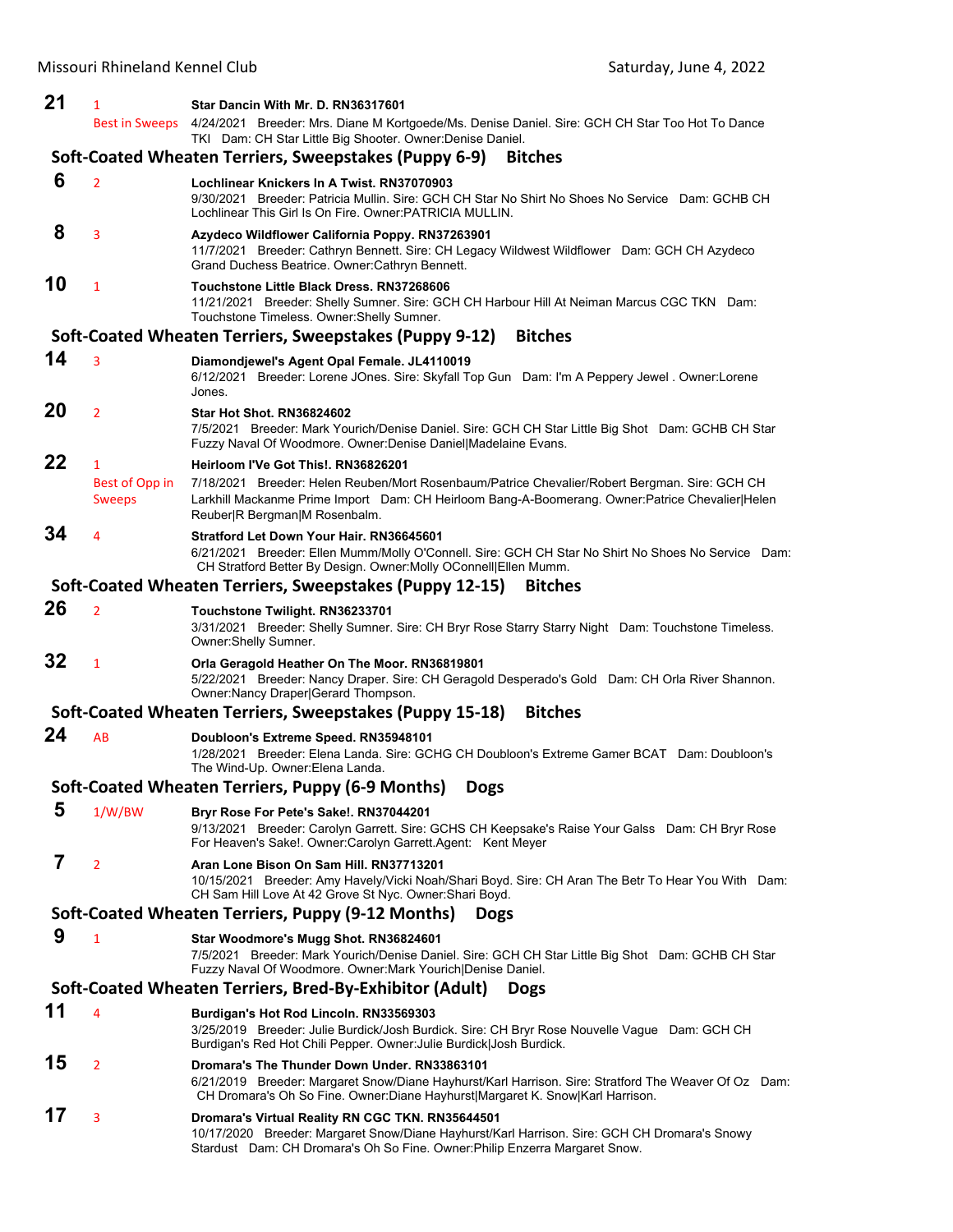| 19 | $\mathbf{1}$                                      | Heirloom Don't Let The Sun Go Down On Me. RN36295203<br>4/7/2021 Breeder: Patrice Chevalier/Robert Bergman. Sire: Stratford Too Close To The Sun Dam:<br>Heirloom Perfect Harmony With Dromara. Owner:Patrice Chevalier R Bergman.                                       |  |  |  |
|----|---------------------------------------------------|--------------------------------------------------------------------------------------------------------------------------------------------------------------------------------------------------------------------------------------------------------------------------|--|--|--|
|    | Soft-Coated Wheaten Terriers, Open<br><b>Dogs</b> |                                                                                                                                                                                                                                                                          |  |  |  |
| 21 | 1/R                                               | Star Dancin With Mr. D. RN36317601<br>4/24/2021 Breeder: Mrs. Diane M Kortgoede/Ms. Denise Daniel. Sire: GCH CH Star Too Hot To Dance<br>TKI Dam: CH Star Little Big Shooter. Owner: Denise Daniel.                                                                      |  |  |  |
|    |                                                   | Soft-Coated Wheaten Terriers, Puppy (6-9 Months)<br><b>Bitches</b>                                                                                                                                                                                                       |  |  |  |
| 6  | 1/R                                               | Lochlinear Knickers In A Twist. RN37070903<br>9/30/2021 Breeder: Patricia Mullin. Sire: GCH CH Star No Shirt No Shoes No Service Dam: GCHB CH<br>Lochlinear This Girl Is On Fire, Owner: PATRICIA MULLIN.                                                                |  |  |  |
| 8  | $\overline{2}$                                    | Azydeco Wildflower California Poppy. RN37263901<br>11/7/2021 Breeder: Cathryn Bennett. Sire: CH Legacy Wildwest Wildflower Dam: GCH CH Azydeco<br>Grand Duchess Beatrice. Owner: Cathryn Bennett.                                                                        |  |  |  |
| 10 | EX                                                | Touchstone Little Black Dress. RN37268606<br>11/21/2021 Breeder: Shelly Sumner. Sire: GCH CH Harbour Hill At Neiman Marcus CGC TKN Dam:<br>Touchstone Timeless. Owner: Shelly Sumner.                                                                                    |  |  |  |
| 12 | 3                                                 | Sam Hill's Ichi- Go Ichi E Aran. RN37713202<br>10/15/2021 Breeder: Amy Havely/Vicki Noah/Shari Boyd. Sire: CH Aran The Betr To Hear You With Dam:<br>CH Sam Hill Love At 42 Grove St Nyc. Owner: Amy Havely.                                                             |  |  |  |
|    |                                                   | Soft-Coated Wheaten Terriers, Puppy (9-12 Months)<br><b>Bitches</b>                                                                                                                                                                                                      |  |  |  |
| 14 |                                                   | Diamondjewel's Agent Opal Female. JL4110019<br>6/12/2021 Breeder: Lorene JOnes. Sire: Skyfall Top Gun Dam: I'm A Peppery Jewel . Owner: Lorene<br>Jones.                                                                                                                 |  |  |  |
| 16 | $\mathbf{1}$                                      | Kilronan Wait For Me. RN36677701<br>6/21/2021 Breeder: Kathy Clarke/Gwen Meyer. Sire: CH Bryr Rose Starry Starry Night Dam: GCHB CH<br>Reyem's If She Hollers Let Her Go RATN. Owner:Caroolyn Garrett Gwen Meyer.Agent: Kent Meyer                                       |  |  |  |
| 18 | $\overline{2}$                                    | Kilronan Fire Lake, RN36677707<br>6/21/2021 Breeder: Kathy Clarke/Gwen Meyer. Sire: CH Bryr Rose Starry Starry Night Dam: GCHB CH<br>Reyem's If She Hollers Let Her Go RATN. Owner: Sharla Walstrom Kathy Clarke. Agent: Kent Meyer                                      |  |  |  |
| 20 | $\overline{4}$                                    | Star Hot Shot. RN36824602<br>7/5/2021 Breeder: Mark Yourich/Denise Daniel. Sire: GCH CH Star Little Big Shot Dam: GCHB CH Star<br>Fuzzy Naval Of Woodmore. Owner: Denise Daniel Madelaine Evans.                                                                         |  |  |  |
| 22 | $\overline{3}$                                    | Heirloom I'Ve Got This!, RN36826201<br>7/18/2021 Breeder: Helen Reuben/Mort Rosenbaum/Patrice Chevalier/Robert Bergman. Sire: GCH CH<br>Larkhill Mackanme Prime Import Dam: CH Heirloom Bang-A-Boomerang. Owner:Patrice Chevalier Helen<br>Reuber R Bergman M Rosenbalm. |  |  |  |
|    |                                                   | Soft-Coated Wheaten Terriers, 12-18 Months<br><b>Bitches</b>                                                                                                                                                                                                             |  |  |  |
| 26 | 3                                                 | Touchstone Twilight. RN36233701<br>3/31/2021 Breeder: Shelly Sumner. Sire: CH Bryr Rose Starry Starry Night Dam: Touchstone Timeless. Owner: Shelly Sumner.                                                                                                              |  |  |  |
| 28 | $\mathbf{1}$                                      | Macphail Light Of Fanad. RN36452005<br>5/23/2021 Breeder: Sandra B Ross. Sire: GCHB CH Sundance's Lucky Rover Dam: GCH CH Macphail<br>From The Wild Side. Owner: Sandra B Ross Kati Marcelino.                                                                           |  |  |  |
| 32 | $\overline{2}$                                    | Orla Geragold Heather On The Moor. RN36819801<br>5/22/2021 Breeder: Nancy Draper. Sire: CH Geragold Desperado's Gold Dam: CH Orla River Shannon.<br>Owner: Nancy Draper Gerard Thompson.                                                                                 |  |  |  |
|    |                                                   | Soft-Coated Wheaten Terriers, Bred-By-Exhibitor (Puppy)<br><b>Bitches</b>                                                                                                                                                                                                |  |  |  |
| 34 | $\mathbf{1}$                                      | Stratford Let Down Your Hair. RN36645601<br>6/21/2021 Breeder: Ellen Mumm/Molly O'Connell. Sire: GCH CH Star No Shirt No Shoes No Service Dam:<br>CH Stratford Better By Design. Owner: Molly OConnell Ellen Mumm.                                                       |  |  |  |
|    |                                                   | Soft-Coated Wheaten Terriers, Bred-By-Exhibitor (Adult)<br><b>Bitches</b>                                                                                                                                                                                                |  |  |  |
| 36 | $\mathbf{1}$                                      | Touchstone With A Twist. RN31867003<br>2/28/2018 Breeder: Shelly Sumner. Sire: CH Sam Hill's Ps I Love You NAJ Dam: GCHB CH Touchstone<br>Spook-Tacular. Owner: Shelly Sumner.                                                                                           |  |  |  |
|    |                                                   | Soft-Coated Wheaten Terriers, Open<br><b>Bitches</b>                                                                                                                                                                                                                     |  |  |  |
| 38 |                                                   | Diamondjewel Luvs Secnd Chance. FU781833<br>10/1/2018 Breeder: Lorene Jones. Sire: Haldan Lightnining's Hand Dam: I'm A Peppery Jewel. Owner: Lorene Jones.                                                                                                              |  |  |  |
| 40 |                                                   | Touchstone Timeless. RN30416106<br>2/12/2017 Breeder: Shelly Sumner / . Sire: GCH CH Heirloom Nobody Does It Better CA Dam:<br>Touchstone Anticipation. Owner: Shelly Sumner.                                                                                            |  |  |  |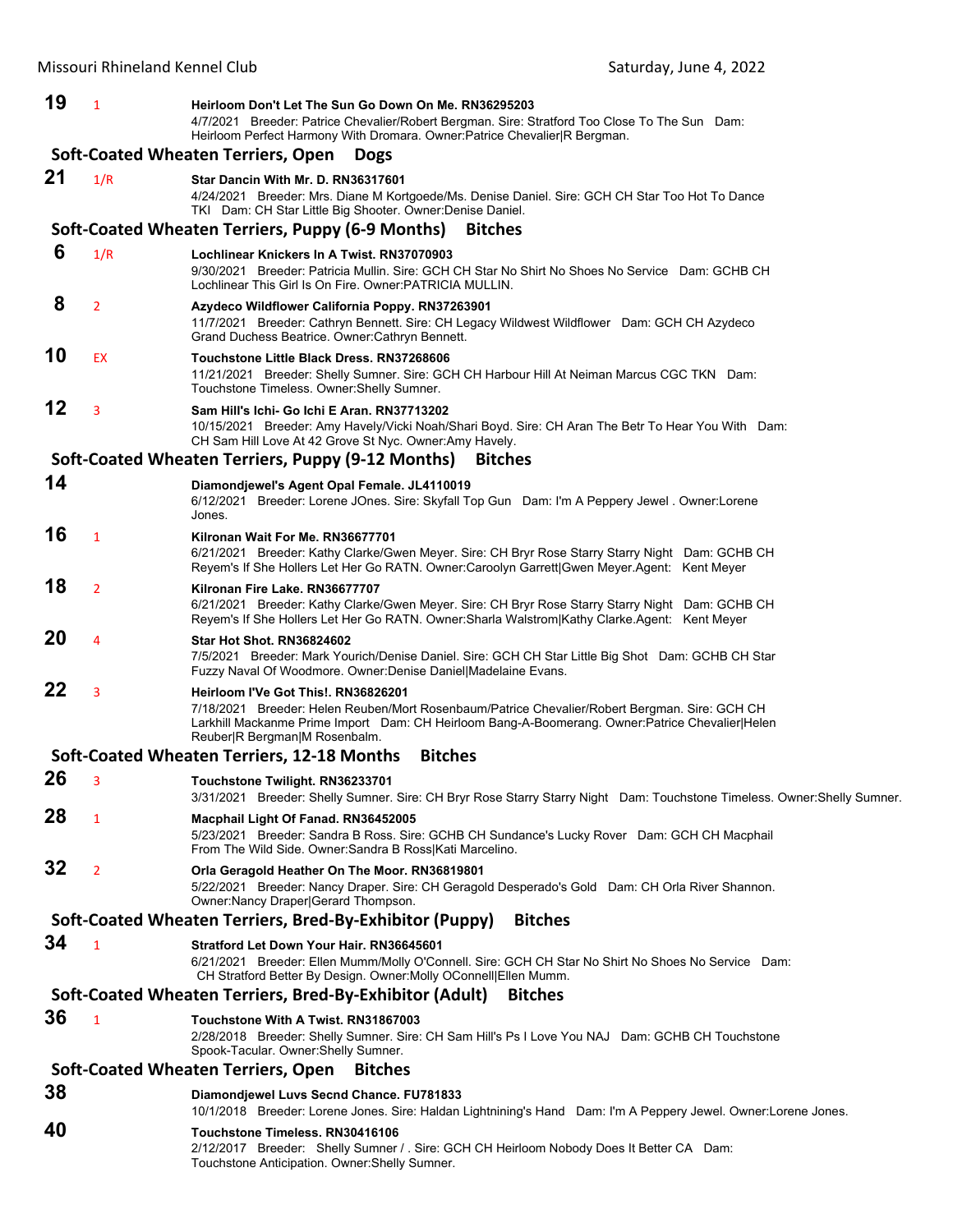**42** <sup>4</sup> **Vermilionspringsong Tooralooralooral. RN32450401** 3/22/2018 Breeder: Barbara Peterson. Sire: CH O'Lorcan's Mysterious Special Agent Dam: Vermilion's Gitchi Gummi. Owner:Barb Peterson|Roxanna Springer.Agent: Lisa Lopez **44 Kilronan I Can't Tell You Why. RN33748801** 6/12/2019 Breeder: Kathy Clarke/Gwen Meyer. Sire: GCH CH Keepsake's Wave Ryder Dam: GCHB CH Reyem's If She Hollers Let Her Go RATN. Owner:Gwen Meyer|Kathy Clarke.Agent: Kent Meyer **46 Reyem's Dancing Queen Of Anamcara TKN. RN34333503** 10/23/2019 Breeder: Gwen Meyer. Sire: GCHG CH J'Adores Stanley Cup Toews At Raelyn Dam: Reyem's Catch A Tiger By Her Toe. Owner: Meggan Abboud.Agent: Kent Meyer **48** <sup>3</sup> **Orla Kween Of Banba's Crown. RN34675001** 1/15/2020 Breeder: Nancy Draper. Sire: CH Geragold Orla Finlandia Dam: CH Orla River Shannon. Owner:Lori J Clark|Nancy Draper|Jorja Clark. **50** <sup>2</sup> **Frolic's Give Me A Chance. RN35768302** 10/15/2020 Breeder: Cheryl Turner. Sire: GCH CH Frolic's It Was Up To Stiehl Dam: GCHB CH Frolic's Caper To Coventry. Owner:Cheryl Turner. **52** 1/W **Anamcara's Beauty For Ashes. RN36040102** 8/4/2020 Breeder: Meggan Abboud/Gwen Meyer. Sire: GCHG CH Bryr Rose Phoenix Rising Dam: CH Reyem's Anamcara Back To Reality TKN. Owner:Meggan Abboud|Gwen Meyer.Agent: Kent Meyer **Soft‐Coated Wheaten Terriers, Veteran Bitches 54** 1/AOM **GCHB CH Touchstone Spook-Tacular. RN23360201** 10/31/2011 Breeder: Shelly Sumner. Sire: CH Reflections Here Comes The Son Dam: CH Touchstone Polka Dot. Owner:Shelly Sumner. **Soft‐Coated Wheaten Terriers, Veteran Dogs 23** 1/AOM **GCHS CH Mirikal Double Top Breakout NA NAJ RATS TKN. RN21937501** OHBB/OHG3 12/4/2010 Breeder: Susan Mcgee/Elena Landa. Sire: CH Melandee's High Wire Act Dam: CH Doubloon's Playing For Keeps RATS TKN. Owner:Susan L McGee . **Soft‐Coated Wheaten Terriers, Best of Breed 24 Doubloon's Extreme Speed. RN35948101** 1/28/2021 Breeder: Elena Landa. Sire: GCHG CH Doubloon's Extreme Gamer BCAT Dam: Doubloon's The Wind-Up. Owner:Elena Landa. **25 GCH CH Orla Acacia Blackwater River. RN30545801** 2/15/2017 Breeder: Nancy Draper/Janet Snoddy. Sire: CH Acacia Orla Lil Fish Brandon Dam: CH O'Lorcan's Mystery Writer's M.E. Confidante. Owner:Barbara Smith. **27** BB/G2 **GCHG CH Doubloon's Extreme Gamer BCAT. RN30567002** 4/9/2017 Breeder: Elena Landa. Sire: CH Tara I Get Around Dam: GCHG CH Doubloon's Extreme Play. Owner:Elena Landa|Albert Baker Knoll. **29 CH Tchoklat Living The Dream. RN31699901** 8/10/2017 Breeder: T Clift. Sire: Ellora Gillians Gold Dam: Tchoklat Pleasant Surprise. Owner:Neil OSullivan|Gerard Thompson. **30 Westwhind Sloane Ranger At Carillon. RN36531803** 4/30/2021 Breeder: Marla Braun/Chuck Rodamer. Sire: GCH CH Whindancer's Marvelous Night For A Moondance Dam: CH Spinner's Shake It Off At Westwind. Owner:Kathleen and Peter Gottschalk. **31 Exeter's I Hope You Dance BCAT CGC TKN. RN31985602** 2/25/2018 Breeder: cynthia a stokvis/Gwen Meyer. Sire: GCHB CH Sundance's Lucky Rover Dam: CH Reyem's Diamonds And Gold At Exeter CGC. Owner:Julia Callaghan|Cynthia Stokvis|Gwen Meyer.Agent: Sarah Perchick **33 GCH CH Dromara's Snowy Stardust. RN33288601** 12/12/2018 Breeder: Margaret Snow. Sire: CH Stratford Top Priority Dam: CH Dromara's My Wild Ginger. Owner:Margaret Snow. **35** AOM **GCH CH Star Too Hot To Dance TKI. RN33854801** 6/21/2019 Breeder: Amy Martin-Piesz/David Piesz/Denise Daniel. Sire: CH Bradberry's One Quintessential Love Story Dam: GCH CH Star Shut Up And Dance RN RATCHX TKI. Owner:Amy Piesz|Dave Piesz|Denise Daniel. **37 CH Heirloom T&T's I Wish You More. RN35277301** 8/7/2020 Breeder: Patrice Chevalier/Robert Bergman. Sire: CH Heirloom One Stroke Over The Line Dam: Heirloom Perfect Harmony With Dromara. Owner:Patrice Chevalier|Robert Bergman. **39** SEL **CH Frolic's Intrinsic. RN35768301** 10/15/2020 Breeder: Cheryl Turner. Sire: GCH CH Frolic's It Was Up To Stiehl Dam: GCHB CH Frolic's Caper To Coventry. Owner:Cheryl Turner. **41 CH Lismore's The Elements Of Style. RN36377301** 3/25/2021 Breeder: Meg Ryan. Sire: GCHG CH Lismore Mccormack's Dragon Song Dam: GCH CH Lismore This Must Be The Place. Owner:Meg Ryan.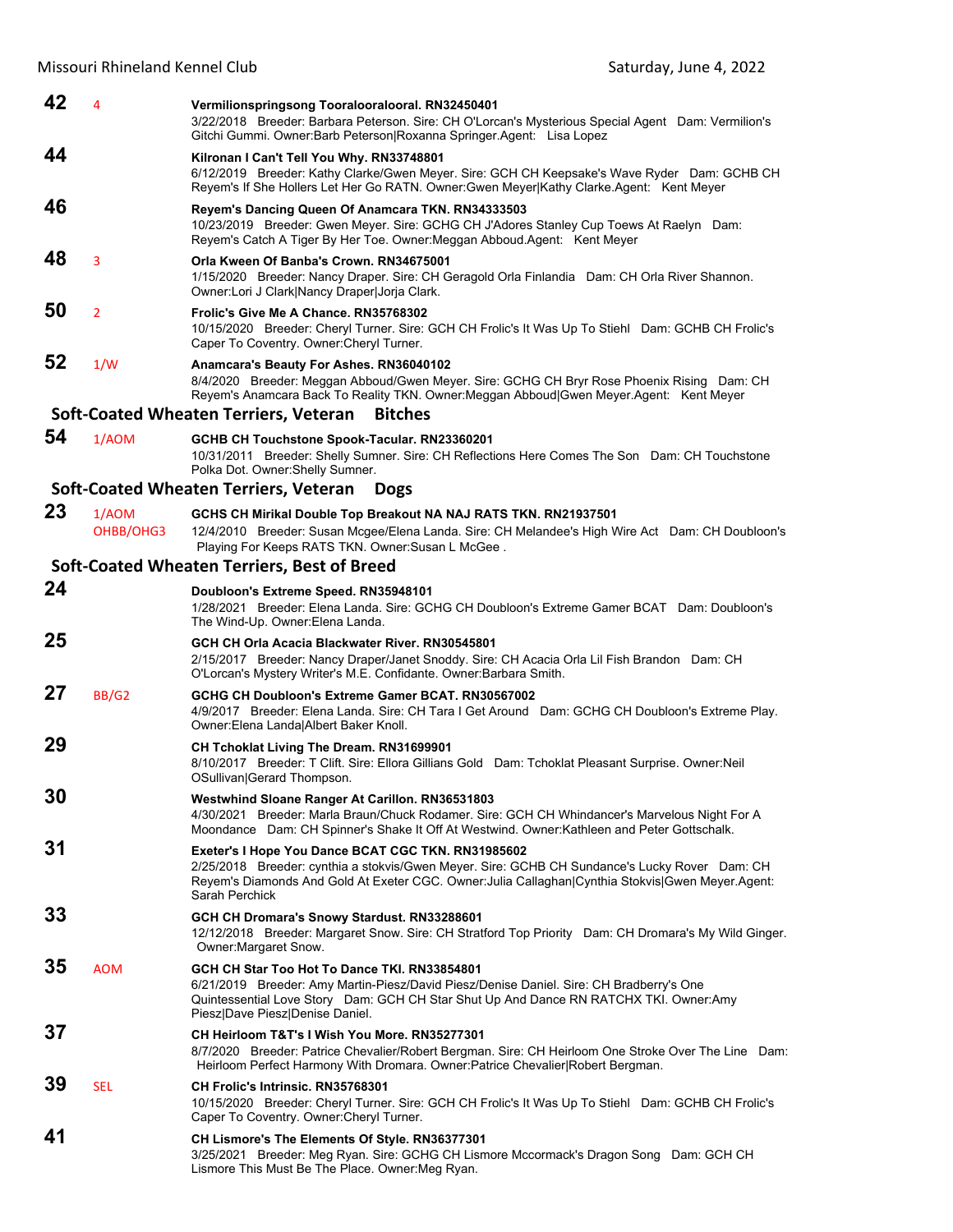| 56 | <b>SEL</b> | GCHP CH Moxxy Shandalee Hello Gorgeous. RN31548701<br>12/5/2017 Breeder: Mrs. Sue Goldberg/Harvey Goldberg/Dawn Sealy/Nancee Bailey. Sire: GCHS CH<br>Sundance My Beau's A Roxstar Dam: GCHG CH Shandalee Fireworks. Owner:Dawn Sealy.Agent: Laura<br>King |
|----|------------|------------------------------------------------------------------------------------------------------------------------------------------------------------------------------------------------------------------------------------------------------------|
| 58 |            | CH Sam Hill's Songs About Jane. RN33700101<br>2/10/2019 Breeder: Amy Havely/Vicki Noah. Sire: CH Gelt P-38 Lightning Dam: CH Sam Hill's Check Yes<br>Or No. Owner: Amy Havely.                                                                             |
| 60 | <b>OS</b>  | GCH CH Rosheen Walking After Midnight. RN34964101<br>4/2/2020 Breeder: Melisa Lopez. Sire: GCH CH Whindancer's Fireworks After Midnight Dam: CH<br>Rosheen Happy-Go-Lucky. Owner: Lisa Lopez.                                                              |
| 62 |            | CH Stratford No Words Can Express It. RN35643101<br>10/5/2020 Breeder: Molly M O'Connell. Sire: CH Raclee Express West O'Andover CD Dam: CH Stratford<br>The Eyre Affair. Owner:Paula Radin James Anderson Molly O'Connell.                                |
| 64 | AB         | CH Kaler Caught In The Act. RN36032501<br>2/6/2021 Breeder: Karen Mueller/Denise Daniel, Sire: CH Lochlinear Fire And Rain Dam: CH Kaler Ice On<br>Ice. Owner: Karen Sue Mueller Pat Mullin.                                                               |
| 66 |            | CH Lismore A Wrinkle In Time, RN36377302<br>3/25/2021 Breeder: Meg Ryan. Sire: GCHG CH Lismore Mccormack's Dragon Song Dam: GCH CH<br>Lismore This Must Be The Place. Owner: Meg Ryan.                                                                     |
|    | Judge:     |                                                                                                                                                                                                                                                            |

96251 Joseph R Vernuccio

# **Staffordshire Bull Terriers**

#### **Staffordshire Bull Terriers, Best of Breed**

#### **5** AB **GCH CH Bullseye King Of The Jungle. RN31355101**

10/10/2017 Breeder: Bonnie Cresse/Zane Smith. Sire: GCHS CH Red Samurai Dam: CH Bullseye Brynmawr Of Cresstock. Owner:Zane Smith Stacy Koren.

Judge:

96251 Joseph R Vernuccio

### **Welsh Terriers**

#### **Welsh Terriers, Open Bitches**

 **6** AB **Abbeyrose Black Raven At Rhiannon. RN35300001**

7/10/2020 Breeder: Mary Duafala/Pamela Allen/Judith Anspach. Sire: GCH CH Brynmawr Dream Big Dam: CH Abbeyrose Sweet Chaos. Owner:Mary Duafala|Judith Anspach|Robert Boyd|Patty Boyd.Agent: Leonardo Garcini

#### **Welsh Terriers, Best of Breed**

# **5** BB **GCH CH Abbeyrose Black Chrome. RN34122301**

8/26/2019 Breeder: Mary Duafala/Judith Anspach/Pamela Allen. Sire: GCHS CH Abbeyrose Captain Jack Dam: CH Abbeyrose Black Pearl. Owner:Mary Duafala|J Anspach|P Allen|S Williams|R Williams|D Peters.Agent: Leonardo Garcini

Judge:

96251 Joseph R Vernuccio

# **West Highland White Terriers**

#### **West Highland White Terriers, Bred‐By‐Exhibitor (Adult) Dogs**

#### **5** AB **Halo Imperial's Calling Strikes. RN35093201**

5/6/2020 Breeder: Pamela Downey/Susan M Napady/Janet Parcel. Sire: GCHB CH Imperial's Major League Dam: GCH CH Halo's Imperial Hurricane. Owner:Penny DuBernat|Janet Parcel.

#### **West Highland White Terriers, Open Dogs**

 **7** AB **Spirit's Back N' The Saddle Again. RN35714101** 10/5/2020 Breeder: Jane E Sajban-Hey/DAWN L. MARTIN. Sire: Wildwoods T.N.T. Dam: Spirit's Legacy N' The Berkshire. Owner:Jane SajbanHey|Dawn Martin.Agent: Margery Good  **9** 1/W/BB **Margie Munro's Finest Hour. RN36338403**

4/15/2021 Breeder: Henry Helgerson/Nicholi Flynn. Sire: GCH CH Margie Munro's Great Barrier Reef Dam: GCHG CH Margie Munro She's Full Of It. Owner:Dr Daniel Gillen|Nicholi Flynn |Hon Henry Helgerson.Agent: Leonardo Garcini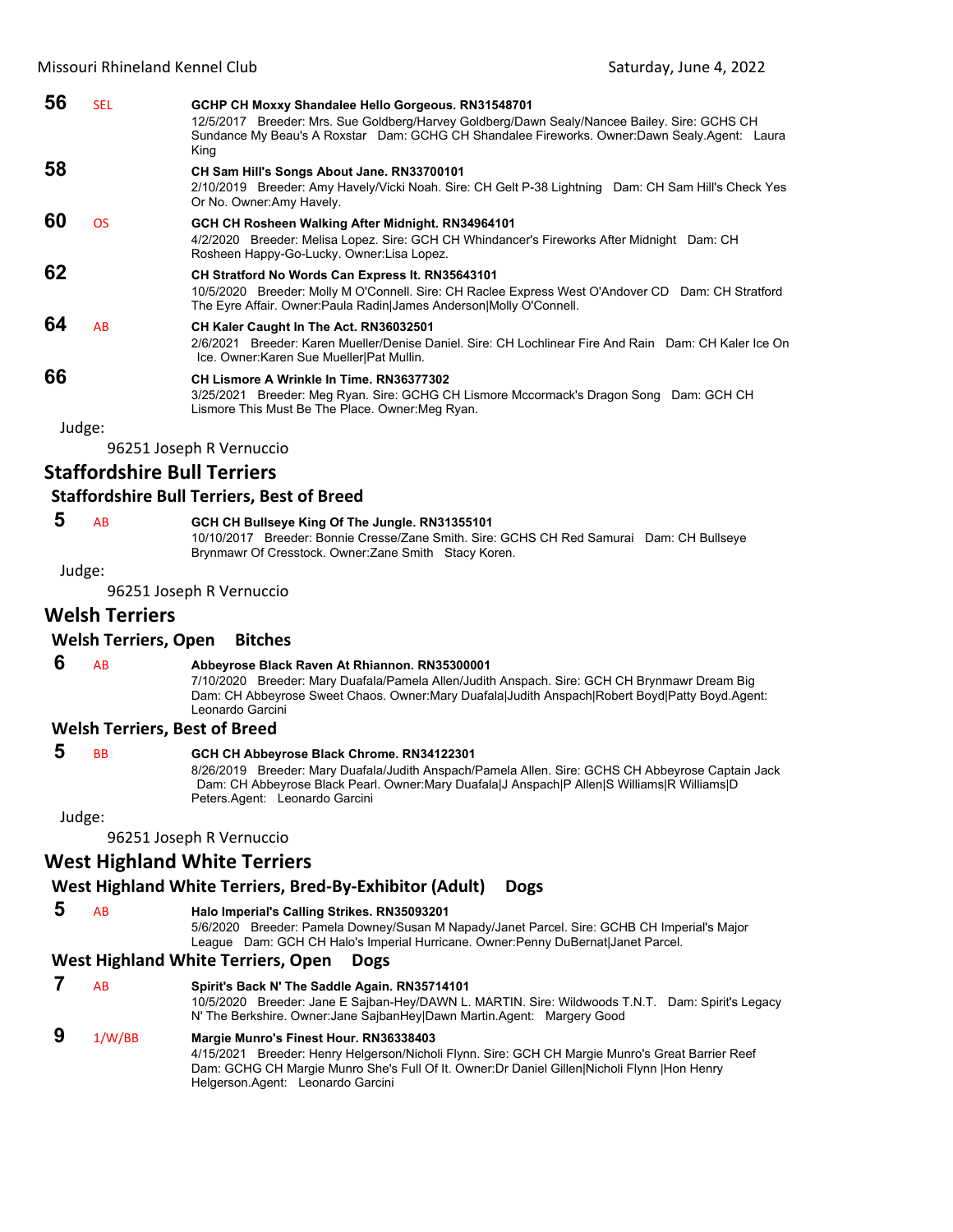# **West Highland White Terriers, Best of Breed**

# **6** OS **CH Borgo's Irnbru Malibu RATO. RN33483703**

| <b>OHBB</b> | 3/11/2019 Breeder: Deborah Colvin Borgo. Sire: GCHG CH Ridgmar's Just Joking Around Dam: CH |
|-------------|---------------------------------------------------------------------------------------------|
|             | Borgo's Blown Away O'the Sutherland Clan CD BN RM RAE AX OAJ NF JE CA SWA SCE SEE SHDN      |
|             | RATM CZ8B, Owner:Christan Fowler Deborah Colvin Borgo.                                      |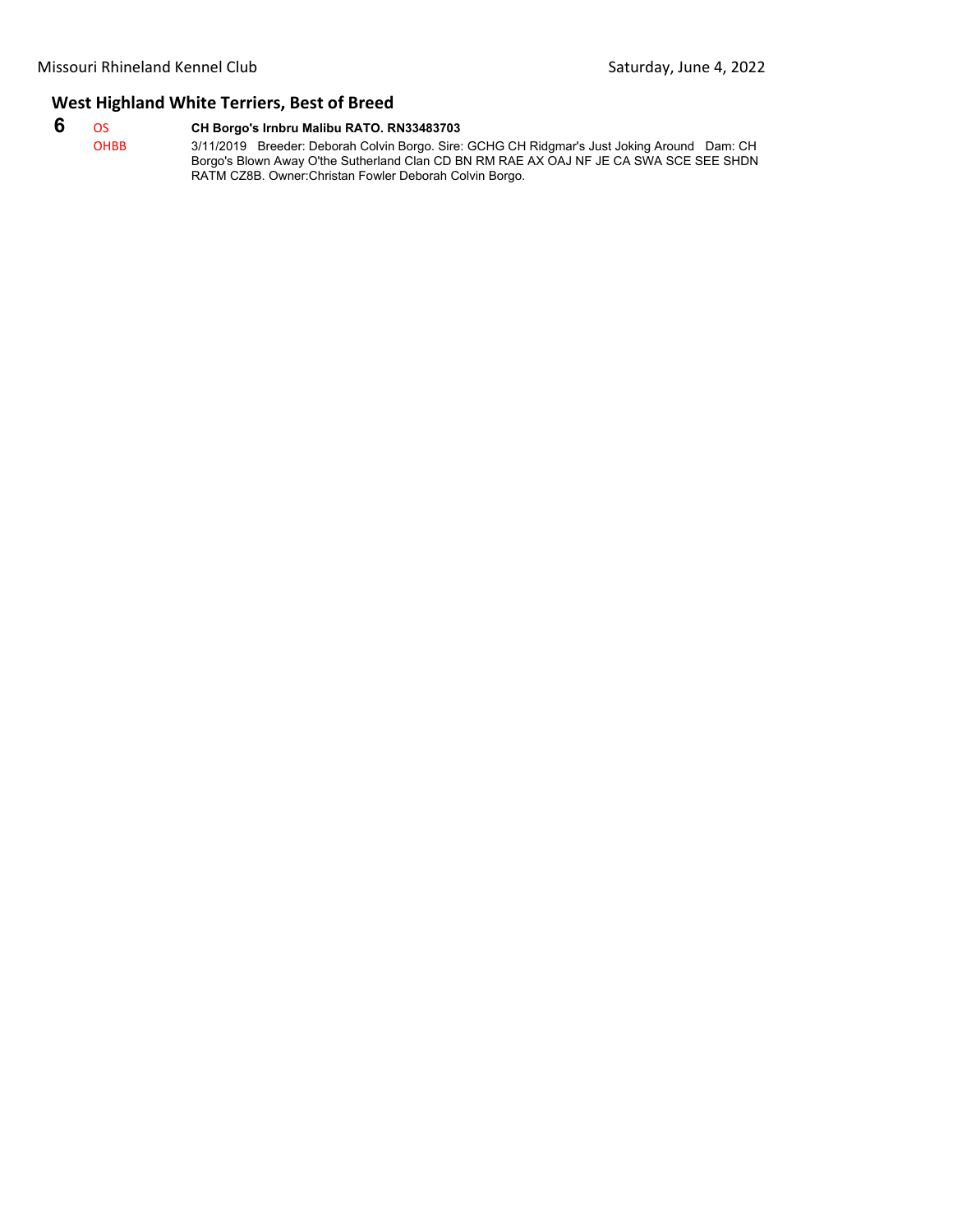55162 Mr. Jon Titus Steele

# **Biewer Terrier**

#### **Biewer Terrier, Best of Breed**

| <b>BB</b>                 | GCH CH Irish Jazzm Monplezir. TS42277402<br>10/27/2018 Breeder: I N Belova. Sire: Fler De Mari Truvey Zhenial Dam: Gran De Kuerro Yunessa.<br>Owner: Michele Lyons Agent: Jody Paquette-Garcini                              |
|---------------------------|------------------------------------------------------------------------------------------------------------------------------------------------------------------------------------------------------------------------------|
| AB                        | <b>GCHB CH Windsong's Lightning Strykes Twice. TS47575101</b><br>8/16/2020 Breeder: DEBARAH BILLINGS. Sire: Windsong's When The Thunder Rolls CM2 Dam: Show<br>Kurazh Dakota Brown. Owner: RENEE POPKEY. Agent: DARYL MARTIN |
| <b>SEL</b><br><b>OHBB</b> | CH Zhadora-Lanset Leon. TS53318301<br>5/16/2021 Breeder: O A Sedina. Sire: Zhadora-Lanset Amorevole Cuore Indigo Dam: Zhadora-Lanset<br>Leranda Di, Owner:Carol Brinson.                                                     |
| Judge:                    |                                                                                                                                                                                                                              |
|                           | $FFACA$ $A.A.$ $A.A.$ $T1.$ $A.A.$ $C1.$                                                                                                                                                                                     |

55162 Mr. Jon Titus Steele

# **Brussels Griffons**

#### **Brussels Griffons, Open Dogs**

 **5** 1/W/BB/BW **Tickitbou's Sing It Tomee. TS53654501** 3/23/2018 Breeder: RHODA ACE. Sire: Kra's The Mighty Hercules Dam: Sharm Ot Nataly Charuyuschaya Noch'. Owner:Peter Scott|Peter Scott .

#### **Brussels Griffons, Open Bitches**

#### **6** 1/W/OS **Russisch Geist American Woman. TS52058201**

8/19/2020 Breeder: Tatyana Kagalnitskaya. Sire: Kravitz Lenny Corsairey Casch Dam: Russisch Geist Olivetti. Owner:Miku Walker.Agent: Billy Huntington

Judge:

55162 Mr. Jon Titus Steele

# **Cavalier King Charles Spaniels**

# **Cavalier King Charles Spaniels, Open Dogs**

 **5** 2/R **Closeburn Brodie Douglas. TS32376304**

8/17/2016 Breeder: Nancy Maddox/Linda Fairchild. Sire: Harana Shakin Stevens Dam: Denham Moonstruck. Owner:Melanie Van Dyke|Christopher Skiles.

## **7** 1/W/OS **Allegro Sonata Hilton. TS52274701**

OHBB 10/30/2020 Breeder: SVETLANA Kudryavtseva. Sire: Mad Max Du Chateau Noblesse Dam: Diana Forest Butterfly. Owner:Julie Roberts|Erica Dunlqf3y|Kalyn Erickson.

#### **Cavalier King Charles Spaniels, Puppy (6‐9 Months) Bitches**

 **6** <sup>1</sup> **Millcreek's High Class Royal Princess Nadiya Of Rg. TS53547401** 9/13/2021 Breeder: Candice Di Marchi-Murphy. Sire: Yahoo Taurunum Angel'S Dam: Lullaby Taurunum Angel'S. Owner:Suann Dombrowicki.Agent: Christy Collins

### **8** <sup>2</sup> **Fox Creek Olivia Rose. TS53980201**

11/15/2021 Breeder: Debra Johnson. Sire: CH Valentyne The Irish Tenor Dam: Fox Creek Nina Rose. Owner:Debra Johnson.

#### **Cavalier King Charles Spaniels, 12‐18 Months Bitches**

#### **10** 1/W/BB/BW **Northpointe The Temptress. TS51231001**

5/4/2021 Breeder: Deborah Mitchum. Sire: GCH CH Northpointe On Safari Dam: GCH CH Northpointe Hedera Colchica. Owner:Deborah Mitchum.Agent: Tyler Mills

#### **Cavalier King Charles Spaniels, Bred‐By‐Exhibitor (Adult) Bitches**

#### **12** <sup>1</sup> **Fox Creek New Years Eve. TS45074601**

12/31/2019 Breeder: Debra Johnson. Sire: CH Fox Creek Hear Me Roar! Dam: Pascavale Lily Pad. Owner:Debra Johnson.

#### **Cavalier King Charles Spaniels, American Bred Bitches**

**14** <sup>1</sup> **Riverwyn Sikeleli Blowing In The Wind. TS49500101** 6/12/2020 Breeder: Maggi Pivovar. Sire: CH Sikeleli Prince Charming Dam: Riverwyn Diamond Blaze. Owner:LAURA NEL.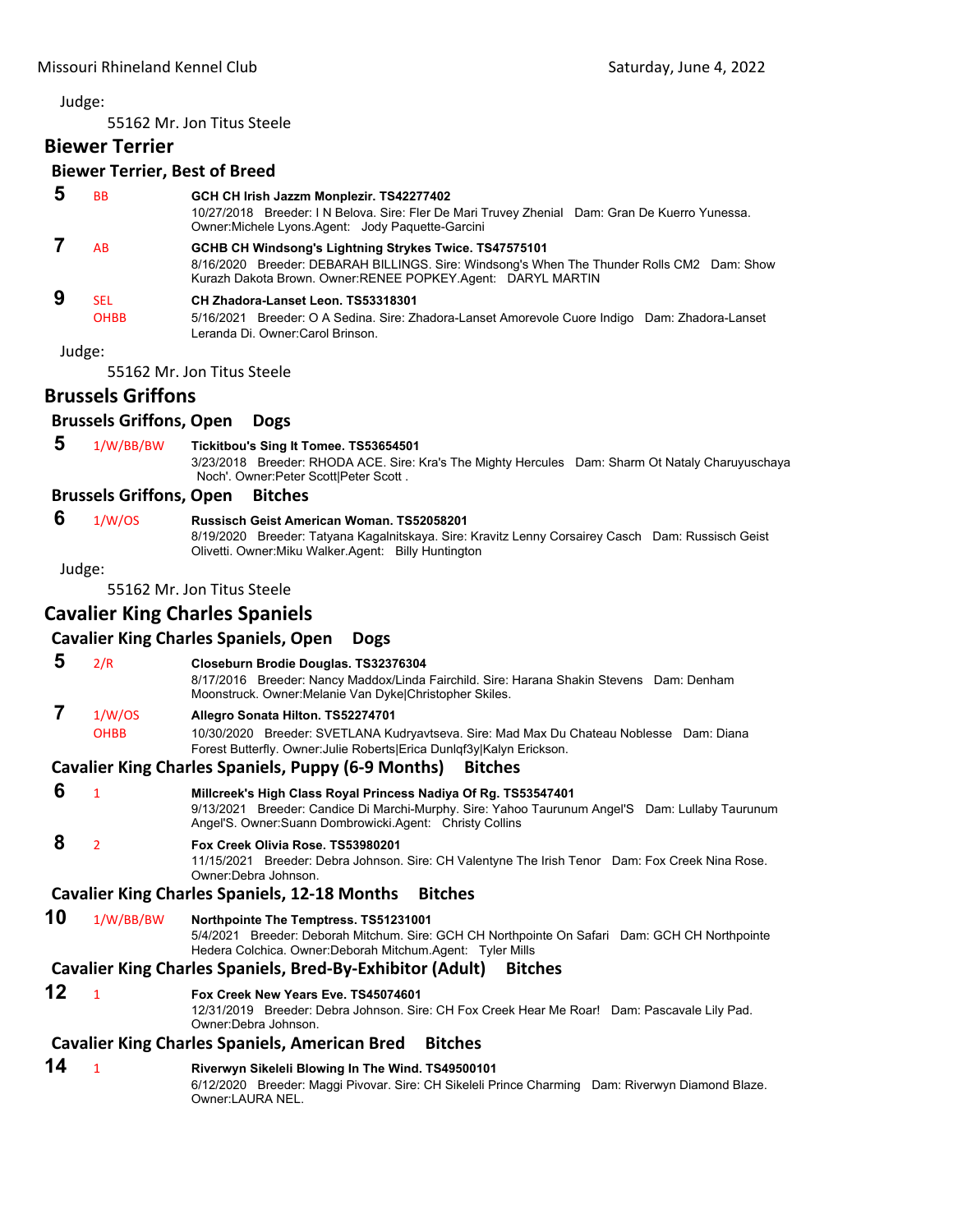| <b>Cavalier King Charles Spaniels, Open</b><br><b>Bitches</b> |                               |                                                                                                                                                                                                                                             |
|---------------------------------------------------------------|-------------------------------|---------------------------------------------------------------------------------------------------------------------------------------------------------------------------------------------------------------------------------------------|
| 16                                                            | $\overline{2}$                | Woftam Miss Betty Boop. TS44035401<br>8/19/2019 Breeder: Mr. Lamont M Yoder/Charlene Yoder. Sire: CH Just Dressed To Impress Of Gilbrook<br>Dam: CH Timsar Miss Trial. Owner:Lamont Yoder Charlene Yoder.Agent: Laura King                  |
| 18                                                            | 1/R                           | Northpointe Lion White Witch And Wardrobe. TS51230901<br>5/3/2021 Breeder: Deborah Mitchum. Sire: GCHG CH Kbpride Scottish Warrior's The Lion CGC Dam:<br>Northpointe Wind In The Willows. Owner: Deborah Mitchum. Agent: Tyler Mills       |
|                                                               |                               | <b>Cavalier King Charles Spaniels, Best of Breed</b>                                                                                                                                                                                        |
| 20                                                            | <b>SEL</b>                    | GCH CH Kean Liven The Dream, TS40990205<br>11/5/2018 Breeder: Liz Keane. Sire: Kean On This Dam: Kean Liven In Lala. Owner: Shawn Barton Liz<br>Keane.                                                                                      |
| 22                                                            | AB                            | GCHB CH Kbpride Moon River. TS44657501<br>8/26/2019 Breeder: Gayle Reardon. Sire: Riverdale Of An Excellent Choice Dam: GCHS CH Kbpride La<br>Perle. Owner: Dr Gayle Reardon. Agent: Laura King                                             |
| Judge:                                                        |                               |                                                                                                                                                                                                                                             |
|                                                               |                               | 55162 Mr. Jon Titus Steele                                                                                                                                                                                                                  |
|                                                               | <b>Chihuahuas (Long Coat)</b> |                                                                                                                                                                                                                                             |
|                                                               |                               | Chihuahuas (Long Coat), Puppy (9-12 Months)<br><b>Dogs</b>                                                                                                                                                                                  |
| 5                                                             | $\mathbf{1}$                  | Schroeder's Herbie The Love Bug. TS52269301<br>8/9/2021 Breeder: Donna Schroeder. Sire: GCHB CH Schroeder's Mini Cooper Dam: CH Schroeder's<br>Priscilla, Owner: Donna Schroeder,                                                           |
|                                                               |                               | Chihuahuas (Long Coat), 12-18 Months<br><b>Dogs</b>                                                                                                                                                                                         |
| 7                                                             | $\mathbf{1}$                  | Timeless Firestorm. TS51149501<br>4/1/2021 Breeder: Kyle E Potts/Tracy Potts/Florence L Davis/David M Davis. Sire: GCHB CH Majesty N<br>Calmont's Excellence I Am BN RN FDC CGCA CGCU TKI Dam: Timeless Fly Me High. Owner:Lisa<br>Connell. |
|                                                               |                               | <b>Chihuahuas (Long Coat), American Bred</b><br><b>Dogs</b>                                                                                                                                                                                 |
| 9                                                             | $\mathbf{1}$                  | Schroeder's Dynamite Knight Rider. TS50760301<br>5/8/2021 Breeder: Donna Schroeder/Alicia Broyles. Sire: GCHB CH Schroeder's Mini Cooper Dam:<br>Schroeder's Vanilla Latte'. Owner: Patricia Golec.                                         |
|                                                               |                               | <b>Chihuahuas (Long Coat), Open</b><br><b>Dogs</b>                                                                                                                                                                                          |
| 11                                                            | 2/R                           | Victory Shaq Attack. TS50686501<br>3/10/2021 Breeder: Kathryn V Hulstein. Sire: GCH CH Jasmin Noir Marvel Dam: Neo Fabulous Velvet<br>Victory. Owner: Terrence cook Mari cook . Runchana L deview                                           |
| 15                                                            | 1/W/BW                        | Glamour Praying For You Charlie. TS51718904<br>6/28/2021 Breeder: Sally Cathcart. Sire: S & T's All Gussied Up (Gus) Dam: S & T's Playing A Trick<br>(Trixie). Owner: Mona Miller Jennifer Pearce. Meryl Parreira                           |
|                                                               |                               | Chihuahuas (Long Coat), Bred-By-Exhibitor (Puppy) Bitches                                                                                                                                                                                   |
| 8                                                             | 1/W                           | Improv I Gotta Be Me. TS54401801<br>10/12/2021 Breeder: Debbie Caponetto/John Caponetto/Christy Collins. Sire: GCHS CH Bellastaff The<br>Candy Man Can Dam: GCH CH Blanch-O's Warrior Princess. Owner: Christy Collins Gina Dattilo.        |
|                                                               |                               | <b>Chihuahuas (Long Coat), Open</b><br><b>Bitches</b>                                                                                                                                                                                       |
| 10                                                            | 1/R                           | Uneke's Remember Selena CDX. TS42285002<br>1/12/2019 Breeder: Jacob Jessee. Sire: Kinsey N Uneke's Straight Out Of Oz Dam: Uneke's Blood Reign.<br>Owner: Nancy muller.                                                                     |
|                                                               |                               | <b>Chihuahuas (Long Coat), Best of Breed</b>                                                                                                                                                                                                |
| 12                                                            | <b>SEL</b>                    | GCHB CH Schroeder's Twilight Sparkle. TS42915402<br>4/24/2019 Breeder: Donna Schroeder. Sire: GCHB CH Schroeder's Mini Reese Dam: Schroeder's Pop<br>Art. Owner: Donna Schroeder.                                                           |
| 14                                                            | <b>OS</b>                     | GCHP CH Bramver's Orohime. TS44904401<br>7/7/2018 Breeder: Chizuru Kadowaki. Sire: GCH CH Dartan N' Wincoo Ambassador Dam: Bramver's Ice<br>Beauty. Owner: Lori and Bill block . Runchana L Deview                                          |
| 17                                                            | AB                            | GCHS CH Bellastaff The Candy Man Can. TS42627401<br>5/24/2019 Breeder: Gina Dattilo/Jennifer A Snyder. Sire: GCH CH Knockout Liar Liar Dam: GCH CH Mar-<br>El-To's Sweet Like Chocolate. Owner: Gina Dattilo Christy Collins.               |
| 19                                                            | BB<br><b>OHBB</b>             | CH Tophat's Archangel. TS48199701<br>8/30/2020 Breeder: Mr. James E Icenogle. Sire: GCHG CH Ouachitah Talisman Dam: GCH CH<br>Schroeder's Tophat Alpha Angel. Owner: James Icenogle.                                                        |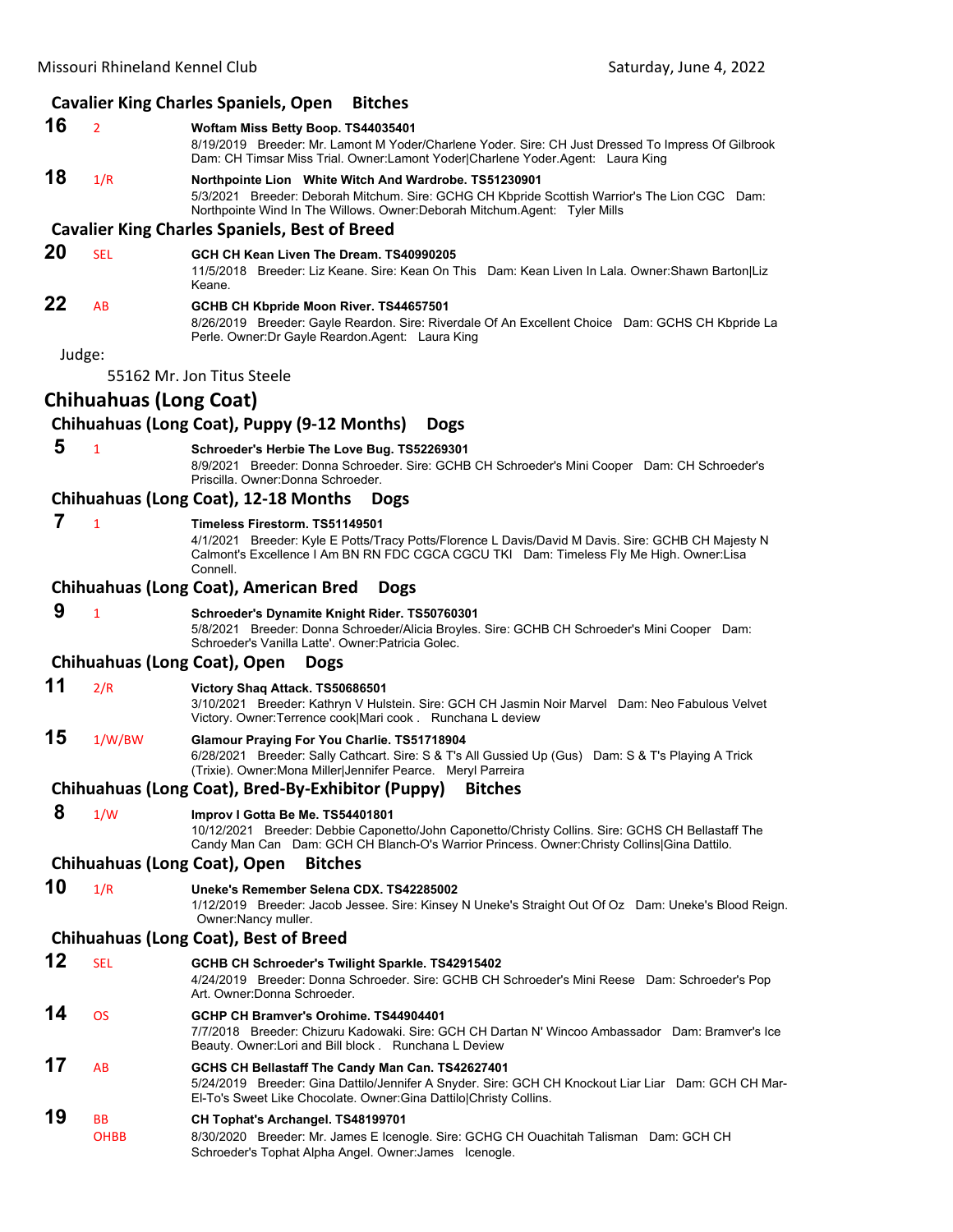#### Judge: 55162 Mr. Jon Titus Steele **Chihuahuas (Smooth Coat) Chihuahuas (Smooth Coat), Open Dogs 5** 1/W/BW **Companero Siberian Express. TS48516501** 8/17/2020 Breeder: Karin Orman. Sire: CH Hear Me Roar S Lipetskih Ozer Dam: GCH CH Luxury Of Nadin Alta Vista. Owner:Karin Orman. **Chihuahuas (Smooth Coat), Puppy (9‐12 Months) Bitches 6** 2/R **Lazy K's Tucker's Jillene. TS51489801** 6/15/2021 Breeder: Kathleen A Coulter/Stacey M Christy. Sire: GCH CH Sho-Me's Manuel@Jillis Dam: Lazy K Shadows Tucker. Owner:Kathleen Coulter|Stacey Christy.  **8** 1/W/OS **Lazy K's Tucker's My Mom Cook-E. TS51489802** 6/15/2021 Breeder: Kathleen A Coulter/Stacey M Christy. Sire: GCH CH Sho-Me's Manuel@Jillis Dam: Lazy K Shadows Tucker. Owner:Kathleen Coulter|Stacey Christy. **Chihuahuas (Smooth Coat), 12‐18 Months Bitches 10** <sup>1</sup> **Limelight Leaping Water. TS54545701** 5/18/2021 Breeder: Lisa Connell. Sire: CH Imperial Luxury Vegas Rock'N'roll Dam: Gerbera S Lipetskih Ozer. Owner:Lisa Connell|Kyle Potts. **Chihuahuas (Smooth Coat), Bred‐By‐Exhibitor (Adult) Bitches 12** <sup>1</sup> **Dynamite Rise Of Skywalker. TS45710403** 12/10/2019 Breeder: Patricia Golec. Sire: GCH CH Jen-Jeans Jedi Knight Dam: Schroeder's My Sharona. Owner:Patricia Golec. **Chihuahuas (Smooth Coat), Best of Breed 9** BB **GCHB CH Jen-Jeans Tophat Look At Me Now. TS40612102** OHBB 10/23/2018 Breeder: Jean Pratt. Sire: GCHB CH Show Me's Stop And Stare Harmony Dam: Jen-Jeans Be Still My Heart. Owner:James Icenogle. **11** SEL **GCHB CH Sailor S Lipetskih Ozer. TS49594601** 12/10/2019 Breeder: D I Kostin. Sire: Belissimo Bravo Emperor Meiji Dam: I Love You Soo S Lipetskih Ozer. Owner:Tamera Lee.Agent: Nicole Denny Judge: 55162 Mr. Jon Titus Steele **Chinese Cresteds Chinese Cresteds, Open Dogs 5** 1/W/BW **Piedmont Kaylen's The Magician. TS47565604** 8/5/2020 Breeder: Barrie Drewitt-Barlow. Sire: GCHP CH Kaylen's General Kai Panda Dam: CH Worka Art - Delende Spellbound At Sunlit. Owner:Tara Richardson . **Chinese Cresteds, Puppy (6‐9 Months) Bitches 6** 1/W **Edelweiss Miss Jackson If You Please. TS54402601** 11/7/2021 Breeder: Kathleen C Knoles. Sire: GCHB CH Edelweiss Hey Little Sister Shotgun Dam: Edelweiss That's So Fetch. Owner:Kathy C Knoles. **Chinese Cresteds, American Bred Bitches 10** AB **Mountain View & Hampton Court Conjure The Storm. TS48454604** 10/30/2020 Breeder: Claire Abraham/Livia Krainer/Kelly Shupp/Victor Malzoni. Sire: GCHP CH Kaylen's General Kai Panda Dam: GCHS CH Hampton Court's Rachel Dawes. Owner:C Abraham|V Malzoni.Agent: Kelly Shupp **Chinese Cresteds, Open Bitches 12** 1/R **Sol'tanto Sambuka. BCU288004732** 9/22/2021 Breeder: Doroshkevich. Sire: Moon Harbour Ralf Dam: Sol'tanto Malibu. Owner:Kathy C Knoles|Janette Parker |Leslie Rofel. **Chinese Cresteds, Best of Breed 7** BB/G4 **GCHG CH Kaylen Let Ur Imagination Run Wild Cristal-Myangel. TS46800103** 5/7/2020 Breeder: Sandra Francis/Eduardo Baute/vincenzo zurlo/Kay Peiser. Sire: GCHP CH Kaylen's General Kai Panda Dam: CH Myangel-Cristall's Journey Of The Imagination. Owner:Kay Peiser|Virginia Dorris.Agent: Laura King **14** OS **GCHP CH Orenda Viva Jumpin' Little Juke Joint CAA FCAT2 ATT. TS36636102** OHBB/OHG3 10/20/2017 Breeder: Debi J Golden/Viva Wittler. Sire: CH Worka Art - Delende Indian Outlaw Dam: GCHS CH Viva Glitz And Glamour DCAT TKN. Owner:Debi J Golden|Vi Wittler.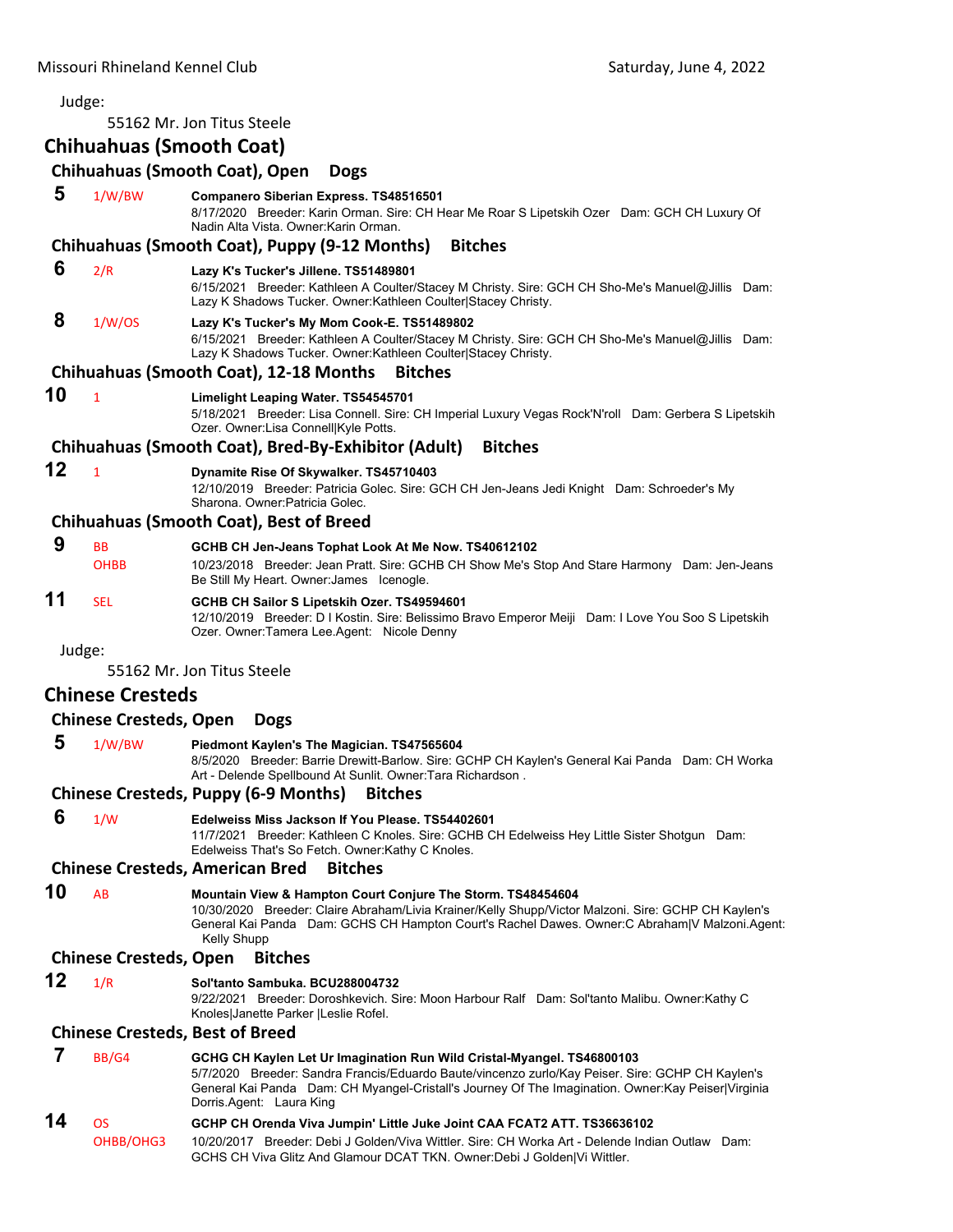# **16** SEL **GCHS CH Regal Redwood's Just A Little Pixie Dust. TS48163101**

7/16/2020 Breeder: Amanda Nocero/Norma M Feldman. Sire: CH Sunlit Worka Art's Guide To The Galaxy Dam: CH Carrera Sunlit's When He Hears Her Song. Owner:Norma Feldman|Amanda Norcero.Agent: Madeline Buehler

Judge:

55162 Mr. Jon Titus Steele

# **English Toy Spaniels (B & P C)**

#### **English Toy Spaniels (B & P C), Best of Breed**

#### **7** BB **CH Breston' Divine Promise. TS35173402**

OHBB 4/5/2017 Breeder: Mrs. Brenda Blackwell Riffey. Sire: CH Breston's Lord Piccadilly Cheri-A Wingo Dam: Harmony Holland Highland Piper. Owner:kristi hendrix.

Judge:

55162 Mr. Jon Titus Steele

#### **Havanese**

#### **Havanese, Best of Breed**

|    | <b>OS</b>  | GCHB CH Asunray's Duly Noted. TS38458001<br>6/7/2018 Breeder: Marie Felmlee. Sire: CH Nirvana's Mini Cooper Dam: GCH CH Havakiss And Tell At<br>Asunray. Owner Marie Felmlee Lucy Ellis.                                                 |
|----|------------|------------------------------------------------------------------------------------------------------------------------------------------------------------------------------------------------------------------------------------------|
|    | BB.        | GCH CH Marcosa's Essential Travel. TS45665401<br>2/20/2020 Breeder: Mary Anne Luke/Corinne Kolzow. Sire: GCHG CH Marcosa's Slip Slidin' Away Dam:<br>CH Payasa & Marcosa Crazy Little Thing. Owner: Corinne Kolzow.                      |
|    | <b>SEL</b> | CH Wyhaven's Gift Of Independence. TS51717503<br>7/4/2021 Breeder: EAnn Ingram/Betty Peplin, Sire: GCHB CH Luv Bug's Designed To Impress Dam: CH<br>Accent's Take A Bow At Wyhaven. Owner: Susie Butler (E.Ann Ingram. Ellen Akers Perry |
| 8  | SEL.       | GCHB CH Sunsation Raised On Country Sunshine. TS45676504<br>3/20/2020 Breeder: Susan E Fagan. Sire: GCH CH Sunsation Easy Like Sunday Morning Dam: CH Ozark<br>Sun Somebody Fancy Of Sunsation. Owner: Susan Fagan Chelsay Grubb.        |
| 10 |            | CH Wyhaven's Miss Stars And Stripes. TS51717502<br>7/4/2021 Breeder: EAnn Ingram/Betty Peplin. Sire: GCHB CH Luv Bug's Designed To Impress Dam: CH<br>Accent's Take A Bow At Wyhaven. Owner: EAnn Ingram. Ellen Akers Perry              |
|    | Judge:     |                                                                                                                                                                                                                                          |

55162 Mr. Jon Titus Steele

# **Italian Greyhounds**

#### **Italian Greyhounds, 12‐18 Months Bitches**

 **8** 1/R **Caliente's Let's Party Toonight. TS49884105**

2/1/2021 Breeder: Patty S Montez. Sire: GCHB CH Caliente's The Ghost Rider Of Aivilo Dam: Caliente's All Hail The Queen. Owner:Sharon Ryan.

#### **Italian Greyhounds, Bred‐By‐Exhibitor (Puppy) Bitches**

**10** 1/W/BB **Piason's Hot And Spicy. TS52629001**

9/27/2021 Breeder: Karen L Gibson/Sharon McKay. Sire: CH Piason Davinci D'Lorac Dam: GCH CH Andauer Too Darn Hot At Lorac. Owner:Sharon McKay|Gayle McCormick.

#### **Italian Greyhounds, Best of Breed**

| $5 \circ s$ |      | CH Lorac The Best Is Yet To Come At Raffinato RI CGC TKN, TS49467003                         |
|-------------|------|----------------------------------------------------------------------------------------------|
|             | OHBB | 1/6/2021 Breeder: Carol S Wiedmer/Karen L Gibson. Sire: GCH CH Piason's Blue Calypso D'Lorac |
|             |      | Dam: GCH CH Andauer Too Darn Hot At Lorac. Owner:cathy sutler.                               |

#### **14** SEL **CH Resounding Fun And Games. TS40519902**

11/29/2018 Breeder: Susan Salladay. Sire: GCH CH Resounding Fa La La La La Dam: GCH CH Resounding Carmen Christi. Owner:Renee Cooper|Susan Salladay.

Judge:

55162 Mr. Jon Titus Steele

#### **Japanese Chin**

#### **Japanese Chin, 12‐18 Months Dogs**

- **5** 1/W **Montra Magic In The Air At Tsunami Mizumi. TS50401203**
	- 12/17/2020 Breeder: BURK HUGHES/Victor H Cohen/Leanne Bertani/Joseph Berkau. Sire: Touche's Bourbon Ball Dam: Victory Rose Tint My World. Owner:Heidi Ludwig|Thelma Carlson.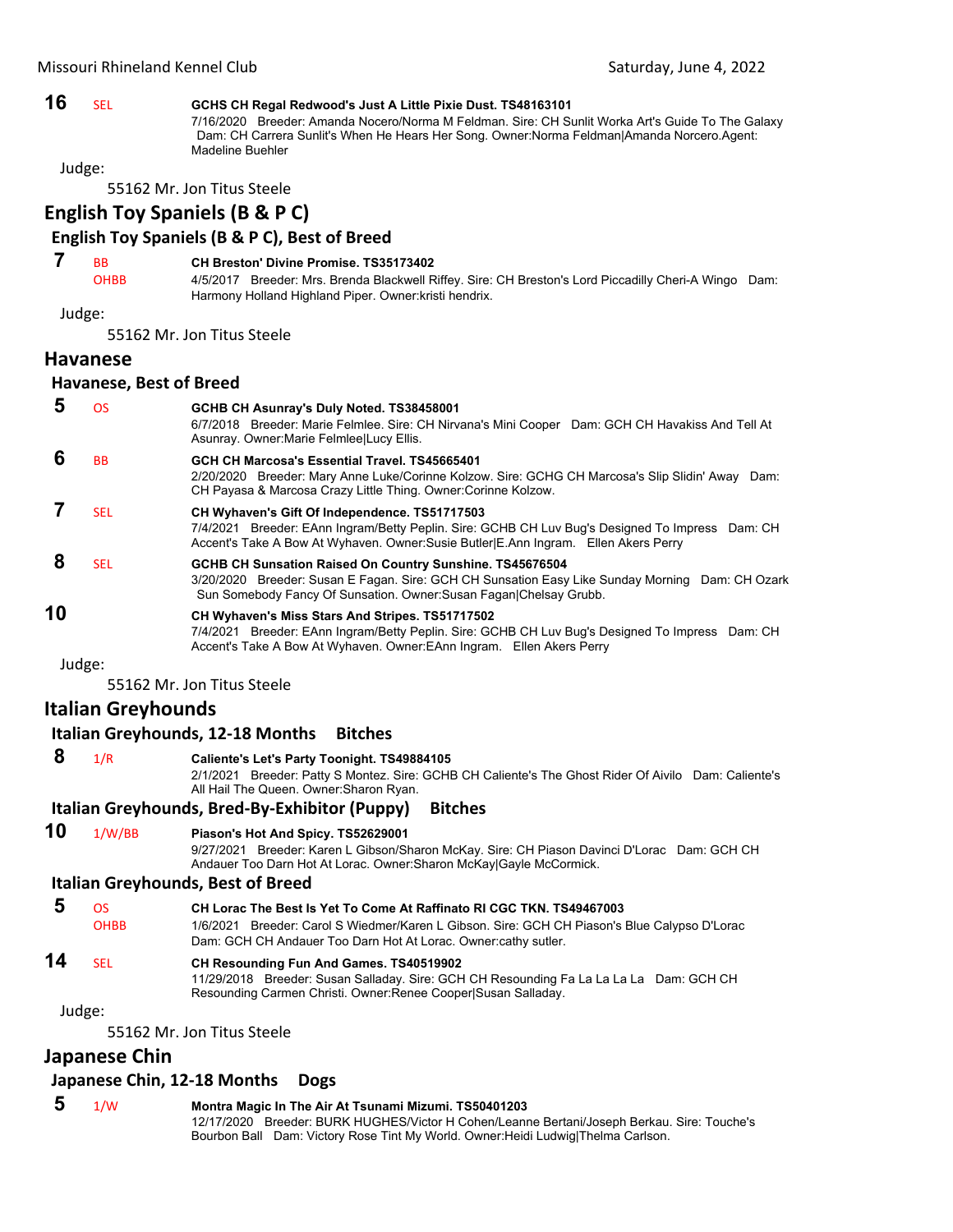#### **Japanese Chin, Bred‐By‐Exhibitor (Puppy) Dogs**

# **7** 1/R **Royalsilk Eye Of The Tiger Seburu Kimiko. TS52558101**

7/29/2021 Breeder: W Dean Schieler/David Gutierrez/Edestiny Lomeli. Sire: GCH CH Kimiko King De Corazones Dam: Royalsilk's Dream Weaver By Six Gems. Owner:EDestiny Lomeli|David Gutierrez|Dean **Scheiler** 

#### **Japanese Chin, Bred‐By‐Exhibitor (Adult) Dogs**

 **9** AB **Tsunami What's In Your Wallet. TS49558101** 1/5/2021 Breeder: Thelma Carlson. Sire: CH Tsunami Naginata Musashi Dam: CH Tsunami's Code Red Jet Fuel. Owner:Thelma Carlson.

#### **Japanese Chin, Best of Breed**

 **6** OS **CH Tsunami's Dripping In Finesse At Mizumi. TS51651901** 3/29/2021 Breeder: Thelma Carlson. Sire: CH Tsunami's Can Only Imagine Dam: Tsunami's Too Far This Time. Owner:Heidi Ludwig|Thelma Carlson.

# **11** BB **GCH CH Kimiko King De Corazones. TS43184701**

OHBB/OHG2 5/13/2019 Breeder: Edestiny Lomeli. Sire: CH Hin Satori Nevskiy Veter From Russia Dam: Touche's Magic School Bus. Owner:EDestiny Lomeli.

Judge:

55162 Mr. Jon Titus Steele

### **Maltese**

#### **Maltese, 12‐18 Months Bitches**

#### **6** AB **They're The Best Love In White. TS53857001**

12/13/2020 Breeder: Maxwell Santana marques. Sire: They're The Best Ganache Dam: They're The Best Prada. Owner:Susan Malzoni.Agent: Max Krainer

Judge:

55162 Mr. Jon Titus Steele

# **Manchester Terriers (Toy)**

#### **Manchester Terriers (Toy), Puppy (6‐9 Months) Bitches**

 **6** 1/W **Sunkissed More Than A Woman. RN37345804**

OHBB 11/11/2021 Breeder: Taylor Blankenship. Sire: GCH CH Sunkissed Wild & Free CGC Dam: GCHS CH Passport Sea Air. Owner:Taylor D. Blankenship.

#### **Manchester Terriers (Toy), Best of Breed**

 **8** BB **Rustic Lane Black N Tantalizing At Fwaggle. RN36538202** 5/15/2021 Breeder: Carolyn Horowitz/RENAE BLANKENSHIP/Taylor Blankenship/Amanda Kelly. Sire: GCH CH Rustic Lane Across The 8th Dimension @Fwaggle CGC Dam: CH Rustic Lane I'm So Sassy. Owner:Carolyn Horowitz|Amanda Kelly. Ellen Akers Perry

Judge:

55162 Mr. Jon Titus Steele

#### **Miniature Pinschers**

#### **Miniature Pinschers, Open Dogs**

 **5** 1/W/OS **C's Look Whose Winking. TS49281601**

9/19/2020 Breeder: Chris Stalhood. Sire: CH C's Teddy Winks To Impress Dam: CH C's Ruff Cut Diamond. Owner:Chris Stalhood.

#### **Miniature Pinschers, 12‐18 Months Bitches**

 **8** 1/R **Ef Dr. Camille Saroyan. TS53575305**

5/21/2021 Breeder: Eva E Seals/Teri Seals. Sire: Shaw's Special Agent Seeley Booth CGC Dam: GCH CH Shaw's Dr. Temperance Brennan. Owner:Eva Seals|Teri Seals.

#### **Miniature Pinschers, Bred‐By‐Exhibitor (Adult) Bitches**

**10** 1/W/BW **Oisin Saddled Up In Rhythm And Blues. TS53475302** 5/29/2021 Breeder: Marie Wall. Sire: Envi Mi Riding The Blues Highway Dam: CH Envi Mi Back In The Saddle. Owner:Marie Wall.

#### **Miniature Pinschers, Best of Breed**

# **12** BB **CH Ef Christine Angela Booth. TS41426204**

OHBB/OHG4 9/15/2018 Breeder: Eva E Seals/Teri L Seals. Sire: Shaw's Special Agent Seeley Booth CGC Dam: GCH CH Shaw's Dr. Temperance Brennan. Owner:Eva Seals|Teri Seals.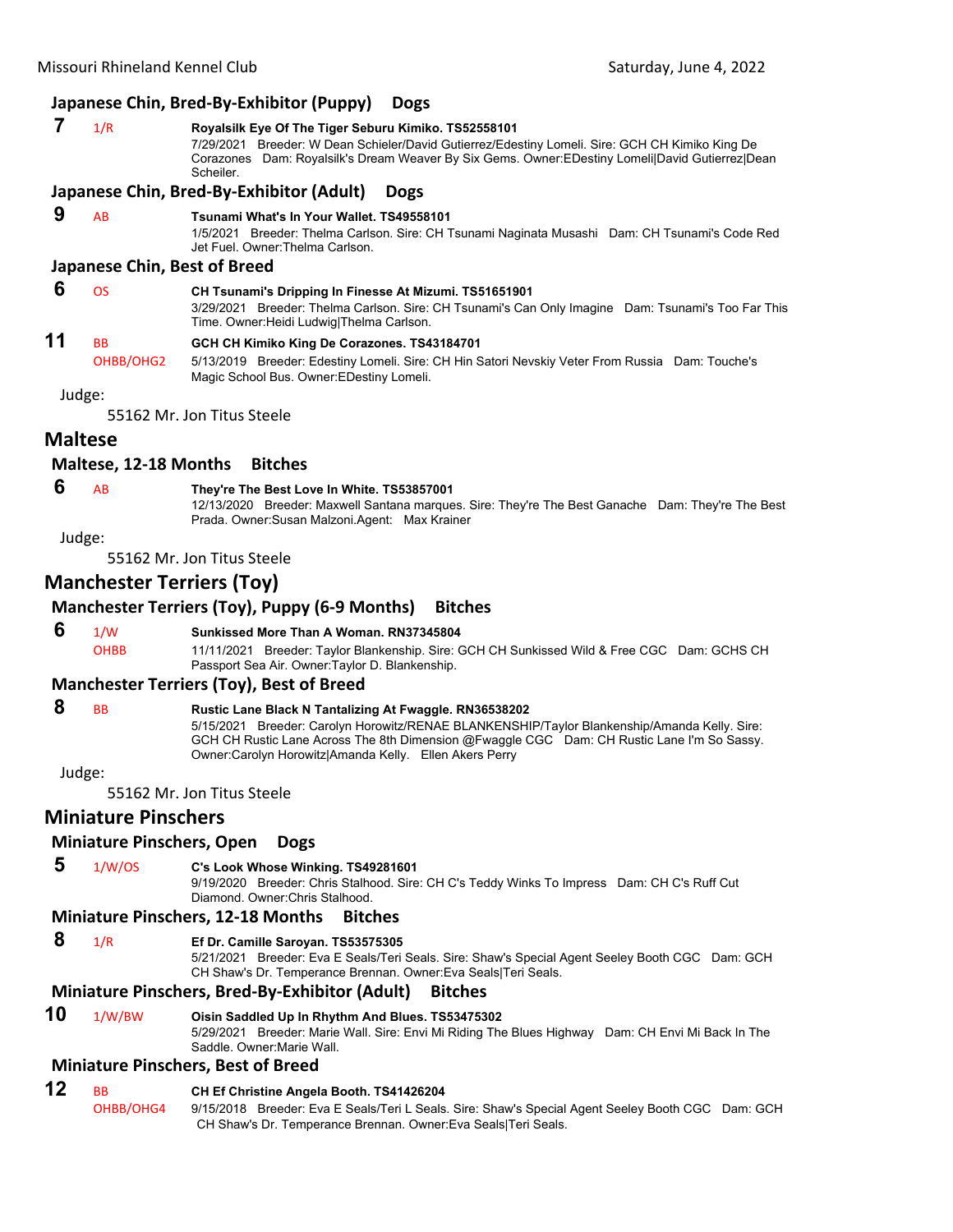55162 Mr. Jon Titus Steele

# **Papillons**

# **Papillons, Amateur Owner Handler Dogs**

| 7      | AB                              | Topflite Nanrich The Dart Advantage MX MXB MXJ MJB XF TKN. TS42023901<br>2/23/2019 Breeder: Kay Detampel/Richard Lopaschuk/Nancy Lopaschuk/Sandra L Schumacher. Sire: CH<br>MACH6 Topflite Vega Hear Me Roar UD PCD BN MXB2 MJG2 NF CGC TKP Dam: Nanrich Topflite Sky's<br>The Limit. Owner: Kathy Hightshoe Robert Hightshoe.<br>Papillons, Bred-By-Exhibitor (Adult)<br><b>Dogs</b> |
|--------|---------------------------------|---------------------------------------------------------------------------------------------------------------------------------------------------------------------------------------------------------------------------------------------------------------------------------------------------------------------------------------------------------------------------------------|
| 9      | 1/W/BW                          | Fenice Crazy High Magic Gris Gris. TS53284802<br>5/28/2021 Breeder: Ellen Akers-Perry/Matthew Perry. Sire: CH Fenice Astronomical Dam: CH Fenice<br>Starz Voodoo Queen Of New Orleans. Owner: Ellen Akers Perry Matthew Perry.                                                                                                                                                        |
|        | Papillons, Open                 | <b>Dogs</b>                                                                                                                                                                                                                                                                                                                                                                           |
| 11     | 1/R                             | Marquis Court's Prince Of Cloud City. TS50472101<br>11/17/2020 Breeder: Carolyn Hembree. Sire: CH Marquis Court's Shimmering Spendour Dam: Marquis<br>Court's Doing The Rumba. Owner: Nancy muller.                                                                                                                                                                                   |
|        |                                 | Papillons, Bred-By-Exhibitor (Adult)<br><b>Bitches</b>                                                                                                                                                                                                                                                                                                                                |
| 6      | 1/R                             | Loteki Heated Passion. TS52892402<br>5/12/2021 Breeder: Lou Ann King. Sire: GCH CH Loteki Crime Of Passion Dam: GCH CH Loteki In The<br>Heat Of The Night. Owner: Ms Lou Ann King.                                                                                                                                                                                                    |
|        | Papillons, Open                 | <b>Bitches</b>                                                                                                                                                                                                                                                                                                                                                                        |
| 10     | $\overline{2}$                  | Deor Graceland Sugar N Spice. TS46531903<br>5/4/2020 Breeder: Deborah O'Reilly. Sire: GCHP CH Guerin King Returns Dam: Gold Wings Calypso<br>Queen RN CGCA TKI. Owner: Deborah O'reilly.                                                                                                                                                                                              |
| 12     | 1/W                             | D'Angelis Furever Rbg. TS50595702<br>1/14/2021 Breeder: Patricia A Rust/Stephen L Roberts. Sire: CH D'Angelis Number One Encounter At<br>Farpoint Dam: D'Angelis Miracle Of Fatima. Owner:Patricia Rust.Agent: Ellen Akers-Perry                                                                                                                                                      |
|        | <b>Papillons, Best of Breed</b> |                                                                                                                                                                                                                                                                                                                                                                                       |
| 14     | <b>OS</b>                       | GCHS CH Kirin Fun And Games. TS46297004<br>2/3/2020 Breeder: Barbara Gossett. Sire: GCHB CH Nightfire's Unique But Real Dam: Goldenbay A Girl<br>Just Wants To Have Fun. Owner: Marilyn McNamara. Agent: Christa Cook                                                                                                                                                                 |
| 15     |                                 | GCHB CH Runway's Run Forrest Run AX MXJ OF CGC TKA. TS39080702<br>6/8/2018 Breeder: Julia King. Sire: GCH CH Draco Runway Triple Threat At Adaugeo Dam: CH Quillo 'N<br>Runway A Story In The Making. Owner: Brianna Bedrosian.                                                                                                                                                       |
| 17     |                                 | GCHB CH Deor Debonaire Mickey You're So Fine. TS39753901<br>8/4/2018 Breeder: Deborah O'Reilly. Sire: GCH CH Pearl Street My Li'L Red Mini Cooper Dam: Gold<br>Wings Calypso Queen RN CGCA TKI. Owner: Deborah O'reilly.                                                                                                                                                              |
| 18     | <b>SEL</b>                      | GCH CH Fenice There's A Delta For Every Epsilon In Starz CGC. TS51617101<br>7/25/2020 Breeder: Ellen Perry/Carol Anne Giles. Sire: Cassanova Fenice Vom Salamandertal Dam: CH<br>Coral Bay's One Last Wish. Owner: Kathy Mims. Ellen Akers Perry                                                                                                                                      |
| 19     | <b>SEL</b>                      | GCHG CH Fenice Boo-Dah In The Starz. TS40733401<br>7/13/2018 Breeder: Ellen Akers-Perry/Matthew Perry. Sire: GCHP2 CH Sir Newton CGC TKN Dam: CH<br>Fenice Sette Volte Bene. Owner: Kathy Mims ELLEN PERRY MATTHEW PERRY.                                                                                                                                                             |
| 21     |                                 | GCH CH Clearlake MgI-Isle Nestle Quik Of Vw. TS44929001<br>10/1/2019 Breeder: Elyse Vandemolen/Sharon Newcomb. Sire: GCHP CH MgI-Isle Royal Ransom Of Vw<br>Dam: GCH CH Clearlake Wilmerdean. Owner:Sandra Stemmler B M Winthers RL Winthers C Peel E<br>Vandemolen.Agent: Judi Hartell                                                                                               |
| 23     | BB/G3<br><b>OHBB</b>            | CH Loteki In The Midst Of A Derecho. TS48957302<br>8/9/2020 Breeder: Lou Ann King. Sire: CH Rorralore Zefiro Dam: CH Loteki In The Heat Of Passion.<br>Owner: Ms Lou Ann King.                                                                                                                                                                                                        |
| Judge: |                                 |                                                                                                                                                                                                                                                                                                                                                                                       |

55162 Mr. Jon Titus Steele

# **Pekingese**

# **Pekingese, Best of Breed**

 **5** BB **GCHS CH Avalon & Snopekes Happy Days. TS37887702** 12/26/2017 Breeder: Louise Putzback/Donald Putzback. Sire: CH Snopekes Ace Of Spades Dam: CH Jenkar's La Femme Nakita. Owner:Louise and Donald Putzback.Agent: Ellen Akers-Perry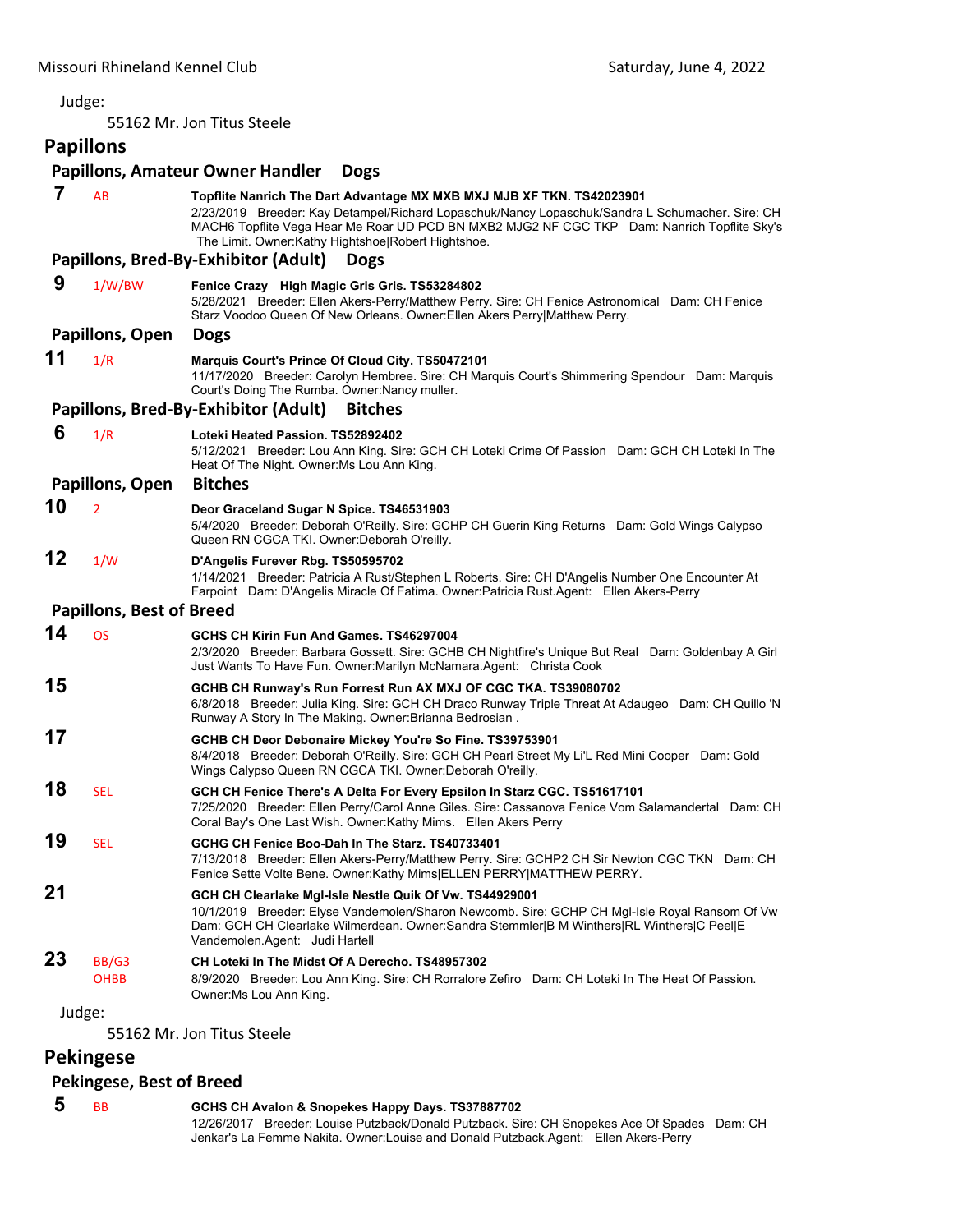# Missouri Rhineland Kennel Club Saturday, June 4, 2022  **6** AB **NICE NIKA IZ MIRA FRETTY. TS53923401** 9/6/2020 Breeder: IZ MIRA FERETTY. Sire: SUNRISE DRAGON CANDY MAN Dam: FORTUNE LOVE IZ MIRA FERETTY. Owner:JULIE SOUCY.Agent: Ellen Akers-Perry Judge: 55162 Mr. Jon Titus Steele **Pomeranians Pomeranians, Puppy (6‐9 Months) Dogs 5** 1/W/OS **Mc's Stand All American At Brittlaf. TS53762302** 11/21/2021 Breeder: Mrs. Christina Lynn Armstrong/Michael V Armstrong. Sire: GCHS CH Mc's The Last Stand Dam: CH Mc's Girl On Fire. Owner:Nancy Thomas. **Pomeranians, Bred‐By‐Exhibitor (Adult) Dogs 7** 1/R **Stolanne's Oh Henry!. TS48900501** 8/19/2020 Breeder: Frances J Stoll. Sire: Stolanne's Toblerone Dam: Stolanne's Ferrero Rocher. Owner:Frances J. Stoll. **Pomeranians, Puppy (6‐9 Months) Bitches 6** <sup>1</sup> **Stolanne's Blossom Of Snow. TS53605503** 10/13/2021 Breeder: Frances J Stoll. Sire: GCHB CH Dankfrid Of Chiao Li Ya Dam: CH Stolanne's Empress. Owner:Frances J. Stoll. **Pomeranians, Puppy (9‐12 Months) Bitches 8** 1/W/BB/BW **Silhouette's Starburst. TS52669201** 7/6/2021 Breeder: Elizabeth Heckert. Sire: GCH CH Intime Poms In A Pinch Dam: CH Silhouette's Starbuck. Owner:Haley Pursell.Agent: Ellen Akers-Perry **Pomeranians, Bred‐By‐Exhibitor (Adult) Bitches 10** 1/R **Stolanne's A Ring Of Fire. TS52617002** 6/4/2021 Breeder: Frances J Stoll. Sire: CH Stolanne's Midnight In Montgomery Dam: Kalo's Rock N Dixieland. Owner:Frances J. Stoll. **Pomeranians, Best of Breed 12** SEL **CH Stolanne's Empress. TS34991501** OHBB 5/11/2017 Breeder: Frances J Stoll. Sire: Stolanne's Up And Coming Dam: Stolanne's Cascade Of Snowflakes. Owner:Frances J. Stoll. Judge: 27410 Mrs. Inge Semenschin **Poodles (Toy) Poodles (Toy), Puppy (6‐9 Months) Bitches 6** 1/R **Mystique Kastle Over The Rainbow. PR25003002** 10/20/2021 Breeder: douglas matney/louann smith. Sire: Kameo's Skywalker Of Mnj Dam: Kassel's Black Diamond Of Lavida. Owner:Douglas Matney Louann J matney|LouAnne Smith.Agent: Angel Lopez  **8** AB **Sharbelle Dancin' In The Moonlight. PR25077401** 11/12/2021 Breeder: Raymond Stevens/Mrs. Sharon Renee Stevens. Sire: GCH CH Sharbelle Greg-Mar Midnight Moonlight Dam: Sharbelle Heaven's Devil. Owner:Ray and Sharon Stevens and Chris Bailey. **Poodles (Toy), Open Bitches 10** 1/W/BB **Tantalite Zwart Zeva. PR23356202** 10/12/2020 Breeder: Tawnya Bobst. Sire: GCH CH Davinci's Gv Black Diamond On The Runway Dam: Tantalite Zwart Samantha. Owner:Tawnya Ann Bobst.Agent: Sara Brooks Judge: 55162 Mr. Jon Titus Steele **Pugs Pugs, Puppy (6‐9 Months) Dogs 5** 2/R **Kngz Dunk Tank At Talyn'S. TS53417002** 10/16/2021 Breeder: Karen Grueninger/Betty Murray/Meg Graham/Renee Singleton. Sire: GCHS CH

Kingery.  **7** 1/W **Wolfes Ridge King Of The North Mountain. TS54174001** 10/11/2021 Breeder: Theresa Wolfe. Sire: CH Caper's Deja Vu One More Time! Dam: Velyurs De Offri Pearl Angel. Owner:Theresa Wolfe.Agent: Alexis Taylor

Pugapoohs Seeley Booth At Kngz Dam: Bre-Z Million Dollar Masterpiece At Kngz. Owner:Loretta L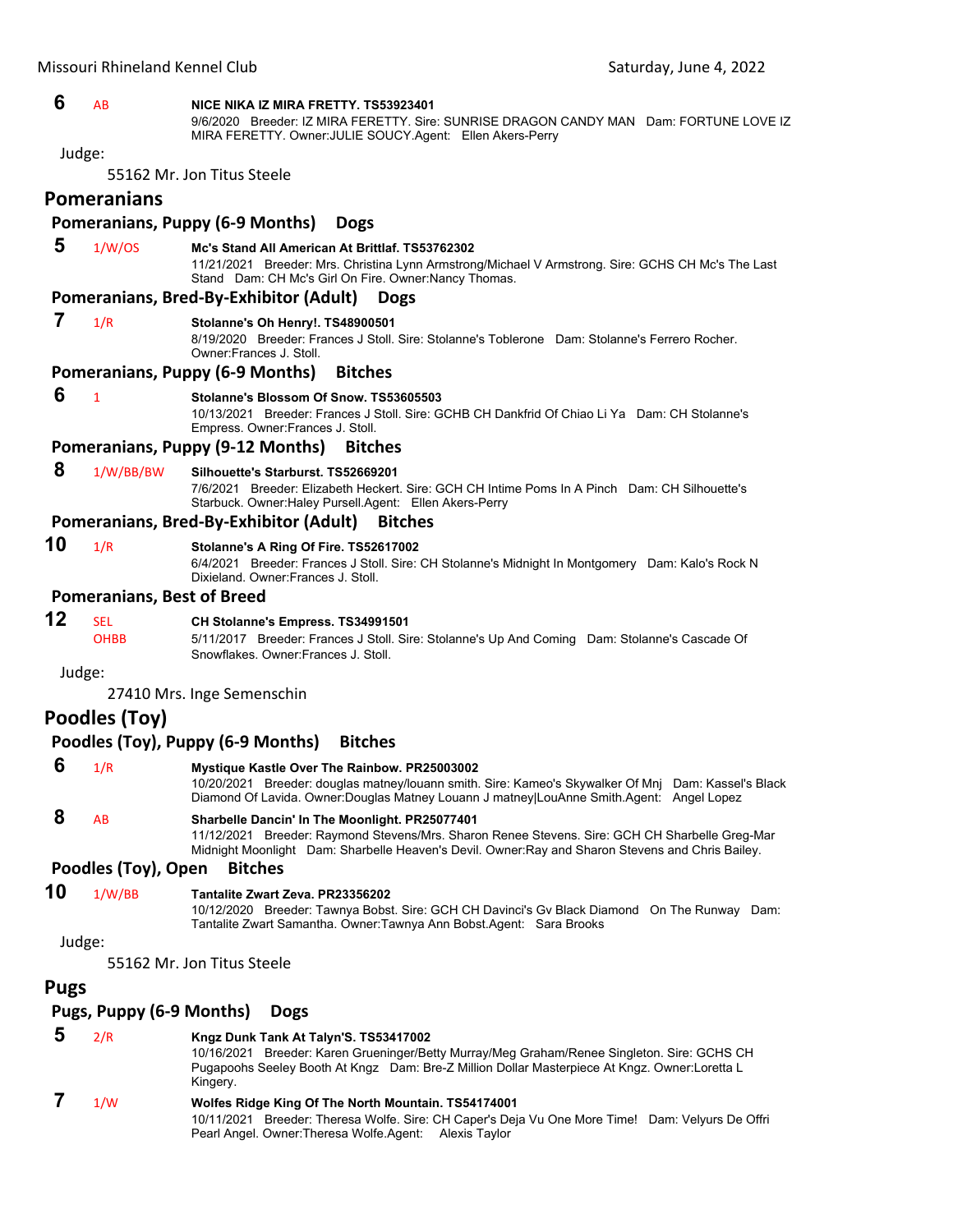#### **Pugs, Puppy (6‐9 Months) Bitches 6** <sup>2</sup> **Kngz Pageant Girl At Kamla. TS53547602** 10/28/2021 Breeder: Karen Grueninger/Louise Tran/Leslie Kellerman/Betty Murray. Sire: CH Broughcastl Bucket List At Kngz Dam: CH Kngz Bre-Z Oh What A Pretty Face At Poco. Owner:Karla Ure.  **8** 1/R **Wolfes Ridge Shine Bright Like A Diamond. TS54174002** 10/11/2021 Breeder: Theresa Wolfe. Sire: CH Caper's Deja Vu One More Time! Dam: Velyurs De Offri Pearl Angel. Owner:Theresa Wolfe.Agent: Alexis Taylor **Pugs, Amateur Owner Handler Bitches 6** <sup>1</sup> **Kngz Pageant Girl At Kamla. TS53547602** 10/28/2021 Breeder: Karen Grueninger/Louise Tran/Leslie Kellerman/Betty Murray. Sire: CH Broughcastl Bucket List At Kngz Dam: CH Kngz Bre-Z Oh What A Pretty Face At Poco. Owner:Karla Ure. **Pugs, Bred‐By‐Exhibitor (Puppy) Bitches 12** 1/W/BW/OS **Boxwood's A Touch Of Coral Bay. TS53798506** OHBB/OHG1 11/5/2021 Breeder: Carol Anne Giles/Stephanie Buehler/MADELINE BUEHLER. Sire: CH Coral Bay's Winsome Wild Card Dam: Boxwoods Tequila Tuesday @ Coral Bay. Owner:Stephanie Buehler and Madeline Buehler|CAROL ANNE GILES. **14** <sup>2</sup> **Boxwood Coral Bay Rae Of Sunshine. TS53798508** 11/5/2021 Breeder: Carol Anne Giles/Stephanie Buehler/MADELINE BUEHLER. Sire: CH Coral Bay's Winsome Wild Card Dam: Boxwoods Tequila Tuesday @ Coral Bay. Owner:Stephanie Buehler and Madeline Buehler|Carol Anne Giles. **Pugs, Bred‐By‐Exhibitor (Adult) Bitches 16** <sup>1</sup> **Talyns Look At Me. TS47028601** 3/22/2020 Breeder: Lori Kingery. Sire: CH Butterbean's Man About Town Dam: GCH CH Talyns August Rain. Owner:Loretta L Kingery. **Pugs, Best of Breed 9** AB **CH Tuxedopark's Ziggy Stardust. TS32191301** 8/18/2016 Breeder: Deborah Vega/Karen Grueninger. Sire: GCH CH Tuxedopark's Like A Rolling Stone Dam: GCH CH Kngz At Tuxedopark's Penny Lane. Owner:Debbie Vega|Karen Grueninger|Betty Murray. **11 GCHS CH Kabar's Riding The Wave At Toyland N Charmin. TS38785101** 4/30/2018 Breeder: Karen Linda Winkel. Sire: GCH CH Plushy's Thorin The King Of Dwarf Warriors Dam: CH Jasez 'N Kabar Leinenkugel Snowdrift. Owner:Neva Greenwald. **15** BB/G2 **GCHS CH Lordsett Banana Foster. TS41803601** 9/26/2018 Breeder: Kataryna Ksiazek. Sire: Analog Titanium Dam: Zip Your Lips De Los Ninios. Owner:Sarah Gilreath|Madeline Buehler|Stephanie Buehler. **17** SEL **GCH CH Harmony's Rollin' In The Dough. TS45770102** 11/16/2019 Breeder: Susan Reinbold/Kristy Ratliff/Kevin Ratliff. Sire: CH Rose's Watchutalkinboutwillis Dam: CH Harmony's Stinkin' Ritz. Owner:Alexis Taylor|Susan Reinbold|Aimee Wooten. **18** SEL **CH Shijo N'mar-J Rumor Has It @ Boxwood. TS31178303** 7/1/2016 Breeder: Janice Scheibe/Mary Jane Javier. Sire: CH Shijo's Rascal Flats At Applewood Dam: CH Shijo N'mar-J Calamity Jane. Owner:Madeline Buehler. **20 GCHB CH Toyland N Charmin's Hot Pepper. TS35643801** 9/1/2017 Breeder: Neva F Greenwald/Michele Bearden/Robby Bearden. Sire: GCHG CH Charmin N Toylands It Don't Come Easy Dam: GCH CH Charmin's Raisin N The Sun. Owner:Neva Greenwald. **22** AB **GCHB CH Boxwood's Margarita Monday. TS42789101** 5/1/2019 Breeder: Stephanie Buehler/Madeline Buehler. Sire: GCH CH Mianda's Prince Charming At Vanity Dam: GCHB CH Boxwood's Diamonds R A Girls Best Friend. Owner:Stephanie Buehler and Madeline Buehler|Sarah Gilreath|Carol Anne Giles. Judge: 55162 Mr. Jon Titus Steele **Shih Tzu Shih Tzu, Puppy (9‐12 Months) Dogs**

 **5** 1/R **Mr Foo's Fabulous Border Patrol. TS54189101** 9/4/2021 Breeder: Melanie Gravel. Sire: Stef Ma A Star Is Born Dam: Mr Foos Pretty Women At Fabulous. Owner:Christine Wells|Lisa McKinney.  **7** <sup>2</sup> **Valentynes Remember The Time At Lohona. TS54239001** 6/10/2021 Breeder: Bradley Robertson. Sire: Lohoma Reaching For The Gold Dam: Lohona's Because You Loved Me. Owner:Ty Kasmann|Pamela Doughty.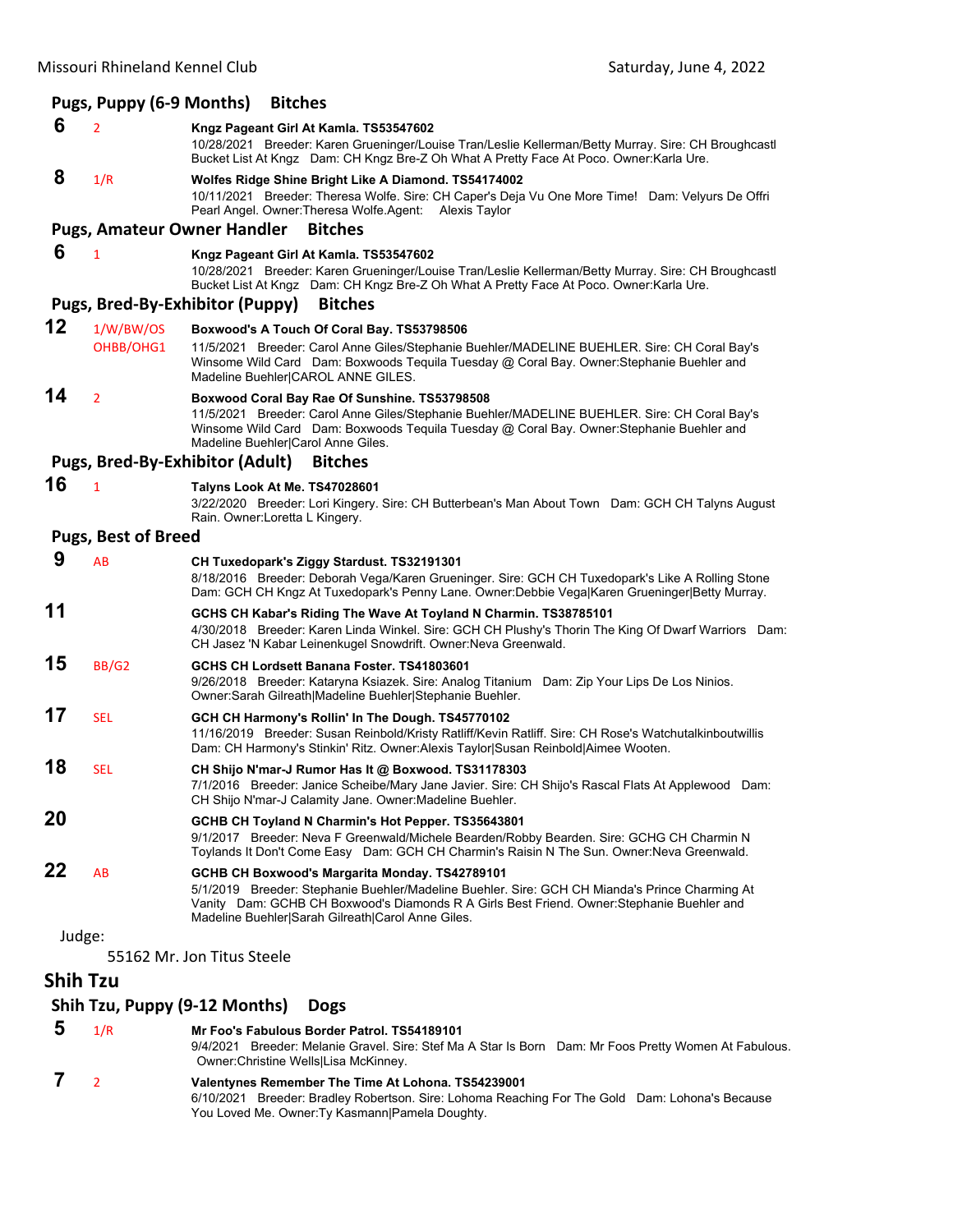# **Shih Tzu, Bred‐By‐Exhibitor (Puppy) Dogs**

|        |                                 | $\mathcal{L}$ . $\mathcal{L}$ $\mathcal{L}$ $\mathcal{L}$ $\mathcal{L}$ . The state $\mathcal{L}$                                                                                                                                                                                      |  |
|--------|---------------------------------|----------------------------------------------------------------------------------------------------------------------------------------------------------------------------------------------------------------------------------------------------------------------------------------|--|
| 9      | 1/W<br><b>OHBB</b>              | Mackwood's Truth N Justice. TS52922901<br>8/24/2021 Breeder: Tiffani Underwood. Sire: CH Jocar's It's All About The Game Dam: CH Glenwood<br>Jocar's Cookies N Cream At Mackwood. Owner:Tiffani Underwood.                                                                             |  |
|        |                                 | Shih Tzu, Bred-By-Exhibitor (Puppy)<br><b>Bitches</b>                                                                                                                                                                                                                                  |  |
| 6      | AB                              | Mr Foo's N Wenrick All American Girl. TS52324402<br>7/3/2021 Breeder: Wendy Paquette/Richard Paquette/Lisa McKinney. Sire: GCHB CH Wenrick's Life In<br>The Fast Lane Dam: CH Wenrick's Believe In The Music. Owner: Lisa McKinney Christine Wells.                                    |  |
| 8      | 1/R                             | Jocars At Peace. TS53153101<br>9/17/2021 Breeder: Carla R Johnson/Kara Headington. Sire: CH Daydream's Lover N' Venice At Intuition<br>Dam: Jocar's Pretty As A Flower. Owner: Carla R Johnson.                                                                                        |  |
|        |                                 | Shih Tzu, Bred-By-Exhibitor (Adult)<br><b>Bitches</b>                                                                                                                                                                                                                                  |  |
| 10     | $\mathbf{1}$                    | Mr Foo's Who U Call N Grumpy. TS51183301<br>4/16/2021 Breeder: Lisa McKinney/Christine Wells. Sire: GCH CH Mr Foo's Grumpy But Ain't No Grouch<br>Dam: CH Mr Foo's Holiday Secret. Owner: Christine Wells Lisa McKinney.                                                               |  |
|        | Shih Tzu, Open                  | <b>Bitches</b>                                                                                                                                                                                                                                                                         |  |
| 12     | 1                               | Zephyr Charmed One At Lookinback. TS30122003<br>3/26/2016 Breeder: Dan L. Haley. Sire: CH Zephyr Blissfully Posh At Vidxium Dam: CH Zephyr Red Hot<br>Summer, Owner: GLENDA R SEARS.                                                                                                   |  |
|        | <b>Shih Tzu, Best of Breed</b>  |                                                                                                                                                                                                                                                                                        |  |
| 14     | <b>SEL</b>                      | GCH CH Jocar's Add A Little Garnish. TS48864801<br>10/19/2020 Breeder: Carla R Johnson. Sire: CH Jocar's Can I Get An Amen Dam: CH Jocar's You Belong<br>To Me. Owner: Carla R Johnson.                                                                                                |  |
| 15     | <b>OS</b>                       | CH Aka's Heist Your Heart. TS51993702<br>7/8/2021 Breeder: Alison Rose. Sire: CH Lun Lynn's S'mor Of Da Cool Stuff CGCA Dam: GCH CH Lun<br>Lynn's Pretty Peggy Sue At AKA. Owner: Alison Rose.                                                                                         |  |
| 16     | BB/G1                           | Mr Foo's N' Wenrick Totally Unavailable. TS51183101<br>4/29/2021 Breeder: Lisa McKinney/Wendy Paquette/Wendy Paquette/Wendy Paquette/Wendy Paquette.<br>Sire: GCH CH Mr Foo's Grumpy But Ain't No Grouch Dam: CH Aschers N' Mr Foo's Full Circle With<br>Wenrick. Owner:Lisa McKinney. |  |
| Judge: |                                 |                                                                                                                                                                                                                                                                                        |  |
|        |                                 | 55162 Mr. Jon Titus Steele                                                                                                                                                                                                                                                             |  |
|        | <b>Yorkshire Terriers</b>       |                                                                                                                                                                                                                                                                                        |  |
|        |                                 | <b>Yorkshire Terriers, Puppy (9-12 Months)</b><br><b>Dogs</b>                                                                                                                                                                                                                          |  |
| 5      | 1/W<br>OHBB                     | Tiverton's Jack Of Hearts, TS54316801<br>8/20/2021 Breeder: MaryAnn Condit. Sire: CH Sterling Wild Card O'marne Dam: Tiverton's Come Fly With<br>Me. Owner: Mary Ann Condit.                                                                                                           |  |
|        |                                 | <b>Yorkshire Terriers, Puppy (6-9 Months)</b><br><b>Bitches</b>                                                                                                                                                                                                                        |  |
| 6      | 1                               | Kw's Here's Looking At You Babe. TS53800102<br>11/15/2021 Breeder: Kathleen Wileman. Sire: CH Keks Boxxemia Gold Dam: Kw's Everything She Does<br>Is Majic. Owner: Kathleen Wileman.                                                                                                   |  |
|        |                                 | <b>Yorkshire Terriers, Bred-By-Exhibitor (Adult)</b><br><b>Bitches</b>                                                                                                                                                                                                                 |  |
| 8      | 1/R                             | Tiverton's The Sky's The Limit. TS51779401<br>4/24/2021 Breeder: Mary Ann Condit. Sire: GCHB CH Jonel's Here Comes Trouble Dam: CH Blue-<br>Fantasy's Shooting Star At Tiverton. Owner: Mary Ann Condit.                                                                               |  |
|        | <b>Yorkshire Terriers, Open</b> | <b>Bitches</b>                                                                                                                                                                                                                                                                         |  |
| 10     | 1/W/BW/OS                       | Madison Sharm De Lux, TS50524802<br>6/20/2020 Breeder: O Bulavskaya. Sire: Kristly Dominik Dam: Magic Country Djane Eyre. Owner: Barbara<br>Rorie King David King.Agent: Ellen Perry                                                                                                   |  |
|        |                                 | <b>Yorkshire Terriers, Best of Breed</b>                                                                                                                                                                                                                                               |  |
| 7      | <b>BB</b>                       | GCHG CH Noel Sharm De Lux. TS38250701<br>8/17/2017 Breeder: O Bulavskaya. Sire: CH Pasodobl Sharm De Lux Dam: Magic Country Djane Eyre.<br>Owner: Barbara Rorie King David King. Agent: Ellen Perry                                                                                    |  |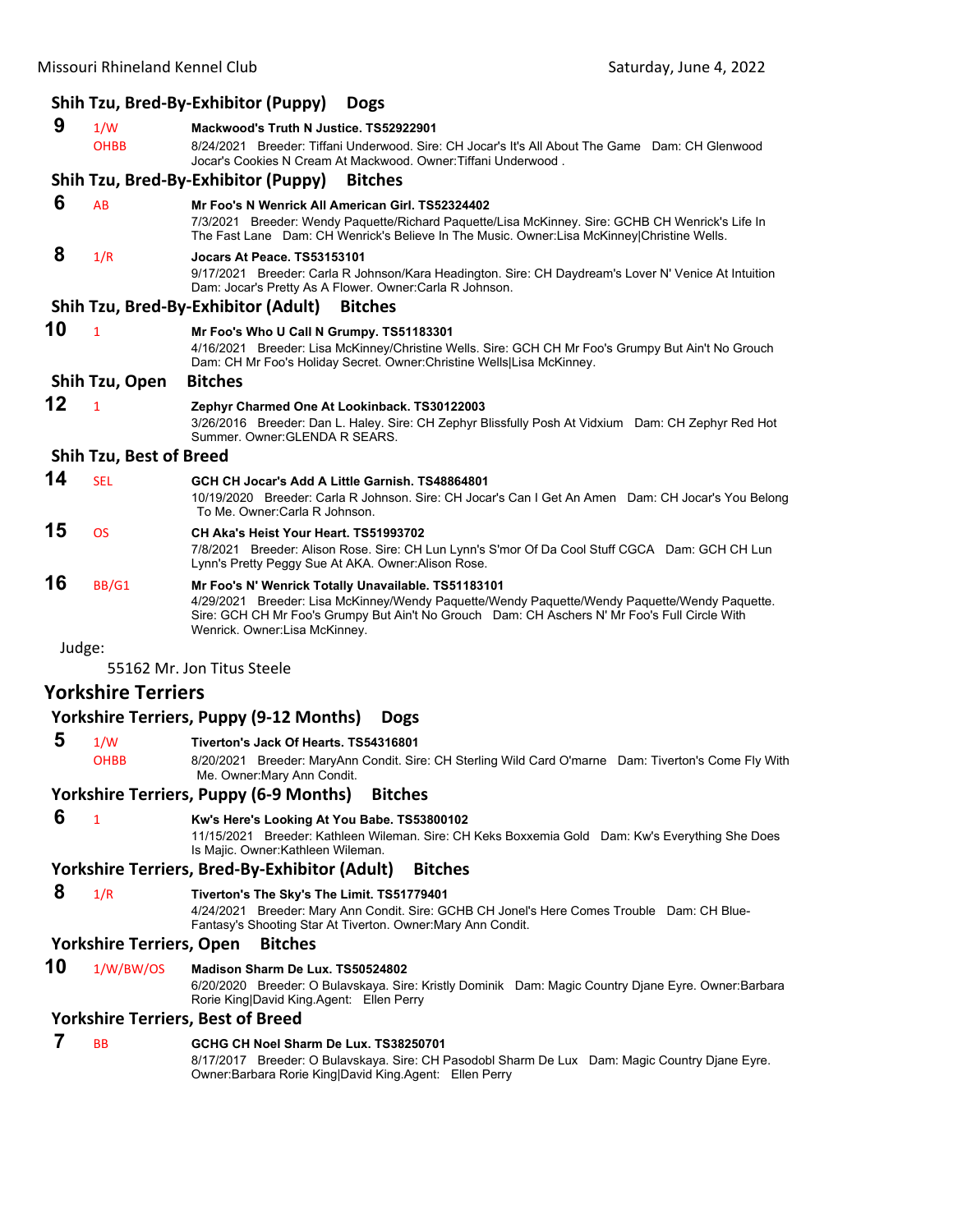27410 Mrs. Inge Semenschin

# **Bichons Frises**

# **Bichons Frises, American Bred Bitches**

|    |                                      | bithous inses, Anientali bied bittiles                                                                                                                                                                                                                                              |  |  |
|----|--------------------------------------|-------------------------------------------------------------------------------------------------------------------------------------------------------------------------------------------------------------------------------------------------------------------------------------|--|--|
| 6  | 1/R                                  | Doriann Gaylor's Busy Being Fabulous. NP63013503<br>9/23/2020 Breeder: Gail Antetomaso/Laurie Scarpa/AMANDA ANTETOMASO/Krista Fileccia. Sire: GCH<br>CH Doriann's Mr. Incredible Dam: CH Gaylors Less Monday More Summer. Owner: Michelle Brosdal Carol<br>Konik Agent: Max Krainer |  |  |
|    | <b>Bichons Frises, Open</b>          | <b>Bitches</b>                                                                                                                                                                                                                                                                      |  |  |
| 8  | AB                                   | Doriann's Some Like It Hot. NP51970601<br>8/19/2018 Breeder: Michelle Brosdal/Carol A Konik. Sire: CH Doriann's Here's Looking At You Kid Dam:<br>CH Doriann's Gentlemen Prefer Blondes. Owner:Michelle Brosdal Carol Konik.Agent: Max Krainer                                      |  |  |
| 10 | 1/W/OS                               | Tiare's Blooms At Dawn, NP63445202<br>9/23/2020 Breeder: Sherry Swatek/Mike Swatek/Lorrie Carlton/Larry Leische D.V.M Sire: CH Kamians<br>Paralyzer Dam: CH Belle Creek's Sundance At Dawn. Owner: Michael Swatek Sherry Swatek.                                                    |  |  |
|    | <b>Bichons Frises, Best of Breed</b> |                                                                                                                                                                                                                                                                                     |  |  |
| 5  | BB/G3                                | GCHB CH Belle Creek's Born To Love Again. NP58399201                                                                                                                                                                                                                                |  |  |
|    |                                      | 2/5/2020 Breeder: Lorrie L Carlton/Brenda Zoss/Lawrence A Letsche D.V.M Sire: CH Kamians Paralyzer<br>Dam: CH Belle Creek's Golden Girl. Owner:Nancy Brown G Brown Ellen Charles Susan Malzoni L Carlton L<br>Letsche.Agent: Lisa Bettis                                            |  |  |
| 12 | <b>SEL</b>                           | <b>CH Doriann's Unconditional Luv. NP56570701</b><br>6/24/2019 Breeder: Michelle Brosdal/Carol Konik. Sire: CH Doriann's Captain Jack Sparrow Dam: GCH<br>CH Doriann's Public Display Of Perfection. Owner: Michelle Brosdal Carol Konik Dr Hillel Trope. Agent: Max<br>Krainer     |  |  |
|    | Judge:                               |                                                                                                                                                                                                                                                                                     |  |  |
|    |                                      | 27410 Mrs. Inge Semenschin                                                                                                                                                                                                                                                          |  |  |
|    | <b>Boston Terriers</b>               |                                                                                                                                                                                                                                                                                     |  |  |
|    |                                      | <b>Boston Terriers, Open Under 15 lbs Bitches</b>                                                                                                                                                                                                                                   |  |  |
| 6  | 1/W/OS                               | Peja-Epoch Auld Lang Syne. NP54545101<br>12/31/2018 Breeder: Peggy D Jackson. Sire: Pejas Tennessee Titan Dam: Peja's Tom Boy By<br>Lumberjack. Owner: John H Ruess Peggy Jackson.                                                                                                  |  |  |
|    |                                      | Boston Terriers, Open 15 lbs - 20 lbs Bitches                                                                                                                                                                                                                                       |  |  |
| 8  | AB                                   | Doo Dah's She Hung The Moon For Brookwood. NP58299904<br>1/3/2020 Breeder: Sheryll Frederick/Jim Frederick. Sire: GCH CH Doo Dah's Willy B. Mine Dam: GCH<br>CH Legend's Life In Technicolor For Doo Dah. Owner:Lee Ann Brooks Taylor Hansel Bethany Glenn Sheryll Frederick.       |  |  |
|    |                                      | <b>Boston Terriers, Best of Breed</b>                                                                                                                                                                                                                                               |  |  |
| 5  | <b>BB</b>                            | GCHS CH Sgg Serengeti's Life Of The Party Jumanji. NP55982602<br>6/1/2019 Breeder: Lucille F Schoen. Sire: CH Flatroad's Gotta Bee Startin Somethin Dam: Hi-Lu's Nu<br>Celestial Stella. Owner: Scott Gray. Agent: Debra Mattingly                                                  |  |  |
|    | Judge:                               |                                                                                                                                                                                                                                                                                     |  |  |
|    |                                      | 27410 Mrs. Inge Semenschin                                                                                                                                                                                                                                                          |  |  |
|    | <b>Bulldogs</b>                      |                                                                                                                                                                                                                                                                                     |  |  |
|    |                                      | <b>Bulldogs, Puppy (6-9 Months)</b><br><b>Dogs</b>                                                                                                                                                                                                                                  |  |  |
| 5  | AB                                   | Casaarabal-Del Guayacan Fiordo. NP72648801                                                                                                                                                                                                                                          |  |  |
|    |                                      | 9/25/2021 Breeder: Carlos Campos/Fernando Arce/Hector Amaya. Sire: Wiwis Del Guayacan The<br>Warlock Dam: Font A Noses Periam. Owner: Susan Latcham.                                                                                                                                |  |  |
|    |                                      | <b>Bulldogs, Puppy (9-12 Months)</b><br><b>Dogs</b>                                                                                                                                                                                                                                 |  |  |
| 7  | AB                                   | Dog Gone's Youngblood At Jmg. NP68791504                                                                                                                                                                                                                                            |  |  |
|    |                                      | 7/15/2021 Breeder: Rachel Garde/Sandra Renfro. Sire: CH Dog Gone's I'm Still Standing Dam: CH Dog<br>Gone Poplarhill Mystical Gem. Owner:Jordan Glodich Rachel Garde.                                                                                                               |  |  |
| 9  | 1                                    | Poplarhill Capt Rockwell Torrey. NP68853303<br>7/6/2021 Breeder: Sandra Renfro/Rachel Garde. Sire: GCH CH Dog Gone's Impressive Jack Dam:<br>GCHB CH Poplarhill Reap The Wild Wind. Owner:Sandra Renfro Johnson Renfro.                                                             |  |  |
|    | <b>Bulldogs, 12-18 Months</b>        | <b>Dogs</b>                                                                                                                                                                                                                                                                         |  |  |
| 11 | 1/R                                  | Encore Vegas Vacation. NP65920501                                                                                                                                                                                                                                                   |  |  |

4/2/2021 Breeder: Kevin Mason/Natalie Mason. Sire: CH Dunebrae Prime Time Dam: GCHS CH Cherokee Legend Encore. Owner:Kevin Mason and Natalie Mason . Dennis O'Connor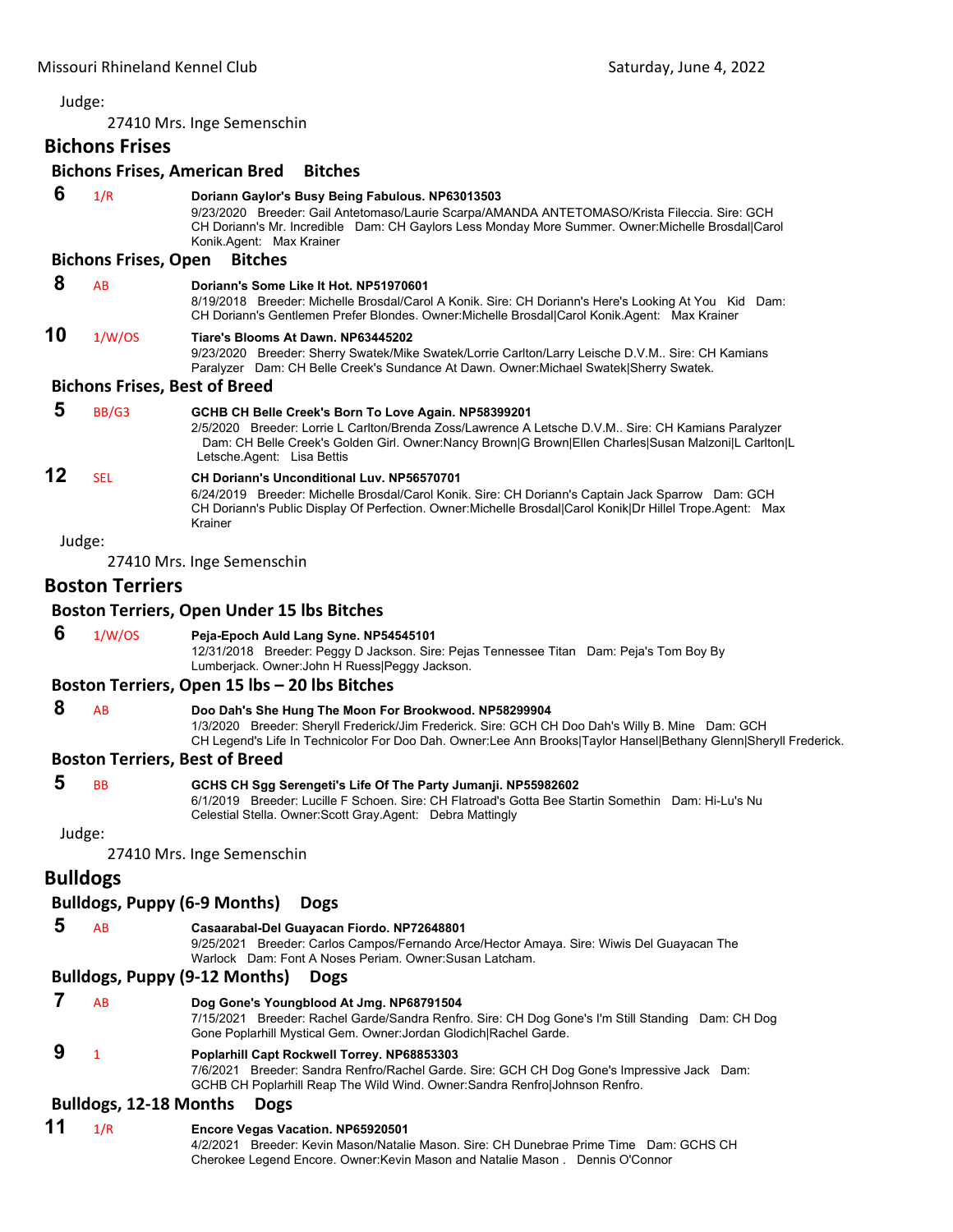| <b>Bulldogs, Open</b>          |                                | <b>Dogs</b>                                                                                                                                                                                                                                                                          |  |
|--------------------------------|--------------------------------|--------------------------------------------------------------------------------------------------------------------------------------------------------------------------------------------------------------------------------------------------------------------------------------|--|
| 15                             | 1/W                            | Fults Scott's Rj. NP57539201<br>7/19/2019 Breeder: Karen D Scott/Joyce Fults. Sire: GCH CH Scott's Royal Flush Dam: Fult's Scott's Dot-<br>T. Owner: Joyce Fults.                                                                                                                    |  |
| 17                             | AB                             | Livin Free Bulldogs Sir Eddy. NP61772801<br>8/5/2020 Breeder: Mrs. Linda A Evans. Sire: GCH CH Lakewinds Alton Brown Dam: Livin Free Bulldogs<br>Isnt She Lovely. Owner: Linda Evans. Dennis OConnor                                                                                 |  |
| 19                             | AB                             | Pop-A-Top Tucky High Roller. NP64902802<br>12/19/2020 Breeder: Chris King/Joao Fernandes. Sire: GCHP CH B-Loved Nothing But Net Dam: CH Br<br>Tucky Pop-A-Top Let It Ride. Owner: Christopher Martin King.                                                                           |  |
| 21                             | AB                             | Magnus Bull's Dos Caras. NP71690001<br>7/26/2020 Breeder: Magnus Bulls. Sire: Magnus Bull's Comino Dam: Magnus Bull's Mama Coco.<br>Owner LUIS GUSTAVO SUAZO CABBALLERO.                                                                                                             |  |
|                                |                                | <b>Bulldogs, Puppy (6-9 Months)</b><br><b>Bitches</b>                                                                                                                                                                                                                                |  |
| 6                              | 1/W/BW                         | Dog Gone's Too Good To Be True. NP71144201<br>10/14/2021 Breeder: Rachel Garde. Sire: CH Dog Gone's I'm Still Standing Dam: GCH CH Dog Gone's<br>Dream Come True. Owner: Rachel Garde.                                                                                               |  |
|                                |                                | <b>Bulldogs, Puppy (9-12 Months)</b><br><b>Bitches</b>                                                                                                                                                                                                                               |  |
| 8                              | $\overline{2}$                 | Artemis X-Treme, NP67926601<br>6/26/2021 Breeder: Diana Engeszer/Nancy Bullock/Crystal Bennett. Sire: Ib Legend Of J J Dam: CH<br>Artemis Sybil. Owner: Diana Engeszer.                                                                                                              |  |
| 10                             | 1/R                            | Dog Gone Poplarhill A Girl's Best Friend. NP68791501<br>7/15/2021 Breeder: Rachel Garde/Sandra Renfro. Sire: CH Dog Gone's I'm Still Standing Dam: CH Dog<br>Gone Poplarhill Mystical Gem. Owner: Rachel Garde Sandra Renfro.                                                        |  |
| 12                             | 3                              | Poplarhill In Harms Way. NP68853301<br>7/6/2021 Breeder: Sandra Renfro/Rachel Garde. Sire: GCH CH Dog Gone's Impressive Jack Dam:<br>GCHB CH Poplarhill Reap The Wild Wind. Owner: Sandra Renfro.                                                                                    |  |
|                                | <b>Bulldogs, 12-18 Months</b>  | <b>Bitches</b>                                                                                                                                                                                                                                                                       |  |
| 14                             | $\mathbf{1}$                   | Artemis Winter, NP64569002<br>12/14/2020 Breeder: Nancy Bullock/Diana Engeszer/Crystal Bennett. Sire: CH Artemis Quark Of Heritage<br>Dam: CH De Lemavos Bull Emily. Owner:Nancy Bullock   Diana Engeszer   Crystal Bennett.                                                         |  |
| 16                             | AB                             | Dog Gone's Merry And Bright. NP65037002<br>12/26/2020 Breeder: Rachel Garde. Sire: GCH CH Dog Gone's Elementary My Dear Watson CGC Dam:<br>GCH CH Dog Gone's Just A Dream. Owner:Susan Latcham Rachel Garde Susan Latcham.                                                           |  |
|                                |                                | <b>Bulldogs, Bred-By-Exhibitor (Puppy)</b><br><b>Bitches</b>                                                                                                                                                                                                                         |  |
| 18                             | AB                             | Little Ponds Fear The Fire. NP71300303<br>9/23/2021 Breeder: Ms. Elizabeth Karshner/Wendell Tinsley/Pat Tinsley/Daniel Karshner. Sire: GCHS CH<br>Little Ponds Kemosabe Dam: CH Karma's Strange Magic. Owner: Wendell Tinsley   Pat Tinsley   Elizabeth<br>Karshner Daniel Karshner. |  |
|                                | <b>Bulldogs, American Bred</b> | <b>Bitches</b>                                                                                                                                                                                                                                                                       |  |
| 20                             | 1                              | Millerbull's Something's Cooking. NP56345906<br>8/13/2019 Breeder: Shirley Mixis/Deb Lesslie/Randy Miller. Sire: GCH CH Enjoy Summon The Heros<br>Dam: CH Millerbull's Praire River Tsunami. Owner: Brian and Gina Clear. Agent: Debra Mattingly                                     |  |
|                                | <b>Bulldogs, Open</b>          | <b>Bitches</b>                                                                                                                                                                                                                                                                       |  |
| 22                             | AB                             | Bull-Lane's Sarah Grace. NP61263503<br>7/21/2020 Breeder: LANE STROUD/Billy Byrd/Cindy Byrd. Sire: GCHG CH Exact Classic Tulsa Dam: CH<br>By-Buls Cherished Of Bull-Lane. Owner:Lane Stroud Billy Byrd Cindy Byrd.Agent: Debra Mattingly                                             |  |
| 24                             | AB                             | Dog Gone's Mia Number Won. NP64599602<br>9/10/2020 Breeder: Sandra Renfro/Rachel Garde. Sire: CH Dog Gone's Dream Big Dam: GCH CH Dog<br>Gone's Poplarhill Fiona. Owner: Susan Latcham.                                                                                              |  |
| <b>Bulldogs, Best of Breed</b> |                                |                                                                                                                                                                                                                                                                                      |  |
| 23                             | <b>OS</b>                      | CH Dog Gone's I'm Still Standing. NP55612002<br>5/18/2019 Breeder: Rachel Garde. Sire: Imperioushamitup & Trinity's Little Southern Saint Dam: GCH CH<br>Dog Gone's Morning Glory RN CGC. Owner: Rachel Garde.                                                                       |  |
| 26                             | BB/G1                          | GCHS CH Cherokee Legend Encore. NP56010602<br>6/11/2019 Breeder: Cody T Sickle/Sherry Hazelett/Connie A Chambers. Sire: GCH CH Cherokee Legend<br>Steele Dam: Cherokee Legend Ruby Begonia. Owner: Kevin Mason and Natalie Mason . Dennis O'Connor                                   |  |
| 28                             | AB                             | GCHB CH Karma's Simply Irresistible. NP63533001<br>9/16/2020 Breeder: Betsy A Leugers/Pat & Wendell Tinsley. Sire: GCH CH Cherokee Legend Steele<br>Dam: CH Karma's Betcha By Golly Wow. Owner: Wendell Tinsley Pat Tinsley Betsy Leugers.                                           |  |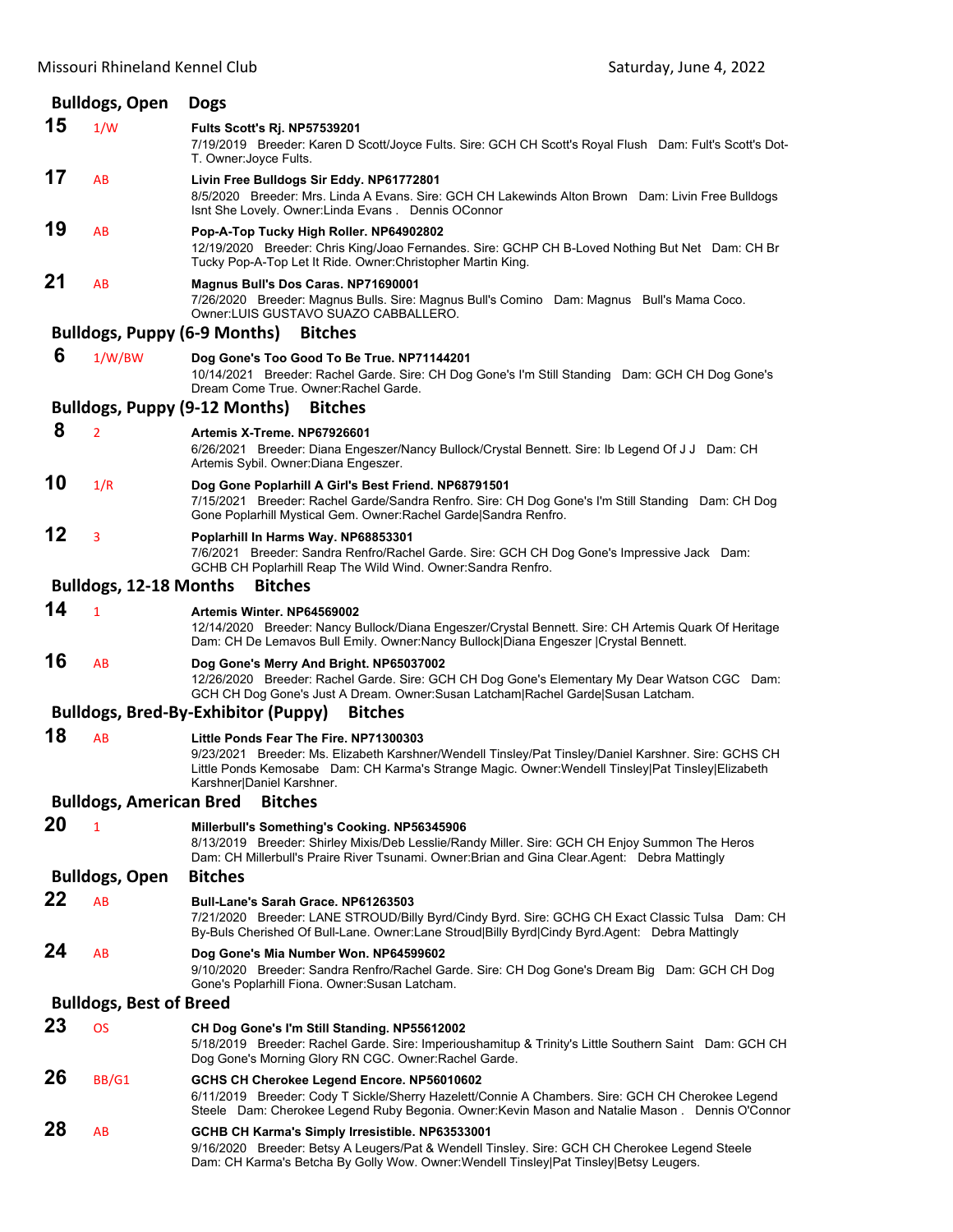27410 Mrs. Inge Semenschin

# **Chinese Shar‐Pei**

# **Chinese Shar‐Pei, Best of Breed**

#### **6** BB **GCHB CH B&G This Is The Way. NP56857001**

10/5/2019 Breeder: Galyna Maier/Rita Stevens. Sire: GCHB CH Good Fortune Ring Of Fire Dam: CH B&G Pure Of Spirit. Owner:Hilary Dulany|Anna Frandsen.

Judge:

27410 Mrs. Inge Semenschin

#### **Coton de Tulear**

#### **Coton de Tulear, Best of Breed**

# **6** BB **GCHS CH Mi-Toi's Sally Ride By Kanto Cotons. NP60849201**

5/30/2020 Breeder: Ms. Inga I Young/Luis Ortiz. Sire: GCHS CH Morninglow's Arthurian Legend Dam: GCH CH Mi-Toi's I'm Lost In You. Owner:Inga Young.Agent: Laura King

Judge:

27410 Mrs. Inge Semenschin

# **Dalmatians**

#### **Dalmatians, Best of Breed**

| <b>BB</b>  | GCHG CH Finishline's Pleasure No Pressure Diamond C. NP41734703<br>10/8/2015 Breeder: Jeffry Bulger/Mrs. Elaine Ann Lindhorst. Sire: GCHS CH Diamond C'Ya At The<br>Finishline CD RN Dam: GCHB CH Centurion Of Anticipation Passion & Fire. Owner: Jeff Bulger . Agent:<br>Christa Cook               |
|------------|-------------------------------------------------------------------------------------------------------------------------------------------------------------------------------------------------------------------------------------------------------------------------------------------------------|
| AB         | CH Dreamworks Born To Impress. NP58660404<br>1/14/2020 Breeder: Lillian A Strait. Sire: GCH CH Hispot's Happy Camper Dam: CH Dreamworks<br>Pixilated. Owner: Tucker Peterson Lily Strait.                                                                                                             |
| <b>SEL</b> | GCH CH Hot Rod Watch Me Shine FDC BCAT DS CGC TKI. NP48546001<br>12/7/2017 Breeder: Donna Mitchell. Sire: GCH CH Satin'N Cimarron Up'N At'm Dam: GCH CH Centurion<br>Anticipation Hotrod Trixie. Owner: Donna Mitchell. Agent: Carrie Rosenkoetter                                                    |
| AB         | GCH CH Juju N Onsengeltje Out Of The Blue BCAT. NP61027205<br>8/1/2020 Breeder: Toni Linstedt/Carola Adams, Sire: GCH CH Carrie Faith's Just A Cool Dude Dam:<br>GCHG CH Enchantedhartnjuju Crossing Borders At Onsengeltje BCAT. Owner: Toni Linstedt Carola<br>Adams Already listed - Carola Adams. |
| Judge:     |                                                                                                                                                                                                                                                                                                       |

27410 Mrs. Inge Semenschin

# **French Bulldogs**

#### **French Bulldogs, Puppy (6‐9 Months) Dogs**

 **5** <sup>1</sup> **Divine's If You Have A Dream Chase It. NP72756704**

10/9/2021 Breeder: Cassandra Rich/Heather Halperin. Sire: CH Aurora Borealis Max Abk Dam: Rich's Divine Ilegacy. Owner:Cassandra Rich|Diane Burkhardt Ersoy.

# **French Bulldogs, 12‐18 Months Dogs**

 **7** <sup>1</sup> **Desertmagic N Bond's Native Dancer. NP65898504** 3/23/2021 Breeder: Ruth Spindler/Sammy Bond. Sire: GCHB CH Tricreek's True To My Heart Dam: GCH CH Bond's Desertmagic Social Climber. Owner:Pat Tripp|Ruth Spindler.

#### **French Bulldogs, Open Dogs**

| 9  |                | Don At Angel Heart Valahus Kennel . CORA34981910<br>4/30/2019 Breeder: Mihalache Radu. Sire: Another Day at Angel Heart Dam: Tiffany De La Coeur De La<br>Mer. Owner: Amy Scott . Agent: Debra Mattingly                          |
|----|----------------|-----------------------------------------------------------------------------------------------------------------------------------------------------------------------------------------------------------------------------------|
| 11 | A <sub>R</sub> | Scott's Saint Nicolas, NP58422203<br>12/25/2019 Breeder: Jan Lewis/Mario Castro. Sire: GCH CH Goldshield's Forjoy Habanero Of Phoenicia<br>Dam: Forjoy Saxo's Mara Jade. Owner: Richard Scott Agent: Debra Mattingly              |
| 15 | 1/W            | Lionheart's Forever Legend O' Fortune. NP61277110<br>6/20/2020 Breeder: Jana M Miklos/Milan Miklos, Sire: GCHG CH Lionheart's Fortune Five Hundred Dam:<br>CH Lionheart's Bit O' Wild Beauty. Owner: Grace Hendricks Jana Miklos. |
| 17 | AB             | Lilypad's Flash Forward. NP63660802<br>11/17/2020 Breeder: Ruby Sisk Kim R Broster Tina Sisk Sire: Bridgecreeks Brown Eved Handsome Man                                                                                           |

11/17/2020 Breeder: Ruby Sisk Kim R Broster Tina Sisk. Sire: Bridgecreeks Brown Eyed Handsome Man Dam: GCH CH Lilypad's You Talk Too Much. Owner:Jenna Klemp|Ruby Sisk.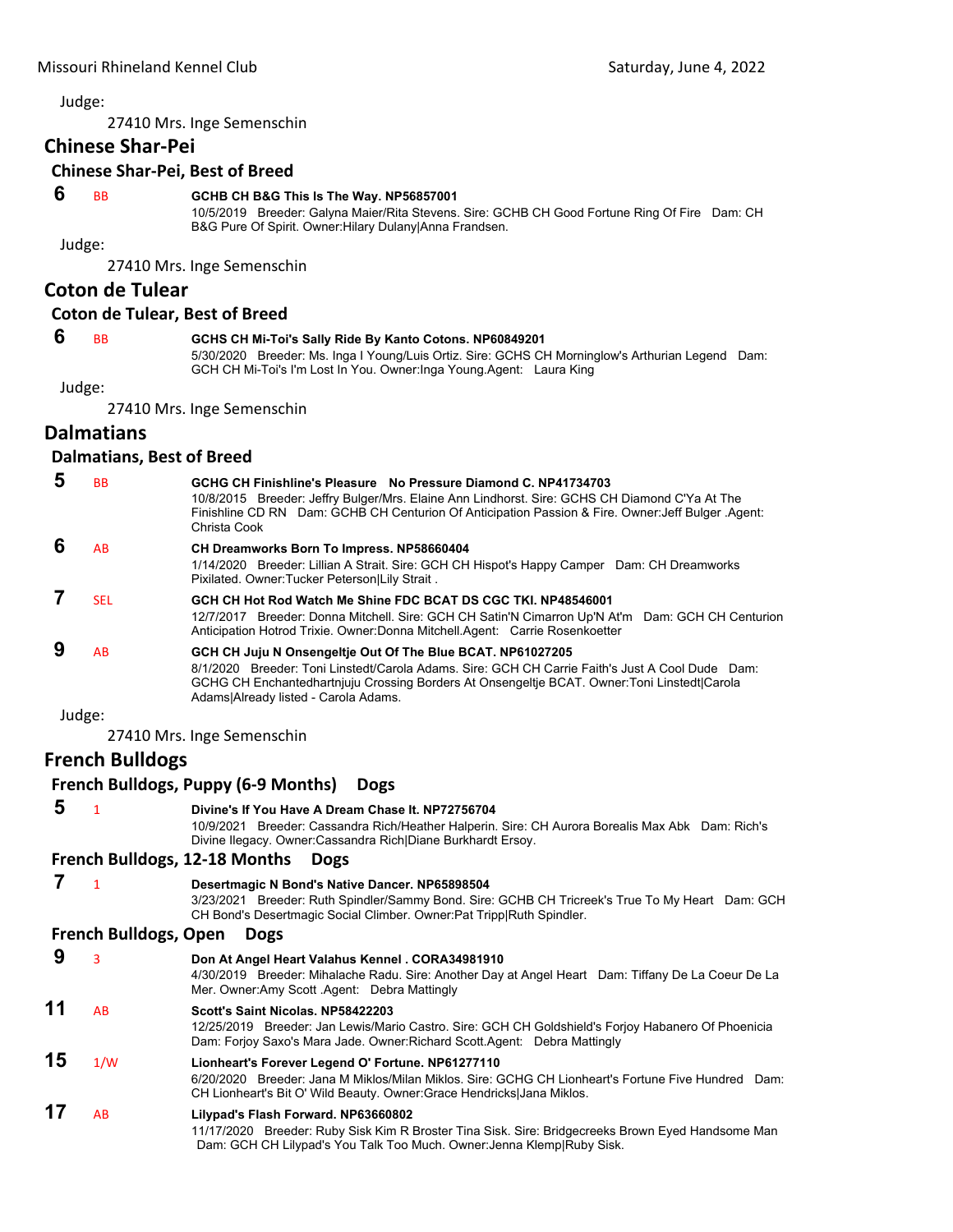#### Missouri Rhineland Kennel Club **Club** *Missouri Rhineland Kennel Club*  **Saturday**, June 4, 2022 **19** 2/R **Knockdown's I Like Ike. NP68886902** 6/21/2021 Breeder: Kathy Delgrande/Rebecca Delgrande. Sire: GCH CH Goldshield's Catch A Dream De La Rive Gauche BN RI CGCA TKN Dam: GCH CH Knockdowns Ball Of Fire. Owner:Kathy Del Grande. Dennis OConnor **French Bulldogs, Puppy (9‐12 Months) Bitches 6** <sup>1</sup> **Miracle House Ty 4 Being A Friend @Berryridge. NP70632206** 8/15/2021 Breeder: Melinda Miracle. Sire: CH Miracle House To Infinity... And Beyond Dam: CH Gold-Sierra Keep Going. Owner:Ann Viklund|Melindas Miracle|Max Viklund.Agent: Eileen Hackett **French Bulldogs, 12‐18 Months Bitches 8** 1/R **Hallmark's United Beignet. NP67384001** 5/25/2021 Breeder: Vivian Ayers/Diane Mcmurray. Sire: CH Rick Ly's Mark Kandu It For Hallmark Dam: Hallmark's Kelsea!"Miss Me More". Owner:Steve Sneed. **10** <sup>2</sup> **Piason & Scott's Ma Cherie. NP68705102** 6/2/2021 Breeder: Sharon McKay/Karen D Scott. Sire: Scott's Saint Nicolas Dam: Piason & Scott's Happy Hour. Owner:Sharon McKay. **French Bulldogs, Open Bitches 12** AB **Precious Gem's Vencedora. NP48887901** 12/10/2017 Breeder: Denise Pluta. Sire: Petit Benie Bull Ricky Dam: Precious Gems Whipped Cream Pied. Owner:Lynn Seiber|Lynsie Pierce|Dustin Davis|Cody Pulliam. **14** AB **Goldshield's Ooey Gooey Butter Cake Of Windfall. NP60310805** 6/18/2020 Breeder: Jeff Pyle/Michael Little/Perry Payson. Sire: CH Windfall's Le Seul Brutus Of Flatroad Dam: CH Goldshield's Hail Mary For Highwood. Owner:Renee Doyle|Steven Doyle|Perry Payson. **16** <sup>2</sup> **Goldshield's Reve Un Petit Reve De Moi Of Mystik. NP62402801** 9/3/2020 Breeder: Perry Payson/Hilary Branscum. Sire: GCH CH Goldshield's Catch A Dream De La Rive Gauche BN RI CGCA TKN Dam: GCH CH Goldshield's New Beginning Of Mystik. Owner:Hilary Branscum|Perry Payson. **18** AB **Weywood's Pantera. NP63553101** 6/22/2020 Breeder: Gwenn Weyandt. Sire: GCHP CH Chaselands Mathew Moss Dam: CH Weywood's Dark 'N' Stormy. Owner:Gwen Weyandt.Agent: Nicole Denny **20** 1/W/BW/OS **C'Est La Brie De La Rive Gauche. NP63590901** 10/12/2020 Breeder: Ms. Vivianne Hulsey/Fernanda Barlow/Ms. Elizabeth Milam/Mr. Jack Milam. Sire: GCHP CH Bandog's A League Of His Own At Tx-Star Dam: CH Creme Brulee De La Rive Gauche. Owner:Elizabeth Milam|Jack Milam . **French Bulldogs, Best of Breed 21** BB **CH Bridgecreeks Let The Magic Begin CGC. NP56682601** 7/11/2019 Breeder: Anita Pearce. Sire: CH Bridgecreeks With All Clarity Dam: Bridgecreeks Nm Mountain Blizzard. Owner:Pat Tripp. **23** SEL **GCH CH Shady Oak Terhune Bobby Of Goldshield. NP60976803** 5/16/2020 Breeder: Pam Kochuba/Perry Payson. Sire: CH Goldshield's Flash Gordon Of Mystik Dam: Highwood's Fynn And Tonic. Owner:Sheila Bell Pam Kochuba Pery Payson. Joe T Caton **25 CH Sweet-T-Bulls Bear's Black Gold. NP61041102** 7/5/2020 Breeder: Della Grant/Jerry Grant. Sire: GCHB CH Sweet-T-Bulls Rickly's Never Enough Of Bear Dam: GCH CH Sweet-T-Bulls Minnie Mouse. Owner:Shari Grant.Agent: Debra Mattingly **27 CH Suirac Encore Our Little Rascal Of Airos. NP63213902** 11/13/2020 Breeder: Christina M Soria. Sire: Adolf -Bull Jazz Dam: Airos Good Girl Gone Bad. Owner:Martha Dobbins|Debbie Herrst|Shirley Knaack.Agent: Debra Mattingly Judge: 99781 Mr. Channing Sheets **Keeshonden Keeshonden, Bred‐By‐Exhibitor (Adult) Dogs**

# **5** 1/W/BW **Cliffhouse's The Peacemaker. NP58251303**

11/1/2019 Breeder: Kathleen M Trieschmann. Sire: CH Cliff House's Jo-Lyn Special Edition Dam: Cliffhouse's H@Ll On High Heels. Owner:Kathleen M Trieschmann.

#### **Keeshonden, Bred‐By‐Exhibitor (Adult) Bitches**

#### **6** 1/W/OS **Cliffhouse's Icey Hott. NP65248301**

12/1/2019 Breeder: Kathleen M Trieschmann. Sire: CH Cliff House's Jo-Lyn Special Edition Dam: CH Cliffhouse Jo-Lyn's Devil's Delite. Owner:Kathleen M Trieschmann.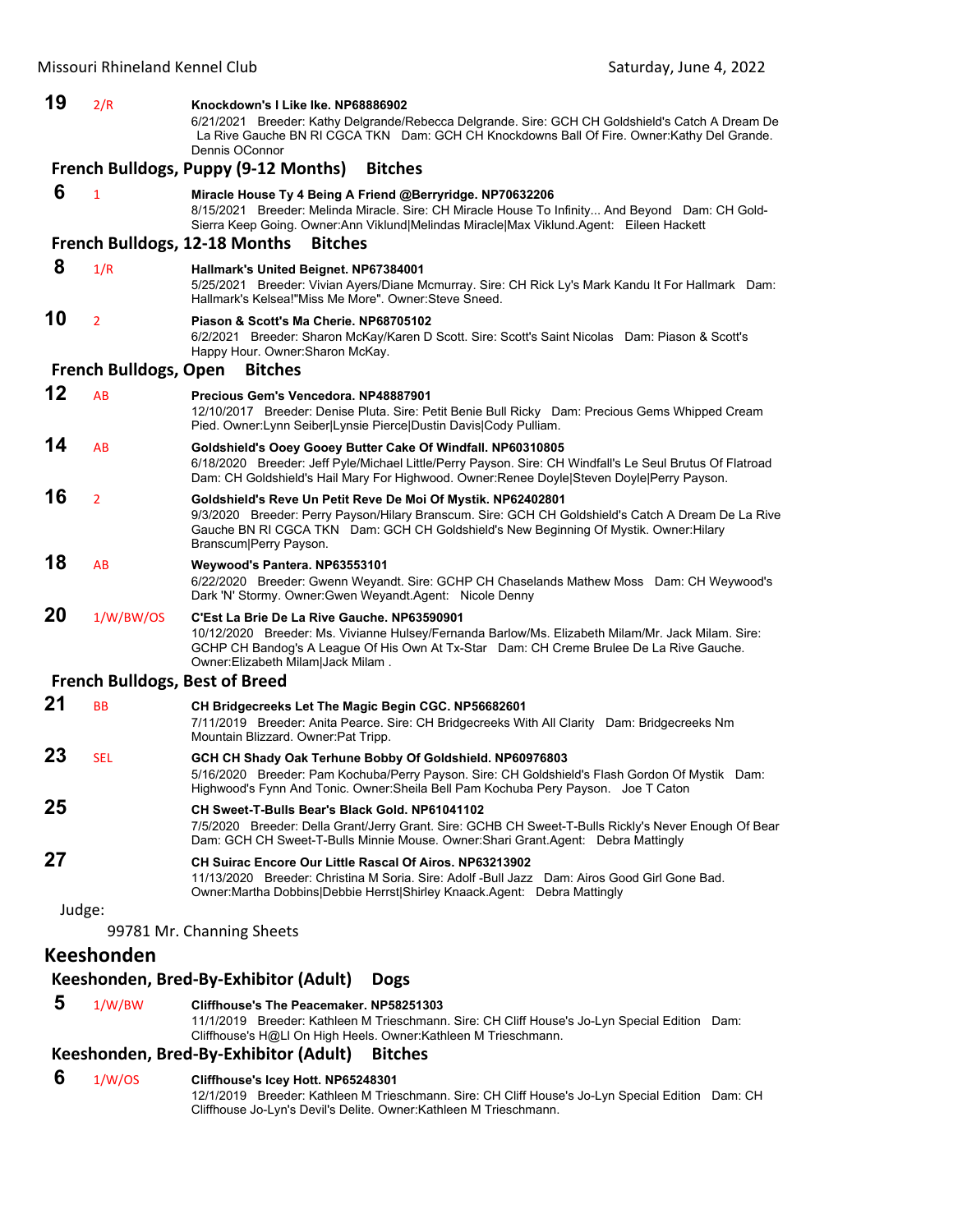#### **Keeshonden, Open Bitches**

| $8 \frac{1}{R}$ |  | Jo-Lyn's Cinderella At Cliffhouse. NP55900603                                                            |  |
|-----------------|--|----------------------------------------------------------------------------------------------------------|--|
|                 |  | 5/29/2019 Breeder: Janit L Johnson. Sire: CH Cliff House's Jo-Lyn Special Edition Dam: Jo-Lyn's Carrera. |  |
|                 |  | Owner:Kathleen M Trieschmann.                                                                            |  |

#### **Keeshonden, Best of Breed**

| <b>AB</b>                         | GCHB CH Skyline Summerwind One Giant Leap. NP40065602<br>5/8/2015 Breeder: Susan Cullen/Kristen Cullen D.V.M Sire: CH Summerwind's Maximum Velocity Dam:<br>Jean Gauchat Hargis Joshua Hargis.<br>CH Skyline's Natural Selection. Owner: Donna Smith |
|-----------------------------------|------------------------------------------------------------------------------------------------------------------------------------------------------------------------------------------------------------------------------------------------------|
| <b>B<sub>B</sub></b><br>OHBB/OHG1 | CH Allante's Jack Is Back Of Brittlaf, NP65223002<br>2/18/2021 Breeder: Jeri Kissling. Sire: CH Allante's Crackerjack Dam: CH Allante's Easy On The Eyes.                                                                                            |
|                                   | Owner: Nancy Thomas Nancy Thomas Jeri Kissling.                                                                                                                                                                                                      |

#### Judge:

6097 Mrs. Patti Widick Neale

#### **Lhasa Apsos**

#### **Lhasa Apsos, Best of Breed**

| 5 |            | <b>CH Windwick Chic Choix Remington. NP59839401</b>                                                                                                                                                                                                                                                                     |
|---|------------|-------------------------------------------------------------------------------------------------------------------------------------------------------------------------------------------------------------------------------------------------------------------------------------------------------------------------|
|   |            | 3/26/2020 Breeder: Sandy Sorth/Tom Sorth. Sire: CH Chic Choix Windwick Winchester Dam: CH Chic<br>Choix Black Swan. Owner: Sandy Sorth   Tom Sorth.                                                                                                                                                                     |
|   | <b>SEL</b> | GCHS CH Sir Adams My Kryptonite At Rosewood FDC CGC. NP63618101<br>Breeder: Melisa Powell/Kathy Miller/Julia Madelyn Powers/Julia Adams-Powers, Sire: CH<br>9/7/2020<br>Rosewood's Double Deuces Down Dam: CH Sir Adams Sabrina Duncan. Owner: Julia Powers Kathy<br>Miller Sharon Adams Julia Adams. Ellen Akers Perry |
|   | <b>BB</b>  | CH Riverview Hylan Shotru Red Alert. NP64114503<br>12/10/2020 Breeder: Pauline Naumann/Pat Keen Fernandes/Joao Machado, Sire: GCHB CH Riverview<br>Hylan Shotru Chase That Dream Dam: Hylan Shotru Riverview Absolute Truth. Owner: Pauline Naumann<br><b>Pat Keen Fernandes.</b>                                       |
|   | Judge:     |                                                                                                                                                                                                                                                                                                                         |

6097 Mrs. Patti Widick Neale

# **Lowchen**

#### **Lowchen, Puppy (6‐9 Months) Dogs**

 **5** 1/OS **Cambio's Drop It Like It's Hot. NP72763902**

11/22/2021 Breeder: Samantha Feeney. Sire: GCH CH Mosaic's Baby I'm A Star Dam: CH Chenoka Cambio's The Outsiders. Owner:Maddison Haffer.

#### **Lowchen, Puppy (9‐12 Months) Dogs**

#### **7** AB **Potrero Eternal Sunshine. NP71014801**

7/31/2021 Breeder: Alexia Rodriguez. Sire: CH Oh Heavens Dark Shadows Dam: Potrero's I Bealive. Owner:Rachel Paul|Alexia Rodriguez.

#### **Lowchen, Best of Breed**

#### **6** BB **CH Roman Reign Potrero Straight To The Heart. NP62196002**

OHBB/OHG4 5/29/2020 Breeder: Alexia Rodriguez/Jennie Chen. Sire: GCH CH Kristarz My Shout For Potrero TKN Dam: Hostdalen's Funny Girl. Owner:Jennie Chen|Emily Wright.

Judge:

27410 Mrs. Inge Semenschin

# **Poodles (Miniature)**

#### **Poodles (Miniature), Best of Breed**

#### **5** BB **CH Donnchada Surprise Surprise Surprise. PR20398301**

6/11/2017 Breeder: Elizabeth A Brown. Sire: CH By Request Spring Storm Dam: CH Donnchada Razzle Dazzle. Owner:Gabriel Lopez|Betty Brown.

### Judge:

27410 Mrs. Inge Semenschin

# **Poodles (Standard)**

#### **Poodles (Standard), Puppy (9‐12 Months) Dogs**

#### **5** 1/W/OS **Loutercreek The Heart Of Rock & Roll. PR24406903** 8/12/2021 Breeder: Angie Louter/Kimberly Tyndall. Sire: GCHB CH Parkview Raise A Glass To Freedom Dam: GCHS CH Loutercreek Candle In The Wind CD BN RA JH JHU FDC CAX BCAT ACT1 ACT1J SWA RATN CGCA CGCU. Owner:Forrest Wylie|Angie Louter|Oxana Beliaeva.Agent: Jody Paquette-Garcini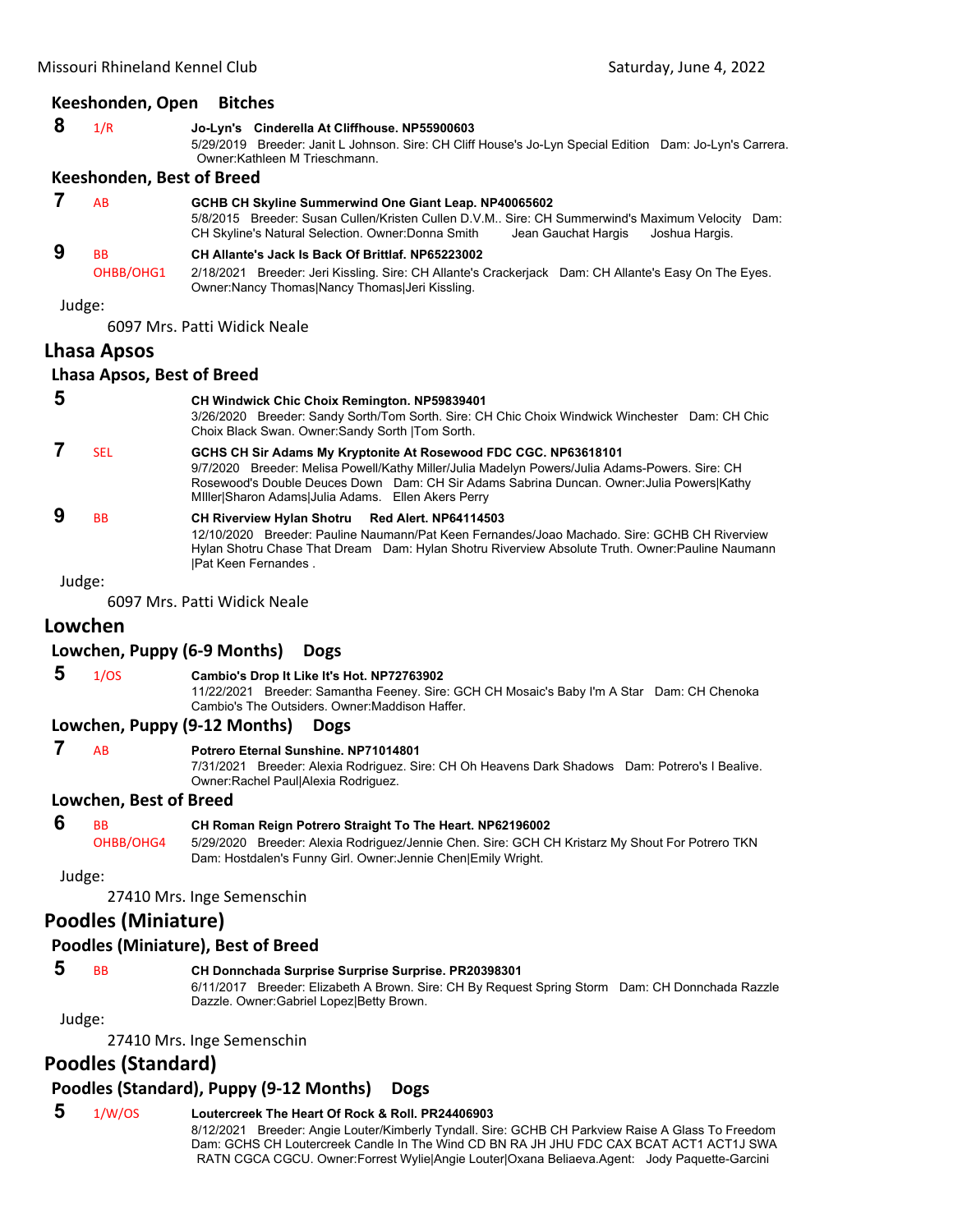| 7      | 2/R                               | Keomaki Nicky At Ksp. PR24861501<br>6/29/2021 Breeder: Mario Grujanovic/Olivera Grujanovic. Sire: Don Gaucho Mi Silencio Dam: Keomaki<br>Femme Fatale. Owner: Kim Baldwin. Agent: Tara Richardson                                                                                                              |
|--------|-----------------------------------|----------------------------------------------------------------------------------------------------------------------------------------------------------------------------------------------------------------------------------------------------------------------------------------------------------------|
|        | <b>Poodles (Standard), Novice</b> | <b>Dogs</b>                                                                                                                                                                                                                                                                                                    |
| 9      | $\mathbf{1}$                      | Morleys Blue Hunting Trip RN BCAT CGCA ATT. PR19160601<br>5/1/2016 Breeder: Nell Johnston. Sire: Akashas On Cloud Nine Of Cascade Dam: Charnel's Silver Serena<br>Of Somerville. Owner: Alan R Morley Kim Morley.                                                                                              |
|        |                                   | Poodles (Standard), Bred-By-Exhibitor (Puppy)<br><b>Dogs</b>                                                                                                                                                                                                                                                   |
| 11     | <b>AB</b>                         | Targa Steal My Sunshine. PR24578901<br>7/4/2021 Breeder: Patricia Jason/Danielle Jason Sugai/Nicole J Sugai. Sire: GCHB CH Hillwood Purple<br>Rain Dam: CH Targa Sweet Sun. Owner: Patricia Jason   Danielle Jason Sugai  Nicole Jason Sugai.                                                                  |
|        |                                   | Poodles (Standard), Puppy (9-12 Months)<br><b>Bitches</b>                                                                                                                                                                                                                                                      |
| 6      | AB                                | River Run Cupid's Tinkerbell. PR24170004<br>6/18/2021 Breeder: Katie Eaton. Sire: GCHS CH Tarquin Huffish Piedmont's Starboy Dam: CH Deaux<br>Rey's Lady Liberty. Owner: Jennifer Jackson.                                                                                                                     |
|        |                                   | Poodles (Standard), 12-18 Months<br><b>Bitches</b>                                                                                                                                                                                                                                                             |
| 8      | 1/R                               | Ksp It's A Goodelife Lilly. PR23860508<br>3/1/2021 Breeder: Daron Goode. Sire: CH Brienwoods Magic Man Dam: CH Amore Bello Jelena.<br>Owner: Kim Baldwin. Agent: Tara Richardson                                                                                                                               |
|        |                                   | Poodles (Standard), Bred-By-Exhibitor (Adult)<br><b>Bitches</b>                                                                                                                                                                                                                                                |
| 10     | AB                                | Targa Just What I Needed. PR22494101<br>11/10/2019 Breeder: Patricia Jason/Danielle Jason Sugai/Nicole J Sugai. Sire: CH Targa Stolen Dance<br>Dam: GCH CH Targa At Last. Owner:Patricia Jason Danielle Jason Sugai Nicole Jason Sugai.                                                                        |
|        |                                   | Poodles (Standard), American Bred<br><b>Bitches</b>                                                                                                                                                                                                                                                            |
| 12     | $\mathbf{1}$                      | Morleys Icie Huntress RN BCAT ACT2J CGCA CGCU TKI ATT. PR22168006<br>10/4/2019 Breeder: Kim Morley. Sire: Goins Buzzlight Year (Buzz) Dam: Morleys Blue Hunting Halle Mae<br>CGC. Owner:Tammy Lynn Hawkins.                                                                                                    |
|        | Poodles (Standard), Open          | <b>Bitches</b>                                                                                                                                                                                                                                                                                                 |
| 14     | $\overline{2}$                    | Loutercreek 867-5309 Jenny RN JHU BCAT CGC TKN. PR21859901<br>6/23/2019 Breeder: Angie Louter. Sire: Poopla Stormn Blue Norman Of Howlynn RA SH SHUA OA OAJ<br>CGC Dam: GCH CH Loutercreek Nights In White Satin RA FDC CA BCAT ACT2 RATN CGCA CGCU<br>TKN. Owner: Angela Louter. Agent: Jody Paquette-Garcini |
| 16     |                                   | 1/W/BB/BW/G2 Sharbelle Symphony In Lace. PR22712801<br>5/1/2020 Breeder: Raymond Stevens/Mrs. Sharon Renee Stevens. Sire: GCH CH Sharbelle Mont Blanc<br>Dam: GCH CH Sharbelle Chrysantemum. Owner: Ray and Sharon Stevens.                                                                                    |
|        |                                   | Poodles (Standard), Best of Breed                                                                                                                                                                                                                                                                              |
| 15     | <b>SEL</b>                        | CH Court Hill's Second Star To The Right. PR23816201                                                                                                                                                                                                                                                           |
|        | OHBB/OHG2                         | 2/26/2021 Breeder: Dan Hoover. Sire: CH Harten's Wanderlust Dam: CH Court Hill's Pretty As She Goes<br>Of The Ranch. Owner: Samantha Inscore   Dan Hoover.                                                                                                                                                     |
| 17     | AB                                | CH Dawin One For The Money. PR24950401<br>8/3/2021 Breeder: Linda C Campbell. Sire: CH Kaylen's Once Upon A Time Dam: GCHB CH Dawin<br>Huffish In Hot Demand. Owner: Linda Campbell. Agent: Sarah Perchick                                                                                                     |
| 20     | <b>SEL</b>                        | GCHB CH Lakeridge Simply Irresistible Night. PR21206501<br>7/22/2018 Breeder: Debra Ferguson-Jones/Cathy Petrie/Dana Plonkey/Lindsay Gorder. Sire: GCHG CH<br>Lakeridge Simply Irresistible Dam: Lakeridge Valcopy Dreamcatcher. Owner: Samuel Kaplan Debra<br>Ferguson-Jones.Agent: Tara Richardson           |
| 22     |                                   | CH Dan Ds Light Up The Darkness CGCA. PR22232202<br>10/19/2019 Breeder: Danelle Senkbeil/Missy Smith. Sire: GCH CH Kissme Delovely Big Shot BCAT TKN<br>Dam: Brinwood Kissme She's Got The Look. Owner:Danelle Senkbeil Bonnie Winings.                                                                        |
| Judge: |                                   |                                                                                                                                                                                                                                                                                                                |
|        |                                   | 6097 Mrs. Patti Widick Neale                                                                                                                                                                                                                                                                                   |
|        | <b>Schipperkes</b>                |                                                                                                                                                                                                                                                                                                                |
|        |                                   | Schipperkes, Bred-By-Exhibitor (Adult)<br><b>Dogs</b>                                                                                                                                                                                                                                                          |

#### **5** AB **Highflight's Blue Lives Matter. NP43913503** 8/7/2016 Breeder: Melodi Hendrickson/Susan Frey. Sire: CH Highflight's Jokers Wild Dam: Heart-Throbs Southern Belle. Owner:Melodi Hendrickson.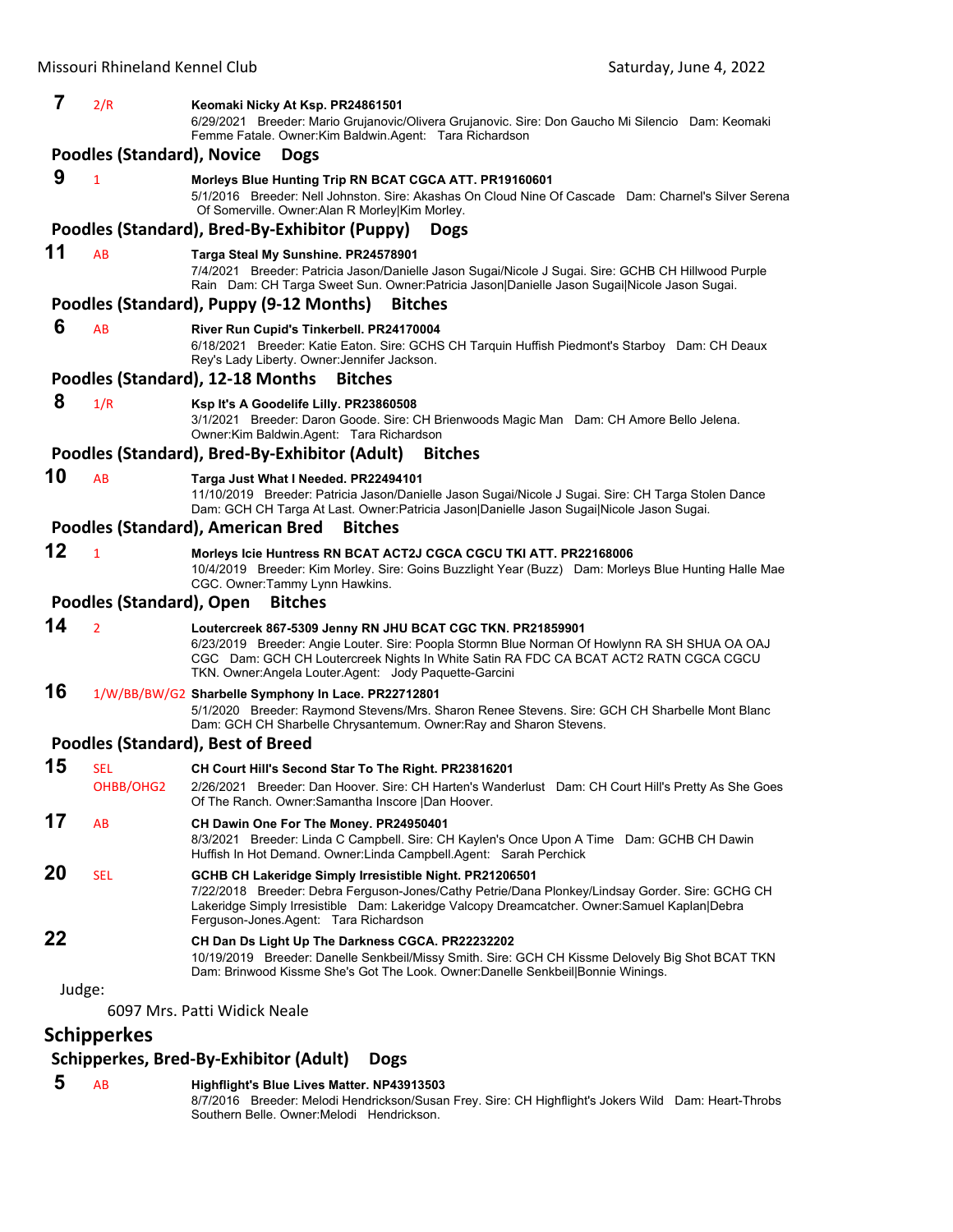#### **Schipperkes, Puppy (9‐12 Months) Bitches**

 **6** <sup>1</sup> **Kurakuma Spell It Out For Me At Mnm. NP70029104** 8/3/2021 Breeder: Dawn Bannister. Sire: CH Whynot Take A Tumble To Crosswinds Dam: CH Kurakuma Fullmoon Little Black Rain Cloud. Owner:Melissa Grueninger.

#### **Schipperkes, Bred‐By‐Exhibitor (Puppy) Bitches**

 **8** 1/R **Victoria's Four On The Floor. NP73755702**

11/30/2021 Breeder: Dr Mary Kraus/Dara Wilcox/Michele Kasten. Sire: GCHG CH Daradan's On The Fast Track Dam: CH Victoria Chatelet Annie Get Your Gun BCAT. Owner:Michele Kasten.

#### **Schipperkes, Open Bitches**

# **10** 1/W **Mystik's Mnm Not For The Faint Of Heart. NP68181104**<br>OHBB/OHG3 6/23/2021 Breeder: Charlene M Gunville. Sire: GCH CH K

6/23/2021 Breeder: Charlene M Gunville. Sire: GCH CH Kurakuma's Steal My Heart Away Dam: Barbil Tribute 2 Tomorrow Lilbearcrk. Owner:Melissa Grueninger.

#### **Schipperkes, Best of Breed**

### **12** BB/G4 **GCHS CH Rivendel's Belle Of The Ball. NP55185301**

3/1/2019 Breeder: Amy Halterman/Laura Halterman. Sire: GCHB CH Delamer N Rivendel Catch My Drift Dam: CH Rivendel's Harley Quinn. Owner:Pat and Glenn King and Sandra Middelbrooks and Amy Halterman.Agent: Christa Cook

Judge:

27410 Mrs. Inge Semenschin

### **Tibetan Spaniels**

#### **Tibetan Spaniels, Puppy (6‐9 Months) Dogs**

 **5** 1/W/BB **Toylands Life Of The Parti. NP74287502**

10/28/2021 Breeder: Barbara J Kulm. Sire: Toylands Me Soo Handsome Dam: Sadko Samotsvety Guermione Granger. Owner:Wendy Schwery|Eileen Hackett.

Judge:

27410 Mrs. Inge Semenschin

# **Xoloitzcuintli**

#### **Xoloitzcuintli, Best of Breed**

# **5** BB **GCH CH Huichol (Hernandez). NP41439301**

4/30/2015 Breeder: Alicia Hernandez Martinez. Sire: Mahahual (Arena) Dam: Malillani (Cortes). Owner:ANN HARRIS CHAFFIN.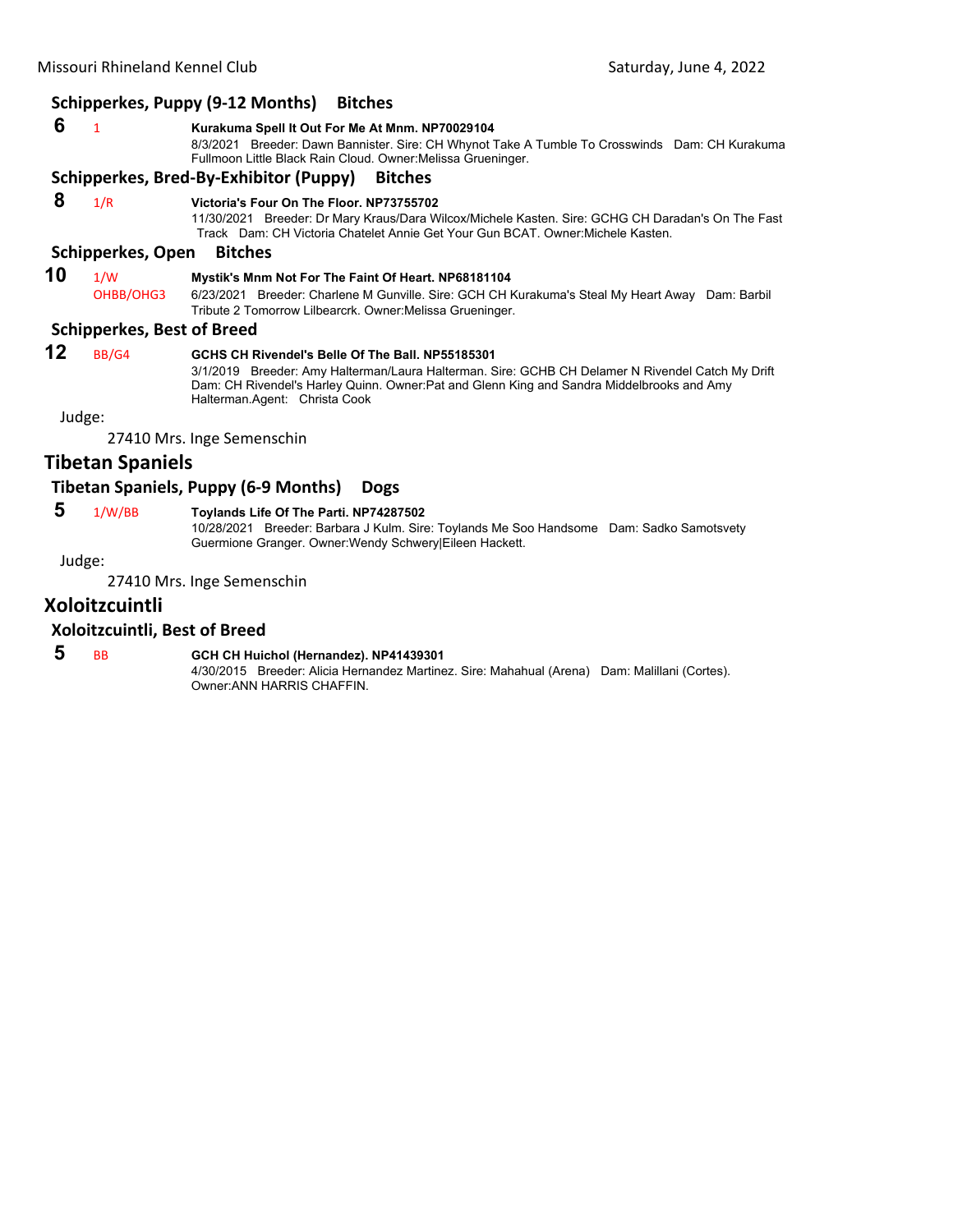Judge:

6097 Mrs. Patti Widick Neale

## **Australian Cattle Dogs**

## **Australian Cattle Dogs, Puppy (9‐12 Months) Dogs 5** 1/W **Willowbend's Captain Benjamin Franklin Pierce TKI. DN68660403** 8/20/2021 Breeder: Kristi Waters/John Via/Pam Gipson. Sire: Briarmoor Spurs And Latigo TKI Dam: GCH CH Briarmoor Stars Fell On London ACT2 ACT1J. Owner:Deb Wolf|Rick Wolf|Kristi Waters-Via. **Australian Cattle Dogs, Amateur Owner Handler Dogs 7** <sup>1</sup> **Stellar's Smokey Mountain CGC TKN. DN61653701** 3/29/2020 Breeder: Sarah Williams. Sire: Hopson's 007 Blazing Blue Legend Dam: Kuawarri Tilly. Owner:Allysun Williams |Karen Williams. **Australian Cattle Dogs, Bred‐By‐Exhibitor (Puppy) Dogs 9** 1/R **Willowbend's On Your Feet Soldier. DN68660401** 8/20/2021 Breeder: Kristi Waters/John Via/Pam Gipson. Sire: Briarmoor Spurs And Latigo TKI Dam: GCH CH Briarmoor Stars Fell On London ACT2 ACT1J. Owner:Kristi Waters Via . **Australian Cattle Dogs, Bred‐By‐Exhibitor (Puppy) Bitches 6** AB **Willowbend's Pursuit Of Happy Hour. DN68660402** 8/20/2021 Breeder: Kristi Waters/John Via/Pam Gipson. Sire: Briarmoor Spurs And Latigo TKI Dam: GCH CH Briarmoor Stars Fell On London ACT2 ACT1J. Owner:Kristi Waters Via |John Via . **Australian Cattle Dogs, Bred‐By‐Exhibitor (Adult) Bitches 8** 1/W/BW **Littleflock More Than Conquerers. DN65646701** 2/1/2021 Breeder: Mrs. Gaye Lynn Grant. Sire: GCH CH Littleflock My Deliverer RN PT Dam: CH Littleflock Deep Calls To Deep. Owner:Gaye Grant. **Australian Cattle Dogs, Best of Breed 10** SEL **GCH CH Briarmoor Stars Fell On London ACT2 ACT1J. DN57519503** 3/12/2019 Breeder: Pam Gipson / . Sire: CH Austmans Time To Party Dam: Briarmoor's Yours Truly. Owner:Kristi Waters |John Via |Pam Gipson. **11 GCHB CH Littleflock Tougher Than Nails. DN46888406** 8/15/2016 Breeder: Mrs. Gaye Lynn Grant. Sire: GCH CH Catalyst's Red Tail Hawk D'Ark Dam: GCH CH Littleflock Forget-Me-Not. Owner:Gaye Todd. **12** OS **GCH CH Royal's Luna Blu Mist. DN63278305** OHBB 5/21/2020 Breeder: Bob Peniston/Mandy Peniston. Sire: GCH CH Revolver Di Monte Tonico Dam: Royal's Purrah Love At First Sight. Owner:Christy Jones. **15** SEL **GCHB CH Dinkidi's Wild Card. DN49855303** 6/6/2017 Breeder: Melissa Folks. Sire: CH Tagalongs Road House Dam: GCH CH Dinkidi's Lady Stoneheart. Owner:Jenna Mollman Willis.Agent: Billy Huntington **17** BB **GCHS CH JDI Taylryder Ewe Bet I'm Serious TKN. DN57707904** 4/1/2019 Breeder: Sally W Fontenot/Debra Mintzer. Sire: GCHP CH Crossfire's Crash My Party Dam: GCHG CH Taylryder Seriously Worth The Wait At JDI TKN. Owner:Sally W Fontenot. Judge: 6097 Mrs. Patti Widick Neale **Australian Shepherds**

## **Australian Shepherds, Bred‐By‐Exhibitor (Adult) Dogs**

## **5** AB **Graffiti's Bentayga. DN66829001**

12/12/2020 Breeder: melanie hinkle/Vicki Wehrle/susan gilliam. Sire: GCH CH Mcmatt's Top Gun On The Big Screen CA DJ CGC TKN Dam: CH Lookouttrail's Come Away With Me. Owner:vicki wehrle|Melanie Hinkle .

# **Australian Shepherds, American Bred Dogs**

 **7** 1/W/BW **Nitani's Mission Impossible. DN59072704**

7/29/2019 Breeder: Donalee M Mcelrath. Sire: GCHS CH Lk Michigan Journey Through Fire At Airam CGC Dam: CH Sazbrat Enamoured ACT2 TKN. Owner:Mirjam Senger.

# **Australian Shepherds, Open Red Dogs**

## **9** 1/R **Copperridge's Playing With Fire. DN63888001**

2/26/2020 Breeder: John Miller/Stephen Blanco. Sire: GCH CH Treestar Rmzcrk's I'm On Fire CGC TKN Dam: GCHB CH Empyrean N Copperridge's Black Is Beautiful. Owner:John Miller.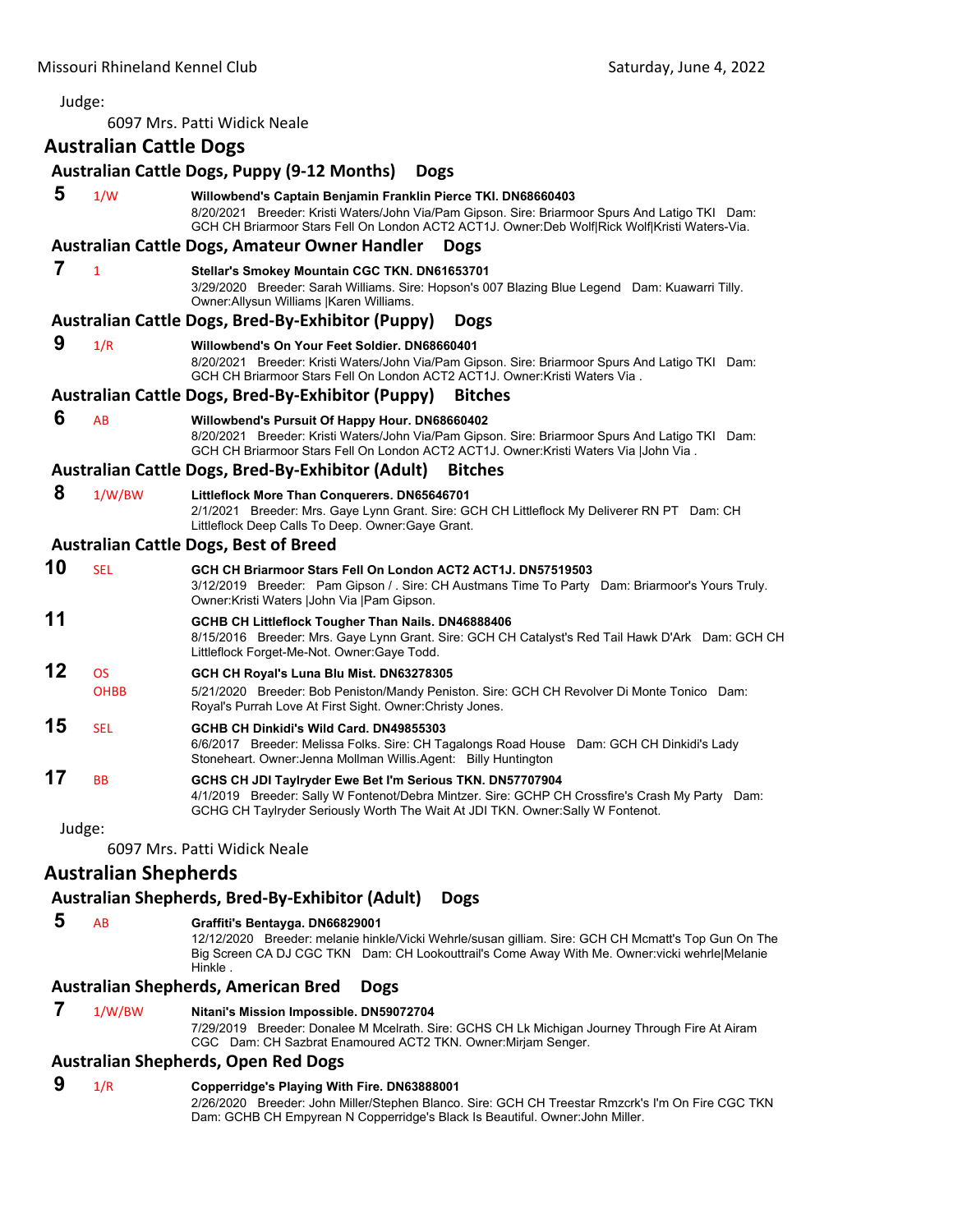# **Australian Shepherds, Puppy (6‐9 Months) Bitches**

|    |                    | $\sim$ , , , , , ,                                                                                                                                                                                                                                                                                                            |
|----|--------------------|-------------------------------------------------------------------------------------------------------------------------------------------------------------------------------------------------------------------------------------------------------------------------------------------------------------------------------|
| 6  | $\overline{2}$     | Promise's Phoenix Rising. DN68913202<br>9/13/2021 Breeder: Mrs. SuAnne L Remley/Ginger Ray. Sire: Lk Michigan's Promise Keeper Dam: CH<br>Milliron R Sydney's Jewel. Owner: SuAnne L Remley David Remley.                                                                                                                     |
| 8  | 1                  | Copperridge's Remember Me. DN69396603<br>10/13/2021 Breeder: John Miller/Stephen Blanco. Sire: CH Copperridge's Final Offer Dam: GCHB CH<br>Empyrean N Copperridge's Black Is Beautiful. Owner: Linda Fraembs.                                                                                                                |
| 10 | 3                  | Affinity Lf Moonlight Sonata. DN71136802<br>11/8/2021 Breeder: Cassie Kindle/Joan Meyer/Mattie Lively. Sire: Northbay Xsell Set The Tone Dam: CH<br>Affinitys Moon Over Manhattan. Owner: Mattie Lively Elsie Lively Cassie Kindle.                                                                                           |
|    |                    | <b>Australian Shepherds, 12-18 Months</b><br><b>Bitches</b>                                                                                                                                                                                                                                                                   |
| 12 | $\mathbf{1}$       | Copperridge's Tell Me Lies. DN67336701<br>4/1/2021 Breeder: John Miller/Stephen Blanco. Sire: CH Cedar Hill The Closer At Copperridge Dam:<br>GCHB CH Empyrean N Copperridge's Black Is Beautiful. Owner: John Miller.                                                                                                        |
| 14 | $\overline{2}$     | Copperridge's Chocolate In My Chips. DN67336707<br>4/1/2021 Breeder: John Miller/Stephen Blanco. Sire: CH Cedar Hill The Closer At Copperridge Dam:<br>GCHB CH Empyrean N Copperridge's Black Is Beautiful. Owner: Vickie Horn John Miller.                                                                                   |
|    |                    | Australian Shepherds, Bred-By-Exhibitor (Adult)<br><b>Bitches</b>                                                                                                                                                                                                                                                             |
| 16 | 1/W                | Copperridge's Com'N In Hot From Scarlet Oak. DN64734402<br>11/20/2020 Breeder: Kelly Smith/John Miller. Sire: CH Calais Carolina First In Flight Dam: CH<br>Copperridge's Indecent Proposal. Owner: John Miller.                                                                                                              |
|    |                    | Australian Shepherds, Open American Bred Bitches                                                                                                                                                                                                                                                                              |
| 18 | $\overline{2}$     | Sentikki Ruffles N Lavander Of Malpaso. LV902720<br>10/4/2020 Breeder: Inga Cerbule Mirjam Senger. Sire: Stormridge's Bag Of Chips Dam: Malpaso's<br>Traces Of Red. Owner: Mirjam Senger.                                                                                                                                     |
|    |                    | <b>Australian Shepherds, Open Black Bitches</b>                                                                                                                                                                                                                                                                               |
| 20 | $\overline{2}$     | Lk Michigan Legacy's Lovely Rita. DN53969603<br>6/9/2018 Breeder: Marcie Boomsliter/Marcie Boomsliter/Suzanne T Ritter. Sire: Lk Michigan's Mirror<br>Image Dam: Legacy's Cielo Azul. Owner: SuAnne L Remley.                                                                                                                 |
| 22 | $\mathbf{1}$       | Rr Bella The Ball. DN64201403<br>10/7/2020 Breeder: Mr. RICK P. ROGERS/Ms. JENNIFER MCCOURT. Sire: GCHG CH Spring Fevers<br>Wanna Dance Dam: CH Shimrin's Limited Edition RN CGC. Owner: Rick Rogers. Agent: Kara Janiszak                                                                                                    |
|    |                    | Australian Shepherds, Open Blue Merle Bitches                                                                                                                                                                                                                                                                                 |
| 24 | 1/R                | Skyecove's Wanna Be Me. DN52672804<br>1/23/2018 Breeder: Julianne Wiseman. Sire: CH Skyecove's Touch The Wind Dam: Skyecove's Cloud<br>Dancer. Owner: Shaina Duncan. Agent: Kara Janiszak                                                                                                                                     |
|    |                    | <b>Australian Shepherds, Best of Breed</b>                                                                                                                                                                                                                                                                                    |
| 11 |                    | Lk Michigan's Promise Keeper. DN58301801<br>5/7/2019 Breeder: Marcie Boomsliter/Marcie Boomsliter/Rick Boomsliter. Sire: CH Lk Michigan's Red<br>Solo Cup CGC Dam: GCH CH Lk Michigan Special Attraction. Owner: SuAnne L Remley Marcie<br>Boomsliter & Rick Boomsliter.                                                      |
| 15 | BB/G3<br>OHBB/OHG2 | GCHS CH Halo Cyan's Leader Of 300. DN43836008<br>7/31/2015 Breeder: Angel Lea King/Janet Cline. Sire: CH Clemwoods One For The Road Dam: CH Halo<br>Cyan's Art Of Seduction. Owner: Jeffery M King Angel Lea King.                                                                                                            |
| 17 |                    | Bks The Secret's Out. DN54259001<br>5/4/2018 Breeder: Wendy Schwery/Eileen Hackett. Sire: CH Morning Mist Jive Talkin Dam: GCH CH<br>Bayshore's Best Kept Secret At Stonehaven. Owner: Wendy Schwery Eileen Hackett.                                                                                                          |
| 19 |                    | CH Lifetime's Born From Magma RI BCAT CGC. DN54876707<br>7/10/2018 Breeder: Kara Kristen Butler/Ashlyn Reeves/Jaci Nix. Sire: CH Cedar Hill Thorn In Your Side<br>Dam: Rr Shadow's Star Player BN RA. Owner:Madison Reeves Ashlyn Reeves Michelle Reeves.                                                                     |
| 21 | <b>SEL</b>         | GCHS CH Copperridge's Wortha Risk On Riverlook FDC BCAT CGC. DN55429708<br>8/22/2018 Breeder: Stephen Blanco/Jas Hanigan/John Miller/Sheree Miller. Sire: GCHG CH<br>Copperridge's One Time Offer Dam: GCHB CH Empyrean N Copperridge's Black Is Beautiful. Owner: Niki<br>Gilland. Kara Jansizak                             |
| 23 |                    | CH Shooting Stars At Plumcreek CGC TKN. DN59239503<br>9/22/2019 Breeder: vickie s horn/John Miller. Sire: CH Copperridge's Oliver CD PCD RI CGCA TKN<br>Dam: CH Bayouland Copper Ridge Diva. Owner: Vickie Horn.                                                                                                              |
| 26 | <b>OS</b>          | Bluerain's A Piece Of Heaven RN FDC BCAT CGC TKN VHMA. DN61953504<br>4/28/2020 Breeder: Michelle Ambrosius/Gary Roberson/alexandra rivera. Sire: GCHS CH Ninebark Boldly<br>Go Dam: CH Jnd's Storms A Brewing At Bluerain RI FDC ACT1 CGCA TKN. Owner: Michelle<br>Ambrosius Gary Roberson Lizzy Fishler Agent: Kara Janiszak |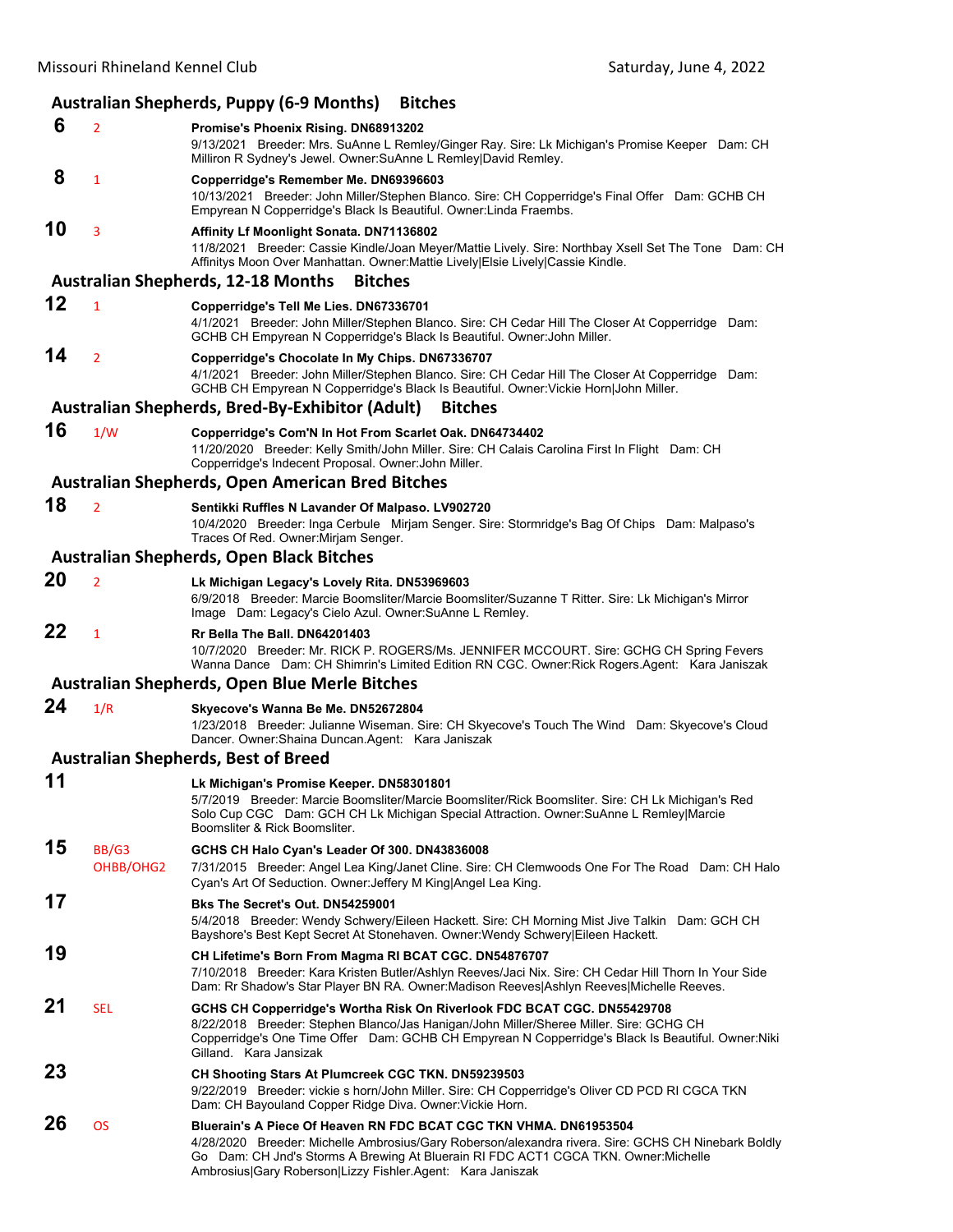Judge:

6097 Mrs. Patti Widick Neale

# **Bearded Collies**

|   | DEAIUEU CUIIIES                 |                                                                                                                                                                                                                                                                                                                |
|---|---------------------------------|----------------------------------------------------------------------------------------------------------------------------------------------------------------------------------------------------------------------------------------------------------------------------------------------------------------|
|   | <b>Bearded Collies, Open</b>    | <b>Dogs</b>                                                                                                                                                                                                                                                                                                    |
| 5 | 1/W/BB<br><b>OHBB</b>           | Bimisii Michael's Diamond. DN59700601<br>2/5/2019 Breeder: Michal Radic. Sire: Nacelnik Od Emy Destinove Dam: Rampepurda Od Emy<br>Destinove, Owner: Laurie Lo.                                                                                                                                                |
|   | Judge:                          |                                                                                                                                                                                                                                                                                                                |
|   |                                 | 6097 Mrs. Patti Widick Neale                                                                                                                                                                                                                                                                                   |
|   | Beauceron                       |                                                                                                                                                                                                                                                                                                                |
|   |                                 | Beauceron, Puppy (6-9 Months)<br><b>Dogs</b>                                                                                                                                                                                                                                                                   |
| 5 | 1/W/BW                          | Sircle Of Life Of Prairie Crest, DN68641306<br>9/20/2021 Breeder: Adrienne Scott/Elaine Wallace. Sire: Loudjo Du Mont Des Croisettes Dam: CH<br>Opulence Of Prairie Crest. Owner: Adrienne Scott. Agent: Laura King                                                                                            |
|   | <b>Beauceron, Open</b>          | <b>Dogs</b>                                                                                                                                                                                                                                                                                                    |
| 7 | 1/R                             | Oh For Flock's Sake De Haute Crete CGCA CGCU TKN, DN54242306<br>5/20/2018 Breeder: Amelia Foreman/Mr. Alex Zeilmann. Sire: GCH DC Loki Du Chateau Rocher BN<br>HSDs HXAds HSAsM NA CGCA CGCU Dam: GCH CH Hey Zeus Look At Me De La Valle Kathadin RN<br>CGCA CGCU. Owner: Ashtyn Chamberlain   Amelia Foreman. |
|   |                                 | <b>Beauceron, Puppy (6-9 Months)</b><br><b>Bitches</b>                                                                                                                                                                                                                                                         |
| 6 | 1/R                             | Summer's End Of Prairie Crest At Riverstyx. DN68641309<br>9/20/2021 Breeder: Adrienne Scott/Elaine Wallace. Sire: Loudio Du Mont Des Croisettes Dam: CH<br>Opulence Of Prairie Crest. Owner: Ashtyn Chamberlain.                                                                                               |
|   | <b>Beauceron, Open</b>          | <b>Bitches</b>                                                                                                                                                                                                                                                                                                 |
| 8 | 1/W/OS                          | Saffron Rose Of Prairie Crest, DN67632001<br>5/7/2021 Breeder: ADRIENNE SCOTT. Sire: Loudjo Du Mont Des Croisettes Dam: CH Marquise D Alien<br>Des Monts Du Lac. Owner: Adrienne Scott. Agent: Laura King                                                                                                      |
|   | <b>Beauceron, Best of Breed</b> |                                                                                                                                                                                                                                                                                                                |
| 9 | <b>BB</b><br><b>OHBB</b>        | GCH CH Reussite Du Joie De Vie Adventure. DN65036301<br>10/16/2020 Breeder: Angie Robertson/Dawn Johnson. Sire: CH Japper Du Dragon Noir CGCA CGCU<br>TKN VHMA Dam: GCH CH N'vy des Gardiens D'Apollinaire CGCA CGCU VHMA. Owner: Julie<br>Gassen Dawn Johnson Angie Robertson.                                |
|   | Judge:                          |                                                                                                                                                                                                                                                                                                                |
|   |                                 | 6097 Mrs. Patti Widick Neale                                                                                                                                                                                                                                                                                   |
|   | <b>Belgian Laekenois</b>        |                                                                                                                                                                                                                                                                                                                |
|   | Belgian Laekenois, Open         | <b>Dogs</b>                                                                                                                                                                                                                                                                                                    |
| 5 | AB                              | Prosecco D'Luxueux, DN60771601<br>10/8/2019 Breeder: Deborah Wade. Sire: Opium Comme La Legende D'Eroudur Dam: Galadriel V.<br>Moned. Owner: Pepe Anastas.                                                                                                                                                     |
|   | Judge:                          |                                                                                                                                                                                                                                                                                                                |
|   |                                 | 6097 Mrs. Patti Widick Neale                                                                                                                                                                                                                                                                                   |
|   | <b>Belgian Malinois</b>         |                                                                                                                                                                                                                                                                                                                |
|   |                                 | Belgian Malinois, Bred-By-Exhibitor (Adult)<br><b>Bitches</b>                                                                                                                                                                                                                                                  |
| 6 | 1/W/OS                          | Alouette's Good Golly Burr Oak. DN66482101<br>3/8/2021 Breeder: Kathy Greenwood/Dr. Cynthia A Russell. Sire: GCHB CH Turicks High Velocity UD BN<br>HIAs CGC Dam: CH Burr Oak's Jump For Joy Alouette. Owner: Kathy Greenwood Cynthia Russell.                                                                 |
|   | <b>Belgian Malinois, Open</b>   | <b>Bitches</b>                                                                                                                                                                                                                                                                                                 |
| 8 | $\overline{2}$                  | Chaland's Keeper Of Dragons CGC TKN. DN55852202                                                                                                                                                                                                                                                                |
|   |                                 | 11/30/2018 Breeder: Angela Chamberlain. Sire: CH Chaland's Gonna Get You CDX BN RA FDC CA<br>DCAT CGCA TKI Dam: Tessa CGC. Owner: Angela M Chamberlain.                                                                                                                                                        |

**10** <sup>3</sup> **Chaland's Maybe A Little Mayhem VHMA. DN64569301** 10/31/2020 Breeder: Angela Chamberlain/Jeremy Chamberlain. Sire: CH Chaland's Jackin My Style CD

# BN CGCA TKI Dam: Broakcreek's Born For Greatness CGC TKN. Owner:Angela M Chamberlain|Jeremy Chamberlain.

**12** 1/R **Chaland's Pretty As A Rose VHMP. DN67900901** 6/17/2021 Breeder: Angela Chamberlain/Jeremy Chamberlain. Sire: CH Chaland's Jackin My Style CD BN CGCA TKI Dam: Broakcreek's Born For Greatness CGC TKN. Owner:Angela M Chamberlain|Jeremy Chamberlain.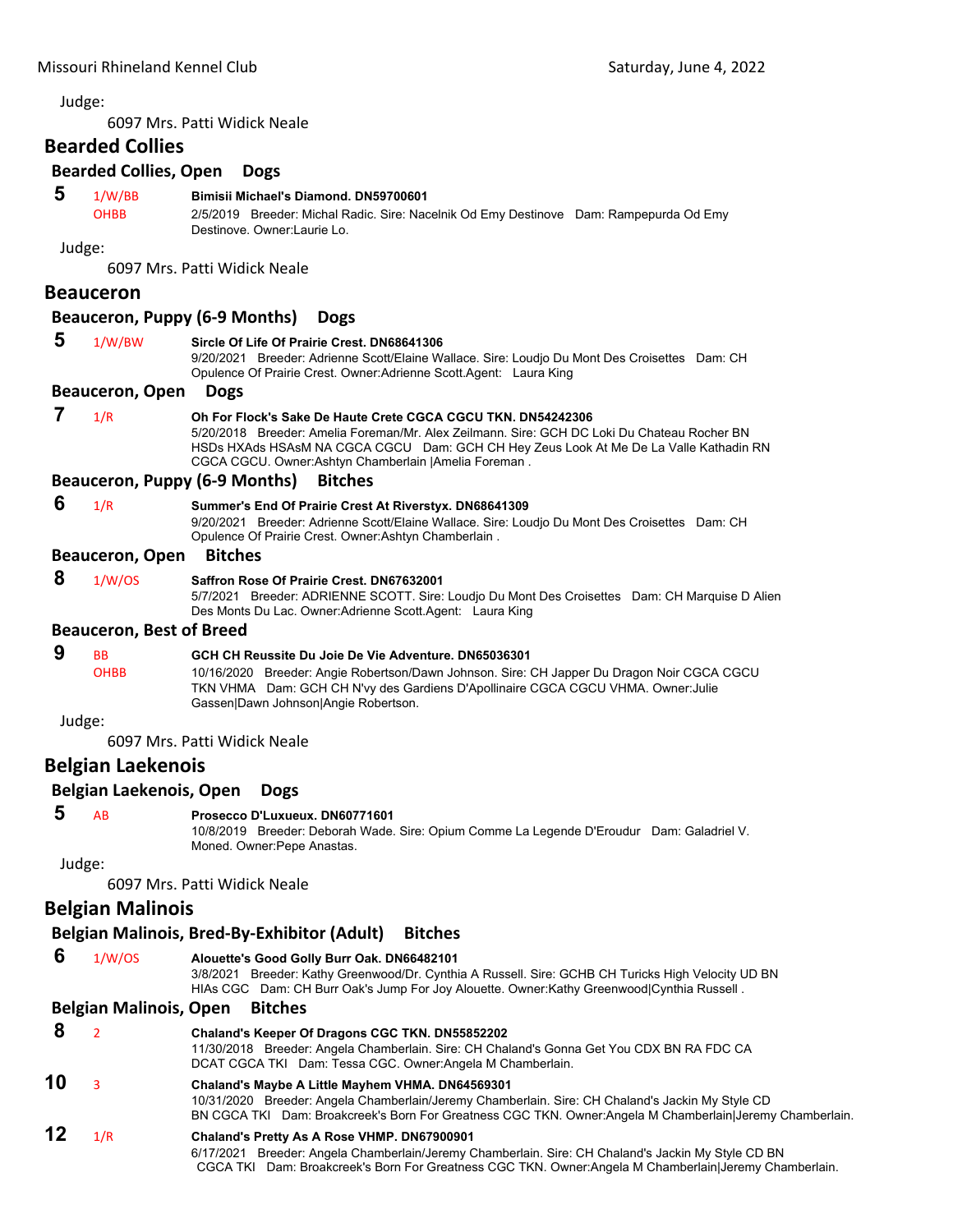#### **Belgian Malinois, Best of Breed**

## **5** BB **GCH CH Alouette's Colton Carrillo CGC TKN. DN59434802**

OHBB 9/12/2019 Breeder: Kathy Greenwood. Sire: GCH CH Alouette's Righteous Raider Dam: Taliesin Dixie Deja Vu. Owner:Lisa Brazil|Kathy Greenwood.

#### Judge:

6097 Mrs. Patti Widick Neale

## **Belgian Sheepdogs**

## **Belgian Sheepdogs, Best of Breed**

## **5** BB **GCHG CH Dojo's You Shook Me All Night Long. DN52606701**

1/19/2018 Breeder: Ms. donna hayes/Sherri Swabb. Sire: CH Dojo's Eastwoods Dusty Trail Dam: GCHB CH Sarron Dancin' All Night Long. Owner:Donna Hayes.

#### Judge:

6097 Mrs. Patti Widick Neale

## **Berger Picards**

#### **Berger Picards, Open Bitches**

#### **6** AB **Potion Brewing De Haute Crete. DN60393201**

10/28/2019 Breeder: Amelia Foreman/Alex Zeilmann. Sire: CH Levon Des Garous D'Ebene CA BCAT CGC Dam: CH Eclipse's Jynx Ya Stole My Heart CA BCAT TT CGCA CGCU. Owner:Amelia Foreman .

#### **Berger Picards, Best of Breed**

| <b>B<sub>B</sub></b> | GCHG CH Double D's Magical Mystery Tour. DN47924602                                            |
|----------------------|------------------------------------------------------------------------------------------------|
|                      | 9/27/2016 Breeder: Deanna Donohue/Rick Donohue/Billie Green. Sire: GCH CH Alpha Natura Bacchus |
|                      | CM2 CA Dam: CH Double D's It's All About Me CM. Owner: Mark Hainline Barbara Hainline Deanna   |
|                      | Donohue Billie Green Agent: Phil Booth                                                         |
| ns.                  | GCHB CH Sketchbook-Chebaco Ooo-La-La, DN56720406                                               |
|                      |                                                                                                |

OHBB/OHG4 10/14/2018 Breeder: Eileen Hackett/Liz Hansen. Sire: GCH CH Sketchbook Living The Dream Dam: CH Douce-Amere De La Vallee Du Mouton. Owner:Liz A Hansen|Chad Shaffer.

Judge:

6097 Mrs. Patti Widick Neale

## **Border Collies**

## **Border Collies, Bred‐By‐Exhibitor (Adult) Dogs**

# **5** 1/R **Solachi Drops Of Jupiter CGC. DN59032302**

6/12/2019 Breeder: Jenna Klemp/Stephanie Fimmen. Sire: CH Heronwood N Riveredge Name Your Price At Solachi HSAs AXP OJP Dam: CH Solachi Hot Headed Mess HSAs HXAds. Owner:Stephanie Fimmen|Jenna Klemp.

#### **Border Collies, Open Dogs**

|    | 1/W/OS | Merrinda Life is a Highway . 3100386078<br>1/7/2019 Breeder: Lyn Allshorn . Sire: SUP. CH. TRUCHARM GET YOUR MOTOR RUNNIN Dam: SUP.<br>CH. MERRINDA WHOS THAT GIRL. Owner: Lyn Allshorn Nacho Calvo                                                                                                                                   |
|----|--------|---------------------------------------------------------------------------------------------------------------------------------------------------------------------------------------------------------------------------------------------------------------------------------------------------------------------------------------|
| 9  |        | OTCH9 HC AGCH MACH5 RACH Norwood Color Me Zayne UDX9 OGM RM3 RAE3 HSAd HSBd<br>DN47196203<br>9/6/2016 Breeder: Joyce Norris/Janice A Miller. Sire: MACH Grand Oakes Texas Two-Step MXC MJC OF<br>Dam: HC MACH Norwood's Crazy About Ewe UDX8 OGM VER RAE HSAds HSBd HIAs HIBd HXDs<br>HXAdMsM HXBdM MXG MJS. Owner: Kimberly Berkley. |
| 11 |        | RACH Bb's It's Not Personal It's Strictly Business CDX PCDX BN RM3 RAE2 HT NA NF BCAT<br>DN57671304<br>5/5/2019 Breeder: Dawne E Bosier/Julie D Bosier, Sire: CH Hobbiton's Hit The Ground Runnin PT Dam:<br>CH Bb's Going Places NAP NJP CGC. Owner: Connie Brown Ashley Brown Julie Bosier.                                         |

#### **Border Collies, Puppy (9‐12 Months) Bitches**

#### **6** 1/R **Mcqueen's Linq. DN67500403**

6/6/2021 Breeder: Ms. Melinda Clark. Sire: Majestic Tattle On Ewe BCAT CGC TKN Dam: Mcqueen's Magnificent Seven DS CGCA CGCU TKP. Owner:Mary Fuller.Agent: Eileen Hackett

## **Border Collies, Bred‐By‐Exhibitor (Adult) Bitches**

## **10** 1/W/BB/BW **Solachi Pocket Change. DN59032301**

OHBB 6/12/2019 Breeder: Jenna Klemp/Stephanie Fimmen. Sire: CH Heronwood N Riveredge Name Your Price At Solachi HSAs AXP OJP Dam: CH Solachi Hot Headed Mess HSAs HXAds. Owner:Jenna Klemp|Matthew Varner|Stephanie Fimmen.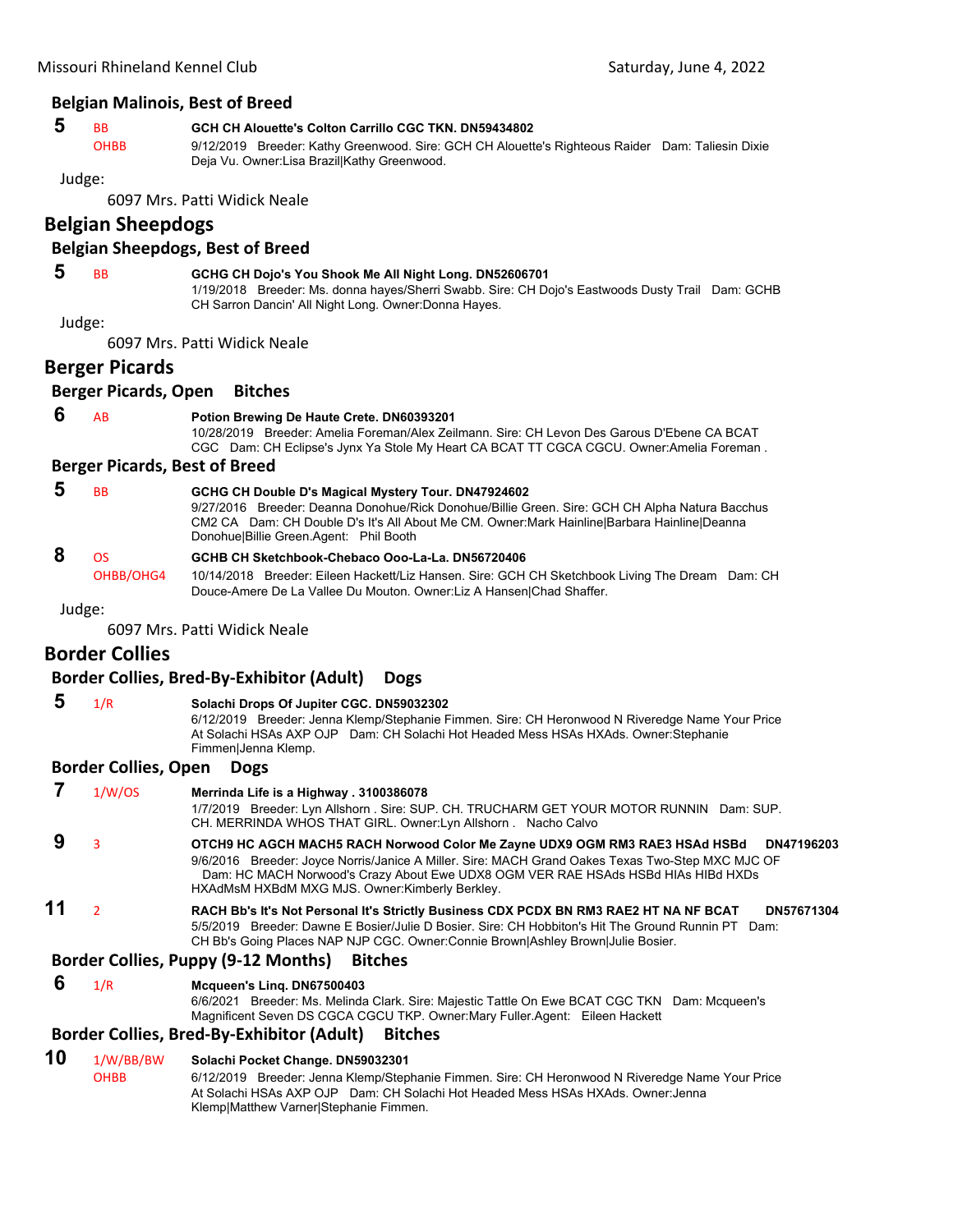#### **Border Collies, Open Bitches**

| -8 | <b>AB</b> | Czechmate Don't Stop Me Now CD BN RE TDX ACT2 ACT2J SWE SBM SHDN CGC TKI.                                                       | DN56823406 |
|----|-----------|---------------------------------------------------------------------------------------------------------------------------------|------------|
|    |           | 1/16/2019 Breeder: Lisa M Pruka. Sire: OTCH9 HC AGCH MACH5 RACH Norwood Color Me Zayne                                          |            |
|    |           | UDX9 OGM RM3 RAE3 HSAd HSBd HXAd HXBd MXC PDS MJC Dam: Czechmate Decidedly CD RA<br>HSAds HSBds HIAs TKI. Owner: Linda Hinsman. |            |
| 12 |           | Shoreland's Jasmine In My Mind. DN61829804                                                                                      |            |

3/18/2020 Breeder: Mrs. Suzanne M Mayborne. Sire: CH Jollypaws Royal Retribution Dam: Shoreland's The Blues Rock. Owner:Suzanne Mayborne.Agent: Sarah Krickeberg

#### **Border Collies, Best of Breed**

**16** AB **CH Solachi Hot Headed Mess HSAs HXAds. DN38539601**

12/24/2013 Breeder: Jenna Klemp. Sire: Astra Taz HSAs Dam: GCH CH Brittemar's Att'A Girl RN HSAsc HSBd OA OAJ. Owner:Jenna Klemp.

Judge:

99925 Mrs. Betsey Orman

## **Bouviers des Flandres**

#### **Bouviers des Flandres, Open Bitches**

 **6** 1/W/BB **Limerick Once Upon A Time. DN64980002**

11/18/2020 Breeder: Dr. Penelope Ogden/Dr. William Ogden/Kent Meyer/Gwen Meyer. Sire: GCHS CH Limerick's Shakespeare Dam: CH Limerick's Shenanigans. Owner:Dr P Ogden|W Ogden|K Meyer|G Meyer.Agent: Kent Meyer

#### **Bouviers des Flandres, Best of Breed**

## **5** OS **GCH CH Bb's Patriot's Pride Of The Sea. DN48199604**

11/22/2016 Breeder: Arden E Shaw/C A Humphrey. Sire: GCHB CH Romeo's Jacque Jeremiah CGC Dam: Bb's Maximum Moxie Du Rana. Owner:Roberta Nesbitt.Agent: Billy Huntington

Judge:

6097 Mrs. Patti Widick Neale

## **Canaan Dogs**

#### **Canaan Dogs, Puppy (6‐9 Months) Dogs**

 **5** AB **D&J Ha'Aretz Salute To Flynn. DN68455304**

9/19/2021 Breeder: Donna Davison/Jackie Davison. Sire: CH Kansas Late Day Sharav BN RN THDN CGC TKN Dam: CH D&J Ha'Aretz Josie BCAT TKN. Owner:Donna L Davison|Jackie Davison .

#### **Canaan Dogs, Puppy (6‐9 Months) Bitches**

#### **6** AB **D&J Ha'Aretz Tanner. DN68550401**

9/9/2021 Breeder: Donna Davison/Jackie Davison. Sire: GCH CH River Rock Unanimous Decision FCAT TKN Dam: CH D&J Ha'Aretz Helen BCAT TKN. Owner:Donna L Davison|Jackie Davison .

#### **Canaan Dogs, Bred‐By‐Exhibitor (Adult) Bitches**

 **8** AB **D&J Ha'Aretz Sarah. DN65552901**

12/23/2020 Breeder: Donna Davison/Jackie Davison. Sire: Atzmai Beshetach Dam: CH D&J Ha'Aretz Thelma Lou BCAT. Owner:Donna L Davison|Jackie Davison .

#### **Canaan Dogs, Best of Breed**

## **12** BB **GCHB CH Pleasant Hill Regal Ladonna Of Eastland. DN59609104**

6/26/2019 Breeder: Donna Dodson/Annette Israel/Cynthia Dodson/David Golden. Sire: GCHB CH Kochav Mazel Tov Lil Roy Me Toro Dam: Pleasant Hill Galya. Owner:Keith Shank|Cheryl Shank.Agent: Laura King

#### Judge:

6097 Mrs. Patti Widick Neale

## **Cardigan Welsh Corgis**

# **Cardigan Welsh Corgis, Bred‐By‐Exhibitor (Puppy) Bitches**

# **10** AB **Rainbow N Shelshire's Be Hopeful. DN69857708**

11/21/2021 Breeder: Kari Smith/Kathy Rasmussen/Elizabeth S. Macnair/Shelly Shirey. Sire: GCH CH Rochar's Ruler Of The Roost At Shelshire Dam: GCH CH Rainbow's Cookie Monster. Owner:Kari Adams|Shelly Shirey.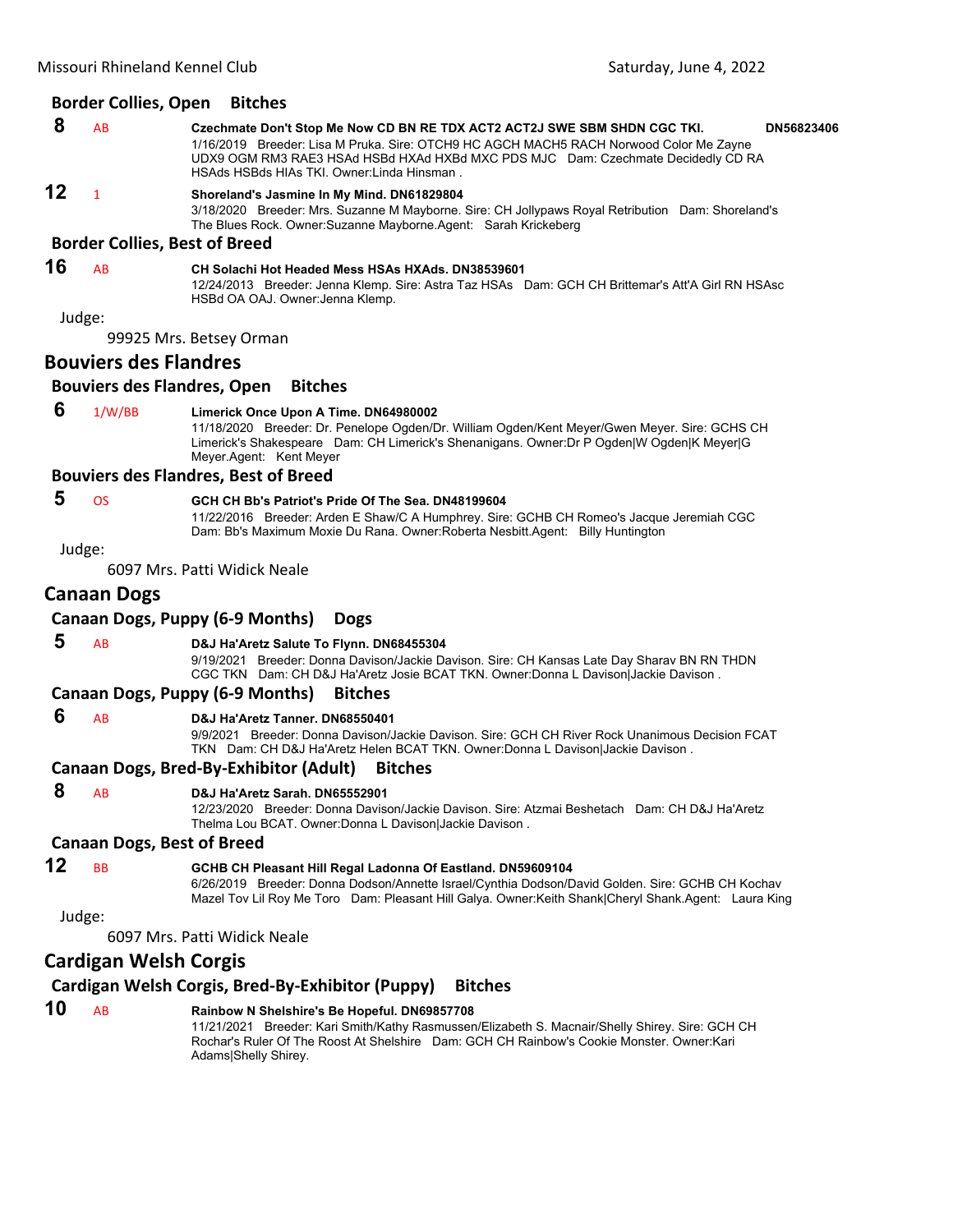## Judge: 109565 Isabel Ososki **Collies (Rough) Collies (Rough), Puppy (6‐9 Months) Dogs 5** 1/R **Avalon's I'm A Classic Man At Orchardview. DN68801301** 9/8/2021 Breeder: Caryln Fasnacht. Sire: CH Tavern Hill Limerick Celtic Classic Dam: Avalon's Exclamation Point HT. Owner:Mary Alford. **Collies (Rough), Open Sable & White Dogs 7** 1/W/BB **Vanguard Rainbow What's The Name Of Game. DN55535802** 7/21/2018 Breeder: Mary M Landes/Debbie Holland. Sire: CH Fantasys Finding Fame Dam: GCH CH Rainbow's One Sassy Fantasy. Owner:Carole Ervin|Mary Landes. **Collies (Rough), Best of Breed 11** SEL **CH Sandmoor I'm The Guy. DN46820805** 7/4/2016 Breeder: Kathy A Gaume/Doris V Gaume. Sire: GCH CH Lisara's The Force Awakens Dam: Sandmoor Duchess Of Earl TKN. Owner:Kathy Gaume|Doris Gaume. **12** OS **GCH CH Wilde Manor-N-Carealot's Frozen In Time. DN53741602** OHBB 5/24/2018 Breeder: Deborah Wilde. Sire: Wilde Manor's Little Rebel Dam: CH Wilde Manor's Lady Of Carealot. Owner:Tammy BrownDeborah WildeLaci Brown|Deborah Wilde|Laci Brown. Judge: 109565 Isabel Ososki **Collies (Smooth) Collies (Smooth), Bred‐By‐Exhibitor (Puppy) Dogs 5** 1/W/OS **Ton Mohr Highland Fog. DN68551203** 8/23/2021 Breeder: Ms. Lola Leland. Sire: GCH CH Jereco Lisara's Chunky Monkey Dam: GCH CH Ceilidh's Ton Mohr Highland Frost CGC. Owner:Lola Leland. **Collies (Smooth), Bred‐By‐Exhibitor (Puppy) Bitches 6** 1/W/BB/BW **Ton Mohr Highland Mist. DN68551204** OHBB 8/23/2021 Breeder: Ms. Lola Leland. Sire: GCH CH Jereco Lisara's Chunky Monkey Dam: GCH CH Ceilidh's Ton Mohr Highland Frost CGC. Owner:Lola Leland. **Collies (Smooth), Best of Breed 8** AB **GCH CH Happy Hills Holly Berry. DN45165602** 12/15/2015 Breeder: Sam J Hall. Sire: GCH CH Kandy's Son Of A Gun CD CGC Dam: GCH CH Happy Hills Little Bit Of Kandy. Owner:sam j hall. Judge: 6097 Mrs. Patti Widick Neale **Finnish Lapphunds Finnish Lapphunds, Puppy (6‐9 Months) Dogs 5** <sup>1</sup> **Taylormade Sugarok Teuvo. DN68676601** 9/13/2021 Breeder: Alexis Taylor/Linda Marden/Linda Marden. Sire: CH Lecibsin Suoritus Dam: CH Sugarok Northern Lights Aurora. Owner:Alexis Taylor.  **7** <sup>2</sup> **Taylormade Sugarok How U Doin'. DN68676605** 9/13/2021 Breeder: Alexis Taylor/Linda Marden/Linda Marden. Sire: CH Lecibsin Suoritus Dam: CH Sugarok Northern Lights Aurora. Owner:Alexis Taylor. **Finnish Lapphunds, Bred‐By‐Exhibitor (Adult) Dogs 15** 1/W/BW **Wyntre Auggie Reifler. DN67767602** 4/30/2021 Breeder: Jessica Loy/Linda Marden/Linda Marden/Justin Crawford. Sire: GCHS CH Sugarok Island Boy HT CGC Dam: GCH CH Sugarok Wyntre Wish. Owner:Jessica Loy|Sandra Reifler. **Finnish Lapphunds, Open Dogs 17** <sup>4</sup> **Polargold Brave The Darkness RN HSAd TKN. DN46577605** 6/28/2016 Breeder: Cecile Toth/Ms. Lisa Rose Toth. Sire: GCH CH Sugarok Eminent Domain Dam: GCH CH Sugarok Fashion Statement. Owner:Constantine LaPasha|Robin LaPasha. **19 Sugarok Grand Slam. DN54337704** 2/21/2018 Breeder: Linda Marden/Linda Marden. Sire: CH Sugarok As Good As It Gets OA OAJ NF CGC Dam: GCHB CH Finnadian Arkadia BCAT. Owner:Deborah Peltz.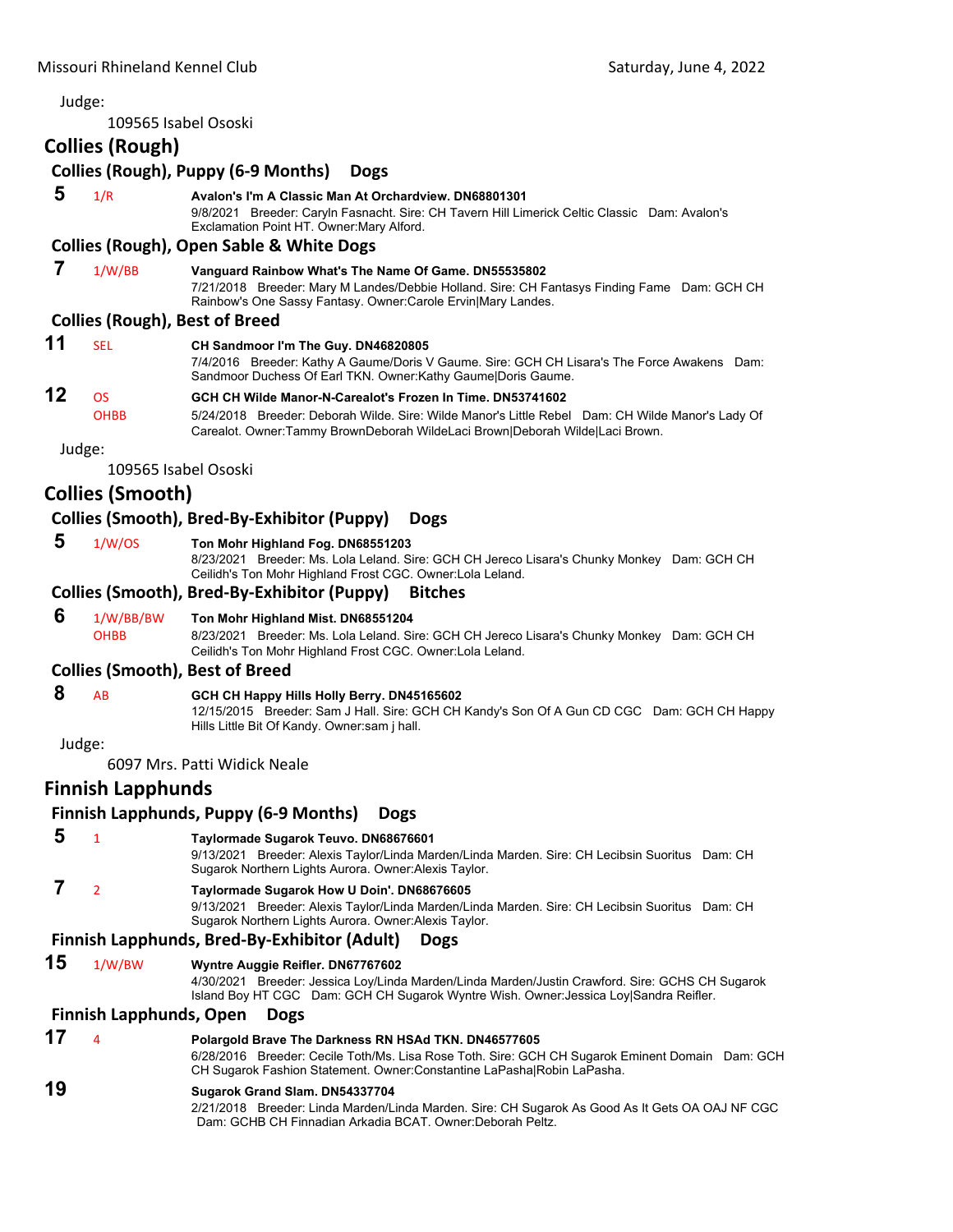| 21 | 1/R                            | Bearspaw Category Is Cream. DN58629002<br>4/2/2019 Breeder: Nicole Prokopishyn/Elizabeth Prokopishyn/Taina Friman. Sire: Peikkovuoren Wando Of<br>Bp Dam: CH Peikkovuoren Mussukka. Owner:Andrea Meyer and Frederick Meyer Frederick Meyer.             |
|----|--------------------------------|---------------------------------------------------------------------------------------------------------------------------------------------------------------------------------------------------------------------------------------------------------|
| 23 | $\overline{2}$                 | Nordicsol Born To Love You. DN59116803<br>7/23/2019 Breeder: Kendra Hutch. Sire: Shacal Mihkku Of Tabanyaruu Dam: GCHB CH Starfyre Sugarok<br>Spirit In The Night CD CGC. Owner: Donna Payne.                                                           |
| 25 | 3                              | Midnight White Hakuna Matata. DN62348201<br>2/17/2020 Breeder: Liane Tofani/Linda Marden/Linda Marden. Sire: Dagolas Naavaparta Dam: CH<br>Sugarok Diamond In The Sky. Owner:Liane Tofani   Chris Winslow Sierra Winslow.                               |
| 31 | AB                             | Sugarok Blast From The Past. DN66118004<br>11/26/2020 Breeder: Donna Staton/Linda Marden/Linda Marden. Sire: Lapinlumon Hauska Herkko Dam:<br>Sugarok Ashwood Chocolate Truffle. Owner: Misti Moore Linda Marden.                                       |
|    |                                | <b>Finnish Lapphunds, Puppy (6-9 Months)</b><br><b>Bitches</b>                                                                                                                                                                                          |
| 6  | $\overline{2}$                 | Naekina's Once Upon A Time At Tulikettu. DN69432101<br>10/24/2021 Breeder: Gregory Vereen/Catherine Brillinger. Sire: CH Calaban's Johnny Come Lately Dam:<br>CH Calaban's Black Swan. Owner: CAITLIN COSGROVE.                                         |
| 8  | $\mathbf{1}$                   | Journey V.D. Peellappies. DN70081101<br>9/8/2021 Breeder: Nanda Thoer. Sire: Stenseitens Okkomokiainen Dam: Atwizy. Owner: Katelyn<br>WensellKendra Hutch.                                                                                              |
|    |                                | <b>Finnish Lapphunds, 12-18 Months</b><br><b>Bitches</b>                                                                                                                                                                                                |
| 10 | $\mathbf{1}$                   | Wyntre Valkyrie Of Thunderpaws. DN68447302<br>4/15/2021 Breeder: Jessica Loy/Justin Crawford/Cheryl Loy. Sire: Eisenfest Flynn Rider Dam: GCH CH<br>Wyntre On Fyre. Owner: Vivian Young Rhieanna Young.                                                 |
| 12 | $\overline{2}$                 | Tabanyaruu Zini Treya. DN69089401<br>3/2/2021 Breeder: Liz Mowatt. Sire: Tabanyaruu Salo Malachi Dam: Tabanyaruu Tuukka Ruuletti.<br>Owner: Donna Payne.                                                                                                |
|    |                                | Finnish Lapphunds, Bred-By-Exhibitor (Puppy)<br><b>Bitches</b>                                                                                                                                                                                          |
| 18 | 1/W                            | Midnight Island Sugarok Sweetart. DN69994901<br>11/18/2021 Breeder: Jacquelyn Barbour/Linda Marden/Linda Marden. Sire: CH Lecibsin Suoritus Dam:<br>GCH CH Sugarok Lovin Midknight To First Light. Owner: Jacquelyn Barbour Linda Marden.               |
|    |                                | <b>Finnish Lapphunds, Bred-By-Exhibitor (Adult)</b><br><b>Bitches</b>                                                                                                                                                                                   |
| 20 | $\overline{2}$                 | Faerywind Touch The Sky TKI. DN65940001<br>2/27/2021 Breeder: Maria Swarts. Sire: GCH CH Starfyre Sugarok As You Wish RATS CGC TKE Dam:<br>CH Sugarok Devil In Disguise CGC TKI. Owner: Maria Swarts.                                                   |
| 22 | 1/R                            | Wyntre Diamonds Are Furever. DN68447304<br>4/15/2021 Breeder: Jessica Loy/Justin Crawford/Cheryl Loy. Sire: Eisenfest Flynn Rider Dam: GCH CH<br>Wyntre On Fyre. Owner: Jessica Loy Justin Crawford.                                                    |
|    |                                | <b>Finnish Lapphunds, American Bred</b><br><b>Bitches</b>                                                                                                                                                                                               |
| 24 | $\mathbf{1}$                   | Sugarok For My Next Trick. DN63125905<br>5/20/2020 Breeder: Linda Marden/Linda Marden. Sire: CH Lecibsin Suoritus Dam: CH Sugarok<br>Neverland Wendy From Ashwood. Owner:Brian Schilz Amber Beland.                                                     |
|    | <b>Finnish Lapphunds, Open</b> | <b>Bitches</b>                                                                                                                                                                                                                                          |
| 26 | $\mathbf{1}$                   | Starfyre Sugarok Wish Upon A Star CGC TKI. DN52566604<br>12/13/2017 Breeder: Dr. Marti Foschini/Linda Marden/Linda Marden. Sire: Sugarok Celebrate Dam: CH<br>Sugarok Dolley Madison CGC TKN VHMA. Owner:Dr Marti Foschini.                             |
| 30 | 3                              | <b>Sugarok Nordicsol Everlasting Dream. DN62456506</b><br>4/30/2020 Breeder: Kendra Hutch/Linda Marden/Linda Marden. Sire: GCH CH Sugarok Field Of Gold<br>CGCA CGCU Dam: CH Sugarok Devil In Disguise CGC TKI. Owner:Andrea Meyer and Frederick Meyer. |
| 32 | $\overline{2}$                 | Wyntre Sea Of Jade. DN64524605<br>9/18/2020 Breeder: Jessica Loy/Justin Crawford/Cheryl Loy. Sire: GCHS CH Peikkovuoren Talviturkki RN<br>Dam: GCH CH Wyntre On Fyre. Owner:Sara Albertson Jarrett Lawrence Jessica J Loy.                              |
|    |                                | <b>Finnish Lapphunds, Best of Breed</b>                                                                                                                                                                                                                 |
| 27 |                                | Nordicsol Sugarok Wildfire Whiz-Bang. DN62456504<br>4/30/2020 Breeder: Kendra Hutch/Linda Marden/Linda Marden. Sire: GCH CH Sugarok Field Of Gold<br>CGCA CGCU Dam: CH Sugarok Devil In Disguise CGC TKI. Owner:Scott Carpenter.                        |
| 36 | <b>SEL</b>                     | CH Sugarok Devil In Disguise CGC TKI. DN52311104<br>10/21/2017 Breeder: Linda Marden/Linda Marden/Connie Burnet. Sire: GCHS CH Peikkovuoren                                                                                                             |

Talviturkki RN Dam: GCH CH Dagolas Arripurri. Owner:Maria Swarts.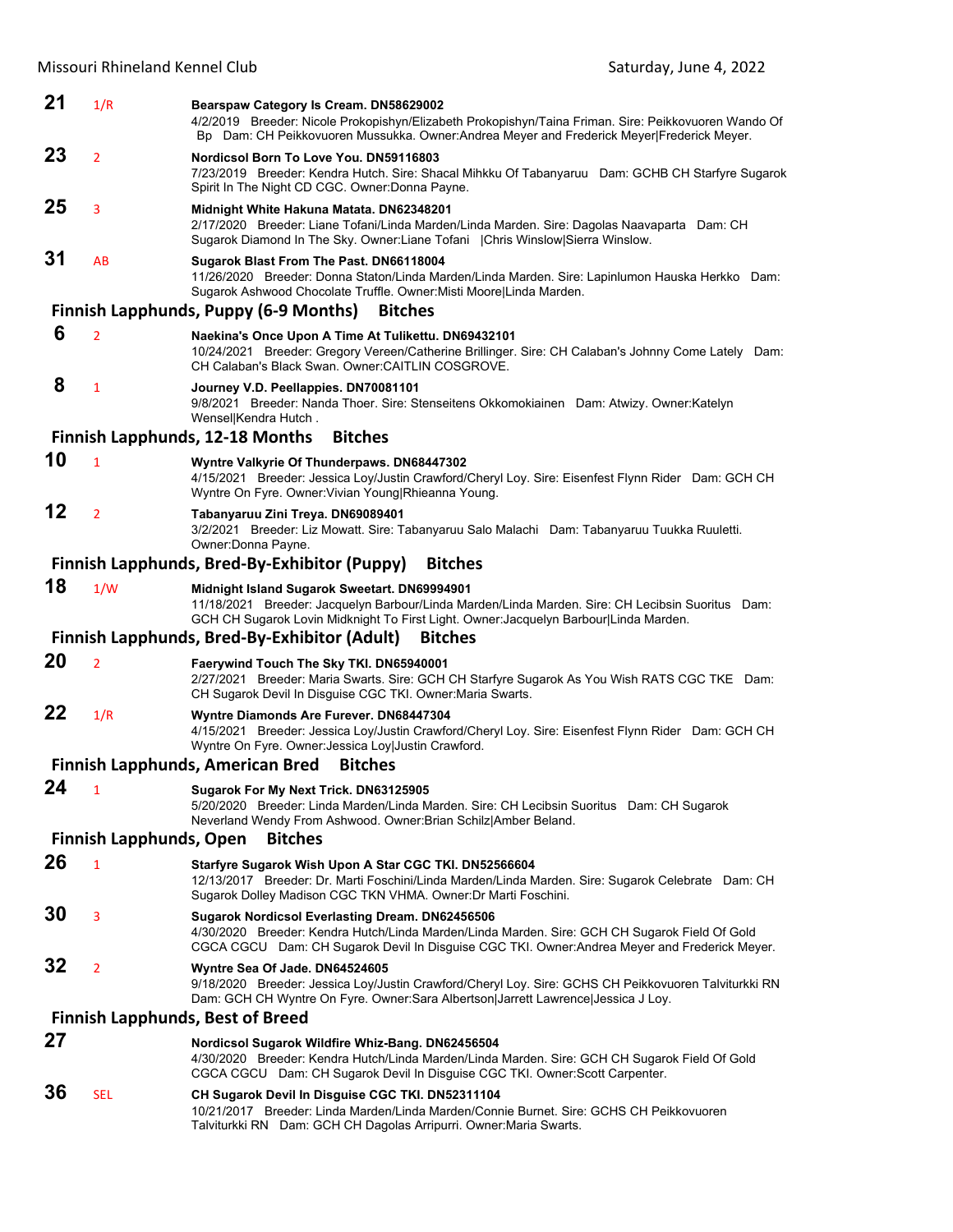| 38 | AB                          | GCH CH Wyntre Sunrise Ruby At Taylormade. DN64524603<br>9/18/2020 Breeder: Jessica Loy/Justin Crawford/Cheryl Loy. Sire: GCHS CH Peikkovuoren Talviturkki RN<br>Dam: GCH CH Wyntre On Fyre. Owner: Alexis Taylor Linda Marden.                  |
|----|-----------------------------|-------------------------------------------------------------------------------------------------------------------------------------------------------------------------------------------------------------------------------------------------|
| 39 |                             | Lapinkaunis I Want It All. DK05197<br>1/28/2020 Breeder: Kirsten Holebaek. Sire: Lapinlumon Xuperi Dam: Lapinkaunis Tholie.<br>Owner: Jacquelyn Barbour Daniel Nash.                                                                            |
| 40 | <b>OS</b>                   | CH Nordicsol Saving What We Love. DN65404611<br>12/4/2020 Breeder: Kendra Hutch. Sire: Shadagrace Because I'm Happy Dam: CH Expected Tihkusade<br>Tabanyaruu. Owner:Kendra Hutch.                                                               |
| 41 |                             | CH Sugarok Happy Muskateer RI. DN38223102<br>8/6/2013 Breeder: Linda Marden/Linda Marden. Sire: GCH CH Lapinlumon Xukulaku Dam: GCH CH<br>Sugarok Angelina Jolie. Owner: Deborah Peltz.                                                         |
| 43 |                             | GCHB CH Sugarok The Dark Knight. DN42570702<br>2/13/2015 Breeder: Linda Marden/Linda Marden. Sire: GCH CH Sugarok Year Of The Dragon Dam:<br>GCHB CH Sugarok Minarai. Owner: Linda Guelker Jackie Longseth.                                     |
| 45 |                             | GCHS CH Peikkovuoren Talviturkki RN. DN48982501<br>3/16/2013 Breeder: Taina Miettinen/Friman Ari Miettinen, Sire: Lecibsin Macce Dam: Peikkovuoren<br>Xumuturkki. Owner: Linda Marden. Agent: Ellen Perry                                       |
| 47 | BB/G4                       | GCH CH Starfyre Sugarok As You Wish RATS CGC TKE. DN52566602<br>12/13/2017 Breeder: Dr. Marti Foschini/Linda Marden/Linda Marden. Sire: Sugarok Celebrate Dam: CH<br>Sugarok Dolley Madison CGC TKN VHMA. Owner: Maria Swarts.                  |
| 49 |                             | GCHS CH Wyntre The King's Mirror CGC TKN. DN54022104<br>5/13/2018 Breeder: Jessica Loy/Justin Crawford. Sire: GCHS CH Dagolas Opponalle CA BCAT Dam:<br>CH Sugarok Black Diamond. Owner: Alexis Taylor Jessica Loy. Agent: Ellen Perry          |
| 51 |                             | CH Nordicsol A Laugh A Minute TKA. DN56819302<br>1/18/2019 Breeder: Kendra Hutch. Sire: GCH CH Sugarok Field Of Gold CGCA CGCU Dam: GCHB CH<br>Starfyre Sugarok Spirit In The Night CD CGC. Owner: Jennifer Ticsay.                             |
| 53 |                             | CH Sugarok One Knight In Paris. DN58273302<br>5/12/2019 Breeder: Dawn Pecora/Linda Marden/Linda Marden. Sire: GCHB CH Sugarok The Dark Knight<br>Dam: CH Sugarok Paris At First Light RN HSAds ACT1J TKN. Owner: Linda Guelker Jackie Longseth. |
| 55 |                             | CH Nordicsol Sugarok Legolas Puffskein CGC TKI. DN62456502<br>4/30/2020 Breeder: Kendra Hutch/Linda Marden/Linda Marden. Sire: GCH CH Sugarok Field Of Gold<br>CGCA CGCU Dam: CH Sugarok Devil In Disguise CGC TKI. Owner: Katelyn Wensel.      |
| 57 | <b>SEL</b><br><b>OHBB</b>   | CH Nordicsol Party's Over Jango. DN65404609<br>12/4/2020 Breeder: Kendra Hutch. Sire: Shadagrace Because I'm Happy Dam: CH Expected Tihkusade<br>Tabanyaruu. Owner:Kayla Sha Marc Aguilar Erika David.                                          |
|    | Judge:                      |                                                                                                                                                                                                                                                 |
|    |                             | 99781 Mr. Channing Sheets                                                                                                                                                                                                                       |
|    | <b>German Shepherd Dogs</b> | Cormon Chanhord Dogs, Brod By Eyhibitor (Bunny) Dogs                                                                                                                                                                                            |

#### **German Shepherd Dogs, Bred‐By‐Exhibitor (Puppy) Dogs**

 **5** 1/W/BW **Caradoc's Never Count Me Out RN. DN67995805**

6/12/2021 Breeder: Blake Williams/Jason McCune/Stacey Williams. Sire: CH Winsome's Bearlake Shelton Dam: Caradoc's Something To Talk About RN CGC TKN. Owner:Blake Williams|Jason McCune|Stacey Sucky.

#### **German Shepherd Dogs, American Bred Dogs**

 **7** 1/R **Guardian's Thief Of My Heart V Rochill Lauguin. DN56293402** 10/12/2018 Breeder: Jayne M Faupl/Laura Shearin/Julia Foster. Sire: GCH CH Charbo Jalyn's Xtortionist V Tanbark Lauguin Dam: Guardians Go4the Gold Rochill. Owner:LAURA SHEARIN|Jayne M Faupl.Agent: Kara Janiszak

## **German Shepherd Dogs, Open Bitches**

 **6** 1/W/OS **Winsome's Beartter Late Than Never. DN63158201**

6/22/2020 Breeder: Frank J. Fasano/KRISTINE M. FASANO. Sire: GCH CH Kennelwood's Secret Agent Man RN CGC Dam: CH Winsome's Vegas Showstopbear. Owner:Paul Upton Sr.Agent: Blake Williams

#### **German Shepherd Dogs, Best of Breed**

## **9** BB **Windborne's "No Surrender. DN59002903**

6/14/2019 Breeder: Carolyn J. Edwards. Sire: GCHS CH Lacomtesse Lucifer Morningstar Dam: Fire N' Ice Of Windborne. Owner:Carolyn Edwards|Daniel Edwards|Giuseppe Mazzamuto.Agent: Blake Williams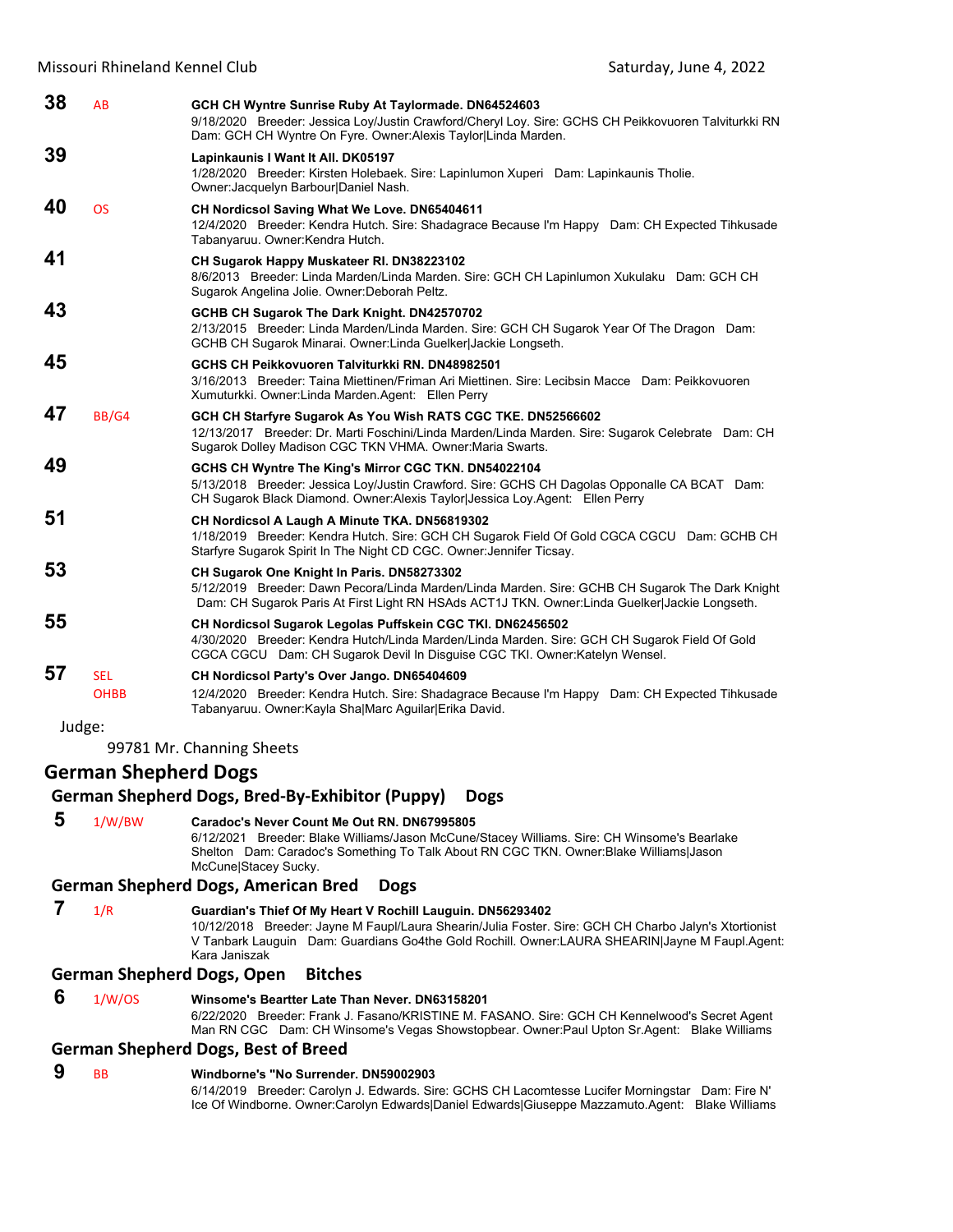Judge:

6097 Mrs. Patti Widick Neale

# **Icelandic Sheepdogs**

|    |                                  | Icelandic Sheepdogs, Puppy (9-12 Months)<br><b>Dogs</b>                                                                                                                                                                                                                                 |
|----|----------------------------------|-----------------------------------------------------------------------------------------------------------------------------------------------------------------------------------------------------------------------------------------------------------------------------------------|
| 5  | <b>AB</b>                        | Vali's Heart And Soul, DN68307902<br>7/18/2021 Breeder: Leighanne Dauro. Sire: GCHS CH Isneista Alspora Snati Of Bayshore Dam: GCH CH<br>Vali's Study In Scarlet. Owner: Leighanne Dauro Carla Maclay Carla Maclay.                                                                     |
|    |                                  | <b>Icelandic Sheepdogs, 12-18 Months</b><br><b>Dogs</b>                                                                                                                                                                                                                                 |
| 7  | <b>AB</b>                        | Vinlands Tryggur. DN65186101<br>12/23/2020 Breeder: James L Hansen. Sire: GCH CH Hidow Sweetness Overload RN CA BCAT ACT1<br>CGC TKN Dam: Vinlands Ulfbehrta Kit. Owner: James Hansen. Agent: Neal Wells                                                                                |
| 9  | 1/R                              | Vali's Tuesday Afternoon At Pismo Beach RN CGC. DN65738002<br>12/9/2020 Breeder: Leighanne Dauro. Sire: GCHS CH Isneista Alspora Snati Of Bayshore Dam: GCH CH<br>Caradoc's Vali Singin' In The Rain. Owner: Leighanne Dauro Cindy Iken.                                                |
| 11 | $\overline{2}$                   | Stassa Snjoskafla Kelinn Leesson. DN65974802<br>2/16/2021 Breeder: Jennifer Sanders. Sire: GCHG CH Vinlands Leifur RN CAA CGC Dam: GCHG CH<br>Stefsstells Ingalo Isabella. Owner: Jennifer Quigley Brandon Quigley.                                                                     |
| 15 | AB                               | Kross Gola Litli Madur Toki, DN66666301<br>3/18/2021 Breeder: Colleen Schmidt/Moriah Schmidt. Sire: GCHG CH Woodland Realm's Red Sky At<br>Night RN OA OAJ NF ACT1 DN Dam: CH Elva Aus Vinkona AX AXJ NF CA. Owner:Laura Ard.                                                           |
| 17 | 3                                | Caradoc's Captain Crunch. DN67580302<br>4/9/2021 Breeder: Rachel Kelly/Blake Williams. Sire: CH Caradoc's Line In The Sand Dam: CH Caradoc's<br>The Story Of A Lady. Owner: Emily Wolf Stacey Sucky Blake Williams.                                                                     |
| 19 | $\overline{4}$                   | Caradoc's That's The Spirit. DN68002703<br>5/3/2021 Breeder: Stacey Sucky/Blake Williams. Sire: Caradoc's Night Game Dam: CH Mceremons Gou<br>Roka CGC. Owner: Colin Russi Stacey Sucky.                                                                                                |
|    |                                  | Icelandic Sheepdogs, Bred-By-Exhibitor (Adult)<br><b>Dogs</b>                                                                                                                                                                                                                           |
| 21 | 4                                | Purplesage Blackberry Bramble BCAT SCN SIN. DN58299803<br>4/25/2019 Breeder: Crystal Allison. Sire: CH Snaetinda Nokkvi TKN Dam: CH Koltinna Maria Fra Stassa<br>NA OAJ BCAT. Owner:Carla Brown Crystal Allison.                                                                        |
| 23 | 3                                | Stassa Kinningur. DN58606101<br>7/28/2019 Breeder: Jennifer Sanders. Sire: GCH CH Myvatns Gothi ATT Dam: GCHG CH Stefsstells<br>Ingalo Isabella. Owner: Jennifer Sanders.                                                                                                               |
| 25 |                                  | Gypsy Wind's Wild Bill Hickok. DN62929102<br>6/24/2020 Breeder: Ms. R. Karen Barnes/Jacob & Erika Rey. Sire: CH Haustlita's Kappi Dam: GCH CH<br>Gypsy Wind's Latte. Owner: R Barnes.                                                                                                   |
| 27 | $\overline{2}$                   | Red Cedar Tri-Star Sevy. DN62971707<br>6/23/2020 Breeder: Sheryl Thelen/Gabi Vannini. Sire: GCH CH Stubborn Elm's Oskasteina Skiptingur<br>CDX BN GO RM RAE PT FDC MX MXB MXJ MJB XF T2B CAA DCAT Dam: Tri-Star Hroi Hottur Alia RN<br>CGC TKN. Owner:Gabrielle Vannini Barbara Bishop. |
| 29 | AB                               | Haustlita's Daydream Believer. DN65372302<br>1/4/2021 Breeder: Joan C Dow. Sire: GCHS CH Havi Aus Vinkona Dam: GCH CH Lavandels Haustlita<br>Morgunstjarna. Owner: Joan C Dow.                                                                                                          |
| 31 | 1                                | Caradoc's Cocoa Puffs. DN67580301<br>4/9/2021 Breeder: Rachel Kelly/Blake Williams. Sire: CH Caradoc's Line In The Sand Dam: CH Caradoc's<br>The Story Of A Lady. Owner: Rachel Kelly   Blake Williams.                                                                                 |
| 33 |                                  | Caradoc's You're Crazy If You Don't Play The Ace SCN. DN68002701<br>5/3/2021 Breeder: Stacey Sucky/Blake Williams. Sire: Caradoc's Night Game Dam: CH Mceremons Gou<br>Roka CGC. Owner:Stacey Sucky Blake Williams.                                                                     |
|    | <b>Icelandic Sheepdogs, Open</b> | <b>Dogs</b>                                                                                                                                                                                                                                                                             |
| 35 | AB                               | Caradoc's Night Game. DN50446201<br>2/5/2017 Breeder: Stacey Sucky / Blake Williams / . Sire: GCHS CH Enska Puck Of Caradoc BN RN NA<br>NAJ CGC Dam: CH Caradoc's Wicked CGC. Owner:Dan and Heidi Love Stacey Sucky Blake Williams.                                                     |
| 37 | 3                                | Stubborn Elm's Ovaent Blessun Bjarki RN CA BCAT ACT1 ACT2J CGC. DN56550801<br>5/11/2018 Breeder: Amber Weston. Sire: Runamuck Himna Perseifur Dam: Pineridgice Kolblaeja.<br>Owner: Brittany Slane Marie Lister.                                                                        |
| 39 | $\overline{2}$                   | Asgard's Thor's Mjolnir. DN59249804<br>7/27/2019 Breeder: Debbie Ostrander. Sire: CH Mori-Bjorn Av Isheim Dam: Asgard's Randi Fra Stassa.<br>Owner:Carri Lindblom-Borisch Debbie Ostrander Kyle Paulson.                                                                                |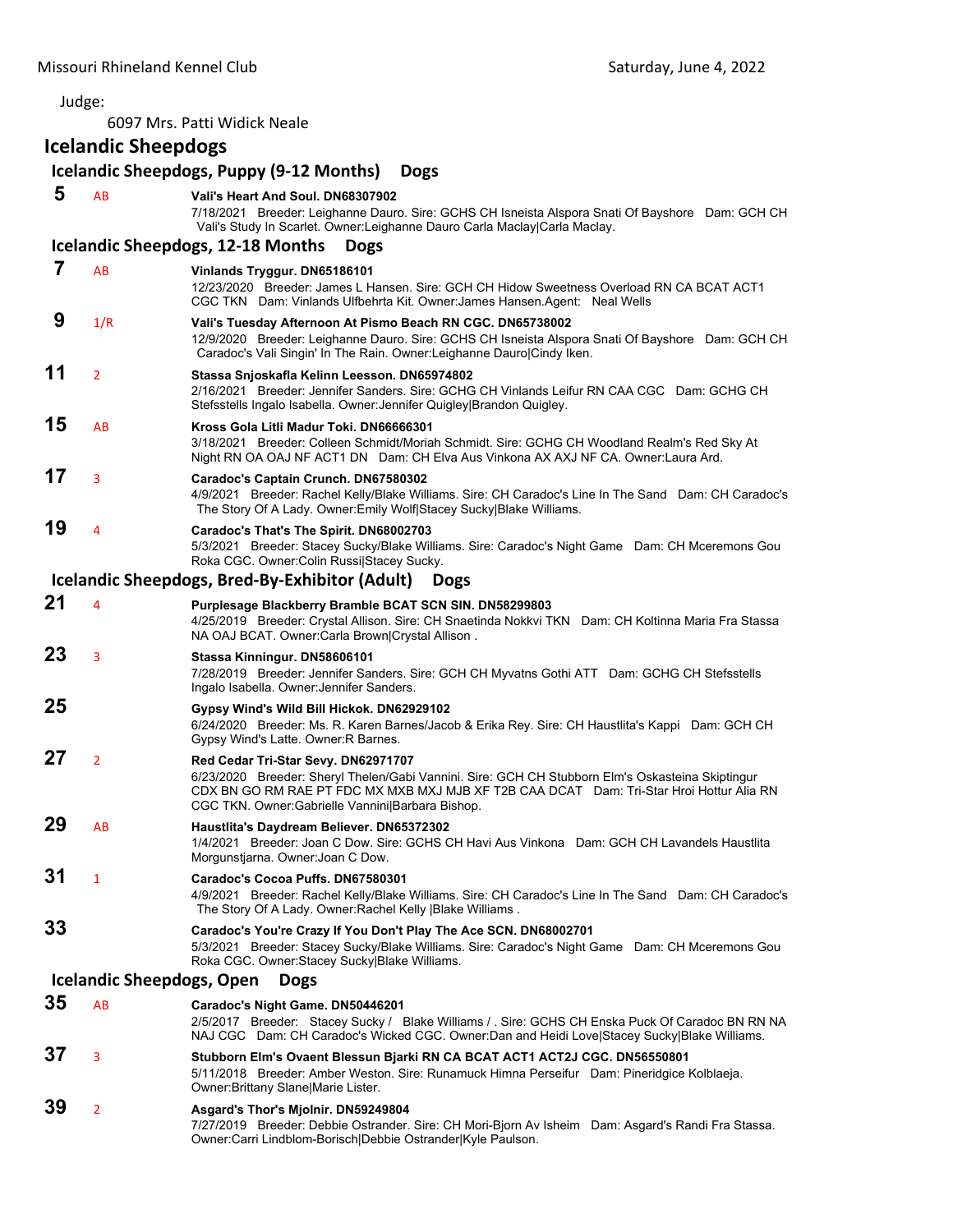| 41 | 1/W/BW                           | Vali's Caradoc Triple Threat. DN62954502<br>5/19/2020 Breeder: Leighanne Dauro/Stacey Sucky. Sire: GCH CH Lavandels Thorri CGC TKN Dam:<br>GCH CH Caradoc's Vali Singin' In The Rain. Owner: Stacey Sucky Blake Williams.                                                                           |
|----|----------------------------------|-----------------------------------------------------------------------------------------------------------------------------------------------------------------------------------------------------------------------------------------------------------------------------------------------------|
| 43 | AB                               | Losnabakken's T-E Stirnir Einsson DCAT. DN66799401<br>12/1/2019 Breeder: Geir Langset/Linn Langset/Beret Langset. Sire: Sunnusteins Einir Dam:<br>Losnabakken's N-A Tata, Owner: JeniferBrimmer.                                                                                                    |
|    |                                  | Icelandic Sheepdogs, Puppy (6-9 Months)<br><b>Bitches</b>                                                                                                                                                                                                                                           |
| 6  | $\mathbf{1}$                     | Caradoc's Vali Fait Accompli. DN69335404<br>9/16/2021 Breeder: Stacey Sucky/Blake Williams/Leighanne Dauro. Sire: GCH CH Lavandels Thorri CGC<br>TKN Dam: CH Caradoc's Wicked CGC. Owner: Leighanne Dauro.                                                                                          |
|    |                                  | <b>Icelandic Sheepdogs, 12-18 Months</b><br><b>Bitches</b>                                                                                                                                                                                                                                          |
| 8  | $\overline{2}$                   | Haustlitas Thora Of Valheim, DN65372301<br>1/4/2021 Breeder: Joan C Dow. Sire: GCHS CH Havi Aus Vinkona Dam: GCH CH Lavandels Haustlita<br>Morgunstiarna. Owner: Valerie Maros.                                                                                                                     |
| 10 | 1/W                              | Vali's Tawny Monday Sky At Thunderpaw. DN65738001<br>12/9/2020 Breeder: Leighanne Dauro. Sire: GCHS CH Isneista Alspora Snati Of Bayshore Dam: GCH CH<br>Caradoc's Vali Singin' In The Rain. Owner:Susan Quinn Joseph Quinn Leighanne Dauro.                                                        |
| 12 | 3                                | Caradoc's Snap! Crackle! Pop!. DN67580303<br>4/9/2021 Breeder: Rachel Kelly/Blake Williams. Sire: CH Caradoc's Line In The Sand Dam: CH Caradoc's<br>The Story Of A Lady. Owner: Stacey Sucky Blake Williams.                                                                                       |
|    |                                  | Icelandic Sheepdogs, Bred-By-Exhibitor (Adult)<br><b>Bitches</b>                                                                                                                                                                                                                                    |
| 14 | 3                                | Purplesage Heart Song BCAT. DN58299801<br>4/25/2019 Breeder: Crystal Allison. Sire: CH Snaetinda Nokkvi TKN Dam: CH Koltinna Maria Fra Stassa<br>NA OAJ BCAT. Owner: Crystal Allison.                                                                                                               |
| 16 | 1/R                              | Vittetoes Njola Keplersdottir CGC. DN58593202<br>6/12/2019 Breeder: Judi Vittetoe. Sire: CH Runamuck Stornufraethingur Kepler BN RA BCAT CGC TKN<br>Dam: Vittetoes Kyssa Keilirsdottir. Owner: Judi Vittetoe.                                                                                       |
| 18 | AB                               | Caradoc's Follow The Money. DN63966903<br>5/12/2020 Breeder: Stacey Sucky/Blake Williams. Sire: GCH CH Caradoc's Heaven Help Us RN CGC<br>Dam: CH Mceremons Gou Roka CGC. Owner: Stacey Sucky Blake Williams.                                                                                       |
| 20 | $\overline{2}$                   | Caradoc's Thunder And Lightning. DN64036704<br>7/23/2020 Breeder: Stacey Sucky/Blake Williams. Sire: GCH CH Caradoc's Heaven Help Us RN CGC<br>Dam: CH Caradoc's Wicked CGC. Owner:Stephany Smith Stacey Sucky Blake Williams.                                                                      |
|    |                                  | <b>Icelandic Sheepdogs, American Bred</b><br><b>Bitches</b>                                                                                                                                                                                                                                         |
| 22 | $\mathbf{1}$                     | Red Cedar Tri-Star Long Walk To Pemberley CGC TKN. DN62971701<br>6/23/2020 Breeder: Sheryl Thelen/Gabi Vannini. Sire: GCH CH Stubborn Elm's Oskasteina Skiptingur<br>CDX BN GO RM RAE PT FDC MX MXB MXJ MJB XF T2B CAA DCAT Dam: Tri-Star Hroi Hottur Alia RN<br>CGC TKN. Owner: Gabrielle Vannini. |
|    | <b>Icelandic Sheepdogs, Open</b> | <b>Bitches</b>                                                                                                                                                                                                                                                                                      |
| 24 | AB                               | Vinlands Ulfbehrta Kit. DN41872402<br>2/15/2015 Breeder: James L Hansen, Sire: CH Kross Gola Kelinn MX MXJ OF Dam: GCH CH Vinland's<br>Totty RN CGC. Owner: James Hansen. Agent: Neal Wells                                                                                                         |
| 26 | $\mathbf{1}$                     | Caradoc's Tell Me A Story VCD1 CDX BN RE HT THDN CGC. DN53948601<br>5/1/2018 Breeder: Blake Williams/Jason McCune/Stacey Sucky. Sire: CH Mack Hill Ryo Of Caradoc CA<br>BCAT CGC Dam: GCHB CH Caradoc's Just Shy Of Heaven RN OAP AJP CGC. Owner: Rosi Von<br>Fintel Blake Williams.                |
| 28 | $\overline{2}$                   | Red Cedar Thrymheim Elsa RI CA FCAT2 CGC ATT. DN55955104<br>10/25/2018 Breeder: Cathy Lallemand/Gabi Vannini. Sire: GCH CH Stubborn Elm's Oskasteina Skiptingur<br>CDX BN GO RM RAE PT FDC MX MXB MXJ MJB XF T2B CAA DCAT Dam: Thrymheim's Lagertha RN<br>CGC TKN ATT. Owner: Kathryn Ryan.         |
| 30 | AB                               | Stassa Stjarna. DN58606102<br>7/28/2019 Breeder: Jennifer Sanders. Sire: GCH CH Myvatns Gothi ATT Dam: GCHG CH Stefsstells<br>Ingalo Isabella. Owner: Jennifer Sanders.                                                                                                                             |
|    |                                  | <b>Icelandic Sheepdogs, Best of Breed</b>                                                                                                                                                                                                                                                           |
| 45 | <b>OHBB</b>                      | Tri-Star Mceremon's No Mo Money. DN67378002<br>6/13/2021 Breeder: Sheryl Thelen. Sire: Asti-Una's Valdemar Ljosi CGC Dam: CH Tri-Star Gemma.<br>Owner: Penny kelley.                                                                                                                                |
| 52 | AB                               | CH Caradoc's Cross The Line CGC TKN. DN52019301<br>9/4/2017 Breeder: Stacey Sucky/Blake Williams. Sire: GCHS CH Isneista Alspora Snati Of Bayshore                                                                                                                                                  |

Dam: CH Caradoc's Wicked CGC. Owner:Stacey Sucky|Blake Williams.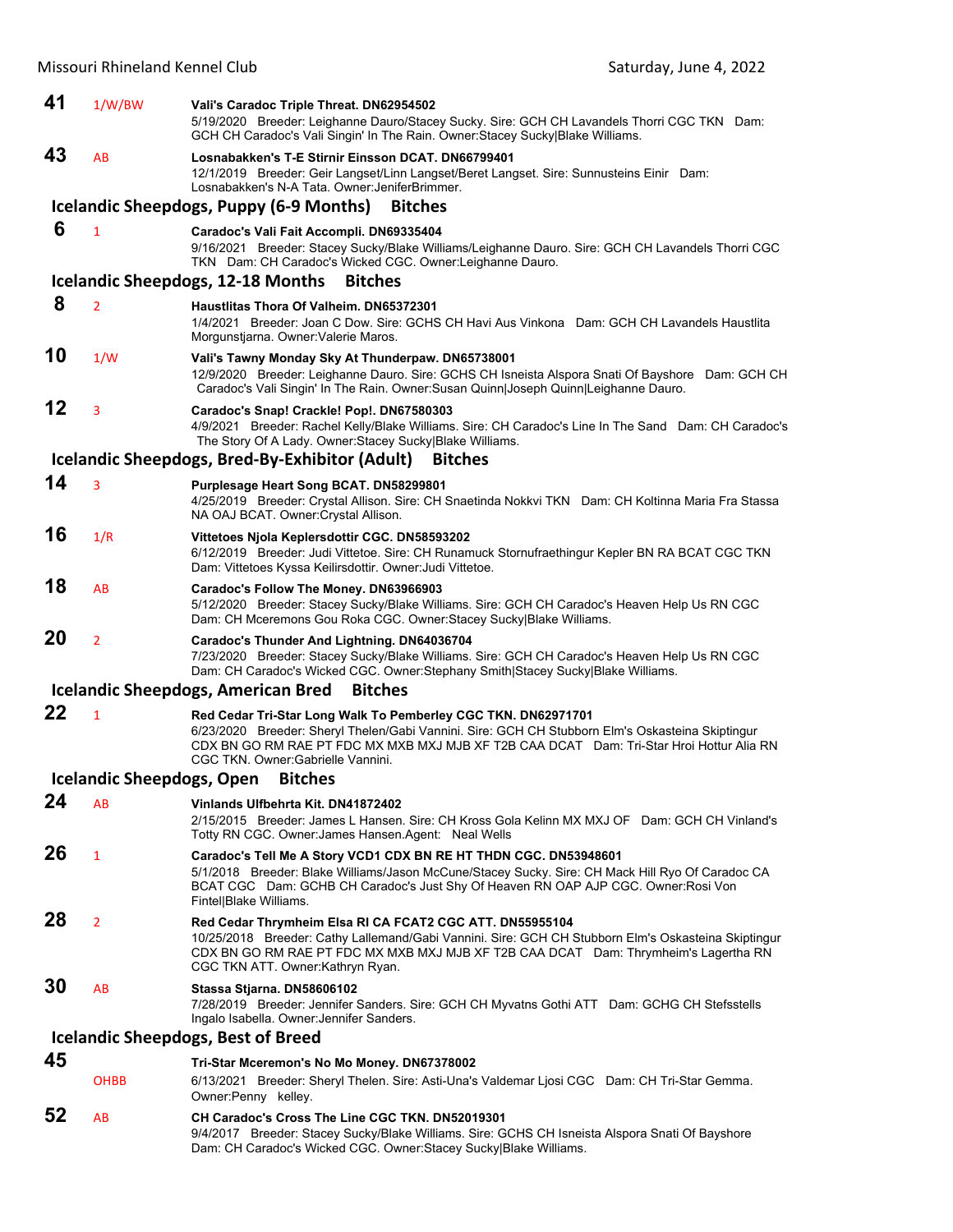| 54 |            | GCHB CH Aurvandil's To Boldly Go Kola Iskristal FDC BCAT ACT1 CGC. DN55770101<br>11/19/2018 Breeder: Suzanne Terrant. Sire: GCHB CH Hidow Thrymheim's Tryggur HT CAX2 BCAT<br>THDA RATN CGCA TKN Dam: GCHG CH Vinlands Kippa Jane RI FDC CAA BCAT ACT1 THDN RATN<br>CGCA TKN. Owner:Susan Lee Fisher Jeannie Whitton-Smith Suzanne Terrant DVM.                                   |
|----|------------|-----------------------------------------------------------------------------------------------------------------------------------------------------------------------------------------------------------------------------------------------------------------------------------------------------------------------------------------------------------------------------------|
| 56 |            | GCH CH Thrymheim's Katla Of The Forest. DN57189901<br>3/23/2019 Breeder: Cathy Lallemand. Sire: Asti-Una's Valdemar Ljosi CGC Dam: CH Thrymheim's Dofria.<br>Owner: Valerie Maros.                                                                                                                                                                                                |
| 58 | <b>OS</b>  | GCH CH Vali's Study In Scarlet. DN58124901<br>4/11/2019 Breeder: Leighanne Dauro. Sire: CH Hasten Heartbreaker Dam: GCH CH Caradoc's Vali<br>Singin' In The Rain. Owner: Leighanne Dauro.                                                                                                                                                                                         |
| 59 |            | GCHB CH Runamuck Himna Arkturus NA NAJ CGC, DN35771003<br>12/17/2012 Breeder: Elizabeth Harvey. Sire: GCH CH Tofra Kelikatur Dam: Gaefa Fra Raudu<br>Hanastodum. Owner: Maiya McAuliffe.                                                                                                                                                                                          |
| 61 |            | GCHB CH Haustlita's Here Comes The Sun. DN38703501<br>12/10/2013 Breeder: Joan C Dow. Sire: GCHS CH Isneista Fjari Dam: CH Lavandels Elsa. Owner: Joan C<br>Dow Brooke Adams. Kari Adams                                                                                                                                                                                          |
| 62 |            | GCH CH Red Cedar Thrymheim Heart Of A Dying Star TKI. DN58648202<br>6/21/2019 Breeder: Cathy Lallemand/Gabi Vannini. Sire: GCH CH Stubborn Elm's Oskasteina Skiptingur<br>CDX BN GO RM RAE PT FDC MX MXB MXJ MJB XF T2B CAA DCAT Dam: Thrymheim's Lagertha RN<br>CGC TKN ATT. Owner:Gabrielle Vannini Janie Muennink.                                                             |
| 64 |            | CH Red Cedar Tri-Star Lunar Optimist TKA VSWB. DN62971705<br>6/23/2020 Breeder: Sheryl Thelen/Gabi Vannini. Sire: GCH CH Stubborn Elm's Oskasteina Skiptingur<br>CDX BN GO RM RAE PT FDC MX MXB MXJ MJB XF T2B CAA DCAT Dam: Tri-Star Hroi Hottur Alia RN<br>CGC TKN. Owner: Audrey Fellows.                                                                                      |
| 65 | <b>SEL</b> | GCHG CH Woodland Realm's Red Sky At Night RN OA OAJ NF ACT1 DN. DN45374401<br>2/8/2016 Breeder: Crystal Sadler. Sire: GCH CH Lavandels Thorri CGC TKN Dam: CH Brosandi Svara<br>Snorrasdottir. Owner: Michelle Ridenour Tina Turley-Kocab.                                                                                                                                        |
| 67 |            | GCHB CH Vittetoes Kolatari Keilirsson, DN45504204<br>3/30/2016 Breeder: Judi Vittetoe. Sire: Istjarnar Keilir Dam: Audurs Hestia NJP CGC. Owner:Patty<br>Etzkorn.                                                                                                                                                                                                                 |
| 68 | AB         | GCH CH Pikatti's Hjarta Hildur. DN63493602<br>7/21/2020 Breeder: Jenifer Brimmer. Sire: Stokk-Sels Bjorn Bangsi TKI Dam: CH Mombaccus Valykrja<br>TKI. Owner: Kathy McGriff Agent: Neal Wells                                                                                                                                                                                     |
| 69 |            | GCHB CH Tri-Star Hroi Hottur Roy FDC NAP. DN47742203<br>9/6/2016 Breeder: Sheryl Thelen. Sire: GCHB CH Bjarkarkots Hroi Hottur Luke PT MX AXJ MXP5 MXPS<br>MJP4 MJPB PAX OF Dam: CH Haugardsminde's Sma. Owner:Loren Dribinsky.                                                                                                                                                   |
| 70 |            | CH Pikatti's Hjarta Hrafntinna BCAT. DN63493604<br>7/21/2020 Breeder: Jenifer Brimmer. Sire: Stokk-Sels Bjorn Bangsi TKI Dam: CH Mombaccus Valykrja<br>TKI, Owner: Heather Kovis.                                                                                                                                                                                                 |
| 72 | <b>SEL</b> | CH Pikatti's Hjarta Hrefna RN BCAT CGC. DN63493606<br>7/21/2020 Breeder: Jenifer Brimmer. Sire: Stokk-Sels Bjorn Bangsi TKI Dam: CH Mombaccus Valykrja<br>TKI. Owner: Kayla Stilger Jenifer Brimmer.                                                                                                                                                                              |
| 74 |            | GCH CH Bayshore Notorious Rbg. DN65495501<br>8/15/2020 Breeder: J Frank Baylis. Sire: CH Bayshore Baldur Of Isneista Dam: GCH CH Lukehaven<br>Freyja Of Isneista. Owner: Ricki Johnson Frank J Baylis.                                                                                                                                                                            |
| 77 |            | GCH CH Caradoc's Hook Line & Sinner BN RN DCAT SIN SEN DS DJ AJ CGC TKN. DN52307401<br>12/5/2017 Breeder: Stacey Sucky/Blake Williams/Amy Brandt. Sire: GCH CH Stubborn Elm's Oskasteina<br>Skiptingur CDX BN GO RM RAE PT FDC MX MXB MXJ MJB XF T2B CAA DCAT Dam: GCH CH<br>Mceremons Rose Garden BN RA NA NAJ OAP OJP CGC. Owner: Heather Kovis Stacey Sucky Blake<br>Williams. |
| 79 |            | GCH CH Pikatti's Destined For Valholl, DN53627302<br>5/19/2018 Breeder: Jenifer Brimmer. Sire: CH Hidow Stassa Bersi Leesson Dam: CH Stokk-Sels Laufey<br>RN BCAT CGC TKI. Owner: Chris Wood Kim Wood Jennifer Sanders. Agent: Nick Grubb                                                                                                                                         |
| 81 |            | GCH CH Aurvandil's To Boldly Go Trauster RN FDC DCAT ACT1J CGCU TKN. DN55770102<br>11/19/2018 Breeder: Suzanne Terrant. Sire: GCHB CH Hidow Thrymheim's Tryggur HT CAX2 BCAT<br>THDA RATN CGCA TKN Dam: GCHG CH Vinlands Kippa Jane RI FDC CAA BCAT ACT1 THDN RATN<br>CGCA TKN. Owner: Dr Suzanne Terrant. Joe T Caton                                                            |
| 83 |            | CH Red Cedar Thrymheim Ragnarok RN CA BCAT SCN TKN. DN55955103<br>10/25/2018 Breeder: Cathy Lallemand/Gabi Vannini. Sire: GCH CH Stubborn Elm's Oskasteina Skiptingur<br>CDX BN GO RM RAE PT FDC MX MXB MXJ MJB XF T2B CAA DCAT Dam: Thrymheim's Lagertha RN<br>CGC TKN ATT. Owner: Aryn Ping Gabrielle Vannini.                                                                  |
| 85 | BB/G2      | GCHS CH Havi Aus Vinkona. DN56975001<br>2/22/2017 Breeder: Manuela Dossinger. Sire: Kersins Vaskur Dam: Mceremons Kiva. Owner: Valerie<br>Maros.Agent: Danielle Frykman                                                                                                                                                                                                           |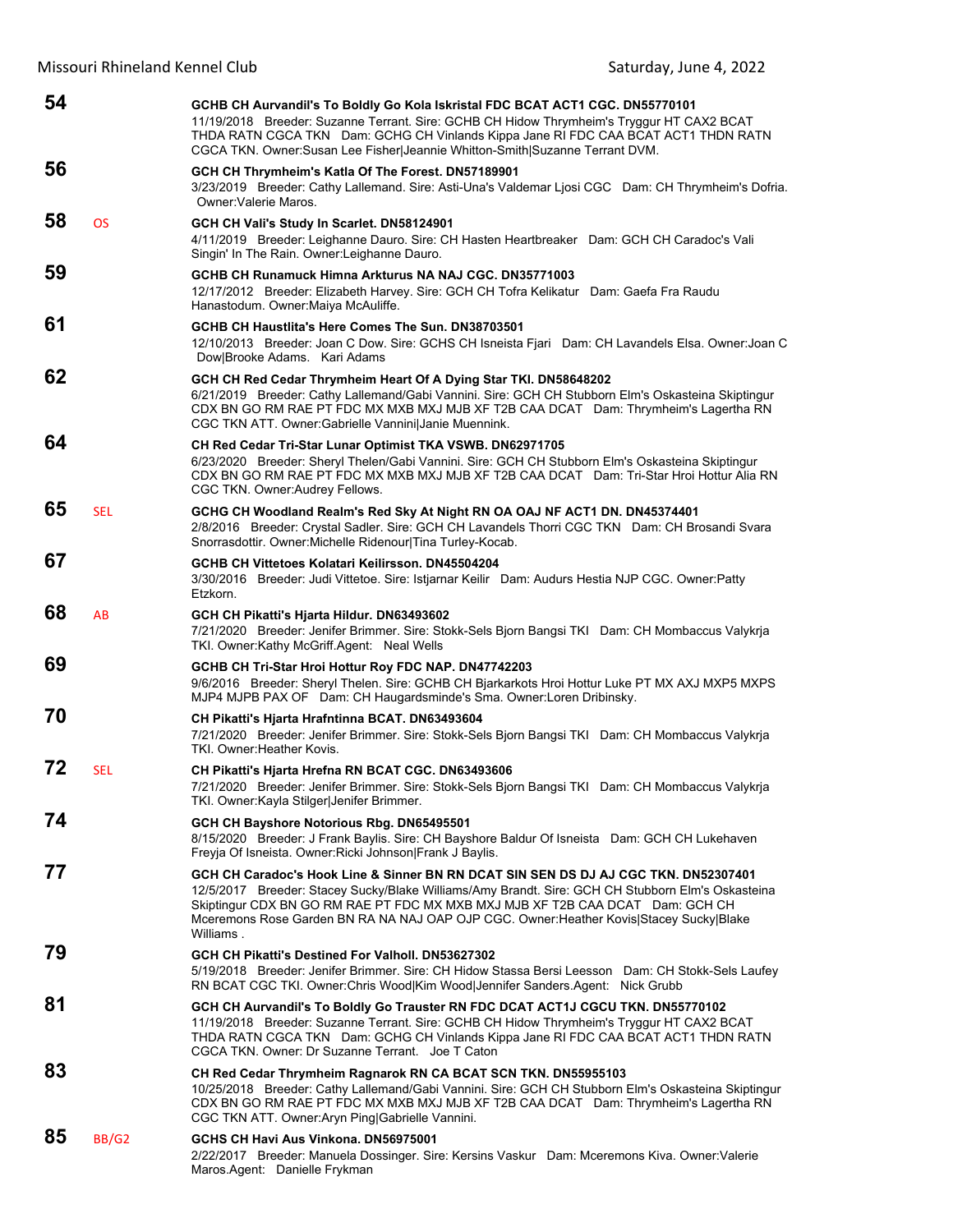## **87 GCH CH Vali's Double Or Nothing BCAT CGC. DN62954501**

5/19/2020 Breeder: Leighanne Dauro/Stacey Sucky. Sire: GCH CH Lavandels Thorri CGC TKN Dam: GCH CH Caradoc's Vali Singin' In The Rain. Owner:Lisa Murner|Leighanne Dauro.Agent: Hunter **Calvelage** 

Judge:

99925 Mrs. Betsey Orman

# **Miniature American Shepherds**

## **Miniature American Shepherds, Puppy (6‐9 Months) Dogs**

#### **5** <sup>1</sup> **Mockingbirds Hillbilly. DN69814502**

11/3/2021 Breeder: Karey Marrs. Sire: GCH CH Mockingbirds Rusty Nail Dam: Mockingbirds Picture Me Fancy. Owner:Patricia Adams.

#### **Miniature American Shepherds, Puppy (9‐12 Months) Dogs**

 **7** 1/W/BW **Sherwood N Woodridge Come Back As A Country Boy TKN. DN68537502**

9/2/2021 Breeder: Milinda Riester/Sheila Hoskins. Sire: GCHG CH Woodridge Hit Me Like A Hurricane Dam: CH Woodridge Candy Corn Kisses RN FDC DCAT ACT1 CGCA TKI ATT. Owner:Sheila Hoskins |Milinda Riester|Bill Riester|Gary Hoskins.

#### **Miniature American Shepherds, Open Dogs**

#### **9** 1/R **Mockingbirds Jacks Or Better. DN63883001**

9/7/2020 Breeder: Karey Marrs. Sire: CH Mockingbirds Taking The High Road Dam: Mockingbirds Snow Angel. Owner:Patricia Adams.

## **Miniature American Shepherds, Puppy (6‐9 Months) Bitches**

#### **6** <sup>1</sup> **Ashland's Talk Of The Town. DN69915701**

10/11/2021 Breeder: Ashley Badgett. Sire: GCH CH Ashland's It's Party Time Dam: Ashland's Love Note. Owner:Ashley Badgett.

## **Miniature American Shepherds, Puppy (9‐12 Months) Bitches**

## **8** <sup>1</sup> **Fuzzbottom Victorian Glass. DN67438004**

6/13/2021 Breeder: Ms. Patricia Ann Adams. Sire: Goodheart's I Wanna Be A Cowboy Dam: Mollie P Fuzzbottom. Owner:Patricia Adams.Agent: Billy HUNTINGTON

#### **Miniature American Shepherds, 12‐18 Months Bitches**

**14** <sup>3</sup> **Woodridge My Girl. DN65027801**

12/21/2020 Breeder: Sheila Hoskins/Gary Hoskins. Sire: Mountain Cross Just For Kix With Woodridge Dam: GCHB CH Woodridge Peaches And Cream. Owner:Sheila Hoskins .

## **16** <sup>2</sup> **Expressions' Sweet Spot. DN65778803**

1/11/2021 Breeder: Kimberly R Humburg. Sire: CH Legacy's Over The Moon ACT1 Dam: CH Legacy's In The Zone. Owner:Kimberly R Humburg .Agent: Billy Huntington

## **18** <sup>1</sup> **Mockingbirds Wisteria. DN66538507**

3/13/2021 Breeder: Karey Marrs. Sire: GCH CH Mockingbirds Rusty Nail Dam: Mockingbirds Picture Me Fancy. Owner:KAREY MARRS.

## **Miniature American Shepherds, Bred‐By‐Exhibitor (Puppy) Bitches**

**20** <sup>1</sup> **Mockingbirds Pip Squeek. DN69247105** 11/4/2021 Breeder: Karey Marrs. Sire: GCHS CH Mockingbirds Rebel Of Carrollsell Dam: Mockingbirds Class Act. Owner:KAREY MARRS.

## **Miniature American Shepherds, Bred‐By‐Exhibitor (Adult) Bitches**

**22** 1/W **Crimson's Dare To Shine RN DCAT CGC TKN. DN64290304**

11/11/2020 Breeder: Teresa Hunt/Sheila Hoskins. Sire: GCH CH Woodridge Shotguns Blazing RN FDC DCAT ACT1 THDN CGCA TKI ATT Dam: GCHB CH Woodridge Moonshine In The Trunk BN RI HT FDC OA AXJ OF FCAT SCN CGCA CGCU TKI ATT. Owner:Teresa Magness.

#### **Miniature American Shepherds, American Bred Bitches**

## **24** <sup>2</sup> **Carrollsells Lady Dressed In Red. DN62414102**

4/25/2020 Breeder: Brenda L Carroll. Sire: GCHS CH Mockingbirds Rebel Of Carrollsell Dam: CH Ia.Cali Rose Of Carrollsell. Owner:Patricia Adams.

## **26** <sup>1</sup> **Crimson's Hot Spring Running Through Cedarwoods. DN68026202**

8/13/2021 Breeder: Teresa Hunt/Sheila Hoskins. Sire: CH Ww Crimson's Captain Morgan CD BN RA PT FDC NA OAJ NF FCAT CGCA CGCU TKN ATT Dam: GCHB CH Woodridge Sunshine And Whiskey FDC FCAT CGC TKI ATT. Owner:Debi Cocciola|Teresa Hunt.

## **Miniature American Shepherds, Open Bitches**

#### **28** 1/R **Asturias-Let's Get The Party Started BCAT. DN60447601** 9/14/2019 Breeder: Carol Brinson. Sire: GCH CH Woodridge Shotgun Rider Dam: GCH CH Caliburn's It's All About Me. Owner:Carol Brinson.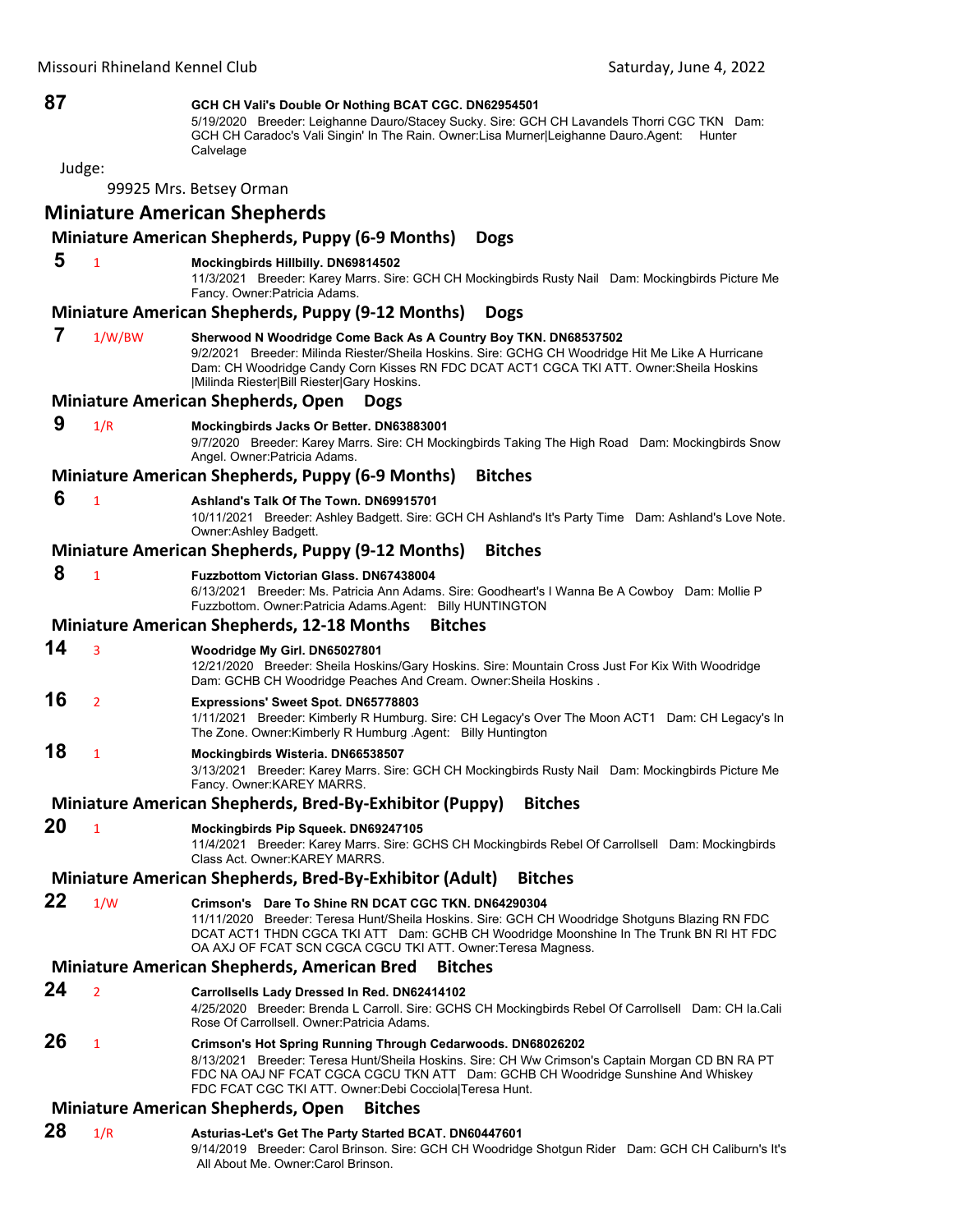**30** <sup>2</sup> **Alta Don't Mess With Perfection. DN64992201** 10/7/2020 Breeder: Valerie Nilsson. Sire: CH Alta There's Jingle In My Pocket of Shyrox Dam: GCHG CH Alta Oceana Siren Of The Sea. Owner:Valerie Nilsson.Agent: Kara Janiszak **Miniature American Shepherds, Best of Breed 10 Blue Elk's Let Freedom Ring. DN67557207** 7/4/2021 Breeder: Allyson Senek. Sire: GCHB CH Legacy's Double Play Dam: GCHB CH Blue Elks Amazing Grace. Owner:Roberto Pedrosa. **11** OS **GCHG CH Woodridge Hit Me Like A Hurricane. DN51758901** 7/24/2017 Breeder: Sheila K Hoskins. Sire: GCH CH Woodridge Shotgun Rider Dam: CH Ashland's Key To The Future. Owner:Sheila Hoskins |Gary Hoskins . **12 Cadallies Just A Lil Bit. DN69302001** 8/14/2021 Breeder: Marnie Powell. Sire: CH Cadallies Just N The Nick Of Time Dam: Westwind N Cadallies Montana Sky TKN. Owner:Marnie Powell.Agent: Rachel Hanna **15 GCHS CH Twoj's Neon Moon FDC DCAT TKN ATT. DN58113803** 5/3/2019 Breeder: Jackie Parisek/Morgan Parisek. Sire: CH Gordonview Eddie Bauer Dam: CH Moonbaby's Can't Keep A Secret. Owner:Sheila Hoskins |Marcia Smith |Sheila Hoskins . **17** SEL **GCHG CH Blue Elk Beginning Of An Icon. DN60146203** 11/24/2019 Breeder: Allyson Senek. Sire: GCH CH Ashland's It's Party Time Dam: Blue Elks Chosen One. Owner:Billy Huntington. **32 GCHB CH Woodridge Sunshine And Whiskey FDC FCAT CGC TKI ATT. DN55217303** 9/9/2018 Breeder: Sheila Hoskins. Sire: GCH CH Woodridge Shotgun Rider Dam: Ashland's Save The Drama. Owner:Teresa Magness|Sheila Hoskins. **34** SEL **GCHS CH Two J's Eye On The Horizon @ Dynasty CGC TKI. DN56039704** OHBB/OHG3 11/19/2018 Breeder: Mrs. Jackie Parisek. Sire: GCH CH Peaceful Acres Opportunity Knocks Dam: CH Moonbaby's Best Kept Secret. Owner:Kim Johnson|Taylor Blankenship. **36** AB **CH Ashland's Fuel The Flame. DN63841601** 7/3/2020 Breeder: Ashley Badgett. Sire: GCH CH Ashland's It's Party Time Dam: Ashland's Love Note. Owner:Ashley Badgett. **38** BB **GCHS CH Alta Oceans Symphony Of The Seas. DN64992202** 10/7/2020 Breeder: Valerie Nilsson. Sire: CH Alta There's Jingle In My Pocket of Shyrox Dam: GCHG CH Alta Oceana Siren Of The Sea. Owner:Valerie Nilsson.Agent: Kara Janiszak Judge:

6097 Mrs. Patti Widick Neale

## **Mudi**

## **Mudi, Best of Breed**

 **6** BB **CH Datolya Of The Sporty Heroes CM DCAT. DN60727401**

OHBB 5/3/2019 Breeder: Adam-Bokeny Bernadett. Sire: Kiralytelki Zsugas Dam: Diny Bestagility. Owner:Theresa Stilger|Kayla Stilger.

Judge:

99925 Mrs. Betsey Orman

# **Old English Sheepdogs**

## **Old English Sheepdogs, Puppy (6‐9 Months) Bitches**

## **6** BB **Bugaboo's Dear And Fluffy Lord. DN69500001**

OHBB 10/25/2021 Breeder: Milan Lint/H Johnson/Douglas Johnson/M Johnson/Colton Johnson/C Johnson. Sire: GCHB CH Bugaboo's Courage Of Conviction Dam: GCHG CH Bugaboo's Let It Go Blu Mtn. Owner:Sara Shepherd|Colton Johnson|Heather Johnson.

Judge:

99781 Mr. Channing Sheets

## **Pembroke Welsh Corgis**

## **Pembroke Welsh Corgis, Puppy (6‐9 Months) Dogs**

 **9** <sup>1</sup> **Coschmo's Party Time! Excellent!. DN70109405**

11/30/2021 Breeder: Austin Cunningham. Sire: Coschmo's Mighty Maverick Dam: Coschmo's Bee Stinger Olive. Owner:Kaitlyn Kast.

# **Pembroke Welsh Corgis, Puppy (9‐12 Months) Dogs**

**15** <sup>1</sup> **Coventry Here Comes The Judge With Mar Kee. DN68271901** 8/19/2021 Breeder: Laura Markham/Bill Shelton. Sire: CH Triad Sentimental Reasons Dam: CH Coventry Crocodile Rock TKN. Owner:Bill Shelton|Steven Leyerly|Beckie Williams DVM|Deborah Salow.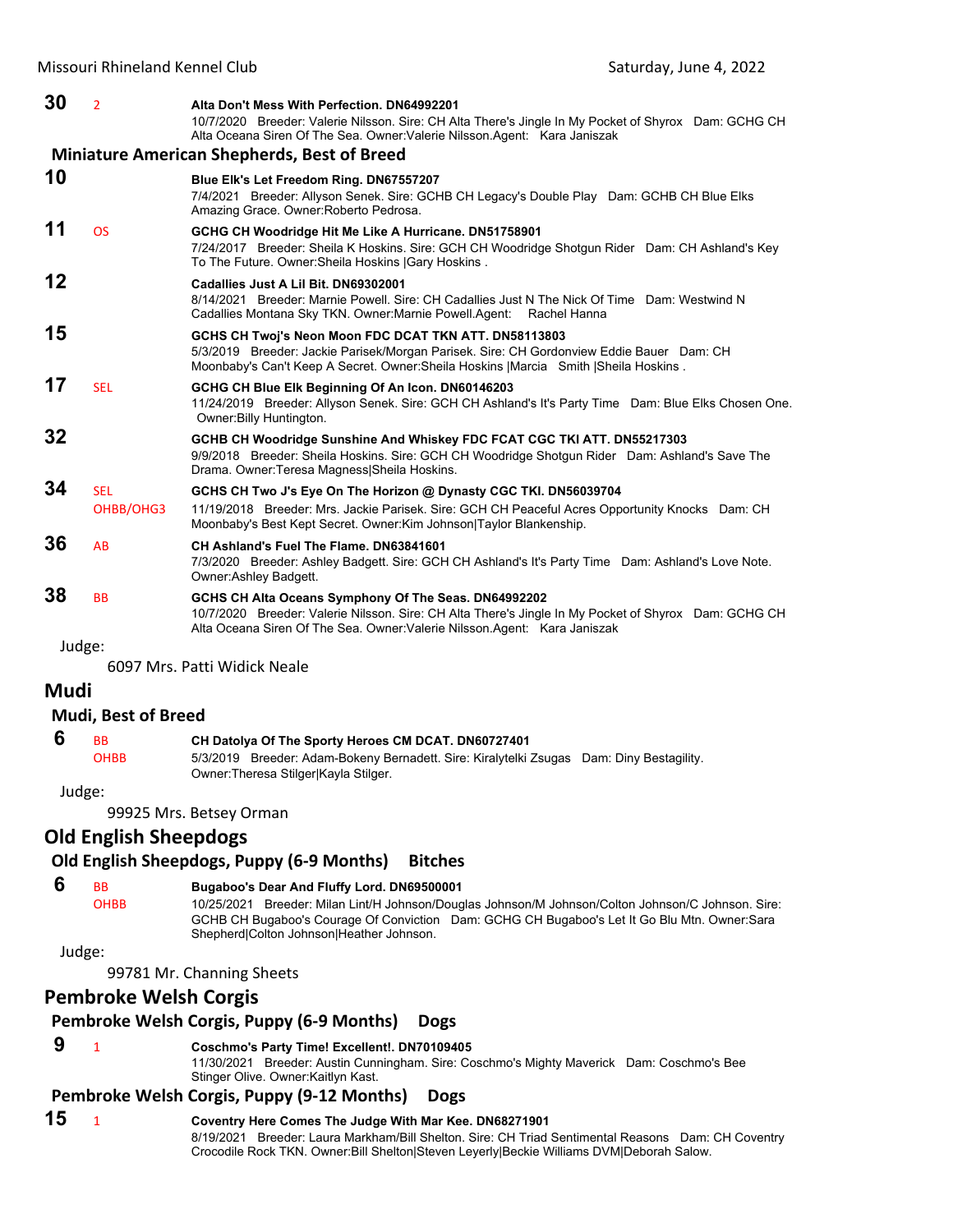## **Pembroke Welsh Corgis, 12‐18 Months Dogs 17** <sup>2</sup> **Hideaways Keep Em On They Toes. DN66731101** 1/29/2021 Breeder: Debbie K Leonard. Sire: CH Jeager Don't Go Breaking My Heart Dam: GCH CH Hideaways Snake Farm Ooooooh. Owner:Debbie Leonard and Missie Holbrook|Missie Holbrook. **19** 1/W **Coventry Grin And Bear It. DN67385901** 3/9/2021 Breeder: Bill Shelton/Steven Leyerly/Beckie Williams D.V.M./Deborah Salow. Sire: GCHB CH Rosewood Sea Quest Dam: CH Coventry Hip Kitty. Owner:Bill Shelton|Beckie Williams DVM|Steven Leyerly|Deborah Salow. **Pembroke Welsh Corgis, Bred‐By‐Exhibitor (Puppy) Dogs 9** <sup>1</sup> **Coschmo's Party Time! Excellent!. DN70109405** 11/30/2021 Breeder: Austin Cunningham. Sire: Coschmo's Mighty Maverick Dam: Coschmo's Bee Stinger Olive. Owner:Kaitlyn Kast. **Pembroke Welsh Corgis, Bred‐By‐Exhibitor (Adult) Dogs 29** <sup>2</sup> **Elfame Aim To Misbehave. DN64905001** 8/26/2020 Breeder: Dana Bull. Sire: GCHB CH Gaylord's Viva Amore Dam: CH Elfame Serenity. Owner:Dana Bull. **31** 1/R **Gaylord Duet Its A New Dawn. DN65579402** 1/19/2021 Breeder: Mr. David Guempel/Ann Balotti/Chris Paleen. Sire: CH Lionhart's Johnnie Walker Gold Dam: Gaylord Duet Acapella. Owner:Michelle Reeves|David Guempel|Annie Balotti-Paleen. **Pembroke Welsh Corgis, Open Dogs 35** <sup>1</sup> **Xiv Karat Super Charged Hot Rod. DN60579202** 8/21/2019 Breeder: Sherri Hurst/Kelli Alhadef. Sire: GCHG CH Xiv Karat Special Place In My Heart At Brigadoon CGC TKN Dam: CH Xiv Karat It's All About Me. Owner:Robert Evans King|Sherri Hurst. **Pembroke Welsh Corgis, Puppy (9‐12 Months) Bitches 8** <sup>1</sup> **Perivale Timeless Journey. DN69123803** 6/19/2021 Breeder: Dr. Feli B Noeller D.V.M.. Sire: CH Double G's It's Five O'Clock Somewhere At Perilane Dam: CH Perivale Flight Of Fancy. Owner:Rebecca Hardwick|Feli Noeller. **Pembroke Welsh Corgis, 12‐18 Months Bitches 10** <sup>2</sup> **Tresaith's Living The Life Of Rylie. DN66199801** 3/16/2021 Breeder: Janet Richardson/William B Richardson Jr.. Sire: GCHB CH Triple H Bechanci Knight To Remember Dam: CH Tresaith's Dash Of Charisma CA FCAT3 CGC TKN. Owner:Janet Richardson.Agent: Kamiron Moates **12** <sup>1</sup> **Picabos' Wind Storm Coming. DN67279801** 4/21/2021 Breeder: Christine Taylor/Mary Searle/Susan Ballard. Sire: CH Picabos' Texas Tornado Of Pemhill Dam: CH Pineywood Jakmars She's Justa Breeze. Owner:Susan and William Ballard. **14** <sup>3</sup> **Kalypso No Funny Business At Copper Crest. DN67399502** 5/20/2021 Breeder: Janice Palmer. Sire: GCH CH Kalypso God Of Mischief Dam: CH Kalypso You Don't Bring Me Flowers. Owner:Tamarah Mitchell|Janice Palmer. **Pembroke Welsh Corgis, Bred‐By‐Exhibitor (Puppy) Bitches 46** <sup>1</sup> **Duets Tangueray With Gaylord. DN69366701** 7/10/2021 Breeder: Annie Balotti-Paleen/Mr. David Guempel. Sire: Gaylord Duet When In Rome Dam: Sundance Dirty Martini At Duet. Owner:Annie Balotti Paleen|David Guempel. **Pembroke Welsh Corgis, Bred‐By‐Exhibitor (Adult) Bitches 48 Wildifox Live With Abandon. DN54794401** 5/18/2018 Breeder: DIANE SPRUNG. Sire: CH Calloway Memories Of Cinonnie Dam: CH Wildifox Free To Be Me. Owner:Diane Sprung. **52** <sup>2</sup> **Coventry Masquerade. DN64834601** 10/20/2020 Breeder: Bill Shelton/Steven Leyerly/Beckie Williams D.V.M./Jodi Geerlings. Sire: CH Stonecroft's Storm Surge Dam: GCHG CH Coventry Music Of The Night. Owner:Steven Leyerly|Bill Shelton|Beckie Williams DVM|Deborah Salow. **54** 1/W/BW **Gaylord's Gospel. DN65227101** 12/24/2020 Breeder: Mr. Larry Adams. Sire: CH Wildifox Freedom Hymn Dam: Gaylord's Be Kind. Owner:Larry Adams. **56** <sup>4</sup> **Kalypso Watermelon Sugar. DN65563601** 2/12/2021 Breeder: Janice Palmer. Sire: GCH CH Kalypso God Of Mischief Dam: CH Kalypso Pretty Little Liar. Owner:Janice Palmer. **58** <sup>3</sup> **Pineywood Jakmars Windsong. DN67279802** 4/21/2021 Breeder: Christine Taylor/Mary Searle/Susan Ballard. Sire: CH Picabos' Texas Tornado Of Pemhill Dam: CH Pineywood Jakmars She's Justa Breeze. Owner:christine taylor.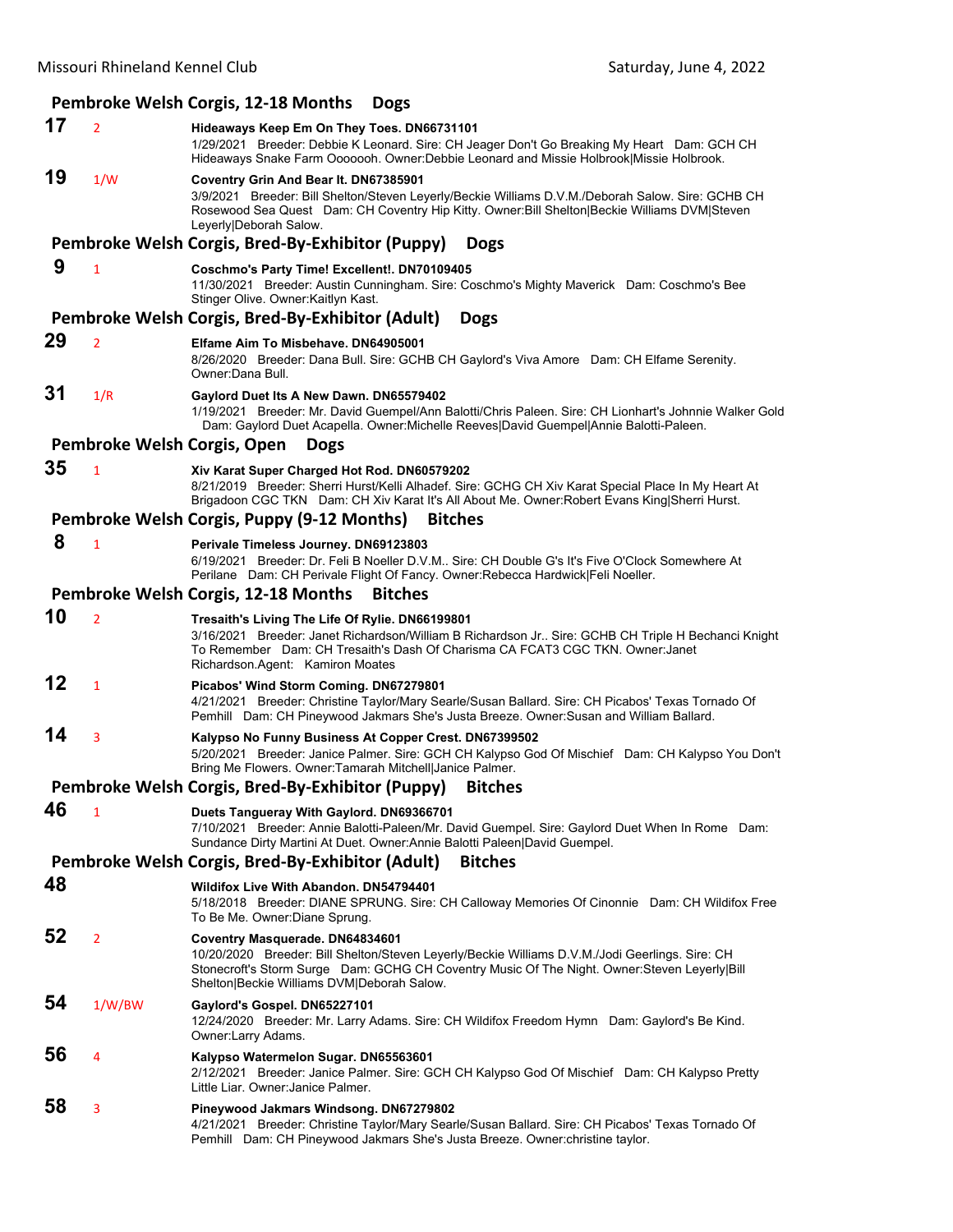## **Pembroke Welsh Corgis, Open Bitches**

| 62     | AB                                   | GCHB CH Aubrey's Easter Lily CGC TKN VHMA. DN42432702<br>4/5/2015 Breeder: Robin Faszold/Mrs. Cynthia M Savioli/Mr. Vincent J Savioli. Sire: GCH CH Ciregna<br>Thats Amore Dam: CH Aubrey's River Of Dreams II. Owner: Dr Marti Foschini.                                                           |
|--------|--------------------------------------|-----------------------------------------------------------------------------------------------------------------------------------------------------------------------------------------------------------------------------------------------------------------------------------------------------|
| 64     | $\overline{2}$                       | Hideaways Dark Angels Dance. DN63006201<br>4/23/2020 Breeder: Debbie K Leonard. Sire: CH Jaax Are Wild Dam: Hideaways Drunken Poets Dream.<br>Owner: Debbie K Leonard.                                                                                                                              |
| 66     | 3                                    | Coventry Don't Reign On My Parade TKN. DN63041001<br>3/26/2020 Breeder: Bill Shelton/Steven Leyerly/Beckie Williams D.V.M./Deborah Salow. Sire: CH Coventry<br>Reign Maker Dam: CH Coventry Help Me Rhonda. Owner:Laura Markham   Bill Shelton   Steven<br>Leyerly Beckie Williams DVM.             |
| 68     | 1/R                                  | Coventry Gabrielle. DN65720502<br>8/20/2020 Breeder: Deborah Salow/Beckie Williams D.V.M./Steven Leyerly/Bill Shelton. Sire: Penliath<br>Vanilla Ice Dam: GCH CH Coventry Catch Me If You Can. Owner: Bill Shelton   Deborah Salow   Beckie<br>Williams DVM Amy Spear.                              |
|        |                                      | Pembroke Welsh Corgis, Best of Breed                                                                                                                                                                                                                                                                |
| 39     | AB                                   | GCH CH Pineywood Picabo Livin' La Vida Loco. DN48583403<br>11/19/2016 Breeder: Christine Taylor/Mary Searle/Susan Ballard. Sire: GCHB CH Greenwoods Livin' It Up<br>Dam: CH Pineywood Jak-Mars Windsheer. Owner: christine taylor.                                                                  |
| 41     |                                      | CH Perivale Secret Encounter At Remarque. DN52548801<br>10/27/2017 Breeder: Feli Noeller D.V.M Sire: CH Greenwoods Fame And Fortune Dam: GCH CH<br>Sandfox Chance Encounter At Perivale. Owner: MarkYoung Dr Feli Noeller DVM.                                                                      |
| 43     | BB/G1<br>OHBB/OHG1/O<br><b>HRBIS</b> | GCHB CH Cariadh Tea Party At Coventry. DN54640203<br>5/30/2018 Breeder: Patricia P Smith. Sire: GCH CH Springmill Sweet Talkin Guy Dam: GCHB CH<br>Cariadh Cierra Tempest In A Teapot RA CGC. Owner:Amy Jordan Bill Shelton Patsy Smith Steven Leyerly.                                             |
| 45     | AB                                   | CH Wildifox Freedom Hymn. DN54794402<br>5/18/2018 Breeder: DIANE SPRUNG. Sire: CH Calloway Memories Of Cinonnie Dam: CH Wildifox Free<br>To Be Me. Owner: Diane Sprung.                                                                                                                             |
| 47     | <b>SEL</b>                           | GCHB CH Kalypso Love On The Rocks CGC TKI. DN55193204<br>8/25/2018 Breeder: Janice Palmer. Sire: GCHG CH Nchanted Concerto CGC Dam: GCH CH Kalypso<br>Wake Up Call. Owner: Tamarah Mitchell Janice Palmer.                                                                                          |
| 80     | <b>OS</b>                            | GCHG CH Coventry Music Of The Night. DN44726506<br>12/12/2015 Breeder: Bill Shelton/Steven Leyerly/Beckie Williams D.V.M./Deborah Salow. Sire: GCH CH<br>Martindale Black Bart Dam: GCHS CH Alenclaud Vicenta. Owner: Jodi Geerlings Bill Shelton Steve Leyerly<br>Beccie Williams.                 |
| 82     |                                      | GCH CH Oakhills Royal Dutchess. DN48436503<br>9/29/2016 Breeder: Rebecca Hardwick. Sire: CH Greenwoods Fame And Fortune Dam: CH Anlen Liberty<br>Belle, Owner: Rebecca Hardwick.                                                                                                                    |
| 86     | <b>SEL</b>                           | CH Miska Dancing With The Devil. DN58766101<br>5/7/2019 Breeder: Missie Holbrook/Molly A Forbes/Molly A Forbes/Molly A Forbes. Sire: GCH CH Colburn<br>Sleepy Ln Silver Tongued Devil Dam: GCH CH Keepsake That's All Folks. Owner: Missie Holbrook.                                                |
| 88     | AB                                   | CH Miska Devil May Care. DN58766102<br>5/7/2019 Breeder: Missie Holbrook/Molly A Forbes/Molly A Forbes/Molly A Forbes. Sire: GCH CH Colburn<br>Sleepy Ln Silver Tongued Devil Dam: GCH CH Keepsake That's All Folks. Owner:Dana Bull M Holbrook.                                                    |
| 94     |                                      | CH Coventry She'Ll Leave You With A Smile. DN64834602<br>10/20/2020 Breeder: Bill Shelton/Steven Leyerly/Beckie Williams D.V.M./Jodi Geerlings. Sire: CH<br>Stonecroft's Storm Surge Dam: GCHG CH Coventry Music Of The Night. Owner: Jodi Geerlings Bill Shelton<br>Steve Leyerly Beccie Williams. |
| Judge: |                                      |                                                                                                                                                                                                                                                                                                     |
|        |                                      | 6097 Mrs. Patti Widick Neale                                                                                                                                                                                                                                                                        |
|        | <b>Polish Lowland Sheepdogs</b>      |                                                                                                                                                                                                                                                                                                     |

## **Polish Lowland Sheepdogs, Open Dogs**

## **5** AB **Ponwood's Woody. DN68860601**

1/1/2019 Breeder: Wolfgang Stamp/Barbara Bruns. Sire: Ponwood's Ustinov Dam: Lora Via Rivendall. Owner:Wolfgang Stamp|Barbara Bruns.Agent: Jody Paquette-Garcini

## **Polish Lowland Sheepdogs, Best of Breed**

 **6** BB **GCHG CH Stonebrook Never Say Never To Tramperus. DN49583005**

4/16/2017 Breeder: Beverly Wilson/Martin Cabral/Donna Busby/Barbara Lynch. Sire: CH Swan Crest's Silver Lining @ Stonebrook Dam: GCH CH Stonebrook's Lady Godiva. Owner:Magdalena Hirata|M Korzeniowska.Agent: Lisa Bettis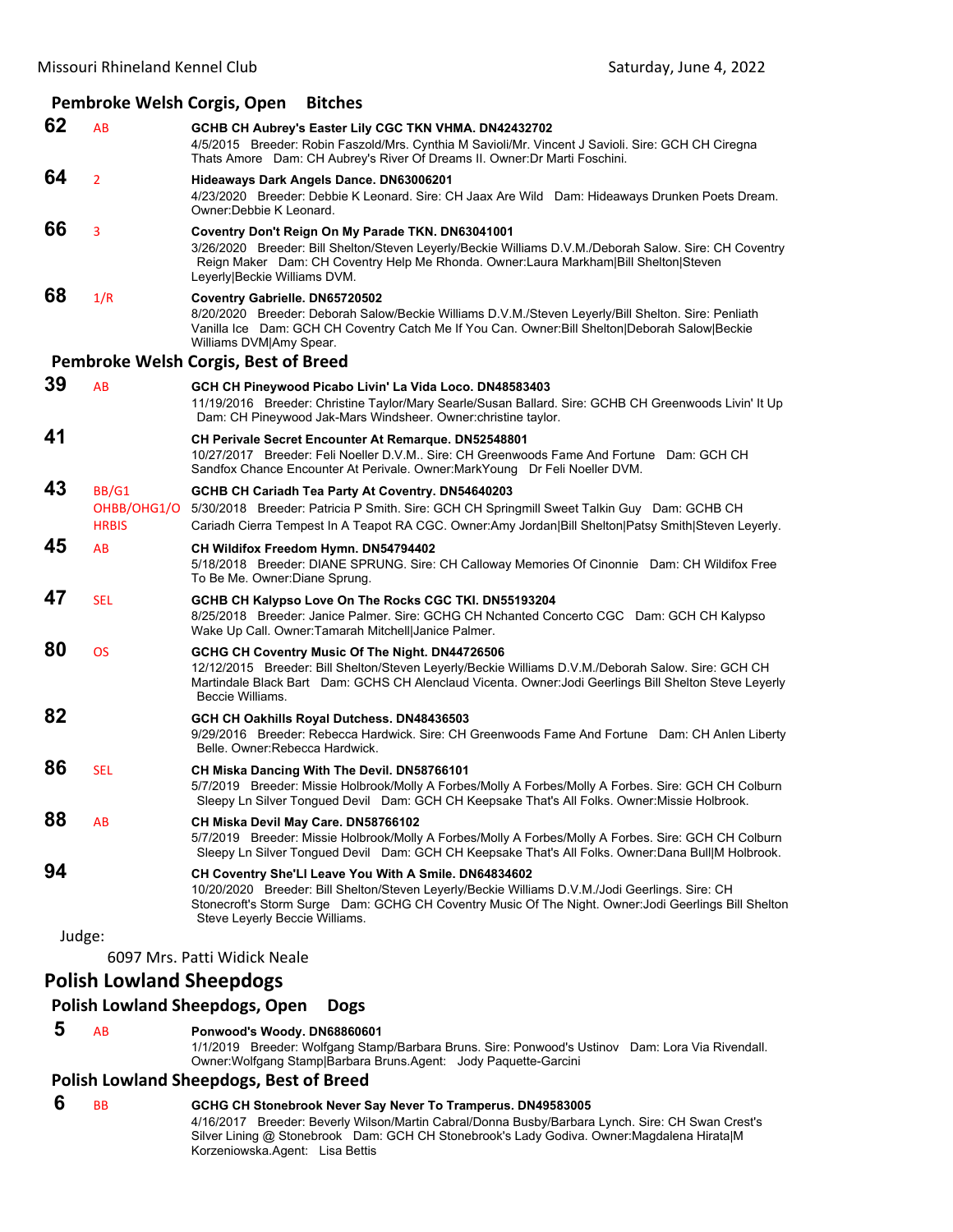| 7    | <b>OS</b>                  | CH Swancrest Sign Of Zorro. DN66218501<br>4/2/2021 Breeder: Magdalena D Hirata/Margaret Korzeniowska. Sire: GCHG CH Swan Crest The Power<br>Of Love Eternal Dam: CH Polska Dumna Panienka Van Het Goralenhof. Owner: Magdalena Hirata. Agent:<br>Lisa Bettis                  |
|------|----------------------------|-------------------------------------------------------------------------------------------------------------------------------------------------------------------------------------------------------------------------------------------------------------------------------|
| 8    | AB                         | GCHB CH Swan Crest Windy City Darling Lilly. DN56702905<br>2/12/2019 Breeder: Magdalena D Hirata/Margaret Korzeniowska. Sire: CH Grzeczny Dziechcinek Dam:<br>CH Polska Dumna Panienka Van Het Goralenhof. Owner:Magdalena Hirata Margaret Korzeniowska.Agent:<br>Lisa Bettis |
| 10   | <b>SEL</b>                 | GCH CH Snowhill's Dulin Southern Jasmine, DN60935902<br>1/9/2020 Breeder: Kristine Kim/Jay Kim. Sire: GCHS CH Just Hajko Agrest CGC Dam: GCH CH<br>Stonebrook's Glamour Girl. Owner:Martin Dulin Janet Dulin Kristine Kim. Danielle Goodland-Rose                             |
|      | Judge:                     | 6097 Mrs. Patti Widick Neale                                                                                                                                                                                                                                                  |
| Pumi |                            |                                                                                                                                                                                                                                                                               |
|      | <b>Pumi, Best of Breed</b> |                                                                                                                                                                                                                                                                               |
| 5    | AB                         | CH Mayalu's Eternal Laughter CDX RN AX AXJ BCAT. DN47786502<br>11/25/2016 Breeder: Ms. Karen Beattie Massey. Sire: Mayalu's Ares MX MXJ MJB NF Dam: Akinnaz<br>Knixa CM BN RA OA OAJ CA. Owner: JoAnne Vogt Karen Beattie-Massey.                                             |
|      | Judge:                     | 99925 Mrs. Betsey Orman                                                                                                                                                                                                                                                       |
|      | <b>Shetland Sheepdogs</b>  |                                                                                                                                                                                                                                                                               |
|      |                            | <b>Shetland Sheepdogs, Puppy (9-12 Months)</b><br><b>Dogs</b>                                                                                                                                                                                                                 |
| 5    | $\mathbf{1}$               | Homespun The Beekeeper's Apprentice TKI. DN67522601                                                                                                                                                                                                                           |
|      |                            | 6/17/2021 Breeder: Julie Iverson. Sire: CH Blue Heavens Black Ops Dam: Homespun Heirloom.<br>Owner: Angela Evers.                                                                                                                                                             |
|      |                            | <b>Shetland Sheepdogs, Bred-By-Exhibitor (Puppy)</b><br><b>Dogs</b>                                                                                                                                                                                                           |
| 7    | 1/W/OS<br><b>OHBB</b>      | Symphany That's What I Like. DN69973701<br>7/1/2021 Breeder: Amber Landry / . Sire: CH Bellarose Holly Bluff How Do Ya Like Me Now Dam:<br>Symphany Love & Loyalty. Owner: Amber Landry.                                                                                      |
|      |                            | <b>Shetland Sheepdogs, Bred-By-Exhibitor (Adult)</b><br><b>Dogs</b>                                                                                                                                                                                                           |
| 9    | AB                         | Saranac Transcending Boundaries HT AX AXJ TKI. DN57375401<br>3/20/2019 Breeder: Therese Poirier/Anne P Foreman. Sire: GCHB CH Grandgables Turn On The Charm<br>Dam: GCH CH MACH2 Jana Saranac Sound Of Music MXG MJB2 XF. Owner:Theresa Poirier Anne<br>Foreman.              |
|      |                            | <b>Shetland Sheepdogs, Open Sable &amp; White Dogs</b>                                                                                                                                                                                                                        |
| 11   | 1/R                        | Saranac Symphonic Sound CD RE AX AXJ NF TKE. DN50461204<br>4/25/2017 Breeder: Therese Poirier/Anne P Foreman. Sire: GCHS CH Jesstar Patagonia Dam: GCH CH<br>MACH2 Jana Saranac Sound Of Music MXG MJB2 XF. Owner: Angela Evers.                                              |
|      |                            | <b>Shetland Sheepdogs, Puppy (6-9 Months)</b><br><b>Bitches</b>                                                                                                                                                                                                               |
| 6    | 1/R                        | Casino Change Of Fortune. DN69647203<br>11/9/2021 Breeder: Lori Schulz. Sire: Saranac Transcending Boundaries HT AX AXJ TKI Dam: Casino<br>Lady Luck. Owner:Lori Schulz Cheryl Owen.                                                                                          |
|      |                            | <b>Shetland Sheepdogs, Puppy (9-12 Months)</b><br><b>Bitches</b>                                                                                                                                                                                                              |
| 8    | $\mathbf{1}$               | Casino She's Got Game. DN67978708<br>6/26/2021 Breeder: Lori Schulz. Sire: GCH CH Kensil's Proven Trouble Dam: CH Casino's Foreign<br>Currency HT. Owner: Lori Schulz.                                                                                                        |
|      |                            | <b>Shetland Sheepdogs, 12-18 Months</b><br><b>Bitches</b>                                                                                                                                                                                                                     |
| 10   | $\mathbf{1}$               | Aspenieaf's Play'N My Song. DN67709702<br>4/15/2021 Breeder: Kelly Davidson/Mitchell Davidson. Sire: GCH CH Solange Emoji Dam: Aspenleaf's<br>Playful Design. Owner: Amber Landry.                                                                                            |
|      |                            | <b>Shetland Sheepdogs, American Bred</b><br><b>Bitches</b>                                                                                                                                                                                                                    |
| 12   | AB                         | Woodruff I've Got Rhythm NAJ CGC. DN42149701<br>3/20/2015 Breeder: Amy Stoub. Sire: CH Karmuns Final Word II Dam: CH Woodruff Little Bitta Bling.<br>Owner:Amy Stoub.Agent: Kara Janiszak                                                                                     |
|      |                            | <b>Shetland Sheepdogs, Open Sable &amp; White Bitches</b>                                                                                                                                                                                                                     |
| 14   | AB                         | Woodruff Rhapsody In Bling. DN57995801<br>4/16/2019 Breeder: Amy Stoub. Sire: Woodruff Panorama RA NAJ CGC Dam: Woodruff I've Got Rhythm<br>NAJ CGC. Owner:Amy Stoub.Agent: Kara Janiszak                                                                                     |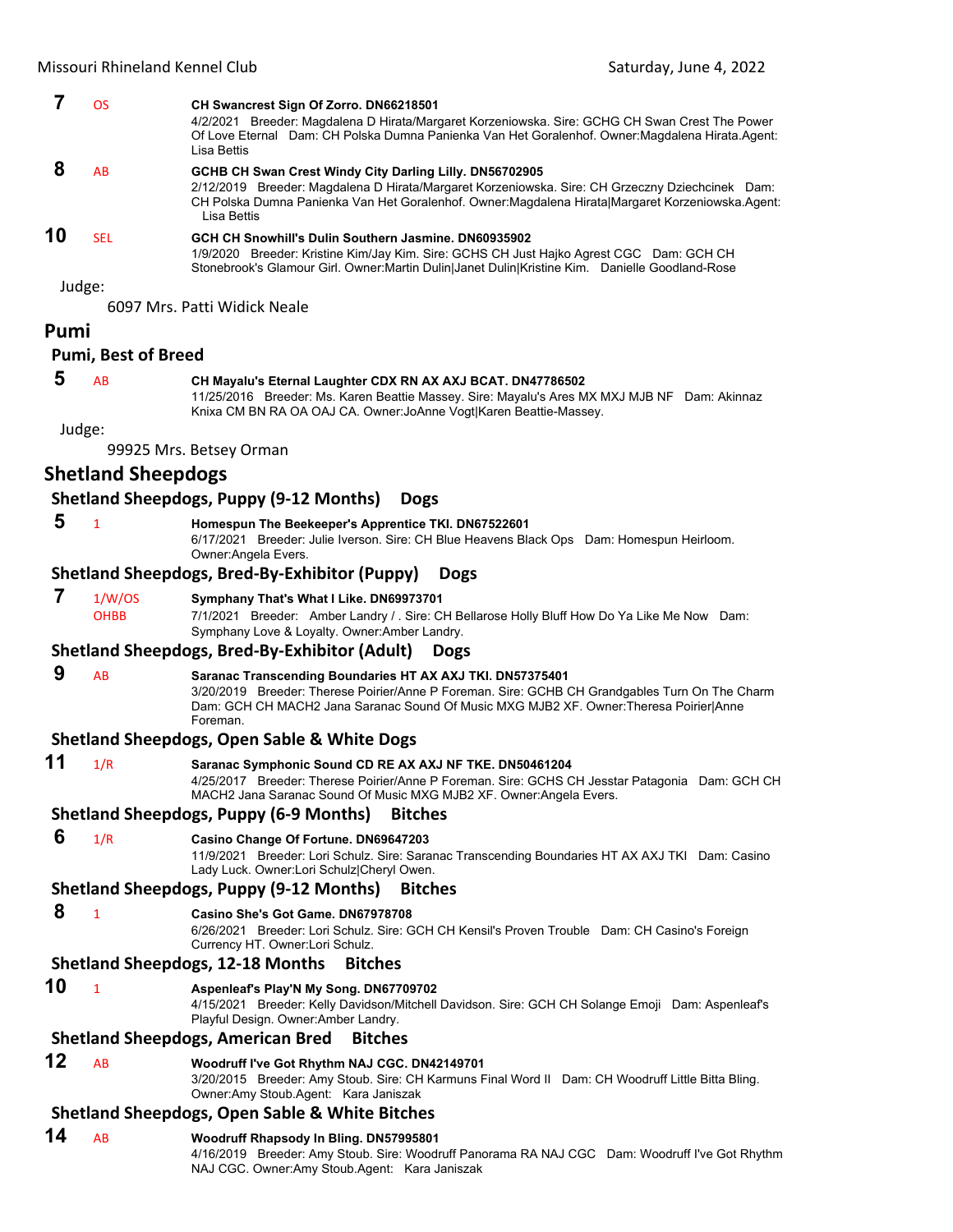# **Shetland Sheepdogs, Open AOAC Bitches**

| ١<br>ı | ı<br>٠<br>× |
|--------|-------------|
|--------|-------------|

## **16** 1/W/BB/BW **Rivermyst A Wizards Touch At Kindle. DN70137401**

4/18/2020 Breeder: Dawn E MacDonald/Rosanne D MacQuarrie. Sire: Rivermyst Seeker At Kindle Dam: Redpine's Gentle Ginny. Owner:Sue O'Neill.

#### Judge:

27410 Mrs. Inge Semenschin

## **Norrbottenspets**

#### **Norrbottenspets, Misc Puppy 9‐12 Months Dogs**

- **5** 1/MOS **Maplesong-Red Cedar Movin' Right Along. HP63793201** 8/2/2021 Breeder: Karen Riggin/Gabi Vannini/Piper O'Donnell. Sire: Sjelle N Vikingheaven Woody CM Dam: Red Cedar-Hrafna Full Of Strange Promise. Owner:Tyler Jansen|Piper O'Donnell. **Norrbottenspets, Misc Puppy 9‐12 Months Bitches 6** <sup>1</sup> **Maplesong-Red Cedar Look At Me At Liberty. HP63793203** 8/2/2021 Breeder: Karen Riggin/Gabi Vannini/Piper O'Donnell. Sire: Sjelle N Vikingheaven Woody CM Dam: Red Cedar-Hrafna Full Of Strange Promise. Owner:Donna Bennett|Karen Riggins. **Norrbottenspets, Misc Bred‐By Exhibitor (Adult) Bitches 8** <sup>1</sup> **Maplesong & Sjelle Dream Out Loud. HP62716003**
	- 3/25/2021 Breeder: Susan Lundebjerg/Karen Riggin/Piper O'Donnell. Sire: Koivunevan Irish Coffee CM Dam: Vikingheaven Hocuspocus At Sjelle CM. Owner:Karen Riggin|Piper O'Donnell|Susan Lundebjerg.

#### **Norrbottenspets, Misc Open Bitches**

**10** 1/MBB **Maplesong-Red Cedar Defying Gravity. HP61702902** 10/9/2020 Breeder: Karen Riggin/Gabi Vannini/Piper O'Donnell. Sire: Sjelle N Vikingheaven Woody CM Dam: Red Cedar-Hrafna Full Of Strange Promise. Owner:Leah Hartlep|Gabi Vannini|Karen Riggin.

## **Junior Showmanship**

| Jr (Novice Junior)     |                         |                                                                                                                                                                                                                                                                                                                                                                |  |  |
|------------------------|-------------------------|----------------------------------------------------------------------------------------------------------------------------------------------------------------------------------------------------------------------------------------------------------------------------------------------------------------------------------------------------------------|--|--|
| 10                     | 1                       | Linray's & Greenstone's It's Derby Day. SS08940102. Retrievers (Labrador)<br>9/30/2018 Breeder: Stacey Green/Starkey Green/Linda Schiele. Sire: CH Greenstone's Stroke Of Midnight<br>Dam: Mtn Meadow Greenstone Smooth Sailing. Owner: Linda Schiele.                                                                                                         |  |  |
| Jr (Open Junior)       |                         |                                                                                                                                                                                                                                                                                                                                                                |  |  |
| 15                     | 1/BJ                    | CH Beaconfield Bellagio Bella Bella. SS11147502. Setters (Gordon)<br>10/21/2018 Breeder: Ronet Murray, Sire: GCHG CH Hillock Beaconfield Bellagio Dam: GCH CH Fairray<br>Circus Circus. Owner: Ronet Murray Spring Krickeburg.                                                                                                                                 |  |  |
| 16                     | 3                       | Zenithtopwinn Keeping The Dream Alive Hajisilvrlea. SS27139504. Vizslas<br>5/16/2021 Breeder: Karen Carnahan/Donna Stein/Mr. Robert E Stein/Gayle Taber. Sire: GCHG CH<br>Pagliacci Kizmar Wicked Suspense At Zenith JH RATN CGC TKN Dam: GCH CH Topwinn's Take A<br>Chance On Me Of Zenith. Owner:Gerry Thornton Eva Broseus Lea Anne Broseus Karen Carnahan. |  |  |
| 17                     | $\overline{2}$          | GCH CH Foxshire Unauthorized Access With Turcoys BCAT. RN33638802. Fox Terriers (Smooth)<br>3/27/2019 Breeder: Christine Martin/Dawn Gallo. Sire: CH Cheltenham Casino Royal Dam: CH Turcoys<br>West Meade Good Girl Gone Bad. Owner:Kalyn Erickson Erica Dunlavey Jaime Taylor Christine Martin.                                                              |  |  |
| 18                     | $\overline{\mathbf{4}}$ | CH Sunlit Miyagi's Mate BCAT. TS35377801. Chinese Cresteds<br>6/8/2017 Breeder: Norna Feldman, Sire: CH Smooth Operator By Jove Dam: GCH CH Karakush Issey<br>Miyake. Owner: Liz Keimon Justin Keimon Stella Keimon.                                                                                                                                           |  |  |
| Jr (Open Intermediate) |                         |                                                                                                                                                                                                                                                                                                                                                                |  |  |
| 12                     |                         | Orla Kween Of Banba's Crown, RN34675001, Soft-Coated Wheaten Terriers<br>1/15/2020 Breeder: Nancy Draper. Sire: CH Geragold Orla Finlandia Dam: CH Orla River Shannon.<br>Owner:Lori J Clark Nancy Draper Jorja Clark.                                                                                                                                         |  |  |
| 19                     | 3                       | GCH CH Starlite's Shine Of A Thousand Spotlights. HP58474704. Salukis<br>5/25/2019 Breeder: Mrs. Tina J Turley-Kocab/Mr. Mark S Kocab/Mary Grace Kocab/Lisa Sangregorio.<br>Sire: GCHP2 CH Starlite's Made Of The Best Stuff On Earth CD BN RA FDC JC TKA Dam: CH Lia Abia<br>Starlite Avaparsa JC. Owner: Mary Grace Kacah   Tina Kocah   Mark Kocah.         |  |  |
| 20                     |                         | Cartonero De Las Canteras. WS74190002. Dogo Argentinos<br>1/25/2021 Breeder: Mariela Taborda. Sire: Jaimito De Las Canteras Dam: Angel De Las Canteras. Owner: Kristin Winter.                                                                                                                                                                                 |  |  |
| 23                     | 1                       | GCH CH Crosscreek's Vibrant Festival Prince Fredrich BN RI BCAT CGCA CGCU TKN. SS16006501. Brittanys<br>12/4/2019 Breeder: Barbara J Pepin D.V.M./Wayne C Pepin. Sire: CH Castle's I Can Dance Dam: CH<br>Sanbar's True Colors. Owner: Abigail E Engler.                                                                                                       |  |  |
| 24                     | <b>AB</b>               | GCHG CH Woodland Realm's Red Sky At Night RN OA OAJ NF ACT1 DN. DN45374401. Icelandic Sheepdogs<br>2/8/2016 Breeder: Crystal Sadler. Sire: GCH CH Lavandels Thorri CGC TKN Dam: CH Brosandi Svara<br>Snorrasdottir. Owner: Michelle Ridenour Tina Turley-Kocab.                                                                                                |  |  |